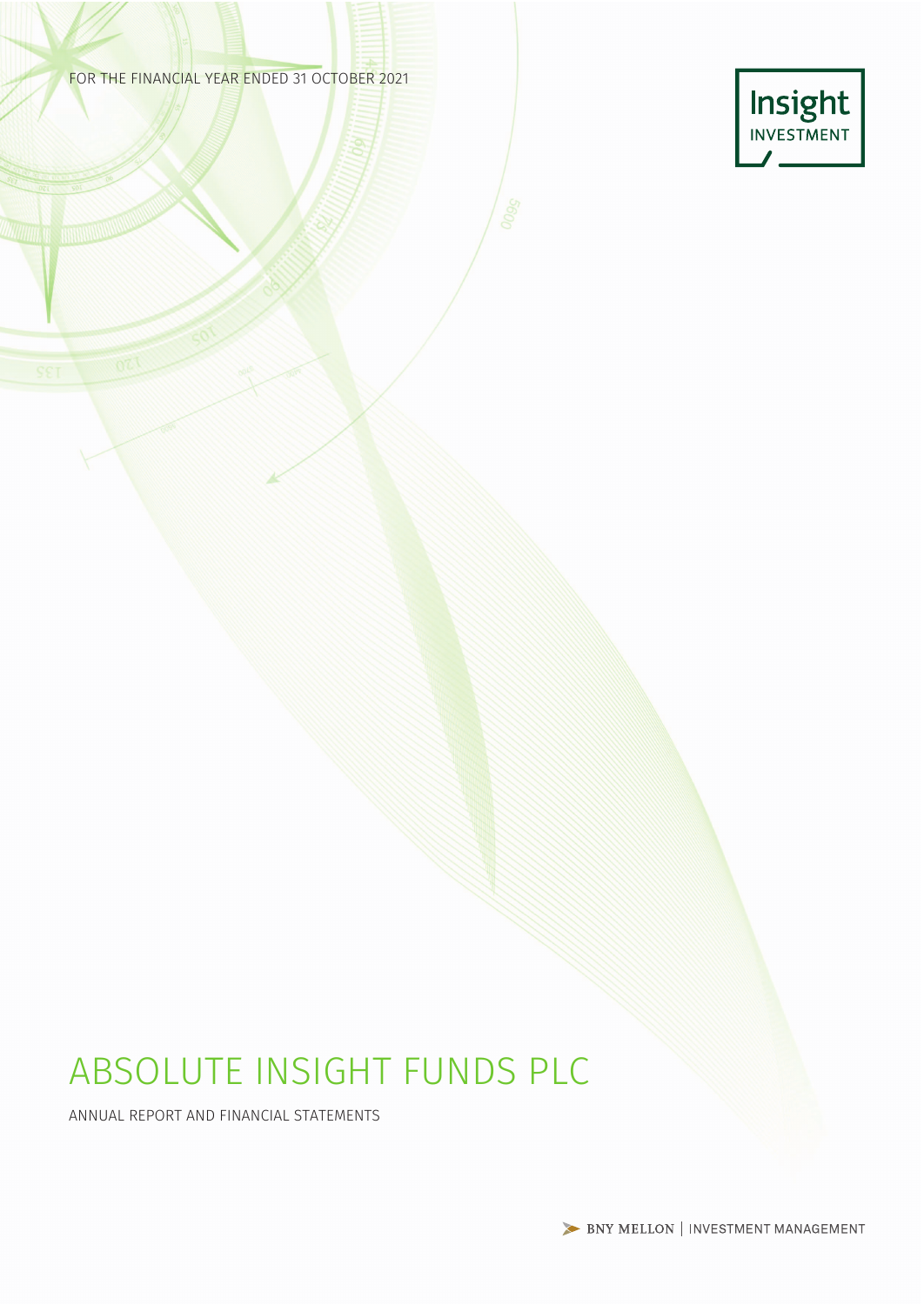# **Contents**

|                                                                                                 | Page     |
|-------------------------------------------------------------------------------------------------|----------|
| Directors and Other Information                                                                 | 1        |
| Directors' Report                                                                               | 3        |
| Statement of Directors' Responsibilities                                                        | 8        |
| Investment Manager's Reports                                                                    | 9        |
| Depositary's Report to the Shareholders                                                         | 15       |
| Independent Auditor's Report                                                                    | 16       |
| Schedules of Investments:<br>Absolute Insight Currency Fund<br>Insight Broad Opportunities Fund | 18<br>22 |
| <b>Statements of Financial Position</b>                                                         | 35       |
| Statements of Comprehensive Income                                                              | 39       |
| Statements of Changes in Net Assets Attributable to Holders of Redeemable Participating Shares  | 43       |
| Notes forming part of the Financial Statements                                                  | 47       |
| <b>Unaudited Appendices</b>                                                                     | 121      |
| Schedules of Significant Portfolio Changes (unaudited)                                          | 128      |

<u> 1989 - Johann Stoff, amerikansk politiker (d. 1989)</u>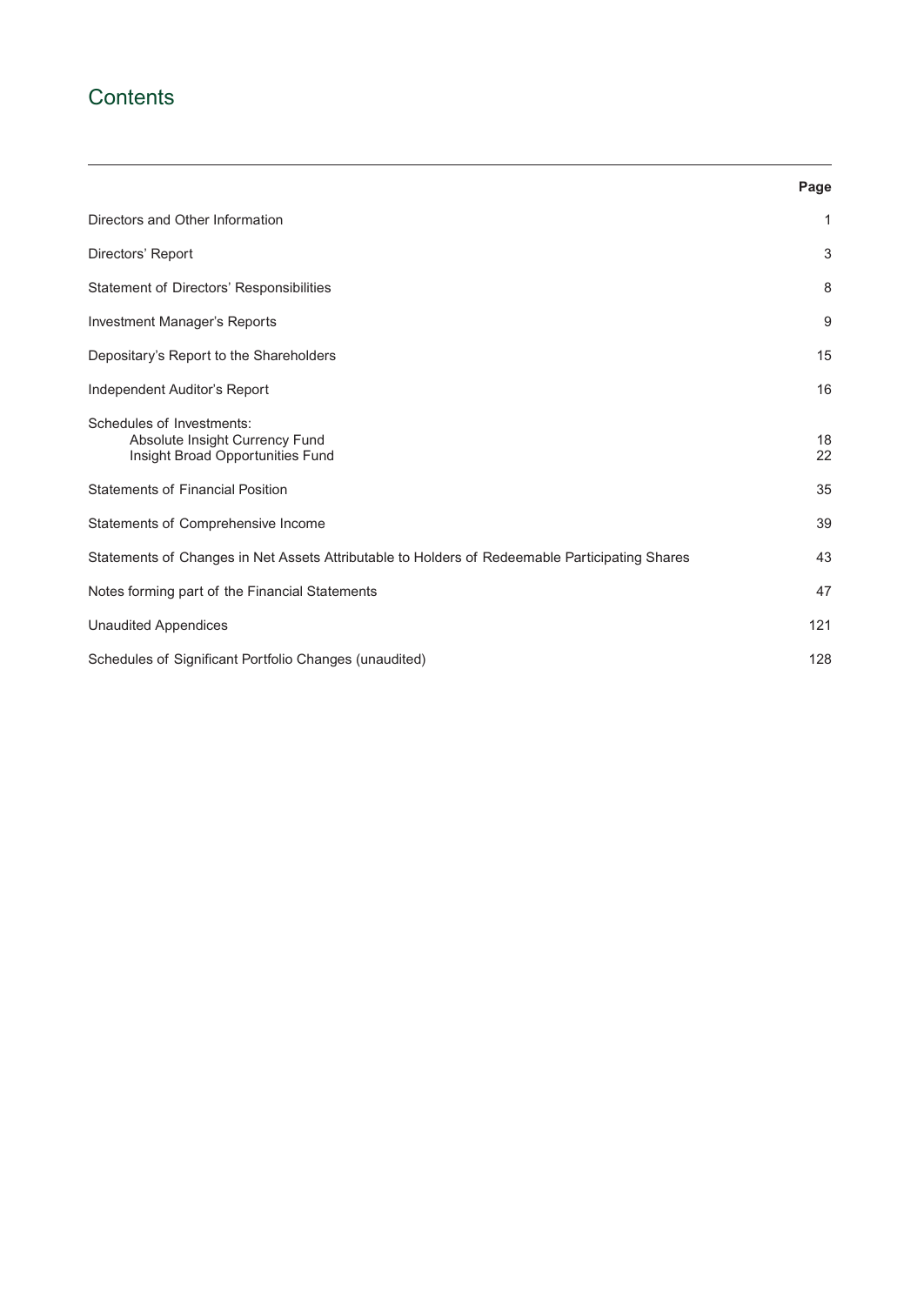# <span id="page-2-0"></span>Directors and other information

| <b>Directors</b>          | Michael Boyce (Irish)*<br>Charles Farquharson (British)** (resigned on 3 December 2020)<br>John Fitzpatrick (Irish)*<br>Barry McGrath (Irish)*<br>Greg Brisk (British)**<br>Lee Hutson-Pope (British)** (appointed on 14 January 2021)<br>*Independent and non-executive Directors |
|---------------------------|------------------------------------------------------------------------------------------------------------------------------------------------------------------------------------------------------------------------------------------------------------------------------------|
|                           | **Non-executive Directors                                                                                                                                                                                                                                                          |
| <b>Registered Office</b>  | Riverside Two<br>Sir John Rogerson's Quay<br>Dublin 2<br><b>D02 KV60</b><br>Ireland                                                                                                                                                                                                |
| Manager                   | Insight Investment Management (Europe) Limited<br>Riverside Two<br>Sir John Rogerson's Quay<br>Dublin 2<br>D02 KV60<br>Ireland                                                                                                                                                     |
| Administrator             | State Street Fund Services (Ireland) Limited<br>78 Sir John Rogerson's Quay<br>Dublin 2<br>D02 HD32<br>Ireland                                                                                                                                                                     |
| <b>Investment Manager</b> | Insight Investment Funds Management Limited<br>160 Queen Victoria Street<br>London EC4V 4LA<br>England<br>(up to 30 September 2021)                                                                                                                                                |
|                           | Insight Investment Management (Global) Limited<br>160 Queen Victoria Street<br>London EC4V 4LA<br>England<br>(from 30 September 2021)                                                                                                                                              |
| Sub-Investment Manager    | Insight Investment Management (Global) Limited<br>160 Queen Victoria Street<br>London EC4V 4LA<br>England<br>(up to 30 September 2021)                                                                                                                                             |
| Irish Legal Advisor       | Maples and Calder<br>75 St. Stephen's Green<br>Dublin 2<br><b>D02 PR50</b><br>Ireland                                                                                                                                                                                              |
| Secretary                 | Insight Investment Management (Europe) Limited<br>Riverside Two<br>Sir John Rogerson's Quay<br>Dublin 2<br>D02 KV60<br>Ireland                                                                                                                                                     |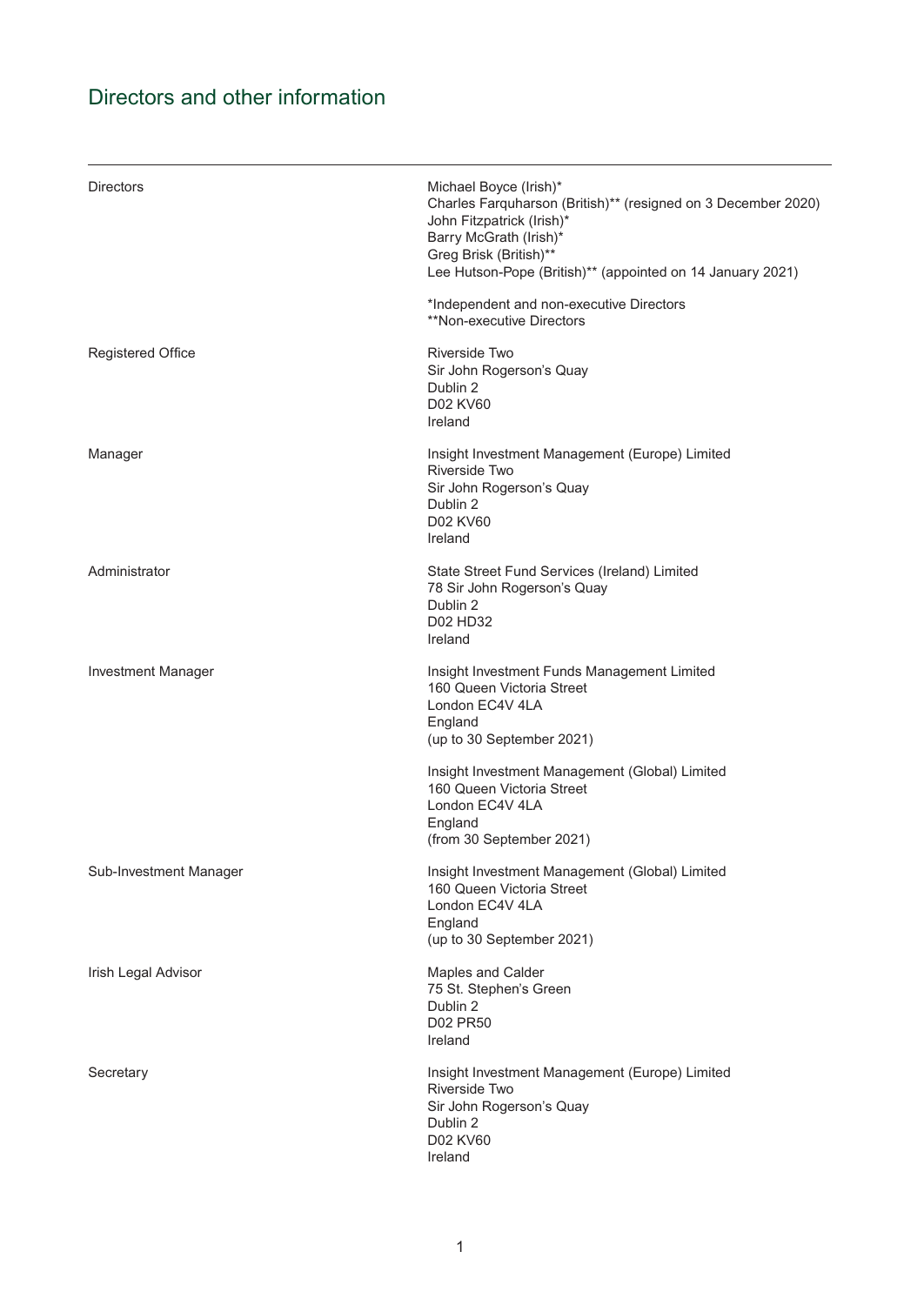# Directors and other information (continued)

| Depositary               | State Street Custodial Services (Ireland) Limited<br>78 Sir John Rogerson's Quay<br>Dublin 2<br>D02 HD32<br>Ireland                                |
|--------------------------|----------------------------------------------------------------------------------------------------------------------------------------------------|
| Independent Auditor      | <b>KPMG</b><br><b>Chartered Accountants</b><br>1 Harbourmaster Place<br>International Financial Services Centre<br>Dublin 1<br>D01 F6F5<br>Ireland |
| <b>Registered Number</b> | 431087                                                                                                                                             |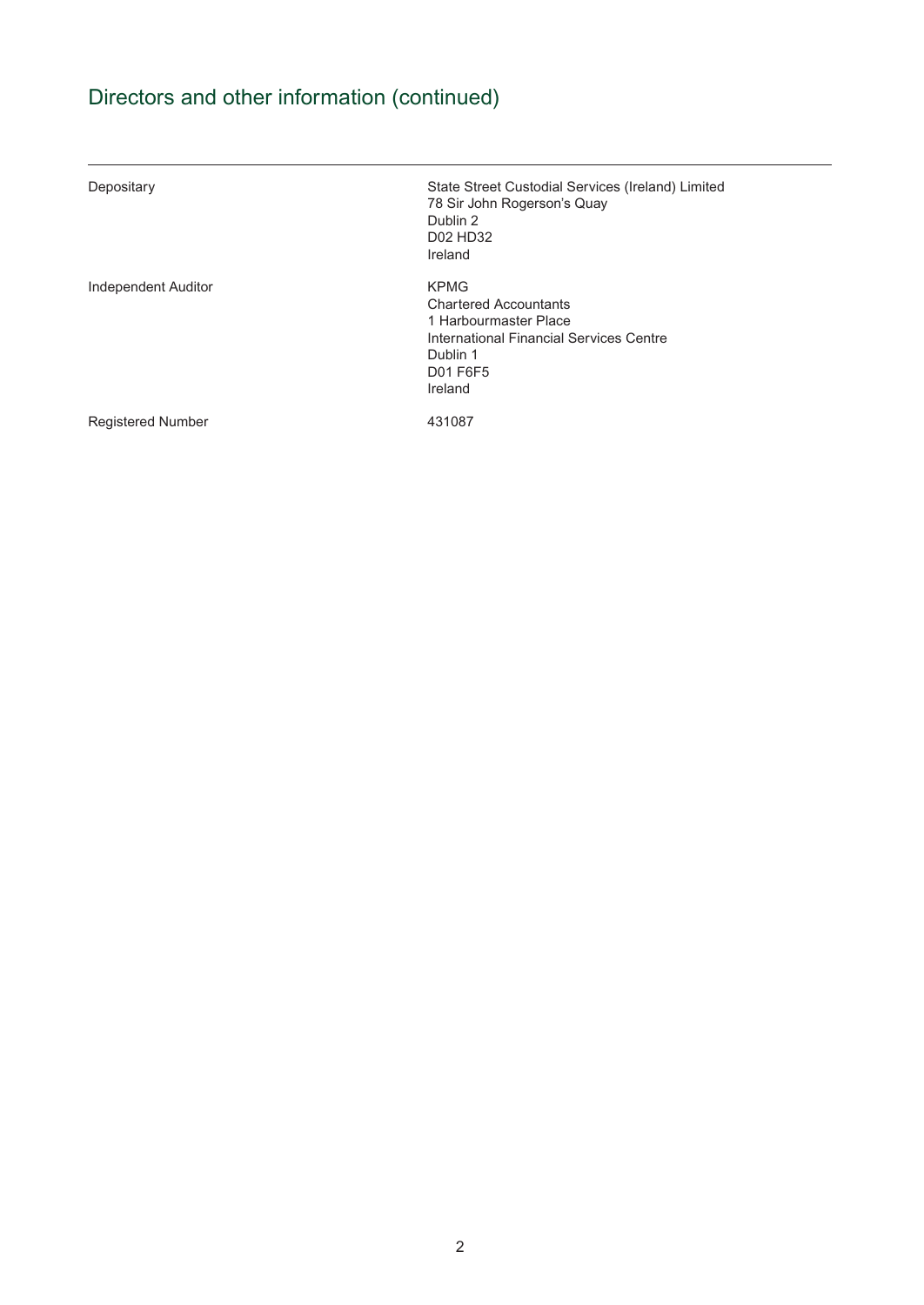## <span id="page-4-0"></span>Directors' Report

#### for the financial year ended 31 October 2021

The Directors present their report together with the audited financial statements of Absolute Insight Funds plc (the "Company") for the financial year ended 31 October 2021. The Company has segregated liability between its funds and is organised under the laws of Ireland as a public limited company pursuant to the Companies Act 2014 (as amended) (the "Companies Act"). The Company is subject to the European Communities (Undertakings for Collective Investment in Transferable Securities) Regulations, 2011 (the "UCITS Regulations") and the Central Bank (Supervision and Enforcement) Act 2013 (Section 48(1)) (Undertakings for Collective Investment in Transferable Securities) Regulations 2019 (as amended) (the "Central Bank UCITS Regulations"). The financial statements of the Company are prepared in conformity with FRS 102 the Financial Reporting Standard applicable in the UK and Republic of Ireland ("FRS 102").

#### **Principal Activities**

As at 31 October 2021, the Company comprises two funds each a "Fund", collectively (the "Funds"):

Absolute Insight Currency Fund Insight Broad Opportunities Fund

#### **Review of performance of the business and future developments**

The performance of each of the Funds within the Company is set out in the Investment Manager's Report for each Fund. The Company's principal activity is collective investment in transferable securities of capital raised from the public and which operates on the basis of risk spreading.

The Company will continue to act as an investment vehicle as set out in its Prospectus.

#### **Results for the financial year and state of affairs**

The results for the financial year are set out in the Statement of Comprehensive Income for the financial year ended 31 October 2021. The state of affairs of each Fund is set out in the Statement of Financial Position as at 31 October 2021.

#### **Risk management objectives and policies, principal risks and uncertainties**

The main risks arising from the Company's financial instruments are market risk (including market price risk, currency risk and interest rate risk), credit risk and liquidity risk (including cash flow risk).

Details of the Company's principal risks and uncertainties, risk management objectives and policies and how these are managed are set out in note 9 to the financial statements.

#### **Going concern**

The Directors have a reasonable expectation that the Company has adequate resources to continue in operational existence for the foreseeable future. Accordingly, they continue to adopt the going concern basis in preparing the financial statements, with the exception of the Absolute Insight Equity Market Neutral Fund, Absolute Insight Emerging Market Debt Fund, Absolute Insight Dynamic Opportunities Fund and Absolute Insight Credit Fund, which have been prepared on basis other than that of a going concern which includes, where appropriate, writing down the Funds' assets to net realisable value.

#### **Changes in the UK political environment**

In a referendum held on 23 June 2016 the electorate of the United Kingdom voted to leave the EU. This has set in train a sustained period of uncertainty which has brought about political and economic instability and volatility in the financial markets of the United Kingdom and more broadly across the EU. Although the Brexit deal agreed on 24 December 2020 has brought about some political certainty, some aspects remain under discussion.

The extent of the impact of Brexit is still largely unknown and may depend in part upon the nature and implementation of the Brexit deal, as well as extent to which the United Kingdom intends to implement existing EU legislation.

Those decisions could materially and adversely affect the regulatory regime to which Insight Investment Management (Global) Limited (the Investment Manager) is currently subject in the United Kingdom, particularly in respect of financial services regulation and taxation.

The longer-term process to implement the political, financial and legal framework that is agreed between the United Kingdom and the EU, may lead to continuing uncertainty and periods of volatility in the United Kingdom and some or all of the other 27 members of the EU (some of which are countries in which the Investment Manager conducts business) and/or the Eurozone.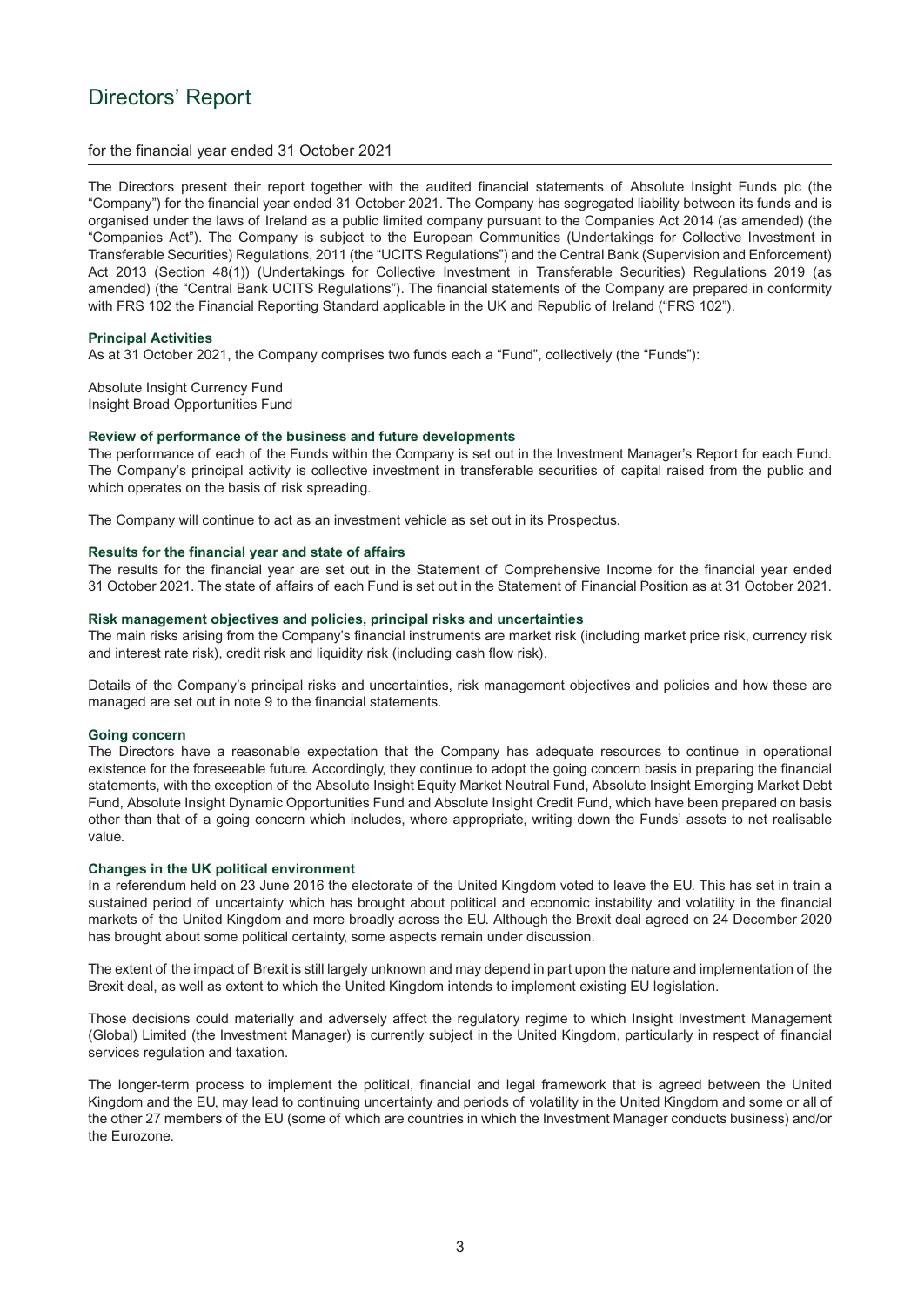#### for the financial year ended 31 October 2021

#### **Changes in the UK political environment (continued)**

There may be detrimental implications for the value of certain of a Fund's investments, its ability to enter into transactions, to value or realise certain of its investments or otherwise to implement its investment policy. This may be due to, among other things, increased uncertainty and volatility in United Kingdom, EU and other financial markets, fluctuations in asset values, fluctuations in exchange rates, increased illiquidity of investments located, traded or listed within the United Kingdom, the EU or elsewhere, changes in the willingness or ability of financial and other counterparties to enter into transactions, or the price and terms on which they are prepared to transact; and/or changes in legal and regulatory regimes to which Absolute Insight Funds Plc ("the Company"), the Investment Manager, and/or certain of a Fund's assets are or become subject to.

Insight Investment has a fully regulated Irish entity, Insight Investment Management (Europe) Limited (the "Manager"). The Manager's main business is the provision of fund management services to collective investment schemes such as the Company. The Manager is authorised and supervised by the Central Bank of Ireland as a UCITS management company under the UCITS Regulations and is also authorised by the Central Bank of Ireland as an alternative investment fund manager under the European Union (Alternative Investment Fund Managers) Regulations.

The Manager has been appointed as the manager of the Company pursuant to a management agreement, with power to delegate one or more of its functions, subject to the overall control of the Company, so that in the event of the United Kingdom leaving the EU, the relationship between the Company and its investment manager will remain unchanged.

The Manager has delegated certain functions which include the function of investment management and distributor to the Investment Manager. The Investment Manager is a private limited company incorporated under the laws of England and Wales. It is authorised and regulated by the Financial Conduct Authority (the "FCA") in the United Kingdom as an authorised fund manager of collective investment schemes.

#### **Directors and Secretary**

The following non-executive Directors held office on 31 October 2021 and throughout the financial year then ended:

Michael Boyce\* John Fitzpatrick\* Barry McGrath\* Greg Brisk Lee Hutson-Pope (appointed on 14 January 2021) \*Independent Director

Insight Investment Management (Europe) Limited is the Company Secretary to the Company.

#### **Directors' and Secretary's interests**

None of the Directors, their families or the Secretary hold or held any beneficial interest in the shares of the Company during the financial year. No Director had at any time during the financial year or at the financial year end a material interest in any contract of significance in relation to the business of the Company.

#### **Distributions**

A detailed distribution policy note is included in the Statement of Accounting Policies in note 2(i) and details of distributions declared during the financial year ended 31 October 2021 are included in note 13.

#### **Audit Committee**

There are no committees of the Board in existence. The Directors are aware of section 167 of the Companies Act 2014 which requires certain companies to establish an audit committee. For the financial year ending 31 October 2021, the Directors confirm that they did not establish an audit committee having given due consideration to the following:

- (a) the responsibilities of the audit committee as outlined in section 167 are already carried out by the Board such that establishing a separate committee of the Board was determined not to be necessary;
- (b) the nature, scale and complexity of the Company;
- (c) the internal control and risk management systems relating to the financial reporting process already in place at the Company; and
- (d) the resources available to the Company and the resources and expertise of the various third parties engaged to support the Company.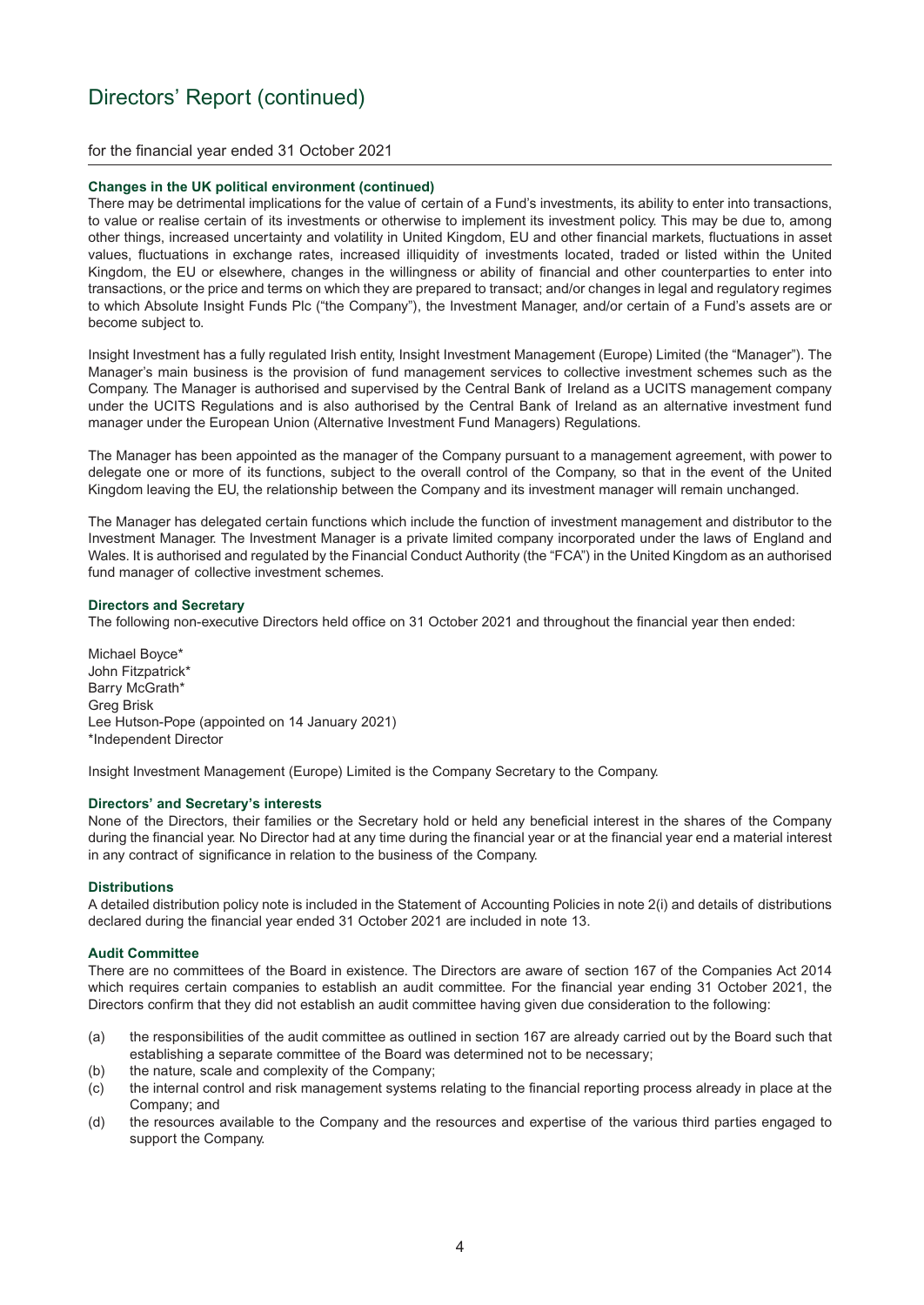for the financial year ended 31 October 2021

#### **Significant events during the financial year**

#### *COVID-19 Developments*

The outbreak of the coronavirus since the start of January 2020 has had a material impact on global financial markets and economic stability. The Management Company is following the guidance of the authorities in each relevant region, with colleagues working remotely where required. In accordance with the flexible working policy, team members are equipped with the technology and support to work remotely. All core processes can be undertaken remotely, and the IT infrastructure can support large-scale remote working in the event of disruption. The dealers have the technology to support remote working, as do the investment teams. As conditions have been improving with the pandemic, there has been a partial return to the office across different departments in recent months since the easing of local restrictions, and there are detailed plans and controls in place for the gradual return into the offices. The remote-working technologies have been designed and deployed in a way that replicates the same key system controls that are operational in the office environment. The ongoing oversight of outsourced arrangements includes a periodic review of the outsourcer's business-continuity processes. The Board is currently satisfied with the plans of all of key providers, and continue to monitor developments closely.

#### *Fund Terminations*

#### • *Absolute Insight Equity Market Neutral Fund*

On 30 November 2020, all the assets of the Absolute Insight Equity Market Neutral Fund were realised, the proceeds of which were returned to Shareholders. This followed the decision of the Directors of the Company to terminate the Fund with a closure date of 24 November 2020. The Directors determined that due to a reduction in the net asset value of the Fund it was no longer possible to manage the Fund in an efficient manner. Following completion of the termination, the Central Bank will be requested to revoke the authorisation of the Fund.

#### • *Absolute Insight Emerging Market Debt Fund*

On 9 April 2021, all the assets of the Absolute Insight Emerging Market Debt Fund were realised, the proceeds of which were returned to Shareholders. This followed the decision of the Directors of the Company to terminate the Fund with a closure date of 1 April 2021. The Directors determined that due to a reduction in the net asset value of the Fund it was no longer possible to manage the Fund in an efficient manner. Following completion of the termination, the Central Bank will be requested to revoke the authorisation of the Fund.

#### • *Absolute Insight Dynamic Opportunities Fund*

On 9 April 2021, all the assets of the Absolute Insight Dynamic Opportunities Fund were realised, the proceeds of which were returned to Shareholders. This followed the decision of the Directors of the Company to terminate the Fund with a closure date of 1 April 2021. The Directors determined that due to a reduction in the net asset value of the Fund it was no longer possible to manage the Fund in an efficient manner. Following completion of the termination, the Central Bank will be requested to revoke the authorisation of the Fund.

#### • *Absolute Insight Credit Fund*

On 18 June 2021, all the assets of the Absolute Insight Credit Fund were realised, the proceeds of which were returned to Shareholders. This followed the decision of the Directors of the Company to terminate the Fund with a closure date of 17 June 2021. The Directors determined that due to a reduction in the net asset value of the Fund it was no longer possible to manage the Fund in an efficient manner. Following completion of the termination, the Central Bank will be requested to revoke the authorisation of the Fund.

#### *Insight Broad Opportunities Fund Revised Supplement to include C1 and D1 Shares*

On 9 November 2020, the Central Bank noted a revised Insight Broad Opportunities Fund supplement, which was updated to include US Dollar and Singapore Dollar denominated Class C1 and Class D1 Shares. Class C1 Shares and Class D1 Shares pay a monthly dividend, approved by the Directors, based on a fixed percentage of the Net Asset Value of the respective share class. In order to preserve such cash flow to Shareholders dividends may be declared out of the capital of the Fund.

#### *Regulation on sustainability-related disclosures in the financial services sector Fund Supplement Disclosures*

On 26 February 2021, in compliance with Sustainable Finance Disclosure Regulation ("SFDR"), the Central Bank noted a First Addendum to the Supplements for the Funds of the Company. The First Addendum added a new section "Sustainable Finance Disclosures" before the section "Miscellaneous" of each Fund Supplement.

#### *Director Changes*

On 3 December 2020, Mr Charles Farquharson resigned as a Director of the Company.

On 14 January 2021, Mr Lee Hutson-Pope was appointed a Director of the Company. Mr Hutson-Pope is Chief Operating Officer of the Manager.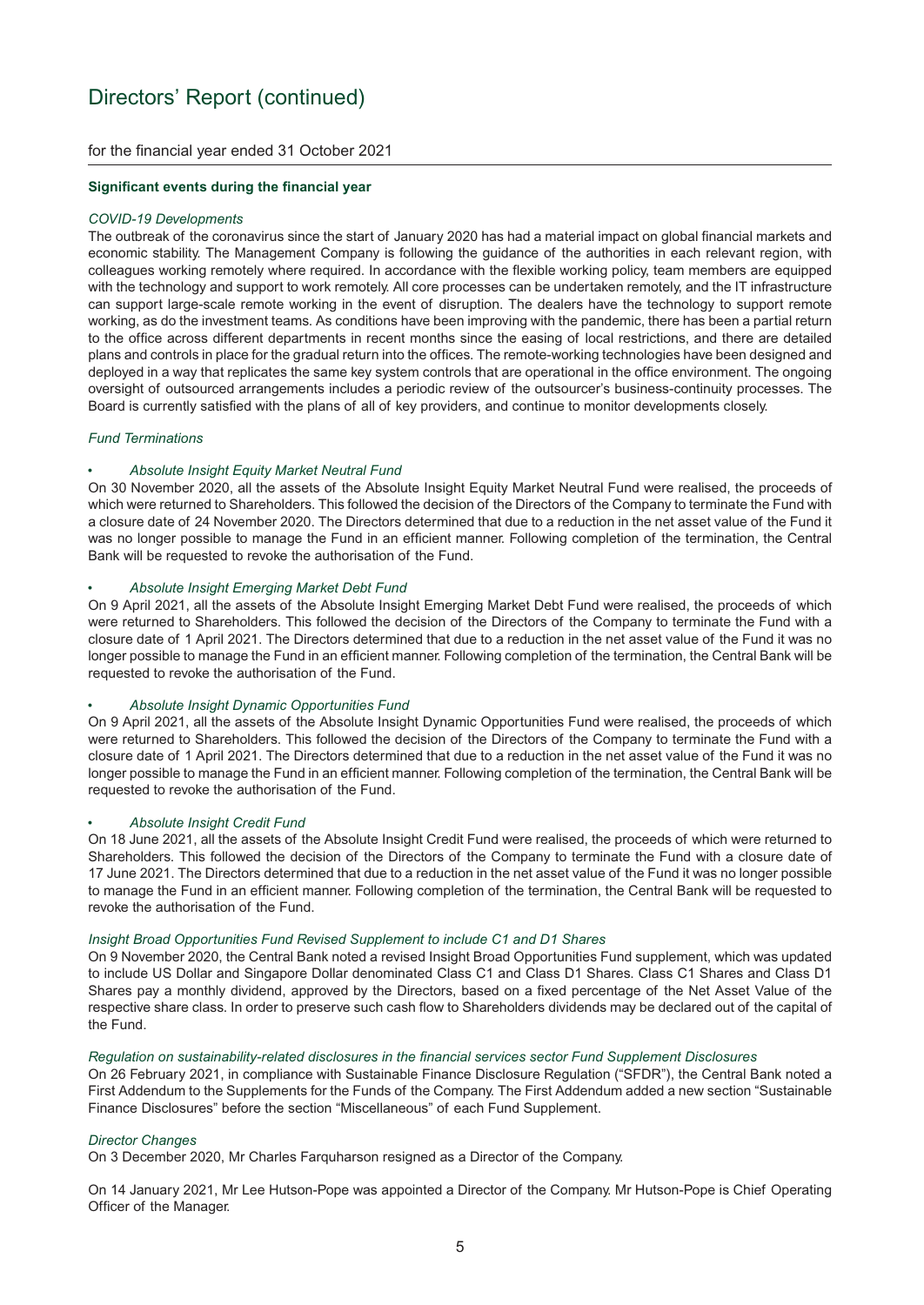for the financial year ended 31 October 2021

#### **Significant events during the financial year (continued)**

#### *Memorandum and Articles of Association Update*

On 21 September 2021, an amended Memorandum and Articles of Association of the Company was issued following shareholder approval.

#### *Prospectus Update*

On 30 September 2021, the Central Bank of Ireland noted an updated prospectus for Absolute Insight Funds plc, comprising the main prospectus and the fund supplements, all of which were subject to a general update, including:

- Insight Investment Funds Management Limited has been replaced as Investment Manager and Distributor of Absolute Insight Funds plc by Insight Investment Management (Global) Limited. Insight Investment Management (Global) Limited will no longer act as Sub-Investment Manager.
- With effect from 1 October 2021, the following funds changed benchmark from "3-month LIBOR" to "90 days compounded SONIA":
	- Insight Broad Opportunities Fund
	- Absolute Insight Currency Fund
	- Changes to the inputs in the performance fee from LIBOR to SONIA. Additionally, working example of performance fee calculations are included.
	- Key Investor Information Documents (KIIDs) for the Funds were revised accordingly.

There were no other significant events after the Statement of Financial Position date, up to the date of signing of the Financial Statements that would require disclosure in the Financial Statements.

#### **Subsequent events**

#### *Share Class termination*

• Share class S USD of the Insight Broad Opportunities Fund terminated on 16 December 2021.

There were no other significant events after the Statement of Financial Position date, up to the date of signing of the Financial Statements that would require disclosure.

#### **Independent Auditor**

KPMG, Chartered Accountants have indicated their willingness to continue in office in accordance with Section 383 of the Companies Act 2014.

#### **Accounting Records**

As outlined in the Statement of Directors' Responsibilities, the Directors are responsible for ensuring that adequate accounting records are kept by the Company. To achieve this, the Administrator has been appointed by the Directors to ensure compliance with the requirements of Section 285 of the Companies Act. The Administrator maintains the accounting records of the Company at its offices at 78 Sir John Rogerson's Quay, Dublin 2, Ireland.

#### **Statement on relevant audit information**

So far as the Directors are aware, there is no relevant audit information of which the Company's auditor is unaware and the Directors have taken all the steps that should have been taken as Directors in order to make themselves aware of any relevant audit information and to establish that the Company's auditor is aware of that information.

#### **Corporate Governance Code**

The Company assessed the measures included in the voluntary Corporate Governance Code for Collective Investment Schemes as published by Irish Funds in December 2011 (the "IF Code"). The Directors have adopted the corporate governance practices and procedures in the IF Code. The Board considers that the Company has complied with the provisions of the IF Code throughout this accounting year.

#### **Dealings with Connected Parties**

Regulation 43 of the Central Bank UCITS Regulations states that "a responsible person shall ensure that any transaction between a UCITS and a connected person is conducted: a) at arm's length; and b) in the best interest of the unit-holders of the UCITS".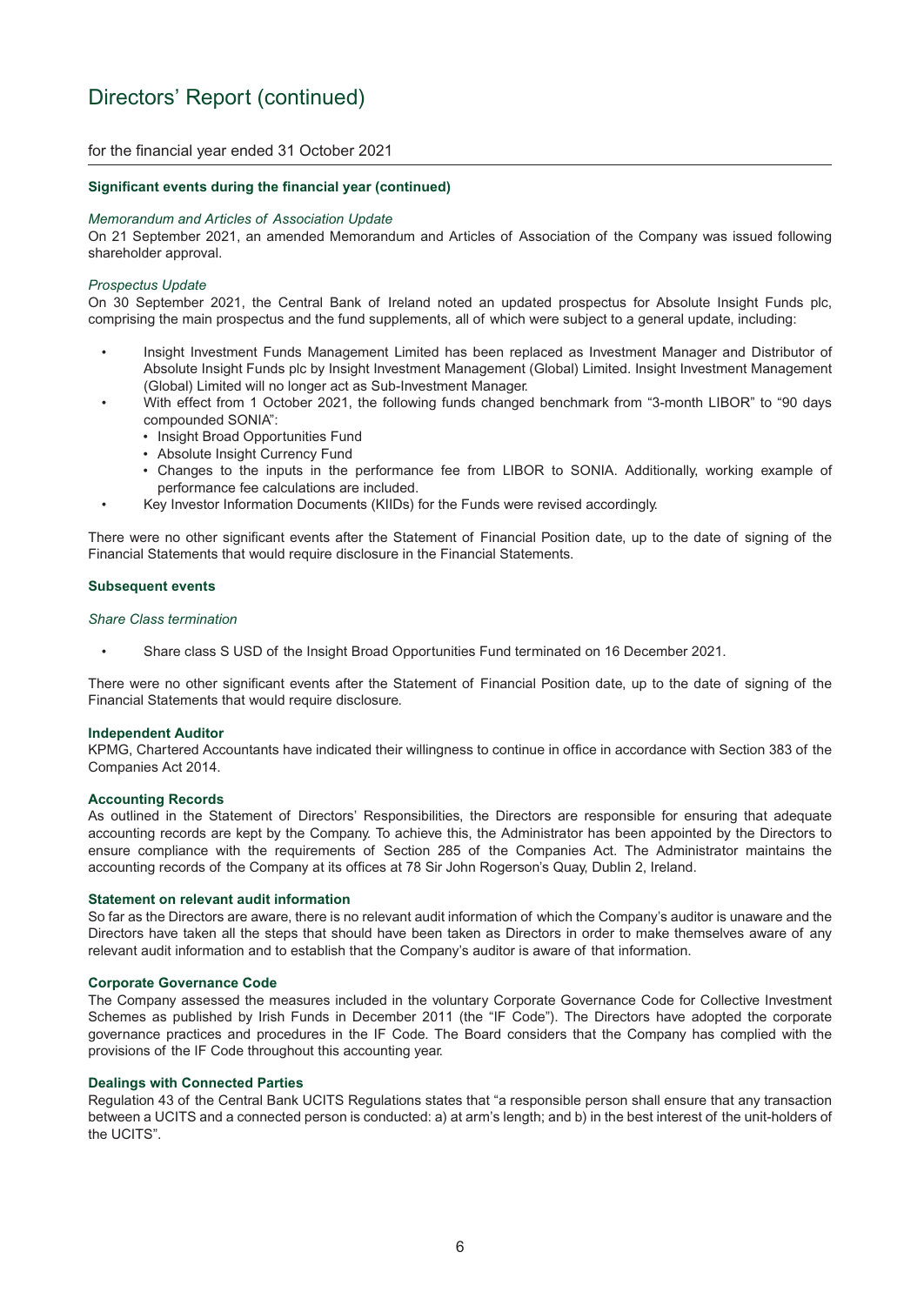for the financial year ended 31 October 2021

#### **Dealings with Connected Parties (continued)**

As required under Regulation 43 of the Central Bank UCITS Regulations, the Directors, as responsible persons are satisfied that there are in place arrangements, evidenced by written procedures, to ensure that the obligations that are prescribed by Regulation 43(1) of the Central Bank UCITS Regulations are applied to all transactions with a connected party; and all transactions with connected parties that were entered into during the period to which the report relates complied with the obligations that are prescribed by Regulation 43(1) of the Central Bank UCITS Regulations.

#### **Directors' Remuneration**

Note 11 of these financial statements provides details of Directors' fees for the financial years ended 31 October 2021 and 31 October 2020.

#### **Directors' Compliance Statement**

The Directors, in accordance with Section 225(2) of the Companies Act 2014, acknowledge that they are responsible for securing the Company's compliance with certain obligations specified in that section arising from the Companies Act 2014 and Tax laws ('relevant obligations'). The Directors confirm that:

- a compliance policy statement has been drawn up setting out the Company's policies with regard to such compliance;
- appropriate arrangements and structures that, in their opinion, are designed to secure material compliance with the Company's relevant obligations, have been put in place; and
- a review has been conducted, during the financial year, of the arrangements and structures that have been put in place to secure the Company's compliance with its relevant obligations.

For and on behalf of the Board

John Fitzpatrick **Michael Boyce** Michael Boyce

17 February 2022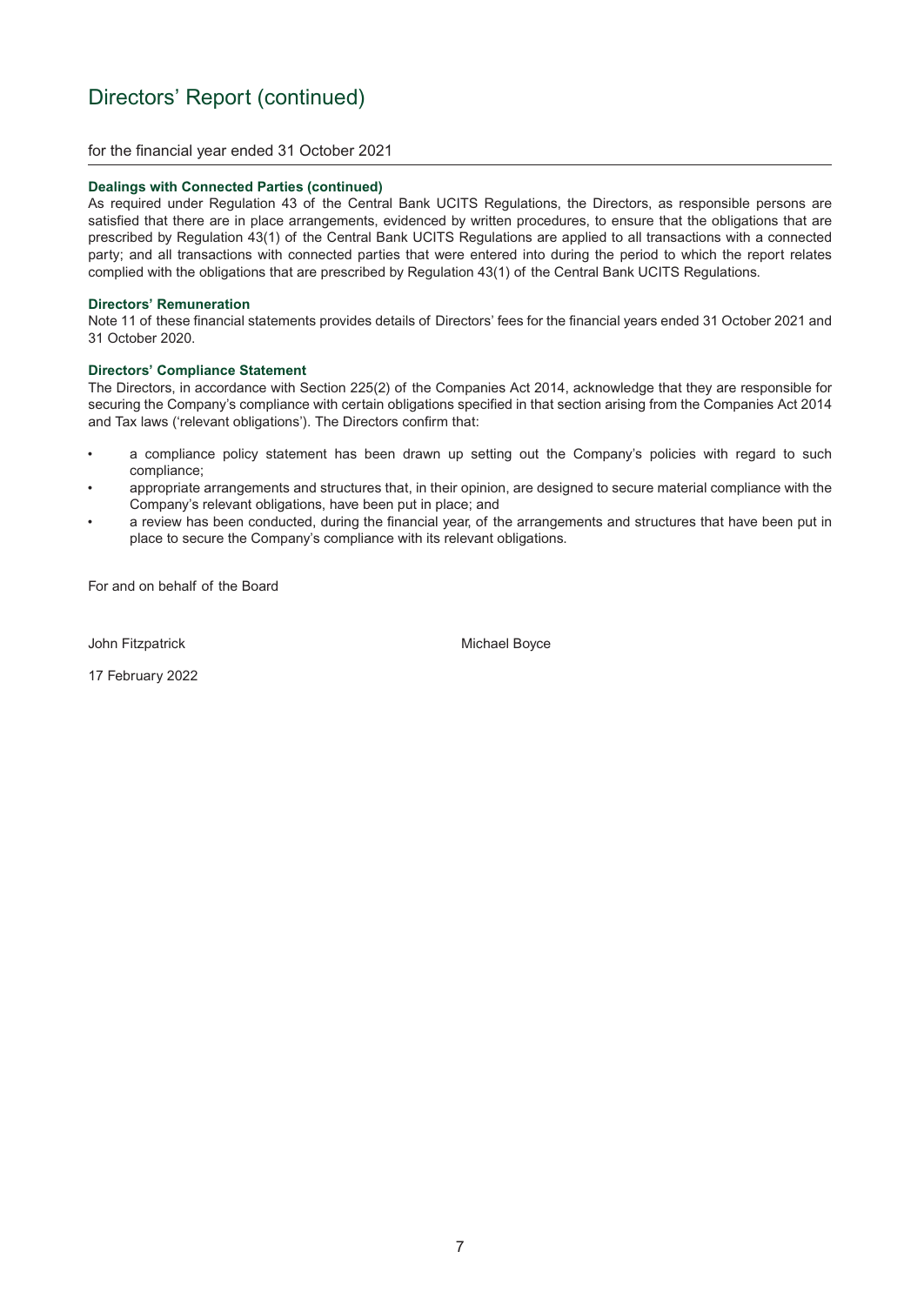## <span id="page-9-0"></span>Statement of Directors' Responsibilities

#### for the financial year ended 31 October 2021

The Directors are responsible for preparing the Directors' Report and financial statements, in accordance with applicable law and regulations.

Company law requires the directors to prepare financial statements for each financial year. Under that law they have elected to prepare the financial statements in accordance with Irish law and FRS 102, the Financial Reporting Standard applicable in the UK and Republic of Ireland.

Under company law the directors must not approve the financial statements unless they are satisfied that they give a true and fair view of the assets, liabilities and financial position of the Company and of its decrease in net assets attributable to holders of redeemable participating shares for that year. In preparing the financial statements, the directors are required to:

- select suitable accounting policies and then apply them consistently;
- make judgements and estimates that are reasonable and prudent;
- state whether applicable Accounting Standards have been followed, subject to any material departures disclosed and explained in the financial statements;
- assess the Company's ability to continue as a going concern, disclosing, as applicable, matters related to going concern; and
- use the going concern basis of accounting unless they either intend to liquidate the Company or to cease operations, or have no realistic alternative but to do so.

The directors are responsible for keeping adequate accounting records which disclose with reasonable accuracy at any time the assets, liabilities, financial position and profit or loss of the Company and enable them to ensure that the financial statements comply with the Companies Act 2014, the European Communities (Undertakings for Collective Investment in Transferable Securities) Regulations 2011 and the Central Bank (Supervision and Enforcement) Act 2013 (Section 48(1)) (Undertakings for Collective Investment in Transferable Securities) Regulations 2019. They have general responsibility for taking such steps as are reasonably open to them to safeguard the assets of the Company. In this regard they have entrusted the assets of the Company to a trustee for safe-keeping. They are responsible for such internal controls as they determine is necessary to enable the preparation of financial statements that are free from material misstatement, whether due to fraud or error, and to prevent and detect fraud and other irregularities. The directors are also responsible for preparing a Directors' Report that complies with the requirements of the Companies Act 2014.

The directors are responsible for the maintenance and integrity of the corporate and financial information included on the Company's website. Legislation in the Republic of Ireland governing the preparation and dissemination of financial statements may differ from legislation in other jurisdictions.

For and on behalf of the Board

John Fitzpatrick **Michael Boyce** Michael Boyce

17 February 2022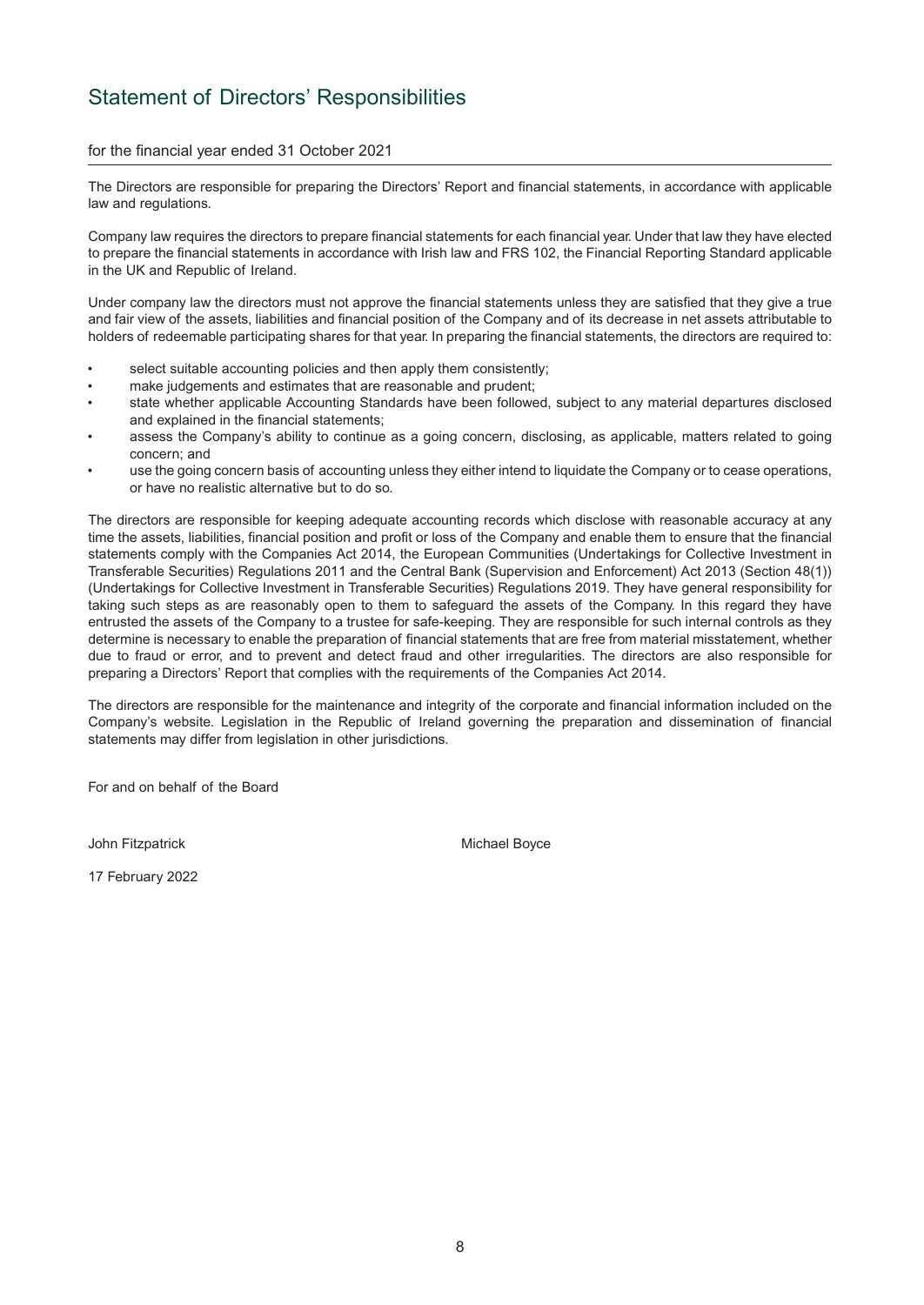## <span id="page-10-0"></span>Investment Manager's Reports

for the financial year ended 31 October 2021

#### **Absolute Insight Equity Market Neutral Fund**\*

The Fund was terminated on 30 November 2020.

Insight Investment Management (Global) Limited 160 Queen Victoria Street London EC4V 4LA England

<sup>\*</sup> Absolute Insight Equity Market Neutral Fund fully redeemed on 30 November 2020, and is in the process of termination as at 31 October 2021.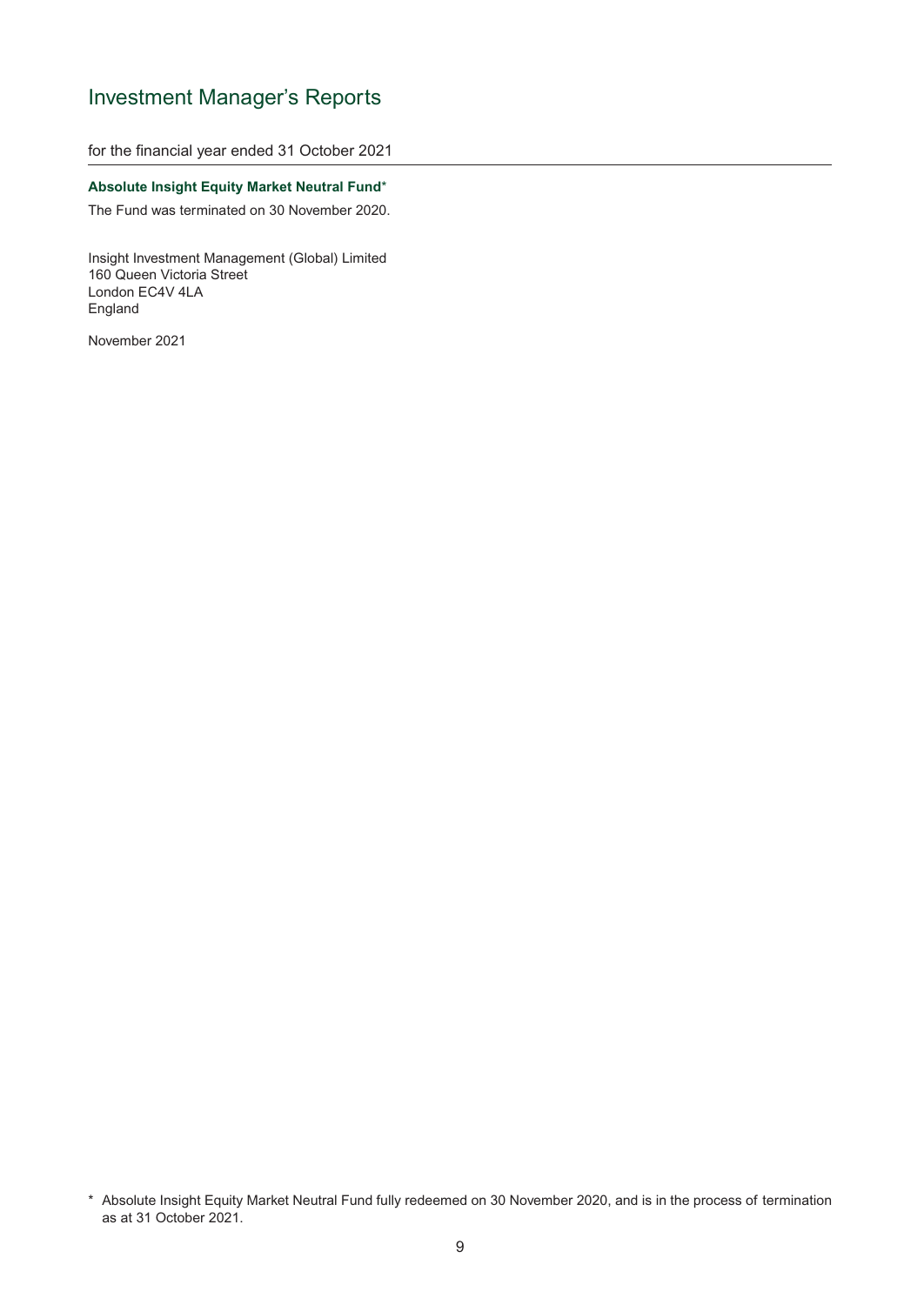for the financial year ended 31 October 2021

#### **Absolute Insight Currency Fund**

The Fund returned -1.56% (net of fees) over the period, compared to a three-month sterling Libid return of -0.05%<sup>1</sup>.

In late 2020, we maintained our long positions in Asian currencies, including the Chinese renminbi (CNH), Korean won (KRW), and Indian rupee (INR), held versus a combination of the US dollar (USD) and euro (EUR). The positions performed well and we reduced the size of them. However, the short EUR position (which we also reduced) partially detracted. We added a long position in the Australian dollar (AUD) versus the USD given its gearing to vaccine-driven growth optimism and the Chinese economy. The position, the majority of which we took profit on, performed well. We also added long positions in the Chilean peso (CLP) and Russian rouble (RUB) versus the USD, given stronger commodity prices and the 'risk-on' environment. We took profit on both positions.

During the first quarter, we maintained our long positions in Asian currencies, including the CNH, KRW, and INR, held versus a combination of the USD and EUR. The positions made a mixed contribution overall. We continued to run a long sterling (GBP) position versus the EUR given the UK's relatively quick COVID-19 vaccination rollout compared to Europe. The position performed well and we took partial profits. We continued to run long positions in the AUD and Canadian dollar (CAD) versus the USD, to which we added a long in the New Zealand dollar (NZD). The positions underperformed in the stronger USD environment, and we cut the AUD and NZD positions during the quarter.

In the second quarter, the Fund maintained its long positions in the CNH and KRW versus the USD, before closing out the latter late in the quarter. The positions had a mixed impact on performance. We continued to run long positions in the CAD, AUD and Norwegian krone (NOK) versus the USD. The positions positively contributed in April and May but detracted in June.

In the third quarter, we closed our exposure to the CAD. Despite the Bank of Canada (BoC) further tapering purchases in July, the CAD underperformed due to a combination of BoC hawkishness being priced into markets and weaker commodity prices given slowing Chinese growth. We also closed our exposure to the GBP as it underperformed on disappointing UK economic data. We shifted our USD position from a short to a small long as the outlook for the USD became less clear. We added selective shorts in emerging market currencies versus the USD, including the Polish zloty (PLN), CLP and Brazilian real (BRL). These positions positively contributed.

We started October with a USD long, which we reduced before partially rebuilding. We closed our long AUD/short NZD position and then went short both currencies, looking to take advantage of overly aggressive central bank pricing, slowing Chinese growth and a weaker outlook for commodities. These positions detracted. We had a short position in GBP to express the view that the Bank of England was being forced to hike in response to higher short-term inflation despite a worsening growth outlook. This position detracted. We added shorts in the BRL and South African rand against the USD as industrial metals priced topped out. These positions positively contributed. The scorecard component of the portfolio made a negative contribution to performance.

In terms of outlook, slowing global growth momentum amid rising inflation should be USD-supportive, though to some extent this is offset by the Federal Reserve being a relative laggard versus other G10 central banks, and the already expensive valuation of the USD.

Insight Investment Management (Global) Limited 160 Queen Victoria Street London EC4V 4LA **England** 

<sup>1</sup> Please note that Absolute Insight Currency Fund B1P net share class is liquidated, hence the net returns for share class S GBP has been reflected for the fund.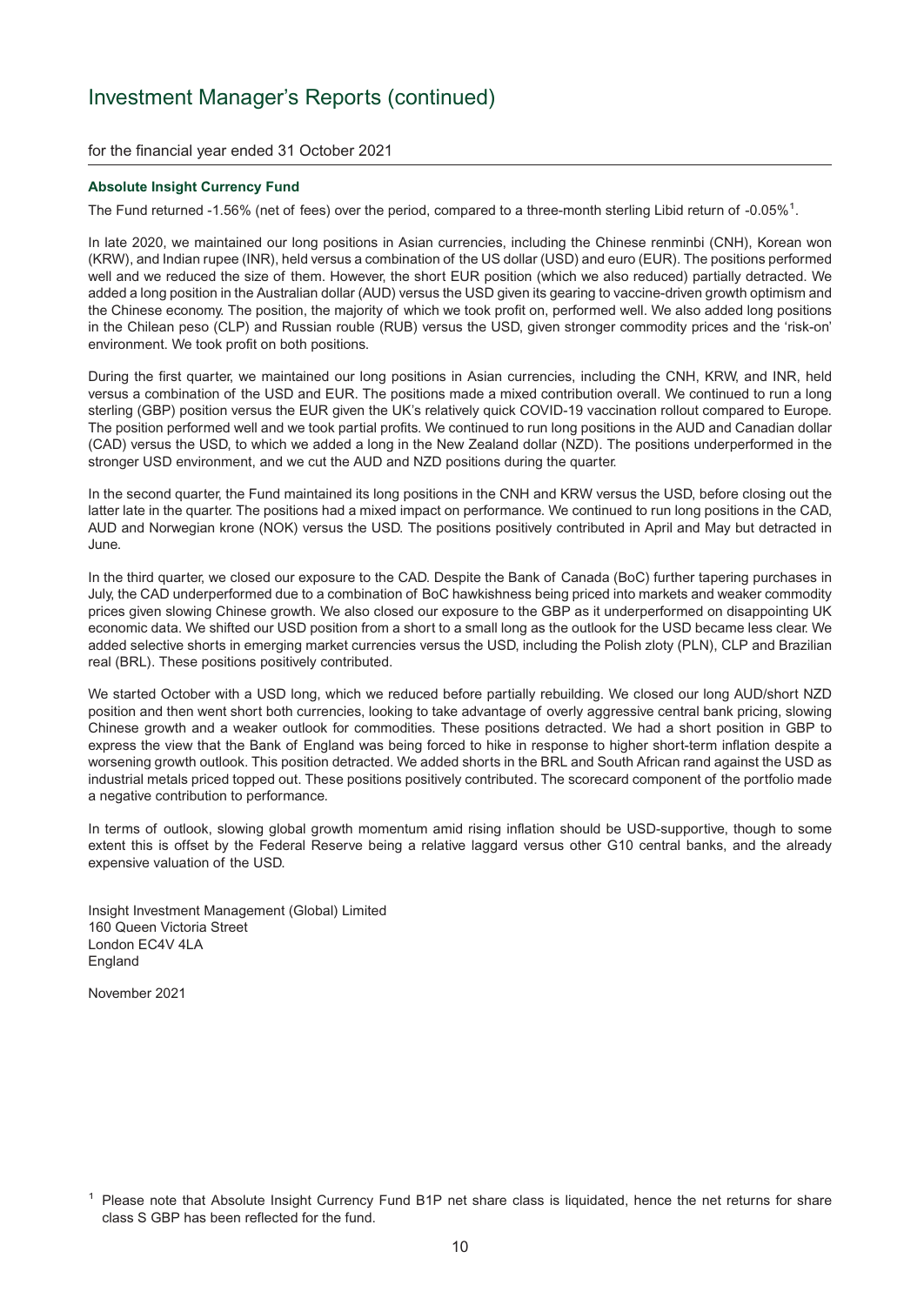for the financial year ended 31 October 2021

#### **Absolute Insight Emerging Market Debt Fund**\*

The Fund returned 0.60% (net of fees) over the period to 9 April 2021, compared to a three-month sterling Libid return of 0.02%<sup>1</sup>. The Fund was wound up on 9 April 2021.

In November, we benefited from corporate bond exposure in Brazil and Mexico, and long positions in FX and rates in both these countries plus Colombia. Long positions in hard currency sovereign bonds in Egypt and rates in Indonesia were other notable positives.

During December, we benefited from our long position in local rates and FX in Brazil, while in Mexico there was a positive contribution from our long positions in rates and corporates (particularly Pemex). Hard currency sovereign bonds in Egypt, and long positions in local rates in both Malaysia and Colombia also helped.

In January, local rates positions detracted, as did FX to a lesser degree. However, hard currency sovereign bonds were a notable positive. In Turkey, the long positions in FX and sovereign credit worked well after monetary policy normalisation. In Romania, the long position in local rates helped as the central bank cut rates. However, in Brazil, the long positions in local rates and FX performed poorly as investors' fears around increased fiscal spending and political noise resurfaced. Meanwhile, in Ecuador, the long position in sovereign credit performed poorly as investors reduced positions ahead of the presidential elections, while in Indonesia the long position in local rates performed poorly.

Over February, our long position in local rates and FX in Brazil performed poorly given investors' fears around increased fiscal spending and political noise. In Colombia, the rise in US Treasury yields affected our long positions across rates, FX and sovereign credit. In Romania, higher core yields in Europe weighed on our long position in local rates and sovereign credit. On the positive side, our credit default swap hedges in the CDX Emerging Markets (EM) Index, South Africa, Russia, Indonesia and Mexico were profitable as EM sovereign spreads moved wider over the month.

In March, the long positions held in the Turkish lira and sovereign credit were the most significant underperformers given the resignation of Turkey's market-friendly central bank governor, which led to concerns over a reversal of the country's prudent monetary policy. The persistent rise in yields on US Treasuries negatively impacted performance in Colombian local rates and the drop in oil prices also had an impact on its currency, while sovereign credit was better insulated. In Brazil, local rates and FX weakness were also impacted by US Treasury yields and the strength of the dollar, with some further impact surrounding political noise.

Insight Investment Management (Global) Limited 160 Queen Victoria Street London EC4V 4LA **England** 

<sup>\*</sup> Absolute Insight Emerging Market Debt Fund fully redeemed on 9 April 2021, and is in the process of termination as at 31 October 2021.<br><sup>1</sup> Fund return is sterling, share class B1p and net of 1% annual management charge and 10% performance fee.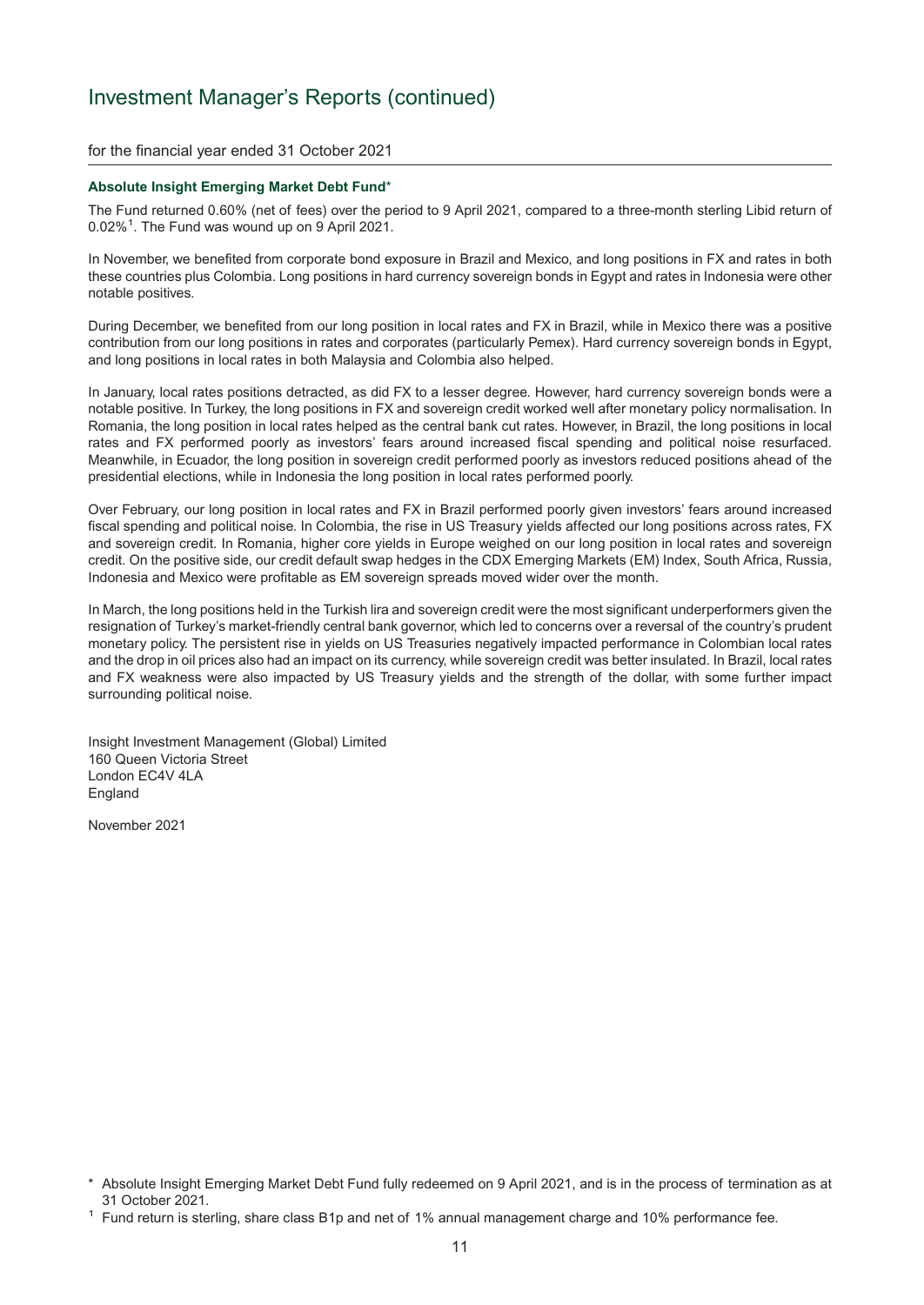for the financial year ended 31 October 2021

#### **Absolute Insight Credit Fund**\*

The Fund returned 3.43% (net of fees) over the period to 18 June 2021, compared to a three-month sterling Libid return of  $-0.03\%$ <sup>1</sup>. The Fund was wound up on 18 June 2021.

November was a risk-on month as we got positive vaccine news and concerns about a contested US election eased. In addition, positive technicals from limited supply and continued central bank support meant credit spreads tightened significantly. Given this environment, our iTraxx Main protection was a negative and our high yield (HY) and investment grade (IG) exposures were the main contributors to performance. Our secured finance exposure also proved beneficial. Risk was broadly unchanged.

Performance in December was again driven primarily by positive technicals, with credit spreads tightening further. Given this environment, our iTraxx Main protection was again a slight negative. Notable contributors to performance included an allocation to convertible bonds and cyclical names such as Aker and BASF, as well as UK issuers such as Tesco.

In January, performance was driven primarily by our HY allocation and secured finance. In addition, our holding in the BNY convertible bond fund was once again a top contributor. Risk assets benefited from hopes of increased fiscal spending in the US, following the Georgia run-off election, and progress in the distribution of vaccines globally.

Performance in February was driven primarily by our secured finance allocation and IG credit. Top contributors included our commercial mortgage-backed securities position. Our UK pub paper also performed well following the government announcement to ease the national lockdown. Although spreads continued to compress, there were some signs of caution among credit investors, stemming from the sell-off in rates.

Rising rates led to a widening of IG spreads in March; however, HY spreads proved more resilient and continued to compress. Over the month, cyclical names held in the Fund, such as Volkswagen and Infineon, contributed to performance along with our RMBS positions.

Performance in April was driven primarily by our IG credit holdings. Top contributors included Volkswagen and Dell International.

Insight Investment Management (Global) Limited 160 Queen Victoria Street London EC4V 4LA England

November 2021

\* Absolute Insight Credit Fund fully redeemed on 18 June 2021, and is in the process of termination as at 31 October 2021.

<sup>1</sup> Fund return is sterling, share class B1p2 and net of 1% annual management charge and 20% performance fee.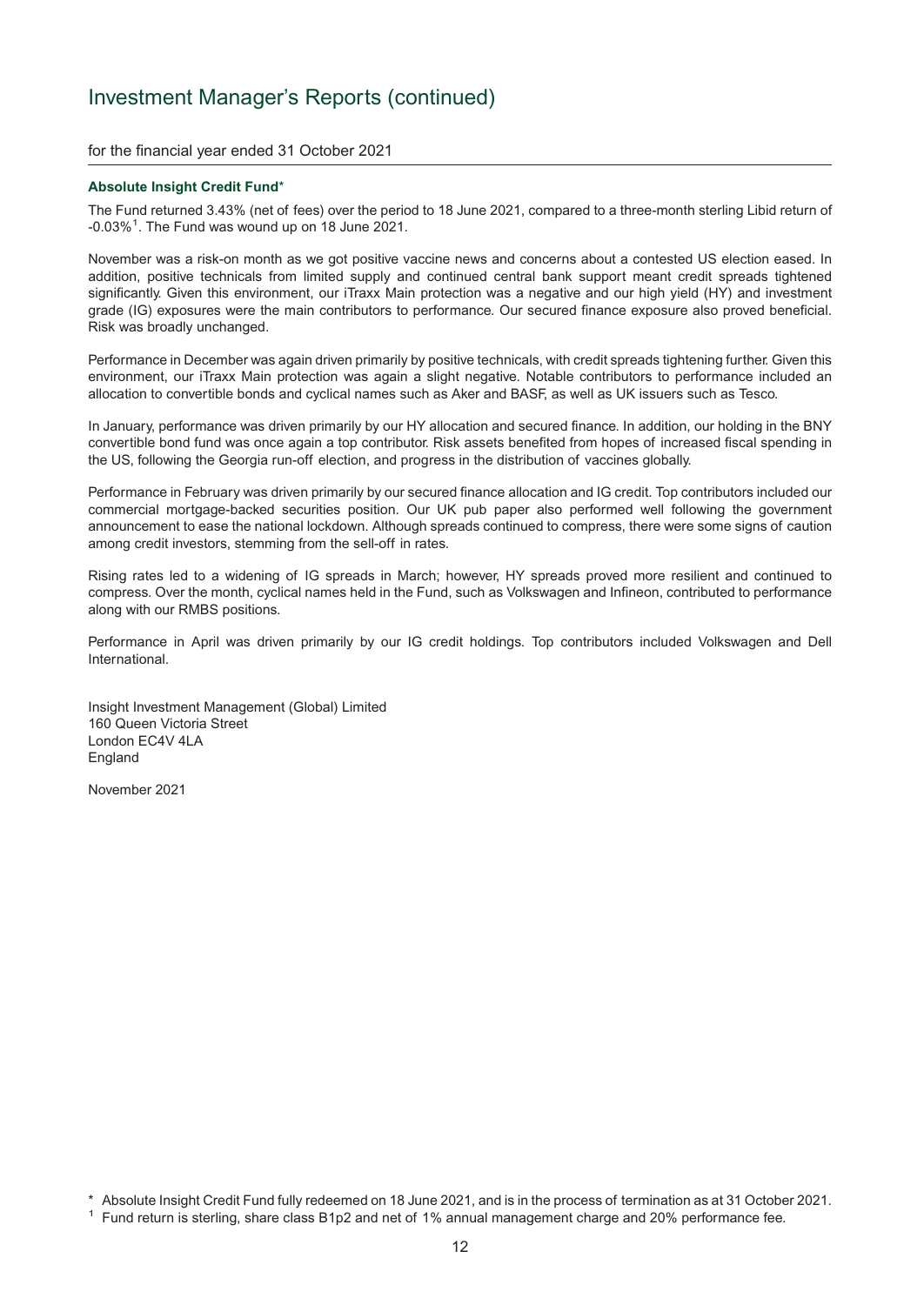for the financial year ended 31 October 2021

#### **Insight Broad Opportunities Fund**

The Fund returned 12.96% (net of fees) over the period, compared to a 3-month sterling Libid return of -0.05%<sup>1</sup>.

Equities were the largest positive contributor over the period, led by a broad-based rise in developed and emerging markets. Emerging markets were negatively impacted towards the end of the period by concerns about increased regulation of private sector activity in China and more generally about vaccination roll outs. We maintained a relatively high equity weighting through the period but edged our position downwards into the end of the period following strong gains.

Within total return strategies our option positions designed to capture upside risk in equity markets were a strong contributor to returns, particularly in the laggard markets of UK and European equities. Positions designed to capture range-bound conditions in select markets also performed well. These gains were partially offset by losses from positions designed to capture downside risk in certain equity markets. We added currency positions at various points as part of our search for alternative diversifiers.

Real assets were a strong contributor, driven by a surge in commodities prices and solid gains from our infrastructure holdings. In periods when growth is rebounding, commodities have a fundamental attraction and, at the same time, it is an asset-class that can perform well when inflationary fears are in the ascendency. Therefore, despite waning cyclical appeal, their attraction as a hedge to upside inflation risks led us to remain constructive through the period.

In fixed income gains were driven by emerging market debt and US high yield, partially offset by a loss from our government bond holdings, although this was limited by the small size of our position. We reduced our exposure to investment grade credit to zero during the period as spreads tightened and edged our positions in high yield and emerging market debt downwards into the end of the period given their vulnerability to any material slowdown in growth. Within high yield we also reallocated towards US fallen angels. With inflationary risks clearly evident, we kept our government bond exposure at low levels.

Insight Investment Management (Global) Limited 160 Queen Victoria Street London EC4V 4LA **England** 

 $1$  Fund return is sterling, share class B1 and net of 0.5% annual management charge.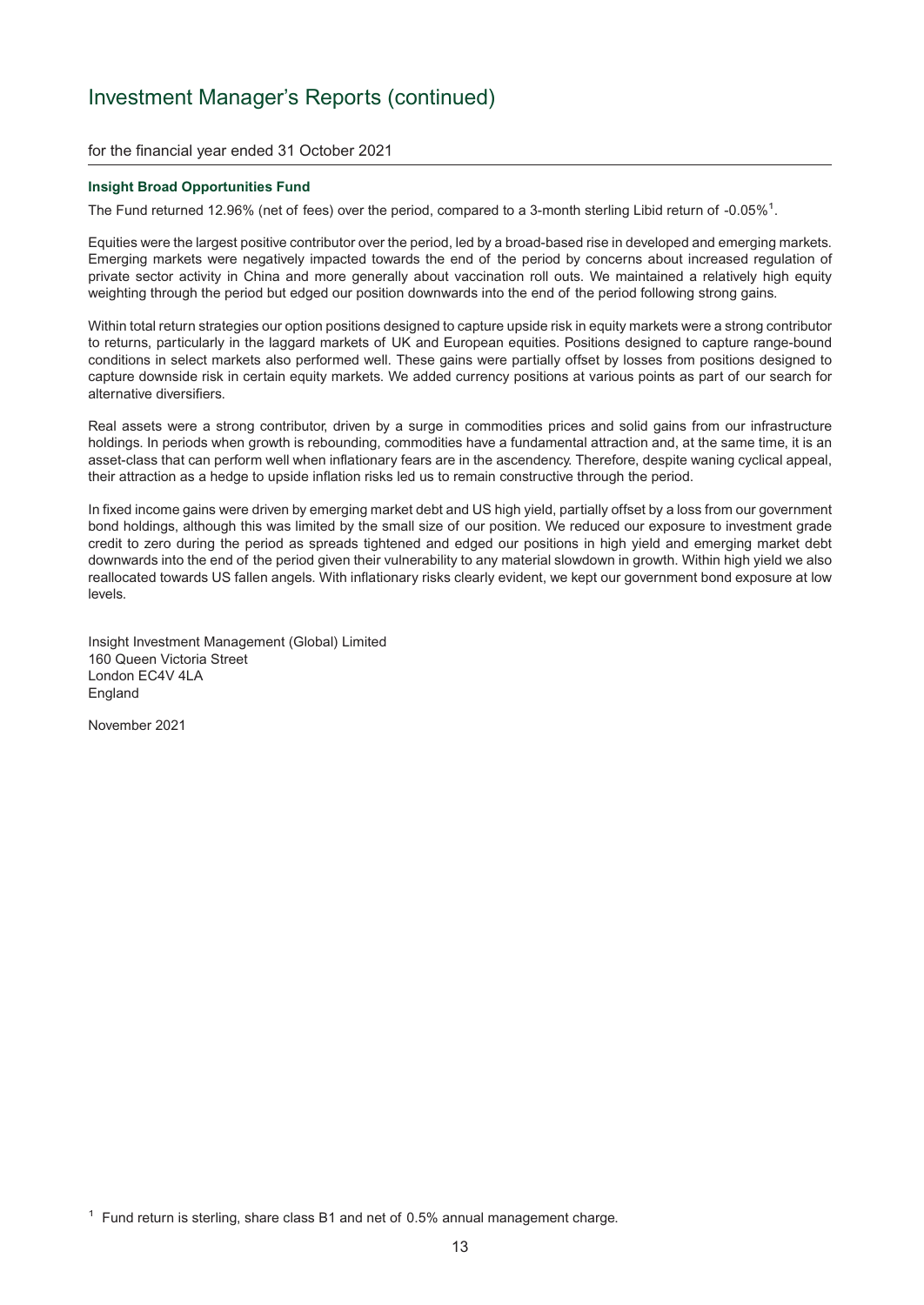for the financial year ended 31 October 2021

#### **Absolute Insight Dynamic Opportunities Fund**\*

The Fund returned 0.88% (net of fees) over the five months to the end of March, compared to a three-month sterling Libid return of -0.03%<sup>1</sup>. The strategy was closed in early April.

Option-based positions designed to capture rising markets performed well, with a number of equity markets making new all-time highs. In early 2020 we added exposures to laggard equity markets, notably Europe, to position for them to catch up and that also added to returns. All positions were unwound in an orderly manner and the Dynamic Opportunities strategy was closed as planned in early April, coinciding with the Absolute Insight Fund's disinvestment from the strategy.

Insight Investment Management (Global) Limited 160 Queen Victoria Street London EC4V 4LA England

<sup>\*</sup> Absolute Insight Dynamic Opportunities Fund fully redeemed on 9 April 2021, and is in the process of termination as at 31 October 2021.<br><sup>1</sup> Fund return is sterling, share class B1p and net of 1% annual management charge and 10% performance fee.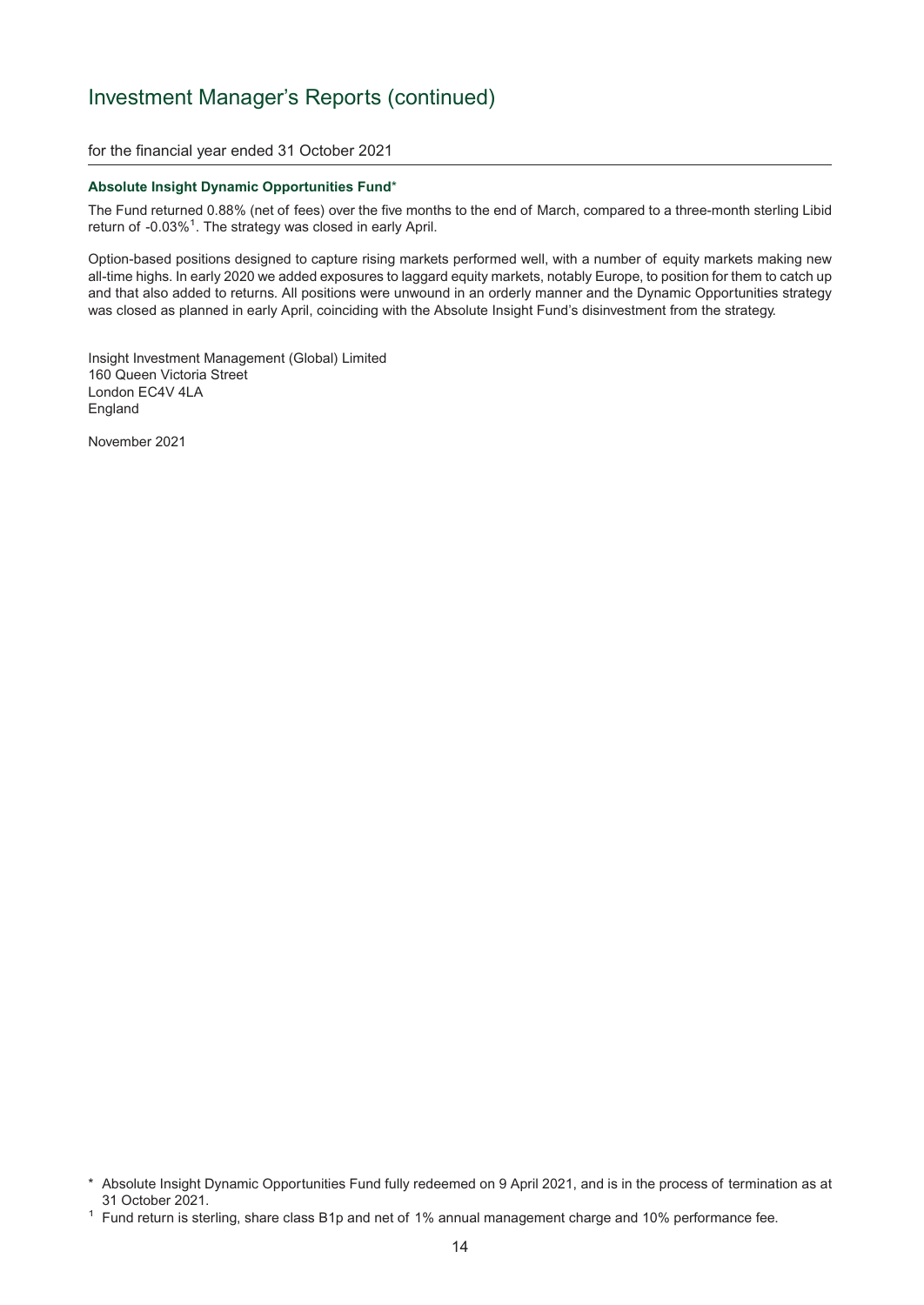## <span id="page-16-0"></span>Depositary's Report to the Shareholders of Absolute Insight Funds plc

We have enguired into the conduct of Absolute Insight Funds plc ('the Company') for the financial year ended 31 October 2021, in our capacity as Depositary to the Company.

This report including the opinion has been prepared for and solely for the shareholders in the Company as a body, in accordance with Regulation 34, (1), (3) and (4) in Part 5 of the European Communities (Undertakings for Collective Investment in Transferable Securities) Regulations 2011, as amended, ('the UCITS Regulations') and for no other purpose. We do not, in giving this opinion, accept or assume responsibility for any other purpose or to any other person to whom this report is shown.

#### **Responsibilities of the Depositary**

Our duties and responsibilities are outlined in Regulation 34, (1), (3) and (4) in Part 5 of the UCITS Regulations. One of those duties is to enquire into the conduct of the Company in each annual accounting period and report thereon to the shareholders.

Our report shall state whether, in our opinion, the Company has been managed in that period in accordance with the provisions of the Company's Constitution (the ''Constitution") and the UCITS Regulations. It is the overall responsibility of the Company to comply with these provisions. If the Company has not so complied, we as Depositary must state why this is the case and outline the steps which we have taken to rectify the situation.

#### **Basis of Depositary Opinion**

The Depositary conducts such reviews as it, in its reasonable opinion, considers necessary in order to comply with its duties as outlined in Regulation 34, (1), (3) and (4) in Part 5 of the UCITS Regulations and to ensure that, in all material respects, the Company has been managed (i) in accordance with the limitations imposed on its investment and borrowing powers by the provisions of the Constitution and the UCITS Regulations and (ii) otherwise in accordance with the Company's constitutional documentation and the appropriate regulations.

#### **Opinion**

In our opinion, the Company has been managed during the financial year, in all material respects:

- (i) in accordance with the limitations imposed on the investment and borrowing powers of the Company by the Constitution, the UCITS Regulations and the Central Bank (Supervision and Enforcement) Act 2013 (Section 48(1)) (Undertakings for Collective Investment in Transferable Securities) Regulations 2019 ('the Central Bank UCITS Regulations'); and
- (ii) otherwise in accordance with the provisions of the Deed of Constitution, the UCITS Regulations and the Central Bank UCITS Regulations.

**State Street Custodial Services (Ireland) Limited 78 Sir John Rogerson's Quay Dublin 2 Ireland**

**17 February 2022**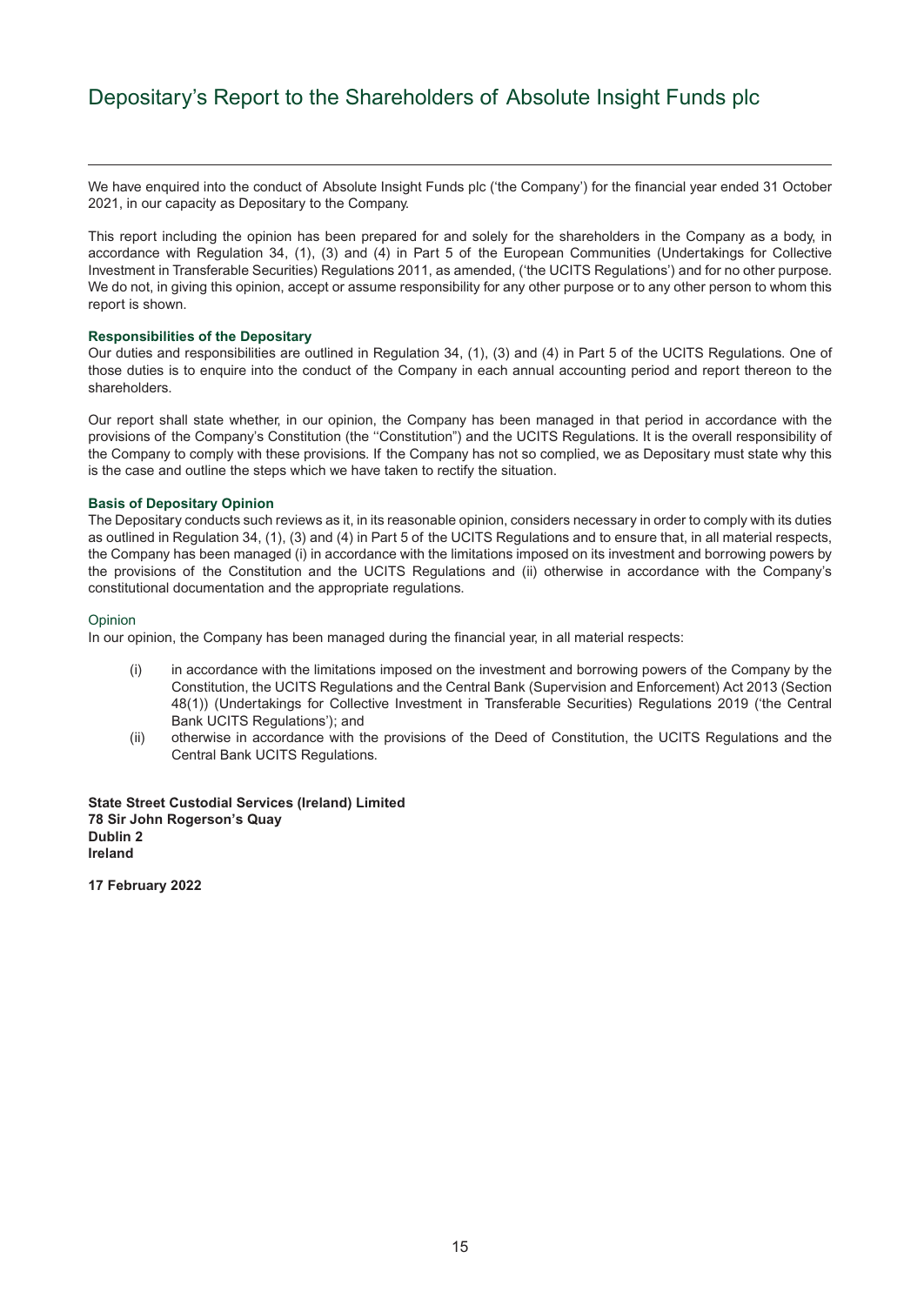#### <span id="page-17-0"></span>**Report on the audit of the financial statements**

#### *Opinion*

We have audited the financial statements of Absolute Insight Funds plc ('the Company') for the year ended 31 October 2021, set out on pages 35 to 120, which comprise the Statement of Financial Position, the Statement of Comprehensive Income, the Statement of Changes in Net Assets Attributable to Holders of Redeemable Participating Shares and related notes, including the summary of significant accounting policies set out in note 2. The financial reporting framework that has been applied in their preparation is Irish Law and FRS 102 The Financial Reporting Standard applicable in the UK and Republic of Ireland.

In our opinion, the financial statements:

- give a true and fair view of the assets, liabilities and financial position of the Company as at 31 October 2021 and of its increase in net assets attributable to holders to redeemable participating shares for the year then ended;
- have been properly prepared in accordance with FRS 102 The Financial Reporting Standard applicable in the UK and Republic of Ireland; and
- have been properly prepared in accordance with the requirements of the Companies Act 2014, the European Communities (Undertakings for Collective Investment in Transferable Securities) Regulations 2011 and the Central Bank (Supervision and Enforcement) Act 2013 (Section 48(1)) (Undertakings for Collective Investment in Transferable Securities) Regulations 2019.

#### *Basis for opinion*

We conducted our audit in accordance with International Standards on Auditing (Ireland) (ISAs (Ireland)) and applicable law. Our responsibilities under those standards are further described in the Auditor's responsibilities for the audit of the financial statements section of our report. We are independent of the Company in accordance with ethical requirements that are relevant to our audit of financial statements in Ireland, including the Ethical Standard issued by the Irish Auditing and Accounting Supervisory Authority (IAASA), and we have fulfilled our other ethical responsibilities in accordance with these requirements.

We believe that the audit evidence we have obtained is sufficient and appropriate to provide a basis for our opinion.

We have nothing to report on going concern

We are required to report to you if we have concluded that the use of the going concern basis of accounting is inappropriate or there is an undisclosed material uncertainty that may cast significant doubt over the use of that basis for a period of at least twelve months from the date of approval of the financial statements. We have nothing to report in these respects.

#### *Other information*

The directors are responsible for the other information presented in the Annual Report together with the financial statements. The other information comprises the information included in the directors' report, the statement of directors' responsibilities, the investment manager's report, the depositary's report to the shareholders, the unaudited appendices and the schedules of significant portfolio changes. The financial statements and our auditor's report thereon do not comprise part of the other information. Our opinion on the financial statements does not cover the other information and, accordingly, we do not express an audit opinion or, except as explicitly stated below, any form of assurance conclusion thereon.

Our responsibility is to read the other information and, in doing so, consider whether, based on our financial statements audit work, the information therein is materially misstated or inconsistent with the financial statements or our audit knowledge. Based solely on that work we have not identified material misstatements in the other information.

Based solely on our work on the other information, we report that:

- we have not identified material misstatements in the directors' report;
- in our opinion, the information given in the directors' report is consistent with the financial statements;
- in our opinion, the directors' report has been prepared in accordance with the Companies Act 2014.

#### *Opinions on other matters prescribed by the Companies Act 2014*

We have obtained all the information and explanations which we consider necessary for the purposes of our audit.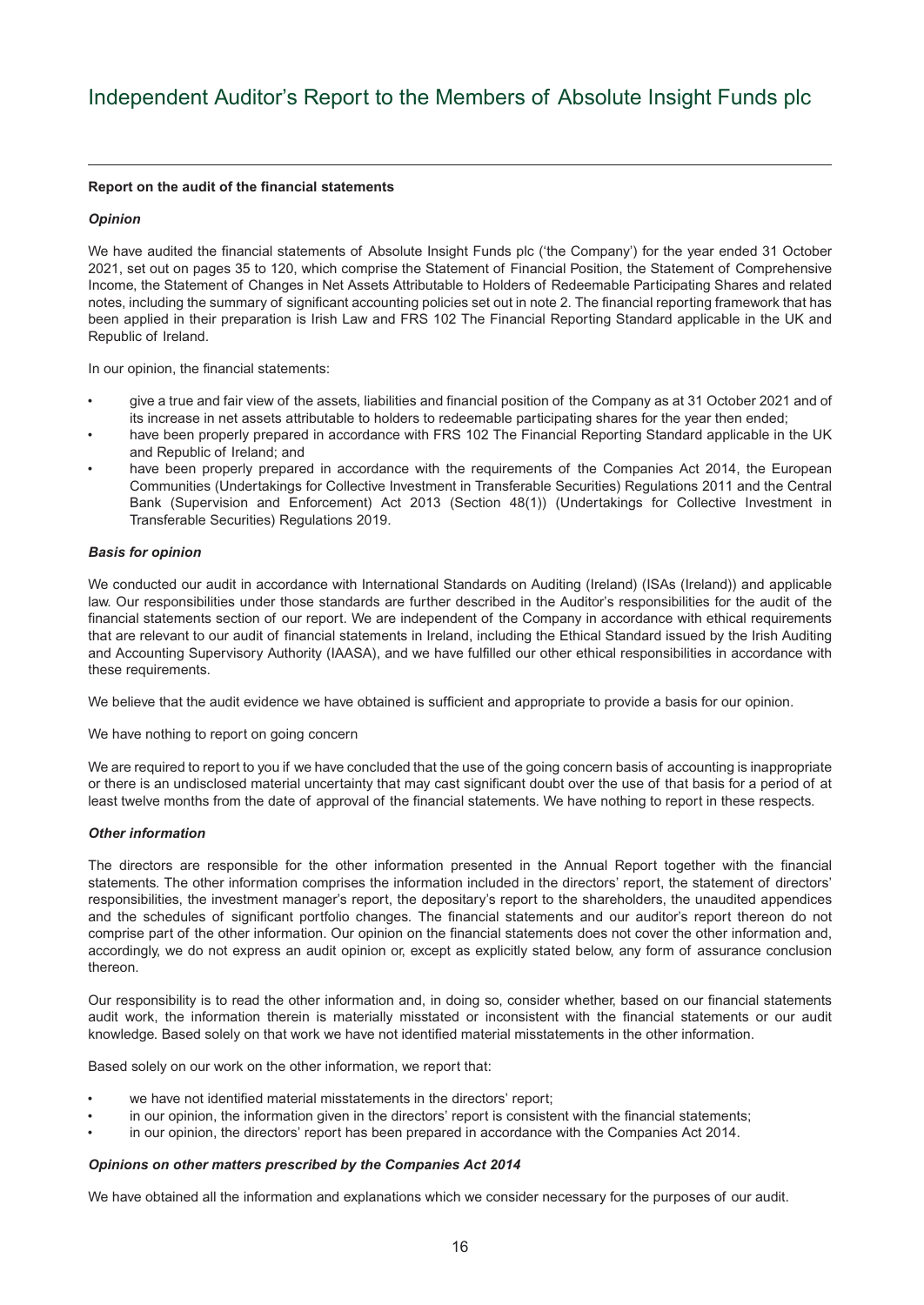## Independent Auditor's Report to the Members of Absolute Insight Funds plc (continued)

#### **Report on the audit of the financial statements (continued)**

#### *Opinions on other matters prescribed by the Companies Act 2014 (continued)*

In our opinion the accounting records of the Company were sufficient to permit the financial statements to be readily and properly audited and the financial statements are in agreement with the accounting records.

#### *Matters on which we are required to report by exception*

The Companies Act 2014 requires us to report to you if, in our opinion, the disclosures of directors' remuneration and transactions required by Sections 305 to 312 of the Act are not made. We have nothing to report in this regard.

#### **Respective responsibilities and restrictions on use**

#### *Responsibilities of directors for the financial statements*

As explained more fully in the directors' responsibilities statement set out on page 8, the directors are responsible for: the preparation of the financial statements including being satisfied that they give a true and fair view; such internal control as they determine is necessary to enable the preparation of financial statements that are free from material misstatement, whether due to fraud or error; assessing the Company's ability to continue as a going concern, disclosing, as applicable, matters related to going concern; and using the going concern basis of accounting unless they either intend to liquidate the Company or to cease operations, or have no realistic alternative but to do so.

#### *Auditor's responsibilities for the audit of the financial statements*

Our objectives are to obtain reasonable assurance about whether the financial statements as a whole are free from material misstatement, whether due to fraud or error, and to issue an auditor's report that includes our opinion.

Reasonable assurance is a high level of assurance, but is not a guarantee that an audit conducted in accordance with ISAs (Ireland) will always detect a material misstatement when it exists. Misstatements can arise from fraud or error and are considered material if, individually or in the aggregate, they could reasonably be expected to influence the economic decisions of users taken on the basis of these financial statements.

A fuller description of our responsibilities is provided on IAASA's website at [https://www.iaasa.ie/getmedia/b2389013-1cf6-](https://www.iaasa.ie/getmedia/b2389013-1cf6-458b-9b8f-a98202dc9c3a/Description_of_auditors_responsiblities_for_audit.pdf.) [458b-9b8f-a98202dc9c3a/Description\\_of\\_auditors\\_responsiblities\\_for\\_audit.pdf.](https://www.iaasa.ie/getmedia/b2389013-1cf6-458b-9b8f-a98202dc9c3a/Description_of_auditors_responsiblities_for_audit.pdf.)

#### *The purpose of our audit work and to whom we owe our responsibilities*

Our report is made solely to the Company's members, as a body, in accordance with Section 391 of the Companies Act 2014. Our audit work has been undertaken so that we might state to the Company's members those matters we are required to state to them in an auditor's report and for no other purpose. To the fullest extent permitted by law, we do not accept or assume responsibility to anyone other than the Company and the Company's members, as a body, for our audit work, for this report, or for the opinions we have formed.

**Liam McNally, for and on behalf of KPMG Chartered Accountants, Statutory Audit Firm 1 Harbourmaster Place IFSC Dublin 1**

**17 February 2022**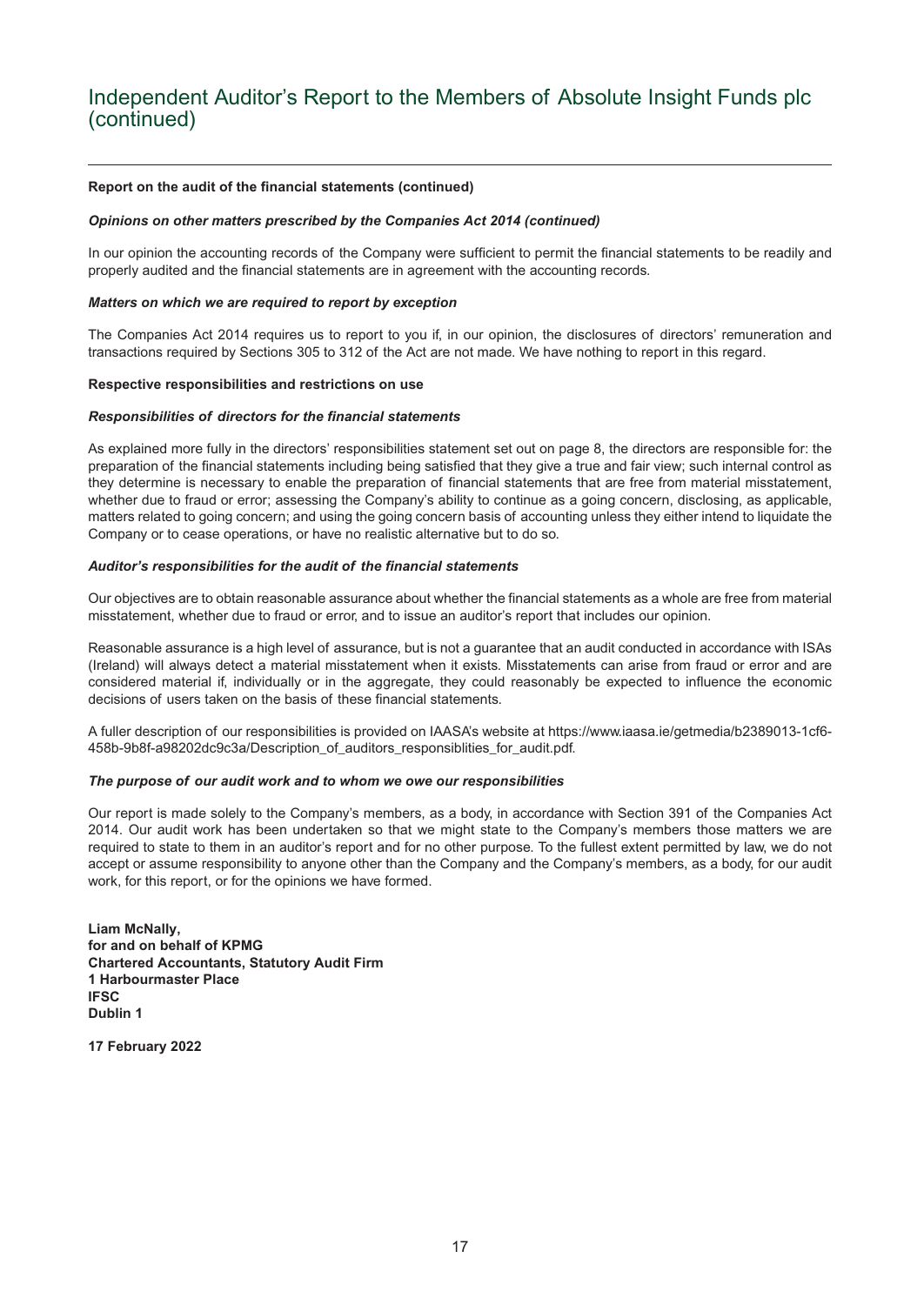### <span id="page-19-0"></span>**Schedule of Investments**

at 31 October 2021

| Nominal/<br><b>Holding</b>                                                                      |                                                                                                                                                                                                                                                                                                                                                                                                                                                                                                                                                                     | <b>Fair Value</b><br><b>GBP '000</b>                                 | <b>Total Net</b><br><b>Assets</b><br>%                                             |
|-------------------------------------------------------------------------------------------------|---------------------------------------------------------------------------------------------------------------------------------------------------------------------------------------------------------------------------------------------------------------------------------------------------------------------------------------------------------------------------------------------------------------------------------------------------------------------------------------------------------------------------------------------------------------------|----------------------------------------------------------------------|------------------------------------------------------------------------------------|
|                                                                                                 | Transferable Securities (91.69%) (2020 - 37.63%)                                                                                                                                                                                                                                                                                                                                                                                                                                                                                                                    |                                                                      |                                                                                    |
|                                                                                                 | Debt securities (91.69%) (2020 - 37.63%)                                                                                                                                                                                                                                                                                                                                                                                                                                                                                                                            |                                                                      |                                                                                    |
|                                                                                                 | Canada (2020 - 4.20%)                                                                                                                                                                                                                                                                                                                                                                                                                                                                                                                                               |                                                                      |                                                                                    |
|                                                                                                 | Finland (2020 - 4.20%)                                                                                                                                                                                                                                                                                                                                                                                                                                                                                                                                              |                                                                      |                                                                                    |
|                                                                                                 | Ireland (2020 - 4.20%)                                                                                                                                                                                                                                                                                                                                                                                                                                                                                                                                              |                                                                      |                                                                                    |
|                                                                                                 | Japan (2020 - 3.15%)                                                                                                                                                                                                                                                                                                                                                                                                                                                                                                                                                |                                                                      |                                                                                    |
|                                                                                                 | Singapore (2020 - 3.15%)                                                                                                                                                                                                                                                                                                                                                                                                                                                                                                                                            |                                                                      |                                                                                    |
|                                                                                                 | Switzerland (2020 - 0.86%)                                                                                                                                                                                                                                                                                                                                                                                                                                                                                                                                          |                                                                      |                                                                                    |
| 300,000<br>100,000<br>500,000<br>100,000<br>450,000<br>100,000<br>500,000<br>230,000<br>400,000 | United Kingdom (2020 - 17.87%)<br>United Kingdom Gilt 0.500% due 22/07/2022<br>United Kingdom Treasury Bill Zero Coupon due 01/11/2021<br>United Kingdom Treasury Bill Zero Coupon due 08/11/2021<br>United Kingdom Treasury Bill Zero Coupon due 15/11/2021<br>United Kingdom Treasury Bill Zero Coupon due 22/11/2021<br>United Kingdom Treasury Bill Zero Coupon due 29/11/2021<br>United Kingdom Treasury Bill Zero Coupon due 06/12/2021<br>United Kingdom Treasury Bill Zero Coupon due 29/12/2021<br>United Kingdom Treasury Bill Zero Coupon due 17/01/2022 | 300<br>100<br>500<br>100<br>450<br>100<br>500<br>230<br>400<br>2,680 | 10.26<br>3.42<br>17.11<br>3.42<br>15.40<br>3.42<br>17.11<br>7.87<br>13.68<br>91.69 |
|                                                                                                 | <b>Total Debt securities</b>                                                                                                                                                                                                                                                                                                                                                                                                                                                                                                                                        | 2,680                                                                | 91.69                                                                              |
|                                                                                                 | <b>Total Transferable Securities</b>                                                                                                                                                                                                                                                                                                                                                                                                                                                                                                                                | 2,680                                                                | 91.69                                                                              |
|                                                                                                 | Money Market Instruments (nil) (2020 - 27.30%)                                                                                                                                                                                                                                                                                                                                                                                                                                                                                                                      |                                                                      |                                                                                    |
|                                                                                                 | England (2020 - 4.20%)                                                                                                                                                                                                                                                                                                                                                                                                                                                                                                                                              |                                                                      |                                                                                    |
|                                                                                                 | France (2020 - 14.70%)                                                                                                                                                                                                                                                                                                                                                                                                                                                                                                                                              |                                                                      |                                                                                    |
|                                                                                                 | Germany (2020 - 4.20%)                                                                                                                                                                                                                                                                                                                                                                                                                                                                                                                                              |                                                                      |                                                                                    |
|                                                                                                 | Japan (2020 - 4.20%)                                                                                                                                                                                                                                                                                                                                                                                                                                                                                                                                                |                                                                      |                                                                                    |
|                                                                                                 | Deposits with Credit Institutions (nil) (2020 - 11.55%)                                                                                                                                                                                                                                                                                                                                                                                                                                                                                                             |                                                                      |                                                                                    |
|                                                                                                 | Investment funds (9.44%) (2020 - 8.97%)                                                                                                                                                                                                                                                                                                                                                                                                                                                                                                                             |                                                                      |                                                                                    |
| 195,007                                                                                         | Ireland (2020 - 8.97%)<br>Insight Liquidity Funds Plc - GBP Liquidity Plus Fund*                                                                                                                                                                                                                                                                                                                                                                                                                                                                                    | 276                                                                  | 9.44                                                                               |
|                                                                                                 | <b>Total Investment funds</b>                                                                                                                                                                                                                                                                                                                                                                                                                                                                                                                                       | 276                                                                  | 9.44                                                                               |
|                                                                                                 | <b>Total Investments excluding Financial Derivative Instruments</b><br>$(101.13\%)$ (2020 - 85.45%)                                                                                                                                                                                                                                                                                                                                                                                                                                                                 | 2,956                                                                | 101.13                                                                             |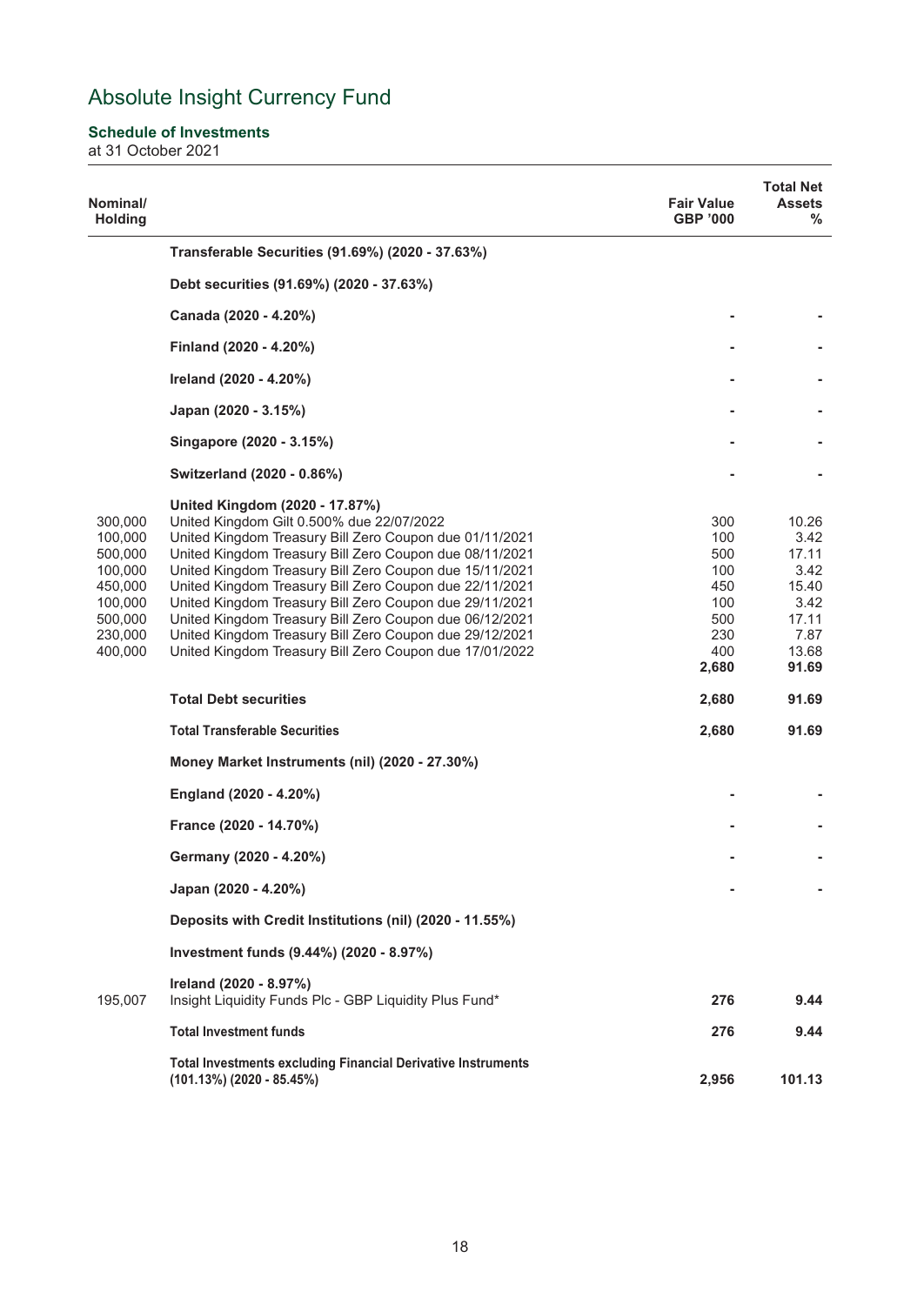### **Schedule of Investments**

at 31 October 2021 (continued)

#### **Financial Derivative Instruments ((0.04)%) (2020 - 0.34%) Forward Foreign Currency Exchange Contracts (0.03%) (2020 - 0.07%)**

| <b>Settlement</b><br><b>Date</b> |                          | <b>Amount Bought</b> |                          | <b>Amount Sold</b>    | <b>Unrealised</b><br>Gain (Loss)<br><b>GBP '000</b> | <b>Total Net</b><br><b>Assets</b><br>$\%$ |
|----------------------------------|--------------------------|----------------------|--------------------------|-----------------------|-----------------------------------------------------|-------------------------------------------|
| 15/11/2021                       | <b>EUR</b>               | 4,810                | <b>GBP</b>               | 4,085                 |                                                     | 0.00                                      |
| 15/11/2021                       | <b>EUR</b>               | 1,931                | <b>GBP</b>               | 1,640                 |                                                     | 0.00                                      |
| 15/11/2021                       | <b>GBP</b>               | 20                   | <b>EUR</b>               | 23                    |                                                     | 0.00                                      |
| 15/11/2021                       | <b>GBP</b>               | 50                   | <b>EUR</b>               | 58                    |                                                     | 0.00                                      |
| 15/11/2021                       | <b>GBP</b>               | 16                   | <b>EUR</b>               | 19                    |                                                     | 0.00                                      |
| 15/11/2021                       | <b>GBP</b>               | 220                  | <b>SEK</b>               | 2,631                 |                                                     | 0.00                                      |
| 15/11/2021                       | <b>GBP</b>               | 16                   | <b>USD</b>               | 22                    |                                                     | 0.00                                      |
| 15/11/2021                       | <b>SEK</b>               | 458,396              | <b>GBP</b>               | 38,479                |                                                     | 0.00                                      |
| 15/11/2021                       | <b>USD</b>               | 21                   | <b>GBP</b>               | 15                    |                                                     | 0.00                                      |
| 15/11/2021                       | <b>USD</b>               | 2,110                | <b>GBP</b>               | 1,548                 |                                                     | 0.00                                      |
| 24/11/2021                       | <b>AUD</b>               | 9,279                | <b>USD</b>               | 6,858                 |                                                     | 0.00                                      |
| 24/11/2021                       | <b>CLP</b>               | 75,740,000           | <b>USD</b>               | 92,354                | 1                                                   | 0.03                                      |
| 24/11/2021                       | CLP                      | 75,730,000           | <b>USD</b>               | 92,356                | 1                                                   | 0.03                                      |
| 24/11/2021                       | <b>CNH</b>               | 81,252               | <b>USD</b>               | 12,604                |                                                     | 0.00                                      |
| 24/11/2021                       | <b>EUR</b>               | 180,000              | JPY                      | 23,863,446            |                                                     | 0.00                                      |
| 24/11/2021                       | <b>GBP</b>               | 45,135               | <b>USD</b>               | 61,998                |                                                     | 0.00                                      |
| 24/11/2021                       | <b>HUF</b>               | 67,649               | <b>USD</b>               | 217                   |                                                     | 0.00                                      |
| 24/11/2021                       | JPY                      | 24,215,899           | <b>USD</b>               | 212,078               | $\mathbf{1}$                                        | 0.03                                      |
| 24/11/2021                       | <b>KRW</b>               | 446,950,000          | <b>USD</b>               | 378,073               | $\overline{2}$                                      | 0.07                                      |
| 24/11/2021                       | <b>NOK</b>               | 13,407               | <b>USD</b>               | 1,593                 |                                                     | 0.00                                      |
| 24/11/2021                       | <b>USD</b>               | 126,000              | <b>AUD</b>               | 167,353               |                                                     | 0.00                                      |
| 24/11/2021                       | <b>USD</b>               | 168,000              | <b>AUD</b>               | 223,547               |                                                     | 0.00                                      |
| 24/11/2021                       | <b>USD</b>               | 63,163               | <b>BRL</b>               | 354,000               |                                                     | 0.00                                      |
| 24/11/2021                       | <b>USD</b>               | 7,675                | CAD                      | 9,512                 | $\overline{\phantom{a}}$                            | 0.00                                      |
| 24/11/2021                       | <b>USD</b>               | 179,494              | <b>CLP</b>               | 146,880,000           | (1)                                                 | (0.03)                                    |
| 24/11/2021                       | <b>USD</b>               | 3,264                | CZK                      | 71,699                | $\overline{\phantom{a}}$                            | 0.00                                      |
| 24/11/2021                       | <b>USD</b>               | 224,934              | <b>EUR</b>               | 193,695               | (1)                                                 | (0.03)                                    |
| 24/11/2021                       | <b>USD</b><br><b>USD</b> | 20,613               | GBP                      | 15,000<br>447,612,000 | $\overline{\phantom{a}}$                            | 0.00                                      |
| 24/11/2021<br>24/11/2021         | <b>USD</b>               | 377,114<br>7,429     | <b>KRW</b><br><b>NZD</b> | 10,526                | (4)<br>$\overline{\phantom{0}}$                     | (0.14)<br>0.00                            |
| 24/11/2021                       | <b>USD</b>               | 161,477              | <b>PLN</b>               | 637,091               |                                                     | 0.00                                      |
| 24/11/2021                       | <b>USD</b>               | 3,733                | <b>SEK</b>               | 32,280                |                                                     | 0.00                                      |
| 24/11/2021                       | <b>USD</b>               | 15,000               | <b>TRY</b>               | 145,919               |                                                     | 0.00                                      |
| 26/11/2021                       | <b>BRL</b>               | 87,000               | <b>USD</b>               | 15,633                |                                                     | 0.00                                      |
| 26/11/2021                       | CAD                      | 119,486              | <b>USD</b>               | 96,761                |                                                     | 0.00                                      |
| 26/11/2021                       | <b>CLP</b>               | 1,202,000            | <b>USD</b>               | 1,494                 |                                                     | 0.00                                      |
| 26/11/2021                       | <b>COP</b>               | 18,051,000           | <b>USD</b>               | 4,788                 |                                                     | 0.00                                      |
| 26/11/2021                       | COP                      | 15,268,000           | <b>USD</b>               | 4,054                 |                                                     | 0.00                                      |
| 26/11/2021                       | <b>CZK</b>               | 1,303,140            | <b>USD</b>               | 59,425                |                                                     | 0.00                                      |
| 26/11/2021                       | GBP                      | 2,908                | <b>USD</b>               | 4,000                 |                                                     | 0.00                                      |
| 26/11/2021                       | <b>HUF</b>               | 26,744,776           | <b>USD</b>               | 86,219                |                                                     | 0.00                                      |
| 26/11/2021                       | <b>HUF</b>               | 1,245,294            | <b>USD</b>               | 4,000                 |                                                     | 0.00                                      |
| 26/11/2021                       | <b>HUF</b>               | 1,577,887            | <b>USD</b>               | 5,000                 |                                                     | 0.00                                      |
| 26/11/2021                       | <b>IDR</b>               | 23,479,000           | <b>USD</b>               | 1,661                 |                                                     | 0.00                                      |
| 26/11/2021                       | <b>IDR</b>               | 17,671,000           | <b>USD</b>               | 1,241                 |                                                     | 0.00                                      |
| 26/11/2021                       | ILS                      | 9,638                | <b>USD</b>               | 3,000                 |                                                     | 0.00                                      |
| 26/11/2021                       | ILS                      | 22,339               | <b>USD</b>               | 7,000                 |                                                     | 0.00                                      |
| 26/11/2021                       | <b>INR</b>               | 1,635,000            | <b>USD</b>               | 21,618                |                                                     | 0.00                                      |
| 26/11/2021                       | JPY                      | 2,116,209            | <b>USD</b>               | 18,515                |                                                     | 0.00                                      |
| 26/11/2021                       | <b>JPY</b>               | 456,770              | <b>USD</b>               | 4,000                 |                                                     | 0.00                                      |
| 26/11/2021                       | JPY                      | 567,766              | <b>USD</b>               | 5,000                 |                                                     | 0.00                                      |
| 26/11/2021                       | <b>KRW</b>               | 4,632,000            | <b>USD</b>               | 3,943                 |                                                     | 0.00                                      |
| 26/11/2021                       | <b>KRW</b>               | 78,233,000           | <b>USD</b>               | 65,875                | 1                                                   | 0.03                                      |
| 26/11/2021                       | <b>MXN</b>               | 321,351              | <b>USD</b>               | 15,695                |                                                     | 0.00                                      |
| 26/11/2021                       | <b>NZD</b>               | 29,267               | <b>USD</b>               | 20,929                |                                                     | 0.00                                      |
| 26/11/2021                       | <b>NZD</b>               | 5,583                | <b>USD</b>               | 4,000                 | $\overline{a}$                                      | 0.00                                      |
| 26/11/2021                       | PLN                      | 608,303              | <b>USD</b>               | 154,932               | (1)                                                 | (0.03)                                    |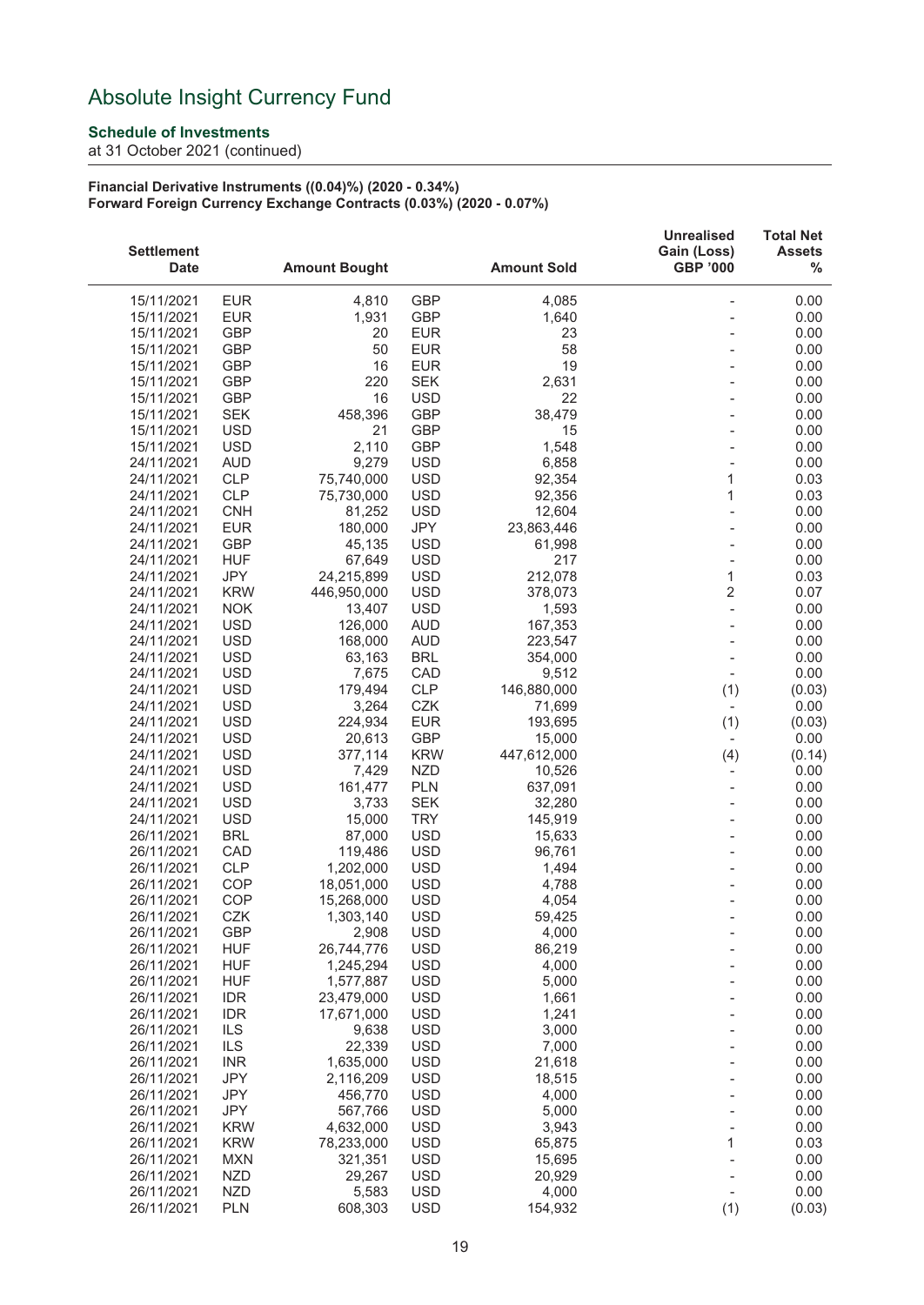### **Schedule of Investments**

at 31 October 2021 (continued)

| <b>Settlement</b><br><b>Date</b> |                          | <b>Amount Bought</b>                                                    |                          | <b>Amount Sold</b>   | <b>Unrealised</b><br>Gain (Loss)<br><b>GBP '000</b> | <b>Total Net</b><br><b>Assets</b><br>% |
|----------------------------------|--------------------------|-------------------------------------------------------------------------|--------------------------|----------------------|-----------------------------------------------------|----------------------------------------|
|                                  |                          |                                                                         |                          |                      |                                                     |                                        |
| 26/11/2021                       | <b>PLN</b>               | 35,500                                                                  | <b>USD</b>               | 9,000                | $\overline{a}$                                      | 0.00                                   |
| 26/11/2021                       | <b>PLN</b>               | 27,885                                                                  | <b>USD</b>               | 7,000                |                                                     | 0.00                                   |
| 26/11/2021                       | <b>RUB</b>               | 3,655,000                                                               | <b>USD</b>               | 50,909               |                                                     | 0.00                                   |
| 26/11/2021                       | <b>RUB</b>               | 148,000                                                                 | <b>USD</b>               | 2,073                |                                                     | 0.00                                   |
| 26/11/2021                       | <b>SEK</b>               | 61,462                                                                  | <b>USD</b>               | 7,140                |                                                     | 0.00                                   |
| 26/11/2021                       | <b>SEK</b>               | 94,760                                                                  | <b>USD</b>               | 11,000               |                                                     | 0.00                                   |
| 26/11/2021                       | <b>SEK</b>               | 103,450                                                                 | <b>USD</b>               | 12,000               |                                                     | 0.00                                   |
| 26/11/2021                       | <b>TRY</b>               | 257,732                                                                 | <b>USD</b>               | 27,093               |                                                     | 0.00                                   |
| 26/11/2021                       | <b>USD</b>               | 126,000                                                                 | <b>AUD</b>               | 168,133              | (1)                                                 | (0.03)                                 |
| 26/11/2021                       | <b>USD</b>               | 62,954                                                                  | <b>AUD</b>               | 84,314               | $\overline{\phantom{a}}$                            | 0.00                                   |
| 26/11/2021                       | <b>USD</b>               | 8,000                                                                   | <b>AUD</b>               | 10,687               | $\overline{a}$                                      | 0.00                                   |
| 26/11/2021                       | <b>USD</b>               | 11,000                                                                  | <b>AUD</b>               | 14,682               |                                                     | 0.00                                   |
| 26/11/2021                       | <b>USD</b>               | 8,951                                                                   | <b>BRL</b>               | 50,000               |                                                     | 0.00                                   |
| 26/11/2021                       | <b>USD</b>               | 1,957                                                                   | <b>BRL</b>               | 11,000               |                                                     | 0.00                                   |
| 26/11/2021                       | <b>USD</b>               | 1,251                                                                   | <b>BRL</b>               | 7,000                |                                                     | 0.00                                   |
| 26/11/2021                       | <b>USD</b>               | 3,405                                                                   | <b>CHF</b>               | 3,130                |                                                     | 0.00                                   |
| 26/11/2021                       | <b>USD</b>               | 2,000                                                                   | <b>CHF</b>               | 1,846                |                                                     | 0.00                                   |
| 26/11/2021                       | <b>USD</b>               | 2,000                                                                   | <b>CHF</b>               | 1,834                |                                                     | 0.00                                   |
| 26/11/2021                       | <b>USD</b>               | 30,987                                                                  | CLP                      | 25,499,000           |                                                     | 0.00                                   |
| 26/11/2021                       | <b>USD</b>               | 150,031                                                                 | <b>CNH</b>               | 960,073              |                                                     | 0.00                                   |
| 26/11/2021                       | <b>USD</b>               | 7,000                                                                   | <b>CNH</b>               | 44,853               |                                                     | 0.00                                   |
| 26/11/2021                       | <b>USD</b>               | 1,188                                                                   | COP                      | 4,478,000            |                                                     | 0.00                                   |
| 26/11/2021                       | <b>USD</b>               | 13,000                                                                  | CZK                      | 285,758              |                                                     | 0.00                                   |
| 26/11/2021                       | <b>USD</b>               | 6,000                                                                   | CZK                      | 133,241              |                                                     | 0.00                                   |
| 26/11/2021                       | <b>USD</b>               | 38,857                                                                  | <b>EUR</b>               | 33,334               |                                                     | 0.00                                   |
| 26/11/2021                       | <b>USD</b>               | 8,551                                                                   | <b>GBP</b>               | 6,186                |                                                     | 0.00                                   |
| 26/11/2021                       | <b>USD</b>               | 4,000                                                                   | <b>GBP</b>               | 2,914                |                                                     | 0.00                                   |
| 26/11/2021                       | <b>USD</b>               | 4,889                                                                   | <b>IDR</b>               | 69,257,000           | $\overline{\phantom{a}}$                            | 0.00                                   |
| 26/11/2021                       | <b>USD</b>               | 77,784                                                                  | ILS                      | 249,750              | (1)                                                 | (0.03)                                 |
| 26/11/2021                       | <b>USD</b>               | 5,283                                                                   | <b>INR</b>               | 397,000              | $\overline{\phantom{0}}$                            | 0.00                                   |
| 26/11/2021                       | <b>USD</b>               | 2,192                                                                   | <b>INR</b>               | 165,000              |                                                     | 0.00                                   |
| 26/11/2021                       | <b>USD</b>               | 8,986                                                                   | <b>KRW</b>               | 10,600,000           |                                                     | 0.00                                   |
| 26/11/2021                       | <b>USD</b>               | 2,000                                                                   | <b>MXN</b>               | 40,653               |                                                     | 0.00                                   |
| 26/11/2021                       | <b>USD</b>               | 4,000                                                                   | <b>MXN</b>               | 81,303               |                                                     | 0.00                                   |
| 26/11/2021                       | <b>USD</b>               | 23,299                                                                  | <b>NOK</b>               | 194,897              |                                                     | 0.00                                   |
| 26/11/2021                       | <b>USD</b><br><b>USD</b> | 3,000<br>2,071                                                          | <b>NOK</b><br><b>RUB</b> | 25,141               |                                                     | 0.00<br>0.00                           |
| 26/11/2021                       | <b>USD</b>               |                                                                         | SGD                      | 146,000              |                                                     | 0.00                                   |
| 26/11/2021<br>26/11/2021         | <b>USD</b>               | 18,242<br>60,658                                                        | TWD                      | 24,533<br>1,696,000  |                                                     | 0.00                                   |
| 26/11/2021                       |                          |                                                                         |                          |                      |                                                     |                                        |
|                                  | <b>USD</b><br><b>USD</b> | 5,071<br>5,073                                                          | <b>TWD</b>               | 141,000<br>141,000   |                                                     | 0.00<br>0.00                           |
| 26/11/2021                       | <b>USD</b>               |                                                                         | <b>TWD</b>               |                      |                                                     |                                        |
| 26/11/2021<br>26/11/2021         | <b>USD</b>               | 23,223                                                                  | ZAR<br>ZAR               | 340,387<br>1,098,662 | 1<br>3                                              | 0.03<br>0.10                           |
| 26/11/2021                       | ZAR                      | 75,600<br>30,101                                                        | <b>USD</b>               | 2,000                |                                                     | 0.00                                   |
|                                  |                          | Unrealised gain on open forward foreign currency exchange contracts     |                          |                      | 10                                                  | 0.32                                   |
|                                  |                          | Unrealised loss on open forward foreign currency exchange contracts     |                          |                      | (9)                                                 | (0.29)                                 |
|                                  |                          | Net unrealised gain on open forward foreign currency exchange contracts |                          |                      | 1.                                                  | 0.03                                   |
|                                  |                          |                                                                         |                          |                      |                                                     |                                        |

#### **Options Purchased (0.14%) (2020 - 0.52%)**

| Nominal/<br><b>Holding</b>      |                                                 | <b>Fair Value</b><br><b>GBP '000</b> | <b>Total Net</b><br><b>Assets</b><br>$\%$ |
|---------------------------------|-------------------------------------------------|--------------------------------------|-------------------------------------------|
| 420,000                         | USD Call/AUD Put at 0.75 Expiring December 2021 |                                      | 0.07                                      |
| 420,000                         | USD Call/EUR Put at 1.16 Expiring November 2021 |                                      | 0.03                                      |
| 420,000                         | USD Call/NZD Put at 0.66 Expiring November 2021 | $\overline{\phantom{a}}$             | 0.00                                      |
| 170,000                         | USD Call/PLN Put at 4.01 Expiring December 2021 |                                      | 0.04                                      |
| Options purchased at fair value |                                                 | 4                                    | 0.14                                      |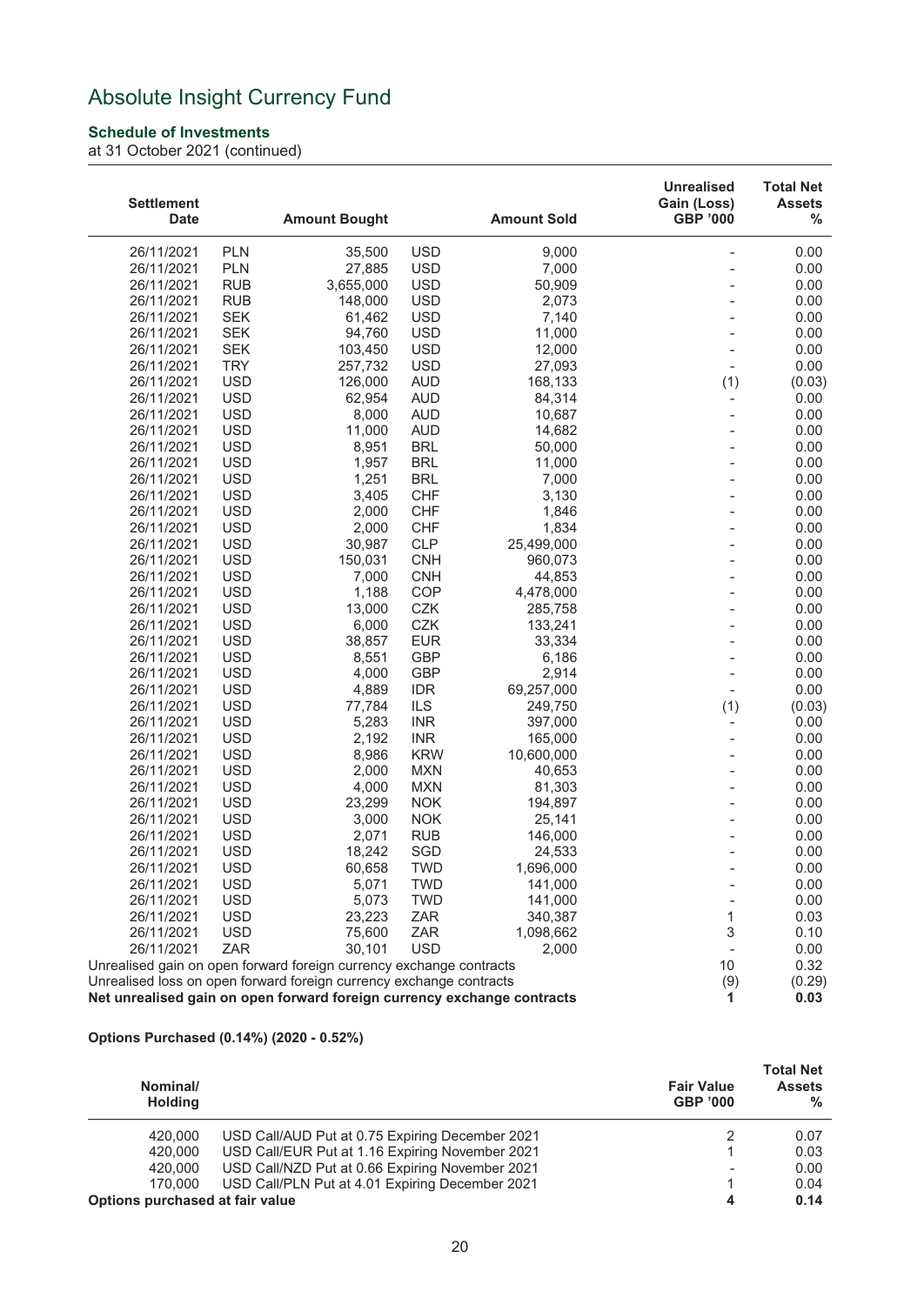### **Schedule of Investments**

at 31 October 2021 (continued)

### **Options Written ((0.21)%) (2020 - (0.25)%)**

| Nominal/<br><b>Holding</b>    |                                                 | <b>Fair Value</b><br><b>GBP '000</b> | <b>Total Net</b><br><b>Assets</b><br>% |
|-------------------------------|-------------------------------------------------|--------------------------------------|----------------------------------------|
| (840,000)                     | USD Call/AUD Put at 0.74 Expiring December 2021 | (2)                                  | (0.07)                                 |
| (630,000)                     | USD Call/EUR Put at 1.15 Expiring November 2021 | (1)                                  | (0.04)                                 |
| (170.000)                     | USD Call/PLN Put at 4.10 Expiring December 2021 |                                      | 0.00                                   |
| (420,000)                     | USD Put/NZD Call at 0.71 Expiring November 2021 | (3)                                  | (0.10)                                 |
| (170,000)                     | USD Put/PLN Call at 3.85 Expiring December 2021 |                                      | 0.00                                   |
| Options written at fair value |                                                 | (6)                                  | (0.21)                                 |
|                               | <b>Total Financial Derivative Instruments</b>   | (1)                                  | (0.04)                                 |

|                              | <b>Fair Value</b><br><b>GBP '000</b> | <b>Total Net</b><br><b>Assets</b><br>$\frac{0}{0}$ |
|------------------------------|--------------------------------------|----------------------------------------------------|
| <b>Total Investments</b>     | 2.955                                | 101.09                                             |
| Cash and cash equivalents    | 99                                   | 3.39                                               |
| <b>Other net liabilities</b> | (131)                                | (4.48)                                             |
| <b>Net Assets</b>            | 2.923                                | 100.00                                             |

\*UCITS Investment Fund.

| <b>Analysis of Total Gross Assets</b>                                                            | % of Total Gross Assets |
|--------------------------------------------------------------------------------------------------|-------------------------|
| Transferable securities and money market instruments admitted to official stock exchange listing | 9.77                    |
| Transferable securities other than those admitted to official stock exchange listing             | 70.96                   |
| Other transferable securities of the type referred to in Regulation $68(1)(a)$ , (b), (c)        | 6.51                    |
| <b>UCITS and AIFs</b>                                                                            | 8.98                    |
| OTC financial derivative instruments                                                             | 0.46                    |
| Other current assets                                                                             | 3.32                    |
| Total                                                                                            | 100.00                  |

The counterparties for the open forward foreign currency exchange contracts are: Barclays Bank BNP Paribas **Citigroup** HSBC JP Morgan Securities Plc Lloyds Bank Merrill Lynch Morgan Stanley Royal Bank of Canada UBS AG

Westpac Banking Corporation

The counterparties for the options are: **Citigroup** Morgan Stanley UBS AG

All options purchased and written are covered.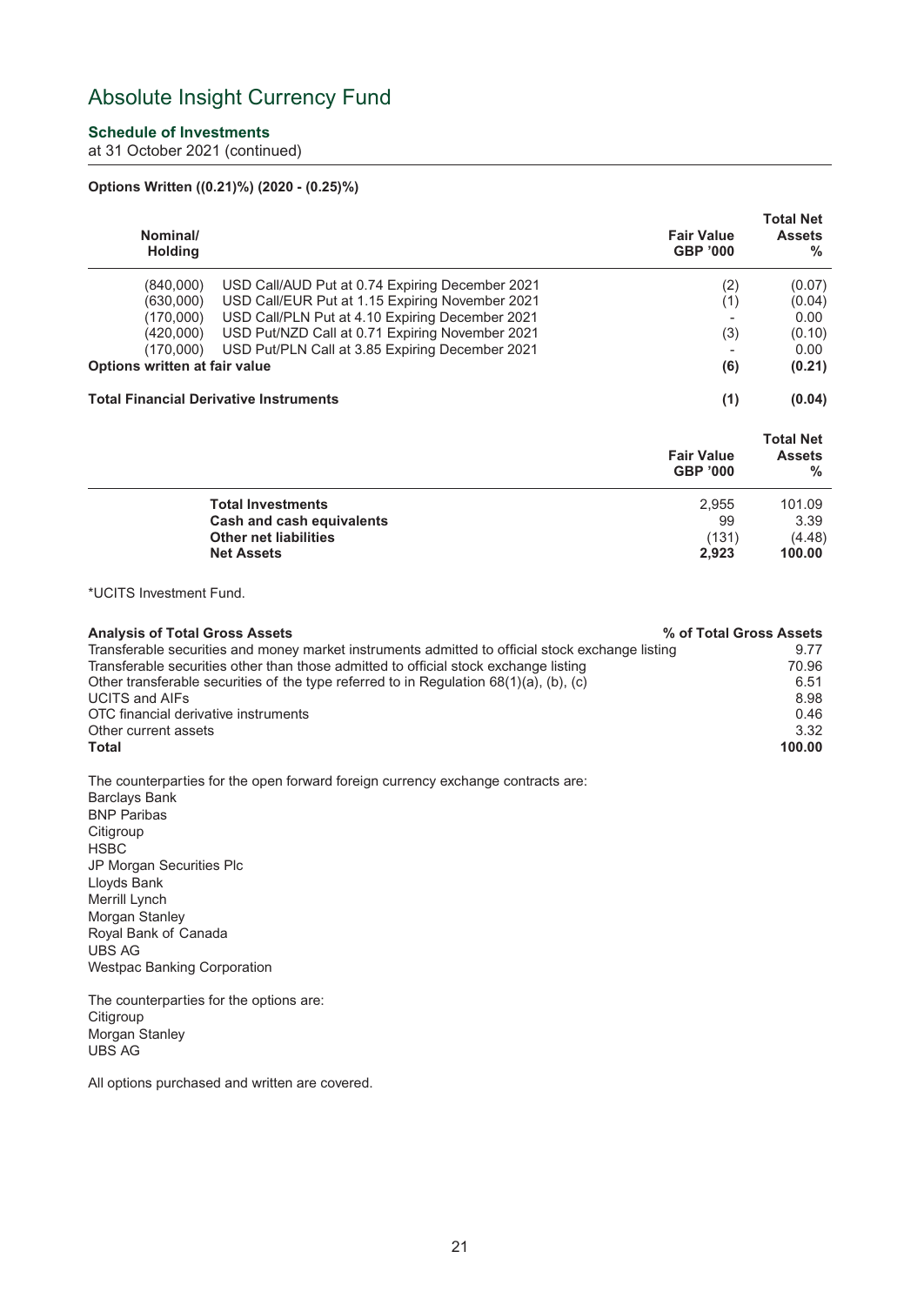### <span id="page-23-0"></span>**Schedule of Investments**

at 31 October 2021

| Nominal/<br><b>Holding</b>                                                                   |                                                                                                                                                                                                                                                                                                                                                                                                                                     | <b>Fair Value</b><br><b>GBP '000</b>                                   | <b>Total Net</b><br><b>Assets</b><br>%                               |
|----------------------------------------------------------------------------------------------|-------------------------------------------------------------------------------------------------------------------------------------------------------------------------------------------------------------------------------------------------------------------------------------------------------------------------------------------------------------------------------------------------------------------------------------|------------------------------------------------------------------------|----------------------------------------------------------------------|
|                                                                                              | Transferable Securities (13.04%) (2020 - 12.89%)                                                                                                                                                                                                                                                                                                                                                                                    |                                                                        |                                                                      |
|                                                                                              | Equity securities (0.81%) (2020 - 0.35%)                                                                                                                                                                                                                                                                                                                                                                                            |                                                                        |                                                                      |
|                                                                                              | Guernsey (2020 - 0.35%)                                                                                                                                                                                                                                                                                                                                                                                                             |                                                                        |                                                                      |
| 7,227,000<br>23,641,648                                                                      | United Kingdom (2020 - nil)<br>Ecofin US Renewables Infrastructure Trust Plc<br>SDCL Energy Efficiency Income Trust Plc                                                                                                                                                                                                                                                                                                             | 5,158<br>26,951<br>32,109                                              | 0.13<br>0.68<br>0.81                                                 |
|                                                                                              | <b>Total Equity securities</b>                                                                                                                                                                                                                                                                                                                                                                                                      | 32,109                                                                 | 0.81                                                                 |
|                                                                                              | Debt securities (12.23%) (2020 - 12.54%)                                                                                                                                                                                                                                                                                                                                                                                            |                                                                        |                                                                      |
| 27,000,000                                                                                   | <b>Belgium (2020 - nil)</b><br>Sumitomo Mitsui Banking Corp Zero Coupon due 29/11/2021                                                                                                                                                                                                                                                                                                                                              | 26,997                                                                 | 0.68                                                                 |
| 200,000<br>53,000,000<br>59,000,000                                                          | Canada (2020 - 0.50%)<br>Bank of Montreal 1.375% due 29/12/2021<br>Royal Bank of Canada Zero Coupon due 01/07/2022<br>Royal Bank of Canada 1.050% due 25/01/2022                                                                                                                                                                                                                                                                    | 200<br>52,842<br>59,125<br>112,167                                     | 0.01<br>1.33<br>1.49<br>2.83                                         |
| 3,000,000                                                                                    | Finland (2020 - 0.63%)<br>OP Corporate Bank Plc Zero Coupon due 01/08/2022                                                                                                                                                                                                                                                                                                                                                          | 2,986                                                                  | 0.07                                                                 |
| 2,500,000<br>900,000<br>4,500,000<br>500,000<br>1,400,000<br>500,000<br>331,870<br>4,500,000 | France (2020 - nil)<br>Banque Federative du Credit Mutuel SA Zero Coupon due 01/02/2022<br>Banque Federative du Credit Mutuel SA 1.375% due 20/12/2021<br>BNP Paribas SA Zero Coupon due 03/12/2021<br>France Treasury Bill Zero Coupon due 04/11/2021<br>France Treasury Bill Zero Coupon due 12/01/2022<br>France Treasury Bill Zero Coupon due 19/01/2022<br>Neoen SA 1.875% due 07/10/2024<br>SNCF Reseau 5.500% due 01/12/2021 | 2,499<br>901<br>4,499<br>423<br>1,185<br>423<br>433<br>4,519<br>14,882 | 0.06<br>0.02<br>0.11<br>0.01<br>0.03<br>0.01<br>0.01<br>0.12<br>0.37 |
| 4,000,000<br>45,000,000<br>1,500,000<br>14,500,000<br>3,000,000                              | <b>Germany (2020 - nil)</b><br>Deutsche Bank AG Zero Coupon due 07/02/2022<br>Deutsche Bank AG Zero Coupon due 14/02/2022<br>German Treasury Bill Zero Coupon due 24/11/2021<br>Kreditanstalt fuer Wiederaufbau 1.049% due 14/06/2024<br>Kreditanstalt fuer Wiederaufbau 1.125% due 07/12/2021                                                                                                                                      | 3,998<br>44,975<br>1,269<br>14,849<br>3,002<br>68,093                  | 0.10<br>1.13<br>0.03<br>0.38<br>0.08<br>1.72                         |
| 15,000,000                                                                                   | Ireland (2020 - nil)<br>Bank of America Merrill Lynch Zero Coupon due 29/04/2022                                                                                                                                                                                                                                                                                                                                                    | 14,974                                                                 | 0.38                                                                 |
|                                                                                              | Italy (2020 - 1.51%)                                                                                                                                                                                                                                                                                                                                                                                                                |                                                                        |                                                                      |
| 100,000,000<br>2,500,000                                                                     | Japan (2020 - 5.98%)<br>MUFG Bank Ltd Zero Coupon due 08/11/2021<br>Sumitomo Mitsui Banking Corp Zero Coupon due 29/11/2021                                                                                                                                                                                                                                                                                                         | 99,997<br>2,500<br>102,497                                             | 2.52<br>0.07<br>2.59                                                 |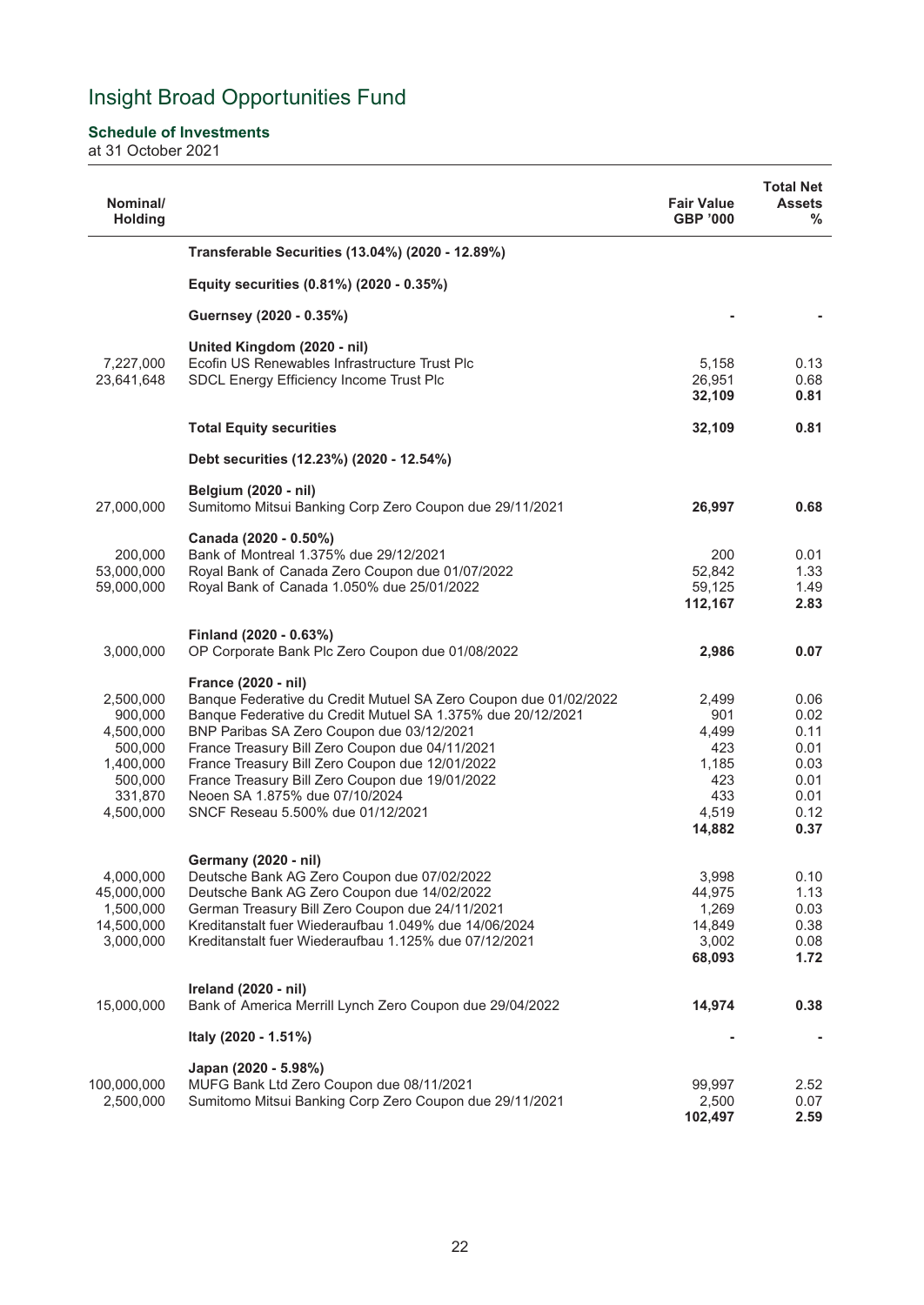### **Schedule of Investments**

| Nominal/<br><b>Holding</b> |                                                                                                                    | <b>Fair Value</b><br><b>GBP '000</b> | <b>Total Net</b><br><b>Assets</b><br>$\%$ |
|----------------------------|--------------------------------------------------------------------------------------------------------------------|--------------------------------------|-------------------------------------------|
|                            | Netherlands (2020 - 0.02%)                                                                                         |                                      |                                           |
| 4,000,000                  | ABN AMRO Bank NV Zero Coupon due 01/02/2022                                                                        | 3,997                                | 0.10                                      |
| 500,000                    | ABN AMRO Bank NV 2.375% due 07/12/2021                                                                             | 501                                  | 0.01                                      |
| 4,000,000                  | BNG Bank NV 1.250% due 15/12/2021                                                                                  | 4,005                                | 0.10                                      |
| 1,500,000                  | Cooperatieve Rabobank U.A. 2.250% due 23/03/2022                                                                   | 1,511                                | 0.04                                      |
|                            |                                                                                                                    | 10,014                               | 0.25                                      |
| 17,845,000                 | Norway (2020 - nil)<br>Kommunalbanken AS 1.125% due 15/12/2021                                                     | 17,863                               | 0.45                                      |
|                            | Singapore (2020 - 0.33%)                                                                                           |                                      |                                           |
| 3,000,000                  | Spain (2020 - 1.54%)<br>Banco Santander SA Zero Coupon due 11/01/2022                                              | 2,999                                | 0.08                                      |
|                            | Sweden (2020 - 0.02%)                                                                                              |                                      |                                           |
| 2,790,000                  | Swedbank AB 1.250% due 29/12/2021                                                                                  | 2,794                                | 0.07                                      |
|                            |                                                                                                                    |                                      |                                           |
| 4,000,000                  | Switzerland (2020 - 0.04%)<br>UBS AG London Zero Coupon due 07/12/2021                                             | 3,999                                | 0.10                                      |
|                            | United Arab Emirates (2020 - 0.83%)                                                                                |                                      |                                           |
| 1,500,000                  | First Abu Dhabi Bank PJSC Zero Coupon due 10/01/2022                                                               | 1,500                                | 0.04                                      |
| 28,500,000                 | First Abu Dhabi Bank PJSC Zero Coupon due 14/03/2022                                                               | 28,468                               | 0.72                                      |
|                            |                                                                                                                    | 29,968                               | 0.76                                      |
|                            | United Kingdom (2020 - 0.79%)                                                                                      |                                      |                                           |
| 10,000,000                 | Banco Santander SA Zero Coupon due 24/11/2021                                                                      | 9,999                                | 0.25                                      |
| 29,000,000                 | HSBC UK Bank Plc 0.799% due 17/09/2022                                                                             | 29,156                               | 0.74                                      |
| 1,300,000                  | United Kingdom Gilt 0.500% due 22/07/2022                                                                          | 1,301                                | 0.03                                      |
| 700,000                    | United Kingdom Gilt 4.000% due 07/03/2022                                                                          | 710                                  | 0.02                                      |
| 3,000,000                  | United Kingdom Treasury Bill Zero Coupon due 08/11/2021                                                            | 3,000                                | 0.08                                      |
| 4,542,000                  | United Kingdom Treasury Bill Zero Coupon due 22/11/2021                                                            | 4,542                                | 0.11                                      |
| 8,500,000                  | United Kingdom Treasury Bill Zero Coupon due 29/11/2021                                                            | 8,500                                | 0.21                                      |
| 3,500,000                  | United Kingdom Treasury Bill Zero Coupon due 06/12/2021                                                            | 3,500                                | 0.09<br>0.02                              |
| 758,000<br>1,000,000       | United Kingdom Treasury Bill Zero Coupon due 29/12/2021<br>United Kingdom Treasury Bill Zero Coupon due 17/01/2022 | 758<br>1,000                         | 0.03                                      |
|                            |                                                                                                                    | 62,466                               | 1.58                                      |
|                            |                                                                                                                    |                                      |                                           |
|                            | United States (2020 - 0.35%)                                                                                       |                                      |                                           |
| 12,000,000                 | International Bank for Reconstruction & Development 0.750%<br>due 07/12/2021                                       | 12,007                               | 0.30                                      |
|                            | <b>Total Debt securities</b>                                                                                       | 484,706                              | 12.23                                     |
|                            |                                                                                                                    |                                      |                                           |
|                            | <b>Total Transferable Securities</b>                                                                               | 516,815                              | 13.04                                     |
|                            | Money Market Instruments (15.83%) (2020 - 11.14%)                                                                  |                                      |                                           |
|                            | Denmark (2020 - nil)                                                                                               |                                      |                                           |
| 6,000,000                  | Jyske Bank Zero Coupon due 01/02/2022                                                                              | 5,996                                | 0.15                                      |
| 70,000,000                 | Jyske Bank Zero Coupon due 14/04/2022                                                                              | 69,855                               | 1.76                                      |
|                            |                                                                                                                    | 75,851                               | 1.91                                      |
|                            | Finland (2020 - 0.38%)                                                                                             |                                      |                                           |
| 1,500,000                  | Nordea Bank ABP Zero Coupon due 25/02/2022                                                                         | 1,499                                | 0.04                                      |
| 6,000,000                  | OP Corporate Bank Plc Zero Coupon due 03/08/2022                                                                   | 5,972                                | 0.15                                      |
|                            |                                                                                                                    | 7,471                                | 0.19                                      |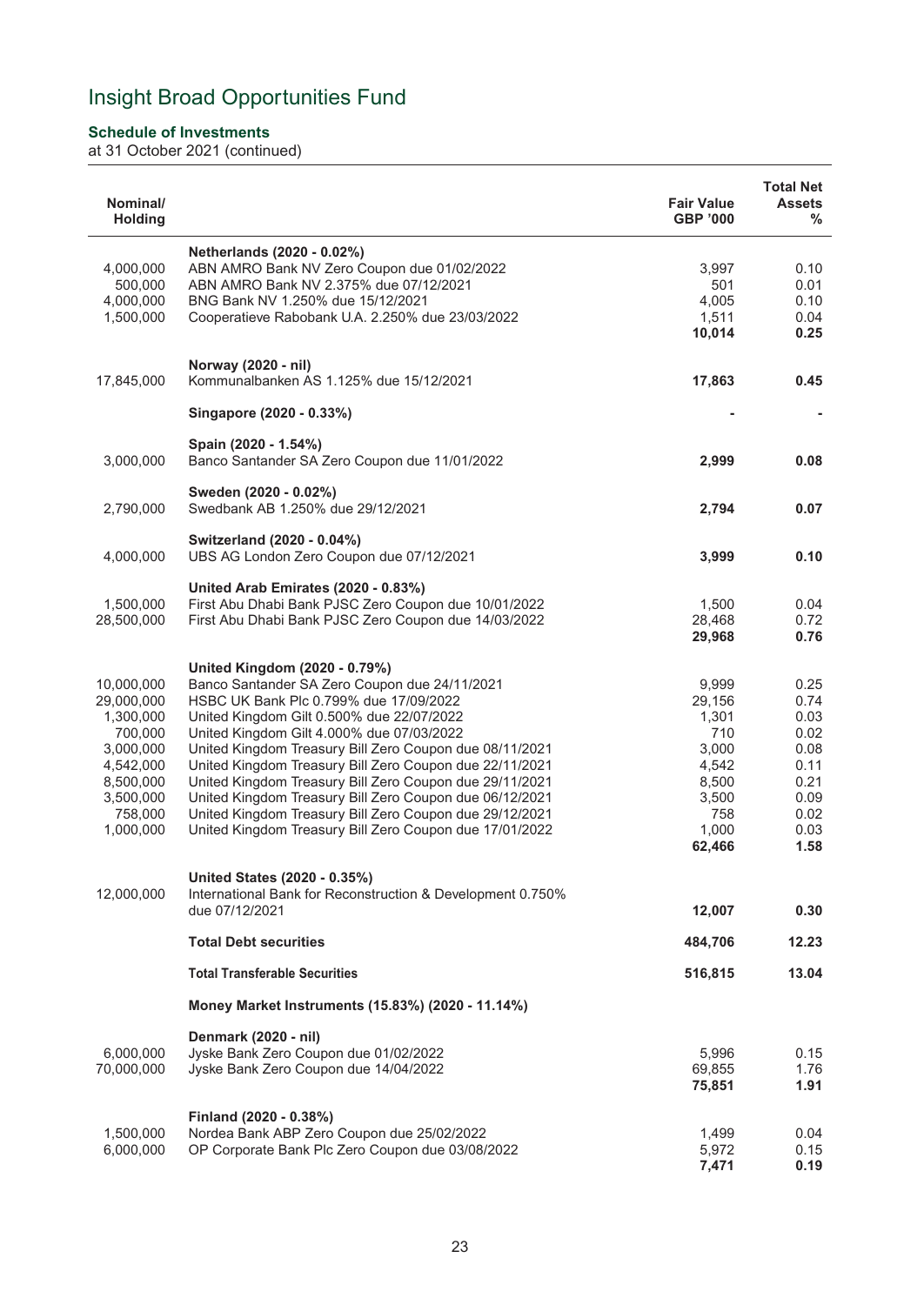### **Schedule of Investments**

| Nominal/<br><b>Holding</b>                                                                   |                                                                                                                                                                                                                                                                                                                                                                                   | <b>Fair Value</b><br><b>GBP '000</b>                             | <b>Total Net</b><br><b>Assets</b><br>%               |
|----------------------------------------------------------------------------------------------|-----------------------------------------------------------------------------------------------------------------------------------------------------------------------------------------------------------------------------------------------------------------------------------------------------------------------------------------------------------------------------------|------------------------------------------------------------------|------------------------------------------------------|
| 51,000,000<br>21,000,000<br>72,000,000<br>17,000,000                                         | France (2020 - 7.73%)<br>Agence Centrale Organismes Zero Coupon due 12/01/2022<br>Banque Federative du Credit Mutuel SA Zero Coupon due 14/03/2022<br>Dexia Credit Local SA Zero Coupon due 01/04/2022<br>Societe Nationale SNCF SA Zero Coupon due 14/01/2022                                                                                                                    | 50,993<br>20,971<br>71,948<br>16,997<br>160,909                  | 1.29<br>0.53<br>1.81<br>0.43<br>4.06                 |
| 80,000,000<br>2,000,000                                                                      | Germany (2020 - 1.33%)<br>Erste Abwicklungsanstalt Zero Coupon due 16/11/2021<br>Landesbank Baden-Württemberg Zero Coupon due 20/04/2022                                                                                                                                                                                                                                          | 79,997<br>1,996<br>81,993                                        | 2.02<br>0.05<br>2.07                                 |
|                                                                                              | Japan (2020 - 0.02%)                                                                                                                                                                                                                                                                                                                                                              |                                                                  |                                                      |
| 15,000,000<br>16,000,000<br>6,500,000<br>6,500,000                                           | Netherlands (2020 - 1.37%)<br>ABN AMRO Bank NV Zero Coupon due 04/01/2022<br>ING Bank NV Zero Coupon due 25/02/2022<br>PACCAR Financial Europe BV Zero Coupon due 02/11/2021<br>PACCAR Financial Europe BV Zero Coupon due 02/12/2021                                                                                                                                             | 14,998<br>15,985<br>6,500<br>6,499<br>43,982                     | 0.38<br>0.40<br>0.17<br>0.16<br>1.11                 |
|                                                                                              | Singapore (2020 - 0.02%)                                                                                                                                                                                                                                                                                                                                                          |                                                                  |                                                      |
| 153,000,000                                                                                  | Spain (2020 - nil)<br>Banco Santander SA Zero Coupon due 01/02/2022                                                                                                                                                                                                                                                                                                               | 152,912                                                          | 3.86                                                 |
| 65,000,000<br>38,000,000                                                                     | Sweden (2020 - nil)<br>Skandinaviska Enskilda Banken AB Zero Coupon due 22/03/2022<br>Swedbank AB Zero Coupon due 10/11/2021                                                                                                                                                                                                                                                      | 64,918<br>37,999<br>102,917                                      | 1.63<br>0.96<br>2.59                                 |
|                                                                                              | Switzerland (2020 - 0.05%)                                                                                                                                                                                                                                                                                                                                                        |                                                                  |                                                      |
| 1,500,000                                                                                    | United Kingdom (2020 - 0.24%)<br>Legal & General Finance Plc Zero Coupon due 10/11/2021                                                                                                                                                                                                                                                                                           | 1,500                                                            | 0.04                                                 |
|                                                                                              | <b>Total Money Market Instruments</b>                                                                                                                                                                                                                                                                                                                                             | 627,535                                                          | 15.83                                                |
| 26,000,000<br>4,500,000<br>36,000,000<br>50,000,000<br>95,000,000<br>1,000,000<br>20,500,000 | Deposits with Credit Institutions (5.87%) (2020 - 6.33%)<br>BPCE 0.170% due 05/04/2022<br>Credit Agricole 0.120% due 01/02/2022<br>Credit Suisse AG 0.130% due 12/11/2021<br>First Abu Dhabi Bank PJSC Zero Coupon due 04/01/2022<br>Nordea Bank ABP 0.100% due 04/04/2022<br>Toronto - Dominion Bank Zero Coupon due 01/12/2021<br>Toronto - Dominion Bank 0.090% due 09/11/2021 | 25,981<br>4,499<br>36,000<br>49,988<br>94,915<br>1,000<br>20,500 | 0.66<br>0.11<br>0.91<br>1.26<br>2.39<br>0.02<br>0.52 |
|                                                                                              | <b>Total Deposits with Credit Institutions</b>                                                                                                                                                                                                                                                                                                                                    | 232,883                                                          | 5.87                                                 |
|                                                                                              | Investment funds (60.56%) (2020 - 58.86%)                                                                                                                                                                                                                                                                                                                                         |                                                                  |                                                      |
| 33,141,459<br>14,806,123<br>29,785,566                                                       | Guernsey (2020 - 2.56%)<br>International Public Partnerships Ltd<br>John Laing Environmental Assets Group Ltd<br>Renewables Infrastructure Group Ltd                                                                                                                                                                                                                              | 55,612<br>15,398<br>39,466<br>110,476                            | 1.40<br>0.39<br>1.00<br>2.79                         |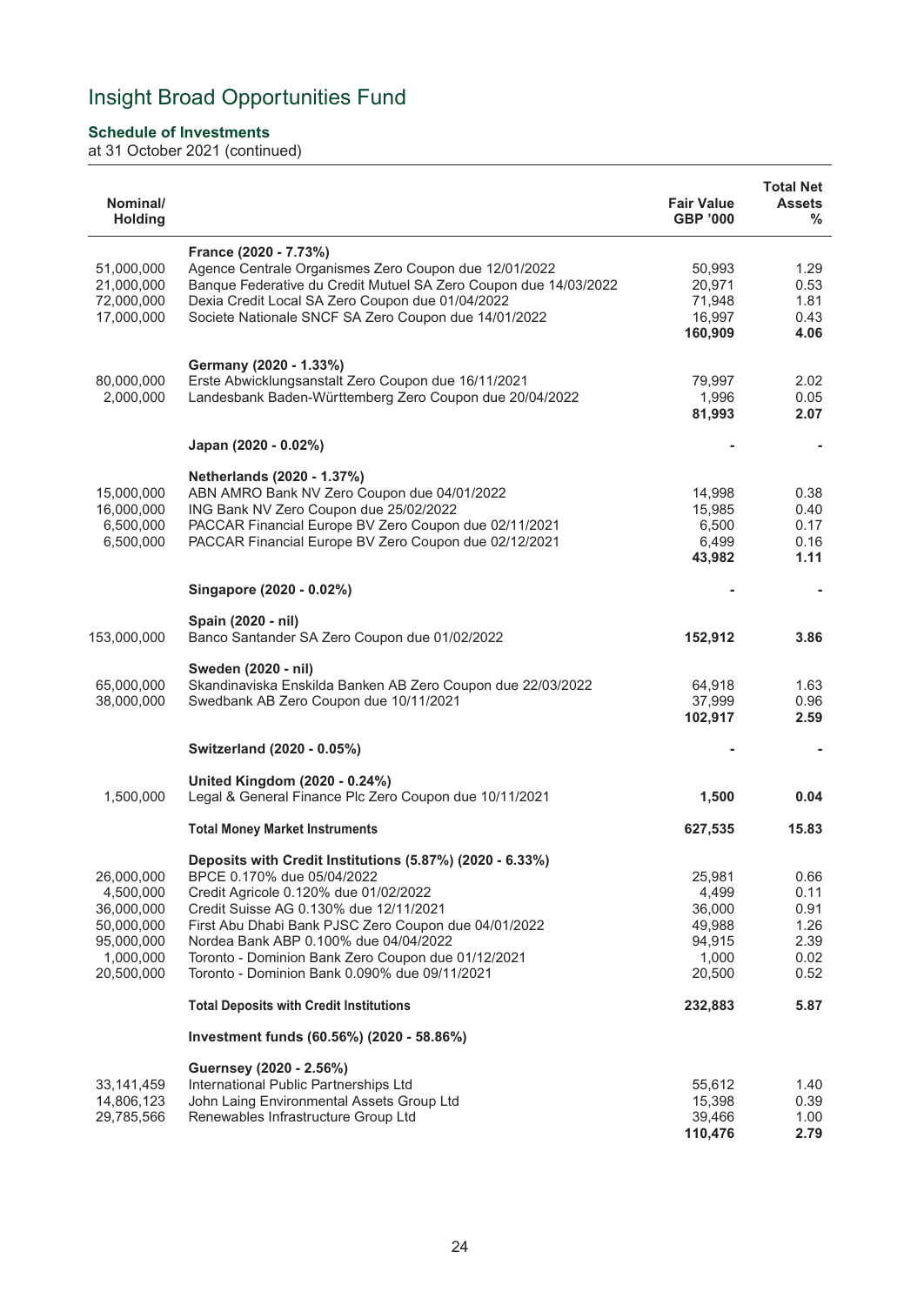### **Schedule of Investments**

at 31 October 2021 (continued)

| Nominal/<br><b>Holding</b> |                                                                                        | <b>Fair Value</b><br><b>GBP '000</b> | <b>Total Net</b><br><b>Assets</b><br>$\%$ |
|----------------------------|----------------------------------------------------------------------------------------|--------------------------------------|-------------------------------------------|
|                            | Ireland (2020 - 45.60%)                                                                |                                      |                                           |
| 304,953                    | BNY Mellon Absolute Return Bond Fund*                                                  | 28.986                               | 0.73                                      |
| 55,516,000                 | BNY Mellon Efficient U.S. High Yield Beta Fund*                                        | 40.614                               | 1.03                                      |
| 95,525,825                 | BNY Mellon Global Funds Plc - BNY Mellon Efficient US Fallen Angels                    |                                      |                                           |
|                            | Beta Fund*                                                                             | 79,565                               | 2.01                                      |
| 210,564                    | BNY Mellon Global Funds Plc - Emerging Markets Corporate Debt Fund*                    | 29,513                               | 0.74                                      |
| 43,414                     | Insight Global Funds II Plc - Global (ex-UK) Bond Fund*                                | 57,703                               | 1.46                                      |
| 376,178,048                | Insight Liquidity Funds Plc - EUR Cash Fund*                                           | 309,848                              | 7.82                                      |
| 679,763,366                | Insight Liquidity Funds Plc - GBP Liquidity Fund*<br>iShares China CNY Bond UCITS ETF* | 679,763                              | 17.15                                     |
| 35,327,781<br>19,476,932   | iShares EUR High Yield Corporate Bond ESG UCITS ETF*                                   | 142,799<br>82,150                    | 3.60<br>2.07                              |
| 450,957                    | iShares EUR High Yield Corporate Bond UCITS ETF*                                       | 38,702                               | 0.98                                      |
| 13,508,000                 | iShares J.P. Morgan ESG USD EM Bond UCITS ETF*                                         | 52,061                               | 1.31                                      |
| 28,380,445                 | iShares USD High Yield Corporate Bond ESG UCITS ETF*                                   | 107,861                              | 2.72                                      |
| 2,993,725                  | SPDR Refinitiv Global Convertible Bond UCITS ETF*                                      | 115,132                              | 2.90                                      |
| 2,470,672                  | UBS ETF CMCI Composite SF UCITS ETF*                                                   | 155,546                              | 3.92                                      |
| 2,911,355                  | Xtrackers USD High Yield Corporate Bond UCITS ETF*                                     | 30,776                               | 0.78                                      |
|                            |                                                                                        | 1,951,019                            | 49.22                                     |
|                            |                                                                                        |                                      |                                           |
| 16,102,268                 | Jersey (2020 - 2.55%)<br>3i Infrastructure Plc                                         |                                      | 1.34                                      |
| 18,965,529                 | Digital 9 Infrastructure Plc                                                           | 53,339<br>20,521                     | 0.52                                      |
| 26,401,055                 | <b>GCP Infrastructure Investments Ltd</b>                                              | 28,407                               | 0.72                                      |
|                            |                                                                                        | 102,267                              | 2.58                                      |
|                            |                                                                                        |                                      |                                           |
|                            | Luxembourg (2020 - 4.34%)                                                              |                                      |                                           |
| 2,400,000                  | Xtrackers II EUR High Yield Corporate Bond UCITS ETF*                                  | 34,568                               | 0.87                                      |
|                            | United Kingdom (2020 - 3.81%)                                                          |                                      |                                           |
| 15,892,000                 | Aquila European Renewables Income Fund Plc                                             | 13,704                               | 0.35                                      |
| 32,964,115                 | <b>Greencoat UK Wind Plc</b>                                                           | 46,941                               | 1.18                                      |
| 34, 155, 498               | <b>HICL Infrastructure Plc</b>                                                         | 57,654                               | 1.45                                      |
| 920,381                    | UBS ETC linked to the UBS Bloomberg CMCI Composite USD Total                           |                                      |                                           |
|                            | Return Index                                                                           | 84.046                               | 2.12                                      |
|                            |                                                                                        | 202,345                              | 5.10                                      |
|                            | <b>Total Investment funds</b>                                                          | 2,400,675                            | 60.56                                     |
|                            | <b>Total Investments excluding Financial Derivative Instruments</b>                    |                                      |                                           |
|                            | $(95.30\%)$ (2020 - 89.22%)                                                            | 3,777,908                            | 95.30                                     |
|                            |                                                                                        |                                      |                                           |

**Financial Derivative Instruments (0.01%) (2020 - (1.98)%) Forward Foreign Currency Exchange Contracts ((0.13)%) (2020 - (0.52)%)**

| <b>Settlement</b><br><b>Date</b> |            | <b>Amount Bought</b> |            | <b>Amount Sold</b> | <b>Unrealised</b><br>Gain (Loss)<br><b>GBP '000</b> | <b>Total Net</b><br><b>Assets</b><br>% |
|----------------------------------|------------|----------------------|------------|--------------------|-----------------------------------------------------|----------------------------------------|
| 01/11/2021                       | <b>GBP</b> | 58.914               | <b>EUR</b> | 69,676             |                                                     | 0.00                                   |
| 02/11/2021                       | <b>EUR</b> | 56.174               | <b>GBP</b> | 47.379             |                                                     | 0.00                                   |
| 02/11/2021                       | <b>EUR</b> | 315,000              | <b>GBP</b> | 265.682            |                                                     | 0.00                                   |
| 15/11/2021                       | <b>CHF</b> | 21.219               | <b>GBP</b> | 16.773             |                                                     | 0.00                                   |
| 15/11/2021                       | <b>CHF</b> | 146.943              | <b>GBP</b> | 115.670            |                                                     | 0.00                                   |
| 15/11/2021                       | <b>CHF</b> | 10.086.234           | <b>GBP</b> | 7,979,390          | 56                                                  | 0.00                                   |
| 15/11/2021                       | <b>EUR</b> | 726.158.596          | <b>GBP</b> | 616,664,772        | (2,621)                                             | (0.07)                                 |
| 15/11/2021                       | <b>EUR</b> | 72,738,775           | <b>GBP</b> | 61,770,858         | (263)                                               | (0.01)                                 |
| 15/11/2021                       | <b>EUR</b> | 13.162.289           | <b>GBP</b> | 11,175,047         | (45)                                                | (0.00)                                 |
| 15/11/2021                       | <b>EUR</b> | 4,745,320            | <b>GBP</b> | 4,028,767          | (16)                                                | (0.00)                                 |
| 15/11/2021                       | <b>EUR</b> | 736.853              | <b>GBP</b> | 624.440            | (1)                                                 | (0.00)                                 |
| 15/11/2021                       | <b>EUR</b> | 568.557              | <b>GBP</b> | 481.756            | (1)                                                 | (0.00)                                 |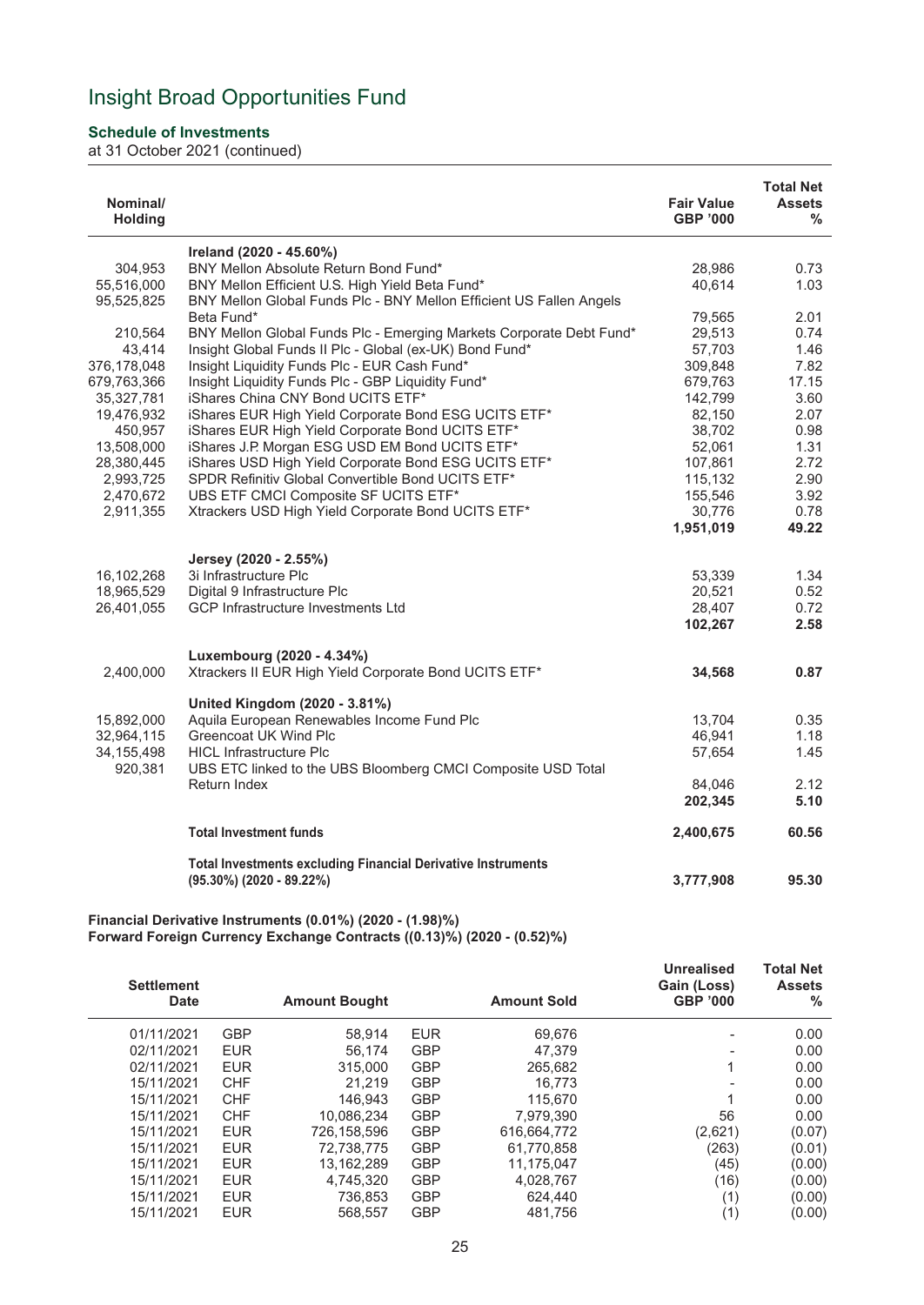### **Schedule of Investments**

| <b>Settlement</b><br><b>Date</b> |                          | <b>Amount Bought</b>      |                          | <b>Amount Sold</b>        | <b>Unrealised</b><br>Gain (Loss)<br><b>GBP '000</b> | <b>Total Net</b><br><b>Assets</b><br>% |
|----------------------------------|--------------------------|---------------------------|--------------------------|---------------------------|-----------------------------------------------------|----------------------------------------|
| 15/11/2021                       | <b>EUR</b>               | 58,524                    | <b>GBP</b>               | 49,694                    |                                                     | 0.00                                   |
| 15/11/2021                       | <b>EUR</b>               | 499,922                   | <b>GBP</b>               | 422,441                   |                                                     | 0.00                                   |
| 15/11/2021                       | <b>EUR</b>               | 2,155,013                 | <b>GBP</b>               | 1,822,673                 |                                                     | 0.00                                   |
| 15/11/2021                       | <b>EUR</b>               | 107,200                   | GBP                      | 90,440                    |                                                     | 0.00                                   |
| 15/11/2021                       | <b>EUR</b>               | 46,565                    | <b>GBP</b>               | 39,323                    |                                                     | 0.00                                   |
| 15/11/2021                       | <b>EUR</b>               | 69,676                    | <b>GBP</b>               | 58,934                    |                                                     | 0.00                                   |
| 15/11/2021                       | <b>EUR</b>               | 208,159                   | <b>GBP</b>               | 175,035                   | 1                                                   | 0.00                                   |
| 15/11/2021                       | <b>EUR</b>               | 716,907                   | <b>GBP</b>               | 602,870                   | 3                                                   | 0.00                                   |
| 15/11/2021                       | <b>EUR</b>               | 10,587,033                | <b>GBP</b>               | 8,928,543                 | 24                                                  | 0.00                                   |
| 15/11/2021                       | <b>GBP</b>               | 400,737                   | <b>EUR</b>               | 475,000                   | (1)                                                 | (0.00)                                 |
| 15/11/2021                       | <b>GBP</b>               | 265,745                   | <b>EUR</b>               | 315,000                   | (1)                                                 | (0.00)                                 |
| 15/11/2021                       | <b>GBP</b>               | 3,168                     | <b>EUR</b>               | 3,750                     | $\overline{\phantom{a}}$                            | 0.00                                   |
| 15/11/2021                       | <b>GBP</b>               | 28,899                    | <b>EUR</b>               | 34,253                    |                                                     | 0.00                                   |
| 15/11/2021                       | <b>GBP</b>               | 47,390                    | <b>EUR</b>               | 56,174                    |                                                     | 0.00                                   |
| 15/11/2021                       | <b>GBP</b><br><b>GBP</b> | 158,093<br>827,201        | <b>EUR</b><br><b>EUR</b> | 186,241<br>974,461        | 1<br>3                                              | 0.00<br>0.00                           |
| 15/11/2021<br>15/11/2021         | <b>GBP</b>               | 4,067,189                 | <b>EUR</b>               | 4,800,000                 | $\,8\,$                                             | 0.00                                   |
| 15/11/2021                       | <b>GBP</b>               | 7,726,753                 | <b>EUR</b>               | 9,102,291                 | 30                                                  | 0.00                                   |
| 15/11/2021                       | <b>GBP</b>               | 100,541                   | JPY                      | 15,317,303                | 3                                                   | 0.00                                   |
| 15/11/2021                       | <b>GBP</b>               | 1,018,386                 | <b>USD</b>               | 1,408,254                 | (3)                                                 | (0.00)                                 |
| 15/11/2021                       | <b>GBP</b>               | 379                       | <b>USD</b>               | 517                       | $\overline{\phantom{a}}$                            | 0.00                                   |
| 15/11/2021                       | <b>GBP</b>               | 39,101                    | <b>USD</b>               | 53,747                    |                                                     | 0.00                                   |
| 15/11/2021                       | <b>GBP</b>               | 8,454                     | <b>USD</b>               | 11,633                    |                                                     | 0.00                                   |
| 15/11/2021                       | <b>JPY</b>               | 4,323,984,040             | <b>GBP</b>               | 28,384,627                | (803)                                               | (0.02)                                 |
| 15/11/2021                       | <b>JPY</b>               | 65,507,748                | <b>GBP</b>               | 421,574                   | (4)                                                 | (0.00)                                 |
| 15/11/2021                       | <b>JPY</b>               | 48,094,870                | <b>GBP</b>               | 307,256                   |                                                     | 0.00                                   |
| 15/11/2021                       | <b>USD</b>               | 179,382,663               | <b>GBP</b>               | 131,636,808               | (1,500)                                             | (0.04)                                 |
| 15/11/2021                       | <b>USD</b>               | 51,655,317                | <b>GBP</b>               | 37,906,345                | (432)                                               | (0.01)                                 |
| 15/11/2021<br>15/11/2021         | <b>USD</b><br><b>USD</b> | 1,795,856<br>1,869,772    | <b>GBP</b><br><b>GBP</b> | 1,317,616<br>1,366,948    | (15)<br>(10)                                        | (0.00)<br>(0.00)                       |
| 15/11/2021                       | <b>USD</b>               | 517,853                   | <b>GBP</b>               | 379,948                   | (4)                                                 | (0.00)                                 |
| 15/11/2021                       | <b>USD</b>               | 760,441                   | <b>GBP</b>               | 552,839                   | (1)                                                 | (0.00)                                 |
| 15/11/2021                       | <b>USD</b>               | 32                        | <b>GBP</b>               | 23                        | $\overline{\phantom{a}}$                            | 0.00                                   |
| 15/11/2021                       | <b>USD</b>               | 3,181                     | <b>GBP</b>               | 2,334                     |                                                     | 0.00                                   |
| 15/11/2021                       | <b>USD</b>               | 8,601                     | <b>GBP</b>               | 6,317                     |                                                     | 0.00                                   |
| 15/11/2021                       | <b>USD</b>               | 48                        | GBP                      | 35                        |                                                     | 0.00                                   |
| 15/11/2021                       | <b>USD</b>               | 35                        | <b>GBP</b>               | 25                        |                                                     | 0.00                                   |
| 15/11/2021                       | <b>USD</b>               | 1,933,967                 | <b>GBP</b>               | 1,402,405                 | 1                                                   | 0.00                                   |
| 17/11/2021                       | <b>EUR</b>               | 45,000,000                | GBP                      | 38,681,374                | (628)                                               | (0.02)                                 |
| 17/11/2021                       | GBP                      | 25,738,238                | <b>AUD</b>               | 48,400,000                | (737)                                               | (0.02)                                 |
| 17/11/2021                       | GBP                      | 23,077,945                | <b>EUR</b>               | 27,000,000<br>182,700,000 | 246                                                 | 0.01                                   |
| 17/11/2021<br>17/11/2021         | GBP<br><b>GBP</b>        | 156,013,121<br>25,251,781 | <b>EUR</b><br>JPY        | 3,830,000,000             | 1,515<br>821                                        | 0.04<br>0.02                           |
| 17/11/2021                       | GBP                      | 344,071,639               | <b>USD</b>               | 479,700,000               | (3,937)                                             | (0.10)                                 |
| 17/11/2021                       | GBP                      | 59,858,815                | <b>USD</b>               | 83,000,000                | (355)                                               | (0.01)                                 |
| 17/11/2021                       | GBP                      | 26,729,005                | <b>USD</b>               | 37,000,000                | (113)                                               | (0.00)                                 |
| 17/11/2021                       | <b>GBP</b>               | 16,390,937                | <b>USD</b>               | 22,600,000                | (5)                                                 | (0.00)                                 |
| 17/11/2021                       | GBP                      | 27,569,243                | <b>USD</b>               | 38,000,000                | 1                                                   | 0.00                                   |
| 17/11/2021                       | GBP                      | 33,931,685                | <b>USD</b>               | 46,588,000                | 133                                                 | 0.00                                   |
| 17/11/2021                       | <b>GBP</b>               | 32,786,971                | <b>USD</b>               | 45,000,000                | 141                                                 | 0.00                                   |
| 17/11/2021                       | <b>GBP</b>               | 20,476,173                | <b>USD</b>               | 28,000,000                | 163                                                 | 0.00                                   |
| 17/11/2021                       | <b>USD</b>               | 100,000,000               | <b>GBP</b>               | 73,383,837                | (837)                                               | (0.02)                                 |
| 17/11/2021                       | <b>USD</b>               | 60,000,000                | <b>GBP</b>               | 43,966,222                | (438)                                               | (0.01)                                 |
| 17/11/2021                       | <b>USD</b>               | 66,600,000                | <b>GBP</b>               | 48,684,517                | (368)                                               | (0.01)                                 |
| 17/11/2021<br>17/11/2021         | <b>USD</b><br><b>USD</b> | 38,000,000<br>55,000,000  | <b>GBP</b><br>GBP        | 27,905,740<br>39,661,850  | (338)<br>239                                        | (0.01)<br>0.01                         |
| 17/11/2021                       | <b>USD</b>               | 25,633,174                | <b>KRW</b>               | 29,300,000,000            | 413                                                 | 0.01                                   |
| 24/11/2021                       | CAD                      | 45,016                    | <b>USD</b>               | 36,323                    |                                                     | 0.00                                   |
| 24/11/2021                       | CLP                      | 1,009,820,000             | <b>USD</b>               | 1,231,335                 | 10                                                  | 0.00                                   |
| 24/11/2021                       | <b>CLP</b>               | 1,009,820,000             | <b>USD</b>               | 1,231,518                 | 10                                                  | 0.00                                   |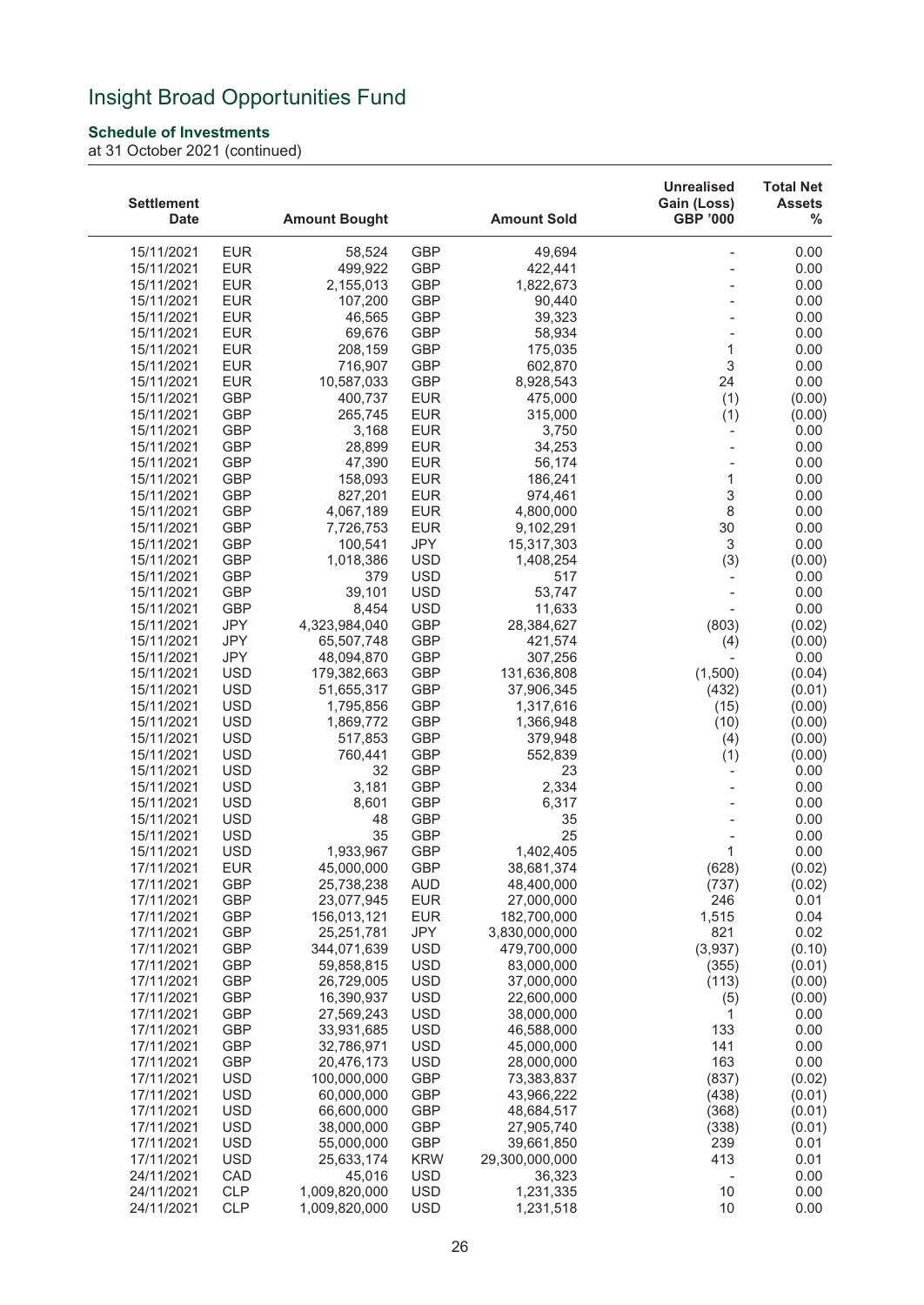### **Schedule of Investments**

| <b>Settlement</b><br><b>Date</b> |                   | <b>Amount Bought</b>   |                          | <b>Amount Sold</b> | <b>Unrealised</b><br>Gain (Loss)<br><b>GBP '000</b> | <b>Total Net</b><br><b>Assets</b><br>% |
|----------------------------------|-------------------|------------------------|--------------------------|--------------------|-----------------------------------------------------|----------------------------------------|
| 24/11/2021                       | <b>CNH</b>        | 983,300                | <b>USD</b>               | 152,528            | 1                                                   | 0.00                                   |
| 24/11/2021                       | <b>EUR</b>        | 26,000,000             | <b>GBP</b>               | 22,380,956         | (391)                                               | (0.01)                                 |
| 24/11/2021                       | <b>EUR</b>        | 92,400,000             | <b>GBP</b>               | 78,426,801         | (279)                                               | (0.01)                                 |
| 24/11/2021                       | <b>EUR</b>        | 2,400,000              | JPY                      | 318,179,280        |                                                     | 0.00                                   |
| 24/11/2021                       | <b>GBP</b>        | 291,094,542            | <b>EUR</b>               | 342,575,000        | 1,362                                               | 0.03                                   |
| 24/11/2021                       | <b>GBP</b>        | 376,115,735            | <b>USD</b>               | 520,375,000        | (1,401)                                             | (0.03)                                 |
| 24/11/2021                       | <b>GBP</b>        | 405,423                | <b>USD</b>               | 556,901            | 1                                                   | 0.00                                   |
| 24/11/2021                       | <b>HUF</b>        | 58,382,981             | <b>USD</b>               | 187,089            | 1                                                   | 0.00                                   |
| 24/11/2021                       | JPY               | 315, 113, 138          | <b>USD</b>               | 2,759,694          | 8                                                   | 0.00                                   |
| 24/11/2021                       | <b>KRW</b>        | 5,959,300,000          | <b>USD</b>               | 5,040,939          | 40                                                  | 0.00                                   |
| 24/11/2021                       | <b>NOK</b>        | 41,027                 | <b>USD</b>               | 4,875              | $\overline{\phantom{a}}$                            | 0.00                                   |
| 24/11/2021                       | <b>USD</b>        | 2,240,000              | <b>AUD</b>               | 2,980,626          | (5)                                                 | (0.00)                                 |
| 24/11/2021                       | <b>USD</b>        | 1,680,000              | <b>AUD</b>               | 2,231,370          | (2)                                                 | (0.00)                                 |
| 24/11/2021                       | <b>USD</b>        | 27,222                 | <b>AUD</b>               | 36,832             | $\overline{\phantom{a}}$                            | 0.00                                   |
| 24/11/2021                       | <b>USD</b>        | 837,184                | <b>BRL</b>               | 4,692,000          | $\overline{7}$                                      | 0.00                                   |
| 24/11/2021                       | <b>USD</b>        | 2,393,205              | <b>CLP</b>               | 1,958,360,000      | (16)                                                | (0.00)                                 |
| 24/11/2021                       | <b>USD</b>        | 43,519                 | CZK                      | 955,992            | $\overline{\phantom{a}}$                            | 0.00                                   |
| 24/11/2021                       | <b>USD</b>        | 2,850,931              | <b>EUR</b>               | 2,454,992          | (8)                                                 | (0.00)                                 |
| 24/11/2021                       | <b>USD</b>        | 43,000,000             | <b>GBP</b>               | 31,668,899         | (474)                                               | (0.01)                                 |
| 24/11/2021                       | <b>USD</b>        | 33,000,000             | <b>GBP</b>               | 24, 153, 387       | (213)                                               | (0.00)                                 |
| 24/11/2021                       | <b>USD</b>        | 206,126                | <b>GBP</b>               | 150,000            | $\overline{\phantom{a}}$                            | 0.00                                   |
| 24/11/2021                       | <b>USD</b>        | 5,007,347              | <b>KRW</b>               | 5,943,420,000      | (55)                                                | (0.00)                                 |
| 24/11/2021                       | <b>USD</b>        | 54,283                 | <b>NZD</b>               | 76,909             | (1)                                                 | (0.00)                                 |
| 24/11/2021                       | <b>USD</b>        | 2,020,363              | <b>PLN</b>               | 7,971,146          | 6                                                   | 0.00                                   |
| 24/11/2021                       | <b>USD</b>        | 56,690                 | <b>SEK</b>               | 490,199            | (1)                                                 | (0.00)                                 |
| 24/11/2021                       | <b>USD</b>        | 180,000                | <b>TRY</b>               | 1,751,026          | $\overline{\phantom{a}}$                            | 0.00                                   |
| 26/11/2021                       | <b>BRL</b>        | 633,000                | <b>USD</b>               | 113,747            | (2)                                                 | (0.00)                                 |
| 26/11/2021                       | CAD               | 16,047                 | <b>USD</b>               | 13,000             |                                                     | 0.00                                   |
| 26/11/2021                       | CAD               | 13,666                 | <b>USD</b>               | 11,000             | $\overline{a}$                                      | 0.00                                   |
| 26/11/2021                       | CAD               | 1,622,406              | <b>USD</b>               | 1,313,832          | 1                                                   | 0.00                                   |
| 26/11/2021                       | <b>CHF</b>        | 18,898                 | <b>USD</b>               | 20,564             |                                                     | 0.00                                   |
| 26/11/2021                       | <b>CLP</b>        | 16,469,000             | <b>USD</b>               | 20,475             |                                                     | 0.00                                   |
| 26/11/2021                       | <b>CNH</b>        | 38,434                 | <b>USD</b>               | 6,000              |                                                     | 0.00                                   |
| 26/11/2021                       | COP               | 247,304,000            | <b>USD</b>               | 65,601             |                                                     | 0.00                                   |
| 26/11/2021                       | COP               | 209,193,000            | <b>USD</b>               | 55,542             | $\overline{\phantom{a}}$                            | 0.00                                   |
| 26/11/2021                       | CZK               | 16,982,436             | <b>USD</b>               | 774,417            | (3)                                                 | (0.00)                                 |
| 26/11/2021                       | GBP               | 37,804                 | <b>USD</b>               | 52,000             |                                                     | 0.00                                   |
| 26/11/2021                       | <b>HUF</b>        | 15,877,503             | <b>USD</b>               | 51,000             |                                                     | 0.00                                   |
| 26/11/2021                       | <b>HUF</b>        | 296,432,836            | USD                      | 955,630            | 1                                                   | 0.00                                   |
| 26/11/2021                       | <b>HUF</b>        | 22,090,425             | <b>USD</b>               | 70,000             | 1                                                   | 0.00                                   |
| 26/11/2021                       | <b>IDR</b>        | 321,668,000            | <b>USD</b>               | 22,756             |                                                     | 0.00                                   |
| 26/11/2021                       | <b>IDR</b>        | 242,125,000            | <b>USD</b>               | 16,998             |                                                     | 0.00                                   |
| 26/11/2021                       | <b>ILS</b>        | 131,718                | <b>USD</b>               | 41,000             | 1                                                   | 0.00                                   |
| 26/11/2021                       | ILS               | 287,219                | <b>USD</b>               | 90,000             | 1                                                   | 0.00                                   |
| 26/11/2021                       | <b>INR</b>        | 20,908,000             | <b>USD</b>               | 276,451            | 1                                                   | 0.00                                   |
| 26/11/2021                       | <b>JPY</b><br>JPY | 5,938,011<br>7,835,164 | <b>USD</b><br><b>USD</b> | 52,000             |                                                     | 0.00<br>0.00                           |
| 26/11/2021<br>26/11/2021         | JPY               | 28,304,908             | <b>USD</b>               | 69,000<br>247,639  | 1                                                   | 0.00                                   |
| 26/11/2021                       | <b>KRW</b>        | 63,462,000             | <b>USD</b>               | 54,026             |                                                     | 0.00                                   |
| 26/11/2021                       | <b>KRW</b>        | 4,583,000              | <b>USD</b>               | 3,903              |                                                     | 0.00                                   |
| 26/11/2021                       | <b>KRW</b>        | 888,882,000            | <b>USD</b>               | 748,469            | 8                                                   | 0.00                                   |
| 26/11/2021                       | <b>MXN</b>        | 4,176,161              | <b>USD</b>               | 203,972            |                                                     | 0.00                                   |
| 26/11/2021                       | <b>NZD</b>        | 76,760                 | <b>USD</b>               | 55,000             |                                                     | 0.00                                   |
| 26/11/2021                       | <b>NZD</b>        | 8,411                  | <b>USD</b>               | 6,000              |                                                     | 0.00                                   |
| 26/11/2021                       | <b>NZD</b>        | 347,511                | <b>USD</b>               | 248,505            | 1                                                   | 0.00                                   |
| 26/11/2021                       | <b>PLN</b>        | 7,602,196              | <b>USD</b>               | 1,936,241          | (13)                                                | (0.00)                                 |
| 26/11/2021                       | <b>PLN</b>        | 461,503                | <b>USD</b>               | 117,000            |                                                     | 0.00                                   |
| 26/11/2021                       | <b>PLN</b>        | 402,337                | <b>USD</b>               | 101,000            |                                                     | 0.00                                   |
| 26/11/2021                       | <b>RUB</b>        | 2,031,000              | <b>USD</b>               | 28,441             |                                                     | 0.00                                   |
| 26/11/2021                       | <b>RUB</b>        | 44,883,000             | <b>USD</b>               | 625,162            | 5                                                   | 0.00                                   |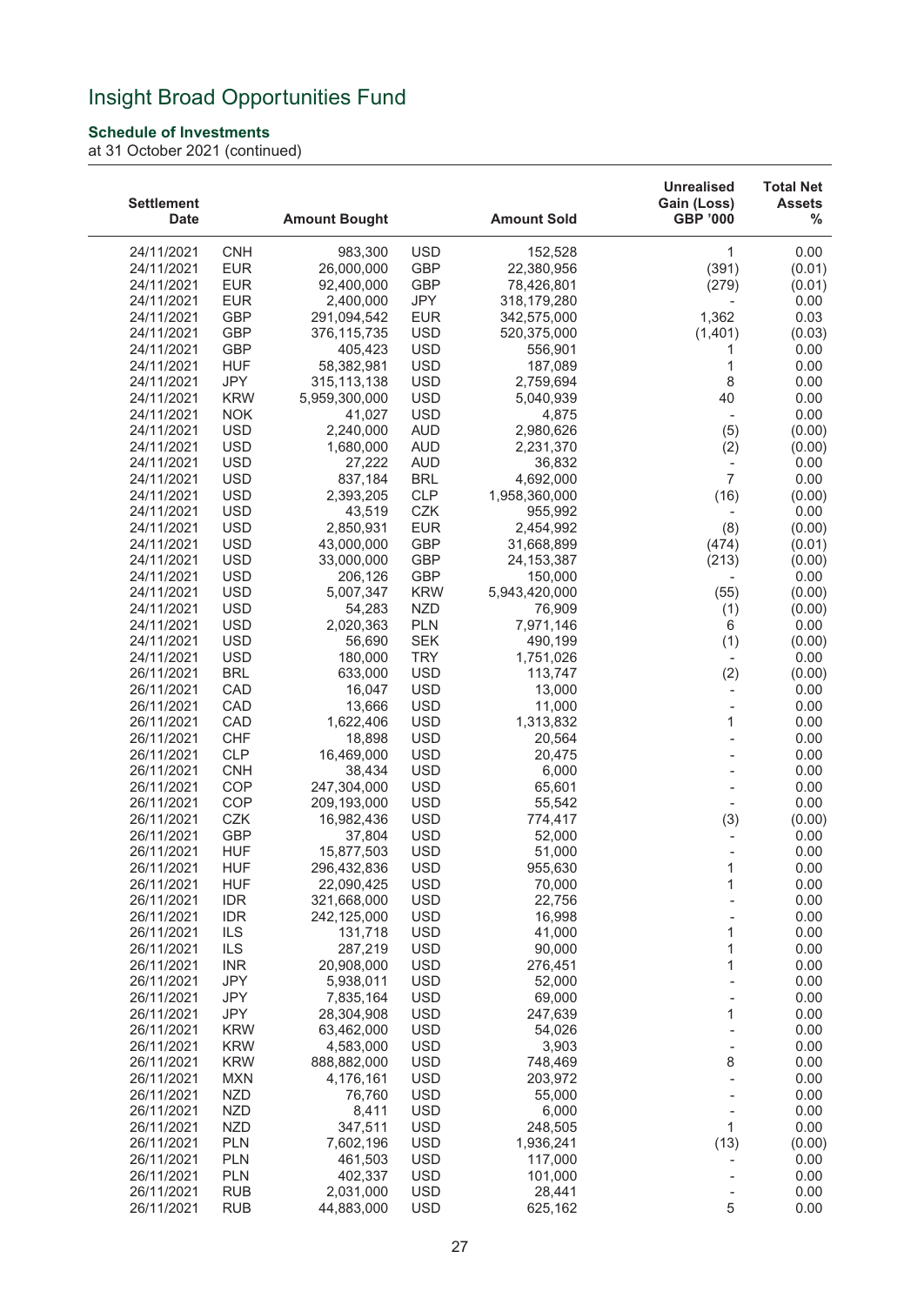### **Schedule of Investments**

| <b>Settlement</b><br><b>Date</b> |                          | <b>Amount Bought</b>     |                          | <b>Amount Sold</b>       | <b>Unrealised</b><br>Gain (Loss)<br><b>GBP '000</b> | <b>Total Net</b><br><b>Assets</b><br>% |
|----------------------------------|--------------------------|--------------------------|--------------------------|--------------------------|-----------------------------------------------------|----------------------------------------|
| 26/11/2021                       | <b>SEK</b>               | 829,815                  | <b>USD</b>               | 96,404                   | 1                                                   | 0.00                                   |
| 26/11/2021                       | <b>SEK</b>               | 1,240,489                | <b>USD</b>               | 144,000                  | 1                                                   | 0.00                                   |
| 26/11/2021                       | <b>SEK</b>               | 1,448,296                | <b>USD</b>               | 168,000                  | 1                                                   | 0.00                                   |
| 26/11/2021                       | SGD                      | 5,378                    | <b>USD</b>               | 4,000                    | $\overline{a}$                                      | 0.00                                   |
| 26/11/2021                       | <b>TRY</b>               | 3,254,434                | <b>USD</b>               | 342,112                  | (5)                                                 | (0.00)                                 |
| 26/11/2021                       | <b>TRY</b>               | 75,690                   | <b>USD</b>               | 8,000                    | $\overline{\phantom{a}}$                            | 0.00                                   |
| 26/11/2021                       | <b>USD</b>               | 1,680,000                | <b>AUD</b>               | 2,241,771                | (7)                                                 | (0.00)                                 |
| 26/11/2021                       | <b>USD</b>               | 749,075                  | <b>AUD</b>               | 1,003,225                | (5)                                                 | (0.00)                                 |
| 26/11/2021                       | <b>USD</b>               | 109,000                  | <b>AUD</b>               | 145,604                  | (1)                                                 | (0.00)                                 |
| 26/11/2021                       | <b>USD</b>               | 147,000                  | <b>AUD</b>               | 196,209                  | (1)                                                 | (0.00)                                 |
| 26/11/2021                       | <b>USD</b>               | 26,863                   | <b>BRL</b>               | 151,000                  |                                                     | 0.00                                   |
| 26/11/2021                       | <b>USD</b>               | 18,229                   | <b>BRL</b>               | 102,000                  | $\overline{\phantom{a}}$                            | 0.00                                   |
| 26/11/2021                       | <b>USD</b>               | 24,000                   | <b>CHF</b>               | 22,154                   |                                                     | 0.00                                   |
| 26/11/2021<br>26/11/2021         | <b>USD</b><br><b>USD</b> | 23,000<br>422,627        | <b>CHF</b><br><b>CLP</b> | 21,087<br>347,780,000    |                                                     | 0.00                                   |
| 26/11/2021                       | <b>USD</b>               | 12,179                   | <b>CLP</b>               | 9,917,000                | (4)<br>$\overline{\phantom{a}}$                     | (0.00)<br>0.00                         |
| 26/11/2021                       | <b>USD</b>               | 92,000                   | <b>CNH</b>               | 589,498                  | $\overline{\phantom{0}}$                            | 0.00                                   |
| 26/11/2021                       | <b>USD</b>               | 2,000,118                | <b>CNH</b>               | 12,799,089               | 1                                                   | 0.00                                   |
| 26/11/2021                       | <b>USD</b>               | 7,429                    | COP                      | 28,011,000               |                                                     | 0.00                                   |
| 26/11/2021                       | <b>USD</b>               | 185,000                  | <b>CZK</b>               | 4,066,551                |                                                     | 0.00                                   |
| 26/11/2021                       | <b>USD</b>               | 83,000                   | CZK                      | 1,843,161                |                                                     | 0.00                                   |
| 26/11/2021                       | <b>USD</b>               | 409,941                  | <b>EUR</b>               | 351,677                  |                                                     | 0.00                                   |
| 26/11/2021                       | <b>USD</b>               | 11,000                   | <b>EUR</b>               | 9,457                    |                                                     | 0.00                                   |
| 26/11/2021                       | <b>USD</b>               | 15,000                   | <b>EUR</b>               | 12,930                   |                                                     | 0.00                                   |
| 26/11/2021                       | <b>USD</b>               | 237,705                  | <b>GBP</b>               | 171,964                  |                                                     | 0.00                                   |
| 26/11/2021                       | <b>USD</b>               | 54,000                   | <b>GBP</b>               | 39,339                   |                                                     | 0.00                                   |
| 26/11/2021                       | <b>USD</b>               | 34,756                   | <b>IDR</b>               | 492,315,000              |                                                     | 0.00                                   |
| 26/11/2021                       | <b>USD</b>               | 1,048,429                | ILS                      | 3,366,331                | (14)                                                | (0.00)                                 |
| 26/11/2021                       | <b>USD</b>               | 72,427                   | <b>INR</b>               | 5,443,000                |                                                     | 0.00                                   |
| 26/11/2021                       | <b>USD</b>               | 30,033                   | <b>INR</b>               | 2,261,000                |                                                     | 0.00                                   |
| 26/11/2021                       | <b>USD</b><br><b>USD</b> | 31,000                   | <b>MXN</b>               | 630,118                  |                                                     | 0.00                                   |
| 26/11/2021<br>26/11/2021         | <b>USD</b>               | 59,000<br>288,982        | <b>MXN</b><br><b>NOK</b> | 1,199,213<br>2,417,359   |                                                     | 0.00<br>0.00                           |
| 26/11/2021                       | <b>USD</b>               | 42,000                   | <b>NOK</b>               | 351,974                  |                                                     | 0.00                                   |
| 26/11/2021                       | <b>USD</b>               | 20,000                   | <b>NOK</b>               | 168,478                  |                                                     | 0.00                                   |
| 26/11/2021                       | <b>USD</b>               | 28,431                   | <b>RUB</b>               | 2,004,000                |                                                     | 0.00                                   |
| 26/11/2021                       | <b>USD</b>               | 237,639                  | SGD                      | 319,590                  |                                                     | 0.00                                   |
| 26/11/2021                       | <b>USD</b>               | 4,000                    | SGD                      | 5,399                    |                                                     | 0.00                                   |
| 26/11/2021                       | <b>USD</b>               | 813,019                  | <b>TWD</b>               | 22,732,000               | (3)                                                 | (0.00)                                 |
| 26/11/2021                       | <b>USD</b>               | 69,298                   | <b>TWD</b>               | 1,927,000                | $\overline{\phantom{a}}$                            | 0.00                                   |
| 26/11/2021                       | <b>USD</b>               | 69,369                   | <b>TWD</b>               | 1,928,000                |                                                     | 0.00                                   |
| 26/11/2021                       | <b>USD</b>               | 314,336                  | ZAR                      | 4,607,354                | 10                                                  | 0.00                                   |
| 26/11/2021                       | <b>USD</b>               | 1,008,000                | ZAR                      | 14,648,832               | 36                                                  | 0.00                                   |
| 26/11/2021                       | ZAR                      | 290,858                  | <b>USD</b>               | 20,000                   | (1)                                                 | (0.00)                                 |
| 26/11/2021                       | ZAR                      | 391,315                  | <b>USD</b>               | 26,000                   |                                                     | 0.00                                   |
| 01/12/2021                       | <b>GBP</b>               | 227,663,885              | <b>EUR</b>               | 265,000,000              | 3,510                                               | 0.09                                   |
| 01/12/2021                       | <b>GBP</b>               | 354,285,268              | <b>USD</b>               | 482,200,000              | 4,464                                               | 0.11                                   |
| 01/12/2021                       | <b>USD</b>               | 71,000,000               | GBP                      | 52,022,694               | (514)                                               | (0.01)                                 |
| 09/12/2021<br>09/12/2021         | <b>EUR</b><br><b>EUR</b> | 21,066,384<br>31,910,714 | <b>CHF</b><br>GBP        | 22,888,500<br>27,288,000 | (423)<br>(291)                                      | (0.01)<br>(0.01)                       |
| 09/12/2021                       | <b>EUR</b>               | 22,815,928               | ZAR                      | 401,830,000              | 276                                                 | 0.01                                   |
| 09/12/2021                       | <b>EUR</b>               | 22,974,204               | ZAR                      | 404,635,000              | 277                                                 | 0.01                                   |
| 09/12/2021                       | <b>USD</b>               | 26,429,961               | CAD                      | 33,340,000               | (432)                                               | (0.01)                                 |
| 09/12/2021                       | <b>USD</b>               | 26,848,005               | CAD                      | 33,800,000               | (399)                                               | (0.01)                                 |
| 09/12/2021                       | <b>USD</b>               | 26,393,142               | <b>MXN</b>               | 553,060,000              | (345)                                               | (0.01)                                 |
| 09/12/2021                       | <b>USD</b>               | 26,493,622               | <b>MXN</b>               | 550,000,000              | (164)                                               | (0.00)                                 |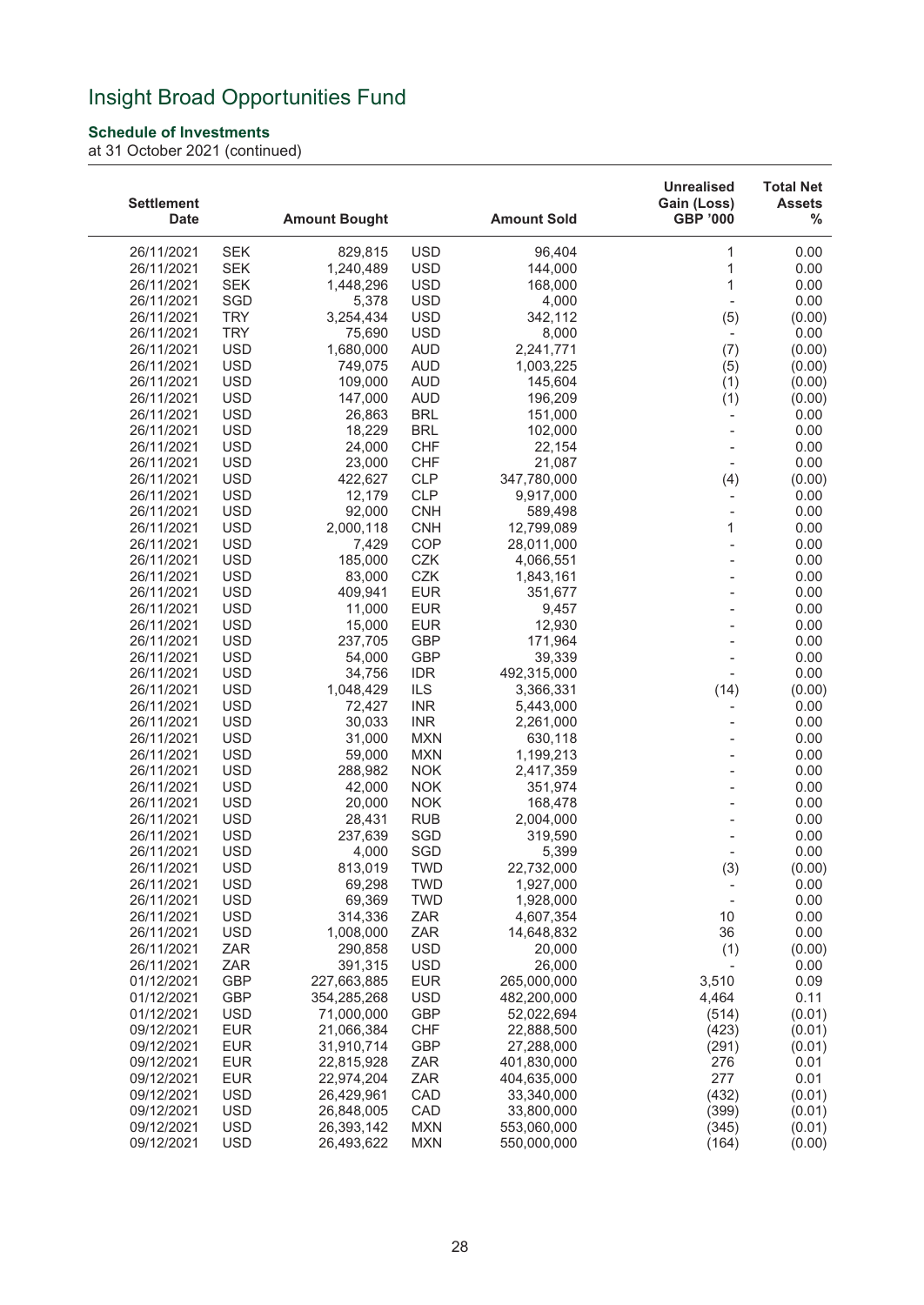### **Schedule of Investments**

at 31 October 2021 (continued)

| <b>Settlement</b><br><b>Date</b>                                                                                                               |            | <b>Amount Bought</b>                                                |            | <b>Amount Sold</b> | Unrealised<br>Gain (Loss)<br><b>GBP '000</b> | <b>Total Net</b><br><b>Assets</b><br>$\%$ |
|------------------------------------------------------------------------------------------------------------------------------------------------|------------|---------------------------------------------------------------------|------------|--------------------|----------------------------------------------|-------------------------------------------|
| 16/12/2021                                                                                                                                     | <b>GBP</b> | 3.493.899                                                           | <b>EUR</b> | 4,100,000          | 25                                           | 0.00                                      |
| 16/12/2021                                                                                                                                     | <b>GBP</b> | 403.663                                                             | <b>USD</b> | 550.000            | 5                                            | 0.00                                      |
|                                                                                                                                                |            | Unrealised gain on open forward foreign currency exchange contracts |            |                    | 13,878                                       | 0.34                                      |
| Unrealised loss on open forward foreign currency exchange contracts<br>Net unrealised loss on open forward foreign currency exchange contracts |            |                                                                     |            |                    | (18,950)<br>(5,072)                          | (0.47)<br>(0.13)                          |

#### **Options Purchased (0.92%) (2020 - 1.63%)**

| Nominal/<br><b>Holding</b>      |                                                           | <b>Fair Value</b><br><b>GBP '000</b> | <b>Total Net</b><br><b>Assets</b><br>% |
|---------------------------------|-----------------------------------------------------------|--------------------------------------|----------------------------------------|
| 102,436,000                     | EUR Call/ZAR Put at 17.40 Expiring December 2021          | 3,088                                | 0.08                                   |
| 27,360                          | Euro STOXX 50 at 3,850 Expiring January 2022              | 1,188                                | 0.03                                   |
| 34.380                          | Euro STOXX 50 at 3,925 Expiring December 2021             | 1,045                                | 0.03                                   |
| 31,490                          | Euro STOXX 50 at 4,025 Expiring November 2021             | 568                                  | 0.01                                   |
| 34,050                          | Euro STOXX 50 at 4,175 Expiring December 2021             | 3,175                                | 0.08                                   |
| 31,360                          | Euro STOXX 50 at 4,200 Expiring November 2021             | 1,559                                | 0.04                                   |
| 18,120                          | FTSE 100 Index at 6,875 Expiring December 2021            | 1,033                                | 0.03                                   |
| 16,390                          | FTSE 100 Index at 7,300 Expiring December 2021            | 2,946                                | 0.07                                   |
| (27,660)                        | FTSE/JSE TOP 40 Index at 55,850.00 Expiring December 2021 | 2,026                                | 0.05                                   |
| 607,000                         | NIKKEI 225 at 29,375 Expiring November 2021               | 619                                  | 0.01                                   |
| 36,500                          | S&P 500 Index at 4,190 Expiring January 2022              | 1,366                                | 0.03                                   |
| 37,700                          | S&P 500 Index at 4,310 Expiring December 2021             | 1,019                                | 0.03                                   |
| 39,800                          | S&P 500 Index at 4,320 Expiring November 2021             | 377                                  | 0.01                                   |
| 37,300                          | S&P 500 Index at 4,580 Expiring December 2021             | 3,047                                | 0.08                                   |
| 36,700                          | S&P 500 Index at 4,600 Expiring January 2022              | 3,242                                | 0.08                                   |
| 39,800                          | S&P 500 Index at 4,660 Expiring November 2021             | 2,664                                | 0.07                                   |
| 12,890                          | Swiss Market Index at 12,000 Expiring November 2021       | 1,111                                | 0.03                                   |
| 647,800                         | SX5E Dividend Options at 115 Expiring December 2021       | 6                                    | 0.00                                   |
| 5,600,000                       | USD Call/AUD Put at 0.75 Expiring December 2021           | 28                                   | 0.00                                   |
| 136,229,000                     | USD Call/BRL Put at 5.55 Expiring November 2021           | 2,725                                | 0.07                                   |
| 5,600,000                       | USD Call/EUR Put at 1.16 Expiring November 2021           | 12                                   | 0.00                                   |
| 110,972,000                     | USD Call/MXN Put at 20.20 Expiring November 2021          | 1,597                                | 0.04                                   |
| 137,783,000                     | USD Call/MXN Put at 20.70 Expiring January 2022           | 1,935                                | 0.05                                   |
| 5,600,000                       | USD Call/NZD Put at 0.66 Expiring November 2021           |                                      | 0.00                                   |
| 2,200,000                       | USD Call/PLN Put at 4.01 Expiring December 2021           | 12                                   | 0.00                                   |
| 274,000,000                     | USD Put/JPY Call at 109.00 Expiring November 2021         | 20                                   | 0.00                                   |
| Options purchased at fair value |                                                           | 36,408                               | 0.92                                   |

#### **Options Written ((0.82)%) (2020 - (2.34)%)**

| Nominal/<br><b>Holding</b> |                                                  | <b>Fair Value</b><br><b>GBP '000</b> | <b>Total Net</b><br><b>Assets</b><br>℅ |
|----------------------------|--------------------------------------------------|--------------------------------------|----------------------------------------|
| (189,000,000)              | EUR Call/GBP Put at 0.86 Expiring November 2021  | (43)                                 | (0.00)                                 |
| (102, 436, 000)            | EUR Call/ZAR Put at 17.80 Expiring December 2021 | (1,946)                              | (0.05)                                 |
| (102,436,000)              | EUR Call/ZAR Put at 18.00 Expiring December 2021 | (1,519)                              | (0.04)                                 |
| (189,000,000)              | EUR Put/GBP Call at 0.84 Expiring November 2021  | (208)                                | (0.00)                                 |
| (34, 380)                  | Euro STOXX 50 at 3,350 Expiring December 2021    | (208)                                | (0.01)                                 |
| (27, 360)                  | Euro STOXX 50 at 3,400 Expiring January 2022     | (419)                                | (0.01)                                 |
| (31, 490)                  | Euro STOXX 50 at 3,525 Expiring November 2021    | (86)                                 | (0.00)                                 |
| (27, 360)                  | Euro STOXX 50 at 3,675 Expiring January 2022     | (776)                                | (0.02)                                 |
| (34,380)                   | Euro STOXX 50 at 3,775 Expiring December 2021    | (647)                                | (0.02)                                 |
| (31, 490)                  | Euro STOXX 50 at 3,875 Expiring November 2021    | (274)                                | (0.01)                                 |
| (31, 360)                  | Euro STOXX 50 at 3,900 Expiring November 2021    | (305)                                | (0.01)                                 |
| (34,050)                   | Euro STOXX 50 at 3,950 Expiring December 2021    | (1, 123)                             | (0.03)                                 |
| (31, 360)                  | Euro STOXX 50 at 4,050 Expiring November 2021    | (652)                                | (0.02)                                 |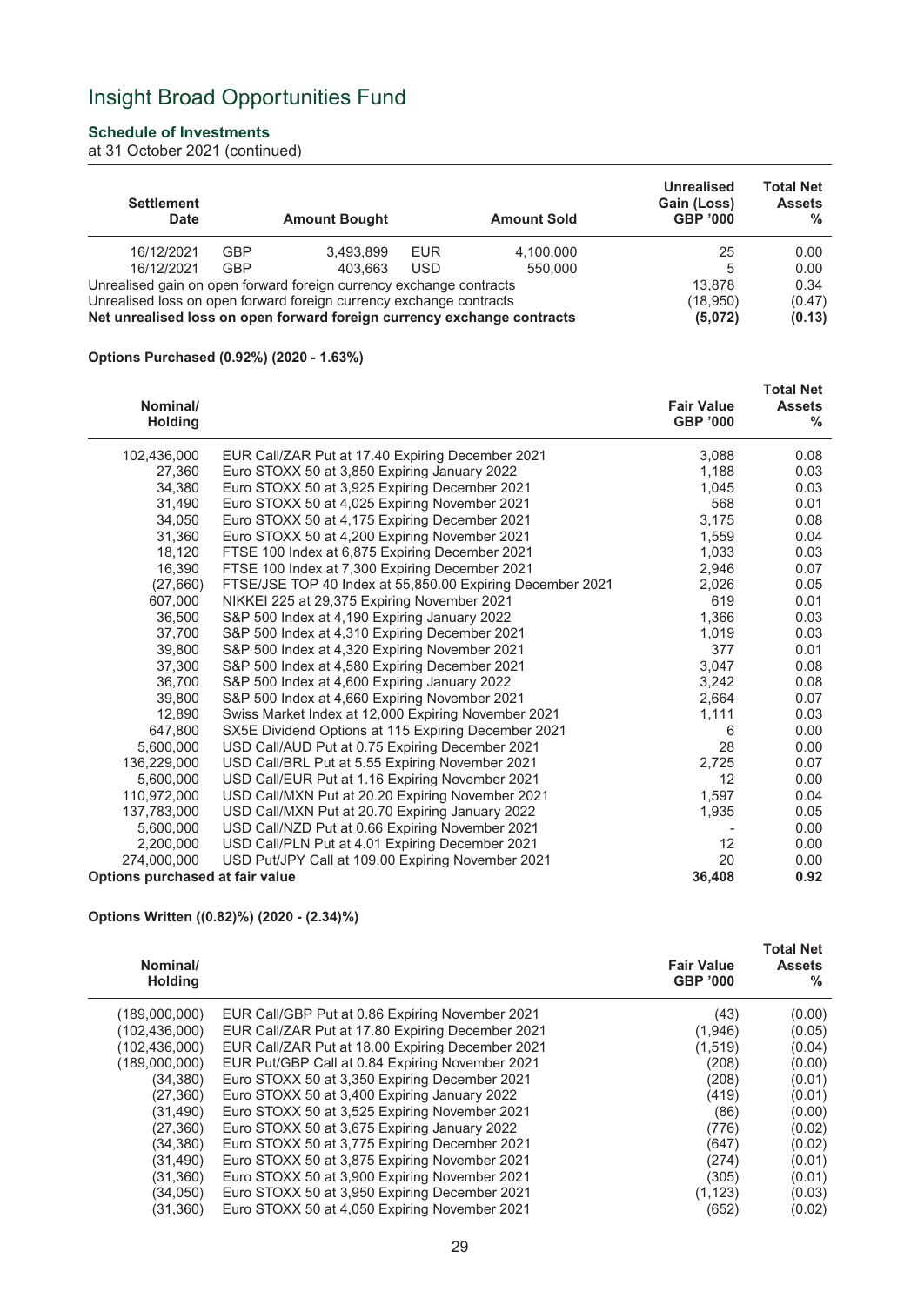### **Schedule of Investments**

at 31 October 2021 (continued)

| Nominal/<br><b>Holding</b>    |                                                           | <b>Fair Value</b><br><b>GBP '000</b> | <b>Total Net</b><br><b>Assets</b><br>% |
|-------------------------------|-----------------------------------------------------------|--------------------------------------|----------------------------------------|
| (34,050)                      | Euro STOXX 50 at 4,300 Expiring December 2021             | (1,226)                              | (0.03)                                 |
| (18, 120)                     | FTSE 100 Index at 6,200 Expiring December 2021            | (249)                                | (0.01)                                 |
| (18, 120)                     | FTSE 100 Index at 6,650 Expiring December 2021            | (607)                                | (0.02)                                 |
| (16, 390)                     | FTSE 100 Index at 6,950 Expiring December 2021            | (1, 135)                             | (0.03)                                 |
| (16, 390)                     | FTSE 100 Index at 7,150 Expiring December 2021            | (1,922)                              | (0.05)                                 |
| (27,660)                      | FTSE/JSE TOP 40 Index at 55,850.00 Expiring December 2021 | (1,668)                              | (0.04)                                 |
| (161,000,000)                 | GBP Call/CAD Put at 1.76 Expiring November 2021           | (41)                                 | (0.00)                                 |
| (161,000,000)                 | GBP Put/CAD Call at 1.71 Expiring November 2021           | (1,520)                              | (0.04)                                 |
| (607,000)                     | NIKKEI 225 at 27,375 Expiring November 2021               | (445)                                | (0.01)                                 |
| (607,000)                     | NIKKEI 225 at 30,375 Expiring November 2021               | (77)                                 | (0.00)                                 |
| (36,500)                      | S&P 500 Index at 3,600 Expiring January 2022              | (396)                                | (0.01)                                 |
| (37,700)                      | S&P 500 Index at 3,650 Expiring December 2021             | (172)                                | (0.00)                                 |
| (39, 800)                     | S&P 500 Index at 3,720 Expiring November 2021             | (50)                                 | (0.00)                                 |
| (37, 300)                     | S&P 500 Index at 3,950 Expiring December 2021             | (543)                                | (0.01)                                 |
| (36, 500)                     | S&P 500 Index at 4,025 Expiring January 2022              | (959)                                | (0.02)                                 |
| (37,700)                      | S&P 500 Index at 4,155 Expiring December 2021             | (643)                                | (0.02)                                 |
| (39, 800)                     | S&P 500 Index at 4,180 Expiring November 2021             | (202)                                | (0.00)                                 |
| (36, 700)                     | S&P 500 Index at 4,180 Expiring January 2022              | (1, 345)                             | (0.03)                                 |
| (39, 800)                     | S&P 500 Index at 4,310 Expiring November 2021             | (359)                                | (0.01)                                 |
| (39, 800)                     | S&P 500 Index at 4,540 Expiring November 2021             | (1, 168)                             | (0.03)                                 |
| (37, 300)                     | S&P 500 Index at 4,725 Expiring December 2021             | (1,068)                              | (0.03)                                 |
| (36, 700)                     | S&P 500 Index at 4,760 Expiring January 2022              | (1, 185)                             | (0.03)                                 |
| (12, 890)                     | Swiss Market Index at 11,250 Expiring November 2021       | (182)                                | (0.00)                                 |
| (12,890)                      | Swiss Market Index at 11,800 Expiring November 2021       | (633)                                | (0.02)                                 |
| (647, 800)                    | SX5E Dividend Options at 120 Expiring December 2021       | (5)                                  | (0.00)                                 |
| (11,200,000)                  | USD Call/AUD Put at 0.74 Expiring December 2021           | (29)                                 | (0.00)                                 |
| (136, 229, 000)               | USD Call/BRL Put at 5.68 Expiring November 2021           | (1,508)                              | (0.04)                                 |
| (190, 115, 000)               | USD Call/CHF Put at 0.93 Expiring January 2022            | (447)                                | (0.01)                                 |
| (8,400,000)                   | USD Call/EUR Put at 1.15 Expiring November 2021           | (6)                                  | (0.00)                                 |
| (110,972,000)                 | USD Call/MXN Put at 20.60 Expiring November 2021          | (700)                                | (0.02)                                 |
| (137, 783, 000)               | USD Call/MXN Put at 21.05 Expiring January 2022           | (1, 316)                             | (0.03)                                 |
| (110, 972, 000)               | USD Call/MXN Put at 21.20 Expiring November 2021          | (188)                                | (0.00)                                 |
| (137,783,000)                 | USD Call/MXN Put at 21.70 Expiring January 2022           | (654)                                | (0.02)                                 |
| (2,200,000)                   | USD Call/PLN Put at 4.10 Expiring December 2021           | (5)                                  | (0.00)                                 |
| (136, 229, 000)               | USD Put/BRL Call at 5.15 Expiring November 2021           | (14)                                 | (0.00)                                 |
| (190, 115, 000)               | USD Put/CHF Call at 0.91 Expiring January 2022            | (1, 564)                             | (0.04)                                 |
| (274,000,000)                 | USD Put/JPY Call at 107.25 Expiring November 2021         | (5)                                  | (0.00)                                 |
| (274,000,000)                 | USD Put/JPY Call at 107.50 Expiring November 2021         | (6)                                  | (0.00)                                 |
| (5,600,000)                   | USD Put/NZD Call at 0.71 Expiring November 2021           | (40)                                 | (0.00)                                 |
| (2,200,000)                   | USD Put/PLN Call at 3.85 Expiring December 2021           | (4)                                  | (0.00)                                 |
| Options written at fair value |                                                           | (32, 492)                            | (0.82)                                 |

#### **Futures Contracts ((0.09)%) (2020 - (0.75)%)**

| <b>Notional</b><br>Amount<br><b>GBP</b> | Average<br><b>Cost Price</b><br><b>GBP</b> |                                                         | <b>Unrealised</b><br>Gain (Loss)<br><b>GBP '000</b> | <b>Total Net</b><br><b>Assets</b><br>% |
|-----------------------------------------|--------------------------------------------|---------------------------------------------------------|-----------------------------------------------------|----------------------------------------|
| 393.048                                 | 15.72                                      | 25 of CBOE Volatility Index Long Futures Contracts      |                                                     |                                        |
|                                         |                                            | Expiring 17 November 2021                               | (55)                                                | (0.00)                                 |
| 108,275,839                             | 142.96                                     | 7,574 of Euro STOXX 50 ESG Index Long Futures Contracts |                                                     |                                        |
|                                         |                                            | Expiring 17 December 2021                               | 640                                                 | 0.02                                   |
| 92,859,419                              | 3,520.07                                   | 2,638 of Euro STOXX 50 Long Futures Contracts           |                                                     |                                        |
|                                         |                                            | Expiring 17 December 2021                               | 769                                                 | 0.02                                   |
| 70,980,662                              | 130.48                                     | 544 of Euro-BTP Long Futures Contracts                  |                                                     |                                        |
|                                         |                                            | Expiring 08 December 2021                               | (2,697)                                             | (0.07)                                 |
| 38,506,248                              | 145.86                                     | 264 of Euro-Bund Long Futures Contracts                 |                                                     |                                        |
|                                         |                                            | Expiring 08 December 2021                               | (963)                                               | (0.02)                                 |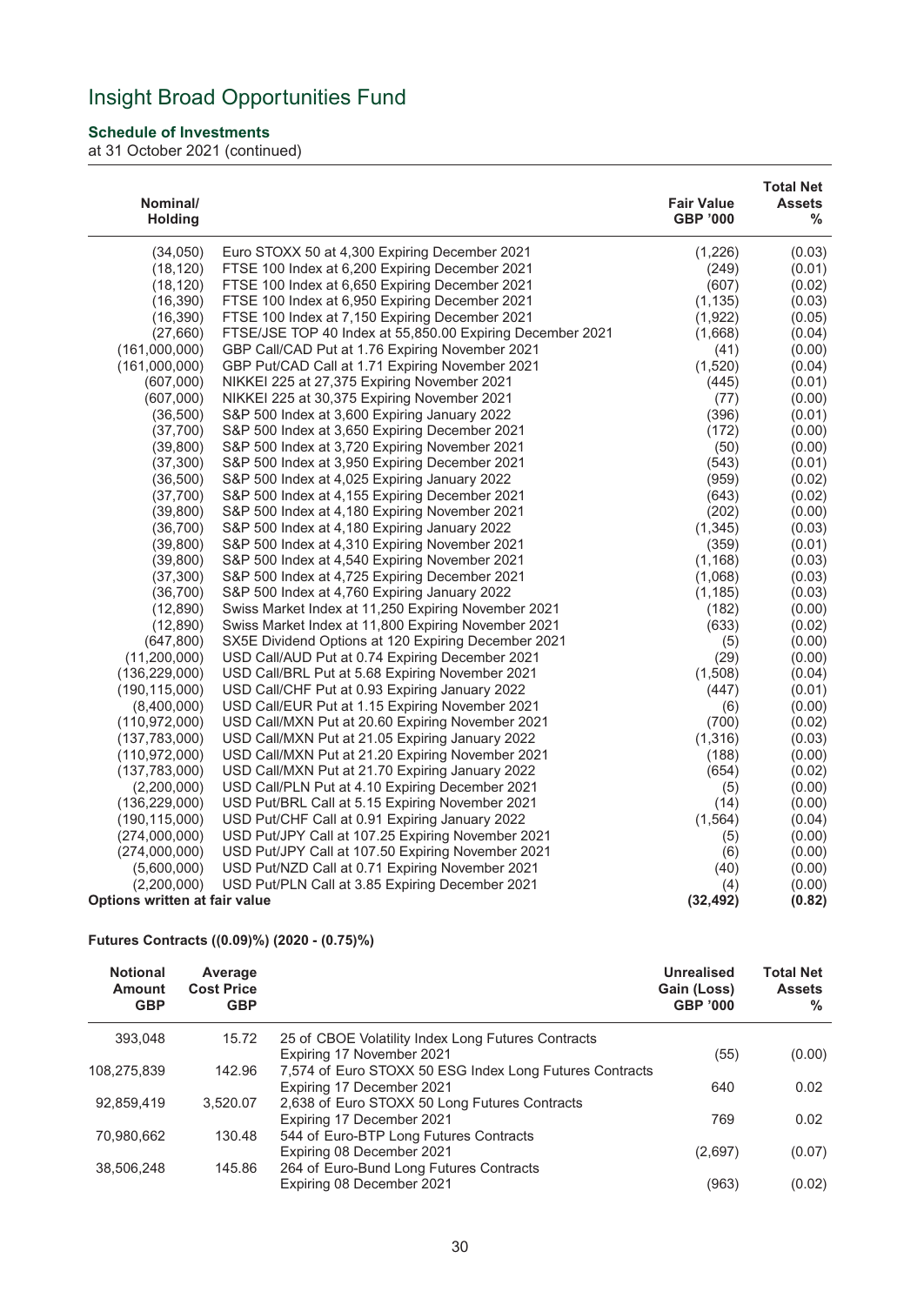### **Schedule of Investments**

at 31 October 2021 (continued)

| <b>Notional</b><br><b>Amount</b><br><b>GBP</b> | Average<br><b>Cost Price</b><br><b>GBP</b> |                                                                                    | <b>Unrealised</b><br>Gain (Loss)<br><b>GBP '000</b> | <b>Total Net</b><br><b>Assets</b><br>℅ |
|------------------------------------------------|--------------------------------------------|------------------------------------------------------------------------------------|-----------------------------------------------------|----------------------------------------|
| 40,581,668                                     | 175.68                                     | 231 of Euro-Buxl Long Futures Contracts                                            |                                                     |                                        |
|                                                |                                            | Expiring 08 December 2021                                                          | 157                                                 | 0.00                                   |
| 78,679,124                                     | 6,993.70                                   | 1,125 of FTSE 100 Index Long Futures Contracts                                     |                                                     |                                        |
|                                                |                                            | Expiring 17 December 2021                                                          | 2,419                                               | 0.06                                   |
| 79,525,580                                     | 129.10                                     | 616 of Long Gilt Long Futures Contracts                                            |                                                     |                                        |
|                                                |                                            | Expiring 29 December 2021                                                          | (2, 535)                                            | (0.06)                                 |
| 185,702,011                                    | 939.07                                     | 3,955 of MSCI Emerging Market Index Long Futures Contracts                         |                                                     |                                        |
|                                                |                                            | Expiring 17 December 2021                                                          | (2,054)                                             | (0.05)                                 |
| 69,248,185                                     | 1,341.50                                   | 5,162 of MSCI Emerging Markets ESG Leaders NTR Index                               |                                                     |                                        |
|                                                |                                            | Expiring 17 December 2021                                                          | (2,018)                                             | (0.05)                                 |
| 165,850,277                                    | 11,190.98                                  | 741 of NASDAQ 100 E-Mini Index Long Futures Contracts<br>Expiring 17 December 2021 | 2,130                                               | 0.05                                   |
| 127,489,413                                    | 21,355.01                                  | 1,194 of NIKKEI 225 (CME) Index Long Futures Contracts                             |                                                     |                                        |
|                                                |                                            | Expiring 09 December 2021                                                          | (2,970)                                             | (0.08)                                 |
| 247,656,510                                    | 276.86                                     | 1,789 of S&P 500 E-mini ESG Index Long Futures Contracts                           |                                                     |                                        |
|                                                |                                            | Expiring 17 December 2021                                                          | 8,377                                               | 0.21                                   |
| 58,702,445                                     | 3,270.33                                   | 359 of S&P 500 E-mini Index Long Futures Contracts                                 |                                                     |                                        |
|                                                |                                            | Expiring 17 December 2021                                                          | 733                                                 | 0.02                                   |
| 62,324,762                                     | 4,040.50                                   | 617 of SPI 200 Index Long Futures Contracts                                        |                                                     |                                        |
|                                                |                                            | Expiring 16 December 2021                                                          | (903)                                               | (0.02)                                 |
| 130,713,939                                    | 147.33                                     | 8,872 of STOXX Europe ESG-X Index Long Futures Contracts                           |                                                     |                                        |
|                                                |                                            | Expiring 17 December 2021                                                          | 1,668                                               | 0.04                                   |
| 279,747,253                                    | 96.80                                      | 2,890 of US 10 Year Note (CBT) Long Futures Contracts                              |                                                     |                                        |
|                                                |                                            | Expiring 21 December 2021                                                          | (5,612)                                             | (0.14)                                 |
| (3,778,754)                                    | (96.89)                                    | 39 of US 10 Year Note (CBT) Short Futures Contracts                                |                                                     |                                        |
|                                                |                                            | Expiring 21 December 2021                                                          | 79                                                  | 0.00                                   |
| (5,826,752)                                    | (89.64)                                    | 65 of US 5 Year Note (CBT) Short Futures Contracts                                 |                                                     |                                        |
|                                                |                                            | Expiring 31 December 2021                                                          | 87                                                  | 0.00                                   |
| 40,733,696                                     | 144.96                                     | 281 of US Ultra Bond (CBT) Long Futures Contracts                                  |                                                     |                                        |
|                                                |                                            | Expiring 21 December 2021                                                          | (847)                                               | (0.02)                                 |
| Unrealised gain on open futures contracts      |                                            |                                                                                    | 17.059                                              | 0.42                                   |
| Unrealised loss on open futures contracts      |                                            |                                                                                    | (20, 654)                                           | (0.51)                                 |
|                                                |                                            | Net unrealised loss on open futures contracts                                      | (3, 595)                                            | (0.09)                                 |

### **Total Return Swaps (0.10%) (2020 - nil)**

| Ccy                                                                                                                           | <b>Notional</b> | <b>Fund pays</b>                                                                                             | <b>Fund received</b>                                                                                                | Termination<br><b>Date</b>     | <b>Fair Value</b><br><b>GBP '000</b> | <b>Total Net</b><br><b>Assets</b><br>% |
|-------------------------------------------------------------------------------------------------------------------------------|-----------------|--------------------------------------------------------------------------------------------------------------|---------------------------------------------------------------------------------------------------------------------|--------------------------------|--------------------------------------|----------------------------------------|
| <b>USD</b>                                                                                                                    | 43.203          | 12 Month Citi Equity<br>Dispersion VN US                                                                     | 12 Month Citi Equity<br>Dispersion VN US                                                                            |                                |                                      |                                        |
| <b>USD</b>                                                                                                                    | 50,018          | Series 2 Overlay Index<br>12 Month Citi Equity<br>Dispersion VN US                                           | Series 2 Overlay Index<br>12 Month Citi Equity<br>Dispersion VN US                                                  | 17/11/2021                     | 2,006                                | 0.05                                   |
| <b>USD</b>                                                                                                                    | 341.000         | Series 2 Overlay Index<br>1 Month UBS<br>Bloomberg COSI Ex-<br>Precious Metals 2.5x<br>Leveraged Net of Cost | Series 2 Overlay Index<br>1 Month UBS<br><b>Bloomberg COSI Ex-</b><br>Precious Metals 2.5x<br>Leveraged Net of Cost | 17/11/2021                     | 1.919                                | 0.05                                   |
| ER<br>ER<br>Total return swaps at fair value gain<br>Total return swaps at fair value loss<br><b>Total Total Return Swaps</b> |                 | 18/05/2022                                                                                                   | (32)<br>3,925<br>(32)<br>3,893                                                                                      | (0.00)<br>0.10<br>0.00<br>0.10 |                                      |                                        |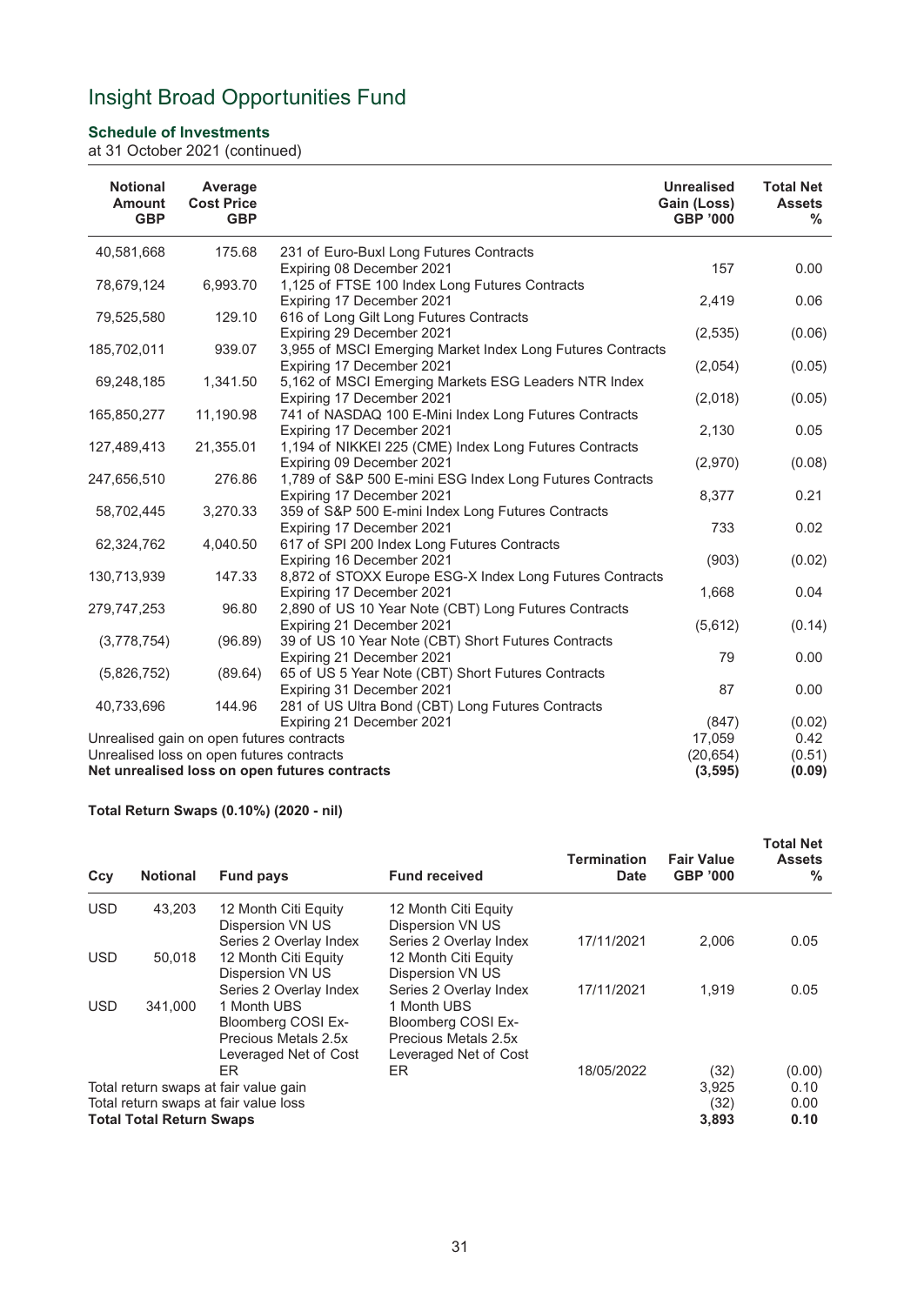### **Schedule of Investments**

at 31 October 2021 (continued)

## **Contracts for Difference (0.03%) (2020 - nil)**

| Ccy                      | <b>Notional</b>  | <b>Security</b>                                                               | <b>Fair Value</b><br><b>GBP '000</b> | <b>Total Net</b><br><b>Assets</b><br>% |
|--------------------------|------------------|-------------------------------------------------------------------------------|--------------------------------------|----------------------------------------|
| <b>USD</b>               | 2,385            | Alibaba Group Holding Ltd                                                     | 35                                   | 0.00                                   |
| <b>USD</b>               | 13,600           | Atlas Air Worldwide Holdings Inc                                              | 11                                   | 0.00                                   |
| <b>USD</b>               | 10,000           | Atlas Air Worldwide Holdings Inc 1.875% due 01/06/2024                        | (10)                                 | (0.00)                                 |
| <b>USD</b>               | 25,000           | Barclays Bank Plc Zero Coupon due 04/02/2025                                  | 382                                  | 0.01                                   |
| <b>EUR</b>               | 22,500           | BE Semiconductor Industries NV                                                | (260)                                | (0.01)                                 |
| <b>EUR</b>               | 15,000           | BE Semiconductor Industries NV 0.750% due 05/08/2027                          | 271                                  | 0.01                                   |
| <b>USD</b>               | 42,800           | Beauty Health Co                                                              | (27)                                 | (0.00)                                 |
| <b>USD</b>               | 20,000           | Beauty Health Co 1.250% due 01/10/2026                                        | 22                                   | 0.00                                   |
| <b>GBP</b>               | 10,000           | BP Capital Markets Plc 1.000% due 28/04/2023                                  | (16)                                 | (0.00)                                 |
| <b>GBP</b>               | 2,500            | BP Plc                                                                        | (1)                                  | (0.00)                                 |
| <b>USD</b>               | 600              | Cable One Inc                                                                 | 80                                   | 0.00                                   |
| <b>USD</b>               | 25,000           | Cable One Inc Zero Coupon due 15/03/2026                                      | (93)                                 | (0.00)                                 |
| <b>USD</b>               | 13,250           | Ceridian HCM Holding Inc                                                      | (130)                                | (0.00)                                 |
| <b>USD</b>               | 30,000           | Ceridian HCM Holding Inc 0.250% due 15/03/2026                                | 158                                  | 0.00                                   |
| <b>USD</b>               | 15,500           | Chart Industries Inc                                                          | (166)                                | (0.00)                                 |
| <b>USD</b>               | 10,000           | Chart Industries Inc 1.000% due 15/11/2024                                    | 200                                  | 0.01                                   |
| <b>HKD</b>               | 160,000          | Citigroup Global Markets Funding Luxembourg SCA Zero Coupon<br>due 25/07/2024 | (87)                                 | (0.00)                                 |
| <b>USD</b>               | 6,050            | Cloudflare Inc                                                                | (108)                                | (0.00)                                 |
| <b>USD</b>               | 20,000           | Cloudflare Inc Zero Coupon due 15/08/2026                                     | 146                                  | 0.00                                   |
| <b>USD</b>               | 9,000            | CyberArk Software Ltd                                                         | 50                                   | 0.00                                   |
| <b>USD</b>               | 20,000           | CyberArk Software Ltd Zero Coupon due 15/11/2024                              | (46)                                 | (0.00)                                 |
| JPY                      | 31,000           | DMG Mori Co Ltd                                                               | (9)                                  | (0.00)                                 |
| JPY                      | 2,600,000        | DMG Mori Co Ltd Zero Coupon due 16/07/2024                                    | 37                                   | 0.00                                   |
| <b>CHF</b>               | 13,750           | Dufry AG                                                                      | 96                                   | 0.00                                   |
| <b>CHF</b>               | 30,000           | Dufry One BV 0.750% due 30/03/2026                                            | (75)                                 | (0.00)                                 |
| <b>USD</b>               | 8,500            | Etsy Inc                                                                      | (272)                                | (0.01)                                 |
| <b>USD</b>               | 30,000           | Etsy Inc 0.250% due 15/06/2028                                                | 376                                  | 0.01                                   |
| <b>USD</b>               | 6,900            | Expedia Group Inc                                                             | 35                                   | 0.00                                   |
| <b>USD</b>               | 35,000           | Expedia Group Inc Zero Coupon due 15/02/2026                                  | (19)                                 | (0.00)                                 |
| <b>USD</b>               | 6,300            | Fiverr International Ltd                                                      | 72                                   | 0.00                                   |
| <b>USD</b>               | 22,500           | Fiverr International Ltd Zero Coupon due 01/11/2025                           | (14)                                 | (0.00)                                 |
| <b>USD</b>               | 162,550          | Ford Motor Co                                                                 | (312)                                | (0.01)                                 |
| <b>USD</b>               | 45,000           | Ford Motor Co Zero Coupon due 15/03/2026                                      | 400                                  | 0.01                                   |
| <b>EUR</b>               | 28,000           | <b>GEA Group AG</b>                                                           | (115)                                | (0.00)                                 |
| <b>EUR</b><br><b>USD</b> | 4,000<br>27,000  | Groupe Bruxelles Lambert SA<br>Jamf Holding Corp                              | (19)                                 | (0.00)                                 |
| <b>USD</b>               | 25,000           | Jamf Holding Corp 0.125% due 01/09/2026                                       | (168)<br>218                         | (0.00)<br>0.01                         |
| <b>EUR</b>               | 8,475            | JDE Peet's NV                                                                 | $\mathbf{1}$                         | 0.00                                   |
| GBP                      | 58,570           | JET2 Plc                                                                      | 33                                   | 0.00                                   |
| <b>GBP</b>               | 20,000           | JET2 Plc 1.625% due 10/06/2026                                                | (7)                                  | (0.00)                                 |
| <b>USD</b>               | 49,250           | JetBlue Airways Corp                                                          | 120                                  | 0.00                                   |
| <b>USD</b>               | 25,000           | JetBlue Airways Corp 0.500% due 01/04/2026                                    | (110)                                | (0.00)                                 |
| <b>USD</b>               | 10,850           | John Bean Technologies Corp                                                   | (52)                                 | (0.00)                                 |
| <b>USD</b>               | 30,000           | John Bean Technologies Corp 0.250% due 15/05/2026                             | 68                                   | 0.00                                   |
| <b>USD</b>               | 27,000           | JPMorgan Chase Bank NA 0.125% due 01/01/2023                                  | (79)                                 | (0.00)                                 |
| <b>EUR</b>               | 20,000           | Kering SA Zero Coupon due 30/09/2022                                          | 132                                  | 0.00                                   |
| <b>USD</b>               | 5,350            | <b>LCI Industries</b>                                                         | 16                                   | 0.00                                   |
| <b>USD</b>               | 15,000           | LCI Industries 1.125% due 15/05/2026                                          | (19)                                 | (0.00)                                 |
| <b>EUR</b>               | 6,500            | <b>LEG Immobilien SE</b>                                                      | (80)                                 | (0.00)                                 |
| <b>EUR</b>               | 30,000           | LEG Immobilien SE 0.400% due 30/06/2028                                       | 92                                   | 0.00                                   |
| <b>USD</b>               | 25,500           | Liberty Media Corp-Liberty Formula One                                        | (27)                                 | (0.00)                                 |
| <b>USD</b>               | 10,000           | Liberty Media Corp-Liberty Formula One 1.000% due 30/01/2023                  | 28                                   | 0.00                                   |
| <b>HKD</b><br><b>USD</b> | 131,000<br>9,750 | Longfor Group Holdings Ltd<br>Marriott Vacations Worldwide Corp               | 125<br>59                            | 0.00<br>0.00                           |
| <b>USD</b>               | 25,000           | Marriott Vacations Worldwide Corp Zero Coupon due 15/01/2026                  | (40)                                 | (0.00)                                 |
| JPY                      | 5,700            | Mercari Inc                                                                   | (1)                                  | (0.00)                                 |
| JPY                      | 1,500,000        | Mercari Inc Zero Coupon due 14/07/2026                                        | 38                                   | 0.00                                   |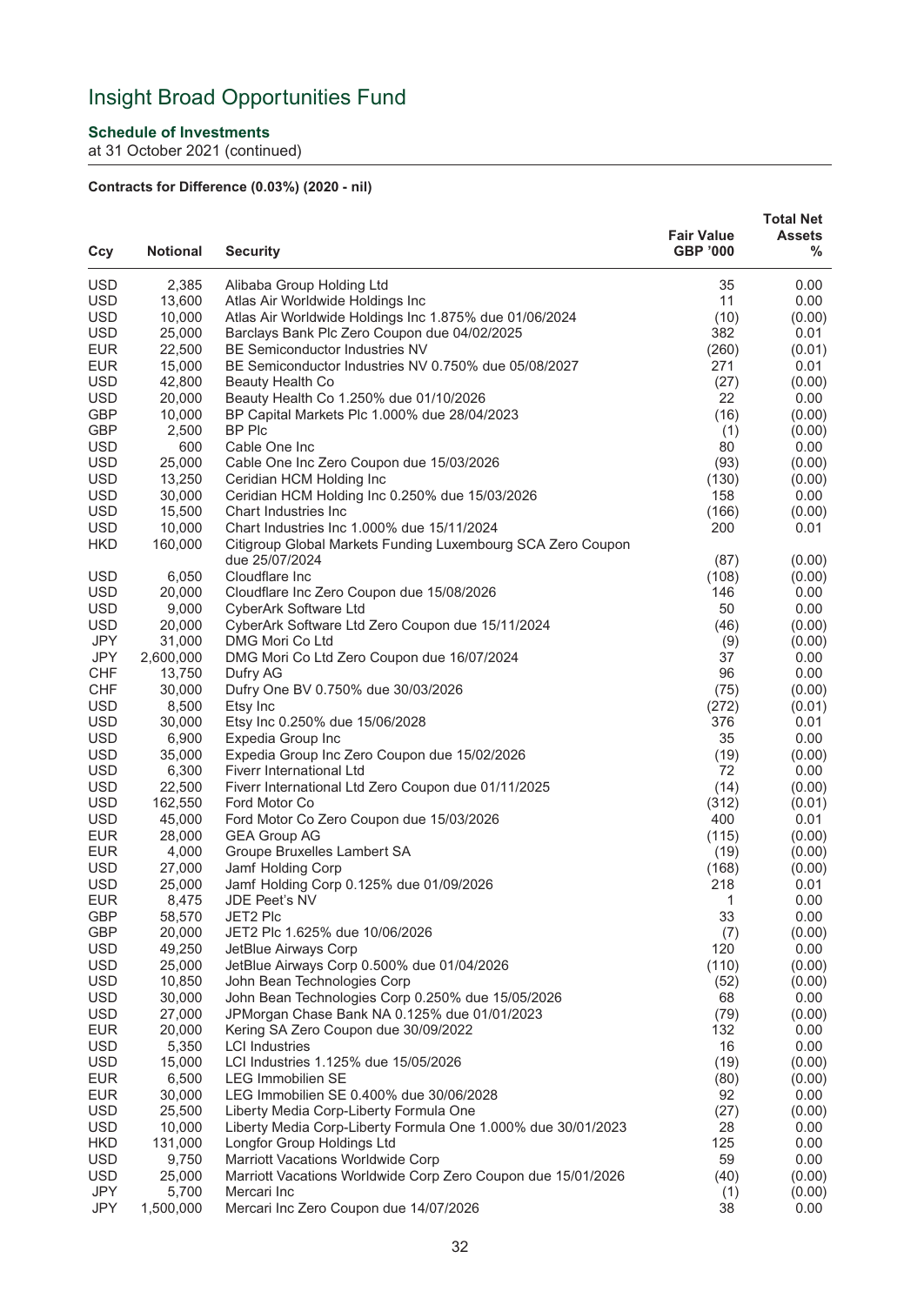### **Schedule of Investments**

| Ccy        | <b>Notional</b> | <b>Security</b>                                            | <b>Fair Value</b><br><b>GBP '000</b> | <b>Total Net</b><br><b>Assets</b><br>% |
|------------|-----------------|------------------------------------------------------------|--------------------------------------|----------------------------------------|
| <b>USD</b> | 10,900          | Microsoft Corp                                             | (348)                                | (0.01)                                 |
| <b>EUR</b> | 20,000          | Mondelez International Holdings Netherlands BV Zero Coupon |                                      |                                        |
|            |                 | due 20/09/2024                                             | 17                                   | 0.00                                   |
| <b>USD</b> | 30,400          | <b>MP Materials Corp</b>                                   | (127)                                | (0.00)                                 |
| <b>USD</b> | 19,000          | MP Materials Corp 0.250% due 01/04/2026                    | 157                                  | 0.00                                   |
| <b>EUR</b> | 9,460           | Neoen SA                                                   | (9)                                  | (0.00)                                 |
| <b>JPY</b> | 55,100          | Nippon Steel Corp                                          | 24                                   | 0.00                                   |
| JPY        | 2,500,000       | Nippon Steel Corp Zero Coupon due 04/10/2024               | (4)                                  | (0.00)                                 |
| <b>JPY</b> | 2,500,000       | Nippon Steel Corp Zero Coupon due 05/10/2026               | 13                                   | 0.00                                   |
| <b>JPY</b> | 20,300          | Nipro Corp                                                 | (3)                                  | (0.00)                                 |
| JPY        | 1,500,000       | Nipro Corp Zero Coupon due 25/09/2026                      | 1                                    | 0.00                                   |
| <b>EUR</b> | 25,000          | Oliver Capital Sarl Zero Coupon due 29/12/2023             | 103                                  | 0.00                                   |
| <b>USD</b> | 66,600          | <b>ON Semiconductor Corp</b>                               | (392)                                | (0.01)                                 |
| <b>USD</b> | 15,000          | ON Semiconductor Corp 1.625% due 15/10/2023                | 482                                  | 0.01                                   |
| <b>USD</b> | 8,650           | Palo Alto Networks Inc                                     | (208)                                | (0.00)                                 |
| <b>USD</b> | 30,000          | Palo Alto Networks Inc 0.375% due 01/06/2025               | 190                                  | 0.01                                   |
| <b>USD</b> | 72,500          | Pebblebrook Hotel Trust                                    | 70                                   | 0.00                                   |
| <b>USD</b> | 30,000          | Pebblebrook Hotel Trust 1.750% due 15/12/2026              | (102)                                | (0.00)                                 |
| <b>USD</b> | 36,685          | Perficient Inc                                             | (521)                                | (0.01)                                 |
| <b>USD</b> | 20,000          | Perficient Inc 1.250% due 01/08/2025                       | 540                                  | 0.01                                   |
| <b>USD</b> | 39,075          | Pioneer Natural Resources Co                               | (803)                                | (0.02)                                 |
| <b>USD</b> | 50,000          | Pioneer Natural Resources Co 0.250% due 15/05/2025         | 826                                  | 0.02                                   |
| <b>EUR</b> | 13,500          | Puma SE                                                    | (106)                                | (0.00)                                 |
| <b>USD</b> | 52,750          | Radius Global Infrastructure Inc                           | (8)                                  | (0.00)                                 |
| <b>USD</b> | 20,000          | Radius Global Infrastructure Inc 2.500% due 15/09/2026     | 38                                   | 0.00                                   |
| <b>EUR</b> | 25,000          | Sagerpar SA Zero Coupon due 01/04/2026                     | 37                                   | 0.00                                   |
| <b>USD</b> | 2,550           | Sea Ltd                                                    | (51)                                 | (0.00)                                 |
| <b>USD</b> | 25,000          | Sea Ltd 0.250% due 15/09/2026                              | 86                                   | 0.00                                   |
| <b>CHF</b> | 19,500          | Sika AG                                                    | (324)                                | (0.01)                                 |
| <b>CHF</b> | 40,000          | Sika AG 0.150% due 05/06/2025                              | 355                                  | 0.01                                   |
| <b>EUR</b> | 348,800         | Snam SpA                                                   | (1)                                  | (0.00)                                 |
| <b>EUR</b> | 30,000          | Snam SpA Zero Coupon due 20/03/2022                        | 26                                   | 0.00                                   |
| <b>USD</b> | 3,000           | Snap Inc                                                   | 42                                   | 0.00                                   |
| <b>USD</b> | 5,000           | Snap Inc Zero Coupon due 01/05/2027                        | (6)                                  | (0.00)                                 |
| <b>USD</b> | 52,650          | SoFi Technologies Inc                                      | (127)                                | (0.00)                                 |
| <b>USD</b> | 20,000          | SoFi Technologies Inc Zero Coupon due 15/10/2026           | 166                                  | 0.00                                   |
| <b>USD</b> | 25,500          | Spirit Airlines Inc                                        | 81                                   | 0.00                                   |
| <b>USD</b> | 25,000          | Spirit Airlines Inc 1.000% due 15/05/2026                  | (74)                                 | (0.00)                                 |
| USD        | 2,750           | Tyler Technologies Inc                                     | (60)                                 | (0.00)                                 |
| <b>USD</b> | 20,000          | Tyler Technologies Inc 0.250% due 15/03/2026               | 75                                   | 0.00                                   |
| <b>USD</b> | 115,655         | United States Steel Corp                                   | 311                                  | 0.01                                   |
| <b>USD</b> | 18,000          | United States Steel Corp 5.000% due 01/11/2026             | (259)                                | (0.01)                                 |
| <b>USD</b> | 6,250           | <b>Upstart Holdings Inc</b>                                | (327)                                | (0.01)                                 |
| <b>USD</b> | 25,000          | Upstart Holdings Inc 0.250% due 15/08/2026                 | 513                                  | 0.01                                   |
| <b>USD</b> | 29,250          | Upwork Inc                                                 | (24)                                 | (0.00)                                 |
| <b>USD</b> | 30,000          | Upwork Inc 0.250% due 15/08/2026                           | 99                                   | 0.00                                   |
| <b>USD</b> | 10,000          | Zendesk Inc                                                | 101                                  | 0.00                                   |
| <b>USD</b> | 15,000          | Zendesk Inc 0.625% due 15/06/2025                          | (101)                                | (0.00)                                 |
|            |                 | Unrealised gain on contracts for difference                | 7,654                                | 0.14                                   |
|            |                 | Unrealised loss on contracts for difference                | (6, 347)                             | (0.11)                                 |
|            |                 | Total contracts for difference at fair value               | 1,307                                | 0.03                                   |
|            |                 | <b>Total Financial Derivative Instruments</b>              | 449                                  | 0.01                                   |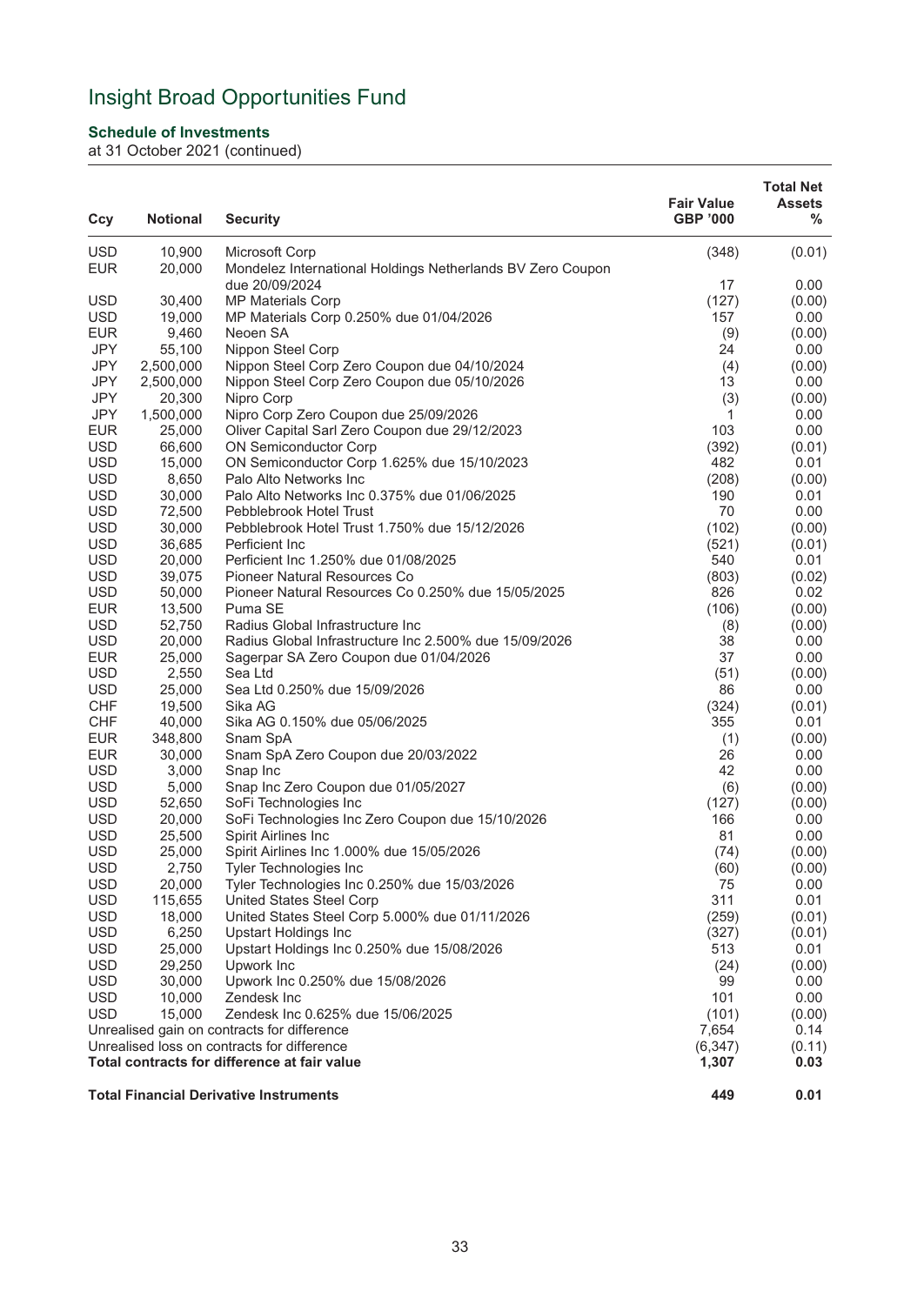#### **Schedule of Investments**

at 31 October 2021 (continued)

|                                                 | <b>Fair Value</b><br><b>GBP '000</b> | <b>Total Net</b><br><b>Assets</b><br>$\frac{9}{6}$ |
|-------------------------------------------------|--------------------------------------|----------------------------------------------------|
| <b>Total Investments</b>                        | 3,778,357                            | 95.31                                              |
| Cash and cash equivalents                       | 18.440                               | 0.47                                               |
| Cash held with brokers for derivative contracts | 192.807                              | 4.86                                               |
| <b>Other net liabilities</b>                    | (25, 426)                            | (0.64)                                             |
| <b>Net Assets</b>                               | 3,964,178                            | 100.00                                             |

\*UCITS Investment Fund.

| <b>Analysis of Total Gross Assets</b>                                                            | % of Total Gross Assets |
|--------------------------------------------------------------------------------------------------|-------------------------|
| Transferable securities and money market instruments admitted to official stock exchange listing | 2.41                    |
| Transferable securities other than those admitted to official stock exchange listing             | 7.44                    |
| Other transferable securities of the type referred to in Regulation $68(1)(a)$ , (b), (c)        | 18.26                   |
| Deposits with credit institutions                                                                | 5.72                    |
| <b>UCITS and AIFs</b>                                                                            | 58.97                   |
| Financial derivative instruments dealt with in a regulated market                                | 1.08                    |
| OTC financial derivative instruments                                                             | 0.86                    |
| Other current assets                                                                             | 5.26                    |
| Total                                                                                            | 100.00                  |

The counterparties for the open forward foreign currency exchange contracts are: Barclays Bank BNP Paribas **Citigroup** Goldman Sachs HSBC JP Morgan Securities Plc Lloyds Bank Merrill Lynch Morgan Stanley Natwest Markets Royal Bank of Canada UBS AG

Westpac Banking Corporation

The counterparties for the options are: Barclays Bank **Citigroup** Goldman Sachs **HSBC** JP Morgan Securities Plc Merrill Lynch Morgan Stanley UBS AG

All options purchased and written are covered.

The broker for the open futures contracts is Goldman Sachs.

The counterparties for the total return swaps are: **Citigroup** UBS AG

The counterparties for the contracts for difference are: BNP Paribas Morgan Stanley

The Fund has a total of GBP 12,930,000 as cash collateral received by counterparties in respect of open financial derivative instruments held by the Fund as of 31 October 2021. This collateral does not form part of the assets of the Fund.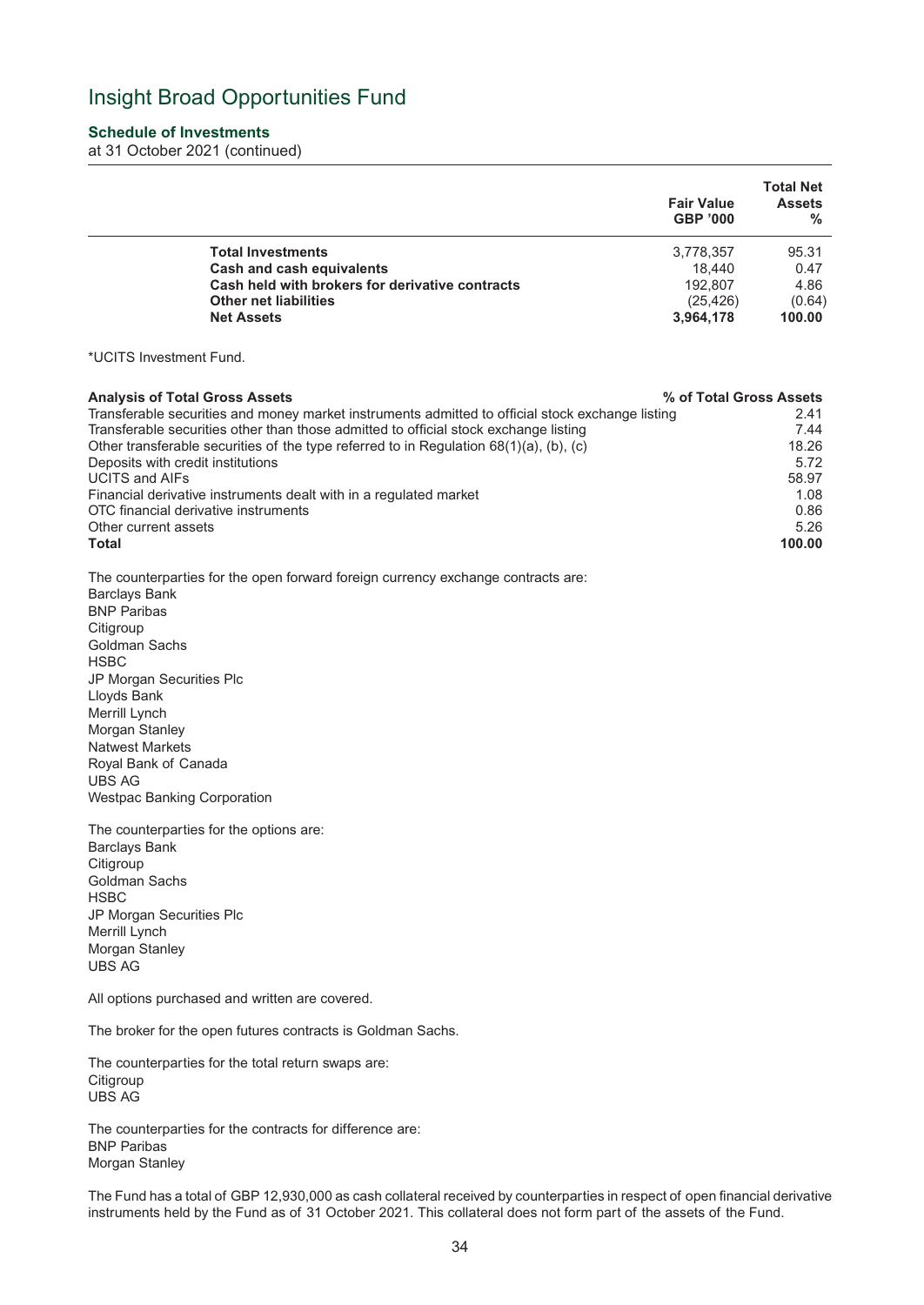## **Statement of Financial Position**

at 31 October 2021

|                                                                                                        | <b>Note</b>  | <b>Absolute Insight</b><br><b>Equity Market</b><br><b>Neutral Fund*</b><br>GBP '000 | <b>Absolute Insight</b><br><b>Currency Fund</b><br>GBP '000 | <b>Absolute Insight</b><br><b>Emerging Market</b><br>Debt Fund**<br><b>USD '000</b> | <b>Absolute Insight</b><br>Credit Fund***<br>GBP '000 |
|--------------------------------------------------------------------------------------------------------|--------------|-------------------------------------------------------------------------------------|-------------------------------------------------------------|-------------------------------------------------------------------------------------|-------------------------------------------------------|
| <b>Assets</b><br>Financial assets at fair value<br>through profit or loss                              | $9\,$        |                                                                                     |                                                             |                                                                                     |                                                       |
| Transferable securities at fair<br>value<br>Investment funds at fair value<br>Money market instruments |              |                                                                                     | 2,680<br>276                                                |                                                                                     |                                                       |
| Deposits with credit institutions<br>Financial derivative instruments                                  |              |                                                                                     | 14                                                          |                                                                                     |                                                       |
| Other assets                                                                                           |              |                                                                                     | 2,970                                                       |                                                                                     |                                                       |
| Cash at bank<br>Cash held with brokers for                                                             | 4            |                                                                                     | 99                                                          | 17                                                                                  | 24                                                    |
| derivative contracts<br>Trade and other receivables                                                    | 4, 9(g)<br>7 |                                                                                     | 3                                                           |                                                                                     |                                                       |
| <b>Total Assets</b>                                                                                    |              |                                                                                     | 3,072                                                       | 17                                                                                  | 24                                                    |
| <b>Liabilities</b><br>Financial liabilities at fair value<br>through profit or loss                    | 9            |                                                                                     |                                                             |                                                                                     |                                                       |
| Derivative financial liabilities                                                                       |              |                                                                                     | (15)                                                        |                                                                                     |                                                       |
| Trade and other payables                                                                               | 8            |                                                                                     | (134)                                                       | (17)                                                                                | (24)                                                  |
| <b>Total Liabilities</b>                                                                               |              |                                                                                     | (149)                                                       | (17)                                                                                | (24)                                                  |
| Net assets attributable<br>to holders of redeemable<br>participating shares                            | 17           |                                                                                     | 2,923                                                       |                                                                                     |                                                       |

*The accompanying notes form an integral part of these Financial Statements. Please refer to note 17 for Net Asset Value per Share.*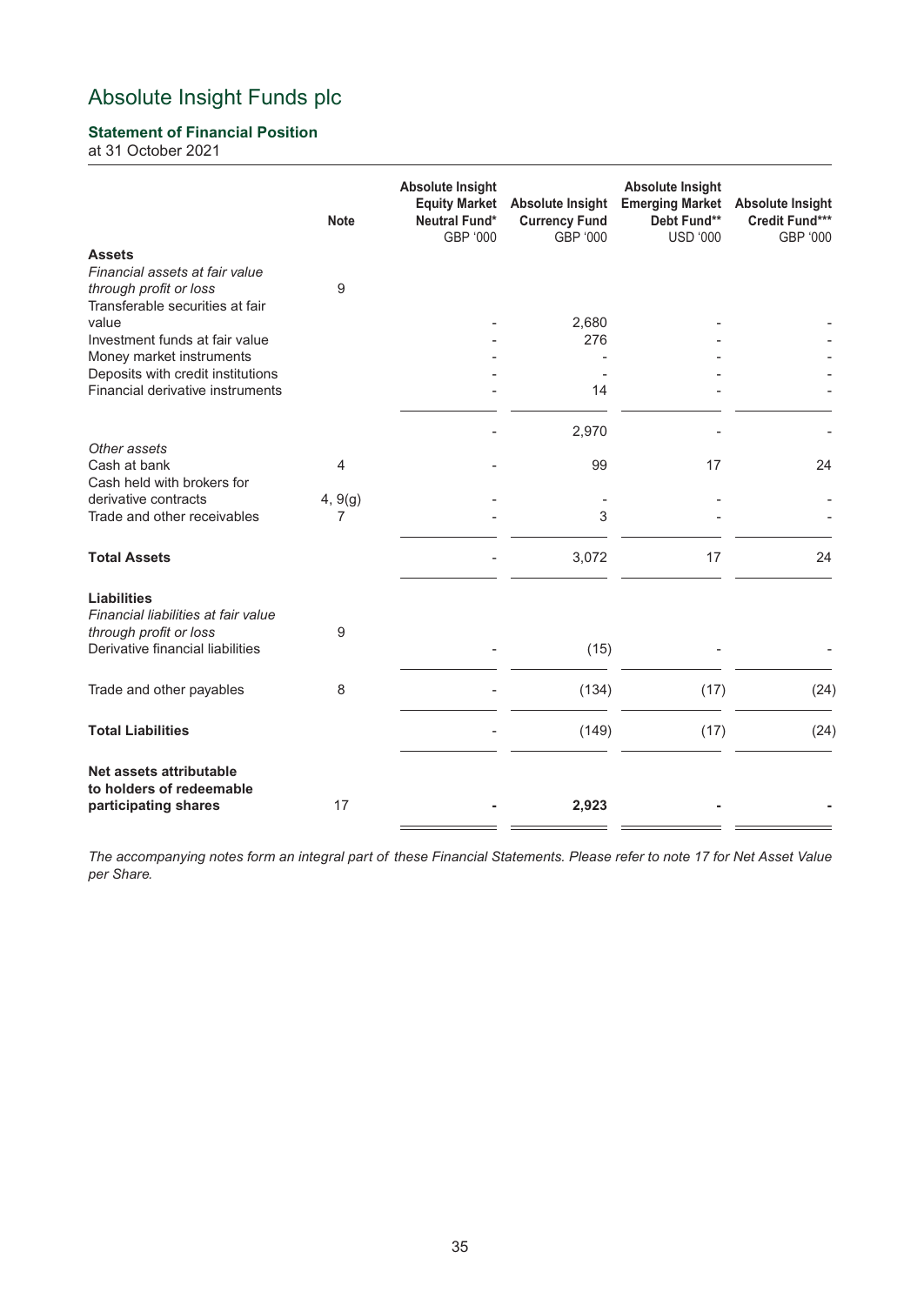## **Statement of Financial Position**

at 31 October 2021 (continued)

|                                                           | <b>Note</b> | <b>Insight Broad</b><br><b>Opportunities</b><br><b>Fund</b><br>GBP '000 | <b>Absolute Insight</b><br><b>Dynamic</b><br><b>Opportunities</b><br>Fund**<br>GBP '000 | <b>Combined Total</b><br>GBP '000 |
|-----------------------------------------------------------|-------------|-------------------------------------------------------------------------|-----------------------------------------------------------------------------------------|-----------------------------------|
| <b>Assets</b>                                             |             |                                                                         |                                                                                         |                                   |
| Financial assets at fair value                            |             |                                                                         |                                                                                         |                                   |
| through profit or loss<br>Transferable securities at fair | $9\,$       |                                                                         |                                                                                         |                                   |
| value                                                     |             | 516,815                                                                 |                                                                                         | 519,495                           |
| Investment funds at fair value                            |             | 2,400,675                                                               |                                                                                         | 2,400,951                         |
| Money market instruments                                  |             | 627,535                                                                 |                                                                                         | 627,535                           |
| Deposits with credit institutions                         |             | 232,883                                                                 |                                                                                         | 232,883                           |
| Financial derivative instruments                          |             | 78,924                                                                  |                                                                                         | 78,938                            |
|                                                           |             | 3,856,832                                                               |                                                                                         | 3,859,802                         |
| Other assets                                              |             |                                                                         |                                                                                         |                                   |
| Cash at bank                                              | 4           | 18,440                                                                  | 6                                                                                       | 18,581                            |
| Cash held with brokers for                                |             |                                                                         |                                                                                         |                                   |
| derivative contracts                                      | 4, 9(g)     | 192,807                                                                 |                                                                                         | 192,807                           |
| Trade and other receivables                               | 7           | 3,076                                                                   |                                                                                         | 3,079                             |
| <b>Total Assets</b>                                       |             | 4,071,155                                                               | 6                                                                                       | 4,074,269                         |
| <b>Liabilities</b>                                        |             |                                                                         |                                                                                         |                                   |
| Financial liabilities at fair value                       |             |                                                                         |                                                                                         |                                   |
| through profit or loss                                    | 9           |                                                                         |                                                                                         |                                   |
| Derivative financial liabilities                          |             | (78, 475)                                                               |                                                                                         | (78, 490)                         |
| Trade and other payables                                  | 8           | (28, 502)                                                               | (6)                                                                                     | (28, 678)                         |
| <b>Total Liabilities</b>                                  |             | (106, 977)                                                              | (6)                                                                                     | (107, 168)                        |
|                                                           |             |                                                                         |                                                                                         |                                   |
| Net assets attributable                                   |             |                                                                         |                                                                                         |                                   |
| to holders of redeemable<br>participating shares          | 17          | 3,964,178                                                               |                                                                                         | 3,967,101                         |
|                                                           |             |                                                                         |                                                                                         |                                   |

\*Fund ceased activities on 30 November 2020.

\*\*Funds ceased activities on 9 April 2021.

\*\*\*Fund ceased activities on 18 June 2021.

*The Financial Statements have been prepared on a going concern basis with the exception of Absolute Insight Equity Market Neutral Fund, Absolute Insight Emerging Market Debt Fund, Absolute Insight Dynamic Opportunities Fund and Absolute Insight Credit Fund, which have been prepared on a basis other than that of a going concern which includes, where appropriate, writing down the Funds' assets to net realisable value.*

*The accompanying notes form an integral part of these Financial Statements. Please refer to note 17 for Net Asset Value per Share.*

For and on behalf of the Board

John Fitzpatrick **Michael Boyce** Michael Boyce

17 February 2022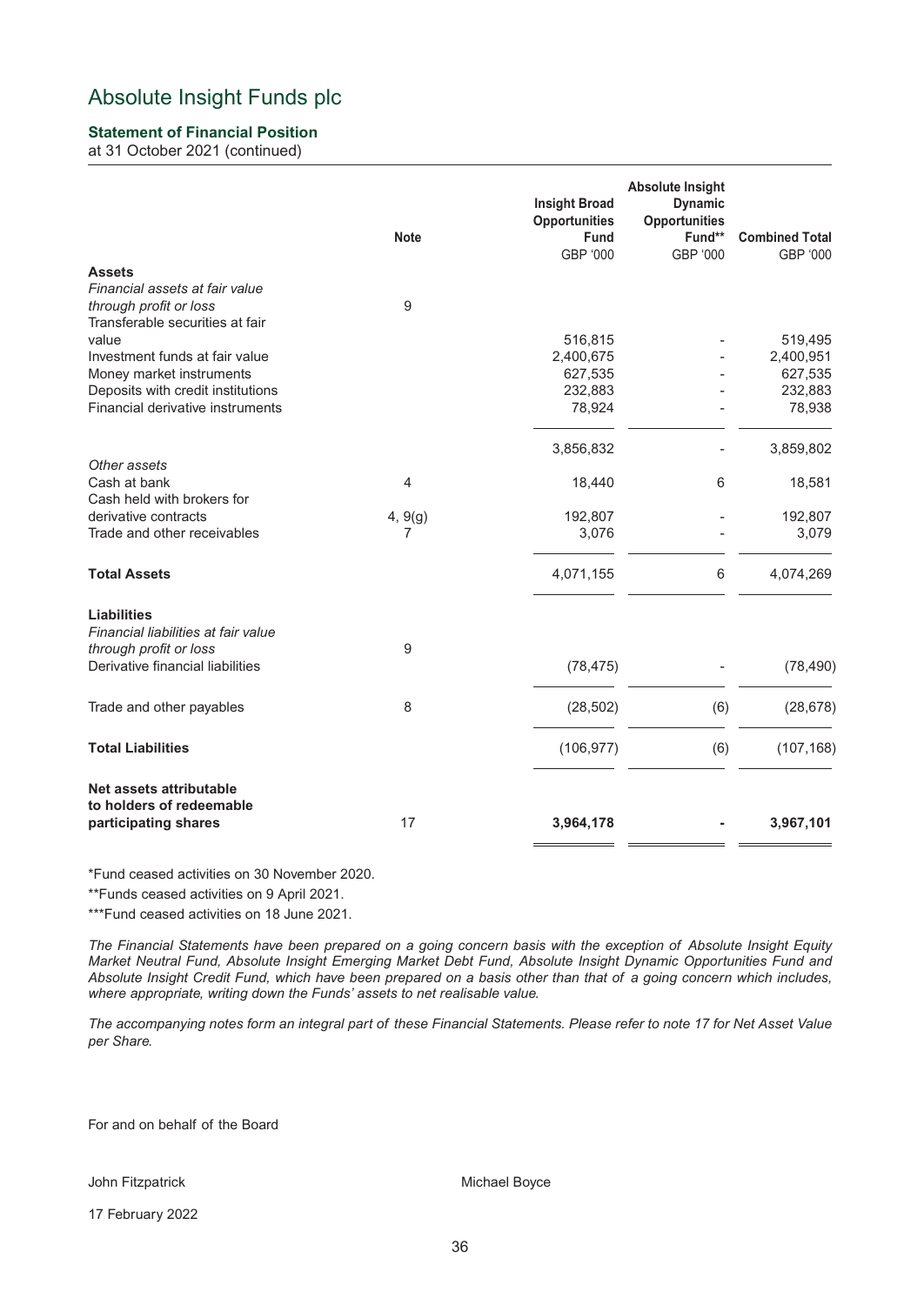## **Statement of Financial Position**

at 31 October 2020

|                                                                                             | <b>Note</b> | <b>Absolute Insight</b><br><b>Equity Market</b><br><b>Neutral Fund</b><br>GBP '000 | <b>Absolute Insight</b><br><b>Currency Fund</b><br>GBP '000 | <b>Absolute Insight</b><br><b>Emerging Market</b><br><b>Debt Fund</b><br><b>USD '000</b> | <b>Absolute Insight</b><br><b>Credit Fund</b><br>GBP '000 |
|---------------------------------------------------------------------------------------------|-------------|------------------------------------------------------------------------------------|-------------------------------------------------------------|------------------------------------------------------------------------------------------|-----------------------------------------------------------|
| <b>Assets</b>                                                                               |             |                                                                                    |                                                             |                                                                                          |                                                           |
| Financial assets at fair value<br>through profit or loss<br>Transferable securities at fair | 9           |                                                                                    |                                                             |                                                                                          |                                                           |
| value                                                                                       |             | 6,450                                                                              | 17,921                                                      | 114,793                                                                                  | 126,230                                                   |
| Investment funds at fair value                                                              |             | 715                                                                                | 4,269                                                       | 13,695                                                                                   | 12,018                                                    |
| Money market instruments                                                                    |             |                                                                                    | 12,998                                                      |                                                                                          |                                                           |
| Deposits with credit institutions                                                           |             |                                                                                    | 5,501                                                       |                                                                                          |                                                           |
| Financial derivative instruments                                                            |             | 388                                                                                | 521                                                         | 5,245                                                                                    | 2,007                                                     |
|                                                                                             |             | 7,553                                                                              | 41,210                                                      | 133,733                                                                                  | 140,255                                                   |
| Other assets                                                                                |             |                                                                                    |                                                             |                                                                                          |                                                           |
| Cash at bank<br>Cash held with brokers for                                                  | 4           | 254                                                                                | 4,772                                                       | 9,915                                                                                    | 7,144                                                     |
| derivative contracts                                                                        | 4, 9(g)     | 37                                                                                 |                                                             |                                                                                          | 1,889                                                     |
| Trade and other receivables                                                                 | 7           | 389                                                                                | 2,019                                                       | 5,973                                                                                    | 6,708                                                     |
| <b>Total Assets</b>                                                                         |             | 8,233                                                                              | 48,001                                                      | 149,621                                                                                  | 155,996                                                   |
| <b>Liabilities</b>                                                                          |             |                                                                                    |                                                             |                                                                                          |                                                           |
| Financial liabilities at fair value                                                         |             |                                                                                    |                                                             |                                                                                          |                                                           |
| through profit or loss<br>Derivative financial liabilities                                  | 9           | (349)                                                                              | (359)                                                       | (1, 381)                                                                                 | (1,761)                                                   |
| Trade and other payables                                                                    | 8           | (397)                                                                              | (26)                                                        | (3, 528)                                                                                 | (3, 561)                                                  |
|                                                                                             |             |                                                                                    |                                                             |                                                                                          |                                                           |
| <b>Total Liabilities</b>                                                                    |             | (746)                                                                              | (385)                                                       | (4,909)                                                                                  | (5, 322)                                                  |
| Net assets attributable<br>to holders of redeemable                                         |             |                                                                                    |                                                             |                                                                                          |                                                           |
| participating shares                                                                        | 17          | 7,487                                                                              | 47,616                                                      | 144,712                                                                                  | 150,674                                                   |

*The accompanying notes form an integral part of these Financial Statements. Please refer to note 17 for Net Asset Value per Share.*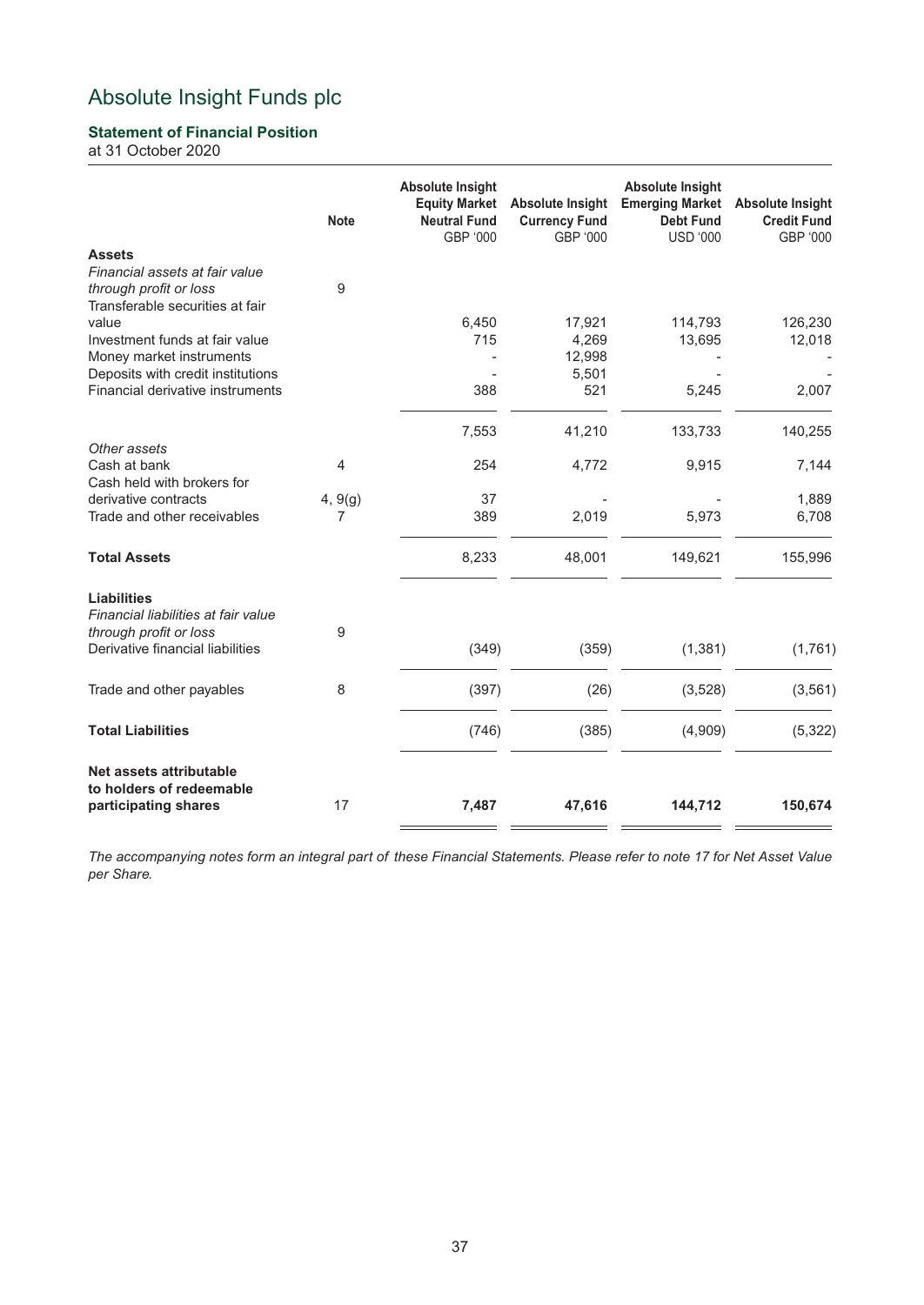## **Statement of Financial Position**

at 31 October 2020 (continued)

|                                     | <b>Note</b> | <b>Insight Broad</b><br><b>Opportunities</b><br><b>Fund</b><br>GBP '000 | <b>Absolute Insight</b><br><b>Dynamic</b><br><b>Opportunities</b><br><b>Fund</b><br>GBP '000 | <b>Combined Total</b><br>GBP '000 |
|-------------------------------------|-------------|-------------------------------------------------------------------------|----------------------------------------------------------------------------------------------|-----------------------------------|
| <b>Assets</b>                       |             |                                                                         |                                                                                              |                                   |
| Financial assets at fair value      |             |                                                                         |                                                                                              |                                   |
| through profit or loss              | 9           |                                                                         |                                                                                              |                                   |
| Transferable securities at fair     |             |                                                                         |                                                                                              |                                   |
| value                               |             | 546,400                                                                 | 26,861                                                                                       | 812,273                           |
| Investment funds at fair value      |             | 2,495,449                                                               | 12,415                                                                                       | 2,474,916                         |
| Money market instruments            |             | 472,390                                                                 | 11,198                                                                                       | 496,586                           |
| Deposits with credit institutions   |             | 268,546                                                                 | 7,300                                                                                        | 281,347                           |
| Financial derivative instruments    |             | 89,697                                                                  | 1,629                                                                                        | 98,282                            |
|                                     |             | 3,872,482                                                               | 59,403                                                                                       | 4,163,404                         |
| Other assets                        |             |                                                                         |                                                                                              |                                   |
| Cash at bank                        | 4           | 12,103                                                                  | 2,418                                                                                        | 34,327                            |
| Cash held with brokers for          |             |                                                                         |                                                                                              |                                   |
| derivative contracts                | 4, 9(g)     | 423,113                                                                 | 4,869                                                                                        | 429,908                           |
| Trade and other receivables         | 7           | 158,004                                                                 | 88                                                                                           | 171,808                           |
| <b>Total Assets</b>                 |             | 4,465,702                                                               | 66,778                                                                                       | 4,799,447                         |
| <b>Liabilities</b>                  |             |                                                                         |                                                                                              |                                   |
| Financial liabilities at fair value |             |                                                                         |                                                                                              |                                   |
| through profit or loss              | 9           |                                                                         |                                                                                              |                                   |
| Derivative financial liabilities    |             | (173, 685)                                                              | (2,057)                                                                                      | (179, 275)                        |
| Trade and other payables            | 8           | (52, 607)                                                               | (22)                                                                                         | (59, 330)                         |
|                                     |             |                                                                         |                                                                                              |                                   |
| <b>Total Liabilities</b>            |             | (226, 292)                                                              | (2,079)                                                                                      | (238, 605)                        |
| Net assets attributable             |             |                                                                         |                                                                                              |                                   |
| to holders of redeemable            |             |                                                                         |                                                                                              |                                   |
| participating shares                | 17          | 4,239,410                                                               | 64,699                                                                                       | 4,560,842                         |
|                                     |             |                                                                         |                                                                                              |                                   |

The combined total has been adjusted for cross investment between Funds.

*The accompanying notes form an integral part of these Financial Statements. Please refer to note 17 for Net Asset Value per Share.*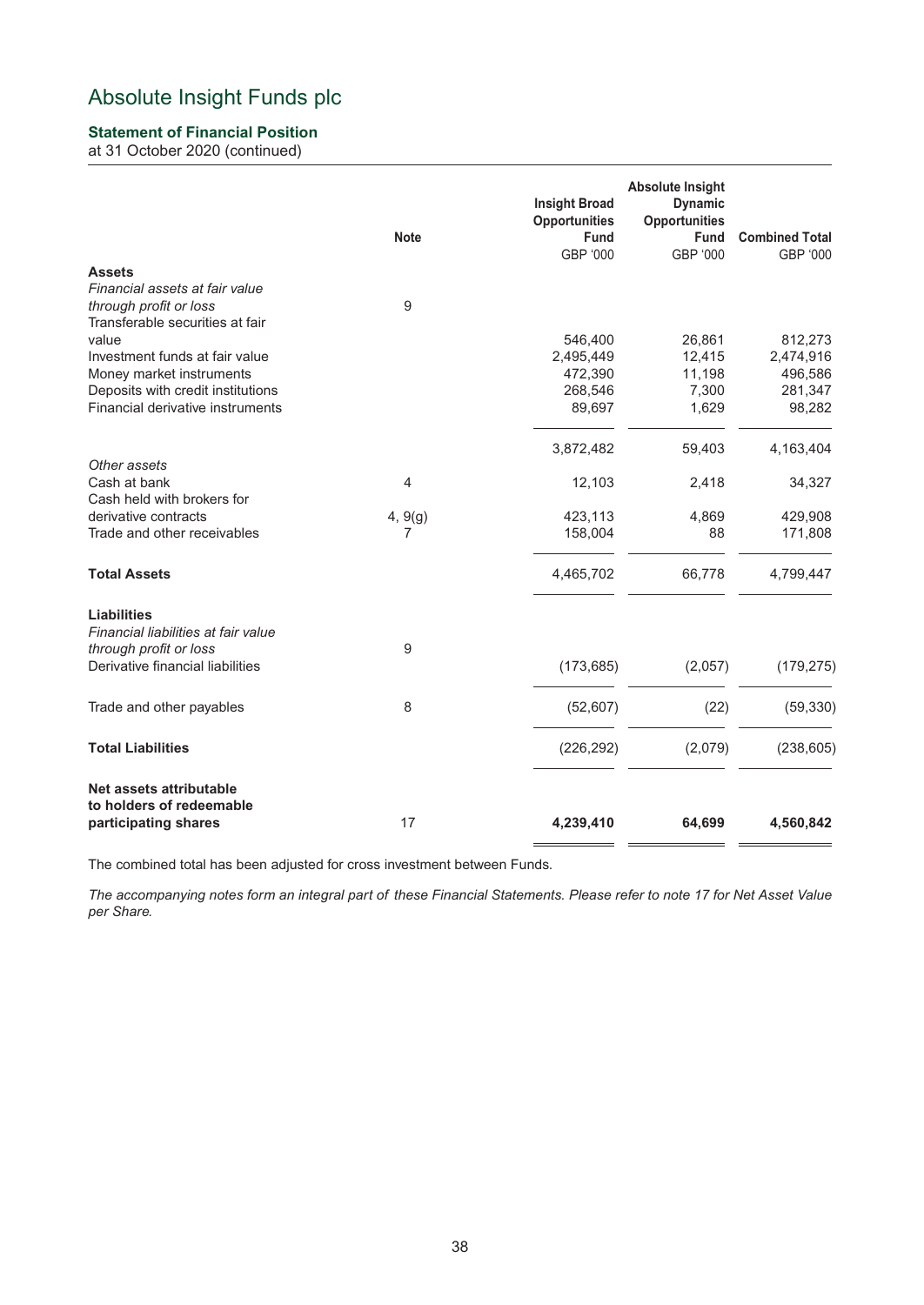## **Statement of Comprehensive Income**

for the financial year ended 31 October 2021

|                                                                                                           | <b>Note</b> | <b>Absolute Insight</b><br>Neutral Fund*<br>GBP '000 | <b>Equity Market</b> Absolute Insight<br><b>Currency Fund</b><br>GBP '000 | <b>Absolute Insight</b><br><b>Emerging Market</b><br>Debt Fund**<br><b>USD '000</b> | <b>Absolute Insight</b><br>Credit Fund***<br>GBP '000 |
|-----------------------------------------------------------------------------------------------------------|-------------|------------------------------------------------------|---------------------------------------------------------------------------|-------------------------------------------------------------------------------------|-------------------------------------------------------|
| <b>Income</b><br>Dividend income                                                                          |             | 47                                                   |                                                                           | 3                                                                                   | 1                                                     |
| Interest income                                                                                           |             |                                                      | 12                                                                        | 2,906                                                                               | 1,030                                                 |
| Other income                                                                                              | 6           | 23                                                   |                                                                           |                                                                                     | 47                                                    |
| Net gains on financial assets                                                                             |             |                                                      |                                                                           |                                                                                     |                                                       |
| and financial liabilities at fair                                                                         |             |                                                      |                                                                           |                                                                                     |                                                       |
| value through profit or loss                                                                              | 5           | 3                                                    | 404                                                                       | 9,729                                                                               | 2,614                                                 |
| <b>Net investment income</b>                                                                              |             | 73                                                   | 416                                                                       | 12,638                                                                              | 3,692                                                 |
| <b>Expenses</b>                                                                                           |             |                                                      |                                                                           |                                                                                     |                                                       |
| Investment management fees<br>Interest/dividends                                                          | 11          | (5)                                                  | (9)                                                                       | (54)                                                                                | (12)                                                  |
| on investments held short                                                                                 |             | (86)                                                 |                                                                           |                                                                                     |                                                       |
| Swap expenses                                                                                             |             |                                                      |                                                                           | (118)                                                                               | (219)                                                 |
| Performance fees                                                                                          | 11          |                                                      | (1)                                                                       | (9)                                                                                 | (2)                                                   |
| Other expenses                                                                                            |             |                                                      |                                                                           | (23)                                                                                | (24)                                                  |
| Fixed operating expenses                                                                                  | 3,11        | (1)                                                  | (39)                                                                      | (104)                                                                               | (101)                                                 |
| Interest on broker cash                                                                                   |             |                                                      |                                                                           | (1)                                                                                 | (6)                                                   |
| <b>Total operating expenses</b>                                                                           |             | (92)                                                 | (49)                                                                      | (309)                                                                               | (364)                                                 |
| Net (expense)/income from<br>operations before finance costs                                              |             | (19)                                                 | 367                                                                       | 12,329                                                                              | 3,328                                                 |
| <b>Finance costs</b>                                                                                      | 13          |                                                      |                                                                           |                                                                                     |                                                       |
| <b>Distributions</b><br>Interest expense                                                                  |             | (9)                                                  |                                                                           | (2,701)<br>(382)                                                                    | (1, 355)<br>(12)                                      |
|                                                                                                           |             |                                                      |                                                                           |                                                                                     |                                                       |
| (Loss)/profit for the financial year<br>before tax                                                        |             | (28)                                                 | 367                                                                       | 9,246                                                                               | 1,961                                                 |
| Withholding tax                                                                                           |             |                                                      |                                                                           | (85)                                                                                |                                                       |
| Capital Gains Tax                                                                                         |             |                                                      |                                                                           | (197)                                                                               |                                                       |
| (Loss)/profit for the financial<br>year after tax                                                         |             | (28)                                                 | 367                                                                       | 8,964                                                                               | 1,961                                                 |
| (Decrease)/increase in net assets<br>attributable to holders of<br><b>Redeemable Participating Shares</b> |             |                                                      |                                                                           |                                                                                     |                                                       |
| from operations                                                                                           |             | (28)                                                 | 367                                                                       | 8,964                                                                               | 1,961                                                 |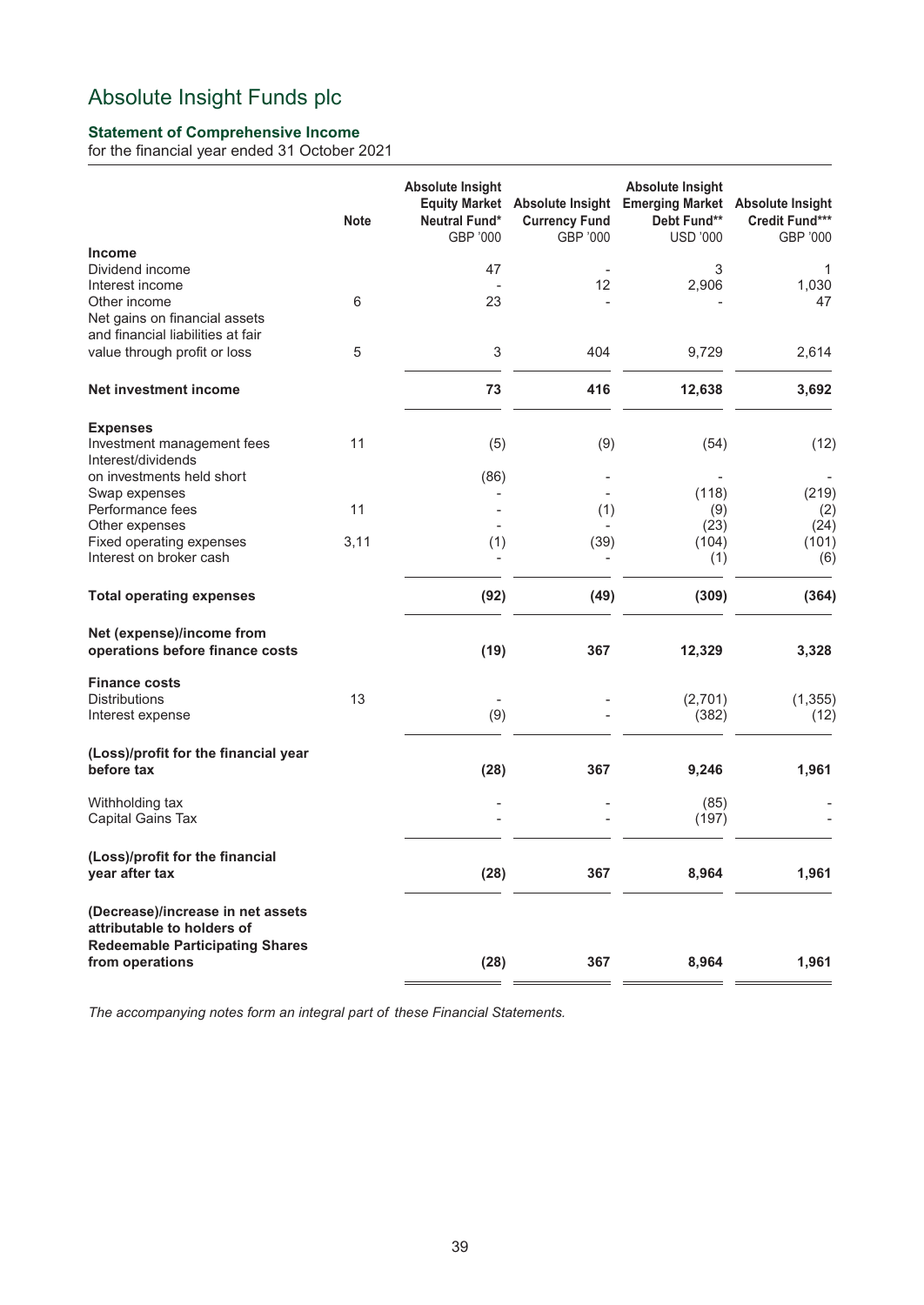## **Statement of Comprehensive Income**

for the financial year ended 31 October 2021 (continued)

|                                                                                                       | <b>Note</b> | <b>Insight Broad</b><br><b>Opportunities</b><br><b>Fund</b> | <b>Absolute Insight</b><br><b>Dynamic</b><br><b>Opportunities</b><br>Fund** | <b>Combined Total</b> |
|-------------------------------------------------------------------------------------------------------|-------------|-------------------------------------------------------------|-----------------------------------------------------------------------------|-----------------------|
|                                                                                                       |             | GBP '000                                                    | GBP '000                                                                    | GBP '000              |
| <b>Income</b><br>Dividend income                                                                      |             | 54,974                                                      | 196                                                                         | 55,220                |
| Interest income<br>Other income<br>Net gains on financial assets<br>and financial liabilities at fair | 6           | 3,576                                                       | 28<br>40                                                                    | 6,755<br>110          |
| value through profit or loss                                                                          | 5           | 410,163                                                     | 638                                                                         | 419,489               |
| Net investment income                                                                                 |             | 468,713                                                     | 902                                                                         | 481,574               |
| <b>Expenses</b>                                                                                       |             |                                                             |                                                                             |                       |
| Investment management fees<br>Interest/dividends                                                      | 11          | (17, 243)                                                   |                                                                             | (17, 308)             |
| on investments held short<br>Swap expenses                                                            |             | (271)                                                       | (8)                                                                         | (357)<br>(313)        |
| Performance fees                                                                                      | 11          | (74)                                                        | $\overline{\phantom{a}}$                                                    | (84)                  |
| Other expenses                                                                                        |             |                                                             | (12)                                                                        | (53)                  |
| Fixed operating expenses<br>Interest on broker cash                                                   | 3,11        | (3, 248)<br>(2, 391)                                        | (38)<br>(17)                                                                | (3, 502)<br>(2, 415)  |
| <b>Total operating expenses</b>                                                                       |             | (23, 227)                                                   | (75)                                                                        | (24, 032)             |
| Net income from<br>operations before finance costs                                                    |             | 445,486                                                     | 827                                                                         | 457,542               |
| <b>Finance costs</b>                                                                                  |             |                                                             |                                                                             |                       |
| <b>Distributions</b>                                                                                  | 13          |                                                             |                                                                             | (3, 316)              |
| Interest expense                                                                                      |             | (39)                                                        | (1)                                                                         | (338)                 |
| Profit for the financial year<br>before tax                                                           |             | 445,447                                                     | 826                                                                         | 453,888               |
| Withholding tax<br>Capital Gains Tax                                                                  |             | 119                                                         |                                                                             | 57<br>(143)           |
| <b>Profit for the financial</b><br>year after tax                                                     |             | 445,566                                                     | 826                                                                         | 453,802               |
| Increase in net assets                                                                                |             |                                                             |                                                                             |                       |
| attributable to holders of<br><b>Redeemable Participating Shares</b><br>from operations               |             | 445,566                                                     | 826                                                                         | 453,802               |

\*Fund ceased activities on 30 November 2020.

\*\*Funds ceased activities on 9 April 2021.

\*\*\*Fund ceased activities on 18 June 2021.

The combined total has been adjusted for cross investment between Funds.

*The Financial Statements have been prepared on a going concern basis with the exception of Absolute Insight Equity Market Neutral Fund, Absolute Insight Emerging Market Debt Fund, Absolute Insight Dynamic Opportunities Fund and Absolute Insight Credit Fund, which have been prepared on a basis other than that of a going concern which includes, where appropriate, writing down the Funds' assets to net realisable value.*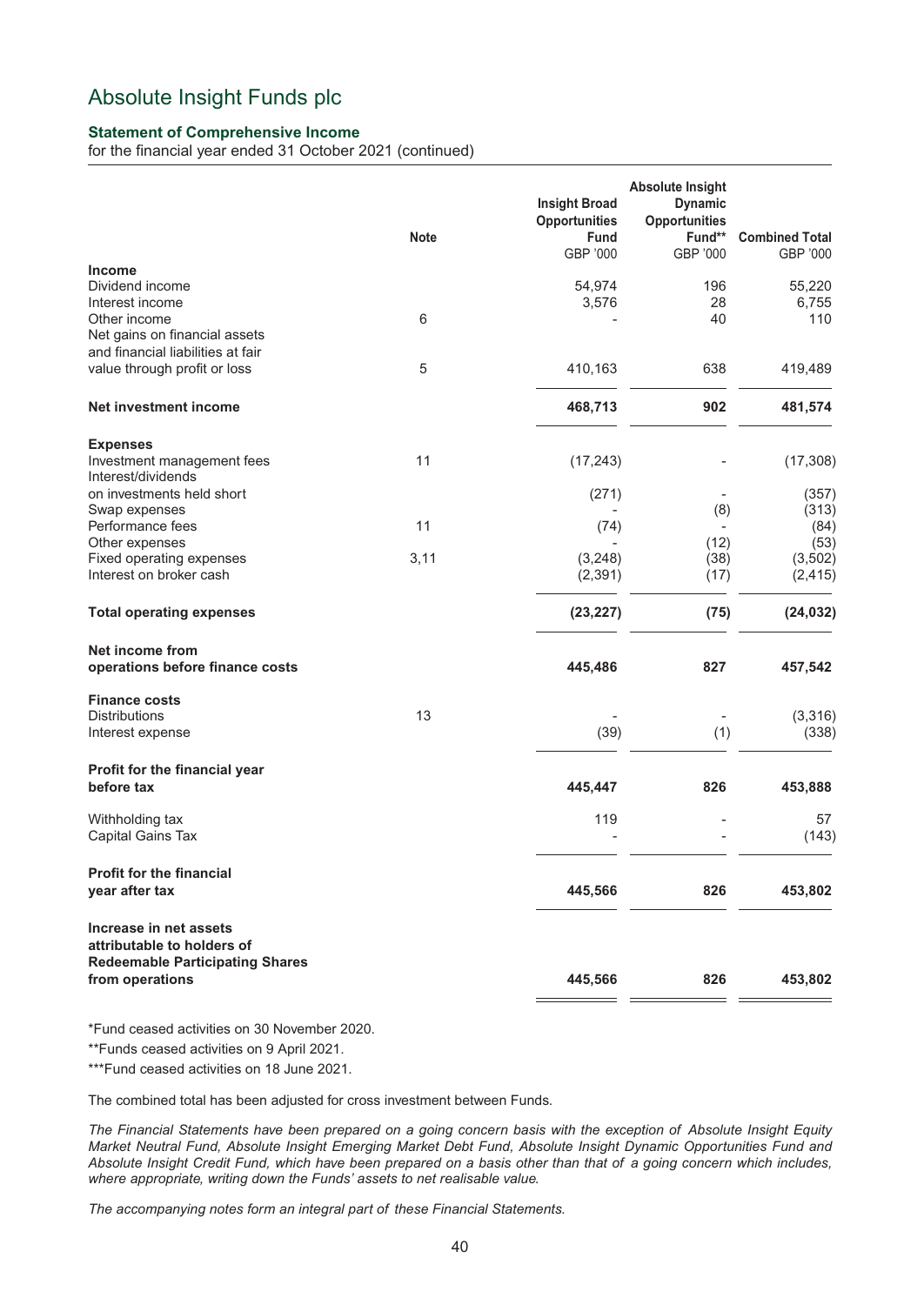## **Statement of Comprehensive Income**

for the financial year ended 31 October 2020

|                                                                                                                                | <b>Note</b> | <b>Absolute Insight</b><br><b>Neutral Fund</b><br>GBP '000 | <b>Currency Fund</b><br>GBP '000 | <b>Absolute Insight</b><br>Equity Market Absolute Insight Emerging Market<br><b>Debt Fund</b><br><b>USD '000</b> | <b>Absolute Insight</b><br><b>Credit Fund</b><br>GBP '000 |
|--------------------------------------------------------------------------------------------------------------------------------|-------------|------------------------------------------------------------|----------------------------------|------------------------------------------------------------------------------------------------------------------|-----------------------------------------------------------|
| <b>Income</b><br>Dividend income<br>Interest income<br>Other income<br>Net gains/(losses) on financial<br>assets and financial | 6           | 36<br>64<br>186                                            | 267                              | 183<br>13,849                                                                                                    | 36<br>4,943<br>1,362                                      |
| liabilities at fair value<br>through profit or loss                                                                            | 5           | 477                                                        | 420                              | (15,860)                                                                                                         | (3, 102)                                                  |
| Net investment income/(loss)                                                                                                   |             | 763                                                        | 687                              | (1,828)                                                                                                          | 3,239                                                     |
| <b>Expenses</b><br>Investment management fees<br>Interest/dividends                                                            | 11          | (146)                                                      | (19)                             | (939)                                                                                                            | (75)                                                      |
| on investments held short<br>Swap expenses<br>Performance fees                                                                 | 11          | (212)<br>(13)                                              | (1)                              | (841)<br>(109)                                                                                                   | (1,751)<br>(5)                                            |
| Other expenses<br>Fixed operating expenses<br>Interest on broker cash                                                          | 3,11        | (29)<br>(1)                                                | (132)                            | (1)<br>(600)<br>(2)                                                                                              | (2)<br>(289)<br>(91)                                      |
| <b>Total operating expenses</b>                                                                                                |             | (401)                                                      | (152)                            | (2, 492)                                                                                                         | (2, 213)                                                  |
| Net income/(expense) from<br>operations before finance costs                                                                   |             | 362                                                        | 535                              | (4, 320)                                                                                                         | 1,026                                                     |
| <b>Finance costs</b><br><b>Distributions</b><br>Interest expense                                                               | 13          | (51)                                                       | (218)                            | (9, 223)<br>(22)                                                                                                 | (4,507)<br>(5)                                            |
| Profit/(loss) for the financial year<br>before tax                                                                             |             | 311                                                        | 317                              | (13, 565)                                                                                                        | (3, 486)                                                  |
| Withholding tax<br>Capital Gains Tax                                                                                           |             | 16                                                         | 1                                | (259)<br>(302)                                                                                                   | 4                                                         |
| Profit/(loss) for the financial<br>year after tax                                                                              |             | 327                                                        | 318                              | (14, 126)                                                                                                        | (3, 482)                                                  |
| Increase/(decrease) in net assets<br>attributable to holders of<br><b>Redeemable Participating Shares</b><br>from operations   |             | 327                                                        | 318                              |                                                                                                                  | (3, 482)                                                  |
|                                                                                                                                |             |                                                            |                                  | (14, 126)                                                                                                        |                                                           |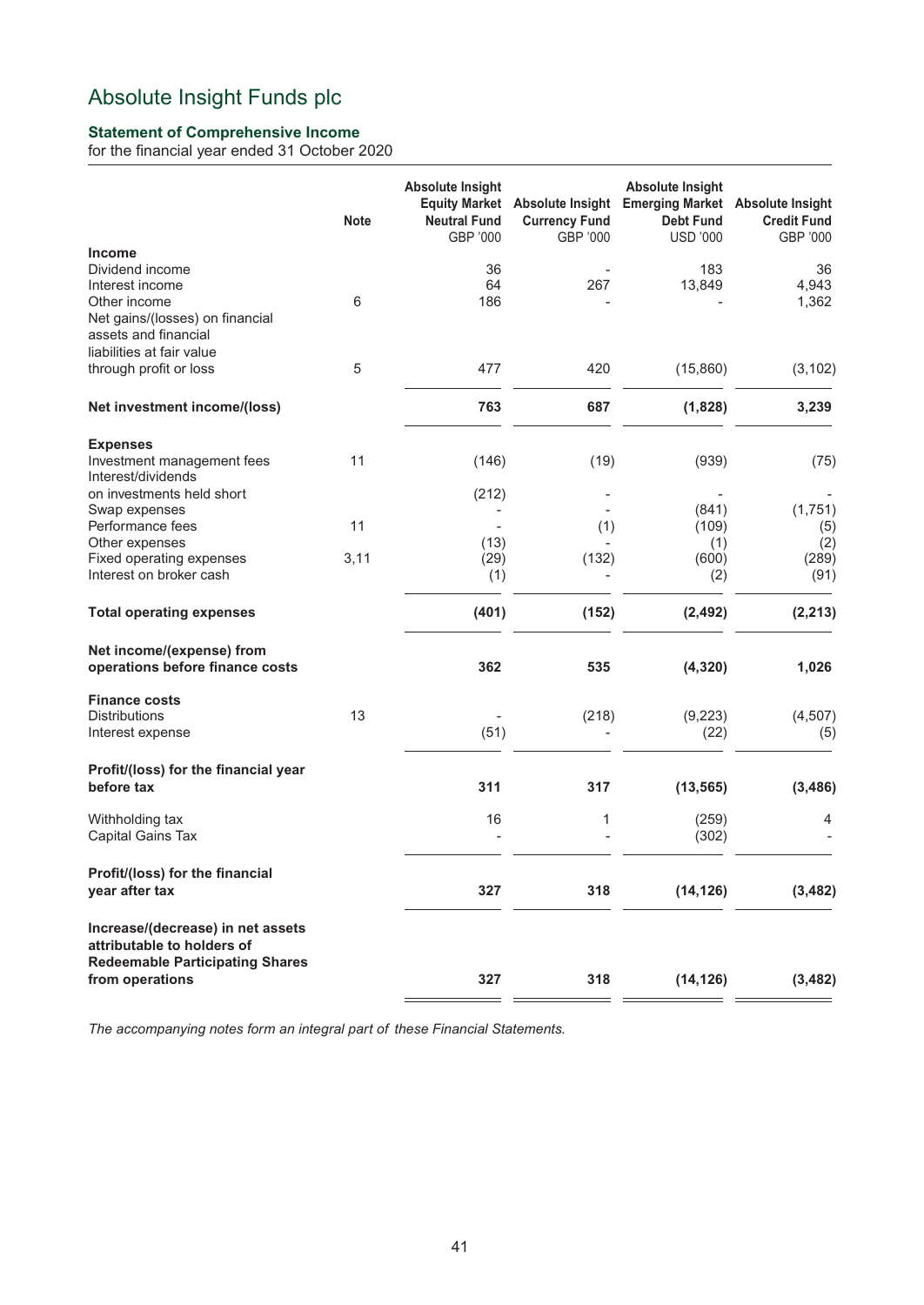## **Statement of Comprehensive Income**

for the financial year ended 31 October 2020 (continued)

|                                                           | <b>Note</b>     | <b>Insight Broad</b><br><b>Opportunities</b><br>Fund<br>GBP '000 | <b>Absolute Insight</b><br><b>Dynamic</b><br><b>Opportunities</b><br><b>Fund</b><br>GBP '000 | <b>Combined Total</b><br>GBP '000 |
|-----------------------------------------------------------|-----------------|------------------------------------------------------------------|----------------------------------------------------------------------------------------------|-----------------------------------|
| <b>Income</b>                                             |                 |                                                                  |                                                                                              |                                   |
| Dividend income                                           |                 | 55,784                                                           | 647                                                                                          | 56,646                            |
| Interest income                                           |                 | 11,549                                                           | 443                                                                                          | 28,068                            |
| Other income                                              | $6\phantom{1}6$ | 3,037                                                            | 128                                                                                          | 4,713                             |
| Net (losses) on financial assets                          |                 |                                                                  |                                                                                              |                                   |
| and financial liabilities at fair                         |                 |                                                                  |                                                                                              |                                   |
| value through profit or loss                              | 5               | (225, 221)                                                       | (11, 026)                                                                                    | (250, 559)                        |
| <b>Net investment (loss)</b>                              |                 | (154, 851)                                                       | (9,808)                                                                                      | (161, 132)                        |
|                                                           |                 |                                                                  |                                                                                              |                                   |
| <b>Expenses</b>                                           |                 |                                                                  |                                                                                              |                                   |
| Investment management fees                                | 11              | (18,016)                                                         |                                                                                              | (18,988)                          |
| Interest/dividends                                        |                 |                                                                  |                                                                                              |                                   |
| on investments held short                                 |                 |                                                                  |                                                                                              | (212)                             |
| Swap expenses                                             |                 | (610)                                                            | (25)                                                                                         | (3,042)                           |
| Performance fees                                          | 11              | (37)                                                             |                                                                                              | (128)                             |
| Other expenses                                            |                 | (2)                                                              | (1)                                                                                          | (19)                              |
| Fixed operating expenses                                  | 3,11            | (3,539)                                                          | (135)                                                                                        | (4, 592)                          |
| Interest on broker cash                                   |                 | (1, 292)                                                         | (27)                                                                                         | (1, 413)                          |
| <b>Total operating expenses</b>                           |                 | (23, 496)                                                        | (188)                                                                                        | (28, 394)                         |
| Net (expense) from                                        |                 |                                                                  |                                                                                              |                                   |
| operations before finance costs                           |                 | (178, 347)                                                       | (9,996)                                                                                      | (189, 526)                        |
| <b>Finance costs</b>                                      |                 |                                                                  |                                                                                              |                                   |
| <b>Distributions</b>                                      | 13              |                                                                  |                                                                                              | (11, 919)                         |
| Interest expense                                          |                 | (30)                                                             | (4)                                                                                          | (107)                             |
| (Loss) for the financial year                             |                 |                                                                  |                                                                                              |                                   |
| before tax                                                |                 | (178, 377)                                                       | (10,000)                                                                                     | (201, 552)                        |
| Withholding tax                                           |                 | (100)                                                            |                                                                                              | (281)                             |
| Capital Gains Tax                                         |                 |                                                                  |                                                                                              | (236)                             |
| (Loss) for the financial                                  |                 |                                                                  |                                                                                              |                                   |
| year after tax                                            |                 | (178, 477)                                                       | (10,000)                                                                                     | (202,069)                         |
| (Decrease) in net assets                                  |                 |                                                                  |                                                                                              |                                   |
| attributable to holders of                                |                 |                                                                  |                                                                                              |                                   |
| <b>Redeemable Participating Shares</b><br>from operations |                 | (178, 477)                                                       | (10,000)                                                                                     | (202,069)                         |
|                                                           |                 |                                                                  |                                                                                              |                                   |

The combined total has been adjusted for cross investment between Funds.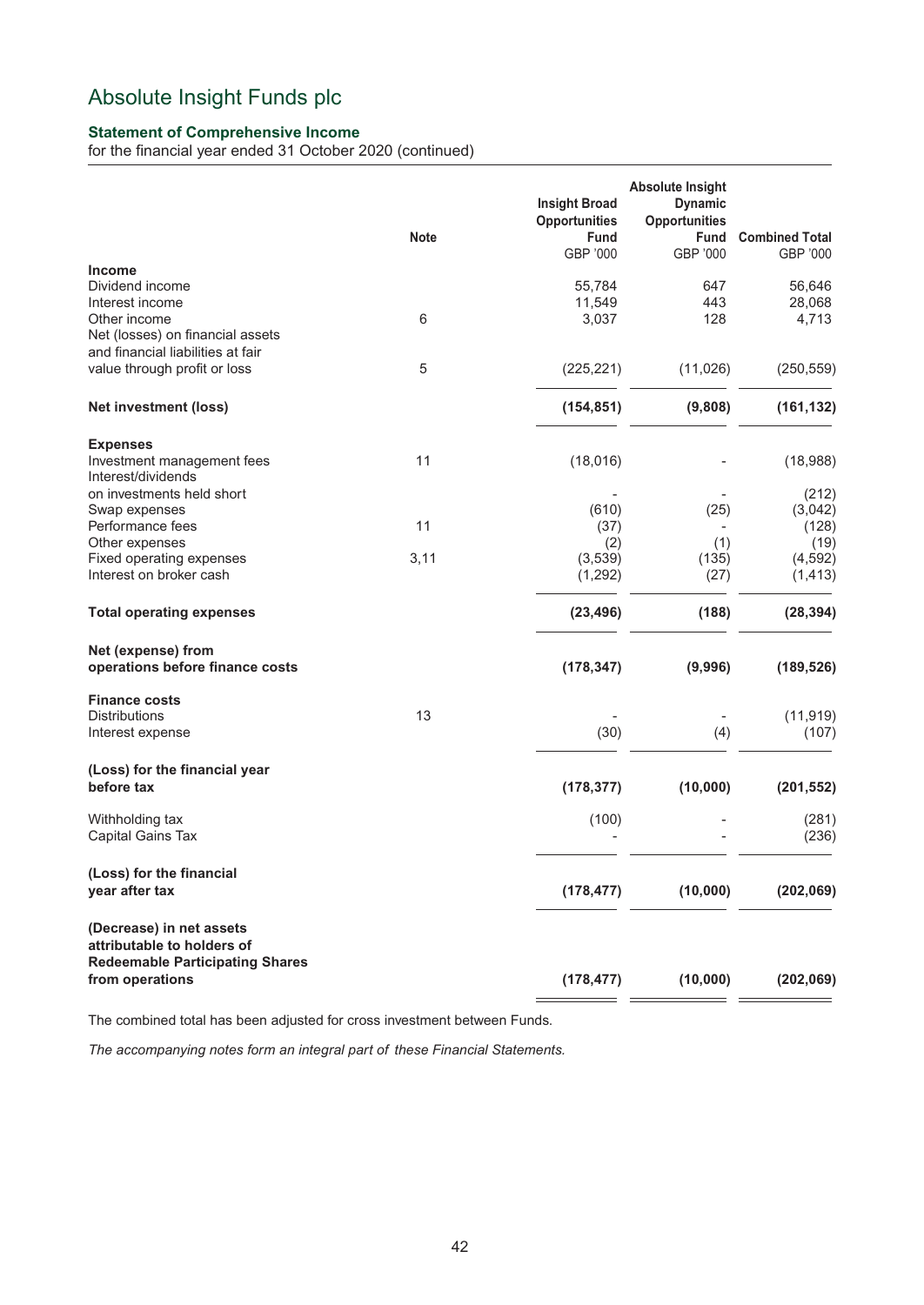## **Statement of Changes in Net Assets Attributable to Holders of Redeemable Participating Shares**

for the financial year ended 31 October 2021

| Net (decrease)/increase in net assets                                                                  | <b>Note</b> | <b>Absolute Insight</b><br><b>Equity Market</b><br>Neutral Fund*<br>GBP '000 | <b>Absolute Insight</b><br><b>Currency Fund</b><br>GBP '000 | <b>Absolute Insight</b><br><b>Emerging Market</b><br>Debt Fund**<br><b>USD '000</b> | <b>Absolute Insight</b><br><b>Credit Fund***</b><br>GBP '000 |
|--------------------------------------------------------------------------------------------------------|-------------|------------------------------------------------------------------------------|-------------------------------------------------------------|-------------------------------------------------------------------------------------|--------------------------------------------------------------|
| attributable to holders of Redeemable<br><b>Participating Shares from operations</b>                   |             | (28)                                                                         | 367                                                         | 8,964                                                                               | 1,961                                                        |
| <b>Share Transactions</b><br>Subscriptions for Redeemable<br><b>Participating Shares</b>               | 10          | 4                                                                            | 284                                                         | 595                                                                                 | 228                                                          |
| Redemptions of Redeemable<br><b>Participating Shares</b>                                               | 10          | (7, 463)                                                                     | (45, 344)                                                   | (156, 972)                                                                          | (154, 218)                                                   |
| Distribution reinvested                                                                                |             |                                                                              |                                                             | 2,701                                                                               | 1,355                                                        |
| Total (decrease) in net assets<br>attributable to holders of Redeemable<br><b>Participating Shares</b> |             | (7, 487)                                                                     | (44, 693)                                                   | (144, 712)                                                                          | (150, 674)                                                   |
| <b>Currency Translation</b>                                                                            |             |                                                                              |                                                             |                                                                                     |                                                              |
| Net assets attributable to holders of<br><b>Redeemable Participating Shares</b>                        |             |                                                                              |                                                             |                                                                                     |                                                              |
| Net assets at beginning of financial year                                                              |             | 7,487                                                                        | 47,616                                                      | 144,712                                                                             | 150,674                                                      |
| Net assets at end of financial year                                                                    |             |                                                                              | 2,923                                                       |                                                                                     |                                                              |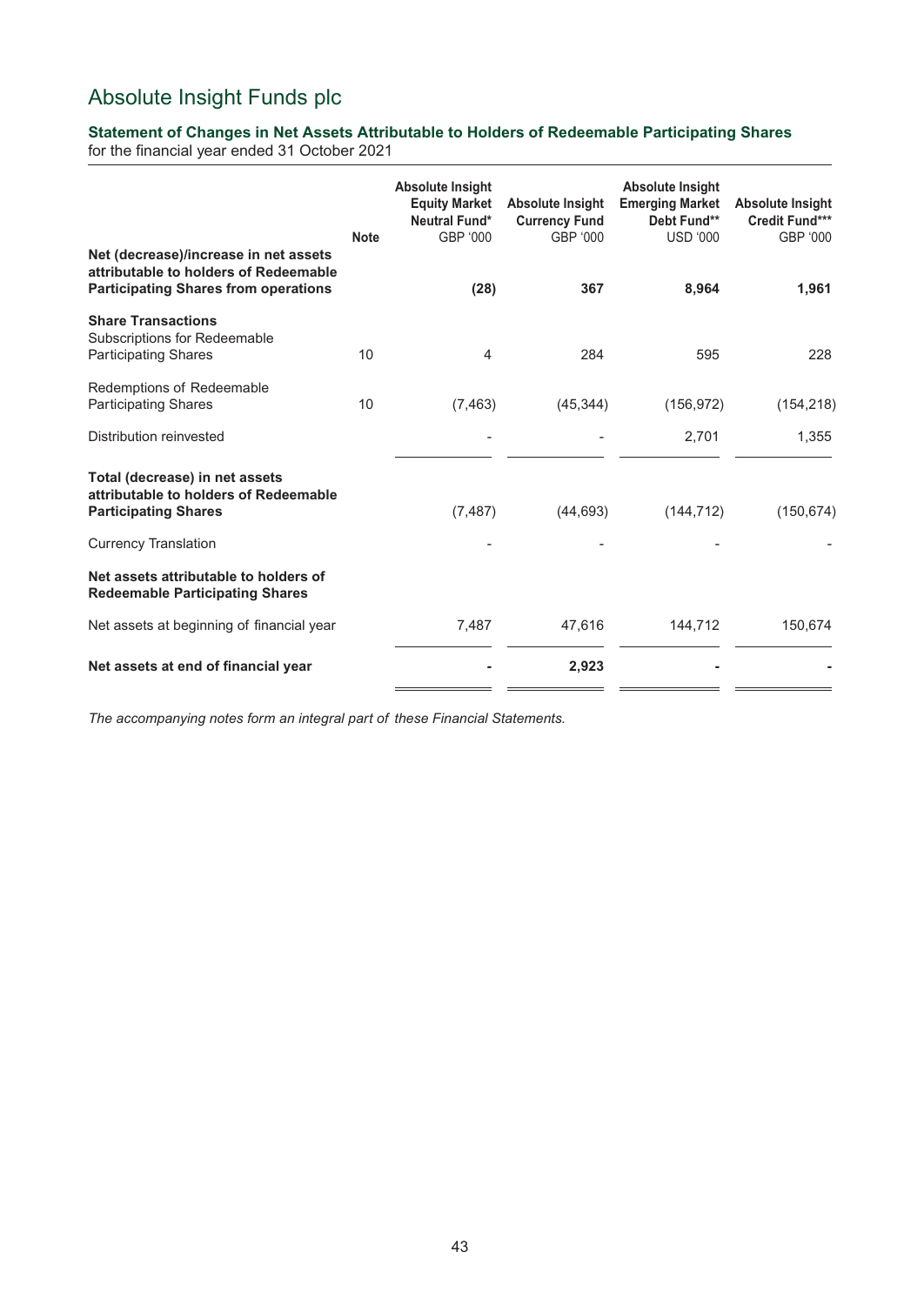## **Statement of Changes in Net Assets Attributable to Holders of Redeemable Participating Shares**

for the financial year ended 31 October 2021 (continued)

|                                                                                                                    | <b>Note</b> | <b>Insight Broad</b><br><b>Opportunities</b><br><b>Fund</b><br>GBP '000 | <b>Absolute Insight</b><br><b>Dynamic</b><br><b>Opportunities</b><br>Fund**<br>GBP '000 | <b>Combined Total</b><br>GBP '000 |
|--------------------------------------------------------------------------------------------------------------------|-------------|-------------------------------------------------------------------------|-----------------------------------------------------------------------------------------|-----------------------------------|
| Net increase in net assets<br>attributable to holders of Redeemable<br><b>Participating Shares from operations</b> |             | 445,566                                                                 | 826                                                                                     | 453,802                           |
| <b>Share Transactions</b><br>Subscriptions for Redeemable<br><b>Participating Shares</b>                           | 10          | 440.430                                                                 | 349                                                                                     | 441,727                           |
| Redemptions of Redeemable<br><b>Participating Shares</b>                                                           | 10          | (1, 161, 228)                                                           | (65, 874)                                                                               | (1,486,179)                       |
| Distribution reinvested                                                                                            |             |                                                                         |                                                                                         | 3,316                             |
| Total (decrease) in net assets<br>attributable to holders of Redeemable<br><b>Participating Shares</b>             |             | (275, 232)                                                              | (64, 699)                                                                               | (587, 334)                        |
| <b>Currency Translation</b>                                                                                        |             |                                                                         |                                                                                         | (6, 407)                          |
| Net assets attributable to holders of<br><b>Redeemable Participating Shares</b>                                    |             |                                                                         |                                                                                         |                                   |
| Net assets at beginning of financial year                                                                          |             | 4,239,410                                                               | 64,699                                                                                  | 4,560,842                         |
| Net assets at end of financial year                                                                                |             | 3,964,178                                                               |                                                                                         | 3,967,101                         |

\*Fund ceased activities on 30 November 2020.

\*\*Funds ceased activities on 9 April 2021.

\*\*\*Fund ceased activities on 18 June 2021.

The combined total has been adjusted for cross investment between Funds.

*The Financial Statements have been prepared on a going concern basis with the exception of Absolute Insight Equity Market Neutral Fund, Absolute Insight Emerging Market Debt Fund, Absolute Insight Dynamic Opportunities Fund and Absolute Insight Credit Fund, which have been prepared on a basis other than that of a going concern which includes, where appropriate, writing down the Fund's assets to net realisable value.*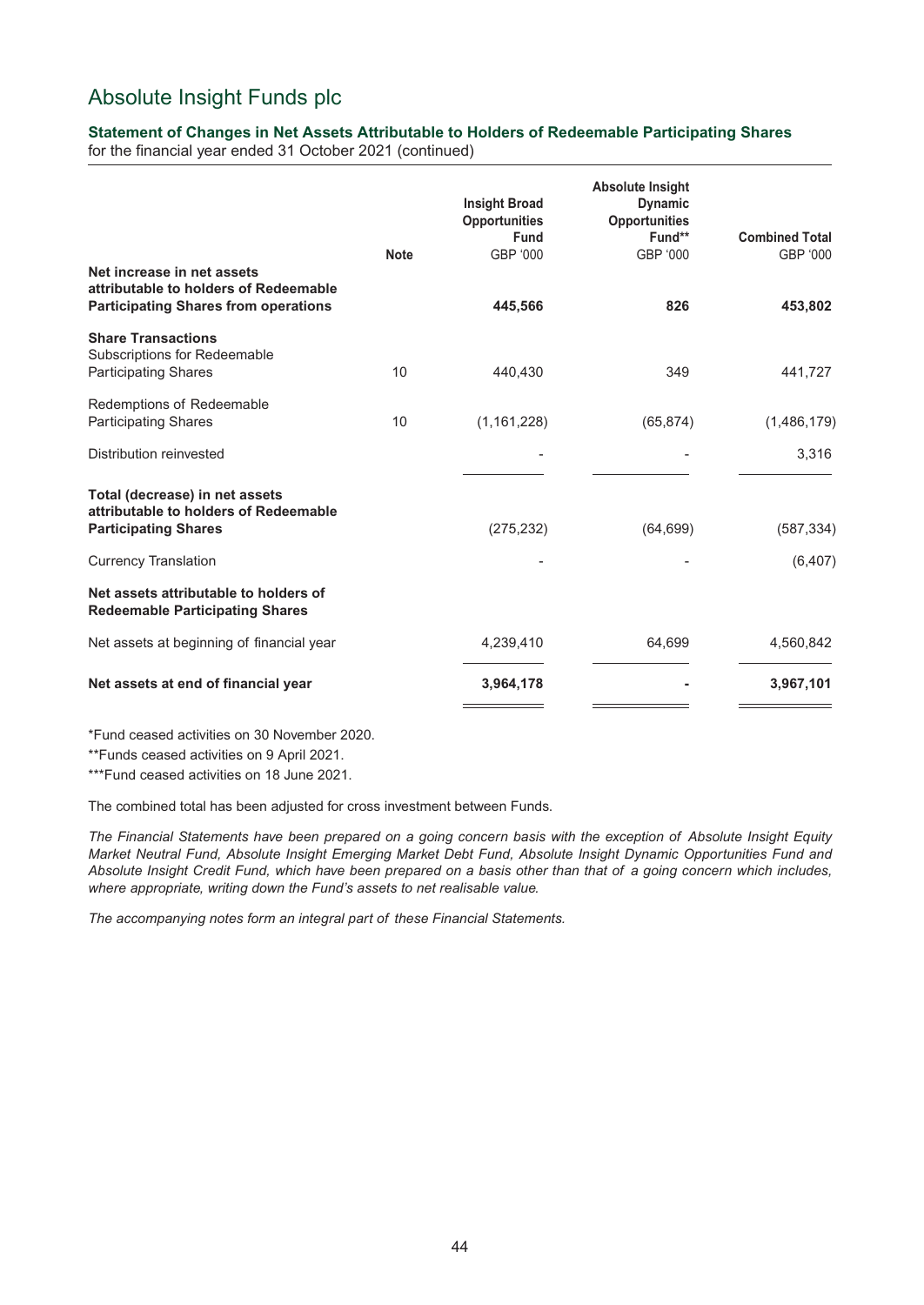## **Statement of Changes in Net Assets Attributable to Holders of Redeemable Participating Shares**

for the financial year ended 31 October 2020

| Net increase/(decrease) in net assets<br>attributable to holders of Redeemable                         | <b>Note</b> | <b>Absolute Insight</b><br><b>Equity Market</b><br><b>Neutral Fund</b><br>GBP '000 | <b>Absolute Insight</b><br><b>Currency Fund</b><br>GBP '000 | <b>Absolute Insight</b><br><b>Emerging Market</b><br><b>Debt Fund</b><br><b>USD '000</b> | <b>Absolute Insight</b><br><b>Credit Fund</b><br>GBP '000 |
|--------------------------------------------------------------------------------------------------------|-------------|------------------------------------------------------------------------------------|-------------------------------------------------------------|------------------------------------------------------------------------------------------|-----------------------------------------------------------|
| <b>Participating Shares from operations</b>                                                            |             | 327                                                                                | 318                                                         | (14, 126)                                                                                | (3, 482)                                                  |
| <b>Share Transactions</b><br>Subscriptions for Redeemable<br><b>Participating Shares</b>               | 10          | 454                                                                                | 664                                                         | 52,083                                                                                   | 1,142                                                     |
| Redemptions of Redeemable<br><b>Participating Shares</b>                                               | 10          | (17, 802)                                                                          | (26, 594)                                                   | (275, 555)                                                                               | (53, 372)                                                 |
| Distribution reinvested                                                                                |             |                                                                                    | 218                                                         | 9,223                                                                                    | 4,507                                                     |
| Total (decrease) in net assets<br>attributable to holders of Redeemable<br><b>Participating Shares</b> |             | (17, 021)                                                                          | (25, 394)                                                   | (228, 375)                                                                               | (51,205)                                                  |
| <b>Currency Translation</b>                                                                            |             |                                                                                    |                                                             |                                                                                          |                                                           |
| Net assets attributable to holders of<br><b>Redeemable Participating Shares</b>                        |             |                                                                                    |                                                             |                                                                                          |                                                           |
| Net assets at beginning of financial year                                                              |             | 24,508                                                                             | 73,010                                                      | 373,087                                                                                  | 201,879                                                   |
| Net assets at end of financial year                                                                    |             | 7,487                                                                              | 47,616                                                      | 144,712                                                                                  | 150,674                                                   |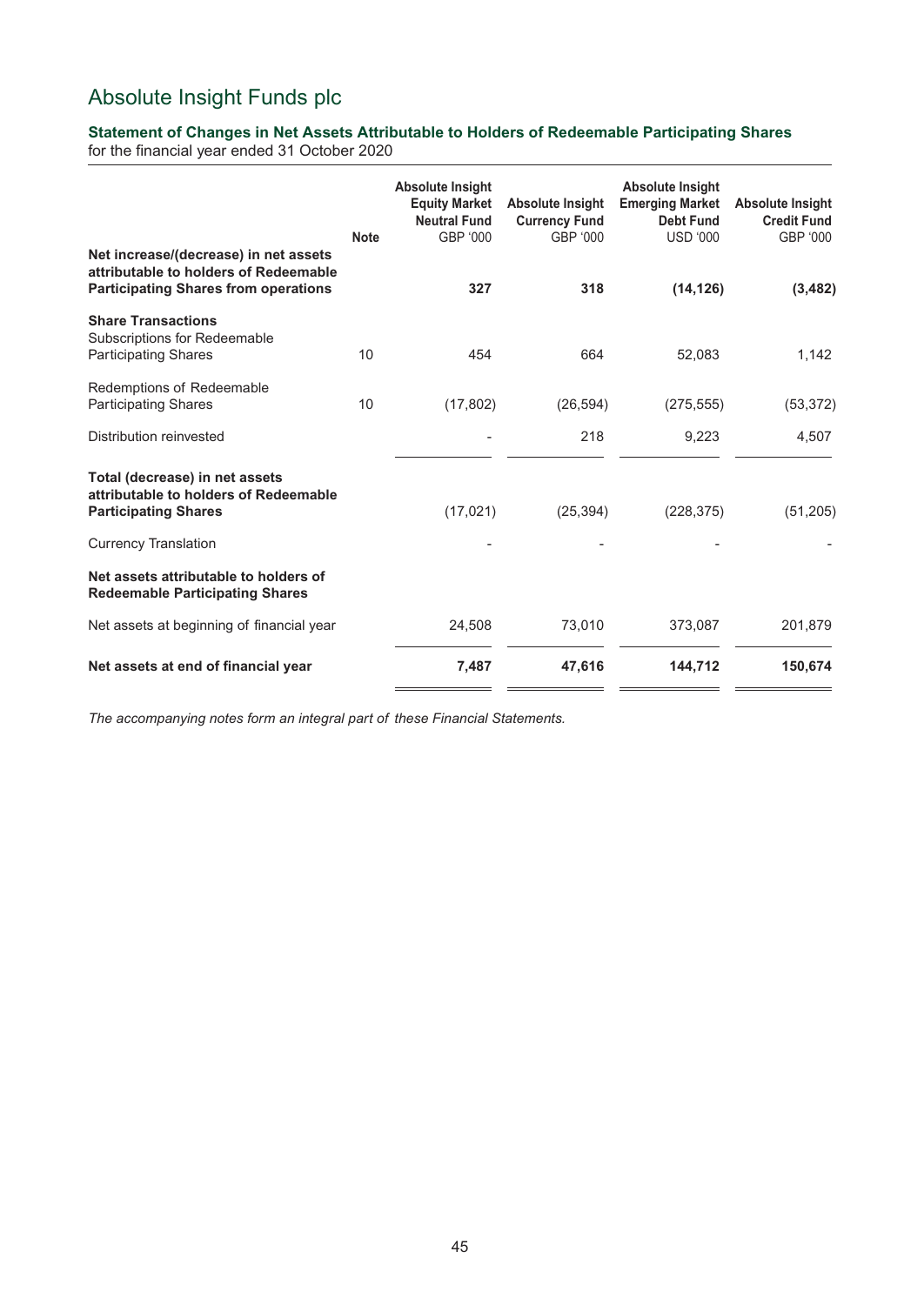## **Statement of Changes in Net Assets Attributable to Holders of Redeemable Participating Shares**

for the financial year ended 31 October 2020 (continued)

| Net (decrease) in net assets                                                                           | <b>Note</b> | <b>Insight Broad</b><br><b>Opportunities</b><br><b>Fund</b><br>GBP '000 | <b>Absolute Insight</b><br><b>Dynamic</b><br><b>Opportunities</b><br><b>Fund</b><br>GBP '000 | <b>Combined Total</b><br>GBP '000 |
|--------------------------------------------------------------------------------------------------------|-------------|-------------------------------------------------------------------------|----------------------------------------------------------------------------------------------|-----------------------------------|
| attributable to holders of Redeemable<br><b>Participating Shares from operations</b>                   |             | (178, 477)                                                              | (10,000)                                                                                     | (202,069)                         |
| <b>Share Transactions</b><br>Subscriptions for Redeemable<br><b>Participating Shares</b>               | 10          | 743,922                                                                 | 300                                                                                          | 787,105                           |
| Redemptions of Redeemable<br><b>Participating Shares</b>                                               | 10          | (778, 540)                                                              | (32,013)                                                                                     | (1,084,923)                       |
| Distribution reinvested                                                                                |             |                                                                         |                                                                                              | 11,919                            |
| Total (decrease) in net assets<br>attributable to holders of Redeemable<br><b>Participating Shares</b> |             | (213,095)                                                               | (41, 713)                                                                                    | (487,968)                         |
| <b>Currency Translation</b>                                                                            |             |                                                                         |                                                                                              | 1,688                             |
| Net assets attributable to holders of<br><b>Redeemable Participating Shares</b>                        |             |                                                                         |                                                                                              |                                   |
| Net assets at beginning of financial year                                                              |             | 4,452,505                                                               | 106,412                                                                                      | 5,047,122                         |
| Net assets at end of financial year                                                                    |             | 4,239,410                                                               | 64,699                                                                                       | 4,560,842                         |

The combined total has been adjusted for cross investment between Funds.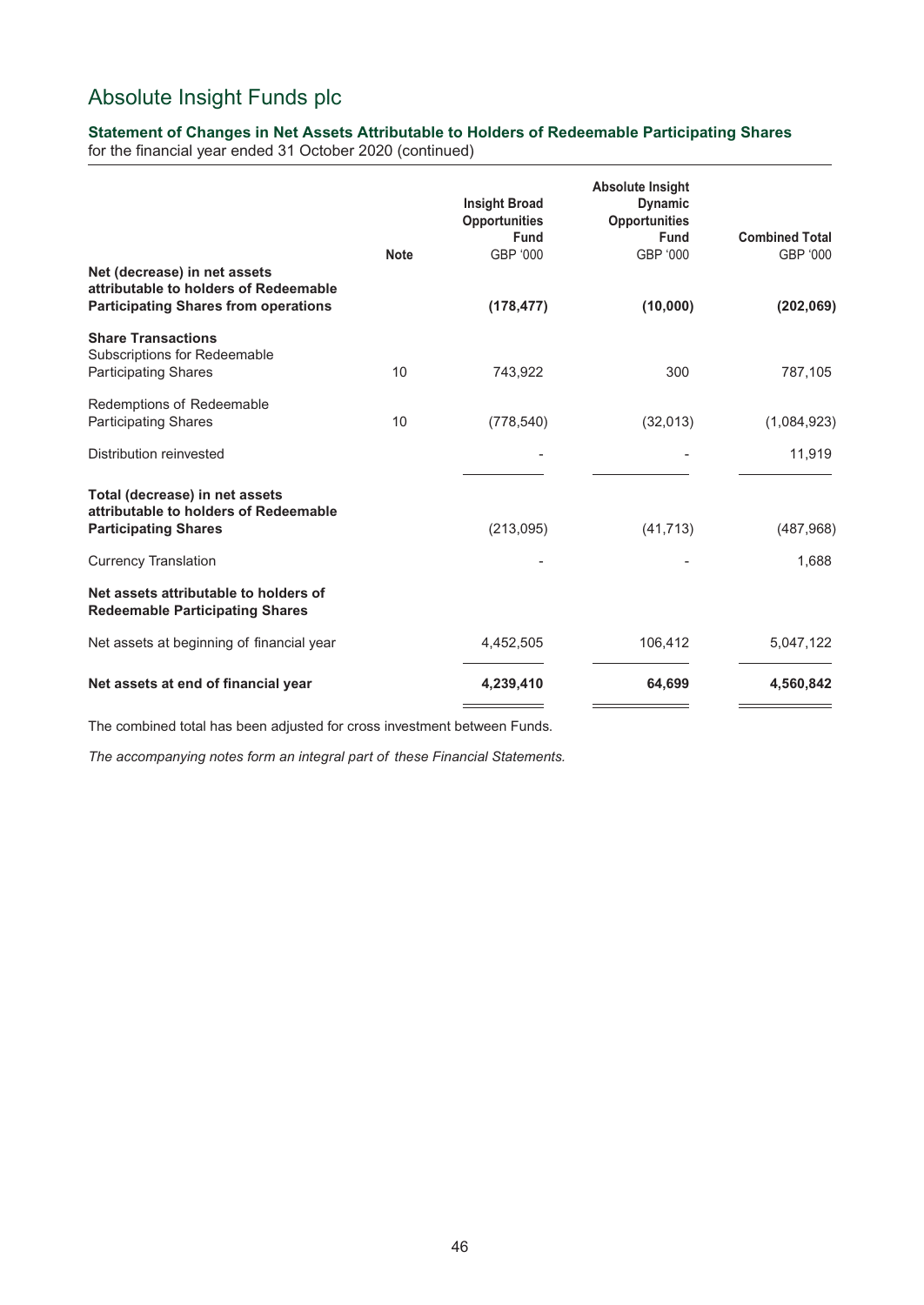## **Notes forming part of the Financial Statements** for the financial year ended 31 October 2021

### **1. General information**

Absolute Insight Funds plc ("the Company") is an open-ended investment company with variable capital and with segregated liability between Funds organised under the laws of Ireland as a public limited company pursuant to the Companies Act 2014 and the European Communities (Undertakings for Collective Investment in Transferable Securities) Regulations 2011 (the "UCITS Regulations"), and the Central Bank of Ireland (Supervision & Enforcement) Act 2013 (Section 48(I)) (Undertakings for Collective Investment in Transferable Securities) Regulations 2019 (the "Central Bank UCITS Regulations"). It was incorporated in Ireland on 5 December 2006 under registration number 431087. The Company commenced trading on 1 March 2007.

The Company is structured as an umbrella investment company with variable capital. A variety of Funds may be established from time to time by the Directors. Shares of more than one class may be issued in relation to a Fund. The Company has segregated liability between its Funds. A separate portfolio of assets shall be maintained for each Fund and shall be invested in accordance with the investment objective applicable to such Fund. Particulars relating to individual Funds and the classes of shares available therein are given in the relevant Supplements to the Prospectus.

As at 31 October 2021 the Company had two Funds in operation, namely Absolute Insight Currency Fund and Insight Broad Opportunities Fund (the "Funds").

The Company had no employees during the financial years ended 31 October 2021 and 31 October 2020.

#### **Absolute Insight Currency Fund**

The investment objective of the Fund is to seek to provide attractive, positive absolute returns in all market conditions.

The Fund will aim to outperform its Performance Benchmark (90 days compounded SONIA) over a rolling twelve month period after fees and will measure its performance against this.

The Fund seeks to generate returns of up to 90 days compounded SONIA + 4% gross of fees over an annualised five year period, whilst being mindful of the investment objective.

The Fund seeks to generate long term capital growth, primarily through obtaining exposure to a range of global currencies. The Fund will maintain a portfolio of liquid or near cash assets. This asset class will be held both as an absolute return producing asset class in its own right, and also to provide liquidity and cover for exposures generated through the use of financial derivative instruments.

A key feature of the Fund is that it is an absolute return fund in that it seeks to provide positive absolute returns in all market conditions. In addition to maintaining a portfolio of liquid or near cash assets (as defined in the Prospectus), it will seek to achieve this by maintaining well diversified exposure across a number of currencies.

#### **Insight Broad Opportunities Fund**

The Fund aims to deliver attractive, positive long-term returns.

The Fund will compare its performance against 90 days compounded SONIA.

The Fund seeks to generate returns of 90 days compounded SONIA + 4.5% gross of fees over an annualised five year period.

The Fund seeks to generate long term capital growth through a dynamic asset allocation strategy involving directional views on several asset classes (including equities, fixed income securities as well as commodities and property) primarily through in investments in direct holdings, and exposure to such asset classes referred to above through financial derivative instruments and collective investment schemes. The Fund will generally invest by reference to macroeconomic themes and can also express relative views (e.g. on markets or indices) or may take positions on the volatility of indices.

The Fund will typically invest in a diversified and broad range of these asset classes subject to the investment restrictions outlined in the Prospectus.

The Fund will generally seek to achieve its investment objective through investing by reference to macroeconomic themes, rather than by individual stock picking.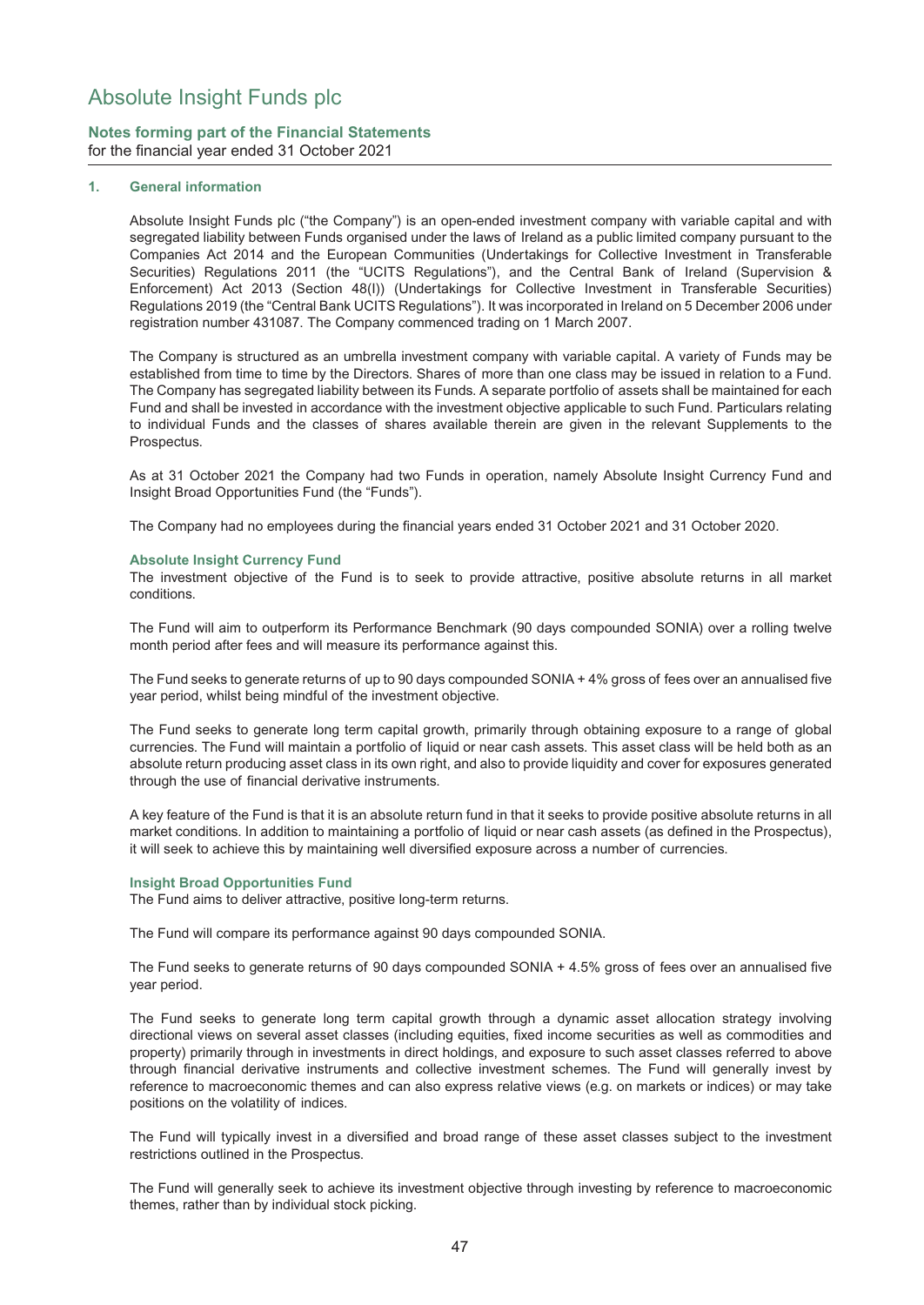## **Notes forming part of the Financial Statements** for the financial year ended 31 October 2021 (continued)

### **1. General information (continued)**

#### **Insight Broad Opportunities Fund (continued)**

The Fund shall also take directional views both on equity markets, equity sectors and themes, fixed income markets and, through the use of derivatives on indices, on commodities and property. The Fund will seek to dynamically adjust the investments of the Fund according to the risk tolerances it will apply to the Fund. In doing so, it will seek to limit downside risk at the expense of some upside potential.

#### **Sustainable Finance Disclosures**

For the purpose of Regulation (EU) 2019/2088 of the European Parliament and of the Council of 27 November 2019 on sustainability related disclosures in the financial services sector ("SFDR") the Sub-Funds of Absolute Insight Funds Plc is classified as a mainstream fund which does not meet the criteria to qualify as either an environmental, social and governance ("ESG") orientated fund pursuant to Article 8 of SFDR or a sustainable investment fund pursuant to Article 9 of SFDR.

The investments underlying the Sub-Funds do not take into account the EU criteria for environmentally sustainable economic activities. Accordingly, the Sub-Funds shall not be expected to pursue an investment approach that explicitly promotes environmental or social characteristics or to have sustainable investment as its objective.

Notwithstanding this classification, the Manager still considers that the Sub-Funds are managed responsibly. The Manager's purpose is to build a better future for its clients, including the company and the Sub-Funds of the company. To achieve this, the Manager supports stable and resilient social, environmental and economic outcomes, and efficient financial markets. When assessing the sustainability risk associated with underlying investments, the Investment Manager is assessing the risk that the value of such underlying investments could be materially negatively impacted by an environmental, social or governance event or condition.

Sustainability risks are managed by ensuring senior decision-makers are informed and included in the Investment Manager's responsible investment programme, and set effective accountability, transparency and implementation procedures.

Where sustainability risk issues are considered material to investment outcomes, they are incorporated into due diligence processes. This may include evaluating individual securities and/or interaction with issuers or market participants. Internal controls ensure sustainability criteria are applied to portfolios continuously.

ESG restrictions, which includes proprietary ESG ratings and third-party data, are set to prevent or permit investment in securities that meet sustainability-related characteristics. These controls are coded against the portfolio and updated as new information is absorbed. An ESG research and/or engagement process can help the Investment Manager to achieve a Sub-Fund's targeted investment and sustainability-related objectives.

Corporate governance is a key sustainability risk factor forming part of proprietary ESG risk ratings for all issuers in a Sub- Fund. The Investment Manager's corporate governance assessment includes evaluating board practices and behaviour, remuneration, control and accountability, and ethics or controversies. Investment analysts apply the insights from ESG ratings alongside their own knowledge of issuers' governance structures to set engagement priorities with issuers. Investment specialists consider these risks together to decide whether an investment reasonably compensates a Fund for sustainability risks over the long and short-term.

The Sub-Funds of the company may underperform or perform differently relative to other comparable funds that do not integrate sustainability risks into their investment decisions.

#### **For the purpose of Taxonomy Regulation**

The investments underlying the Funds do not take into account the EU criteria for environmentally sustainable economic activities.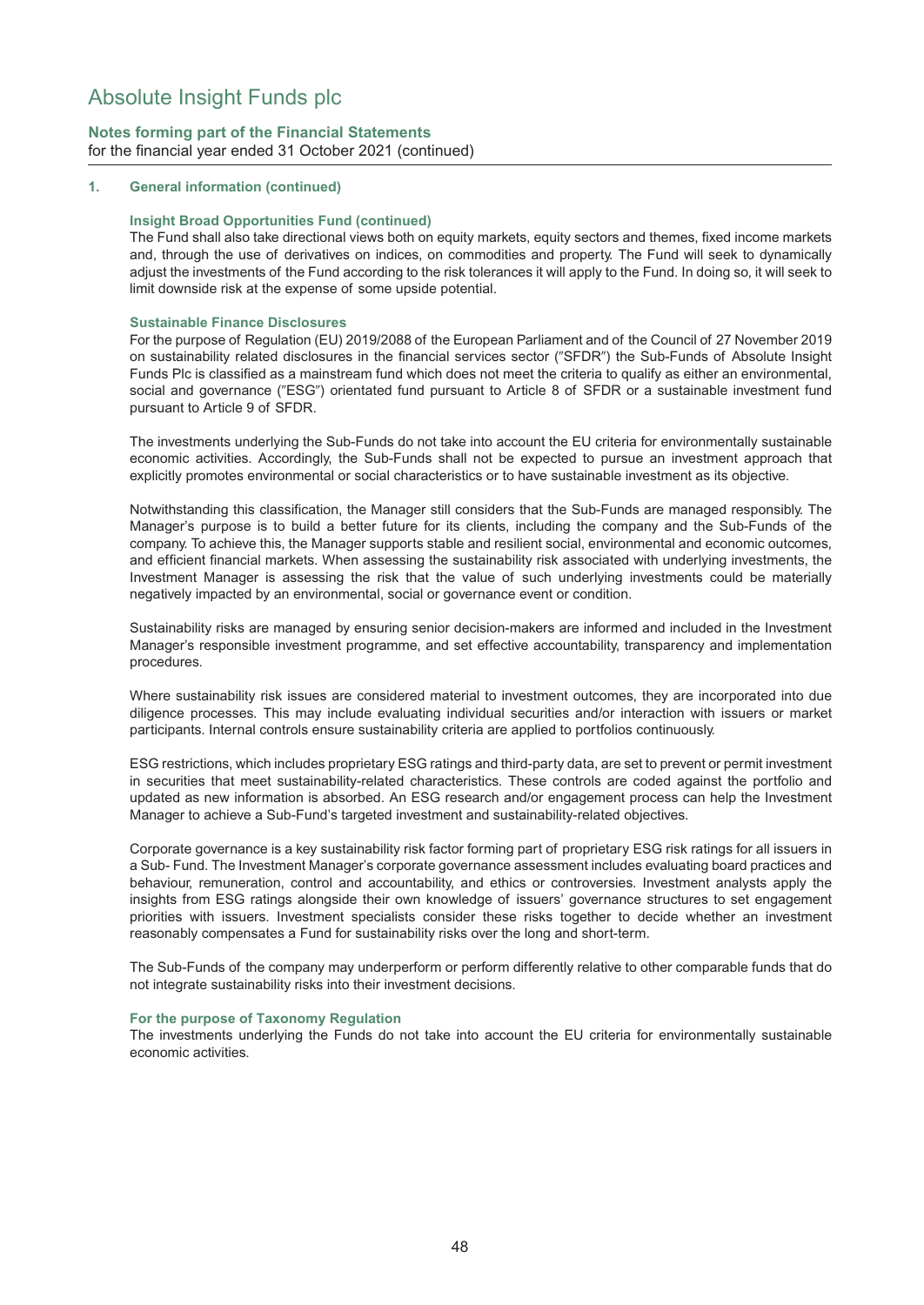## **Notes forming part of the Financial Statements** for the financial year ended 31 October 2021 (continued)

### **2. Summary of significant accounting policies**

#### **a. Basis of preparation**

The principal accounting policies applied in the preparation of these financial statements are set out below.

The financial statements have been prepared under the historical cost convention, as modified by the revaluation of financial assets and financial liabilities (including derivative financial instruments) through profit or loss. The financial statements are prepared on a fair value basis for financial assets and financial liabilities at fair value through profit or loss and derivative financial instruments. Other financial assets and financial liabilities are stated at amortised cost, except for financial liabilities arising from redeemable shares issued by the Funds which are carried at redemption amounts.

The financial statements of the Company have been prepared on a going concern basis for the financial year ended 31 October 2021, with the exception of Absolute Insight Equity Market Neutral Fund, Absolute Insight Emerging Market Debt Fund, Absolute Insight Dynamic Opportunities Fund and Absolute Insight Credit Fund, which have been prepared on a basis other than that of a going concern which includes, where appropriate, writing down the Fund's assets to net realisable value.

The preparation of financial statements in conformity with FRS 102 *the Financial Reporting Standard* applicable in the UK and Republic of Ireland ("FRS 102") requires management to make judgements, estimates and assumptions that affect the application of policies and the reported amounts of assets and liabilities, disclosure of contingent assets and liabilities at the date of the financial statements and the reported amounts of income and expenses during the financial year. Actual results could differ from those estimates.

Estimates and underlying assumptions are reviewed on an on-going basis. Revisions to accounting estimates are recognised in the financial year in which the estimates are revised.

#### **Statement of compliance**

These financial statements have been prepared in accordance with FRS 102, the UCITS Regulations, the Central Bank UCITS Regulations and Irish Statute comprising the Companies Act 2014.

The Company has availed of the exemption available to open-ended investment funds under FRS 102 and is not presenting a cashflow statement.

The format and wording of certain line items on the primary statements contains departures from the Guidelines under the Companies Act 2014 to reflect this Company's structure as an investment fund. The assets and liabilities in the primary statements reflect specific securities typically held by investment funds and the primary statements also reflect income and expenses associated with this investment activity.

#### **b. Foreign currency translation**

With the exception of the closed Absolute Insight Emerging Market Debt Fund, the Funds' investors are mainly from the United Kingdom, with the subscriptions and redemptions of Redeemable Participating Shares primarily in Great Britain Pounds ("GBP"). The Funds' investing strategies, operations and reporting of performance to investors is primarily in GBP. The Board of Directors consider the GBP as the currency that most faithfully represents the economic effects of underlying events and transactions. The functional and presentation currency of the financial statements is therefore GBP.

With respect to the closed Absolute Insight Emerging Market Debt Fund, based on the mixture of the currency in which financing is received, the Board of Directors consider the United States Dollar ("USD") as the currency that most faithfully represents the economic effects of underlying events and transactions. Transactions in foreign currencies are translated at the foreign exchange rate ruling at the date of the transaction.

Monetary assets and liabilities denominated in foreign currencies at the date of the financial statements are translated to each Fund's functional currency at the foreign exchange rate ruling at that date. Foreign exchange differences arising on translation and realised foreign exchange gains and losses on disposals or settlements of monetary assets and liabilities are recognised in the Statement of Comprehensive Income. Non-monetary assets and liabilities denominated in foreign currencies that are measured at fair value are translated to each Fund's functional currency at the foreign currency exchange rates ruling at the dates that the values were determined.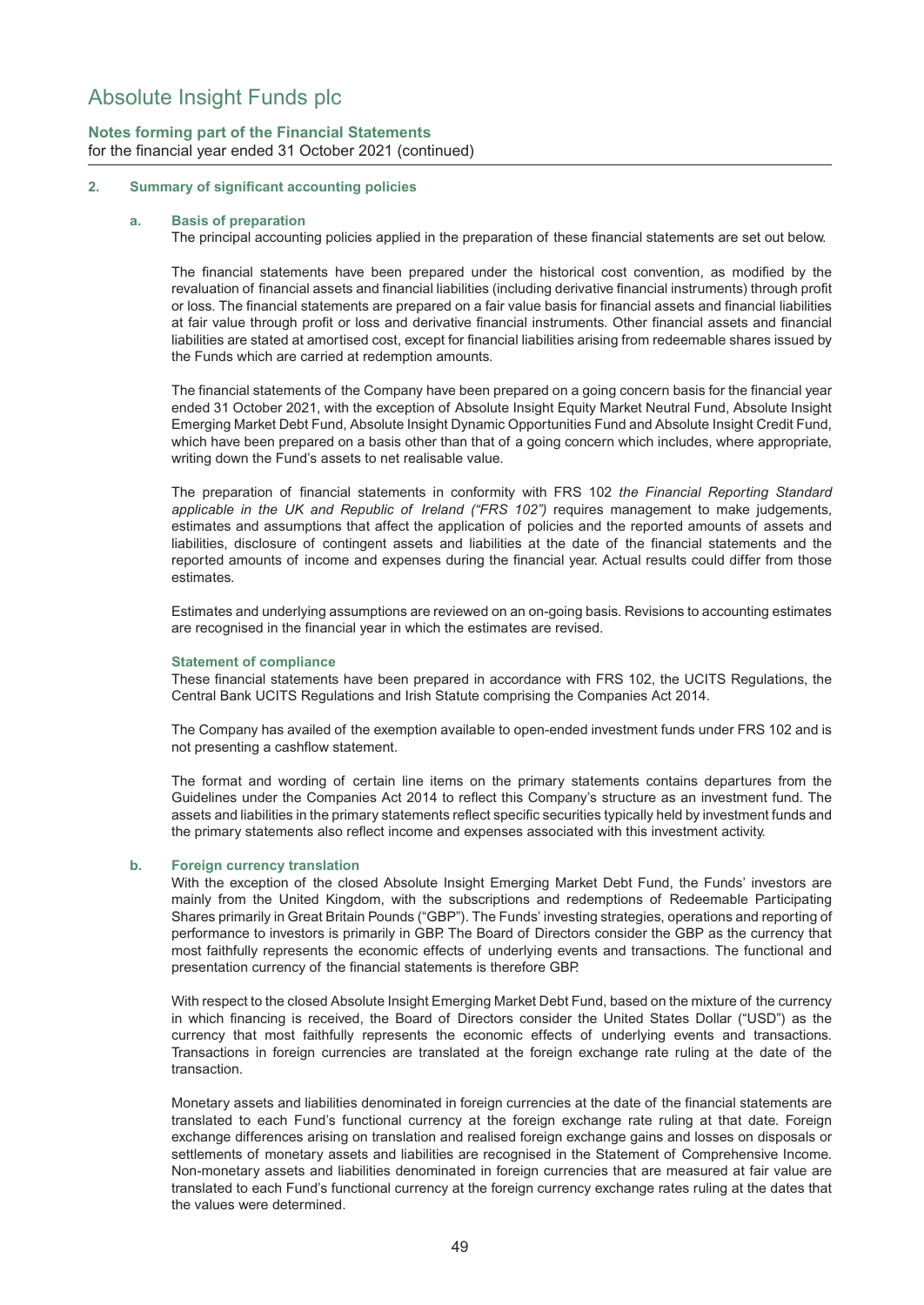## **Notes forming part of the Financial Statements** for the financial year ended 31 October 2021 (continued)

### **2. Summary of significant accounting policies (continued)**

### **b. Foreign currency translation (continued)**

Net foreign exchange gains and losses on monetary financial assets and financial liabilities, are included in "Net gains/(losses) on financial assets and financial liabilities at fair value through profit or loss" in the Statement of Comprehensive Income. For the purposes of producing the financial statements, year end exchange rates are used for the Statement of Financial Position and average exchange rates (as an approximation of actual rates) are used for the Statement of Comprehensive Income and the Statement of Changes in Net Assets Attributable to Holders of Redeemable Participating Shares. Foreign exchange adjustment arising on combination of GBP (6,407,000) (2020: GBP 1,688,000) is included in the Statement of Changes in Net Assets Attributable to Holders of Redeemable Participating Shares. The method of translation has no effect on the value of the net assets of each Fund.

These financial statements are presented in GBP which is the Company's functional currency. The financial statements of the Funds are presented in the functional currency of the Fund as detailed below. All amounts have been rounded to the nearest thousand, unless otherwise indicated.

### **c. Financial instruments**

### (i) Classification

On initial application of FRS 102, in accounting for its financial instruments a reporting entity is required to apply either a) the full requirements of FRS 102 relating to Basic Financial Instruments and Other Financial Instruments, or b) the recognition and measurement provisions of IAS 39 Financial Instruments: Recognition and Measurement, and only the disclosure requirements of FRS 102 relating to Basic Financial Instruments and Other Financial Instruments.

The Company has chosen to implement the recognition and measurement provisions of IAS 39 Financial Instruments: Recognition and only the disclosure requirements of FRS 102 relating to Basic Financial Instruments and Other Financial Instruments.

The Company classifies its investments into the financial assets at fair value through profit or loss category.

The category of financial assets and financial liabilities at fair value through profit or loss comprises financial instruments held-for-trading and financial instruments designated at fair value through profit or loss upon initial recognition.

Financial instruments held-for-trading are those that the relevant Fund principally holds for the purpose of short-term profit taking. These include investments in equity instruments, debt instruments, loans, interest rate swaps, contracts for difference, money market instruments, credit default swaps, futures contracts, forward foreign currency exchange contracts, option contracts, total return swaps and investment funds. All derivatives in a net receivable position (positive fair value), are reported as financial assets held-for-trading. All derivatives in a net payable position (negative fair value) are reported as financial liabilities held-for-trading. Financial liabilities that are not at fair value through profit or loss include balances due to brokers, accounts payable, redemptions payable and financial liabilities arising on redeemable participating shares. Financial assets that are not fair valued through profit or loss include cash and cash equivalents, cash held with brokers for derivative contracts, accounts receivable and subscriptions receivable.

The Company does not use the category of financial instruments designated at fair value through profit or loss upon initial recognition to classify any financial assets or financial liabilities, and therefore throughout the financial years ended 31 October 2021 and 31 October 2020 there are no investments held which were designated at fair value through profit or loss upon initial recognition.

### (ii) Recognition

The Company recognises financial assets and financial liabilities held for trading on the date it commits to purchase or sell short the instruments. From this date any gains and losses arising from changes in fair value of the assets or liabilities are recognised.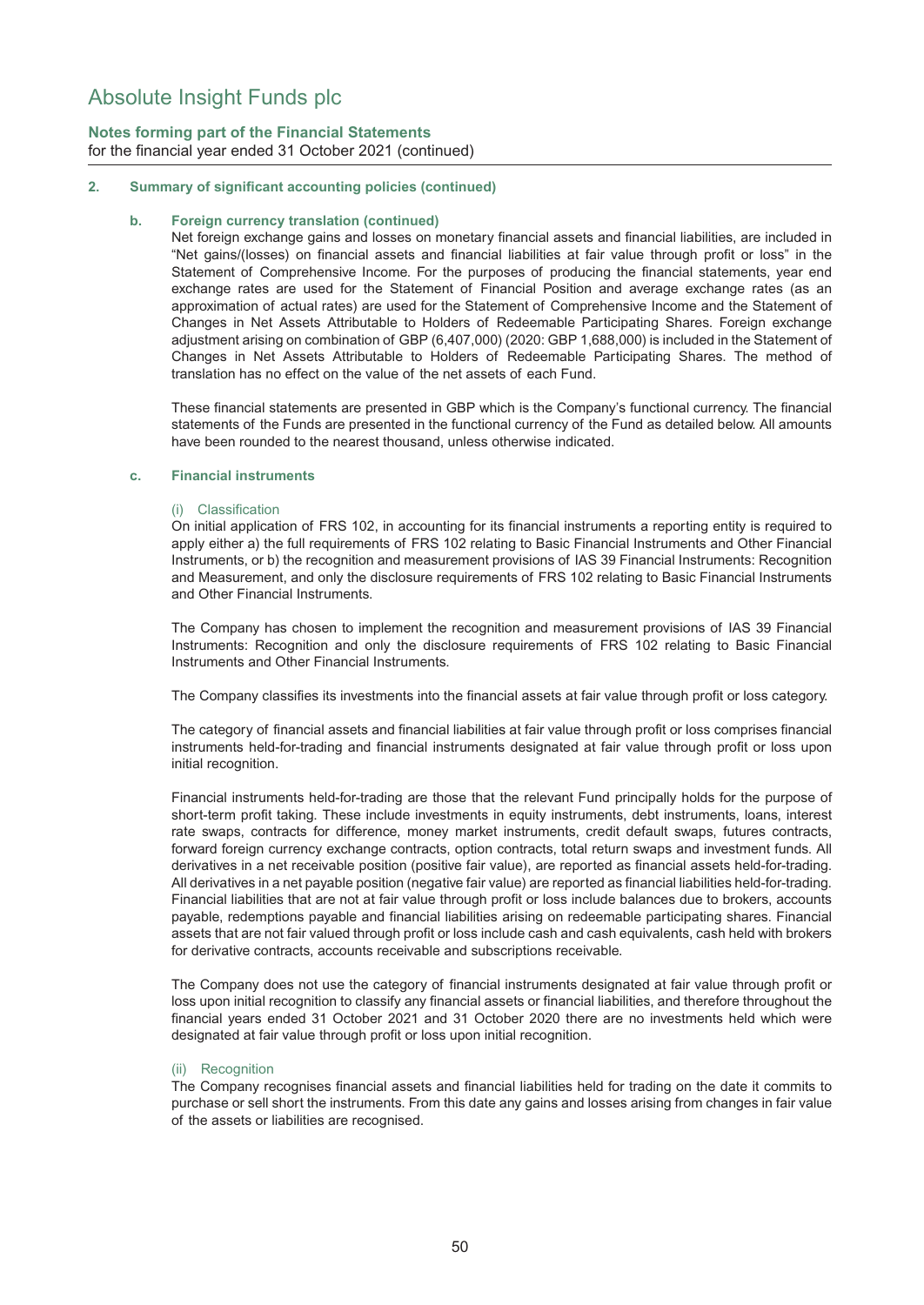## **Notes forming part of the Financial Statements** for the financial year ended 31 October 2021 (continued)

### **2. Summary of significant accounting policies (continued)**

#### **c. Financial instruments (continued)**

#### (iii) Measurement

Financial instruments are measured initially at fair value (transaction price).

Subsequent to initial recognition, all instruments classified at fair value through profit or loss are measured at fair value with changes in their fair value recognised in the Statement of Comprehensive Income.

Financial assets and liabilities, other than those at fair value through profit or loss, are measured at amortised cost using the effective interest rate. Financial liabilities arising from the Redeemable Participating Shares issued by the Company are carried at the redemption amount representing the investors' right to a residual interest in the Company's assets.

#### (iv) Fair value measurement principles

Fair value is the price that would be received to sell an asset or paid to transfer a liability in an orderly transaction between market participants at the measurement date. The fair value of financial assets and financial liabilities traded in active markets (such as transferable securities and financial derivative instruments traded publicly) are based on quoted market prices at the close of trading on the reporting date.

If a quoted market price is not available on a recognised stock exchange or from a broker/dealer for nonexchange traded financial instruments, the fair value of the instrument is estimated using valuation techniques, including use of recent arm's length market transactions, reference to the current fair value of another instrument that is substantially the same, discounted cash flow techniques, option pricing models or any other valuation technique that provides a reliable estimate of prices obtained in actual market transactions.

The fair value of financial derivative instruments, that are not exchange-traded, is estimated at the amount that the Fund would receive or pay to terminate the contract at the reporting date, taking into account current market conditions (volatility, appropriate yield curve) and the current creditworthiness of the counterparties. Realised gains and losses on investment disposals are calculated using the weighted average cost method.

#### (v) Unrealised gains and losses on subsequent measurement

Unrealised gains and losses arising from a change in the fair value of financial assets and financial liabilities that are classified as held for trading are recognised in the Statement of Comprehensive Income.

#### (vi) Impairment

Financial assets that are stated at cost or amortised cost are reviewed at each Statement of Financial Position date to determine whether there is objective evidence of impairment. If any such indication exists, an impairment loss is recognised in the Statement of Comprehensive Income as the difference between the asset's carrying amount and the present value of estimated future cash flows discounted at the financial asset's original effective interest rate.

If in a subsequent year the amount of an impairment loss recognised on a financial asset carried at amortised cost decreases and the decrease can be linked objectively to an event occurring after the write-down, the write-down is reversed through the Statement of Comprehensive Income.

#### (vii) Derecognition

A financial asset is derecognised when the Company, on behalf of the relevant Fund, no longer has control over the contractual rights that comprise that asset. This occurs when the rights are realised, expire or are surrendered. A financial liability is derecognised when it is extinguished or when the obligation specified in the contract is discharged, cancelled or expired.

Assets held for trading that are sold are derecognised and corresponding receivables from the buyer for the payment are recognised as of the date the relevant Fund commits to sell the assets. The Company uses the weighted average cost method to determine the gain or loss on derecognition.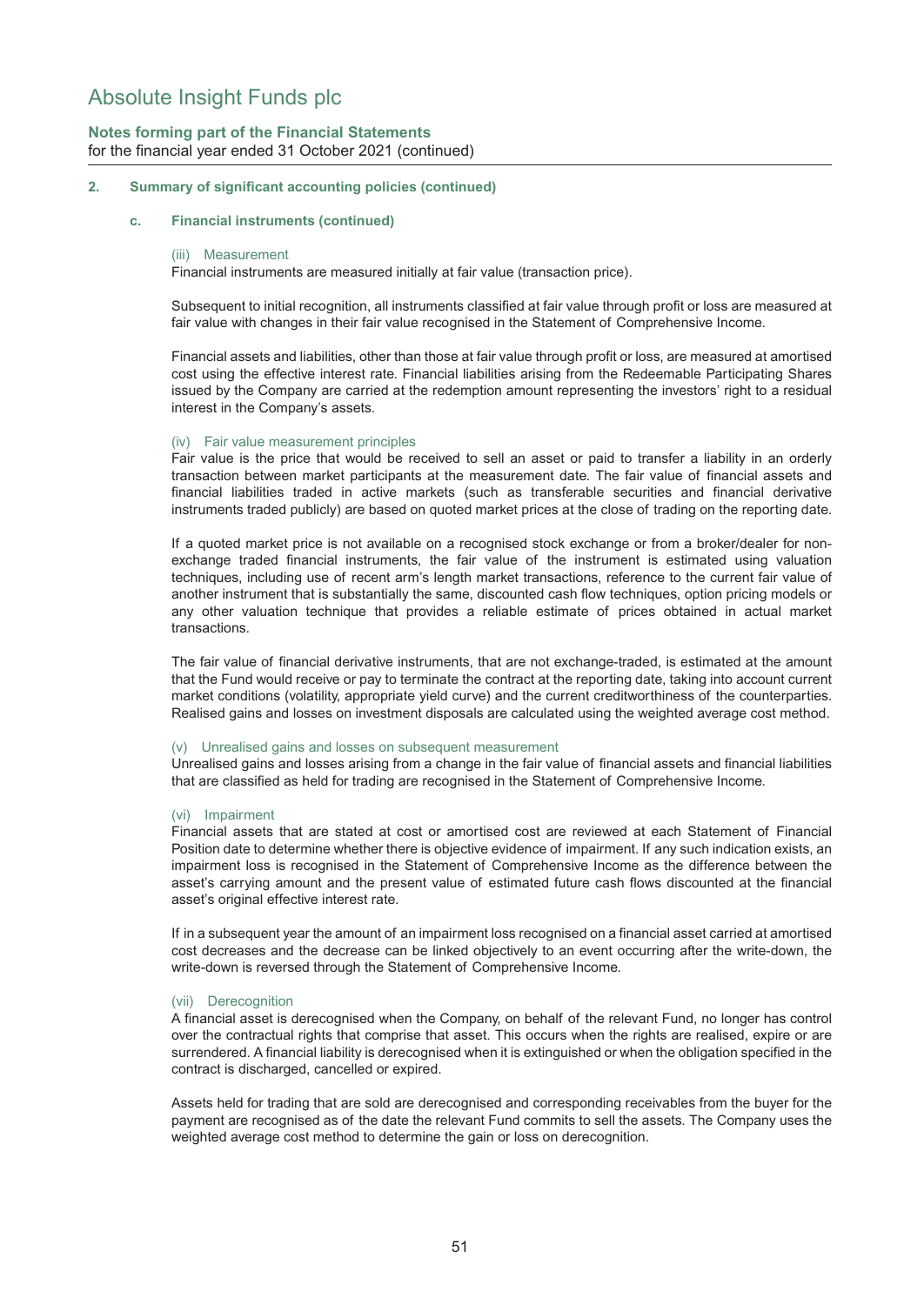## **Notes forming part of the Financial Statements** for the financial year ended 31 October 2021 (continued)

### **2. Summary of significant accounting policies (continued)**

#### **c. Financial instruments (continued)**

#### (vii) Derecognition (continued)

The Company's obligation for securities sold short is considered closed and the related liability is derecognised, when it delivers or replaces the security borrowed under the original transaction. At the time the transaction is closed, the relevant Fund realises a gain or loss equal to the difference between the price at which the security is sold and the cost of replacing the borrowed security.

#### (viii) Specific instruments

#### Securities sold short

Securities sold short are those positions where a Fund has sold a security that it does not own in anticipation of a decline in the market value of the security and are classified as liabilities held-for-trading. To enter a short sale, the Company may need to borrow the security for delivery to the buyer. On each day the short sale transaction is open, the liability to replace the borrowed security is marked to market and an unrealised gain or loss is recorded in the Statement of Comprehensive Income. While the transaction is open, the Fund will also incur an expense for any dividends or interest which will be paid to the lender of the securities.

#### Options contracts

Options are derivative financial instruments that give the buyer, in exchange for a premium payment, the right but not the obligation to either purchase from or sell to the writer a specified underlying instrument at a specified price on or before a specified date. Put options are contracts sold for a premium that gives one party (the buyer) the right, but not the obligation, to sell to the other party (the seller) of the contract, a specific quantity of a particular product or financial instrument at a specified price. Call options are similar contracts sold for a premium that gives the buyer the right, but not the obligation, to buy from the seller of the option at a specified price. Options may also be cash settled. The Fund may be a seller or buyer of put and call options. Daily fluctuations in the value of the option contract are recorded for financial reporting purposes as unrealised gains or losses by the Funds and are recorded as a realised gain or loss when the position is closed.

#### Forward foreign currency exchange contracts

Forward foreign currency exchange contracts are over-the-counter contractual commitments to purchase or sell a designated amount of a financial instrument or foreign currency at a specified future date for a predetermined price. Whilst the contract or notional amounts reflect the involvement of a Fund in these financial instruments, risks arise from the possible adverse movements in foreign exchange rates. Over-thecounter forward foreign currency exchange contracts are not guaranteed by any regulated exchange. Accordingly, an element of credit risk exists due to the possible non-performance of the counterparties to forward foreign currency exchange contracts.

As part of the Funds' investment strategy, the Funds enter into certain forward foreign currency exchange contracts, all of which are classified as trading instruments and recognised on the Statement of Financial Position at fair value.

The fair value of open positions in forward foreign currency exchange contracts is calculated as the difference between the contract price and fair value based on reported market prices of the underlying contract variables. Realised and unrealised gains and losses are included in the Statement of Comprehensive Income. Realised gains or losses include net gains or losses on contracts which have settled or for which offsetting contracts have been entered into.

#### Right of Offset

Financial assets and financial liabilities are offset and the net amount presented in the Statement of Financial Position when, and only when, the Funds have a legal right to set off the amounts and intend either to settle on a net basis or to realise the asset and settle the liability simultaneously. Income and expenses are presented on a net basisfor gains and losses from financial instruments at fair value through profit and loss and foreign exchange gains and losses.

The financial assets and financial liabilities are not subject to offsetting, enforceable master netting arrangements and similar agreements.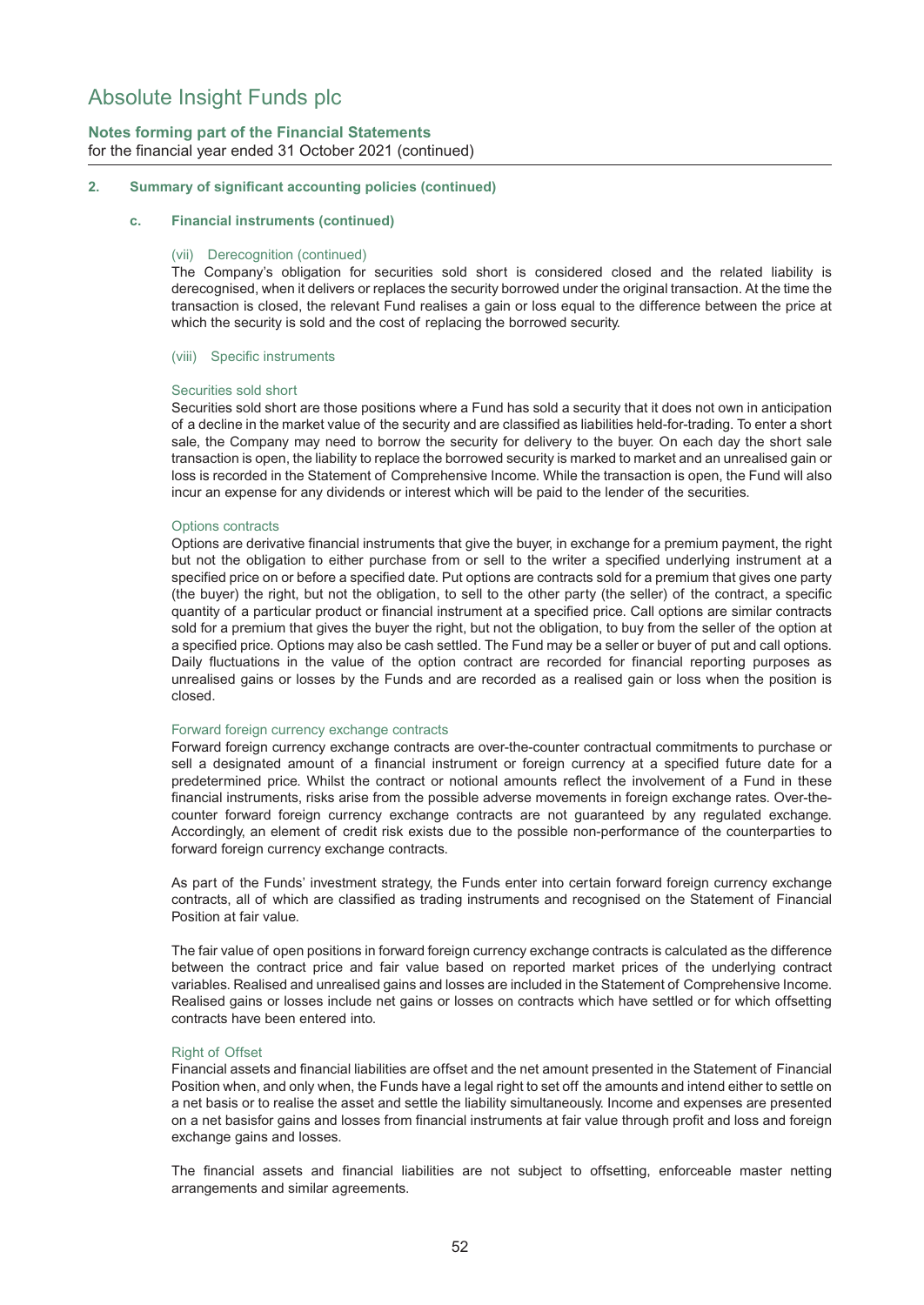## **Notes forming part of the Financial Statements** for the financial year ended 31 October 2021 (continued)

### **2. Summary of significant accounting policies (continued)**

#### **c. Financial instruments (continued)**

#### (viii) Specific instruments (continued)

#### Futures contracts

Futures contracts are commitments either to purchase or sell a designated financial instrument, currency, commodity or an index at a specified future date for a specified price and may be settled in cash or another financial asset. Futures are standardised exchange traded contracts. Initial margin requirements for futures are met in cash or other instruments, and changes in the future contract values are settled daily. Futures contracts have little credit risk because the counterparties are futures exchanges. Realised and unrealised gains and losses are included in the Statement of Comprehensive Income. Changes in the value of open futures contracts are recognised as unrealised gains or losses on futures contracts until the contracts are terminated, at which time realised gains and losses are recognised.

#### Total return swaps and credit default swaps

Total return swaps and credit default swaps are used for trading purposes. Total return swaps ("TRSs") and credit default swaps ("CDSs") are measured initially at fair value on the date on which the derivative contract is entered into and subsequently remeasured at fair value. Fair values are obtained from counterparties or from quoted market prices in active markets, including recent market transactions, and from valuation techniques using discounted cash flow models and option pricing models as appropriate. TRSs and CDSs are included in assets when the fair value is positive, and in liabilities when the fair value is negative, unless there is the legal ability and intention to settle the asset and liability on a net basis. Revenues/payments arising on TRSs and CDSs are included in the net gain or loss on investments in the Statement of Comprehensive Income.

#### Contracts for difference

Contracts for difference ("CFDs") represent agreements that obligate two parties to exchange cash flows at specified intervals based upon, or calculated by reference to, changes in specified prices or rates for a specified amount of an underlying asset, or otherwise determined notional amount. The payment flows are usually netted against each other, with the difference being paid by one party to the other. Therefore, amounts required for the future satisfaction of the CFDs, may be greater or less than the amount recorded. The ultimate gain or loss depends upon the prices at which the underlying financial instruments of the CFDs are valued at the CFDs ultimate settlement date. The Funds utilise these CFDs agreements as an efficient means of hedging or of obtaining exposure to certain underlying investments. Through CFDs the Company can in effect be exposed to increases or decreases in the value of an equity or bond or to decreases or increases in the value of a related equity - such trades are consistent with the overall strategy of the Funds.

Open CFDs are carried at the net amount due to/from the counterparty under the terms of the agreement, including unrealised gains and losses from changes in fair value of the notional equities, and are recorded as derivative assets/liabilities at fair value on the Statement of Financial Position. Realised gains and losses and changes in unrealised gains and losses are recognised in the Statement of Comprehensive Income. When the Company holds long CFDs it receives the dividends relating to the underlying equity and pays interest to the third party. When the CFDs are sold short, the Company receives interest on the contract value. The contracts are valued based on the market value of the underlying security.

#### **d. Critical accounting estimates and judgements**

The preparation of financial statements in conformity with FRS 102 requires the use of certain critical accounting estimates. It also requires management to exercise its judgement in the process of applying the Company's accounting policies. The estimates and associated judgement are based on historical experience and various other factors that are believed to be reasonable under the circumstances, the results of which form the basis of making the judgement about carrying values of assets and liabilities that are not readily apparent from other sources. Actual results may differ from these estimates. The estimates and underlying assumptions (the most significant of which are the fair value of financial assets/liabilities and expense accruals) are reviewed on an ongoing basis. Revisions to accounting estimates are recognised in the period in which the estimate is revised if the revision affects only that period, or in the period of the revision and future periods if the revision affects both current and future period.

The areas of the Company's business that typically require such estimates are the determination of the fair value of certain financial assets and financial liabilities as described in note 9(e).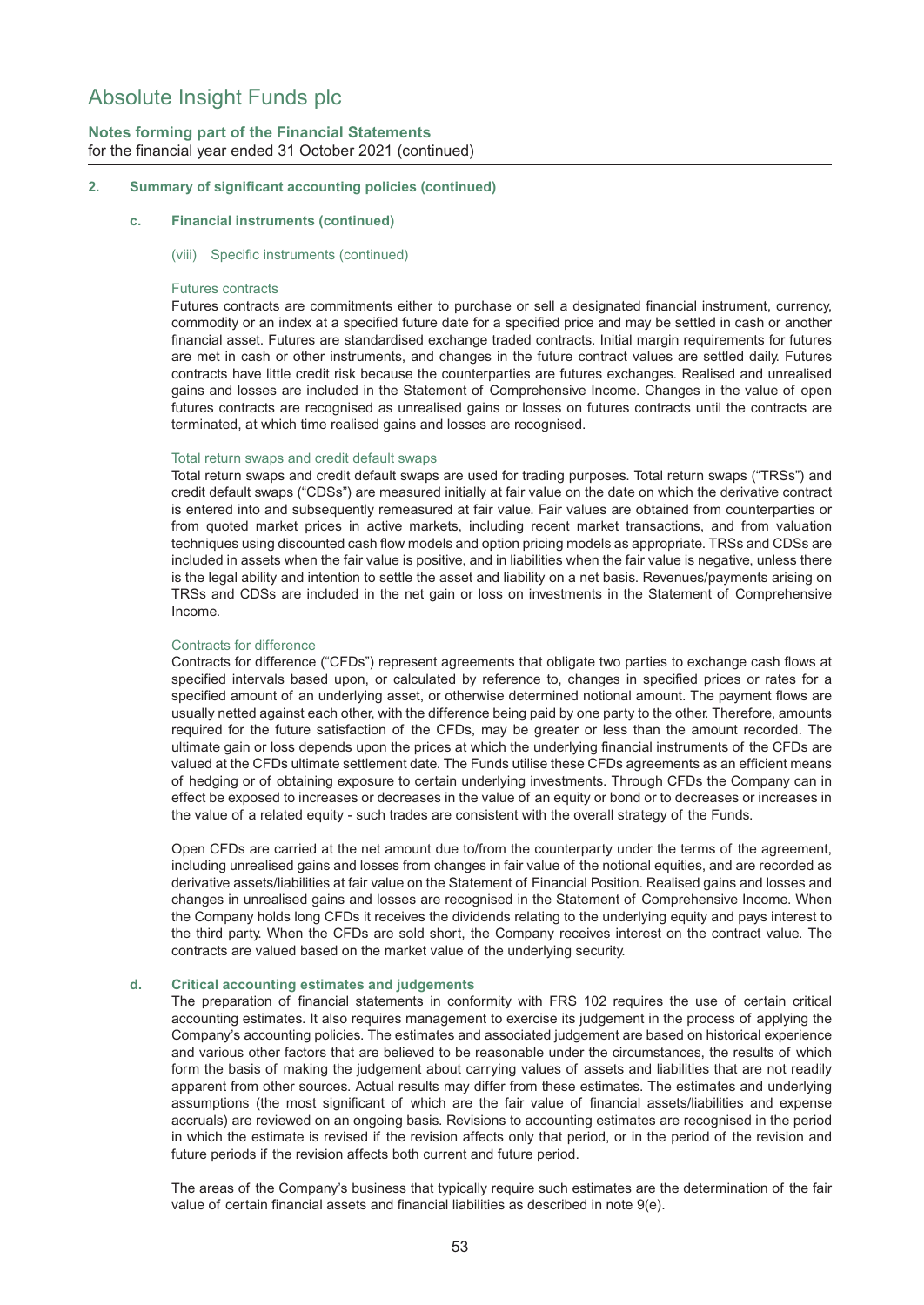## **Notes forming part of the Financial Statements** for the financial year ended 31 October 2021 (continued)

### **2. Summary of significant accounting policies (continued)**

### **e. Interest income and expense**

Interest on bank and broker balances, deposits with credit institutions, money market instruments and debt securities is recognised in the Statement of Comprehensive Income on an effective interest rate basis and included in the interest income/expense line item within the Statement of Comprehensive Income.

### **f. Expenses**

All expenses are recognised in the Statement of Comprehensive Income on the accruals basis.

### **g. Taxation**

The Company is an investment undertaking as defined in Section 739B of the Taxes Consolidation Act, 1997. Therefore, the Company is not liable to tax in respect of its income and gains other than on the occurrence of a chargeable event.

Generally, a chargeable event arises on any distribution, redemption, repurchase, cancellation, transfer of shares or the ending of a Relevant Period. A 'Relevant Period' is an eight year period beginning with the acquisition of the shares by the shareholder and each subsequent period of eight years beginning immediately after the preceding Relevant Period.

A gain on a chargeable event does not arise in respect of:

- a) A shareholder who is not Irish resident and not ordinarily resident in Ireland at the time of the chargeable event, provided the necessary signed statutory declarations are held by the Company;
- b) Certain exempted Irish resident investors who have provided the Company with the necessary signed statutory declarations;
- c) The exchange by a shareholder of shares in the undertaking for other shares in the investment undertaking;
- d) Shares held in a recognised clearing system as designated by order of the Irish Revenue Commissioners; and or
- e) Certain exchanges of shares between spouses and former spouses.

Capital gains, dividends and interest (if any) received on investments made by the Company may be subject to withholding taxes imposed by the country from which the investment income/gains are received and such taxes may not be recoverable by the Company or its shareholders.

In the absence of an appropriate signed declaration, the Company will be liable to Irish tax on the occurrence of a chargeable event, and the Company reserves its right to withhold such taxes from the relevant shareholders.

There were no chargeable events during the financial years ended 31 October 2021 and 31 October 2020.

### **h. Redeemable Participating Shares**

All Redeemable Participating Shares issued by the Company provide the investors with the right to require redemption for cash at the value proportionate to the investor's share in the Company's net assets at the redemption date. In accordance with FRS 102 such instruments give rise to a financial liability for the present value of the redemption amount.

#### **i. Distributions**

In the case of Funds with Income Share Classes, the Company intends to distribute the net income and/or capital gains of the Funds attributable to such Shares at such intervals as the Directors may determine and specify in the relevant Fund Supplement.

In the case of Funds with Re-Investment Share Classes, distributions are declared quarterly out of profits attributable to all re-investment share classes. The distribution payable is re-invested back into the relevant Funds; however no additional shares are issued in respect of such reinvestment. The net asset value for the reinvestment share classes does not change as distributions are reinvested back into the relevant Funds on the same day.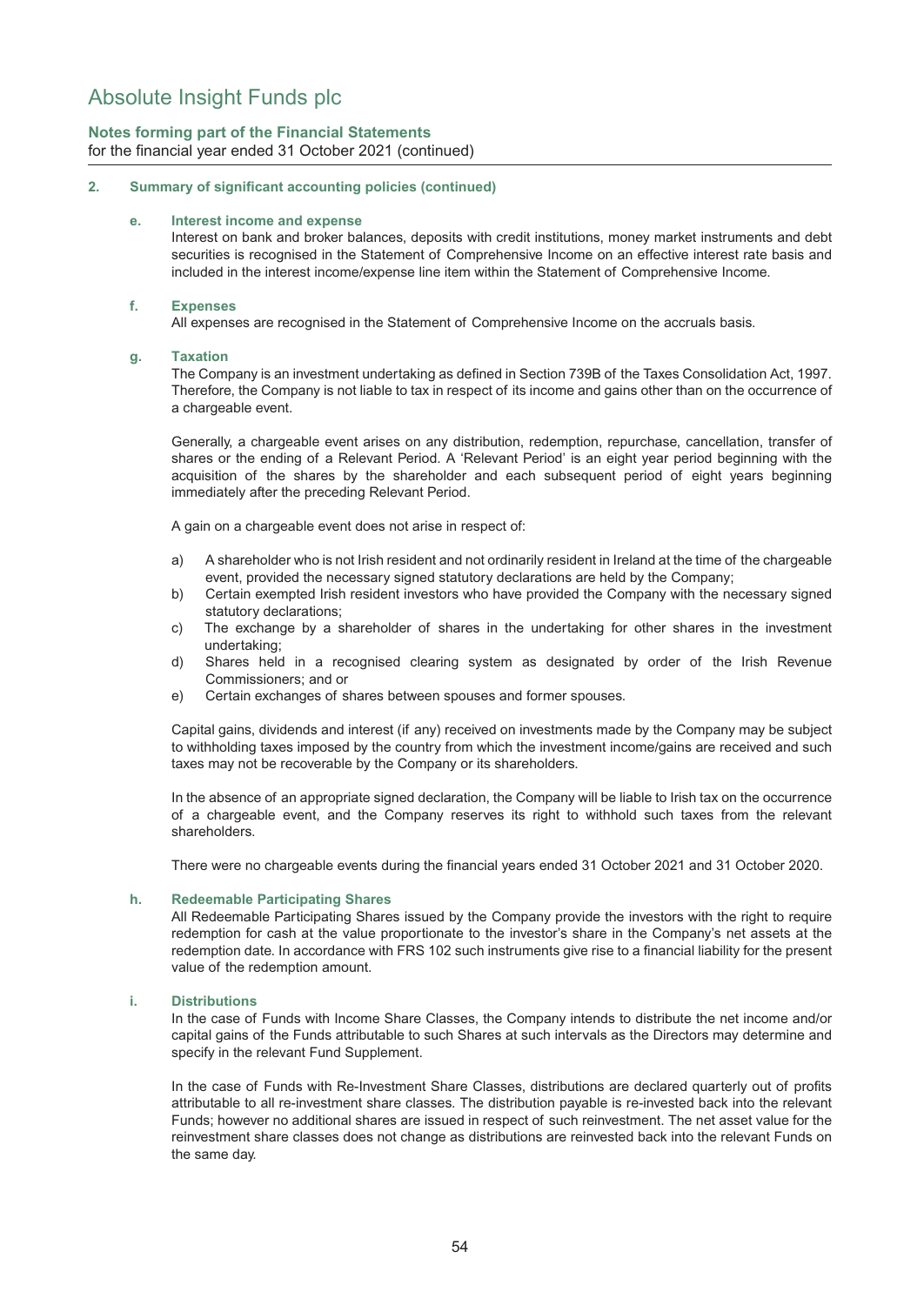**Notes forming part of the Financial Statements** for the financial year ended 31 October 2021 (continued)

### **2. Summary of significant accounting policies (continued)**

#### **i. Distributions (continued)**

Distributions are payable out of the profits of the relevant Fund, being the accumulated revenue (consisting of all revenue accrued including interest and dividends earned by the relevant Fund) less expenses. Distributions payable on redeemable participating shares are recognised in the Statement of Comprehensive Income as finance costs.

### **j. Net Asset Value per Share**

The Net Asset Value per share for each class disclosed in note 17 is calculated by dividing the net assets by the number of shares outstanding at the financial year end. The subscriber shares are redeemable at the nominal amount paid thereon and do not have a residual interest in the net assets of the Company and therefore do not affect the calculation of the Company's Net Asset Value per share.

### **k. Dilution adjustment**

On any dealing day where there are net subscriptions or redemptions the Directors may determine (based on such reasonable factors as they see fit, including without limitation, the prevailing market conditions and the level of subscriptions or redemptions requested by shareholders or potential shareholders in relation to the size of the Fund) to apply a dilution adjustment to the dealing Net Asset Value per Share.

This adjustment is intended to pass the estimated costs of underlying investment activity of the Fund to the active shareholders by adjusting the net asset value of the relevant classes of shares and thus to protect the Fund's long-term shareholders from costs associated with on-going subscription and redemption activity.

The dilution adjustment may take account of trading spreads on the Funds' investments, the value of any duties and charges incurred as a result of trading and may also include an allowance for market impact. The dilution adjustment may change from time to time due to changes in these factors. Dilution adjustments are not recognised in the valuation of investments under accounting standards and are accordingly not included in the Statement of Financial Position.

There was no dilution adjustment at the financial year end 31 October 2021 (2020: GBP: Nil).

#### **l. Transaction costs**

Transaction costs are incremental costs that are directly attributable to the acquisition, issue or disposal of a financial asset or financial liability. An incremental cost is one that would not have been incurred if the entity had not acquired, issued or disposed of the financial instrument. When a financial asset or financial liability is recognised initially, an entity shall measure it at its fair value through profit or loss excluding transaction costs that are directly attributable to the acquisition or issue of the financial asset or financial liability, which are expensed immediately.

Transaction costs on the purchase and sale of debt instruments, loans, total return swaps, CFDs, money market instruments, credit default swaps, forward foreign currency exchange contracts and investment funds are included in the purchase and sale price of the investment. They cannot be practically or reliably gathered as they are embedded in the cost of the investment and cannot be separately verified or disclosed. Transaction costs on purchases and sales of equities, futures and options are included in net gains/(losses) on financial assets at fair value through profit or loss in the Statement of Comprehensive Income for each Fund. These costs are separately identifiable and are disclosed in note 12.

#### **m. Cash at bank and cash held with brokers for derivative contracts**

"Cash at bank" balances are held with the depositary and "cash held with brokers for derivative contracts" are held with brokers and include overnight deposits, collateral for margin calls and other liabilities due to the brokers. Cash equivalents are short-term highly liquid investments that are readily convertible to known amounts of cash and are subject to an insignificant risk of changes in value. Bank overdrafts are held with the depositary.

Margin Cash is cash held by or due to brokers for open futures contracts and represents the exchange traded futures contracts margin deposits held with brokers. This amount is the minimum deemed by the brokers and counterparties for collateral requirements. It is as such restricted and is reported separately to the unrestricted "cash and cash equivalents" on the Funds' Statement of Financial Position and is included within "cash held with brokers for derivative contracts".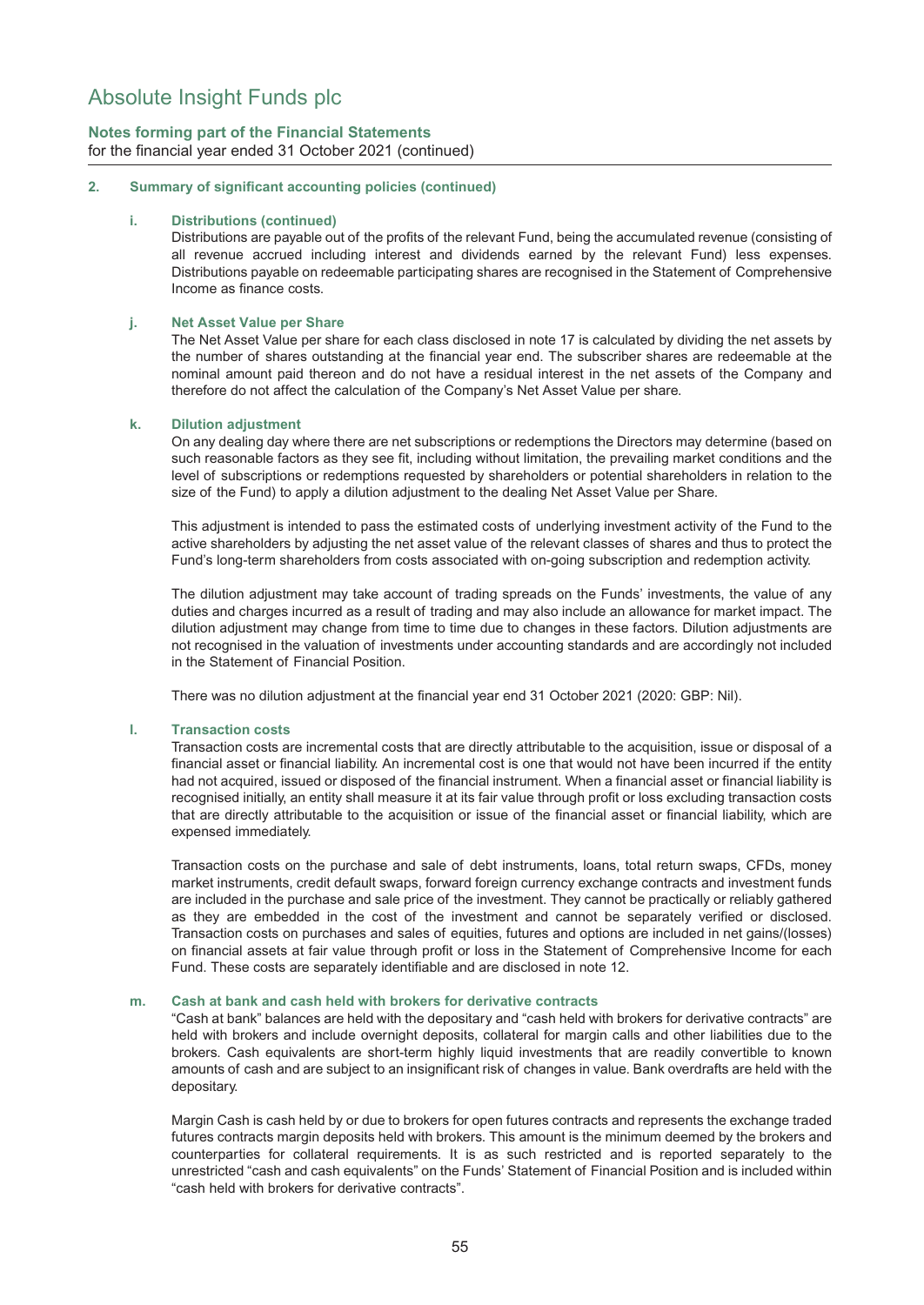## **Notes forming part of the Financial Statements** for the financial year ended 31 October 2021 (continued)

### **2. Summary of significant accounting policies (continued)**

#### **n. Collateral**

A Fund's assets may be deposited by or on behalf of the Fund for collateral purposes with brokers, for options and futures contracts, and derivative counterparties, in respect of over the counter financial derivative instruments held on the Fund. Such assets remain in the ownership of the relevant Fund and are recorded as an asset on the Statement of Financial Position.

Cash or stock collateral pledged by derivative counterparties to the Funds does not form part of the Net Asset Value of the Fund and is recorded at the foot of each relevant Schedule of Investments for reference purposes only.

#### **o. Cross holdings within the Company**

For the purposes of producing the combined Company financial statements, investments by Funds within the Company in the shares of other Funds within the Company, also known as "Cross Investments" must be eliminated in order to prevent double counting.

In preparing the combined Company Statement of Financial Position, the value of financial assets at fair value through profit or loss of the Company is reduced by the value of all cross investments as at 31 October 2020. In preparing the Statement of Changes in Net Assets Attributable to Holders of Redeemable Participating Shares, the share transactions of the investee Fund are reduced by the value of the cross investments. In preparing the combined Company Statement of Comprehensive Income, the net gain/(loss) on financial assets at fair value through profit or loss, is reduced by the amount of realised and unrealised gains and losses earned during the financial year on such cross investments.

Cross holdings within the Company are disclosed in note 11.

#### **3. Fixed Operating Expenses ("FOE")**

The Insight Investment Management (Europe) Limited (the "Manager") shall be entitled to FOE out of the assets of the Funds equal to a percentage of the Net Asset Value of the relevant share class as detailed in the Supplements to the Prospectus and listed in note 11. In return for receiving this FOE, the Manager will pay a range of incurred fees and expenses relating to the operation of the Funds, including but not limited to administration fees, depositary fees, audit fees, directors' fees, distributor and sub-distributor fees, paying agent fees, all fees and expenses incurred or payable in registering and maintaining a fund or share class (with the exception of extraordinary fees and establishment fees as described in this note below), all legal (with the exception of extraordinary legal services as described in this note below) and other professional fees and expenses incurred by the Company or by or on behalf of its delegates, and fees and expenses connected with the preparation, publication and supply of information to shareholders and the public.

Fees which are not paid from the FOE include but are not limited to Investment Management and/or any performance fees, direct establishment costs, broker's commission, fiscal charges including stamp duty, taxation and duties payable in respect of the assets of the Funds, and extraordinary expenses including, without limitation, legal services in connection with any major legal or regulatory developments affecting the Company.

### **4. Cash balances**

"Cash at bank" balances are held with the depositary and "cash held with brokers for derivative contracts" held with brokers including overnight deposits, collateral for margin calls and other liabilities due to the brokers. Cash equivalents are short-term highly liquid investments that are readily convertible to known amounts of cash and are subject to an insignificant risk of changes in value. Bank overdrafts are held with the depositary.

The Central Bank's Investor Money Regulations ("IMR"), detail material changes to the rules in relation to investor money, and are designed to increase transparency and enhance investor protection. In response to these regulations, cash accounts held with a third party banking entity for collection of subscriptions, payment of redemptions and dividends for the Company were predesignated, and are now deemed assets of the Company. As at 31 October 2021 and 31 October 2020, there were no material amounts held in these cash accounts for the Company in relation to either subscription monies or redemption payments.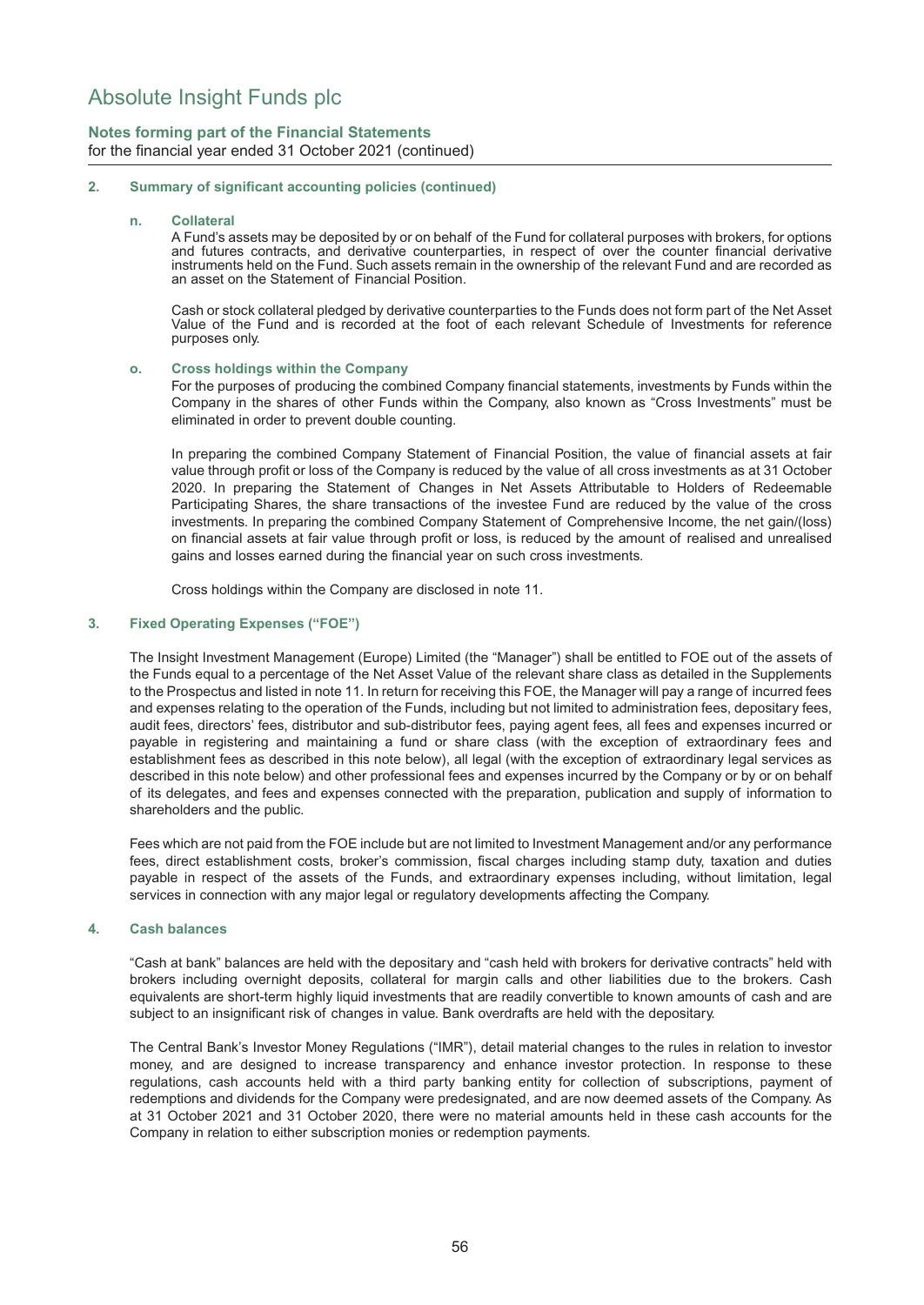## **Notes forming part of the Financial Statements** for the financial year ended 31 October 2021 (continued)

## **5. Net gains/(losses) on financial assets and financial liabilities**

### **Year ended 31 October 2021:**

Net gains/(losses) on financial assets and financial liabilities at fair value through profit or loss:

|                                                                      | <b>Absolute</b><br>Insight<br>Equity<br><b>Market</b><br><b>Neutral Fund*</b><br>GBP '000 | <b>Absolute</b><br>Insight<br><b>Currency Fund</b><br>GBP '000 | <b>Absolute</b><br><b>Insight</b><br><b>Emerging</b><br><b>Market</b><br>Debt Fund**<br><b>USD '000</b> | <b>Absolute</b><br>Insight<br><b>Credit Fund***</b><br>GBP '000 |
|----------------------------------------------------------------------|-------------------------------------------------------------------------------------------|----------------------------------------------------------------|---------------------------------------------------------------------------------------------------------|-----------------------------------------------------------------|
| Realised (losses)/gains<br>on investments<br>Change in unrealised    | (682)                                                                                     | 113                                                            | 1.915                                                                                                   | (30)                                                            |
| gains/(losses) on investments<br>Net (loss)/gain on foreign currency | 691<br>(6)                                                                                | (429)<br>720                                                   | 2,469<br>5,345                                                                                          | 114<br>2,530                                                    |
| Total                                                                | 3                                                                                         | 404                                                            | 9.729                                                                                                   | 2,614                                                           |

|                                        | Insight<br><b>Broad</b><br><b>Opportunities</b><br><b>Fund</b><br>GBP '000 | <b>Absolute</b><br>Insight<br><b>Dynamic</b><br><b>Opportunities</b><br>Fund**<br>GBP '000 | <b>Combined</b><br>Total<br>GBP '000 |
|----------------------------------------|----------------------------------------------------------------------------|--------------------------------------------------------------------------------------------|--------------------------------------|
| Realised gains/(losses)                |                                                                            |                                                                                            |                                      |
| on investments<br>Change in unrealised | 349.861                                                                    | (215)                                                                                      | 345,047                              |
| gains on investments                   | 30.899                                                                     | 682                                                                                        | 37,744                               |
| Net gain on foreign currency           | 29.403                                                                     | 171                                                                                        | 36,698                               |
| Total                                  | 410,163                                                                    | 638                                                                                        | 419,489                              |

\* Fund ceased activities on 30 November 2020.

\*\*Funds ceased activities on 9 April 2021.

\*\*\*Fund ceased activities on 18 June 2021.

The combined total has been adjusted for cross investment between Funds.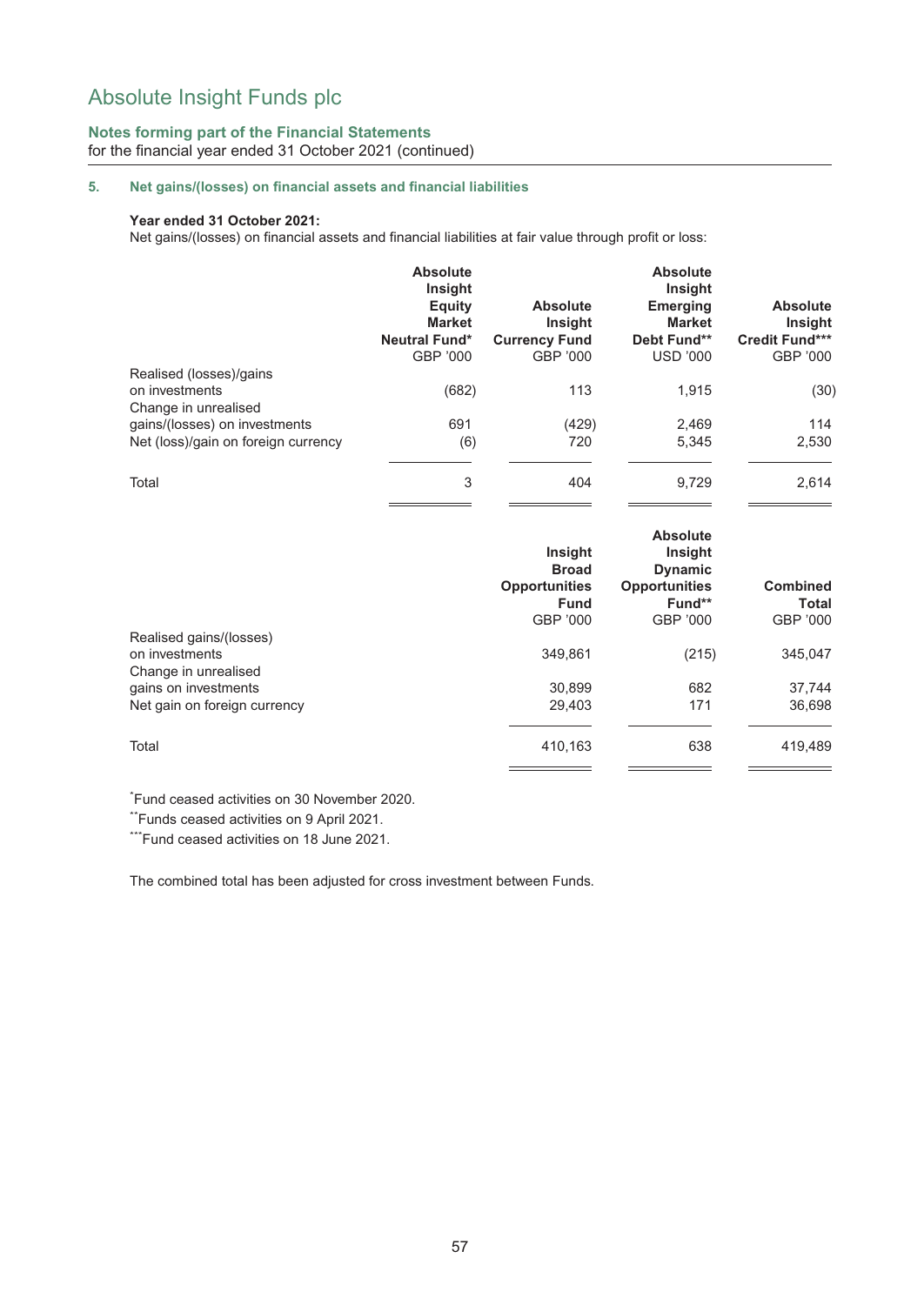## **Notes forming part of the Financial Statements** for the financial year ended 31 October 2021 (continued)

## **5. Net gains/(losses) on financial assets and financial liabilities (continued)**

### **Year ended 31 October 2020:**

Net gains/(losses) on financial assets and liabilities at fair value through profit or loss:

|                                        | <b>Absolute</b><br>Insight<br>Equity<br><b>Market</b><br><b>Neutral Fund</b><br>GBP '000 | <b>Absolute</b><br><b>Insight</b><br><b>Currency Fund</b><br>GBP '000 | <b>Absolute</b><br><b>Insight</b><br><b>Emerging</b><br><b>Market</b><br><b>Debt Fund</b><br><b>USD '000</b> | <b>Absolute</b><br>Insight<br><b>Credit Fund</b><br>GBP '000 |
|----------------------------------------|------------------------------------------------------------------------------------------|-----------------------------------------------------------------------|--------------------------------------------------------------------------------------------------------------|--------------------------------------------------------------|
| Realised gains/(losses)                |                                                                                          |                                                                       |                                                                                                              |                                                              |
| on investments<br>Change in unrealised | 193                                                                                      | (574)                                                                 | (9,594)                                                                                                      | (688)                                                        |
| (losses)/gains on investments          | (205)                                                                                    | (93)                                                                  | (6,034)                                                                                                      | 1,168                                                        |
| Net gain/(loss) on foreign currency    | 489                                                                                      | 1,087                                                                 | (232)                                                                                                        | (3, 582)                                                     |
| Total                                  | 477                                                                                      | 420                                                                   | (15,860)                                                                                                     | (3, 102)                                                     |

|                                                             | Insight<br><b>Broad</b><br><b>Opportunities</b><br><b>Fund</b><br>GBP '000 | <b>Absolute</b><br>Insight<br><b>Dynamic</b><br><b>Opportunities</b><br><b>Fund</b><br>GBP '000 | <b>Combined</b><br><b>Total</b><br>GBP '000 |
|-------------------------------------------------------------|----------------------------------------------------------------------------|-------------------------------------------------------------------------------------------------|---------------------------------------------|
| Realised (losses) on<br>investments<br>Change in unrealised | (135, 342)                                                                 | (8,802)                                                                                         | (153, 314)                                  |
| (losses) on investments<br>Net gain on foreign currency     | (125, 975)<br>36.096                                                       | (2,974)<br>750                                                                                  | (131, 904)<br>34,659                        |
| Total                                                       | (225, 221)                                                                 | (11,026)                                                                                        | (250, 559)                                  |

The combined total has been adjusted for cross investment between Funds.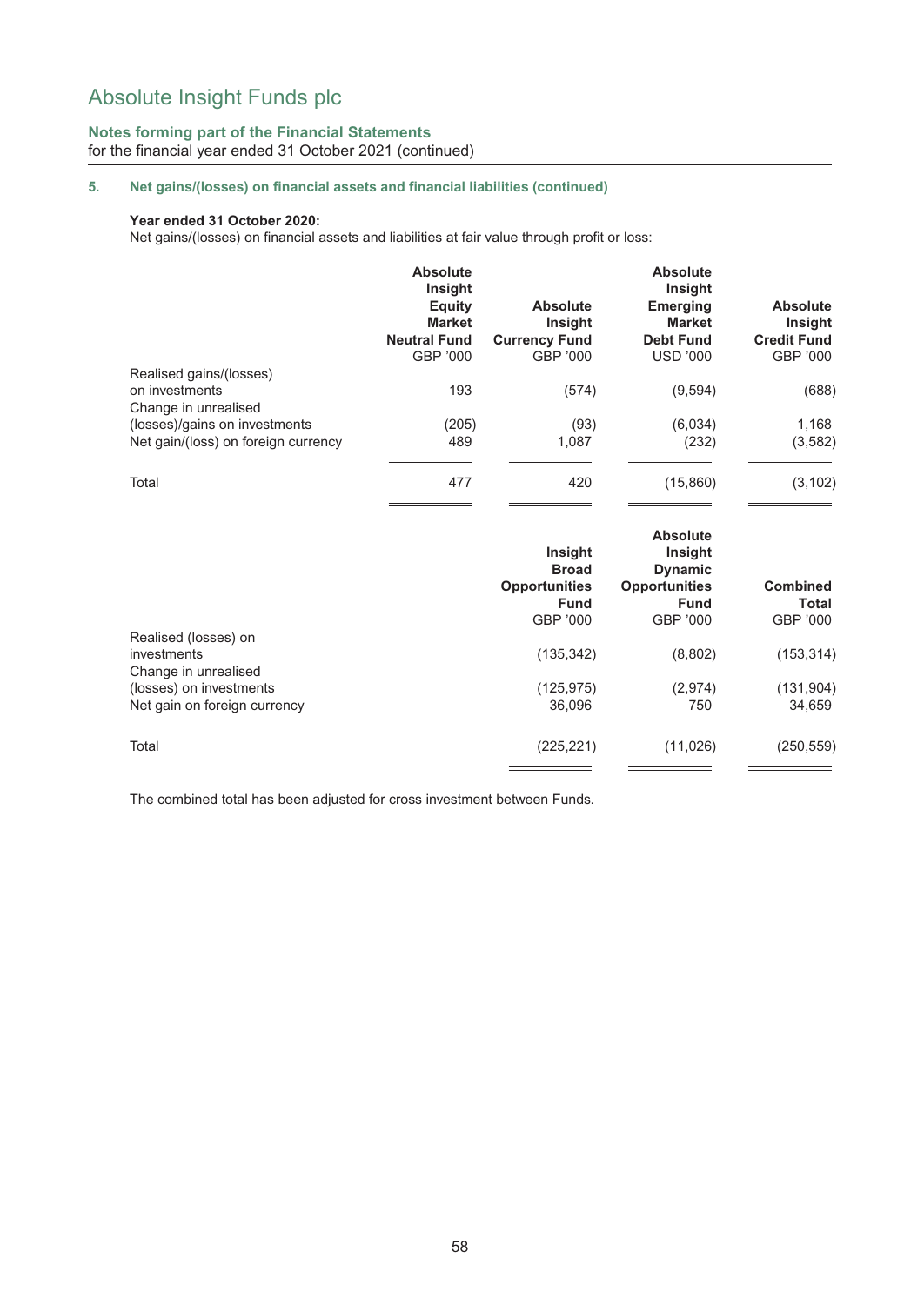### **Notes forming part of the Financial Statements** for the financial year ended 31 October 2021 (continued)

## **6. Other income**

|                                    | <b>Absolute</b><br>Insight<br><b>Equity</b><br><b>Market</b> | <b>Absolute</b><br><b>Insight</b> | <b>Absolute</b><br>Insight<br><b>Emerging</b><br><b>Market</b> | <b>Absolute</b><br>Insight |
|------------------------------------|--------------------------------------------------------------|-----------------------------------|----------------------------------------------------------------|----------------------------|
| 2021                               | <b>Neutral Fund*</b>                                         | <b>Currency Fund</b>              | Debt Fund**                                                    | <b>Credit Fund***</b>      |
|                                    | GBP '000                                                     | GBP '000                          | <b>USD '000</b>                                                | GBP '000                   |
| Income on contracts for difference | 10                                                           |                                   | $\overline{\phantom{0}}$                                       |                            |
| Swap income                        | ۰                                                            |                                   |                                                                | 45                         |
| Miscellaneous income               | 13                                                           |                                   |                                                                | 2                          |
| Total                              | 23                                                           |                                   |                                                                | 47                         |

| 2021                               | Insight<br><b>Broad</b><br><b>Opportunities</b><br><b>Fund</b><br>GBP '000 | <b>Absolute</b><br>Insight<br><b>Dynamic</b><br><b>Opportunities</b><br>Fund**<br>GBP '000 | <b>Combined</b><br><b>Total</b><br>GBP '000 |
|------------------------------------|----------------------------------------------------------------------------|--------------------------------------------------------------------------------------------|---------------------------------------------|
| Income on contracts for difference | $\overline{\phantom{0}}$                                                   |                                                                                            | 10                                          |
| Swap income                        |                                                                            | 40                                                                                         | 85                                          |
| Miscellaneous income               |                                                                            |                                                                                            | 15                                          |
| Total                              |                                                                            | 40                                                                                         | 110                                         |

\* Fund ceased activities on 30 November 2020.

\*\*Funds ceased activities on 9 April 2021.

\*\*\*Fund ceased activities on 18 June 2021.

|                                    | <b>Absolute</b><br><b>Insight</b><br>Equity<br><b>Market</b> | <b>Absolute</b><br><b>Insight</b> | <b>Absolute</b><br><b>Insight</b><br><b>Emerging</b><br><b>Market</b> | <b>Absolute</b><br>Insight |
|------------------------------------|--------------------------------------------------------------|-----------------------------------|-----------------------------------------------------------------------|----------------------------|
| 2020                               | <b>Neutral Fund</b>                                          | <b>Currency Fund</b>              | <b>Debt Fund</b>                                                      | <b>Credit Fund</b>         |
|                                    | GBP '000                                                     | GBP '000                          | USD '000                                                              | GBP '000                   |
| Income on contracts for difference | 186                                                          | $\blacksquare$                    |                                                                       |                            |
| Swap income                        |                                                              |                                   |                                                                       | 1,360                      |
| Miscellaneous income               | ۰.                                                           |                                   |                                                                       | $\overline{2}$             |
| Total                              | 186                                                          |                                   |                                                                       | 1,362                      |

|                                    | Insight<br><b>Broad</b><br><b>Opportunities</b> | <b>Absolute</b><br>Insight<br><b>Dynamic</b><br><b>Opportunities</b> | <b>Combined</b> |
|------------------------------------|-------------------------------------------------|----------------------------------------------------------------------|-----------------|
| 2020                               | <b>Fund</b>                                     | <b>Fund</b>                                                          | Total           |
|                                    | GBP '000                                        | GBP '000                                                             | GBP '000        |
| Income on contracts for difference |                                                 |                                                                      | 186             |
| Swap income                        | 2,995                                           | 126                                                                  | 4,481           |
| Miscellaneous income               | 42                                              | 2                                                                    | 46              |
| Total                              | 3,037                                           | 128                                                                  | 4,713           |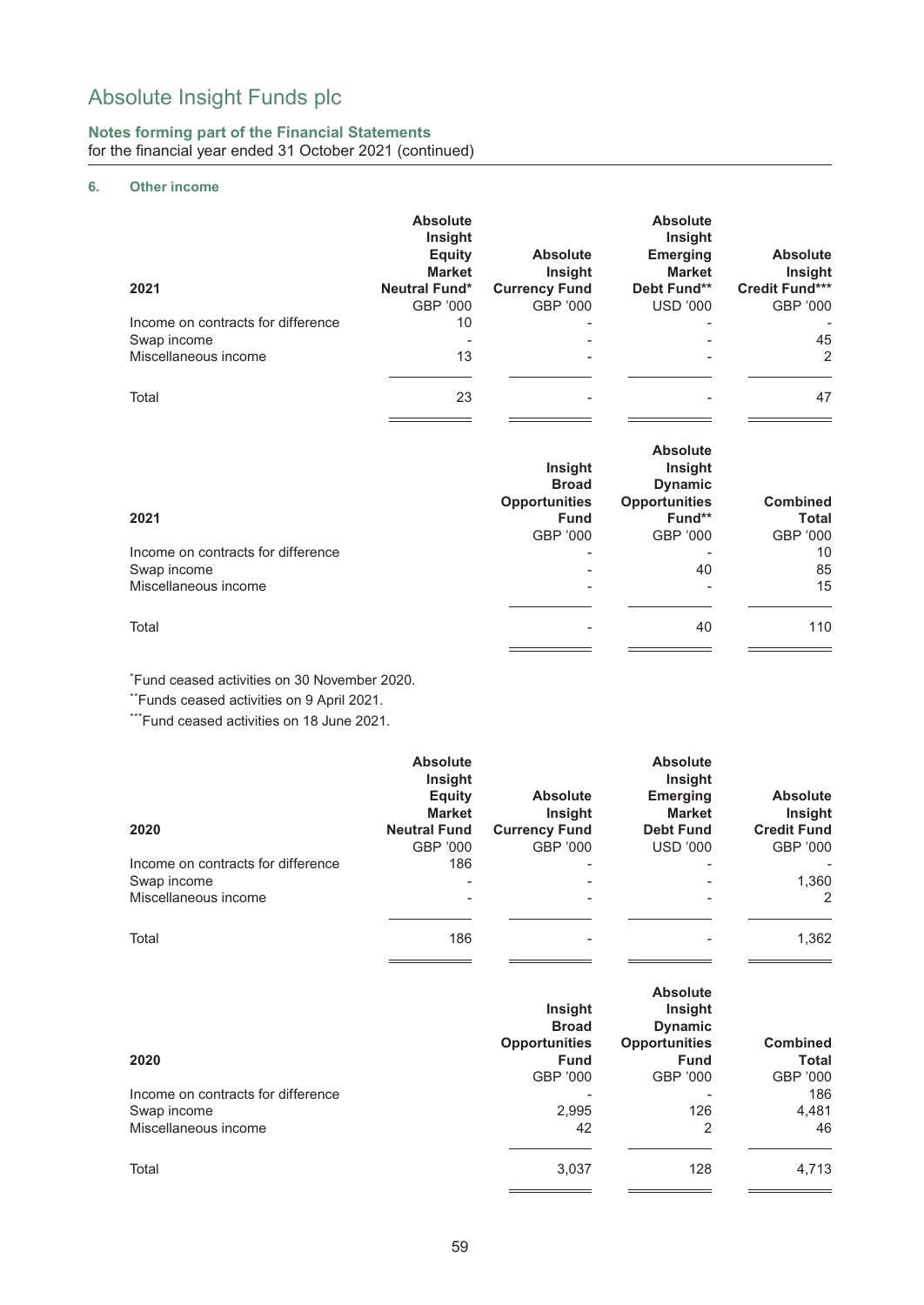## **Notes forming part of the Financial Statements** for the financial year ended 31 October 2021 (continued)

## **7. Trade and other receivables**

|                                    | <b>Absolute</b><br>Insight<br><b>Equity</b><br><b>Market</b> | <b>Absolute</b><br><b>Insight</b> | <b>Absolute</b><br>Insight<br><b>Emerging</b><br><b>Market</b> | <b>Absolute</b><br>Insight |
|------------------------------------|--------------------------------------------------------------|-----------------------------------|----------------------------------------------------------------|----------------------------|
| 2021                               | <b>Neutral Fund*</b>                                         | <b>Currency Fund</b>              | Debt Fund**                                                    | <b>Credit Fund***</b>      |
|                                    | GBP '000                                                     | GBP '000                          | <b>USD '000</b>                                                | GBP '000                   |
| Accrued interest                   |                                                              |                                   |                                                                |                            |
| Dividend receivable                |                                                              |                                   |                                                                |                            |
| Receivable for sale of investments |                                                              |                                   |                                                                |                            |
| Receivable for Fund shares sold    |                                                              |                                   |                                                                |                            |
|                                    |                                                              |                                   |                                                                |                            |
| Total                              |                                                              | 3                                 |                                                                |                            |
|                                    |                                                              |                                   |                                                                |                            |

| 2021                               | Insight<br><b>Broad</b><br><b>Opportunities</b><br><b>Fund</b><br>GBP '000 | <b>Absolute</b><br><b>Insight</b><br><b>Dynamic</b><br><b>Opportunities</b><br>Fund**<br>GBP '000 | <b>Combined</b><br><b>Total</b><br>GBP '000 |
|------------------------------------|----------------------------------------------------------------------------|---------------------------------------------------------------------------------------------------|---------------------------------------------|
| Accrued interest                   | 1,156                                                                      | $\overline{\phantom{a}}$                                                                          | 1,157                                       |
| Dividend receivable                | 1,290                                                                      | ۰                                                                                                 | 1,290                                       |
| Receivable for sale of investments | 31                                                                         | $\overline{\phantom{a}}$                                                                          | 33                                          |
| Receivable for Fund shares sold    | 599                                                                        |                                                                                                   | 599                                         |
| Total                              | 3.076                                                                      |                                                                                                   | 3,079                                       |

\* Fund ceased activities on 30 November 2020.

\*\*Funds ceased activities on 9 April 2021.

\*\*\*Fund ceased activities on 18 June 2021.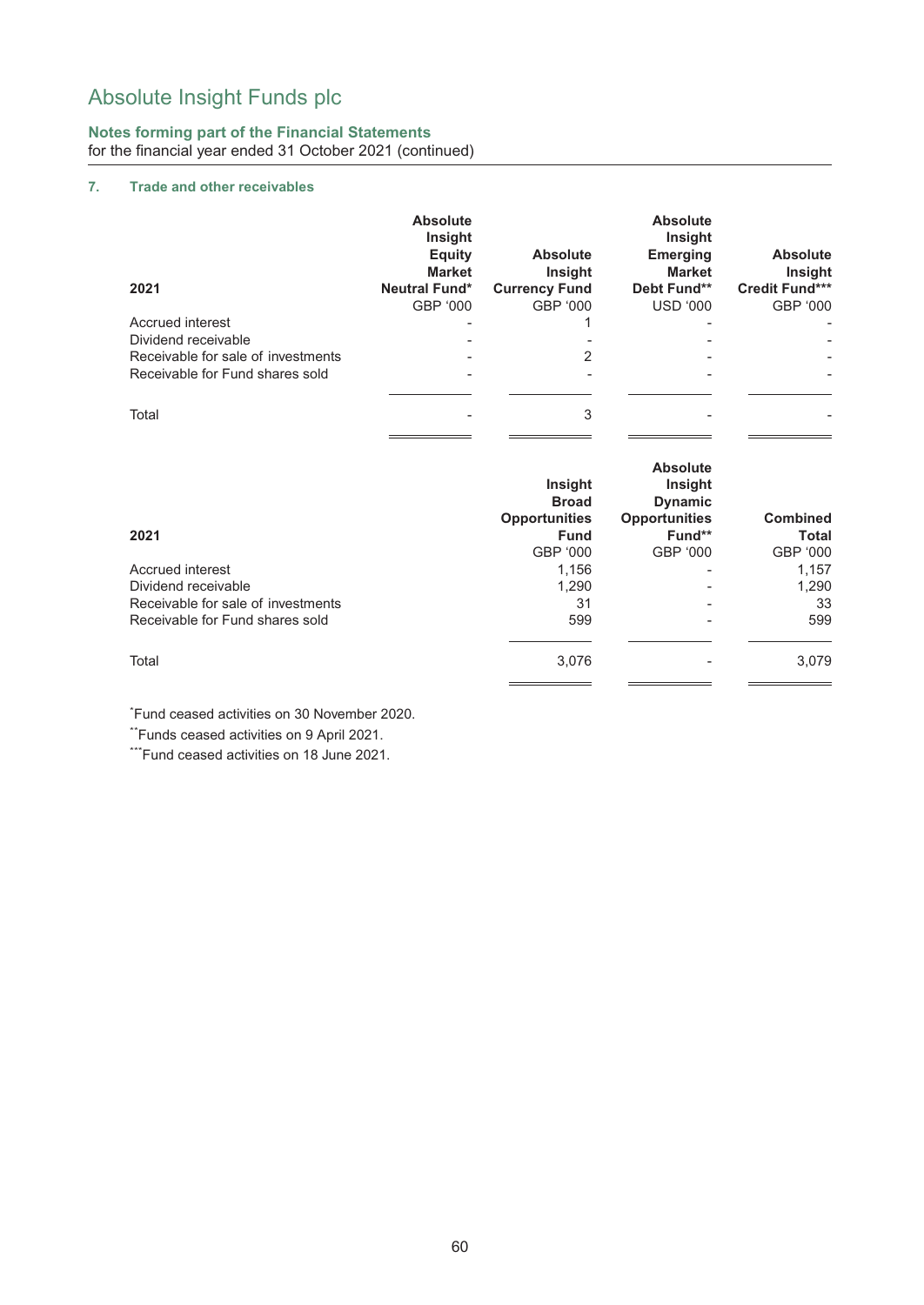## **Notes forming part of the Financial Statements** for the financial year ended 31 October 2021 (continued)

## **7. Trade and other receivables (continued)**

|                                    | <b>Absolute</b><br><b>Insight</b><br><b>Equity</b><br><b>Market</b> | <b>Absolute</b><br><b>Insight</b> | <b>Absolute</b><br><b>Insight</b><br><b>Emerging</b><br><b>Market</b> | <b>Absolute</b><br><b>Insight</b> |
|------------------------------------|---------------------------------------------------------------------|-----------------------------------|-----------------------------------------------------------------------|-----------------------------------|
| 2020                               | <b>Neutral Fund</b>                                                 | <b>Currency Fund</b>              | <b>Debt Fund</b>                                                      | <b>Credit Fund</b>                |
|                                    | GBP '000                                                            | GBP '000                          | <b>USD '000</b>                                                       | GBP '000                          |
| Accrued interest                   | 88                                                                  | 19                                | 2,313                                                                 | 944                               |
| Dividend receivable                | 84                                                                  |                                   |                                                                       |                                   |
| Receivable for sale of investments | 212                                                                 | 2.000                             | 3,640                                                                 | 5,763                             |
| Receivable for Fund shares sold    | 5                                                                   |                                   | 19                                                                    |                                   |
| Total                              | 389                                                                 | 2.019                             | 5,973                                                                 | 6,708                             |

| 2020                               | Insight<br><b>Broad</b><br><b>Opportunities</b><br><b>Fund</b><br>GBP '000 | <b>Absolute</b><br>Insight<br><b>Dynamic</b><br><b>Opportunities</b><br><b>Fund</b><br>GBP '000 | <b>Combined</b><br>Total<br>GBP '000 |
|------------------------------------|----------------------------------------------------------------------------|-------------------------------------------------------------------------------------------------|--------------------------------------|
| Accrued interest                   | 832                                                                        | 65                                                                                              | 3,729                                |
| Dividend receivable                | 1.294                                                                      | 23                                                                                              | 1,403                                |
| Receivable for sale of investments | 154,112                                                                    | $\overline{\phantom{0}}$                                                                        | 164,890                              |
| Receivable for Fund shares sold    | 1,766                                                                      |                                                                                                 | 1,786                                |
| Total                              | 158,004                                                                    | 88                                                                                              | 171,808                              |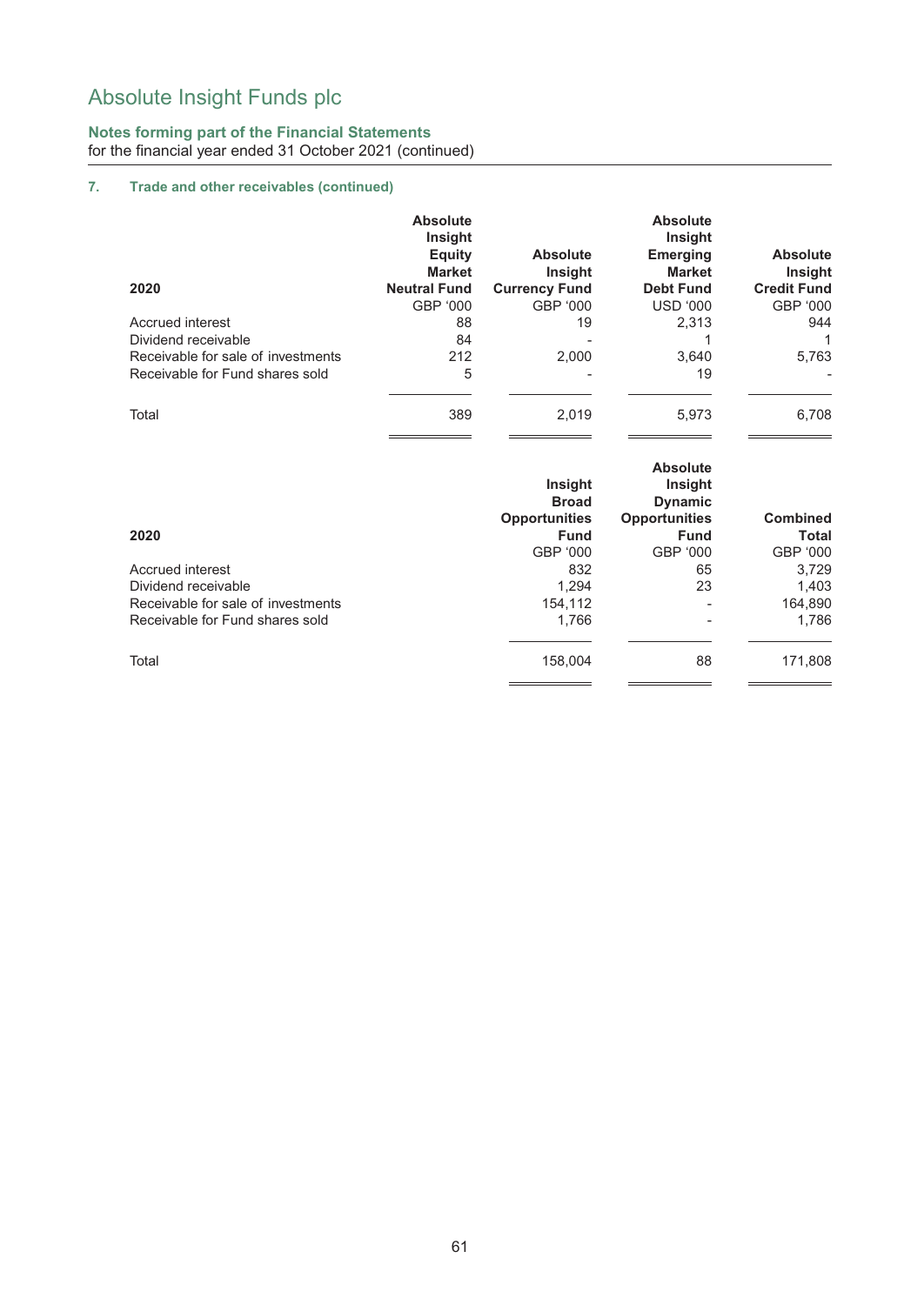## **Notes forming part of the Financial Statements** for the financial year ended 31 October 2021 (continued)

## **8. Trade and other payables**

|                                   | <b>Absolute</b><br><b>Insight</b><br><b>Equity</b><br><b>Market</b> | <b>Absolute</b><br><b>Insight</b> | <b>Absolute</b><br><b>Insight</b><br><b>Emerging</b><br><b>Market</b> | <b>Absolute</b><br>Insight |
|-----------------------------------|---------------------------------------------------------------------|-----------------------------------|-----------------------------------------------------------------------|----------------------------|
| 2021                              | <b>Neutral Fund*</b>                                                | <b>Currency Fund</b>              | Debt Fund**                                                           | <b>Credit Fund***</b>      |
|                                   | GBP '000                                                            | GBP '000                          | <b>USD '000</b>                                                       | GBP '000                   |
| Payable for investments purchased |                                                                     | 101                               |                                                                       |                            |
| Payable on Fund shares redeemed   |                                                                     | 31                                |                                                                       |                            |
| Management fees payable           |                                                                     |                                   |                                                                       |                            |
| Performance fees payable          |                                                                     |                                   |                                                                       |                            |
| FOE payable                       |                                                                     |                                   |                                                                       |                            |
| Capital gain tax payable          |                                                                     |                                   |                                                                       |                            |
| Other fees payable                |                                                                     |                                   | 17                                                                    | 24                         |
| Total                             |                                                                     | 134                               | 17                                                                    | 24                         |

| 2021                              | <b>Insight</b><br><b>Broad</b><br><b>Opportunities</b><br><b>Fund</b><br>GBP '000 | <b>Absolute</b><br>Insight<br><b>Dynamic</b><br><b>Opportunities</b><br>Fund**<br>GBP '000 | <b>Combined</b><br><b>Total</b><br>GBP '000 |
|-----------------------------------|-----------------------------------------------------------------------------------|--------------------------------------------------------------------------------------------|---------------------------------------------|
| Payable for investments purchased | 24,429                                                                            |                                                                                            | 24,530                                      |
| Payable on Fund shares redeemed   | 2,218                                                                             |                                                                                            | 2,249                                       |
| Management fees payable           | 1,338                                                                             |                                                                                            | 1,339                                       |
| Performance fees payable          | 22                                                                                |                                                                                            | 22                                          |
| FOE payable                       |                                                                                   |                                                                                            |                                             |
| Capital gain tax payable          | 14                                                                                |                                                                                            | 14                                          |
| Other fees payable                | 481                                                                               | 6                                                                                          | 523                                         |
| Total                             | 28,502                                                                            | 6                                                                                          | 28,678                                      |

\* Fund ceased activities on 30 November 2020.

\*\*Funds ceased activities on 9 April 2021.

\*\*\*Fund ceased activities on 18 June 2021.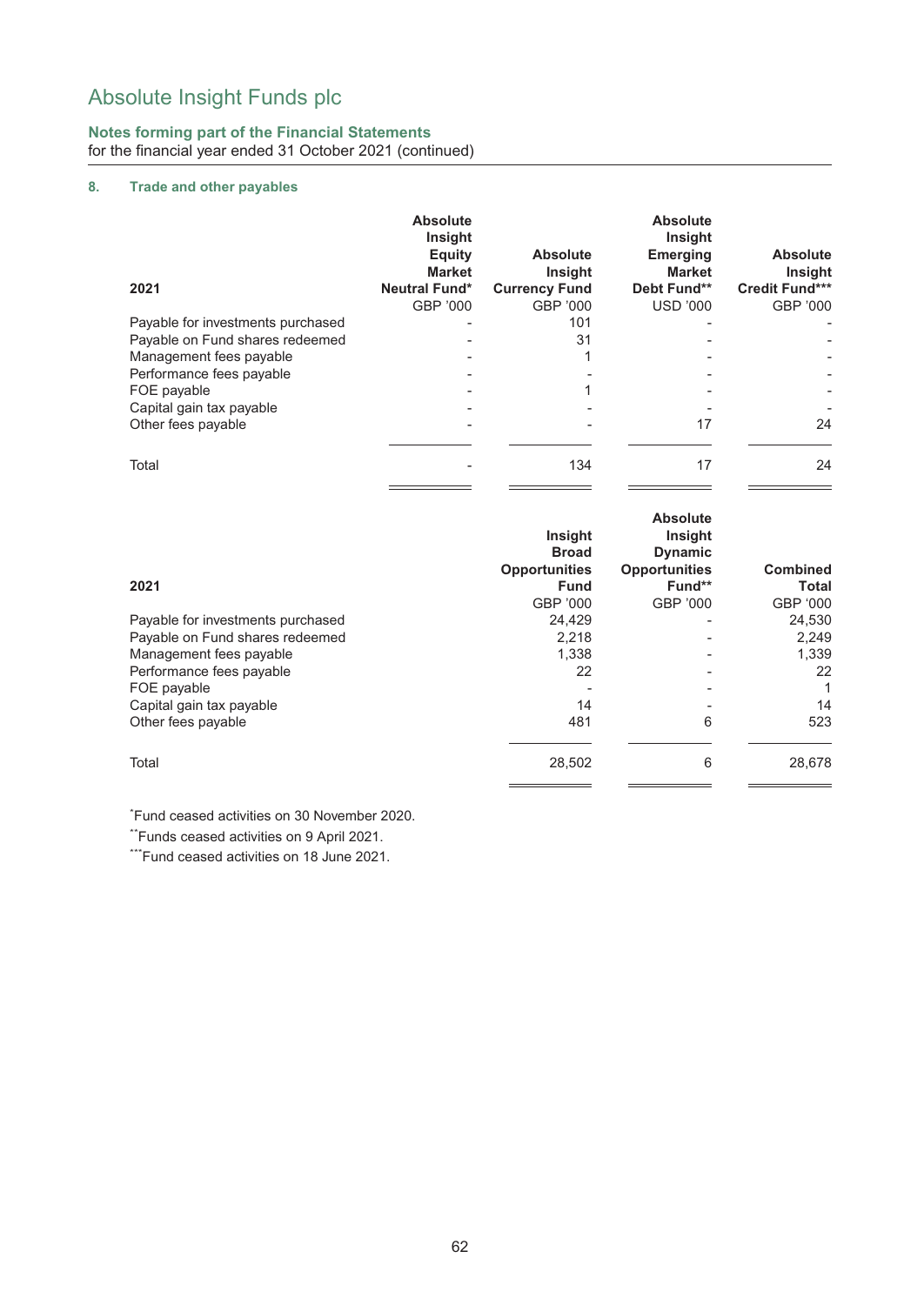## **Notes forming part of the Financial Statements** for the financial year ended 31 October 2021 (continued)

### **8. Trade and other payables (continued)**

| 2020                              | <b>Absolute</b><br><b>Insight</b><br><b>Equity</b><br><b>Market</b><br><b>Neutral Fund</b> | <b>Absolute</b><br><b>Insight</b><br><b>Currency Fund</b> | <b>Absolute</b><br><b>Insight</b><br><b>Emerging</b><br><b>Market</b><br><b>Debt Fund</b> | <b>Absolute</b><br><b>Insight</b><br><b>Credit Fund</b> |
|-----------------------------------|--------------------------------------------------------------------------------------------|-----------------------------------------------------------|-------------------------------------------------------------------------------------------|---------------------------------------------------------|
|                                   | GBP '000                                                                                   | GBP '000                                                  | <b>USD '000</b>                                                                           | GBP '000                                                |
| Payable for investments purchased | 298                                                                                        |                                                           | 3.440                                                                                     | 3.105                                                   |
| Payable on Fund shares redeemed   | 79                                                                                         | 15                                                        |                                                                                           | 430                                                     |
| Management fees payable           | 6                                                                                          | 2                                                         | 23                                                                                        | 6                                                       |
| Performance fees payable          |                                                                                            |                                                           |                                                                                           |                                                         |
| FOE payable                       | $\overline{a}$                                                                             | 9                                                         | 27                                                                                        | 20                                                      |
| Capital gain tax payable          |                                                                                            |                                                           | 37                                                                                        | $\overline{\phantom{a}}$                                |
| Other fees payable                | 14                                                                                         |                                                           |                                                                                           |                                                         |
| Total                             | 397                                                                                        | 26                                                        | 3,528                                                                                     | 3,561                                                   |

| 2020                              | <b>Insight</b><br><b>Broad</b><br><b>Opportunities</b><br><b>Fund</b> | <b>Absolute</b><br><b>Insight</b><br><b>Dynamic</b><br><b>Opportunities</b><br><b>Fund</b> | <b>Combined</b><br><b>Total</b> |
|-----------------------------------|-----------------------------------------------------------------------|--------------------------------------------------------------------------------------------|---------------------------------|
|                                   | GBP '000                                                              | GBP '000                                                                                   | GBP '000                        |
| Payable for investments purchased | 49.997                                                                |                                                                                            | 56.049                          |
| Payable on Fund shares redeemed   | 809                                                                   | 13                                                                                         | 1.346                           |
| Management fees payable           | 1,507                                                                 |                                                                                            | 1,539                           |
| Performance fees payable          |                                                                       |                                                                                            |                                 |
| FOE payable                       | 294                                                                   | 9                                                                                          | 353                             |
| Capital gain tax payable          |                                                                       |                                                                                            | 28                              |
| Other fees payable                |                                                                       |                                                                                            | 14                              |
| Total                             | 52,607                                                                | 22                                                                                         | 59,330                          |

#### **9. Financial instruments and associated risks**

In accordance with paragraph 34.23 of FRS 102, this note details the ways in which the Company manages risks associated with the use of financial instruments.

The investments of a Fund in securities and derivatives are subject to normal market fluctuations and other risks inherent in investing in securities and derivatives. Each Fund's activities expose the Company to a variety of financial risks: market risk (including currency risk, interest rate risk and market price risk), credit risk and liquidity risk. The Company's overall risk management programme focuses on the unpredictability of financial markets and seeks to minimise potential adverse effects on the Funds' financial performance.

#### **a. Market risk**

Market risk is the risk that changes in interest rates, foreign exchange rates or equity and commodity prices will make an instrument less valuable or more onerous. All trading financial instruments are recognised at fair value, and all changes in market conditions directly affect net income.

#### (i) Market price risk

Each Fund's market risk is managed by the Investment Manager within a rigorous risk management framework at the level of individual Funds. The Funds invest in a wide range of securities in accordance with respective investment objectives as detailed in note 1 to the financial statements. The Funds use a mixture of qualitative and quantitative techniques to generate absolute returns.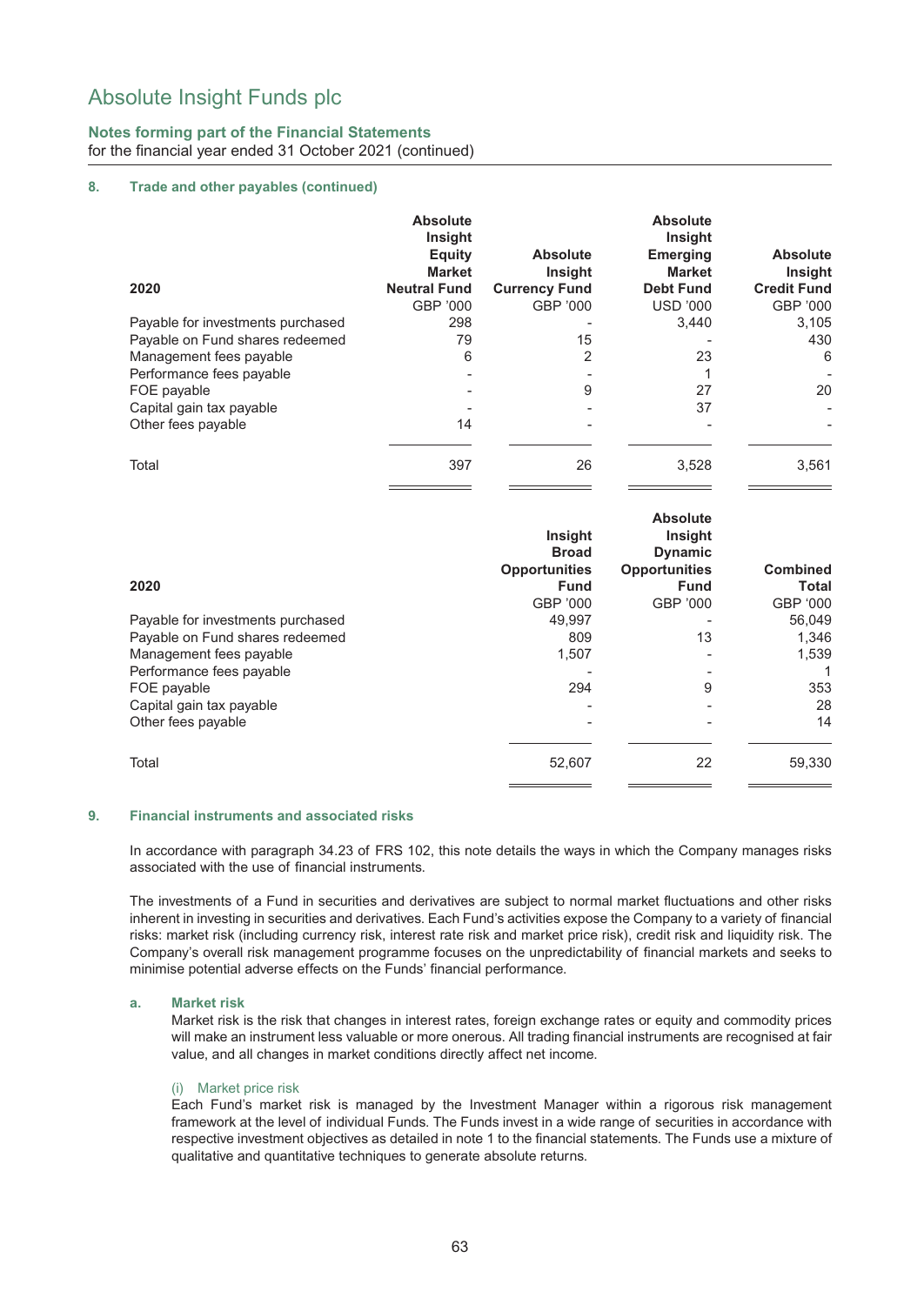## **Notes forming part of the Financial Statements** for the financial year ended 31 October 2021 (continued)

## **9. Financial instruments and associated risks (continued)**

#### **a. Market risk (continued)**

#### (i) Market price risk (continued)

Market price risk results mainly from the uncertainty about the future prices of financial instruments held. It represents the potential loss a Fund may suffer through holding market positions in the face of market movements and changes in exchange rates.

The Funds invest primarily in the following markets:

- Absolute Insight Currency Fund Derivative and non-derivative financial instruments in a wide range of currencies, as dictated by its investment strategy.
- Insight Broad Opportunities Fund A variety of derivative and non-derivative financial instruments, as dictated by its investment strategy.

The policy of the Funds is to maintain a diversified portfolio so as to spread investment risk. The Funds use a combination of pair trades and strong individual ideas (which are generally against futures). The Investment Manager has a strong discipline in terms of both profit taking and cutting losses and will use stop losses to aid this process.

For Absolute Insight Equity Market Neutral Fund, Absolute Insight Currency Fund, Absolute Insight Credit Fund, Insight Broad Opportunities Fund and Absolute Insight Dynamic Opportunities Fund, market price risk is measured by absolute Value at Risk ("VaR") and for Absolute Insight Emerging Market Debt Fund global exposure was measured using the commitment approach up to 30 April 2020 and by using VaR with effect from 30 April 2020, as detailed in note 9(f).

The tables below summarise the Funds' exposure to price risk. It includes the Funds' trading assets and liabilities at fair values exposed to price risk, indicating the proportion to the respective Fund's Net Asset Value ("NAV").

#### **Absolute Insight Equity Market Neutral Fund\***

|                                         | 2021              |          | 2020              |          |
|-----------------------------------------|-------------------|----------|-------------------|----------|
|                                         | <b>Fair Value</b> |          | <b>Fair Value</b> |          |
|                                         | <b>GBP '000</b>   | % of NAV | <b>GBP '000</b>   | % of NAV |
| Equity securities held for trading      |                   |          | 396               | 5.29     |
| Debt securities held for trading        |                   |          | 6,054             | 80.86    |
| Investment funds held for trading       |                   |          | 715               | 9.55     |
| Derivative assets held for trading      |                   |          | 388               | 5.18     |
| Derivative liabilities held for trading |                   |          | (349)             | (4.66)   |
|                                         |                   |          | 7,204             | 96.22    |
|                                         |                   |          |                   |          |

\*Fund ceased activities on 30 November 2020.

#### **Absolute Insight Currency Fund**

|                                         | 2021              |          | 2020              |          |
|-----------------------------------------|-------------------|----------|-------------------|----------|
|                                         | <b>Fair Value</b> |          | <b>Fair Value</b> |          |
|                                         | <b>GBP '000</b>   | % of NAV | <b>GBP '000</b>   | % of NAV |
| Debt securities held for trading        | 2,680             | 91.69    | 17.921            | 37.63    |
| Money Market instruments                |                   |          | 12,998            | 27.30    |
| Investment funds held for trading       | 276               | 9.44     | 4,269             | 8.97     |
| Derivative assets held for trading      | 14                | 0.46     | 521               | 1.09     |
| Derivative liabilities held for trading | (15)              | (0.50)   | (359)             | (0.75)   |
|                                         | 2.955             | 101.09   | 35,350            | 74.24    |
|                                         |                   |          |                   |          |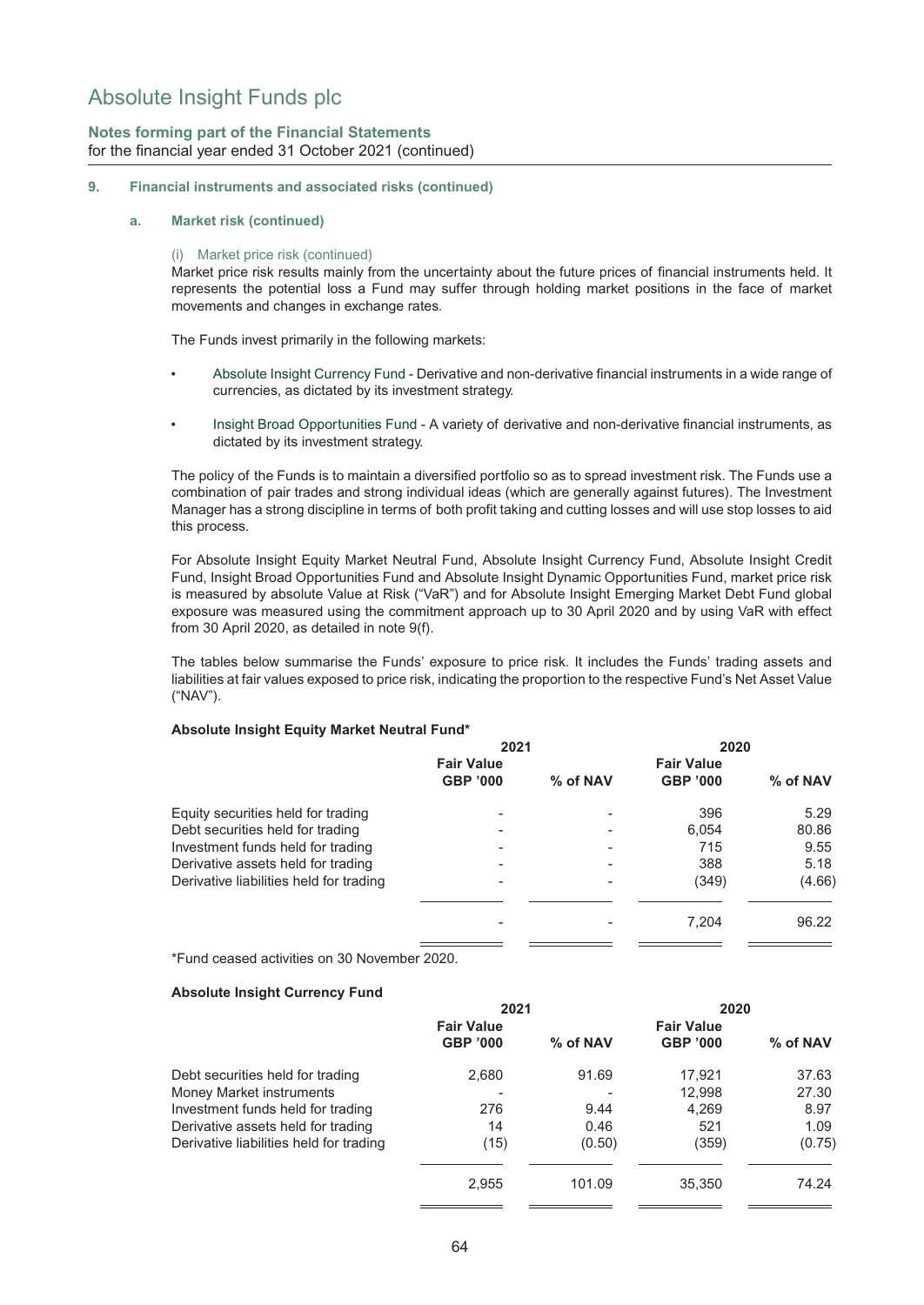## **Notes forming part of the Financial Statements** for the financial year ended 31 October 2021 (continued)

## **9. Financial instruments and associated risks (continued)**

### **a. Market risk (continued)**

(i) Market price risk (continued)

### **Absolute Insight Emerging Market Debt Fund**

| % of NAV |
|----------|
| 79.33    |
| 9.46     |
| 3.62     |
| (0.95)   |
| 91.46    |
|          |

\*Fund ceased activities on 9 April 2021.

### **Absolute Insight Credit Fund**

| 2021                     |                          | 2020              |          |
|--------------------------|--------------------------|-------------------|----------|
| <b>Fair Value</b>        |                          | <b>Fair Value</b> |          |
| <b>GBP '000</b>          | % of NAV                 | <b>GBP '000</b>   | % of NAV |
| $\blacksquare$           |                          | 126,230           | 83.78    |
| $\overline{\phantom{0}}$ | $\overline{\phantom{0}}$ | 12.018            | 7.98     |
| $\overline{\phantom{0}}$ | $\overline{\phantom{0}}$ | 2.007             | 1.33     |
|                          |                          | (1,761)           | (1.17)   |
|                          |                          |                   |          |
|                          |                          | 138.494           | 91.92    |
|                          |                          |                   |          |

\*Fund ceased activities on 18 June 2021.

### **Insight Broad Opportunities Fund**

|                                         | 2021              |          | 2020              |          |
|-----------------------------------------|-------------------|----------|-------------------|----------|
|                                         | <b>Fair Value</b> |          | <b>Fair Value</b> |          |
|                                         | <b>GBP '000</b>   | % of NAV | <b>GBP '000</b>   | % of NAV |
| Equity securities held for trading      | 32.109            | 0.81     | 14,805            | 0.35     |
| Debt securities held for trading        | 484.706           | 12.23    | 531.595           | 12.54    |
| Money Market instruments                | 627,535           | 15.83    | 472.390           | 11.14    |
| Investment funds held for trading       | 2,400,675         | 60.56    | 2,495,449         | 58.86    |
| Derivative assets held for trading      | 78.924            | 1.92     | 89.697            | 2.13     |
| Derivative liabilities held for trading | (78,475)          | (1.91)   | (173, 685)        | (4.11)   |
|                                         | 3,545,474         | 89.44    | 3,430,251         | 80.91    |
|                                         |                   |          |                   |          |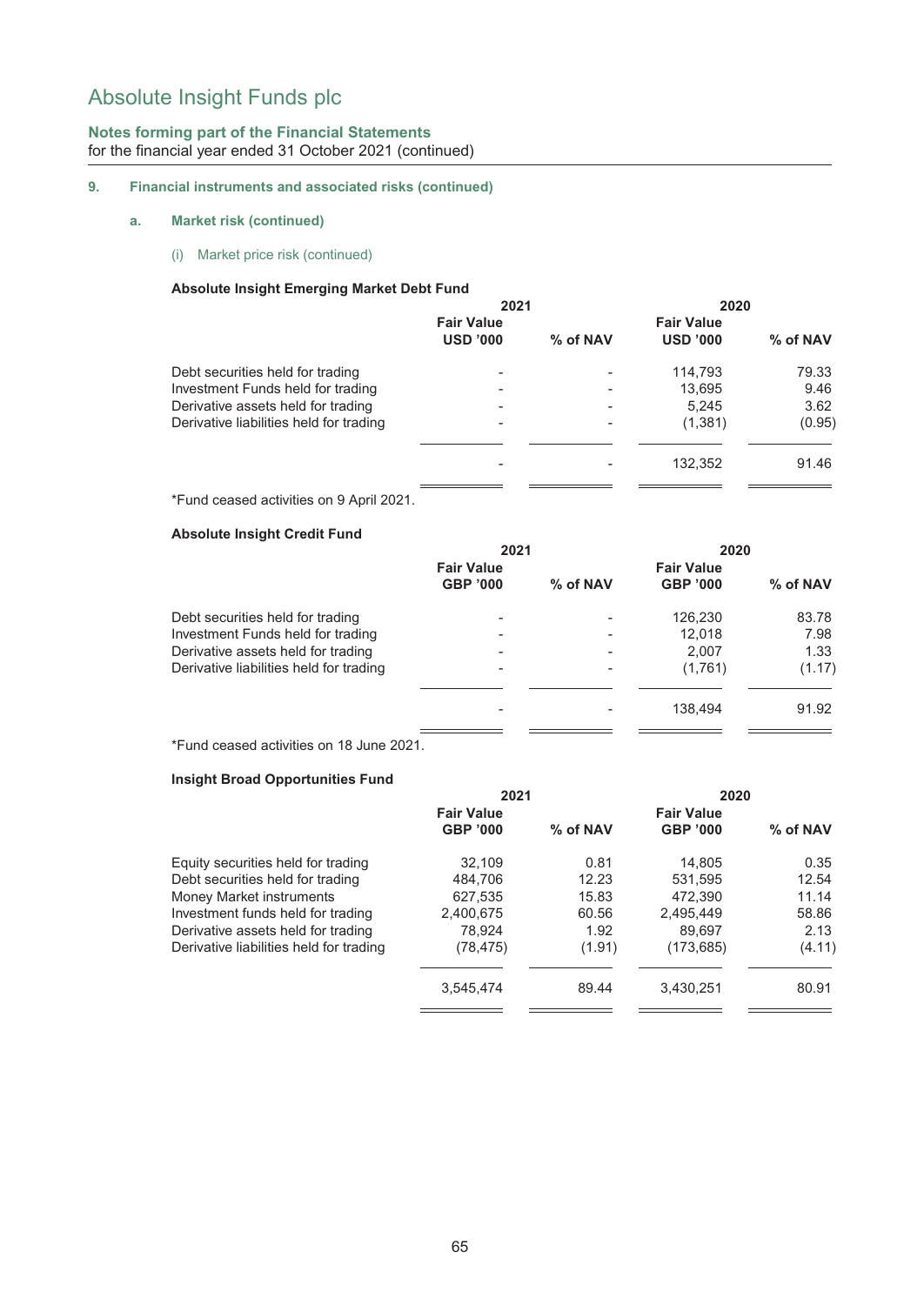## **Notes forming part of the Financial Statements** for the financial year ended 31 October 2021 (continued)

### **9. Financial instruments and associated risks (continued)**

#### **a. Market risk (continued)**

(i) Market price risk (continued)

### **Absolute Insight Dynamic Opportunities Fund\***

|                                         | 2021              |          | 2020              |            |
|-----------------------------------------|-------------------|----------|-------------------|------------|
|                                         | <b>Fair Value</b> |          | <b>Fair Value</b> |            |
|                                         | <b>GBP '000</b>   | % of NAV | <b>GBP '000</b>   | $%$ of NAV |
| Equity securities held for trading      |                   |          | 599               | 0.93       |
| Debt securities held for trading        |                   |          | 26,262            | 40.59      |
| Money Market instruments                |                   |          | 11.198            | 17.31      |
| Investment funds held for trading       |                   |          | 12.415            | 19.19      |
| Derivative assets held for trading      |                   |          | 1.629             | 2.52       |
| Derivative liabilities held for trading |                   |          | (2,057)           | (3.18)     |
|                                         |                   |          | 50,046            | 77.36      |
|                                         |                   |          |                   |            |

\*Fund ceased activities on 9 April 2021.

#### (ii) Interest rate risk

A Fund's interest-bearing financial assets and financial liabilities expose it to risks associated with the effects of fluctuations in the prevailing levels of market interest rates on its financial position and cash flows.

A Fund is exposed to interest rate risk by virtue of the effects that changes in interest rates can have on the value of securities. Each Fund's policy is to limit its exposure to market risk and therefore, also limit its exposure to interest rate risk. A significant amount of each Fund's financial assets throughout the financial year consisted of cash at bank, cash held at Depositary and brokers and deposits held with credit institutions.

A Fund which holds investments in debt securities, including government and corporate bonds, money market instruments and CFDs during the financial year, is also exposed to interest rate risk. Detail of investments in debt securities, money market instruments and CFDs held at the Statement of Financial Position date is provided in the relevant Fund's Schedule of Investments. Investments in debt securities, money market instruments and CFDs with a fixed interest rate are exposed to fair value interest rate risk, and investments with a floating rate that resets with the market rates are exposed to cash flow interest rate risk.

These assets yield significant amounts of interest income and therefore a Fund is subject to a degree of risk, due to fluctuations in the prevailing levels of market interest rates.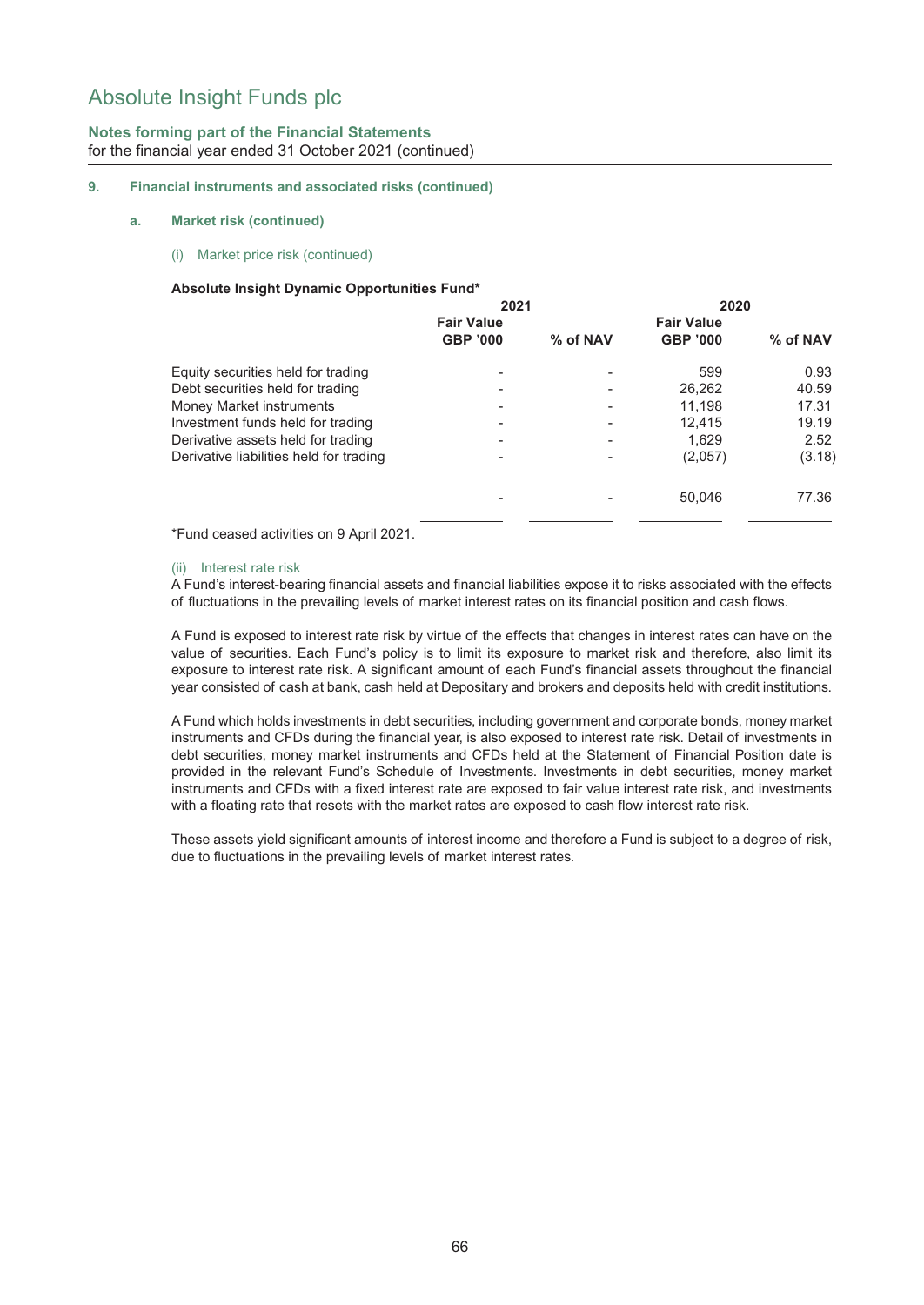## **Notes forming part of the Financial Statements** for the financial year ended 31 October 2021 (continued)

## **9. Financial instruments and associated risks (continued)**

### **a. Market risk (continued)**

### (ii) Interest rate risk (continued)

The following tables summarise each Fund's exposure to interest rate risk. The tables include each Fund's trading assets and liabilities at fair values, categorised by the earlier of the contractual re-pricing or maturity dates.

## **Absolute Insight Currency Fund as at 31 October 2021**

|                                                                                        | $<$ 1        | $1 - 3$       | <b>3 Months</b> | $1 - 5$ | >5           | Non-<br><b>Interest</b> |              |
|----------------------------------------------------------------------------------------|--------------|---------------|-----------------|---------|--------------|-------------------------|--------------|
| <b>GBP '000</b><br><b>Assets</b>                                                       | <b>Month</b> | <b>Months</b> | to 1 Year       | Years   | <b>Years</b> | <b>Bearing</b>          | <b>Total</b> |
| Cash and cash<br>equivalents<br>Financial assets at                                    | 99           |               |                 |         |              |                         | 99           |
| fair value through<br>profit or loss                                                   | 1,250        | 1,130         | 300             |         |              | 290                     | 2,970        |
| Trade and other<br>receivables                                                         |              |               |                 |         |              | 3                       | 3            |
| <b>Total assets</b>                                                                    | 1,349        | 1,130         | 300             |         |              | 293                     | 3,072        |
| <b>Liabilities</b><br>Financial liabilities at<br>fair value through<br>profit or loss |              |               |                 |         |              | (15)                    | (15)         |
| Trade and other<br>payables<br>Net assets<br>attributable to<br>holders of             |              |               |                 |         |              | (134)                   | (134)        |
| redeemable<br>participating shares                                                     |              |               |                 |         |              | (2,923)                 | (2,923)      |
| <b>Total liabilities</b>                                                               |              |               |                 |         | ۰            | (3,072)                 | (3,072)      |
| <b>Total interest</b><br>sensitivity gap                                               | 1,349        | 1,130         | 300             |         |              |                         |              |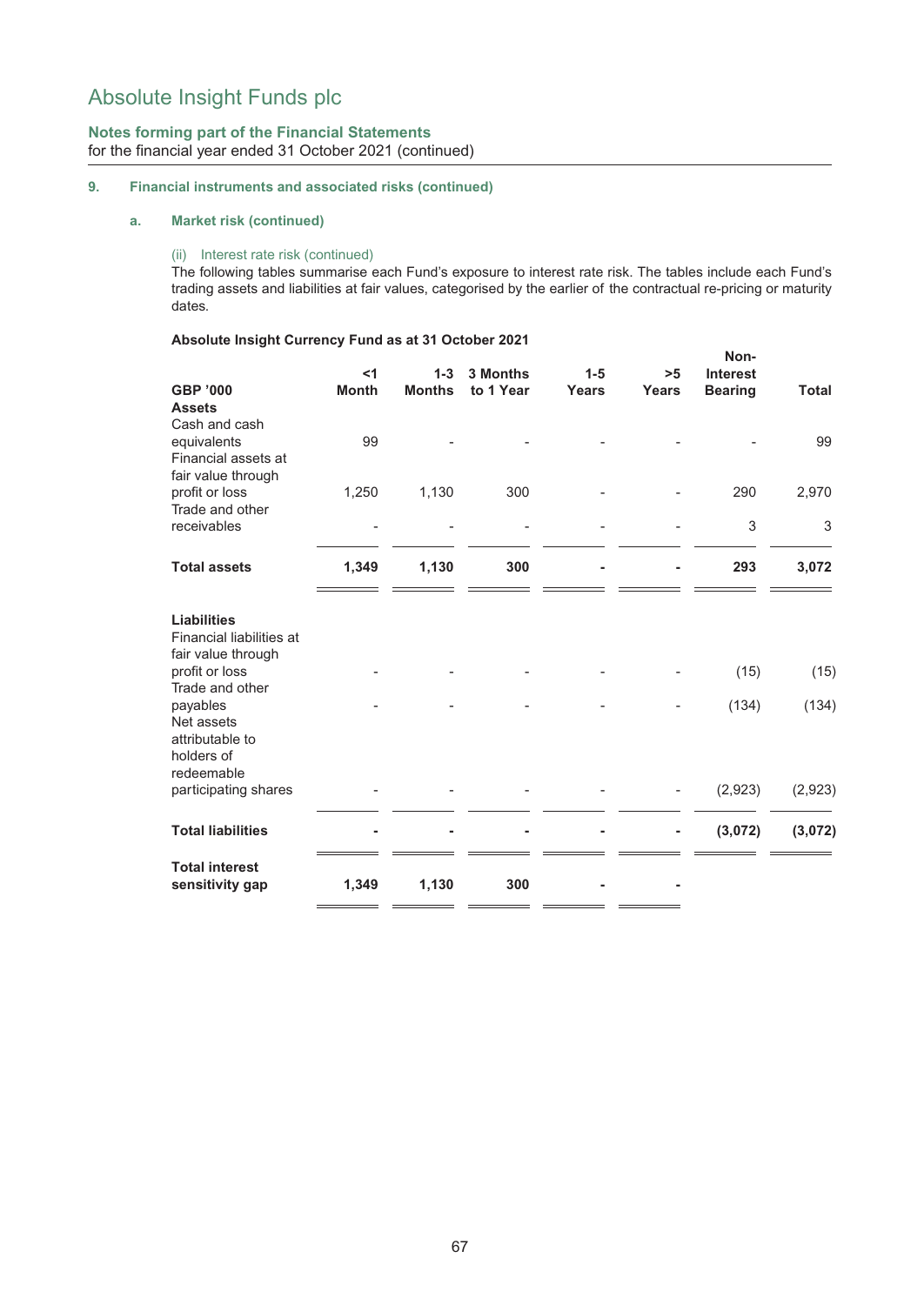## **Notes forming part of the Financial Statements** for the financial year ended 31 October 2021 (continued)

## **9. Financial instruments and associated risks (continued)**

## **a. Market risk (continued)**

(ii) Interest rate risk (continued)

### **Insight Broad Opportunities Fund as at 31 October 2021**

|                                                                                          |                       |                        |                              |                  |             | Non-                              |                     |
|------------------------------------------------------------------------------------------|-----------------------|------------------------|------------------------------|------------------|-------------|-----------------------------------|---------------------|
| <b>GBP '000</b>                                                                          | $<$ 1<br><b>Month</b> | $1-3$<br><b>Months</b> | <b>3 Months</b><br>to 1 Year | $1 - 5$<br>Years | >5<br>Years | <b>Interest</b><br><b>Bearing</b> | <b>Total</b>        |
| <b>Assets</b>                                                                            |                       |                        |                              |                  |             |                                   |                     |
| Cash and cash<br>equivalents<br>Financial assets at                                      | 211,247               |                        |                              |                  |             |                                   | 211,247             |
| fair value through<br>profit or loss<br>Trade and other                                  | 339,723               | 265,255                | 724,864                      | 15,282           |             | - 2,511,708 3,856,832             |                     |
| receivables                                                                              |                       |                        |                              |                  |             | 3,076                             | 3,076               |
| <b>Total assets</b>                                                                      | 550,970               | 265,255                | 724,864                      | 15,282           | $\sim$      |                                   | 2,514,784 4,071,155 |
| <b>Liabilities</b><br>Financial liabilities at<br>fair value through<br>profit or loss   |                       |                        |                              |                  |             | (78, 475)                         | (78, 475)           |
| Trade and other<br>payables<br>Net assets<br>attributable to<br>holders of<br>redeemable |                       |                        |                              |                  |             | (28, 502)                         | (28, 502)           |
| participating shares                                                                     |                       |                        |                              |                  |             | $-(3,964,178)$ $(3,964,178)$      |                     |
| <b>Total liabilities</b>                                                                 |                       |                        |                              |                  |             | $-$ (4,071,155) (4,071,155)       |                     |
| <b>Total interest</b><br>sensitivity gap                                                 | 550,970               | 265,255                | 724,864                      | 15,282           |             |                                   |                     |
|                                                                                          |                       |                        |                              |                  |             |                                   |                     |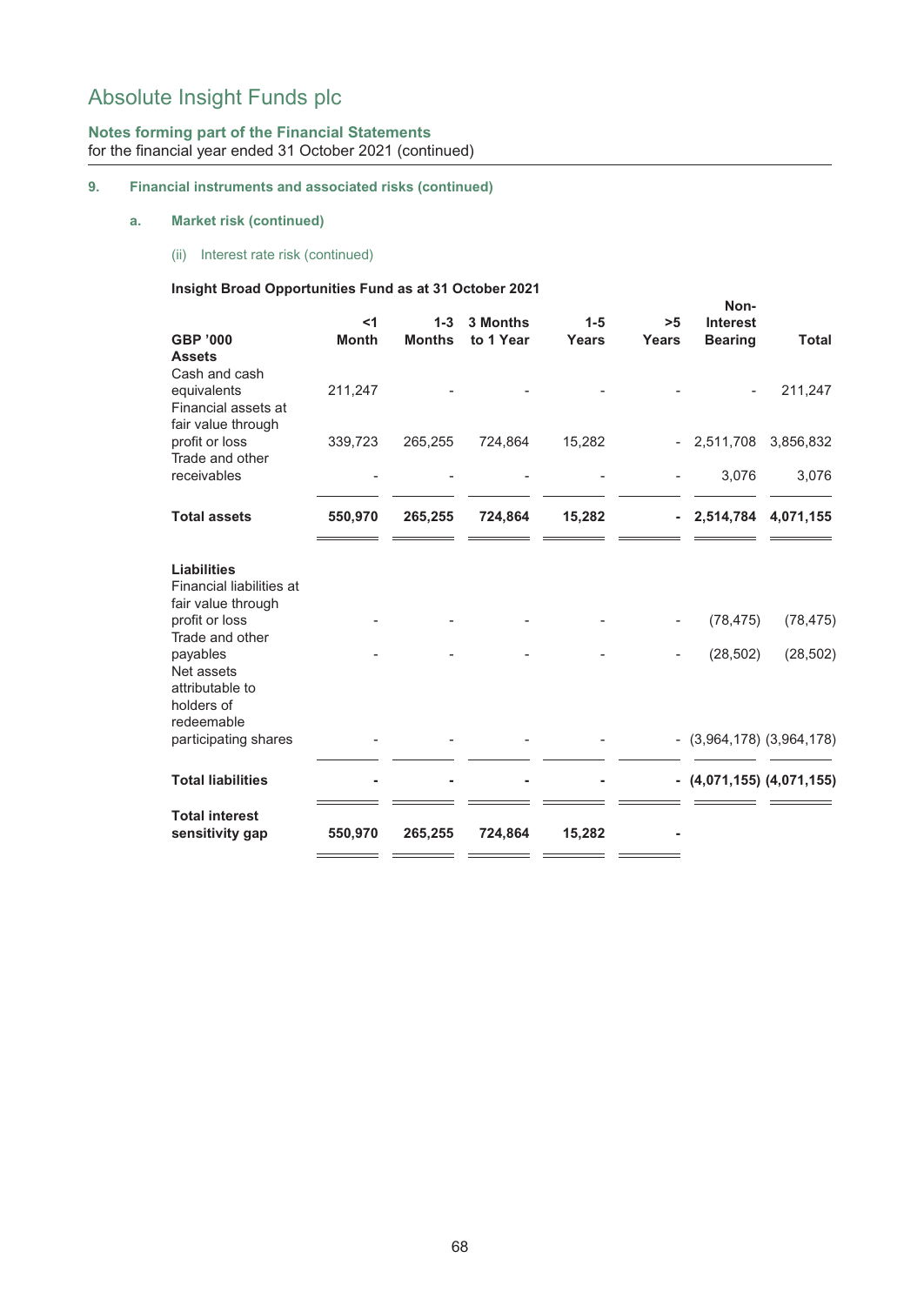## **Notes forming part of the Financial Statements** for the financial year ended 31 October 2021 (continued)

## **9. Financial instruments and associated risks (continued)**

## **a. Market risk (continued)**

(ii) Interest rate risk (continued)

## **Absolute Insight Equity Market Neutral Fund as at 31 October 2020**

|                                    |              |               |           |         |              | Non-            |              |  |
|------------------------------------|--------------|---------------|-----------|---------|--------------|-----------------|--------------|--|
|                                    | $<$ 1        | $1 - 3$       | 3 Months  | $1 - 5$ | >5           | <b>Interest</b> |              |  |
| <b>GBP '000</b>                    | <b>Month</b> | <b>Months</b> | to 1 Year | Years   | <b>Years</b> | <b>Bearing</b>  | <b>Total</b> |  |
| <b>Assets</b><br>Cash and cash     |              |               |           |         |              |                 |              |  |
| equivalents                        | 291          |               |           |         |              |                 | 291          |  |
| Financial assets at                |              |               |           |         |              |                 |              |  |
| fair value through                 |              |               |           |         |              |                 |              |  |
| profit or loss                     | 2,480        | 2,203         | 1,371     |         |              | 1,499           | 7,553        |  |
| Trade and other<br>receivables     |              |               |           |         |              | 389             | 389          |  |
|                                    |              |               |           |         |              |                 |              |  |
| <b>Total assets</b>                | 2,771        | 2,203         | 1,371     |         |              | 1,888           | 8,233        |  |
|                                    |              |               |           |         |              |                 |              |  |
| <b>Liabilities</b>                 |              |               |           |         |              |                 |              |  |
| Financial liabilities at           |              |               |           |         |              |                 |              |  |
| fair value through                 |              |               |           |         |              |                 |              |  |
| profit or loss                     |              |               |           |         |              | (349)           | (349)        |  |
| Trade and other<br>payables        |              |               |           |         |              | (397)           | (397)        |  |
| Net assets                         |              |               |           |         |              |                 |              |  |
| attributable to                    |              |               |           |         |              |                 |              |  |
| holders of                         |              |               |           |         |              |                 |              |  |
| redeemable<br>participating shares |              |               |           |         |              | (7, 487)        | (7, 487)     |  |
|                                    |              |               |           |         |              |                 |              |  |
| <b>Total liabilities</b>           |              |               |           |         |              | (8, 233)        | (8, 233)     |  |
| <b>Total interest</b>              |              |               |           |         |              |                 |              |  |
| sensitivity gap                    | 2,771        | 2,203         | 1,371     |         |              |                 |              |  |
|                                    |              |               |           |         |              |                 |              |  |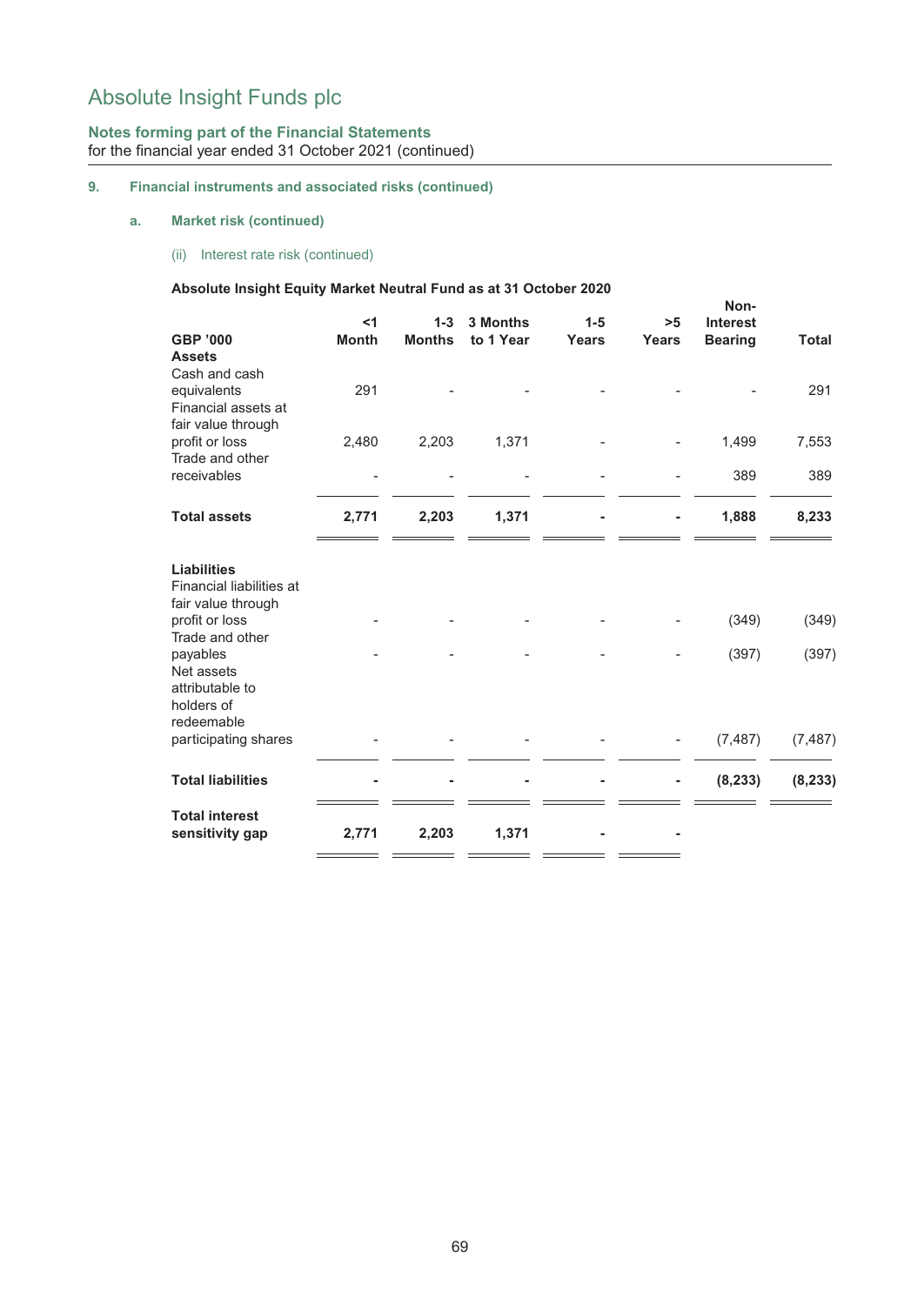## **Notes forming part of the Financial Statements** for the financial year ended 31 October 2021 (continued)

## **9. Financial instruments and associated risks (continued)**

## **a. Market risk (continued)**

(ii) Interest rate risk (continued)

## **Absolute Insight Currency Fund as at 31 October 2020**

|                                      |              |               |           |              |                          | Non-            |              |  |
|--------------------------------------|--------------|---------------|-----------|--------------|--------------------------|-----------------|--------------|--|
|                                      | $<$ 1        | $1 - 3$       | 3 Months  | $1 - 5$      | >5                       | <b>Interest</b> |              |  |
| <b>GBP '000</b><br><b>Assets</b>     | <b>Month</b> | <b>Months</b> | to 1 Year | <b>Years</b> | Years                    | <b>Bearing</b>  | <b>Total</b> |  |
| Cash and cash                        |              |               |           |              |                          |                 |              |  |
| equivalents                          | 4,772        |               |           |              |                          |                 | 4,772        |  |
| Financial assets at                  |              |               |           |              |                          |                 |              |  |
| fair value through                   |              |               |           |              |                          |                 |              |  |
| profit or loss<br>Trade and other    | 15,000       | 8,916         | 12,504    |              |                          | 4,790           | 41,210       |  |
| receivables                          |              |               |           |              | $\overline{\phantom{0}}$ | 2,019           | 2,019        |  |
|                                      |              |               |           |              |                          |                 |              |  |
| <b>Total assets</b>                  | 19,772       | 8,916         | 12,504    |              |                          | 6,809           | 48,001       |  |
| <b>Liabilities</b>                   |              |               |           |              |                          |                 |              |  |
| Financial liabilities at             |              |               |           |              |                          |                 |              |  |
| fair value through<br>profit or loss |              |               |           |              |                          | (359)           | (359)        |  |
| Trade and other                      |              |               |           |              |                          |                 |              |  |
| payables                             |              |               |           |              |                          | (26)            | (26)         |  |
| Net assets<br>attributable to        |              |               |           |              |                          |                 |              |  |
| holders of                           |              |               |           |              |                          |                 |              |  |
| redeemable                           |              |               |           |              |                          |                 |              |  |
| participating shares                 |              |               |           |              |                          | (47, 616)       | (47, 616)    |  |
| <b>Total liabilities</b>             |              |               |           |              | ۰                        | (48,001)        | (48,001)     |  |
| <b>Total interest</b>                |              |               |           |              |                          |                 |              |  |
| sensitivity gap                      | 19,772       | 8,916         | 12,504    |              |                          |                 |              |  |
|                                      |              |               |           |              |                          |                 |              |  |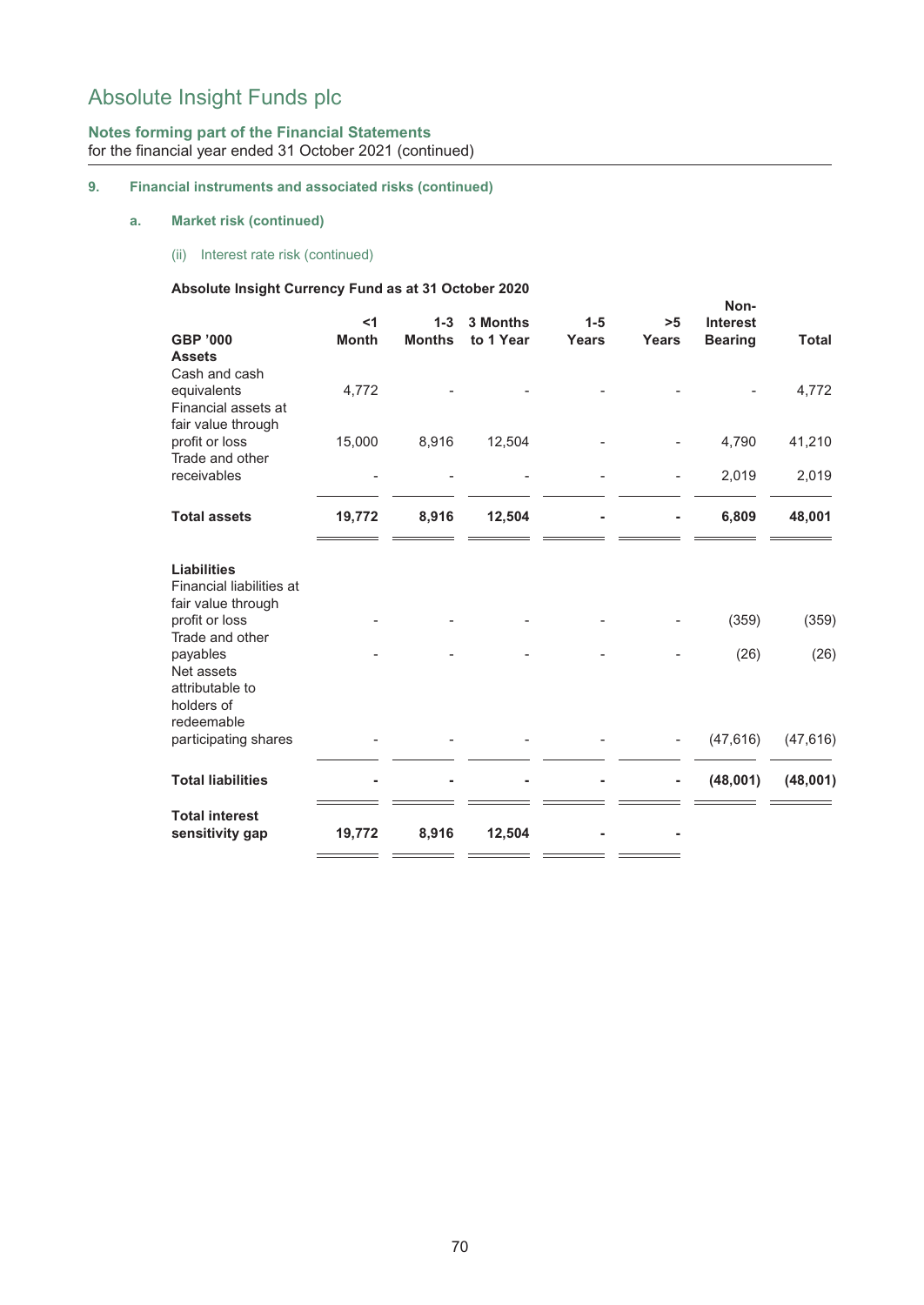## **Notes forming part of the Financial Statements** for the financial year ended 31 October 2021 (continued)

## **9. Financial instruments and associated risks (continued)**

## **a. Market risk (continued)**

(ii) Interest rate risk (continued)

## **Absolute Insight Emerging Market Debt Fund as at 31 October 2020**

|                                                           |              |               |           |         |              | Non-            |              |
|-----------------------------------------------------------|--------------|---------------|-----------|---------|--------------|-----------------|--------------|
|                                                           | $<$ 1        | $1-3$         | 3 Months  | $1 - 5$ | >5           | <b>Interest</b> |              |
| <b>USD '000</b>                                           | <b>Month</b> | <b>Months</b> | to 1 Year | Years   | <b>Years</b> | <b>Bearing</b>  | <b>Total</b> |
| <b>Assets</b><br>Cash and cash                            |              |               |           |         |              |                 |              |
| equivalents                                               | 9,915        |               |           |         |              |                 | 9,915        |
| Financial assets at                                       |              |               |           |         |              |                 |              |
| fair value through                                        |              |               |           |         |              |                 |              |
| profit or loss                                            |              | 3,766         | 3,269     | 21,295  | 86,463       | 18,940          | 133,733      |
| Trade and other                                           |              |               |           |         |              |                 |              |
| receivables                                               |              |               |           |         |              | 5,973           | 5,973        |
| <b>Total assets</b>                                       | 9,915        | 3,766         | 3,269     | 21,295  | 86,463       | 24,913          | 149,621      |
| <b>Liabilities</b><br>Financial liabilities at            |              |               |           |         |              |                 |              |
| fair value through<br>profit or loss                      |              |               |           |         |              | (1, 381)        | (1, 381)     |
| Trade and other                                           |              |               |           |         |              |                 |              |
| payables                                                  |              |               |           |         |              | (3, 528)        | (3, 528)     |
| Net assets<br>attributable to<br>holders of<br>redeemable |              |               |           |         |              |                 |              |
| participating shares                                      |              |               |           |         |              | (144, 712)      | (144, 712)   |
|                                                           |              |               |           |         |              |                 |              |
| <b>Total liabilities</b>                                  |              |               |           |         |              | (149, 621)      | (149, 621)   |
| <b>Total interest</b><br>sensitivity gap                  | 9,915        | 3,766         | 3,269     | 21,295  | 86,463       |                 |              |
|                                                           |              |               |           |         |              |                 |              |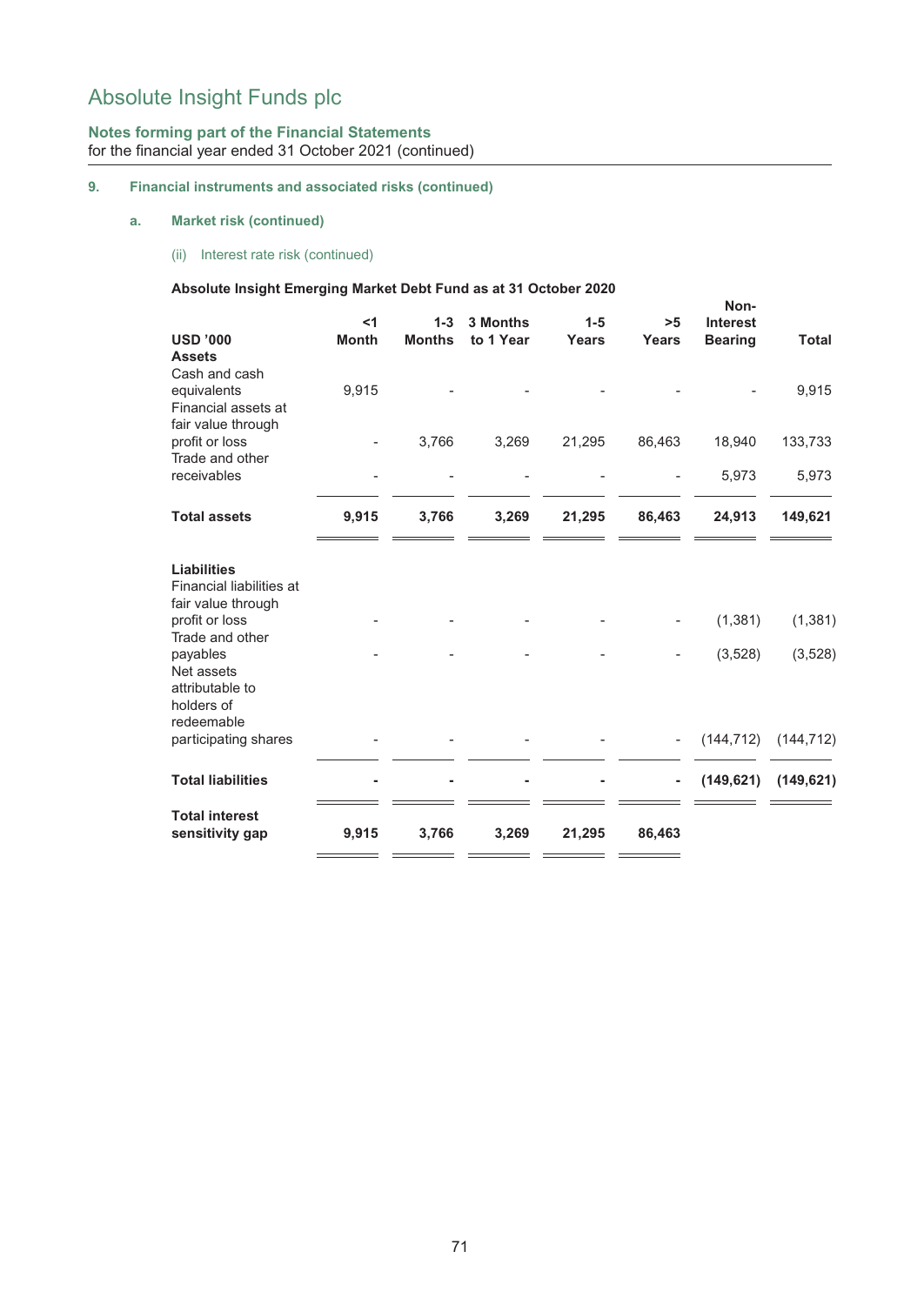## **Notes forming part of the Financial Statements** for the financial year ended 31 October 2021 (continued)

## **9. Financial instruments and associated risks (continued)**

## **a. Market risk (continued)**

(ii) Interest rate risk (continued)

## **Absolute Insight Credit Fund as at 31 October 2020**

|                                |              |               |           |              |              | Non-            |              |
|--------------------------------|--------------|---------------|-----------|--------------|--------------|-----------------|--------------|
|                                | $<$ 1        | $1 - 3$       | 3 Months  | $1 - 5$      | >5           | <b>Interest</b> |              |
| <b>GBP '000</b>                | <b>Month</b> | <b>Months</b> | to 1 Year | <b>Years</b> | <b>Years</b> | <b>Bearing</b>  | <b>Total</b> |
| <b>Assets</b><br>Cash and cash |              |               |           |              |              |                 |              |
| equivalents                    | 9,033        |               |           |              |              |                 | 9,033        |
| Financial assets at            |              |               |           |              |              |                 |              |
| fair value through             |              |               |           |              |              |                 |              |
| profit or loss                 | 2,542        |               | 3,895     | 28,350       | 91,443       | 14,025          | 140,255      |
| Trade and other                |              |               |           |              |              |                 |              |
| receivables                    |              |               |           |              |              | 6,708           | 6,708        |
| <b>Total assets</b>            | 11,575       |               | 3,895     | 28,350       | 91,443       | 20,733          | 155,996      |
|                                |              |               |           |              |              |                 |              |
| <b>Liabilities</b>             |              |               |           |              |              |                 |              |
| Financial liabilities at       |              |               |           |              |              |                 |              |
| fair value through             |              |               |           |              |              |                 |              |
| profit or loss                 |              |               |           |              |              | (1,761)         | (1,761)      |
| Trade and other                |              |               |           |              |              |                 |              |
| payables<br>Net assets         |              |               |           |              |              | (3, 561)        | (3, 561)     |
| attributable to                |              |               |           |              |              |                 |              |
| holders of                     |              |               |           |              |              |                 |              |
| redeemable                     |              |               |           |              |              |                 |              |
| participating shares           |              |               |           |              |              | (150, 674)      | (150, 674)   |
|                                |              |               |           |              |              |                 |              |
| <b>Total liabilities</b>       |              |               |           |              | ۰            | (155, 996)      | (155, 996)   |
| <b>Total interest</b>          |              |               |           |              |              |                 |              |
| sensitivity gap                | 11,575       |               | 3,895     | 28,350       | 91,443       |                 |              |
|                                |              |               |           |              |              |                 |              |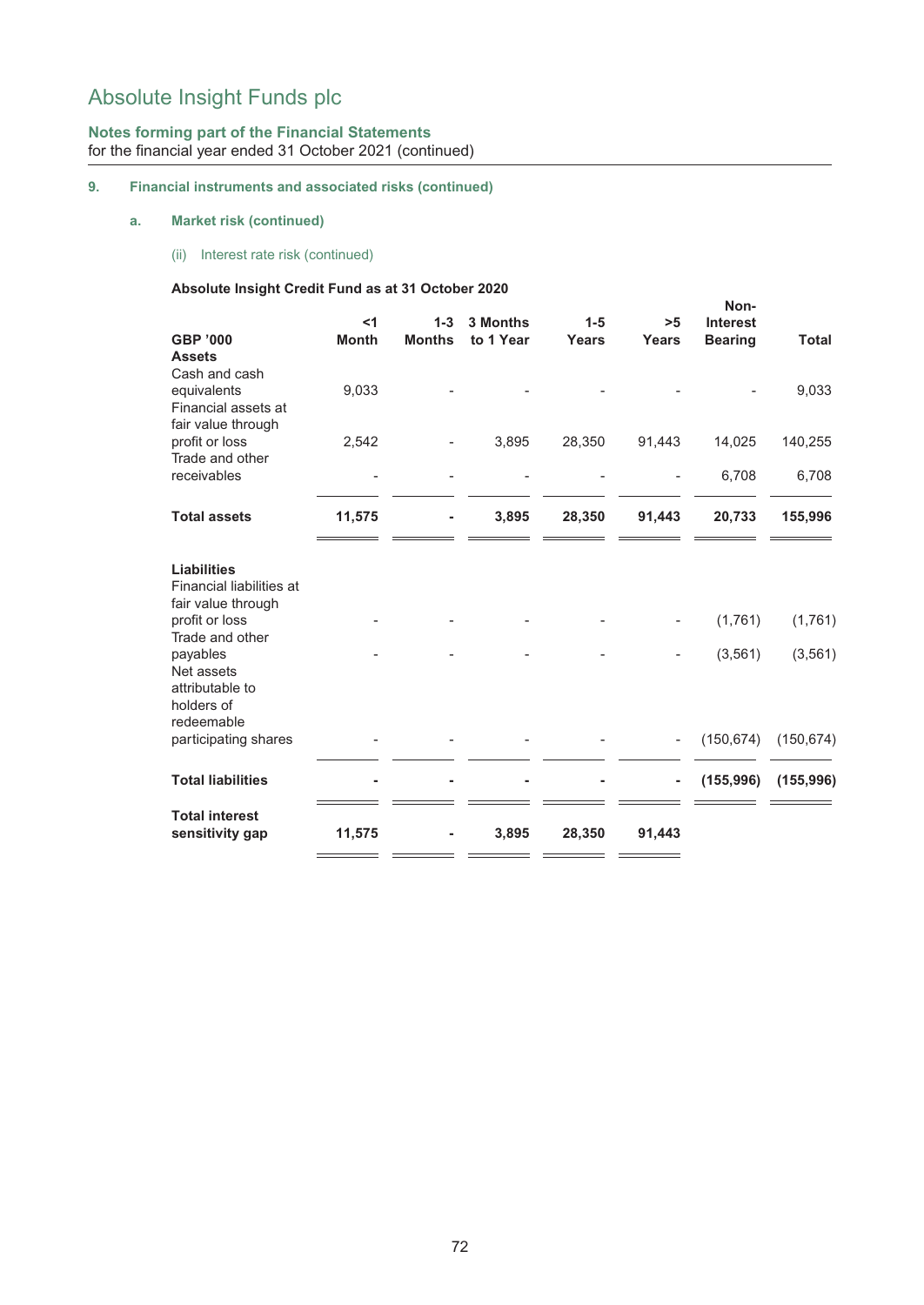## **Notes forming part of the Financial Statements** for the financial year ended 31 October 2021 (continued)

## **9. Financial instruments and associated risks (continued)**

## **a. Market risk (continued)**

(ii) Interest rate risk (continued)

#### **Insight Broad Opportunities Fund as at 31 October 2020**

|                                                                                        |                       |                        |                              |                  |                          | Non-                              |              |
|----------------------------------------------------------------------------------------|-----------------------|------------------------|------------------------------|------------------|--------------------------|-----------------------------------|--------------|
| <b>GBP '000</b>                                                                        | $<$ 1<br><b>Month</b> | $1-3$<br><b>Months</b> | <b>3 Months</b><br>to 1 Year | $1 - 5$<br>Years | >5<br>Years              | <b>Interest</b><br><b>Bearing</b> | <b>Total</b> |
| <b>Assets</b>                                                                          |                       |                        |                              |                  |                          |                                   |              |
| Cash and cash                                                                          |                       |                        |                              |                  |                          |                                   |              |
| equivalents<br>Financial assets at<br>fair value through                               | 435,216               |                        |                              |                  |                          |                                   | 435,216      |
| profit or loss                                                                         | 261,499               | 643,429                | 280,589                      |                  |                          | 87,014 2,599,951                  | 3,872,482    |
| Trade and other<br>receivables                                                         |                       |                        |                              |                  | $\overline{\phantom{a}}$ | 158,004                           | 158,004      |
|                                                                                        |                       |                        |                              |                  |                          |                                   |              |
| <b>Total assets</b>                                                                    | 696,715               | 643,429                | 280,589                      |                  |                          | 87,014 2,757,955                  | 4,465,702    |
| <b>Liabilities</b><br>Financial liabilities at<br>fair value through<br>profit or loss |                       |                        |                              |                  |                          | (173, 685)                        | (173, 685)   |
| Trade and other                                                                        |                       |                        |                              |                  |                          |                                   |              |
| payables<br>Net assets<br>attributable to<br>holders of<br>redeemable                  |                       |                        |                              |                  |                          | (52,607)                          | (52, 607)    |
| participating shares                                                                   |                       |                        |                              |                  |                          | $-(4,239,410)$ $(4,239,410)$      |              |
| <b>Total liabilities</b>                                                               |                       |                        |                              |                  |                          | $-$ (4,465,702) (4,465,702)       |              |
| <b>Total interest</b><br>sensitivity gap                                               | 696,715               | 643,429                | 280,589                      |                  | 87,014                   |                                   |              |
|                                                                                        |                       |                        |                              |                  |                          |                                   |              |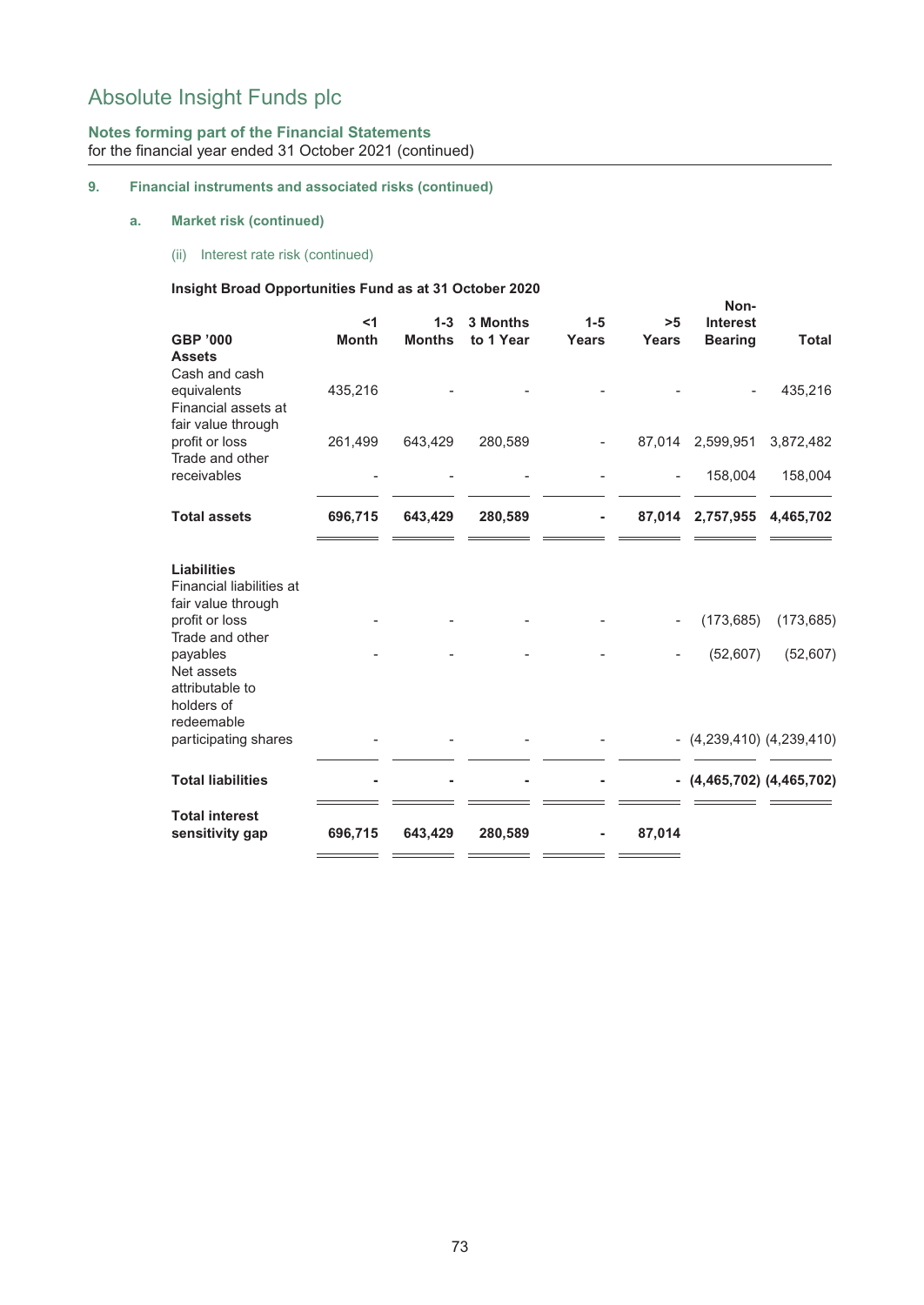## **Notes forming part of the Financial Statements** for the financial year ended 31 October 2021 (continued)

#### **9. Financial instruments and associated risks (continued)**

#### **a. Market risk (continued)**

(ii) Interest rate risk (continued)

#### **Absolute Insight Dynamic Opportunities Fund as at 31 October 2020**

| <b>GBP '000</b><br><b>Assets</b>                                                       | $<$ 1<br><b>Month</b> | $1 - 3$<br><b>Months</b> | 3 Months<br>to 1 Year | $1 - 5$<br>Years | >5<br><b>Years</b> | NON-<br><b>Interest</b><br><b>Bearing</b> | <b>Total</b> |
|----------------------------------------------------------------------------------------|-----------------------|--------------------------|-----------------------|------------------|--------------------|-------------------------------------------|--------------|
| Cash and cash<br>equivalents<br>Financial assets at                                    | 7,287                 |                          |                       |                  |                    |                                           | 7,287        |
| fair value through<br>profit or loss<br>Trade and other                                | 12,200                | 17,395                   | 14,507                |                  | 658                | 14,643                                    | 59,403       |
| receivables                                                                            |                       |                          |                       |                  |                    | 88                                        | 88           |
| <b>Total assets</b>                                                                    | 19,487                | 17,395                   | 14,507                | ۰                | 658                | 14,731                                    | 66,778       |
| <b>Liabilities</b><br>Financial liabilities at<br>fair value through<br>profit or loss |                       |                          |                       |                  |                    | (2,057)                                   | (2,057)      |
| Trade and other<br>payables<br>Net assets<br>attributable to<br>holders of             |                       |                          |                       |                  |                    | (22)                                      | (22)         |
| redeemable<br>participating shares                                                     |                       |                          |                       |                  |                    | (64, 699)                                 | (64, 699)    |
| <b>Total liabilities</b>                                                               |                       |                          |                       |                  | ۰                  | (66, 778)                                 | (66, 778)    |
| <b>Total interest</b><br>sensitivity gap                                               | 19,487                | 17,395                   | 14,507                |                  | 658                |                                           |              |

**Non-**

#### (iii) Currency risk

The value of each Fund's investments can be affected by currency translation movements as some of the assets and income may be denominated in currencies other than the base or functional currency of that Fund.

They are therefore exposed to currency risk, as the value of the securities denominated in other currencies will fluctuate due to changes in exchange rates in a manner that has an adverse effect on the value of that portion of the relevant Fund's assets or liabilities denominated in currencies other than the Fund's functional currency.

The Investment Manager has identified four principal areas where foreign currency risk could impact each Fund:

- movement in exchange rates affecting the value of investments;
- movement in exchange rates affecting short-term timing differences;
- movement in exchange rates affecting the income received; and
- movement in exchange rates affecting holders of redeemable participating shares in currencies other than the operational currency of the relevant Fund.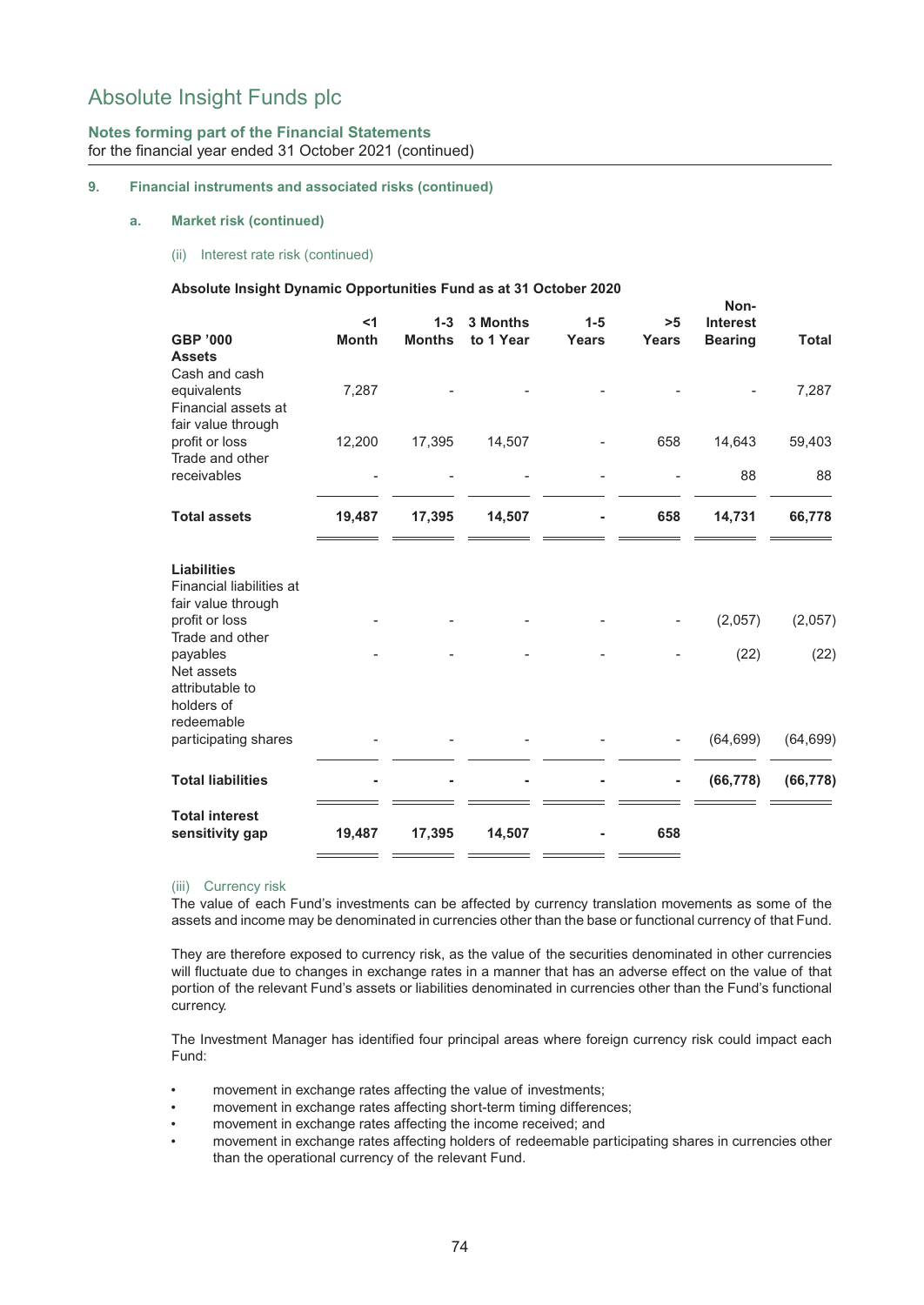## **Notes forming part of the Financial Statements** for the financial year ended 31 October 2021 (continued)

#### **9. Financial instruments and associated risks (continued)**

#### **a. Market risk (continued)**

#### (iii) Currency risk (continued)

Currency exposure is monitored closely and is considered to be part of the overall investment process. Currency hedges via forward foreign currency exchange contracts or futures contracts will only be used in the event of a specific currency risk being identified.

Each Fund may receive income in currencies other than its base currency and the base value can be affected by movements in exchange rates.

The table below summarises the Funds' exposure to foreign currency risks as at 31 October 2021 and 31 October 2020, after taking into account the notional amounts of derivative financial instruments.

|                  | <b>Absolute Insight</b><br><b>Equity Market</b><br><b>Neutral Fund*</b><br><b>Exposure</b><br>2021<br>GBP '000 | <b>Absolute Insight</b><br><b>Equity Market</b><br><b>Neutral Fund</b><br><b>Exposure</b><br>2020<br>GBP '000 |
|------------------|----------------------------------------------------------------------------------------------------------------|---------------------------------------------------------------------------------------------------------------|
| Danish Krone     | $\overline{\phantom{0}}$                                                                                       | (9)                                                                                                           |
| Euro             |                                                                                                                | (1, 819)                                                                                                      |
| Swedish Krona    |                                                                                                                | (23)                                                                                                          |
| Swiss Franc      | $\overline{\phantom{0}}$                                                                                       | 76                                                                                                            |
| <b>US Dollar</b> | ۰                                                                                                              | 263                                                                                                           |
|                  | ٠                                                                                                              | (1, 512)                                                                                                      |
|                  |                                                                                                                |                                                                                                               |

\*Fund ceased activities on 30 November 2020.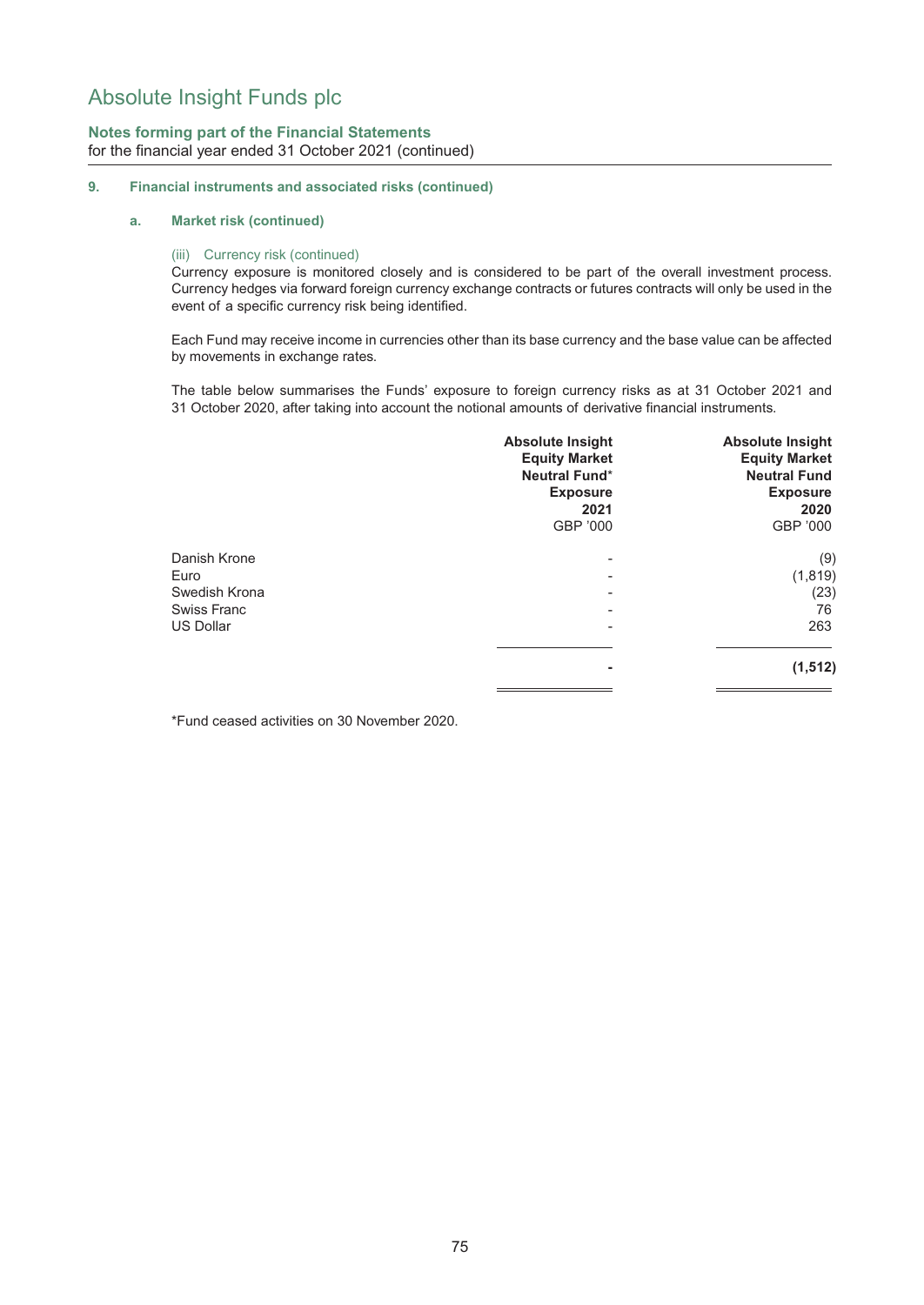## **Notes forming part of the Financial Statements** for the financial year ended 31 October 2021 (continued)

## **9. Financial instruments and associated risks (continued)**

## **a. Market risk (continued)**

(iii) Currency risk (continued)

|                          | <b>Absolute Insight</b><br><b>Currency Fund</b><br><b>Exposure</b> | <b>Absolute Insight</b><br><b>Currency Fund</b><br><b>Exposure</b> |
|--------------------------|--------------------------------------------------------------------|--------------------------------------------------------------------|
|                          | 2021                                                               | 2020                                                               |
|                          | GBP '000                                                           | GBP '000                                                           |
| <b>Australian Dollar</b> | (358)                                                              | (7)                                                                |
| <b>Brazilian Real</b>    | (43)                                                               |                                                                    |
| Canadian Dollar          | 65                                                                 |                                                                    |
| Chilean Peso             | (18)                                                               |                                                                    |
| Chinese Offshore Yuan    | (105)                                                              | 8,281                                                              |
| Columbian Peso           | 6                                                                  |                                                                    |
| Czech Koruna             | 27                                                                 |                                                                    |
| Euro                     | (280)                                                              | (10, 771)                                                          |
| Hungarian Forint         | 69                                                                 |                                                                    |
| Indian Rupee             | 10                                                                 | 4,624                                                              |
| Indonesian Rupiah        | (1)                                                                |                                                                    |
| <b>Israeli Shekel</b>    | (50)                                                               |                                                                    |
| Japanese Yen             | 22                                                                 | 26                                                                 |
| Korean Won               | 44                                                                 | 5,999                                                              |
| Mexican Peso             | $\overline{7}$                                                     |                                                                    |
| New Zealand Dollar       | 13                                                                 | 56                                                                 |
| Norwegian Krone          | (18)                                                               |                                                                    |
| Polish Zloty             | 6                                                                  |                                                                    |
| <b>Russian Rouble</b>    | 37                                                                 |                                                                    |
| Singapore Dollar         | (13)                                                               |                                                                    |
| South African Rand       | (67)                                                               |                                                                    |
| Swedish Krona            | 53                                                                 | (5)                                                                |
| <b>Swiss Franc</b>       | (5)                                                                |                                                                    |
| <b>Taiwan Dollar</b>     | (52)                                                               |                                                                    |
| <b>Turkish Lira</b>      | 8                                                                  |                                                                    |
| <b>US Dollar</b>         | 366                                                                | (8, 405)                                                           |
|                          | (277)                                                              | (202)                                                              |
|                          |                                                                    |                                                                    |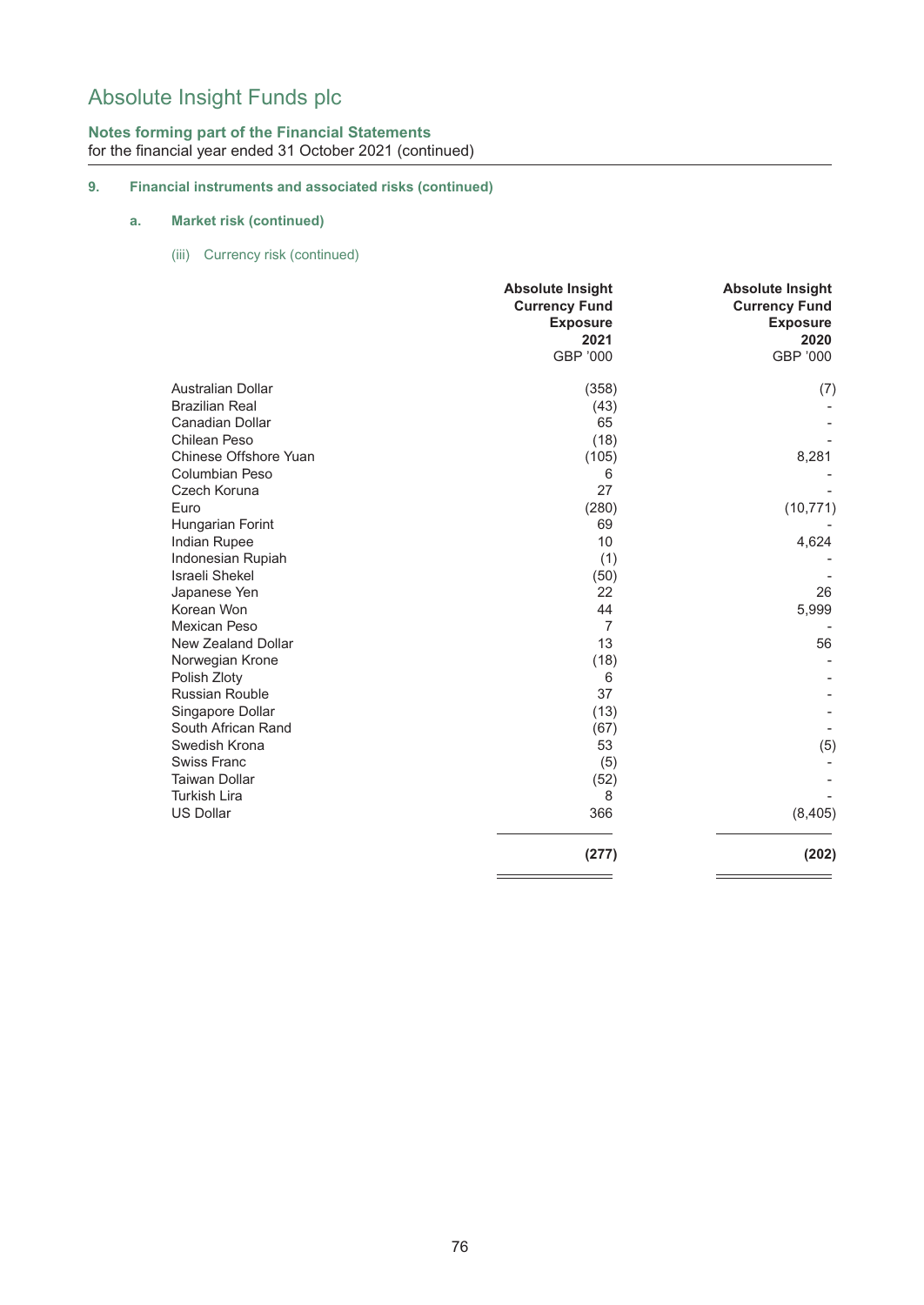## **Notes forming part of the Financial Statements** for the financial year ended 31 October 2021 (continued)

## **9. Financial instruments and associated risks (continued)**

## **a. Market risk (continued)**

(iii) Currency risk (continued)

|                            | <b>Absolute Insight</b><br><b>Emerging Market</b><br>Debt Fund*<br><b>Exposure</b><br>2021<br><b>USD '000</b> | <b>Absolute Insight</b><br><b>Emerging Market</b><br><b>Debt Fund</b><br><b>Exposure</b><br>2020<br><b>USD '000</b> |
|----------------------------|---------------------------------------------------------------------------------------------------------------|---------------------------------------------------------------------------------------------------------------------|
| Argentine Peso             |                                                                                                               | 206                                                                                                                 |
| <b>Brazilian Real</b>      |                                                                                                               | (173)                                                                                                               |
| Chilean Peso               |                                                                                                               | (1, 444)                                                                                                            |
| Chinese Offshore Yuan      |                                                                                                               | (27, 536)                                                                                                           |
| Chinese Yuan Renminbi      |                                                                                                               | 27,799                                                                                                              |
| <b>Columbian Peso</b>      |                                                                                                               | 2,730                                                                                                               |
| <b>Egyptian Pound</b>      |                                                                                                               | 5,421                                                                                                               |
| Euro                       |                                                                                                               | (5, 305)                                                                                                            |
| <b>Great British Pound</b> |                                                                                                               | 152                                                                                                                 |
| Indian Rupee               |                                                                                                               | 2                                                                                                                   |
| Indonesian Rupiah          |                                                                                                               | 118                                                                                                                 |
| Israeli Shekel             |                                                                                                               | 8                                                                                                                   |
| Kazakhstani tenge          |                                                                                                               | 2,969                                                                                                               |
| Malaysian Ringgit          |                                                                                                               | 1,525                                                                                                               |
| Mexican Peso               |                                                                                                               | 44                                                                                                                  |
| Peruvian Nouveau Sol       |                                                                                                               | (2,356)                                                                                                             |
| Polish Zloty               |                                                                                                               | (2, 122)                                                                                                            |
| Romanian Leu               |                                                                                                               | 14                                                                                                                  |
| <b>Russian Rouble</b>      |                                                                                                               | 2,874                                                                                                               |
| South African Rand         |                                                                                                               | (3, 527)                                                                                                            |
| Ukrainian Hryvnia          |                                                                                                               | 864                                                                                                                 |
|                            |                                                                                                               | 2,263                                                                                                               |
|                            |                                                                                                               |                                                                                                                     |

\*Fund ceased activities on 9 April 2021.

|                          | <b>Absolute Insight</b><br>Credit Fund*<br><b>Exposure</b><br>2021<br>GBP '000 | <b>Absolute Insight</b><br><b>Credit Fund</b><br><b>Exposure</b><br>2020<br>GBP '000 |
|--------------------------|--------------------------------------------------------------------------------|--------------------------------------------------------------------------------------|
|                          |                                                                                |                                                                                      |
| <b>Australian Dollar</b> | ۰                                                                              | 50                                                                                   |
| Euro                     | ۰                                                                              | (3,254)                                                                              |
| Swedish Krona            | ۰                                                                              | 14                                                                                   |
| Swiss Franc              | $\overline{\phantom{0}}$                                                       | 33                                                                                   |
| <b>US Dollar</b>         |                                                                                | (2,757)                                                                              |
|                          |                                                                                |                                                                                      |
|                          | ٠                                                                              | (5, 914)                                                                             |

\*Fund ceased activities on 18 June 2021.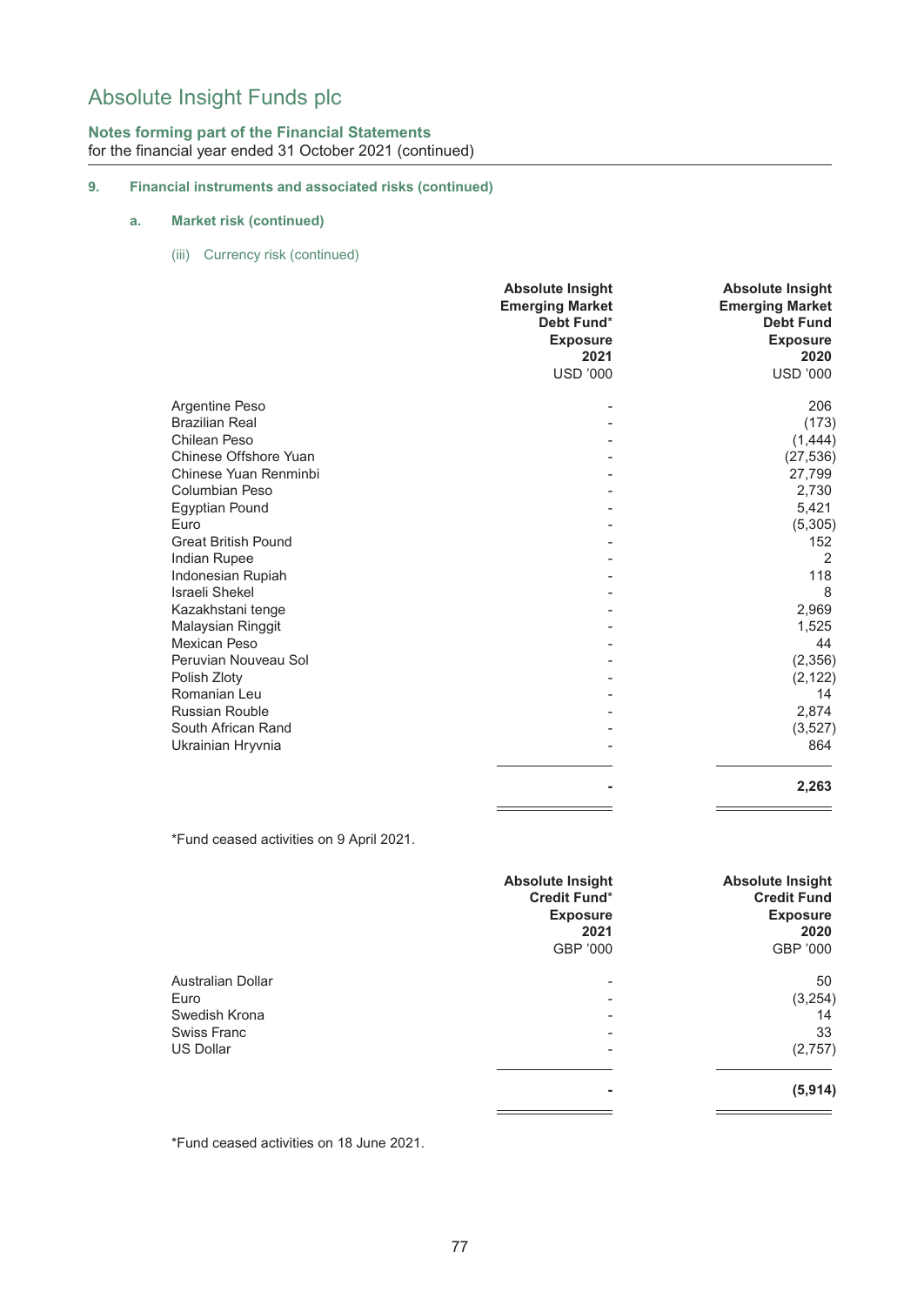## **Notes forming part of the Financial Statements** for the financial year ended 31 October 2021 (continued)

## **9. Financial instruments and associated risks (continued)**

## **a. Market risk (continued)**

(iii) Currency risk (continued)

|                            | <b>Insight Broad</b><br><b>Opportunities</b><br><b>Fund</b><br><b>Exposure</b> | <b>Insight Broad</b><br><b>Opportunities</b><br><b>Fund</b><br><b>Exposure</b> |
|----------------------------|--------------------------------------------------------------------------------|--------------------------------------------------------------------------------|
|                            | 2021                                                                           | 2020                                                                           |
|                            | GBP '000                                                                       | GBP '000                                                                       |
| <b>Australian Dollar</b>   | (3,398)                                                                        | (171, 105)                                                                     |
| <b>Brazilian Real</b>      | 7,795                                                                          | (24, 887)                                                                      |
| <b>Canadian Dollar</b>     | (41, 189)                                                                      | (2,651)                                                                        |
| <b>Chilean Peso</b>        | (250)                                                                          |                                                                                |
| Chinese Offshore Yuan      | 670                                                                            | 4,555                                                                          |
| Chinese Yuan Renminbi      | 1                                                                              |                                                                                |
| Columbian Peso             | 82                                                                             |                                                                                |
| Czech Koruna               | 333                                                                            |                                                                                |
| Danish Krone               | 34                                                                             |                                                                                |
| Euro                       | 769,572                                                                        | (279, 323)                                                                     |
| Hong Kong Dollar           | 12,554                                                                         | (2, 331)                                                                       |
| Hungarian Forint           | 920                                                                            |                                                                                |
| Indian Rupee               | 128                                                                            | 2,557                                                                          |
| Indonesian Rupiah          | $\overline{4}$                                                                 |                                                                                |
| Israeli Shekel             | (678)                                                                          |                                                                                |
| Japanese Yen               | 19,060                                                                         | 70,182                                                                         |
| Korean Won<br>Mexican Peso | (786)                                                                          | 193,100<br>273                                                                 |
| New Zealand Dollar         | (37, 227)<br>204                                                               | 55                                                                             |
| Norwegian Krone            | 2,723                                                                          | 1,116                                                                          |
| Polish Zloty               | 91                                                                             |                                                                                |
| <b>Russian Rouble</b>      | 459                                                                            |                                                                                |
| Singapore Dollar           | (172)                                                                          | 188,353                                                                        |
| South African Rand         | (37, 829)                                                                      | (39,073)                                                                       |
| Swedish Krona              | 858                                                                            | 614                                                                            |
| Swiss Franc                | (3,604)                                                                        | (1,499)                                                                        |
| <b>Taiwan Dollar</b>       | (694)                                                                          |                                                                                |
| <b>Turkish Lira</b>        | 118                                                                            |                                                                                |
| US Dollar                  | 233,935                                                                        | (61, 409)                                                                      |
|                            | 923,714                                                                        | (121, 473)                                                                     |
|                            |                                                                                |                                                                                |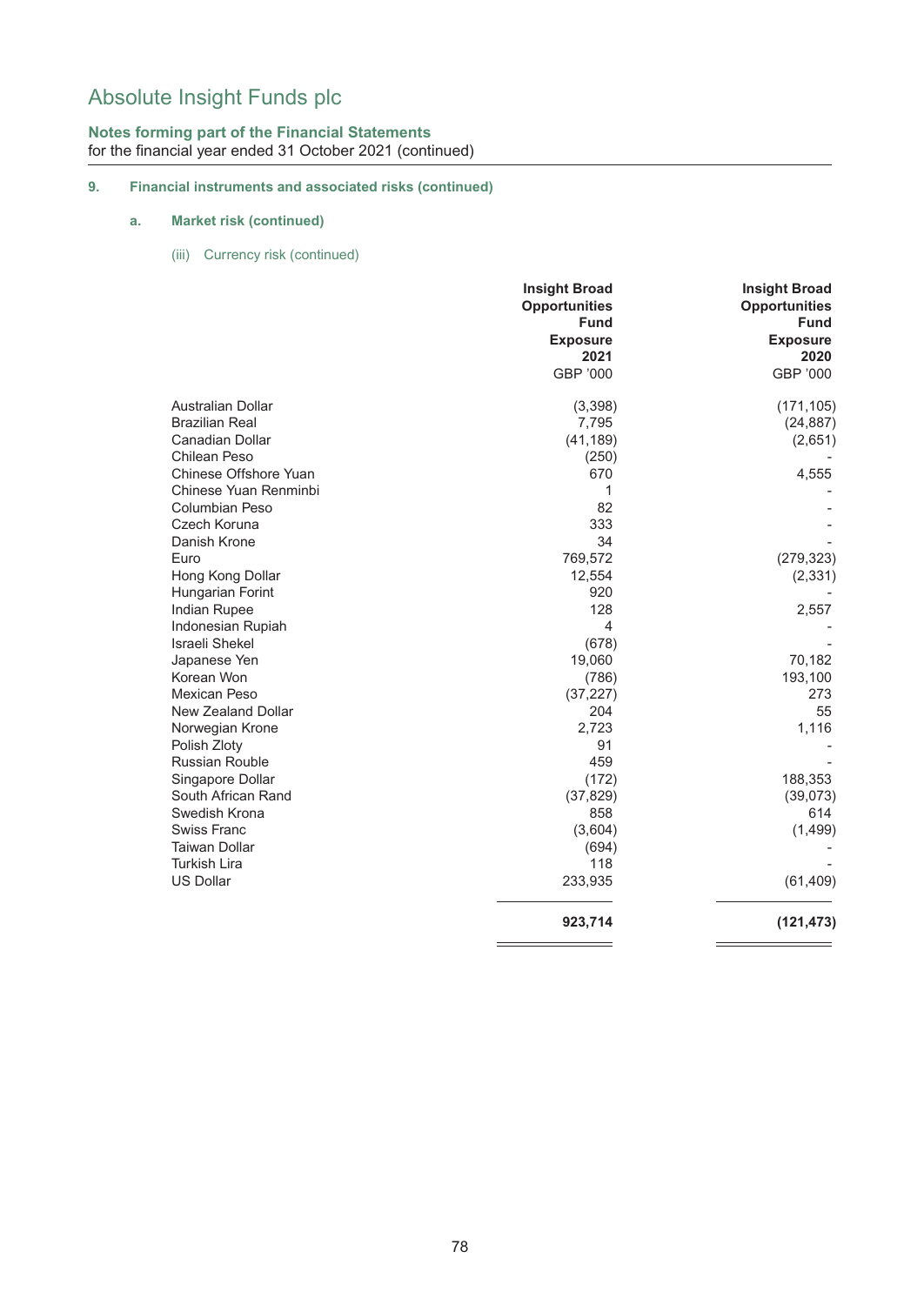## **Notes forming part of the Financial Statements** for the financial year ended 31 October 2021 (continued)

#### **9. Financial instruments and associated risks (continued)**

#### **a. Market risk (continued)**

(iii) Currency risk (continued)

|                                                   | <b>Absolute Insight</b><br><b>Dynamic</b><br><b>Opportunities</b><br>Fund*<br><b>Exposure</b><br>2021 | <b>Absolute Insight</b><br><b>Dynamic</b><br><b>Opportunities</b><br><b>Fund</b><br><b>Exposure</b><br>2020 |
|---------------------------------------------------|-------------------------------------------------------------------------------------------------------|-------------------------------------------------------------------------------------------------------------|
|                                                   | GBP '000                                                                                              | GBP '000                                                                                                    |
| <b>Australian Dollar</b><br><b>Brazilian Real</b> |                                                                                                       | (3,200)<br>(632)                                                                                            |
| Canadian Dollar                                   |                                                                                                       | 233                                                                                                         |
| Euro                                              |                                                                                                       | (4,258)                                                                                                     |
| Hong Kong Dollar                                  |                                                                                                       | 384                                                                                                         |
| Japanese Yen                                      |                                                                                                       | 1,681                                                                                                       |
| Korean Won                                        |                                                                                                       | 3,578                                                                                                       |
| Norwegian Krone                                   |                                                                                                       | 81                                                                                                          |
| Singapore Dollar                                  |                                                                                                       | 3,577                                                                                                       |
| South African Rand                                |                                                                                                       | (852)                                                                                                       |
| Swedish Krona                                     |                                                                                                       | 25                                                                                                          |
| <b>Swiss Franc</b>                                |                                                                                                       | (353)                                                                                                       |
| <b>US Dollar</b>                                  |                                                                                                       | (371)                                                                                                       |
|                                                   | ۰                                                                                                     | (107)                                                                                                       |
|                                                   |                                                                                                       |                                                                                                             |

\*Fund ceased activities on 9 April 2021.

#### **b. Credit risk**

Credit risk is the risk that counterparty to a financial instrument will fail to discharge an obligation or commitment that it has entered into with a Fund. Credit risk is generally higher when a non-exchange traded financial instrument is involved because the counterparty for non-exchange traded financial instruments is not backed by an exchange clearing house.

Credit risk associated with trading and investing activities is managed through a Fund's market risk process as discussed above. Each Fund's credit risk concentration is spread between equity instruments, debt instruments, CLOs, loans, warrants, total return swaps, CFDs, money market instruments, credit default swaps, future contracts, forward foreign currency exchange contracts, option contracts, deposits with credit institutions and investment funds as presented on the Statement of Financial Position.

The amount of credit exposure is represented by the carrying amounts of the assets on the Statement of Financial Position. Substantially all financial instruments are cleared through and held in custody by one major international institution.

The risk that both counterparties to both derivative and other instruments might default on their obligations is monitored on an ongoing basis.

To manage this level of credit risk, each Fund deals with counterparties of good credit standings, and the Company adopts a collateral programme with each counterparty whereby any unrealised gains on derivatives initiate a 'call' of collateral from the counterparty of which these assets are held in a segregated account, thereby minimising the risk of default. This review is done on a daily basis.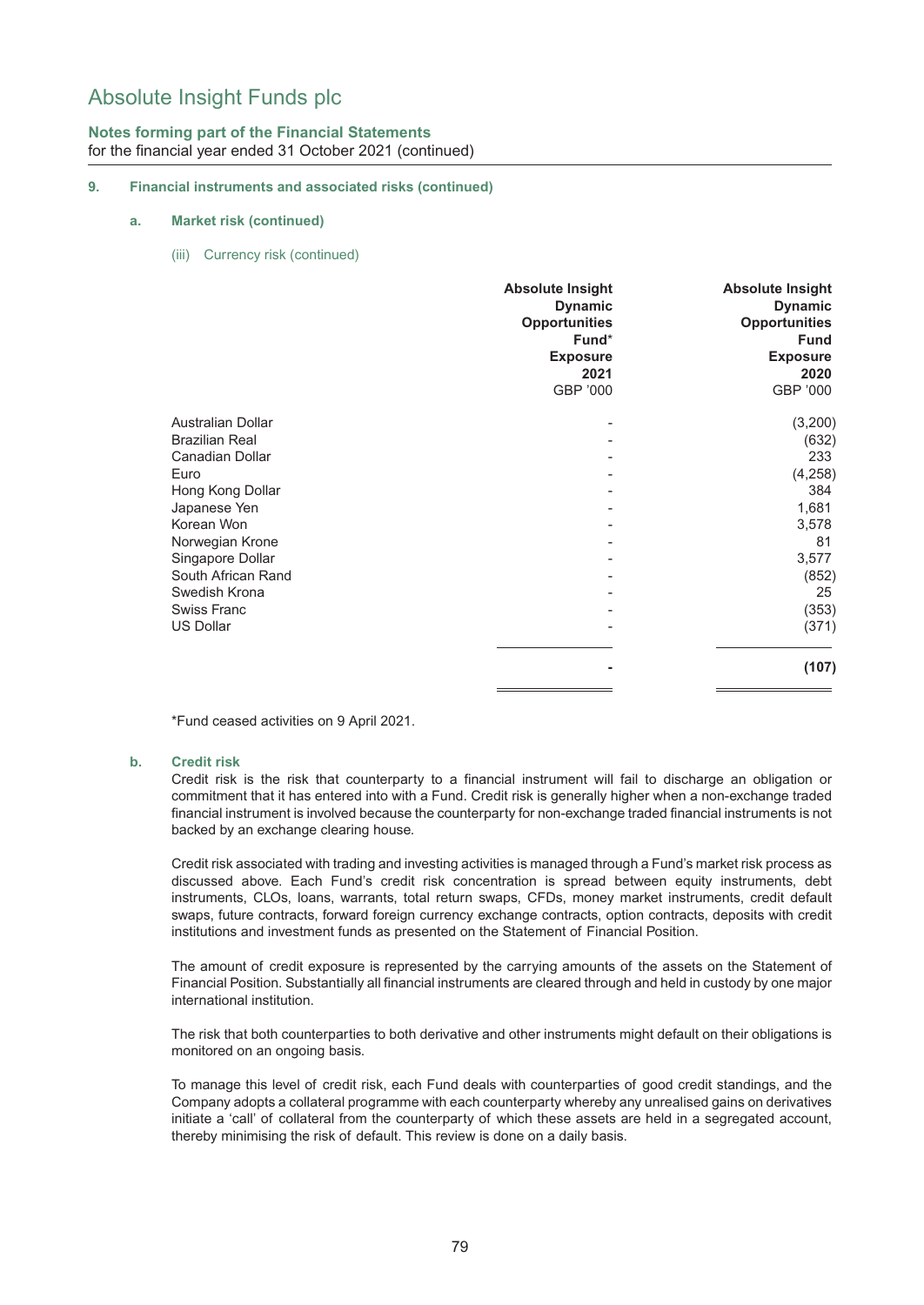## **Notes forming part of the Financial Statements** for the financial year ended 31 October 2021 (continued)

#### **9. Financial instruments and associated risks (continued)**

#### **b. Credit risk (continued)**

Chaired by the Chief Risk Officer and the Counterparty Credit Committee (CCC) of the Investment Manager establishes policies for the selection and monitoring of brokers and counterparties. Any exceptions to these policies require approval of the CCC. Counterparty selection involves an assessment of counterparty credit quality, capability, liquidity, pricing and operational effectiveness. Insight's Counterparty Credit Committee (CCC) credit analysis function within the Fixed Income Group is responsible for making both qualitative (fundamental credit assessments) and quantitative assessments of all counterparties for consideration by the CCC. Further input from market-based factors is also included, referencing a number of external factors such as share price performance and credit default swaps (CDS) spreads. This analysis includes the use of a screening tool using a tailored set of quantitative risk indicators which are subject to periodic reassessment.

For delivery versus payment brokers, minimum external rating agency data is not a pre-requisite for approval by the CCC. For OTC Counterparties to be used under Insight's ISDA arrangements are normally required to have a minimum rating of:

- A3 by Moody's or
- A- by S&P or
- A- by Fitch

A lower rating may be acceptable where, in the view of Insight Investment Management (Global) Limited, sufficient credit enhancements have been provided to bring the counterparty in line with the above.

Each Fund restricts their exposure to credit losses on the trading derivative instruments it holds by having netting arrangements with counterparties (approved brokers) with whom it undertakes a significant volume of transactions. Netting arrangements do not result in an offset of Statement of Financial Position assets and liabilities, as transactions are usually settled on a gross basis. However, the credit risk associated with favourable contracts is reduced by a netting arrangement to the extent that if an event of default occurs, all amounts with the counterparty are terminated and settled on a net basis. These netting arrangements are on an individual Fund level.

Each Fund has no more than 20% of the respective NAV exposed to any one counterparty bar the Depositary.

As at 31 October 2021, the Funds have exposure to State Street Custodial Services (Ireland) Limited as Depositary (credit rating: AA- (2020: AA-)) and to the following credit counterparties:

The source of the credit ratings noted below is Standard & Poor's.

#### **31 October 2021**

Barclays Bank (credit rating: A) Merrill Lynch (credit rating: A+) BNP Paribas (credit rating: A+) Morgan Stanley (credit rating: A+) Citigroup (credit rating: BBB+) Natwest Market (credit rating: A-) Goldman Sachs (credit rating: A+) Royal Bank of Canada (credit rating: AA-) HSBC (credit rating: A+) UBS AG (credit rating: A+) JP Morgan Securities Plc (credit rating: A+) Westpac Banking Corporation (credit rating: AA-) Lloyds Bank (credit rating: A+)

#### **31 October 2020**

BNP Capital Markets (credit rating: A) Lloyds Bank (credit rating: A+) BNP Paribas (credit rating: A+) Merrill Lynch (credit rating: A+) Citibank (credit rating: A+) Morgan Stanley (credit rating: A+) Citigroup (credit rating: BBB+) Natwest Market (credit rating: A-) HSBC (credit rating: A+) UBS AG (credit rating: A+)

Barclays Bank (credit rating: A) JP Morgan Securities Plc (credit rating: A+) Goldman Sachs (credit rating: A+) Royal Bank of Canada (credit rating: AA-) JP Morgan Chase (credit rating: A-) Westpac Banking Corporation (credit rating: AA-)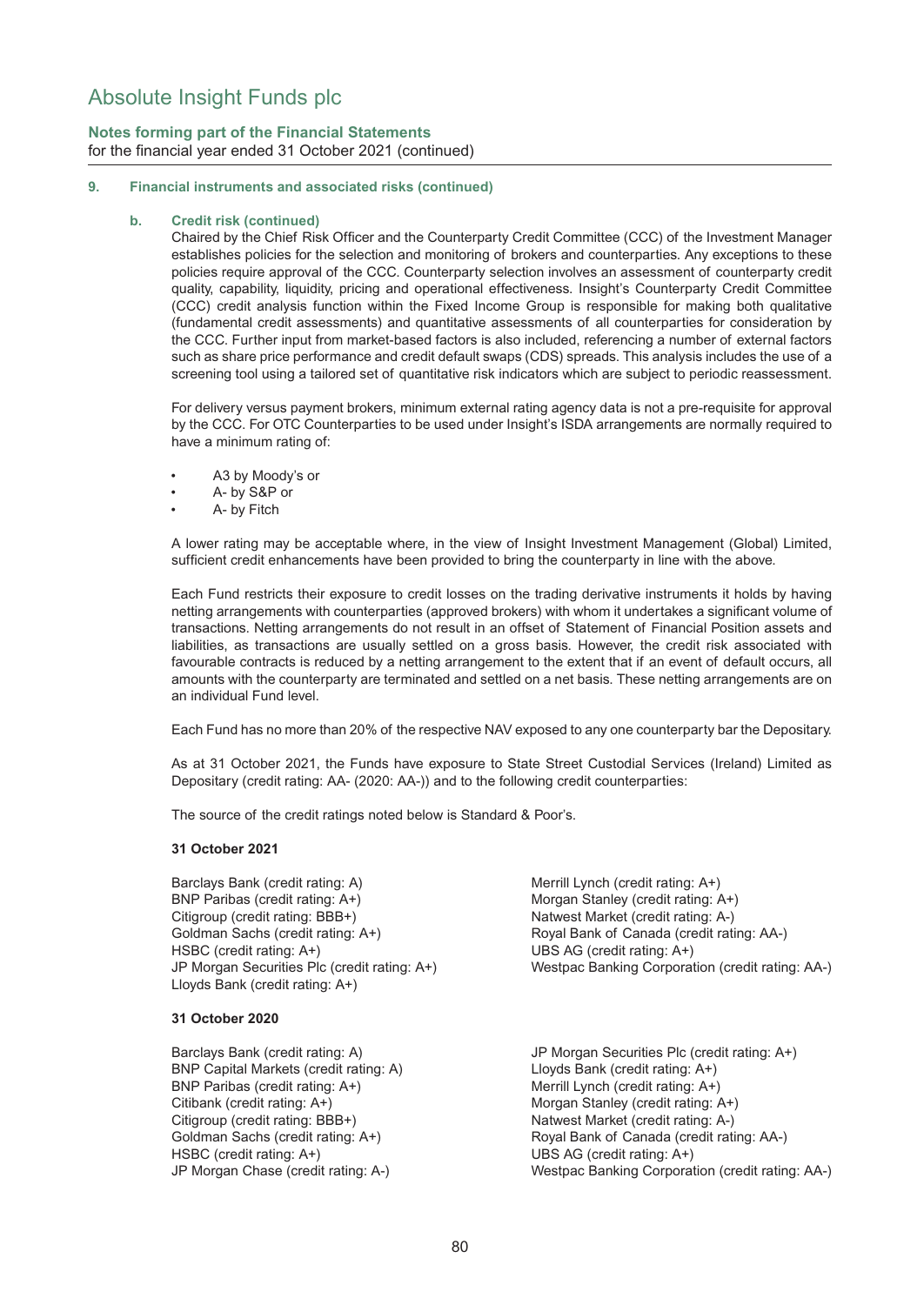## **Notes forming part of the Financial Statements** for the financial year ended 31 October 2021 (continued)

#### **9. Financial instruments and associated risks (continued)**

#### **b. Credit risk (continued)**

Each Fund's maximum exposure to credit risk (not taking into account the value of any collateral or other security held) in the event that counterparties fail to perform their obligations as of 31 October 2021 in relation to each class of recognised financial assets, other than derivatives, is the carrying amount of those assets as indicated in the Statement of Financial Position and Schedule of Investments.

A significant proportion of each Fund's investments in financial assets, have an investment grade as rated by a well-known rating agency.

Each Fund's investments in debt securities classified by credit ratings are:

#### **Absolute Insight Equity Market Neutral Fund\***

|                       | 2021                     |                          | 2020            |                   |
|-----------------------|--------------------------|--------------------------|-----------------|-------------------|
|                       |                          | $%$ of                   |                 | $%$ of            |
| <b>S&amp;P</b> rating | <b>GBP '000</b>          | <b>Net Assets</b>        | <b>GBP '000</b> | <b>Net Assets</b> |
| AA                    | $\overline{\phantom{a}}$ | $\overline{\phantom{a}}$ | 5,051           | 67.46             |
| AA-                   | $\overline{\phantom{a}}$ | $\overline{\phantom{a}}$ | 1,003           | 13.40             |
|                       |                          |                          |                 |                   |
|                       | $\overline{\phantom{a}}$ |                          | 6,054           |                   |

\*Fund ceased activities on 30 November 2020.

#### **Absolute Insight Currency Fund**

|                       | 2021            |                   | 2020            |                   |
|-----------------------|-----------------|-------------------|-----------------|-------------------|
|                       |                 | $%$ of            |                 | $%$ of            |
| <b>S&amp;P</b> rating | <b>GBP '000</b> | <b>Net Assets</b> | <b>GBP '000</b> | <b>Net Assets</b> |
| AA                    | 2,380           | 81.43             | 6,500           | 13.65             |
| AA-                   | 300             | 10.26             | 7,009           | 14.71             |
| $A+$                  | $\sim$          | $\overline{a}$    | 4,412           | 9.27              |
|                       |                 |                   |                 |                   |
|                       | 2,680           |                   | 17,921          |                   |

#### **Absolute Insight Emerging Market Debt Fund\***

|                       | 2021            |                   | 2020            |                   |  |
|-----------------------|-----------------|-------------------|-----------------|-------------------|--|
|                       |                 | $%$ of            |                 | $%$ of            |  |
| <b>S&amp;P</b> rating | <b>USD '000</b> | <b>Net Assets</b> | <b>USD '000</b> | <b>Net Assets</b> |  |
| AA-                   |                 |                   | 3,894           | 2.69              |  |
| $A+$                  |                 |                   | 9,497           | 6.56              |  |
| A-                    |                 |                   | 1,501           | 1.04              |  |
| BBB+                  |                 | ۰                 | 7,739           | 5.35              |  |
| <b>BBB</b>            |                 |                   | 18,106          | 12.51             |  |
| BBB-                  |                 |                   | 24,995          | 17.27             |  |
| BB+                   |                 |                   | 3,013           | 2.08              |  |
| BB                    |                 |                   | 4,398           | 3.04              |  |
| BB-                   |                 |                   | 10,650          | 7.36              |  |
| $B+$                  |                 |                   | 3,893           | 2.69              |  |
| B                     |                 |                   | 10,863          | 7.51              |  |
| B-                    |                 |                   | 12,330          | 8.52              |  |
| $CCC +$               |                 |                   | 3,388           | 2.34              |  |
| CCC-                  |                 |                   | 185             | 0.13              |  |
| D                     |                 |                   | 341             | 0.24              |  |
|                       |                 |                   | 114,793         |                   |  |

\*Fund ceased activities on 9 April 2021.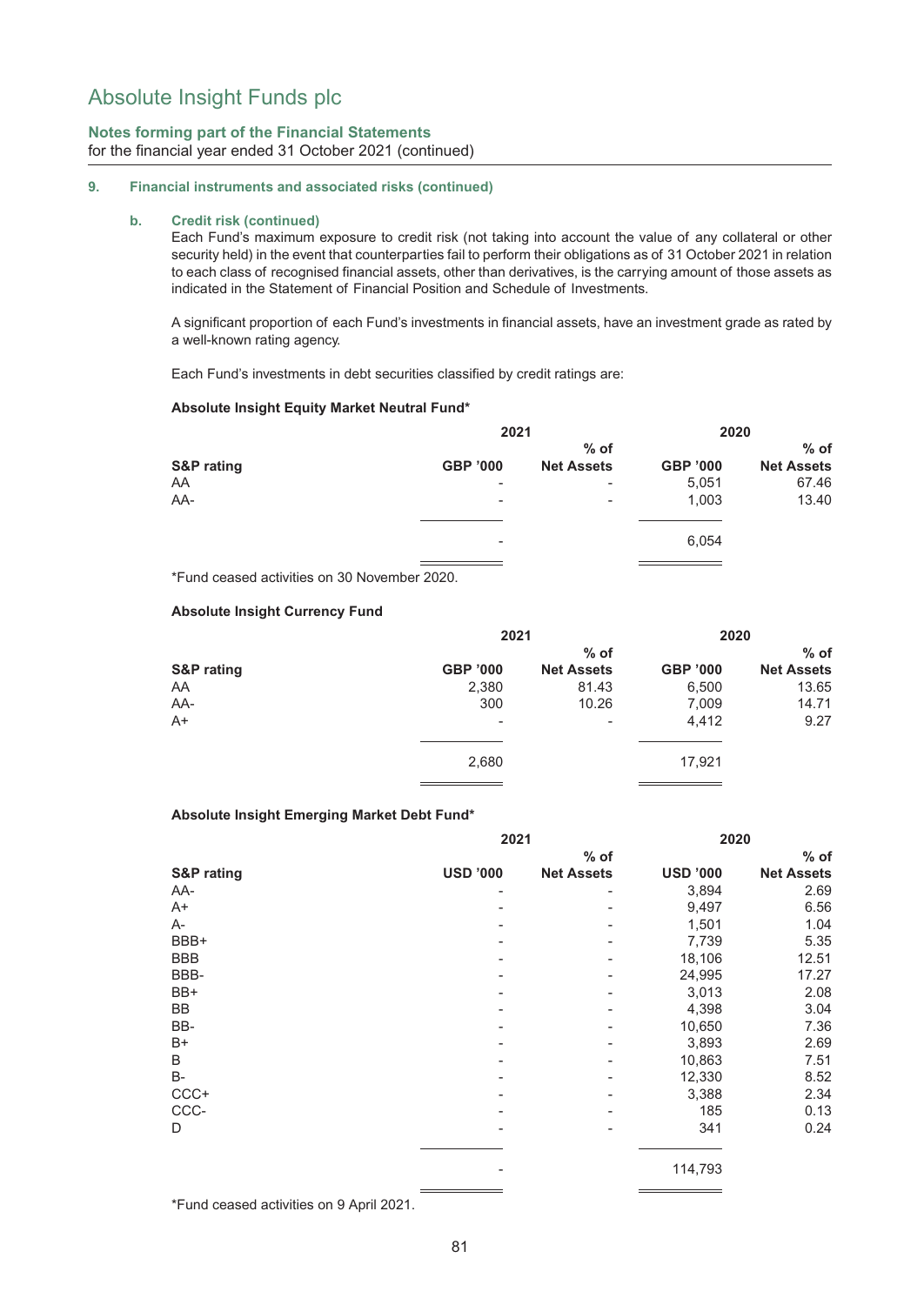## **Notes forming part of the Financial Statements** for the financial year ended 31 October 2021 (continued)

## **9. Financial instruments and associated risks (continued)**

## **b. Credit risk (continued)**

#### **Absolute Insight Credit Fund\***

|                       | 2021            | 2020              |                 |                   |
|-----------------------|-----------------|-------------------|-----------------|-------------------|
|                       |                 | $%$ of            |                 | $%$ of            |
| <b>S&amp;P</b> rating | <b>GBP '000</b> | <b>Net Assets</b> | <b>GBP '000</b> | <b>Net Assets</b> |
| AAA                   |                 |                   | 16,078          | 10.67             |
| AA+                   |                 |                   | 2,291           | 1.52              |
| AA                    |                 |                   | 6,565           | 4.36              |
| A                     |                 |                   | 6,623           | 4.40              |
| A-                    |                 |                   | 2,890           | 1.92              |
| BBB+                  |                 |                   | 14,873          | 9.87              |
| <b>BBB</b>            |                 |                   | 12,452          | 8.26              |
| BBB-                  |                 |                   | 18,053          | 11.98             |
| BB+                   |                 |                   | 18,931          | 12.57             |
| BB                    |                 |                   | 7,347           | 4.88              |
| BB-                   |                 |                   | 1,754           | 1.16              |
| $B+$                  |                 |                   | 6,384           | 4.23              |
| $\sf B$               |                 |                   | 4,616           | 3.06              |
| <b>B-</b>             |                 |                   | 3,506           | 2.33              |
| $CCC+$                |                 |                   | 129             | 0.09              |
| CCC                   |                 |                   | 372             | 0.25              |
| Not rated             |                 |                   | 3,366           | 2.23              |
|                       |                 |                   | 126,230         |                   |
|                       |                 |                   |                 |                   |

\*Fund ceased activities on 18 June 2021.

## **Insight Broad Opportunities Fund**

|                       | 2021            |                   | 2020            |                   |
|-----------------------|-----------------|-------------------|-----------------|-------------------|
|                       |                 | $%$ of            |                 | $%$ of            |
| <b>S&amp;P</b> rating | <b>GBP '000</b> | <b>Net Assets</b> | <b>GBP '000</b> | <b>Net Assets</b> |
| AAA                   | 162.808         | 4.11              | 6.008           | 0.14              |
| AA+                   | 2.986           | 0.08              | 34,999          | 0.83              |
| AA                    | 131,400         | 3.31              | 3.000           | 0.07              |
| AA-                   | 16,985          | 0.43              | 210,917         | 4.98              |
| $A+$                  | 107.503         | 2.71              | 38.544          | 0.91              |
| A                     | 3.900           | 0.10              | 65.001          | 1.53              |
| $A-$                  | 59,124          | 1.49              | 108,498         | 2.56              |
| BBB-                  |                 |                   | 64,628          | 1.52              |
|                       | 484,706         |                   | 531,595         |                   |
|                       |                 |                   |                 |                   |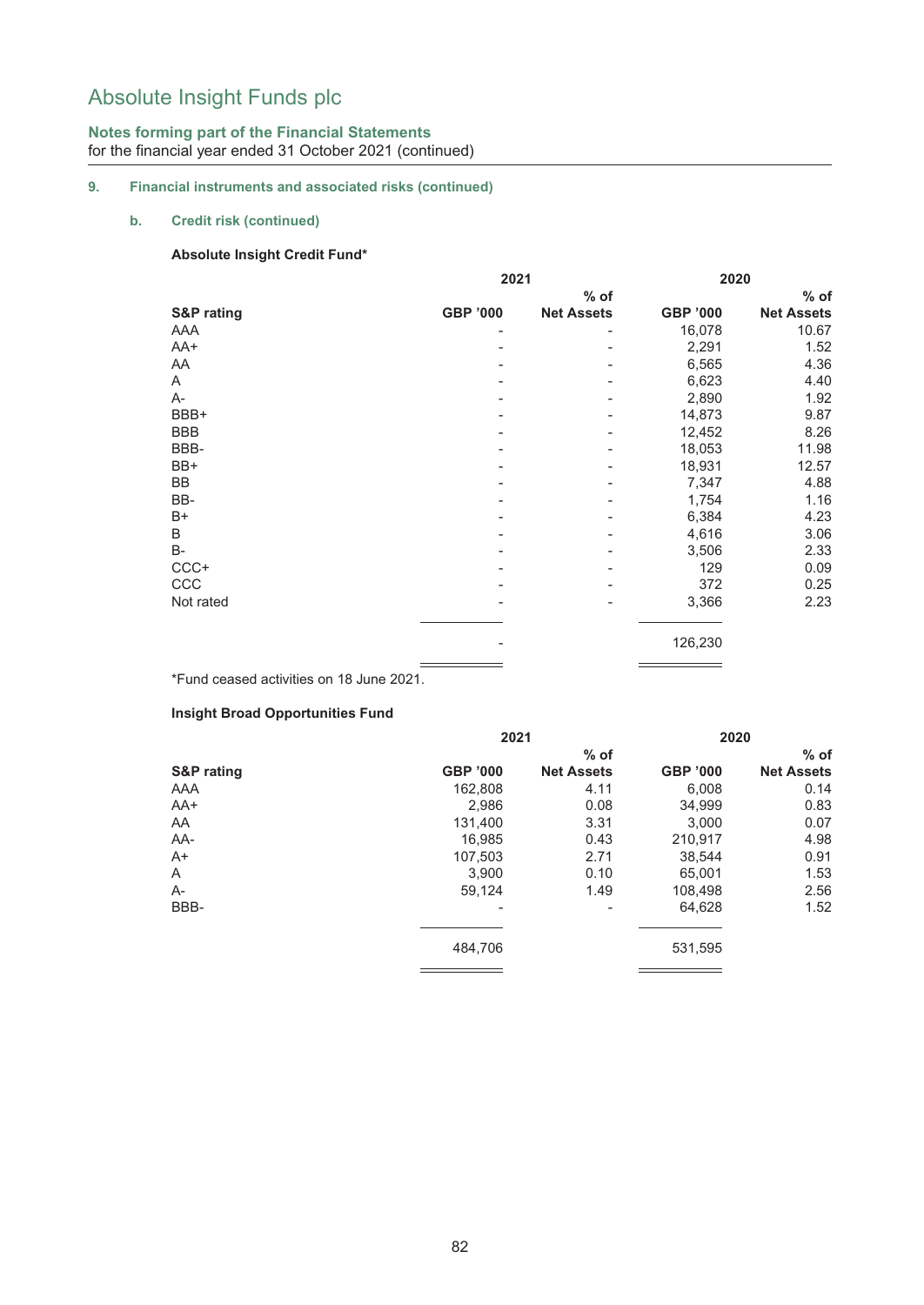## **Notes forming part of the Financial Statements** for the financial year ended 31 October 2021 (continued)

#### **9. Financial instruments and associated risks (continued)**

#### **b. Credit risk (continued)**

#### **Absolute Insight Dynamic Opportunities Fund\***

|                          | 2020                     |                 |                   |
|--------------------------|--------------------------|-----------------|-------------------|
|                          | $%$ of                   |                 | $%$ of            |
| <b>GBP '000</b>          | <b>Net Assets</b>        | <b>GBP '000</b> | <b>Net Assets</b> |
| $\overline{\phantom{a}}$ | $\overline{\phantom{a}}$ | 2,860           | 4.42              |
| $\overline{\phantom{0}}$ | ۰                        | 16,405          | 25.35             |
| ۰                        | ۰                        | 3,008           | 4.65              |
|                          | ۰                        | 2,000           | 3.09              |
| $\overline{\phantom{0}}$ | ۰                        | 1,500           | 2.32              |
| ۰                        | ۰                        | 489             | 0.76              |
| $\overline{\phantom{0}}$ |                          | 26,262          |                   |
|                          |                          | 2021            |                   |

\*Fund ceased activities on 9 April 2021.

#### **c. Liquidity risk**

Each Fund has assets which comprise of realisable securities which can be easily sold. Each Fund's main liability and exposure is to daily cash redemptions of Redeemable Participating Shares. Assets from a Fund may need to be sold if insufficient cash is available to finance such redemptions. It therefore invests the majority of its assets in investments that are traded in an active market and can be readily disposed of.

Each Fund may invest in derivative contracts traded over the counter, which are not traded in an organised public market and may generally be illiquid. As a result, a Fund may not be able to quickly liquidate its investments in these instruments at amounts close to their fair values in order to meet its liquidity requirements or to respond to specific events such as deterioration in the credit worthiness of any particular issuer.

Each Fund may also invest in listed securities which are negotiable instruments. The ability to sell on demand ensures that the Investment Manager can efficiently alter the investment strategy as required. The ability to sell also permits the financing of any unexpected withdrawals from a portfolio. It is important that there are levels of assets which are readily tradable and the Investment Manager will ensure that assets are only held where an efficient secondary market is operating. From time to time the secondary market in any particular issue or market may become less liquid. To minimise this risk the Investment Manager will also ensure that a portfolio is diversified.

Each Fund may also invest in listed investment funds. These investments are considered to be readily realisable as a Fund can redeem the majority of its shareholdings on a daily basis.

The tables below analyses each Fund's financial liabilities and net settled derivative financial liabilities into relevant maturity groupings based on the remaining period at the Statement of Financial Position date to the contractual maturity date.

| Absolute Insight Currency Fund as at 31 October 2021 |  |  |
|------------------------------------------------------|--|--|
|------------------------------------------------------|--|--|

| GBP '000                                                                        | <1<br>Month | $1 - 3$<br><b>Months</b> | <b>3 Months</b><br>to 1 Year | 1 year or<br>greater | No stated<br>maturity    | Total   |
|---------------------------------------------------------------------------------|-------------|--------------------------|------------------------------|----------------------|--------------------------|---------|
| Derivative financial                                                            |             |                          |                              |                      |                          |         |
| liabilities                                                                     | (13)        | (2)                      |                              |                      |                          | (15)    |
| Trade and other payables<br>Net assets attributable to<br>holders of redeemable | (134)       |                          |                              |                      | $\overline{\phantom{0}}$ | (134)   |
| participating shares                                                            | (2,923)     |                          |                              |                      |                          | (2,923) |
|                                                                                 | (3,070)     | (2)                      |                              |                      |                          | (3,072) |
|                                                                                 |             |                          |                              |                      |                          |         |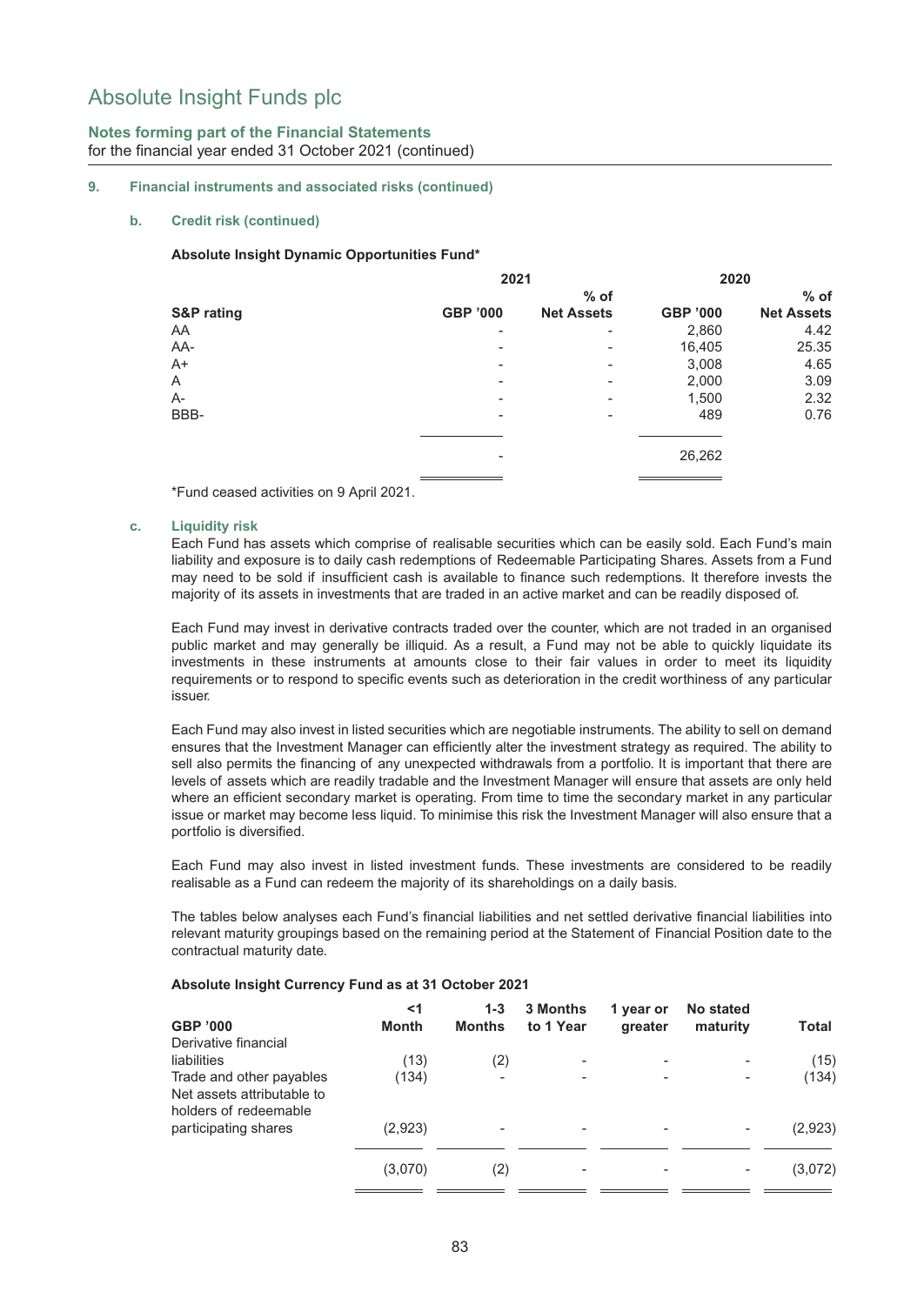## **Notes forming part of the Financial Statements** for the financial year ended 31 October 2021 (continued)

## **9. Financial instruments and associated risks (continued)**

#### **c. Liquidity risk (continued)**

#### **Insight Broad Opportunities Fund as at 31 October 2021**

| GBP '000                                                                        | <1<br><b>Month</b> | $1 - 3$<br><b>Months</b> | <b>3 Months</b><br>to 1 Year | 1 year or<br>greater | <b>No stated</b><br>maturity | Total       |
|---------------------------------------------------------------------------------|--------------------|--------------------------|------------------------------|----------------------|------------------------------|-------------|
| Derivative financial                                                            |                    |                          |                              |                      |                              |             |
| liabilities                                                                     | (25, 149)          | (46, 947)                | (32)                         |                      | (6,347)                      | (78, 475)   |
| Trade and other payables<br>Net assets attributable to<br>holders of redeemable | (28,502)           |                          | -                            |                      |                              | (28, 502)   |
| participating shares                                                            | (3,964,178)        |                          |                              |                      | $\overline{\phantom{a}}$     | (3,964,178) |
|                                                                                 | (4,017,829)        | (46,947)                 | (32)                         |                      | (6,347)                      | (4,071,155) |

#### **Absolute Insight Equity Market Neutral Fund as at 31 October 2020**

| <b>GBP '000</b>                                                                 | <1<br>Month | $1 - 3$<br><b>Months</b> | 3 Months<br>to 1 Year | 1 year or<br>greater | No stated<br>maturity | <b>Total</b> |
|---------------------------------------------------------------------------------|-------------|--------------------------|-----------------------|----------------------|-----------------------|--------------|
| Derivative financial                                                            |             |                          |                       |                      |                       |              |
| liabilities                                                                     | (20)        | $\overline{\phantom{0}}$ |                       |                      | (329)                 | (349)        |
| Trade and other payables<br>Net assets attributable to<br>holders of redeemable | (397)       |                          |                       |                      |                       | (397)        |
| participating shares                                                            | (7, 487)    | -                        |                       |                      |                       | (7, 487)     |
|                                                                                 | (7,904)     | $\overline{\phantom{0}}$ |                       |                      | (329)                 | (8, 233)     |
|                                                                                 |             |                          |                       |                      |                       |              |

## **Absolute Insight Currency Fund as at 31 October 2020**

|                            | <1        | $1 - 3$                  | 3 Months                 | 1 year or                | <b>No stated</b> |           |
|----------------------------|-----------|--------------------------|--------------------------|--------------------------|------------------|-----------|
| <b>GBP '000</b>            | Month     | <b>Months</b>            | to 1 Year                | greater                  | maturity         | Total     |
| Derivative financial       |           |                          |                          |                          |                  |           |
| liabilities                | (300)     | (59)                     |                          | $\overline{\phantom{0}}$ |                  | (359)     |
| Trade and other payables   | (26)      |                          | $\overline{\phantom{0}}$ | $\overline{\phantom{0}}$ | $\overline{a}$   | (26)      |
| Net assets attributable to |           |                          |                          |                          |                  |           |
| holders of redeemable      |           |                          |                          |                          |                  |           |
| participating shares       | (47, 616) | $\overline{\phantom{0}}$ |                          |                          | -                | (47, 616) |
|                            |           |                          |                          |                          |                  |           |
|                            | (47, 942) | (59)                     | $\overline{\phantom{0}}$ |                          |                  | (48,001)  |
|                            |           |                          |                          |                          |                  |           |

#### **Absolute Insight Emerging Market Debt Fund as at 31 October 2020**

|                                                                                 | $<$ 1        | $1 - 3$                  | <b>3 Months</b>          | 1 year or | No stated |            |
|---------------------------------------------------------------------------------|--------------|--------------------------|--------------------------|-----------|-----------|------------|
| <b>USD '000</b>                                                                 | <b>Month</b> | <b>Months</b>            | to 1 Year                | greater   | maturity  | Total      |
| Derivative financial                                                            |              |                          |                          |           |           |            |
| liabilities                                                                     | (1,001)      | (380)                    | -                        |           |           | (1,381)    |
| Trade and other payables<br>Net assets attributable to<br>holders of redeemable | (3,528)      | $\overline{\phantom{0}}$ | $\overline{\phantom{a}}$ |           |           | (3,528)    |
| participating shares                                                            | (144,712)    |                          |                          |           |           | (144, 712) |
|                                                                                 | (149, 241)   | (380)                    | $\overline{\phantom{a}}$ |           |           | (149,621)  |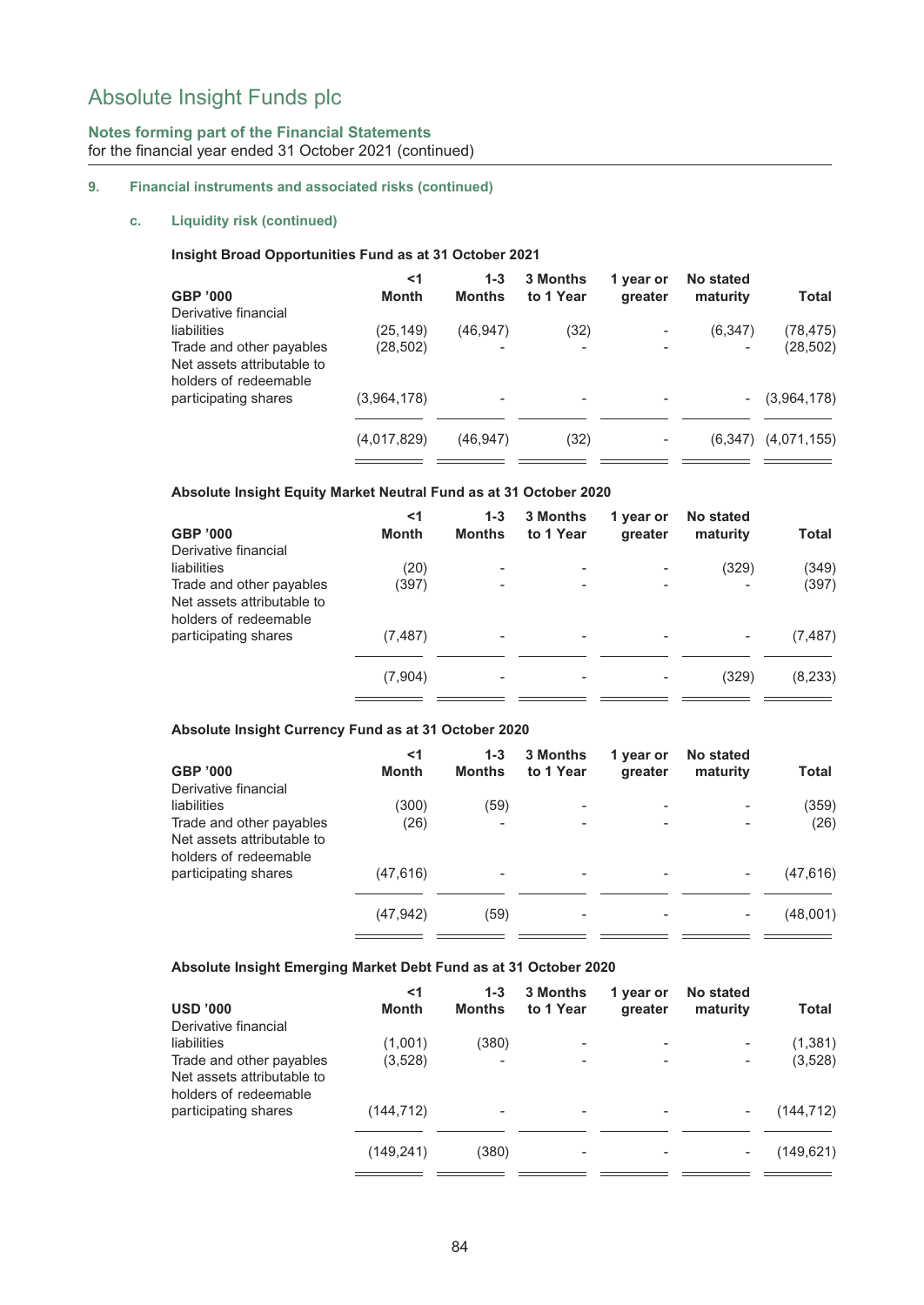## **Notes forming part of the Financial Statements** for the financial year ended 31 October 2021 (continued)

#### **9. Financial instruments and associated risks (continued)**

#### **c. Liquidity risk (continued)**

#### **Absolute Insight Credit Fund as at 31 October 2020**

| GBP '000                                                                        | <1<br>Month | $1 - 3$<br><b>Months</b> | 3 Months<br>to 1 Year | 1 year or<br>greater | No stated<br>maturity    | Total      |
|---------------------------------------------------------------------------------|-------------|--------------------------|-----------------------|----------------------|--------------------------|------------|
| Derivative financial                                                            |             |                          |                       |                      |                          |            |
| liabilities                                                                     | (358)       | (305)                    |                       | (1,098)              |                          | (1,761)    |
| Trade and other payables<br>Net assets attributable to<br>holders of redeemable | (3, 561)    |                          |                       |                      | $\overline{\phantom{0}}$ | (3, 561)   |
| participating shares                                                            | (150,674)   |                          |                       |                      |                          | (150, 674) |
|                                                                                 | (154, 593)  | (305)                    |                       | (1,098)              |                          | (155, 996) |

#### **Insight Broad Opportunities Fund as at 31 October 2020**

|                                                     | <1           | $1 - 3$       | <b>3 Months</b> | 1 year or | No stated                |             |
|-----------------------------------------------------|--------------|---------------|-----------------|-----------|--------------------------|-------------|
| GBP '000                                            | <b>Month</b> | <b>Months</b> | to 1 Year       | greater   | maturity                 | Total       |
| Derivative financial                                |              |               |                 |           |                          |             |
| liabilities                                         | (67,682)     | (105, 997)    |                 | (6)       |                          | (173,685)   |
| Trade and other payables                            | (52,607)     |               |                 |           |                          | (52,607)    |
| Net assets attributable to<br>holders of redeemable |              |               |                 |           |                          |             |
| participating shares                                | (4,239,410)  |               |                 |           | $\overline{\phantom{a}}$ | (4,239,410) |
|                                                     |              |               |                 |           |                          |             |
|                                                     | (4,359,699)  | (105.997)     |                 | (6)       | $\overline{\phantom{a}}$ | (4,465,702) |
|                                                     |              |               |                 |           |                          |             |

#### **Absolute Insight Dynamic Opportunities Fund as at 31 October 2020**

| <1           | $1 - 3$       | <b>3 Months</b> | 1 year or | No stated                |           |
|--------------|---------------|-----------------|-----------|--------------------------|-----------|
| <b>Month</b> | <b>Months</b> | to 1 Year       | greater   | maturity                 | Total     |
|              |               |                 |           |                          |           |
| (880)        | (1, 177)      |                 |           | $\overline{a}$           | (2,057)   |
| (22)         |               |                 |           | $\overline{\phantom{0}}$ | (22)      |
| (64, 699)    |               |                 |           |                          | (64, 699) |
| (65, 601)    | (1, 177)      |                 |           |                          | (66, 778) |
|              |               |                 |           |                          |           |

#### **d. Specific instruments risks**

#### (i) Securities sold short

Securities a Fund has sold that it does not own are subject to the risk that the value of the security will increase rather than decline. Consequently, the settlement amount of the liability for securities sold short may exceed the amount of the proceeds initially received or the liability recorded in the financial statements as the Fund is obligated to purchase the securities sold short in the market at prevailing prices to settle its obligations.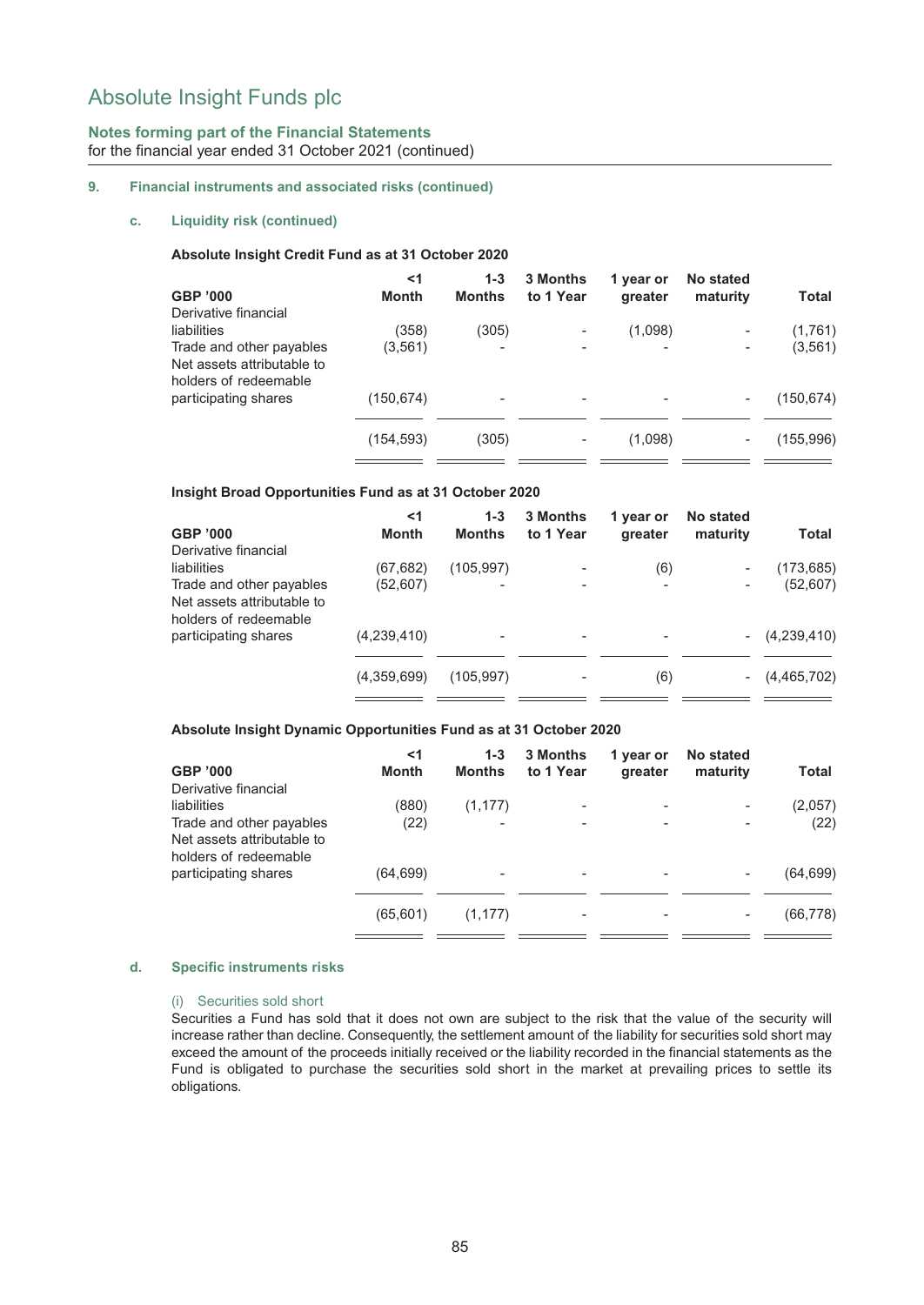## **Notes forming part of the Financial Statements** for the financial year ended 31 October 2021 (continued)

#### **9. Financial instruments and associated risks (continued)**

#### **d. Specific instruments risks (continued)**

#### (ii) Forward contracts

Forward foreign currency exchange contracts are over-the-counter contractual commitments to purchase or sell a designated amount of a financial instrument or foreign currency at a specified future date for a predetermined price. Whilst the contract or notional amounts reflect the involvement of a Fund in these financial instruments, risks arise from the possible adverse movements in foreign exchange rates. Over-thecounter forward foreign currency exchange contracts are not guaranteed by any regulated exchange. Accordingly, an element of credit risk exists due to the possible non-performance of the counterparties to forward foreign currency exchange contracts.

Because of the low margin deposits normally required in relation to notional contract sizes, a high degree of leverage may be typical in an underlying of a forward foreign currency exchange contract which may result in substantial losses to the Fund. As at 31 October 2021 the Funds' net exposures to forward positions used by the Company translated into the relevant functional currency of each Fund are detailed in the Schedules of Investments.

#### (iii) Options contracts

Options are derivative financial instruments that give the buyer, in exchange for a premium payment, the right, but not the obligation, to either purchase from (call option) or sell to (put option) the writer a specified underlying instrument at a specified price on or before a specified date. Daily fluctuations in the value of the option contract are recorded for financial reporting purposes as unrealised gains or losses by the Funds and are recorded as a realised gain or loss when the position is closed. Over-the-counter option contracts result in credit exposure to the counterparty.

#### (iv) Futures contracts

Futures contracts are commitments either to purchase or sell a designated financial instrument, currency, commodity or an index at a specified future date for a specified price and may be settled in cash or another financial asset. Futures contracts are standardised exchange traded contracts. Initial margin requirements for futures are met in cash or other instruments, and changes in the future contract values are settled daily. Futures contracts have little credit risk because the counterparties are futures exchanges.

#### (v) Credit default swaps and total return swaps

Entering into credit default and total return swap agreements expose the Funds to market risks equivalent to actually holding securities of the notional value but typically involve little capital commitment relative to the exposure achieved. The gains or losses of the Funds may therefore be significantly greater than this initial commitment.

#### (vi) Contracts for difference

CFDs represent agreements that obligate two parties to exchange cash flows at specified intervals based upon, or calculated by reference to, changes in specified prices or rates for a specified amount of an underlying asset, or otherwise determined notional amount. The payment flows are usually netted against each other, with the difference being paid by one party to the other. Therefore, amounts required for the future satisfaction of the CFDs, may be greater or less than the amount recorded. The ultimate gain or loss depends upon the prices at which the underlying financial instruments of the CFDs are valued at the CFDs ultimate settlement date. The Funds utilise these CFDs agreements as an efficient means of hedging or of obtaining exposure to certain underlying investments. Through CFDs the Company can in effect be exposed to increases or decreases in the value of an equity or bond or to decreases or increases in the value of a related equity - such trades are consistent with the overall strategy of the Funds.

#### (vii) Loans

Certain Funds may invest in direct debt instruments which are interests in amounts owed by corporate, governmental, or other borrowers to lenders or lending syndicates. A Fund's investments in loans may be in the form of participations in loans or assignments of all or a portion of loans from third parties ("Bank Loan"). A Bank Loan is often administered by a bank or other financial institution (the "Lender") that acts as agent for all holders. The Lender administers the terms of the Bank Loan, as specified in the Bank Loan agreement. When investing in a loan participation, a Fund has the right to receive payments of principal, interest and any fees to which it is entitled only from the Lender and only upon receipt by the Lender of payments from the borrower. Where applicable, the loans are included within debt securities in the Schedules of Investments.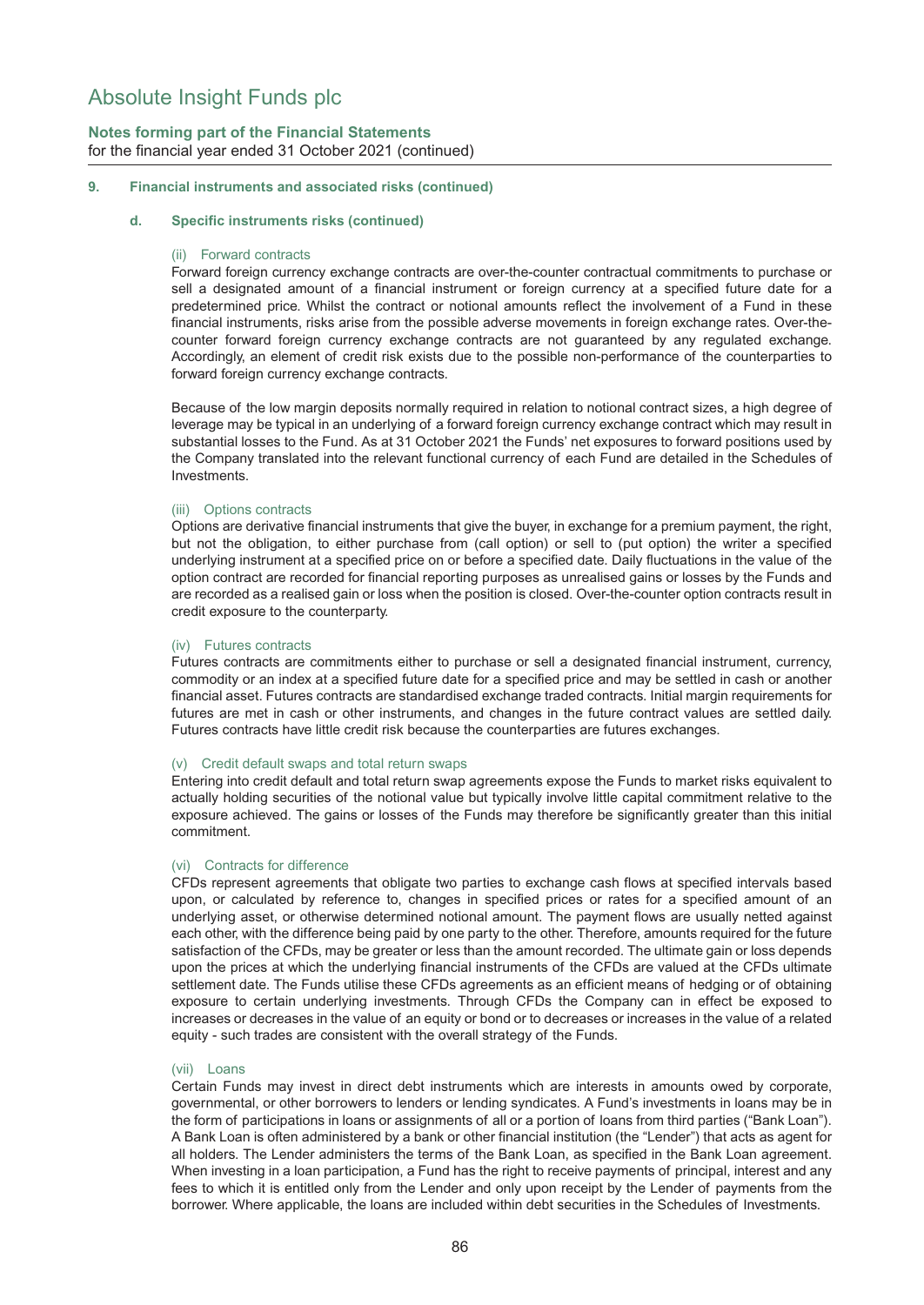## **Notes forming part of the Financial Statements** for the financial year ended 31 October 2021 (continued)

#### **9. Financial instruments and associated risks (continued)**

#### **d. Specific instruments risks (continued)**

#### (viii) Collateralised Loan Obligations

A CLO is a pooled investment vehicle which invests in a diversified group of loan assets. To finance its investments the vehicle issues bonds/notes to investors. The servicing and repayment of these notes is linked directly to the performance of the underlying assets. Where applicable, the CLOs are included within debt securities in the Schedules of Investments.

#### **e. Fair value information**

FRS 102 section on "Fair Value: Disclosure" requires disclosure relating to the fair value hierarchy in which fair value measurements are categorised for financial assets and financial liabilities. The disclosures are based on a three-level fair value hierarchy for the inputs used in valuation techniques to measure fair value:

- (i) Level 1 The unadjusted quoted price in an active market for identical assets or liabilities that the entity can access at the measurement date.
- (ii) Level 2 Inputs other than quoted prices included within Level 1 that are observable (i.e. developed using market data) for the asset or liability, either directly or indirectly.
- (iii) Level 3 Inputs are unobservable (i.e. for which market data is unavailable) for the asset or liability.

The level in the fair value hierarchy within which the fair value measurement is categorised is determined on the basis of the lowest level input that is significant to the fair value measurement in its entirety. If a fair value measurement uses observable inputs that require significant adjustment based on unobservable inputs, that measurement is a Level 3 measurement. Assessing the significance of a particular input to the fair value measurement in its entirety requires judgement, considering factors specific to the asset or liability.

The determination of what constitutes 'observable' requires significant judgement by the Company. The Company considers observable data to be that market data that is readily available, regularly distributed or updated, reliable and verifiable, not proprietary, and provided by independent sources that are actively involved in the relevant market.

The level in the fair value hierarchy within which the fair value measurement is categorised in its entirety is determined based on the lowest level input that is significant to the fair value measurement in its entirety. Investments whose values are based on quoted market prices in active markets, and therefore classified within Level 1, include active listed equities, investment funds, short-term deposits and exchange traded derivatives (futures). The Company does not adjust the quoted price for these instruments.

Financial instruments that trade in markets that are not considered to be active but are valued based on quoted market prices, dealer quotations or alternative pricing sources supported by observable inputs are classified within Level 2. These include bonds, investment funds without full listing and with no redemption restrictions, and over-the-counter derivatives (swaps, options, forward foreign currency exchange contracts and contracts for difference).

Investments classified within Level 3 have significant unobservable inputs, as they trade infrequently.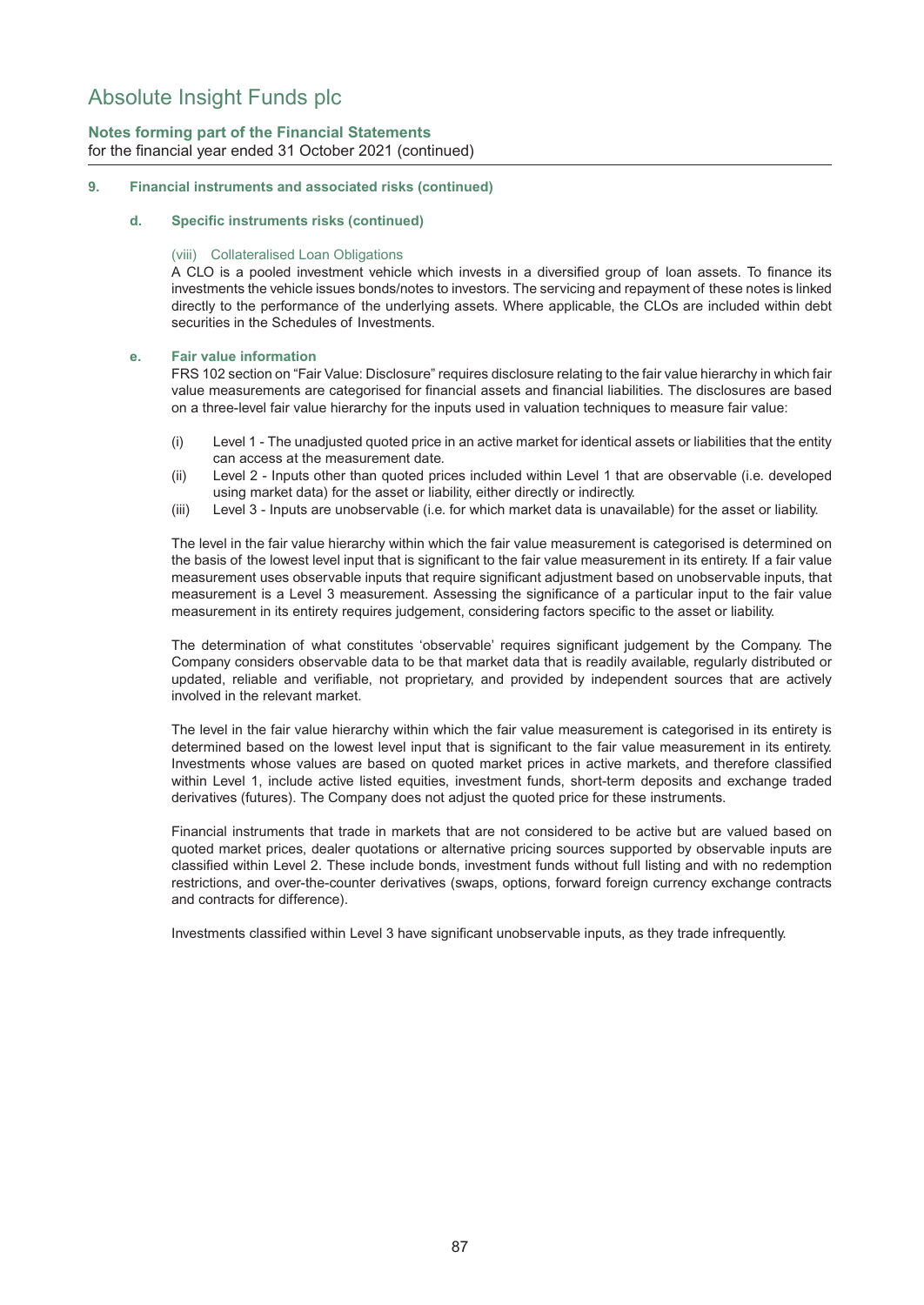## **Notes forming part of the Financial Statements** for the financial year ended 31 October 2021 (continued)

## **9. Financial instruments and associated risks (continued)**

## **e. Fair value information (continued)**

The tables below analyse each Fund's financial instruments measured at fair value through profit or loss as at 31 October 2021 by the level in the fair value hierarchy into which the fair value measurement is categorised:

#### **31 October 2021**

| Level 1   | Level <sub>2</sub>        | Level 3                                                                           | Total        |
|-----------|---------------------------|-----------------------------------------------------------------------------------|--------------|
|           |                           |                                                                                   |              |
|           |                           |                                                                                   | 2,680<br>276 |
|           |                           |                                                                                   |              |
|           |                           |                                                                                   | 10           |
|           | 4                         |                                                                                   | 4            |
|           |                           |                                                                                   |              |
| 2,680     | 290                       |                                                                                   | 2,970        |
|           |                           |                                                                                   |              |
|           |                           |                                                                                   |              |
|           |                           |                                                                                   | (9)          |
|           |                           |                                                                                   | (6)          |
|           | (15)                      |                                                                                   | (15)         |
| 2,680     | 275                       |                                                                                   | 2,955        |
|           |                           |                                                                                   |              |
| Level 1   | Level 2                   | Level 3                                                                           | <b>Total</b> |
|           |                           |                                                                                   |              |
| 32,109    |                           |                                                                                   | 32,109       |
| 440,268   | 44,438                    |                                                                                   | 484,706      |
| 621,036   | 6,499                     |                                                                                   | 627,535      |
| 232,883   |                           |                                                                                   | 232,883      |
| 1,174,683 | 1,225,992                 |                                                                                   | 2,400,675    |
|           |                           |                                                                                   |              |
|           |                           |                                                                                   | 13,878       |
|           |                           |                                                                                   | 36,408       |
|           |                           |                                                                                   | 17,059       |
|           |                           |                                                                                   | 3,925        |
|           |                           |                                                                                   | 7,654        |
| 2,533,319 | 1,323,513                 |                                                                                   | 3,856,832    |
|           |                           |                                                                                   |              |
|           |                           |                                                                                   |              |
|           | (18,950)                  |                                                                                   | (18,950)     |
| (11,058)  | (21, 434)                 |                                                                                   | (32, 492)    |
| (20, 654) |                           |                                                                                   | (20, 654)    |
|           |                           |                                                                                   | (32)         |
|           |                           |                                                                                   | (6, 347)     |
| (31, 712) | (46, 763)                 |                                                                                   | (78, 475)    |
| 2,501,607 | 1,276,750                 |                                                                                   | 3,778,357    |
|           | 2,680<br>15,281<br>17,059 | 276<br>10<br>(9)<br>(6)<br>13,878<br>21,127<br>3,925<br>7,654<br>(32)<br>(6, 347) |              |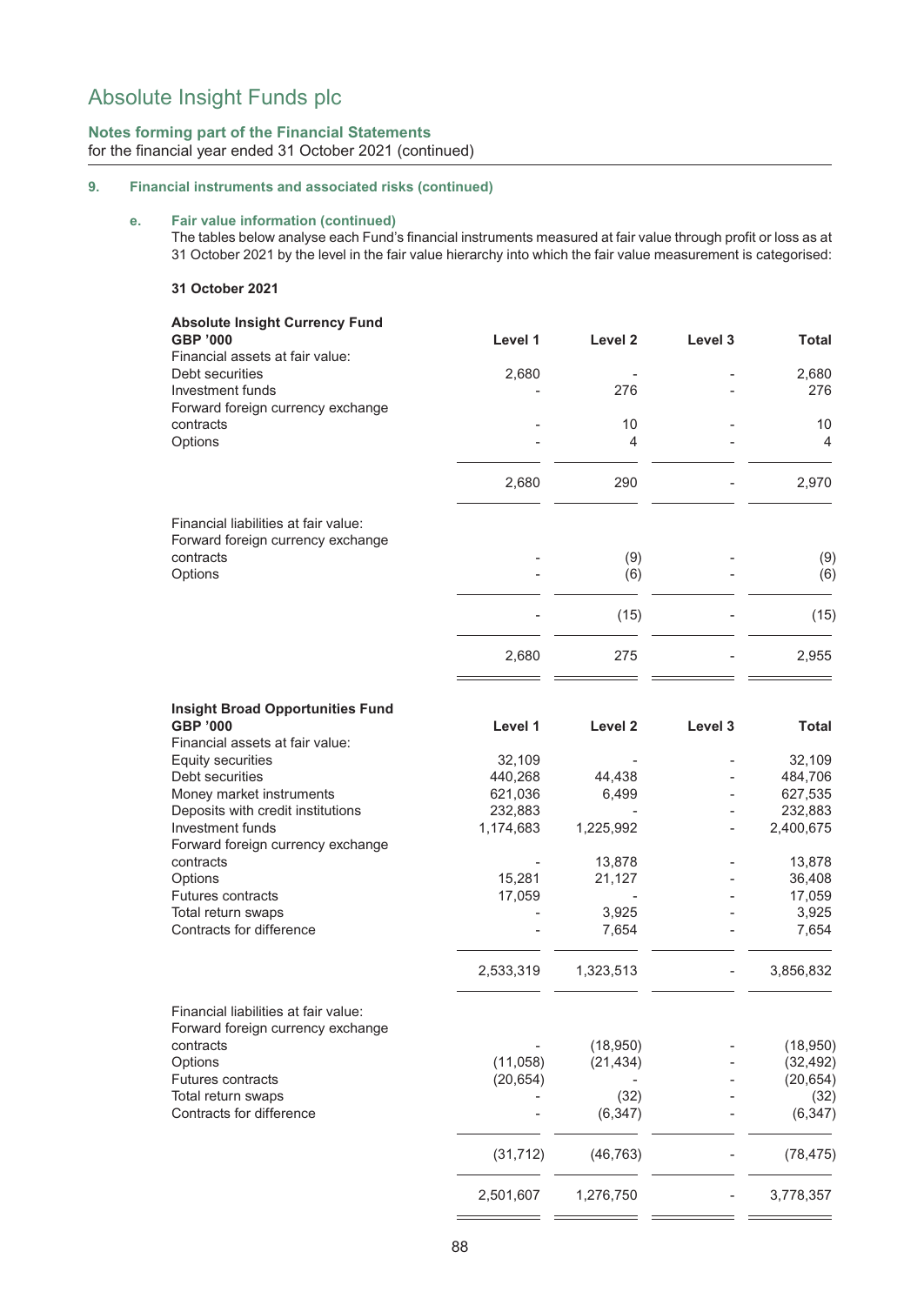## **Notes forming part of the Financial Statements** for the financial year ended 31 October 2021 (continued)

## **9. Financial instruments and associated risks (continued)**

#### **e. Fair value information (continued)**

The tables below analyse each Fund's financial instruments measured at fair value through profit or loss as at 31 October 2020 by the level in the fair value hierarchy into which the fair value measurement is categorised:

#### **31 October 2020**

| <b>Absolute Insight Equity Market Neutral Fund</b><br><b>GBP '000</b> | Level 1      | Level 2            | Level 3 | <b>Total</b>   |
|-----------------------------------------------------------------------|--------------|--------------------|---------|----------------|
| Financial assets at fair value:                                       |              |                    |         |                |
| Equity securities                                                     | 354          |                    | 42      | 396            |
| Debt securities<br>Investment funds                                   | 6,054<br>702 | 13                 |         | 6,054<br>715   |
| Forward foreign currency exchange                                     |              |                    |         |                |
| contracts                                                             |              | 2                  |         | 2              |
| Futures contracts                                                     | 45           | $\overline{a}$     |         | 45             |
| Contracts for difference                                              |              | 341                |         | 341            |
|                                                                       | 7,155        | 356                | 42      | 7,553          |
| Financial liabilities at fair value:                                  |              |                    |         |                |
| Forward foreign currency exchange<br>contracts                        |              | (20)               |         | (20)           |
| Contracts for difference                                              |              | (329)              |         | (329)          |
|                                                                       |              |                    |         |                |
|                                                                       |              | (349)              |         | (349)          |
|                                                                       | 7,155        | $\overline{7}$     | 42      | 7,204          |
| <b>Absolute Insight Currency Fund</b><br><b>GBP '000</b>              | Level 1      | Level <sub>2</sub> | Level 3 | <b>Total</b>   |
| Financial assets at fair value:                                       |              |                    |         |                |
| Debt securities                                                       | 13,917       | 4,004              |         | 17,921         |
| Money market instruments                                              | 11,498       | 1,500              |         | 12,998         |
| Deposits with credit institutions                                     | 5,501        |                    |         | 5,501          |
| Investment funds                                                      |              | 4,269              |         | 4,269          |
| Forward foreign currency exchange                                     |              |                    |         |                |
| contracts                                                             |              | 272                |         | 272            |
| Options                                                               |              | 250                |         | 250            |
|                                                                       | 30,916       | 10,295             |         | 41,211         |
| Financial liabilities at fair value:                                  |              |                    |         |                |
| Forward foreign currency exchange                                     |              |                    |         |                |
| contracts<br>Options                                                  |              | (241)<br>(119)     |         | (241)<br>(119) |
|                                                                       |              | (360)              |         | (360)          |
|                                                                       | 30,916       | 9,935              |         | 40,851         |
|                                                                       |              |                    |         |                |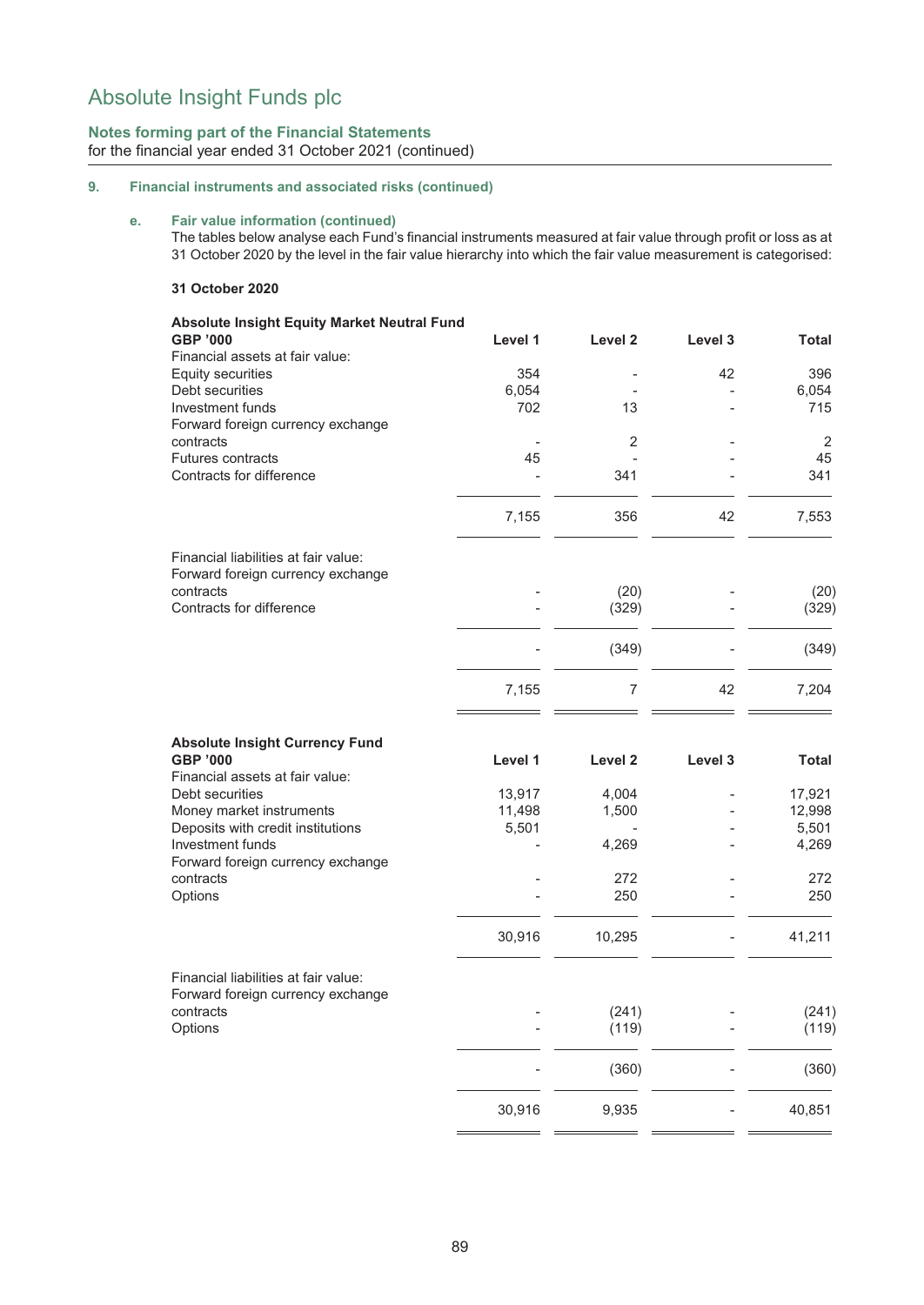## **Notes forming part of the Financial Statements** for the financial year ended 31 October 2021 (continued)

## **9. Financial instruments and associated risks (continued)**

## **e. Fair value information (continued)**

## **31 October 2020 (continued)**

| <b>Absolute Insight Emerging Market Debt Fund</b><br><b>USD '000</b>               | Level 1 | Level <sub>2</sub> | Level 3 | <b>Total</b>      |
|------------------------------------------------------------------------------------|---------|--------------------|---------|-------------------|
| Financial assets at fair value:                                                    |         |                    |         |                   |
| Debt securities                                                                    | 1,277   | 113,516            |         | 114,793           |
| Investment funds                                                                   | 13,695  |                    |         | 13,695            |
| Forward foreign currency exchange                                                  |         |                    |         |                   |
| contracts                                                                          |         | 1,887              |         | 1,887             |
| Credit default swaps                                                               |         | 3,261              |         | 3,261             |
| Total return swaps                                                                 |         | 97                 |         | 97                |
|                                                                                    | 14,972  | 118,761            |         | 133,733           |
| Financial liabilities at fair value:                                               |         |                    |         |                   |
| Forward foreign currency exchange                                                  |         |                    |         |                   |
| contracts                                                                          |         | (1, 381)           |         | (1, 381)          |
|                                                                                    |         | (1, 381)           |         | (1, 381)          |
|                                                                                    | 14,972  | 117,380            |         | 132,352           |
| <b>Absolute Insight Credit Fund</b><br>GBP '000<br>Financial assets at fair value: | Level 1 | Level <sub>2</sub> | Level 3 | <b>Total</b>      |
| Debt securities<br>Investment funds<br>Forward foreign currency exchange           | 12,018  | 123,762            | 2,468   | 126,230<br>12,018 |
| contracts                                                                          |         | 1,518              |         | 1,518             |
| Credit default swaps                                                               |         | 287                |         | 287               |
| <b>Futures contracts</b>                                                           | 202     |                    |         | 202               |
|                                                                                    | 12,220  | 125,567            | 2,468   | 140,255           |
| Financial liabilities at fair value:<br>Forward foreign currency exchange          |         |                    |         |                   |
| contracts                                                                          |         | (393)              |         | (393)             |
| Credit default swaps                                                               |         | (1,098)            |         | (1,098)           |
| <b>Futures contracts</b>                                                           | (270)   |                    |         | (270)             |
|                                                                                    | (270)   | (1,491)            |         | (1,761)           |
|                                                                                    | 11,950  | 124,076            | 2,468   | 138,494           |
|                                                                                    |         |                    |         |                   |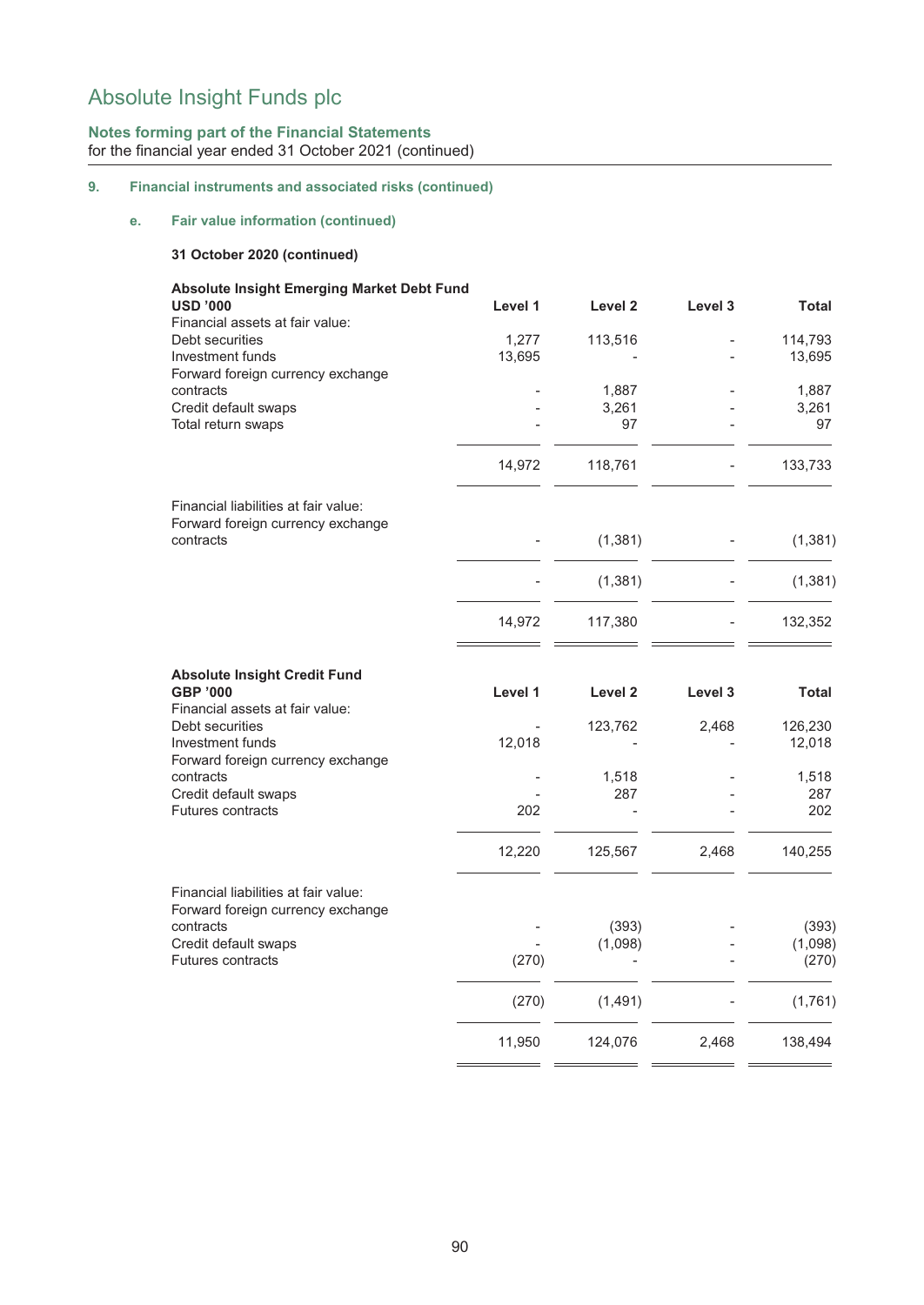## **Notes forming part of the Financial Statements** for the financial year ended 31 October 2021 (continued)

## **9. Financial instruments and associated risks (continued)**

## **e. Fair value information (continued)**

#### **31 October 2020 (continued)**

| <b>Insight Broad Opportunities Fund</b>                               |                   |           |                          |              |
|-----------------------------------------------------------------------|-------------------|-----------|--------------------------|--------------|
| <b>GBP '000</b>                                                       | Level 1           | Level 2   | Level 3                  | <b>Total</b> |
| Financial assets at fair value:                                       |                   |           |                          | 14,805       |
| Equities<br>Debt securities                                           | 14,805<br>382,033 | 149,562   |                          | 531,595      |
|                                                                       |                   |           | $\overline{\phantom{a}}$ |              |
| Money market instruments<br>Deposits with credit institutions         | 402,403           | 69,987    |                          | 472,390      |
| Investment funds                                                      | 268,546           |           |                          | 268,546      |
|                                                                       | 2,221,941         | 273,508   |                          | 2,495,449    |
| Forward foreign currency exchange<br>contracts                        |                   | 11,632    |                          | 11,632       |
| Options                                                               | 4,456             | 64,454    |                          | 68,910       |
| <b>Futures contracts</b>                                              | 9,155             |           |                          | 9,155        |
|                                                                       |                   |           |                          |              |
|                                                                       | 3,303,339         | 569,143   |                          | 3,872,482    |
| Financial liabilities at fair value:                                  |                   |           |                          |              |
| Forward foreign currency exchange                                     |                   |           |                          |              |
| contracts                                                             |                   | (33, 731) |                          | (33, 731)    |
| Options                                                               | (47, 621)         | (51, 772) |                          | (99, 393)    |
| Futures contracts                                                     | (40, 561)         |           |                          | (40, 561)    |
|                                                                       | (88, 182)         | (85, 503) |                          | (173, 685)   |
|                                                                       | 3,215,157         | 483,640   |                          | 3,698,797    |
| <b>Absolute Insight Dynamic Opportunities Fund</b><br><b>GBP '000</b> | Level 1           | Level 2   | Level 3                  | Total        |
| Financial assets at fair value:                                       |                   |           |                          |              |
| <b>Equity securities</b>                                              | 599               |           |                          | 599          |
| Debt securities                                                       | 23,602            | 2,660     |                          | 26,262       |
| Money market instruments                                              | 9,698             | 1,500     |                          | 11,198       |
| Deposits with credit institutions                                     | 7,300             |           |                          | 7,300        |
| Investment funds                                                      | 12,415            |           |                          | 12,415       |
| Forward foreign currency exchange                                     |                   |           |                          |              |
| contracts                                                             |                   | 161       |                          | 161          |
| Options                                                               | 78                | 1,138     |                          | 1,216<br>252 |
| <b>Futures contracts</b>                                              | 252               |           |                          |              |
|                                                                       | 53,944            | 5,459     |                          | 59,403       |
| Financial liabilities at fair value:                                  |                   |           |                          |              |
| Forward foreign currency exchange                                     |                   |           |                          |              |
| contracts                                                             |                   | (117)     |                          | (117)        |
| Options                                                               | (799)             | (899)     |                          | (1,698)      |
| Futures contracts                                                     | (242)             |           |                          | (242)        |
|                                                                       | (1,041)           | (1,016)   |                          | (2,057)      |
|                                                                       | 52,903            | 4,443     |                          | 57,346       |

 $\mathbb{R}^2$ 

i.

Ì.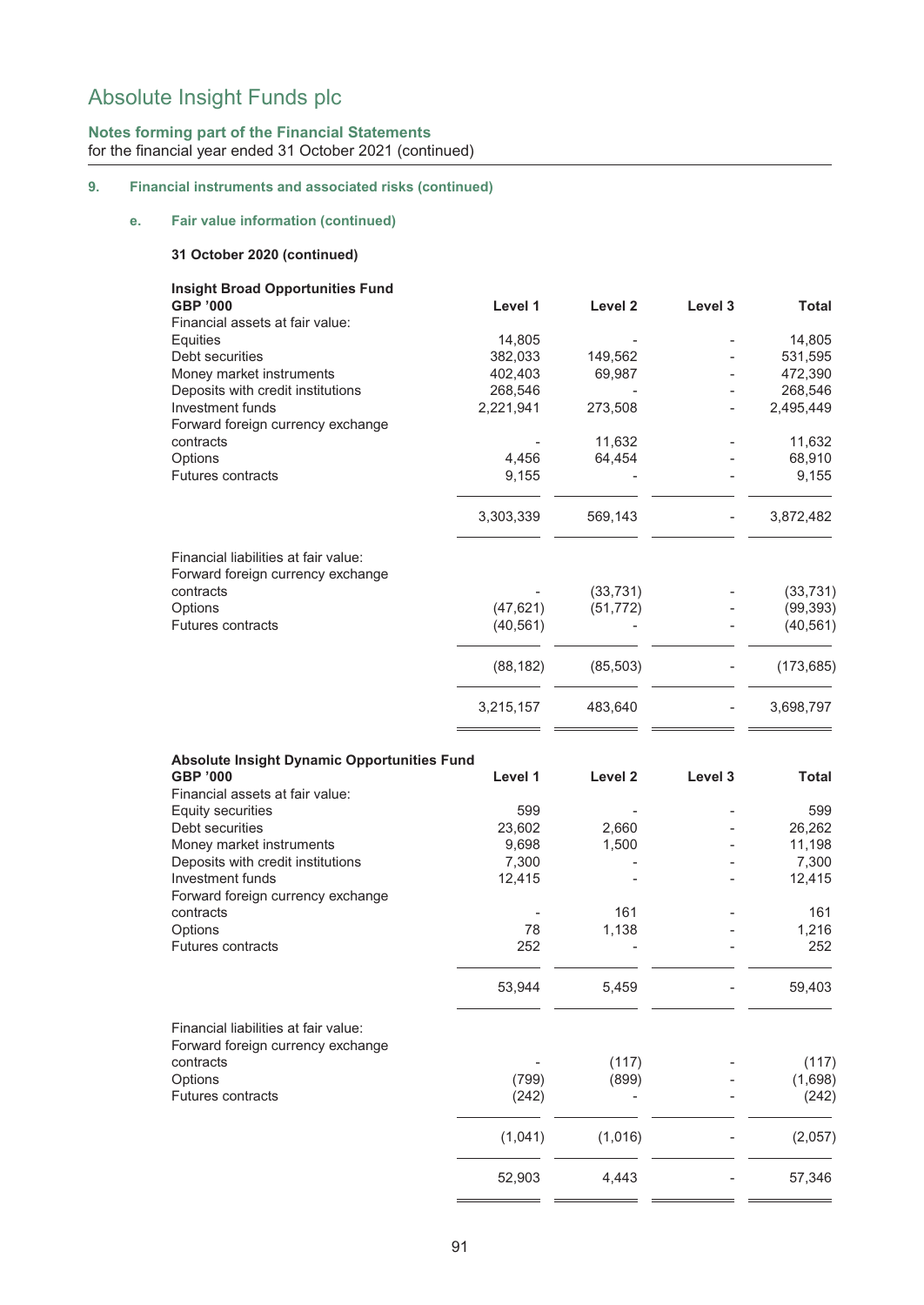## **Notes forming part of the Financial Statements** for the financial year ended 31 October 2021 (continued)

#### **9. Financial instruments and associated risks (continued)**

#### **e. Fair value information (continued)**

Transfers between levels of the fair value hierarchy are deemed to have occurred when the pricing source or methodology used to price an investment was changed which triggers a change in level as defined under the Companies Accounting Act 2014. During the financial year ended 31 October 2020, the equity security Sherborne Investors Guernsey B Ltd transferred from Level 1 to Level 3 on the Absolute Insight Equity Market Neutral Fund.

The following table provides a reconciliation of all movements in the fair value of financial instruments categorised within Level 3 for the financial years ended 31 October 2021 and 31 October 2020:

| <b>Absolute Insight Equity Market Neutral Fund</b>                                                                                                                                                                                                                |                                          |                                                    |
|-------------------------------------------------------------------------------------------------------------------------------------------------------------------------------------------------------------------------------------------------------------------|------------------------------------------|----------------------------------------------------|
| <b>GBP '000</b>                                                                                                                                                                                                                                                   | 2021                                     | 2020                                               |
| Opening balance                                                                                                                                                                                                                                                   | 42                                       |                                                    |
| Realised (loss) recognised in statement of comprehensive income                                                                                                                                                                                                   | (582)                                    |                                                    |
| Unrealised gain recognised in statement of comprehensive income                                                                                                                                                                                                   | 586                                      |                                                    |
| Purchases                                                                                                                                                                                                                                                         |                                          |                                                    |
| <b>Sales</b>                                                                                                                                                                                                                                                      | (46)                                     |                                                    |
| Transfers out of Level 3                                                                                                                                                                                                                                          |                                          |                                                    |
| Transfers into Level 3                                                                                                                                                                                                                                            |                                          | 42                                                 |
| Closing balance                                                                                                                                                                                                                                                   |                                          | 42                                                 |
| <b>Absolute Insight Credit Fund</b><br><b>GBP '000</b><br>Opening balance<br>Realised (loss) recognised in statement of comprehensive income<br>Unrealised gain recognised in statement of comprehensive income<br>Purchases<br>Sales<br>Transfers out of Level 3 | 2021<br>2,468<br>(101)<br>118<br>(2,485) | 2020<br>9,035<br>(433)<br>431<br>1,003<br>(7, 568) |
| Transfers into Level 3                                                                                                                                                                                                                                            |                                          |                                                    |
| Closing balance                                                                                                                                                                                                                                                   |                                          | 2,468                                              |

As at 31 October 2021 there were no securities categorised within Level 3. As at 31 October 2020, had the significant unobservable inputs used in the fair value measurement of the securities categorised within Level 3 of the fair value hierarchy increased or decreased by 5%, with all other variables held constant, the decrease or increase in the net assets attributable to the holders of redeemable participating shares of the Absolute Insight Equity Market Neutral Fund would amount to GBP 2,080 and the Absolute Insight Credit Fund would amount to GBP 123,387.

#### **f. Global exposure**

In respect of the Absolute Insight Emerging Market Debt Fund, the Investment Manager used the commitment approach to evaluate the global exposure of the Fund up to 30 April 2020. This approach converts the Fund's financial derivative instruments ("FDI") position into an equivalent position of the underlying assets based on the market value of the underlying asset. With effect from 30 April 2020, the Investment Manager's measurement of derivative exposure for this Fund was changed to VaR.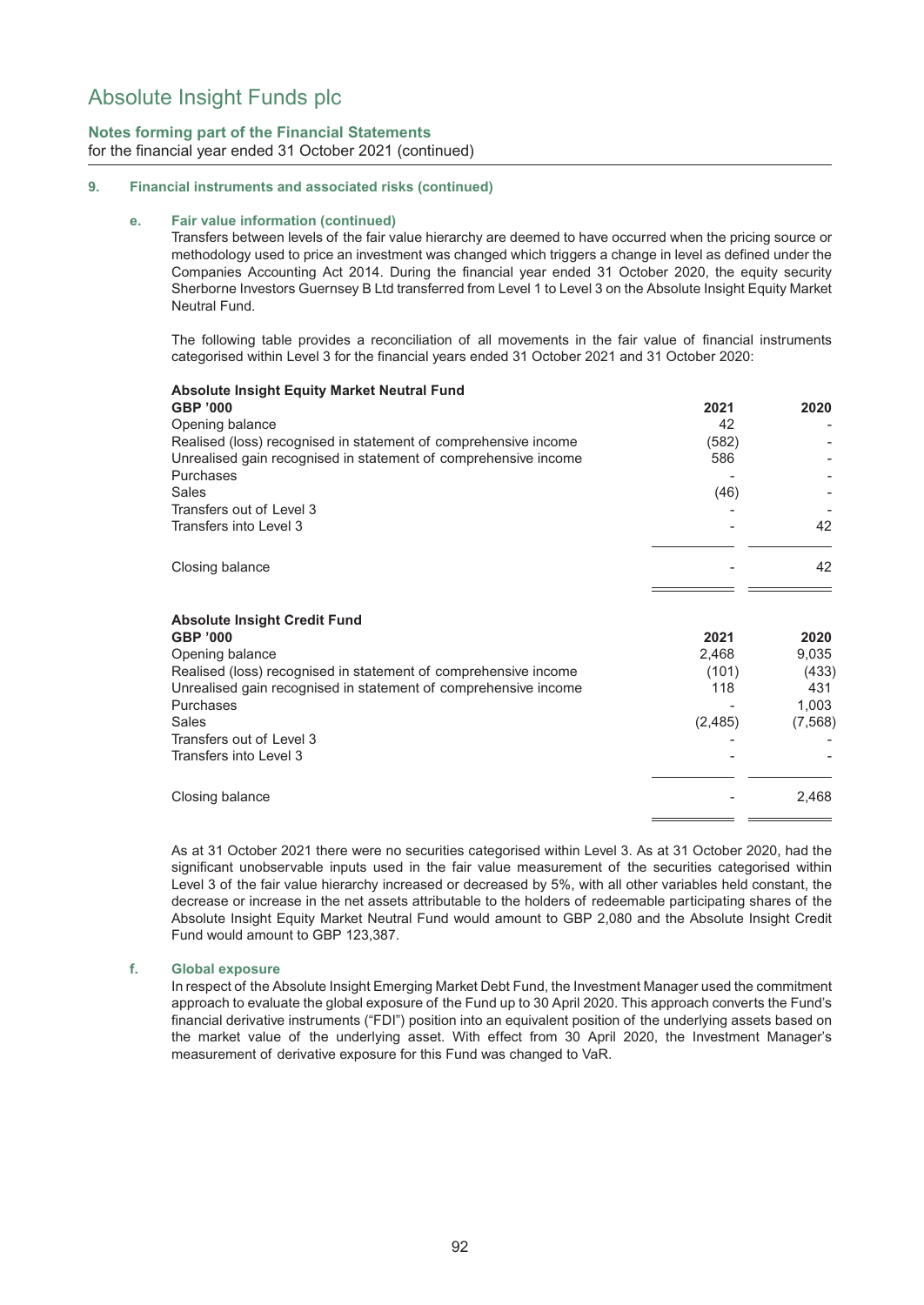## **Notes forming part of the Financial Statements** for the financial year ended 31 October 2021 (continued)

#### **9. Financial instruments and associated risks (continued)**

#### **f. Global exposure (continued)**

Following the change in measurement for the Absolute Insight Emerging Market Debt Fund, effective 30 April 2020, the Investment Manager uses absolute VaR to evaluate the global exposure of all Funds. The calculation model used is historical simulation, with a confidence level of 99%, a holding period of 5 days for the Absolute Insight Equity Market Neutral Fund, the Absolute Insight Emerging Market Debt Fund and for the Absolute Insight Currency Fund, 1 day for the Absolute Insight Credit Fund, the Insight Broad Opportunities Fund and the Absolute Insight Dynamic Opportunities Fund, a 5 year data history for the Absolute Insight Equity Market Neutral Fund and the Absolute Insight Currency Fund, and a 1 year data history for the Absolute Insight Emerging Market Debt Fund, the Absolute Insight Credit Fund, the Insight Broad Opportunities Fund and for the Absolute Insight Dynamic Opportunities Fund.

The lowest, the highest and the average VaR calculated during the financial years, and the level of leverage employed during the financial years was:

|                                               | <b>Minimum</b>           | <b>Maximum</b> | Average    |          |
|-----------------------------------------------|--------------------------|----------------|------------|----------|
| <b>Fund - 2021</b>                            | VaR                      | <b>VaR</b>     | <b>VaR</b> | Leverage |
| Absolute Insight Equity Market Neutral Fund*  | $\overline{\phantom{0}}$ | 1.68%          | 0.95%      |          |
| Absolute Insight Currency Fund                | 0.28%                    | 2.32%          | 1.16%      | 255.80%  |
| Absolute Insight Emerging Market Debt Fund**  | $\overline{\phantom{a}}$ | 2.86%          | $2.01\%$   |          |
| Absolute Insight Credit Fund***               | $\overline{\phantom{a}}$ | 1.05%          | 0.52%      | $\sim$   |
| Insight Broad Opportunities Fund              | 1.13%                    | 2.18%          | 1.71%      | 193.17%  |
| Absolute Insight Dynamic Opportunities Fund** | $\overline{\phantom{a}}$ | 1.34%          | 0.64%      | ۰.       |

\*Fund ceased activities on 30 November 2020.

\*\*Funds ceased activities on 9 April 2021.

\*\*\*Fund ceased activities on 18 June 2021.

|                                             | <b>Minimum</b> | <b>Maximum</b> | Average    |          |
|---------------------------------------------|----------------|----------------|------------|----------|
| <b>Fund - 2020</b>                          | <b>VaR</b>     | <b>VaR</b>     | <b>VaR</b> | Leverage |
| Absolute Insight Equity Market Neutral Fund | 0.48%          | 1.98%          | 1.21%      | 151.27%  |
| Absolute Insight Currency Fund              | 0.18%          | $1.33\%$       | 0.67%      | 342.16%  |
| Absolute Insight Emerging Market Debt Fund* | 1.05%          | 2.40%          | 1.66%      | 137.87%  |
| Absolute Insight Credit Fund                | 0.76%          | 2.49%          | 1.53%      | 174.98%  |
| Insight Broad Opportunities Fund            | 0.40%          | 2.09%          | 1.15%      | 209.14%  |
| Absolute Insight Dynamic Opportunities Fund | 0.29%          | 1.57%          | 0.68%      | 175.88%  |

\*The Absolute Insight Emerging Market Debt Fund's measurement of derivative exposure changed from the commitment approach to the VaR methodology with effect from 30 April 2020.

#### **g. Collateral Positions**

The value of cash held and pledged by the Funds for derivative contracts includes margin cash for open futures contracts and cash collateral pledged and received by the Funds in connection with the requirements of over the counter derivative instruments held by the Funds.

The credit ratings for the counterparties listed in the following tables are detailed in note 9(b).

#### **Margin Cash**

Margin cash balances as at 31 October 2021 were as follows:

**Counterparty Fund**

Goldman Sachs Insight Broad Opportunities Fund

**Amount '000**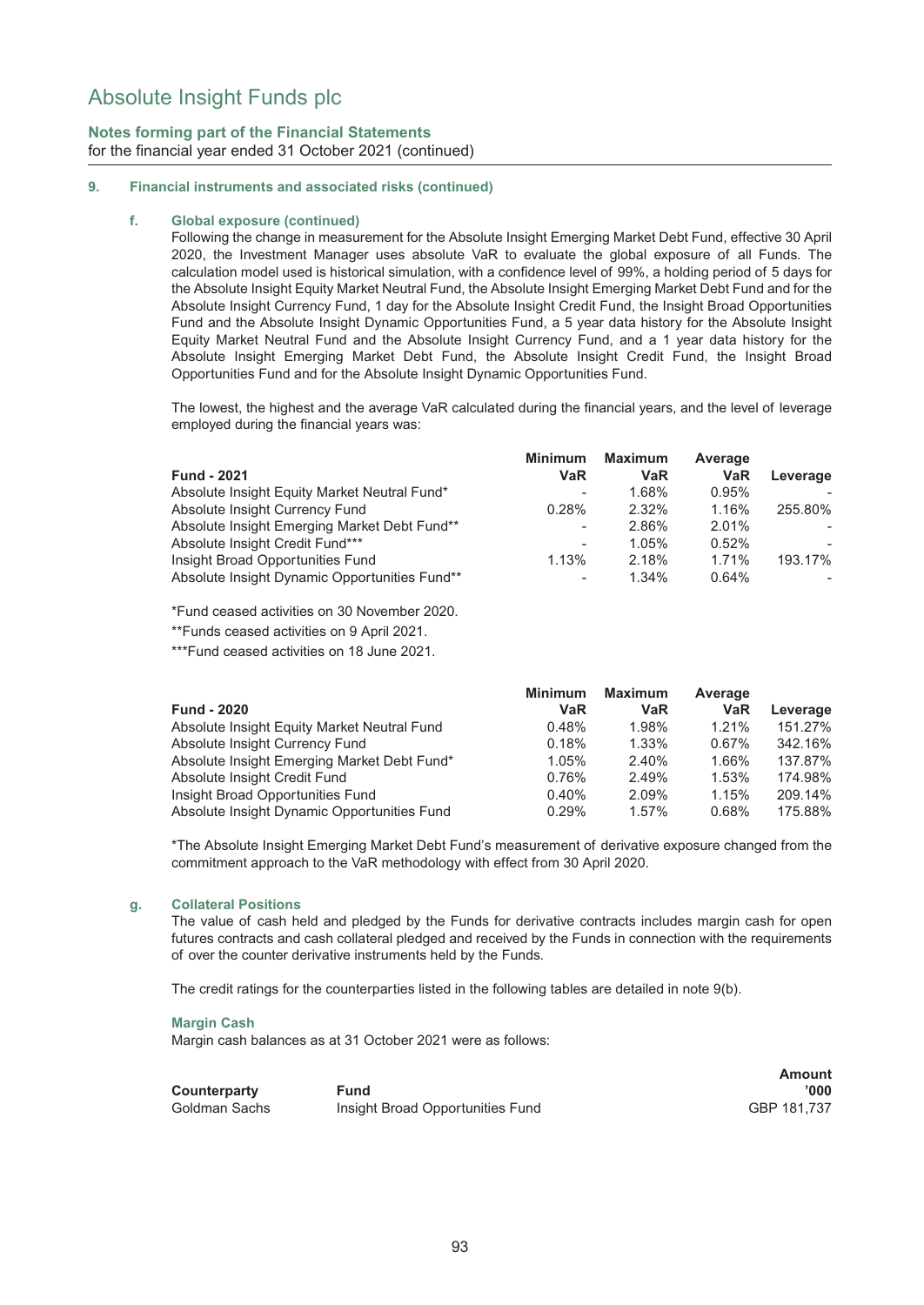## **Notes forming part of the Financial Statements** for the financial year ended 31 October 2021 (continued)

#### **9. Financial instruments and associated risks (continued)**

#### **g. Collateral Positions (continued)**

#### **Margin Cash (continued)**

Margin cash balances as at 31 October 2020 were as follows:

|                                             | <b>Amount</b> |
|---------------------------------------------|---------------|
| <b>Fund</b>                                 | '000'         |
| Absolute Insight Equity Market Neutral Fund | $GBP -$       |
| Absolute Insight Equity Market Neutral Fund | <b>GBP 37</b> |
| Absolute Insight Credit Fund                | GBP 819       |
| Insight Broad Opportunities Fund            | GBP 408.823   |
| Absolute Insight Dynamic Opportunities Fund | GBP 4.869     |
|                                             |               |

#### **Cash collateral**

The following amounts were pledged or held as cash collateral with the following counterparties as at 31 October 2021:

|                      |                                  | Cash              | Cash              |
|----------------------|----------------------------------|-------------------|-------------------|
|                      |                                  | <b>Collateral</b> | <b>Collateral</b> |
|                      |                                  | held              | pledged           |
| Counterparty         | <b>Fund</b>                      | '000'             | '000'             |
| Barclays Bank        | Insight Broad Opportunities Fund | GBP 1.780         | GBP-              |
| <b>BNP Paribas</b>   | Insight Broad Opportunities Fund | GBP 5.440         | $GBP -$           |
| Goldman Sachs        | Insight Broad Opportunities Fund | GBP 450           | $GBP -$           |
| JP Morgan Chase      | Insight Broad Opportunities Fund | GBP 1.850         | $GBP -$           |
| Royal Bank of Canada | Insight Broad Opportunities Fund | <b>GBP 360</b>    | GBP-              |
| UBS AG               | Insight Broad Opportunities Fund | GBP 1.190         | $GBP -$           |
|                      |                                  |                   |                   |

The following amounts were pledged or held as cash collateral with the following counterparties as at 31 October 2020:

|                                  | Cash              | Cash              |
|----------------------------------|-------------------|-------------------|
|                                  | <b>Collateral</b> | <b>Collateral</b> |
|                                  | held              | pledged           |
| Fund                             | '000'             | '000'             |
| Absolute Insight Credit Fund     | GBP 930           | $GBP -$           |
| Absolute Insight Credit Fund     | <b>GBP 140</b>    | $GBP -$           |
| Insight Broad Opportunities Fund | GBP 120           | $GBP -$           |
| Insight Broad Opportunities Fund | GBP 2,570         | $GBP -$           |
| Insight Broad Opportunities Fund | GBP 2.180         | GBP-              |
| Insight Broad Opportunities Fund | <b>GBP 750</b>    | $GBP -$           |
| Insight Broad Opportunities Fund | GBP 4.380         | $GBP -$           |
| Insight Broad Opportunities Fund | GBP 3.160         | $GBP -$           |
| Insight Broad Opportunities Fund | GBP 290           | $GBP -$           |
| Insight Broad Opportunities Fund | <b>GBP 840</b>    | $GBP -$           |
|                                  |                   |                   |

#### **10. Share capital**

The authorised share capital of the Company is two subscriber shares of  $\epsilon$ 1 each and 1,000,000,000,000,000 shares of no par value initially designated as unclassified shares. The unclassified shares are available for issue as redeemable participating shares in the Funds established in the Company. The Directors may issue any of the unclassified shares as redeemable participating shares in a Fund subject to such rights and restrictions as the Directors may determine.

Shares may only be issued as fully paid and shall have no par value. The amount of paid up share capital of the Company will always be equal to the Net Asset Value of the Company.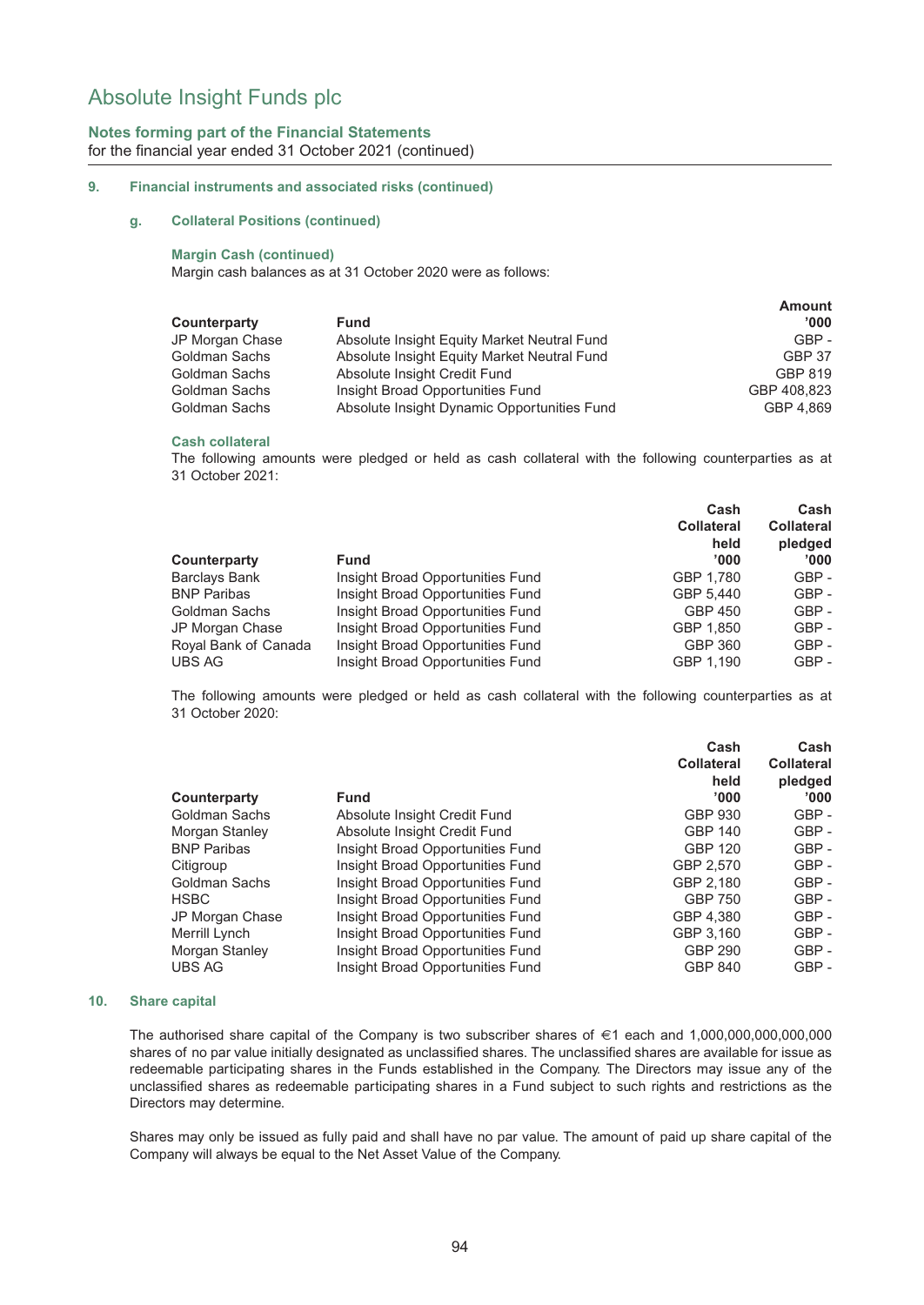#### **Notes forming part of the Financial Statements** for the financial year ended 31 October 2021 (continued)

#### **10. Share capital (continued)**

The redeemable participating shares which comprise the equity capital of the Company are in substance a liability of the Company. The redeemable participating shares may be redeemed on each dealing date at the Net Asset Value per share. The Company does not have any externally imposed capital requirements.

A summary of the shareholder unit activity during the current financial year and the previous financial year is detailed hereunder. All proceeds from redeemable participating shares issued and payments for redeemable participating shares redeemed are shown in the base currency of the Fund.

For the financial year ended 31 October 2021:

|                                        | <b>Beginning of year</b> | <b>Issued</b>   | <b>Redeemed</b> | End of year              |
|----------------------------------------|--------------------------|-----------------|-----------------|--------------------------|
| <b>Absolute Insight Equity</b>         |                          |                 |                 |                          |
| <b>Market Neutral Fund*</b>            |                          |                 |                 |                          |
| Sterling Class S GBP                   | 1,369                    |                 | (1,369)         |                          |
| Sterling Class Ap GBP                  | 1,260,053                | 1,012           | (1,261,065)     |                          |
| Sterling Class B1p GBP                 | 391,750                  |                 | (391, 750)      |                          |
| Sterling Class B2p GBP                 | 32,074                   |                 | (32,074)        |                          |
| Sterling Class B3p GBP                 | 2,816,669                | 2,586           | (2,819,255)     |                          |
| Sterling Class B3p Income GBP          | 372,913                  |                 | (372, 913)      |                          |
| Sterling Class B4p GBP                 | 598,267                  |                 | (598, 267)      |                          |
| Euro Class S EUR <sup>1</sup>          | 2,000                    |                 | (2,000)         |                          |
| Euro Class Ap EUR <sup>1</sup>         | 543,637                  |                 | (543, 637)      |                          |
| Euro Class B1p EUR <sup>1</sup>        | 334,328                  |                 | (334, 328)      |                          |
| Euro Class B2p EUR <sup>1</sup>        | 296,502                  |                 | (296, 502)      |                          |
| Dollar Class S USD <sup>1</sup>        | 2,000                    |                 | (2,000)         |                          |
| Dollar Class B1p USD <sup>1</sup>      | 203,419                  |                 | (203, 419)      |                          |
| Swiss Franc Class Ap CHF <sup>1</sup>  | 8,120                    |                 | (8, 120)        |                          |
| Swiss Franc Class B2p CHF <sup>1</sup> | 3,000                    |                 | (3,000)         | $\overline{\phantom{a}}$ |
|                                        | <b>Proceeds</b>          | <b>Payment</b>  |                 |                          |
|                                        | from shares              | for shares      |                 |                          |
| <b>Absolute Insight Equity</b>         | issued                   | redeemed        |                 |                          |
| <b>Market Neutral Fund*</b>            | <b>GBP '000</b>          | <b>GBP '000</b> |                 |                          |
| Sterling Class S GBP                   |                          | (2)             |                 |                          |
| Sterling Class Ap GBP                  | 1                        | (1, 358)        |                 |                          |
| Sterling Class B1p GBP                 |                          | (466)           |                 |                          |
| Sterling Class B2p GBP                 |                          | (38)            |                 |                          |
| Sterling Class B3p GBP                 | 3                        | (3, 307)        |                 |                          |
| Sterling Class B3p Income GBP          |                          | (406)           |                 |                          |
| Sterling Class B4p GBP                 |                          | (625)           |                 |                          |
| Euro Class S EUR <sup>1</sup>          |                          | (2)             |                 |                          |
| Euro Class Ap EUR <sup>1</sup>         |                          | (466)           |                 |                          |
| Euro Class B1p EUR <sup>1</sup>        |                          | (348)           |                 |                          |
| Euro Class B2p EUR <sup>1</sup>        |                          | (272)           |                 |                          |
| Dollar Class S USD <sup>1</sup>        |                          | (2)             |                 |                          |
| Dollar Class B1p USD <sup>1</sup>      |                          | (163)           |                 |                          |
| Swiss Franc Class Ap CHF <sup>1</sup>  |                          | (6)             |                 |                          |
| Swiss Franc Class B2p CHF <sup>1</sup> |                          | (2)             |                 |                          |
| <b>Total</b>                           | 4                        | (7, 463)        |                 |                          |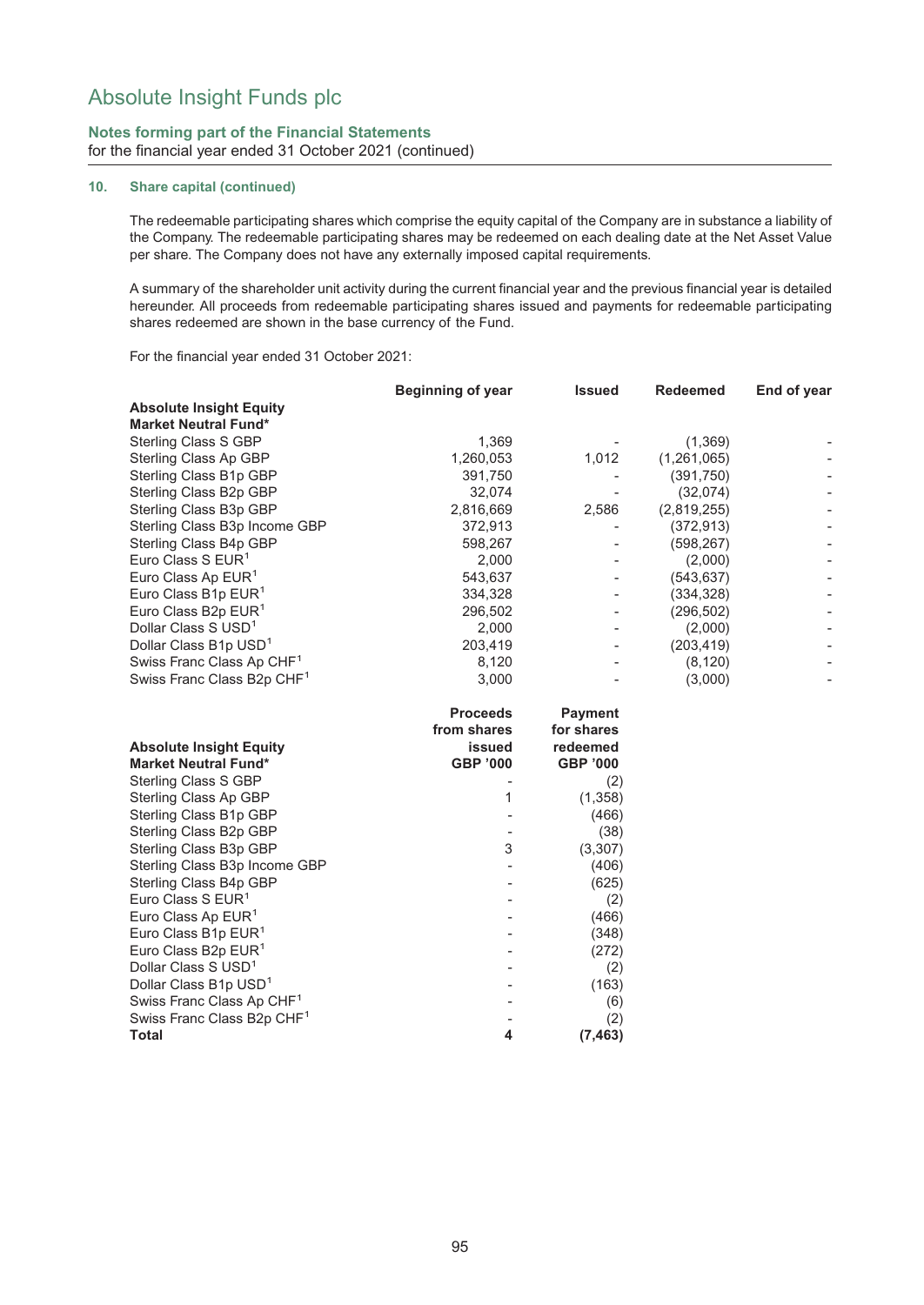## **Notes forming part of the Financial Statements** for the financial year ended 31 October 2021 (continued)

## **10. Share capital (continued)**

For the financial year ended 31 October 2021 (continued):

|                                                         | <b>Beginning of year</b> | <b>Issued</b>            | <b>Redeemed</b> | End of year              |
|---------------------------------------------------------|--------------------------|--------------------------|-----------------|--------------------------|
| <b>Absolute Insight</b>                                 |                          |                          |                 |                          |
| <b>Currency Fund</b>                                    |                          |                          |                 |                          |
| <b>Sterling Class S GBP</b>                             | 33, 167, 152             | 149,975                  | (31, 386, 384)  | 1,930,743                |
| Sterling Class Ap GBP                                   | 45,794                   |                          | (15,938)        | 29,856                   |
| Sterling Class B2p GBP <sup>2</sup>                     | 2,000                    |                          | (2,000)         |                          |
| Sterling Class B3p GBP                                  | 295,705                  | 46,848                   | (101, 041)      | 241,512                  |
| Euro Class S EUR <sup>1</sup>                           | 2,000                    |                          |                 | 2,000                    |
| Euro Class B1p EUR <sup>1</sup>                         | 5,257                    |                          |                 | 5,257                    |
| Dollar Class S USD <sup>1</sup>                         | 2,000                    |                          |                 | 2,000                    |
| Dollar Class B2p USD <sup>1,3</sup>                     | 2,003,075                | 36,829                   | (2,039,904)     |                          |
| Yen Class B2p JPY <sup>1,2</sup>                        | 2,500                    |                          | (2,500)         |                          |
| Swedish Krona Class Ap SEK <sup>1</sup>                 | 86,473                   | 1,792                    | (33, 356)       | 54,909                   |
|                                                         | <b>Proceeds</b>          | <b>Payment</b>           |                 |                          |
|                                                         | from shares              | for shares               |                 |                          |
| <b>Absolute Insight</b>                                 | issued                   | redeemed                 |                 |                          |
| <b>Currency Fund</b>                                    | <b>GBP '000</b>          | <b>GBP '000</b>          |                 |                          |
| <b>Sterling Class S GBP</b>                             | 208                      | (43, 689)                |                 |                          |
| Sterling Class Ap GBP                                   |                          | (15)                     |                 |                          |
| Sterling Class B2p GBP <sup>2</sup>                     |                          | (2)                      |                 |                          |
| Sterling Class B3p GBP                                  | 47                       | (100)                    |                 |                          |
| Euro Class S EUR <sup>1</sup>                           |                          |                          |                 |                          |
| Euro Class B1p EUR <sup>1</sup>                         |                          |                          |                 |                          |
| Dollar Class S USD <sup>1</sup>                         |                          |                          |                 |                          |
| Dollar Class B2p USD <sup>1, 3</sup>                    | 28                       | (1, 512)                 |                 |                          |
| Yen Class B2p JPY <sup>1, 2</sup>                       | $\overline{a}$           | (1)                      |                 |                          |
| Swedish Krona Class Ap SEK <sup>1</sup><br><b>Total</b> | 1<br>284                 | (25)<br>(45, 344)        |                 |                          |
|                                                         |                          |                          |                 |                          |
|                                                         | <b>Beginning of year</b> | <b>Issued</b>            | <b>Redeemed</b> | End of year              |
| <b>Absolute Insight Emerging</b>                        |                          |                          |                 |                          |
| <b>Market Debt Fund**</b>                               |                          |                          |                 |                          |
| Sterling Class S GBP <sup>1</sup>                       | 59,346,166               | 158,711                  | (59, 504, 877)  |                          |
| Sterling Class Ap GBP <sup>1</sup>                      | 42,438                   | 5                        | (42, 443)       |                          |
| Sterling Class B1p GBP <sup>1</sup>                     | 99,274                   | $\overline{\phantom{a}}$ | (99, 274)       |                          |
| Sterling Class B2p GBP <sup>1</sup>                     | 28,119                   | 27                       | (28, 146)       |                          |
| Sterling Class B3p GBP <sup>1</sup>                     | 595,056                  | 3,443                    | (598, 499)      |                          |
| Euro Class S EUR <sup>1</sup>                           | 2,000                    |                          | (2,000)         |                          |
| Euro Class Ap EUR <sup>1</sup>                          | 1,102,810                |                          | (1, 102, 810)   |                          |
| Euro Class B1p EUR <sup>1</sup>                         | 11,886,812               | 150,157                  | (12,036,969)    |                          |
| Euro Class B2p EUR <sup>1</sup>                         | 1,430,753                |                          | (1,430,753)     |                          |
| Dollar Class S USD                                      | 2,000                    |                          | (2,000)         | $\overline{\phantom{a}}$ |
| Dollar Class B1p USD                                    | 36,121                   | $\blacksquare$           | (36, 121)       | $\blacksquare$           |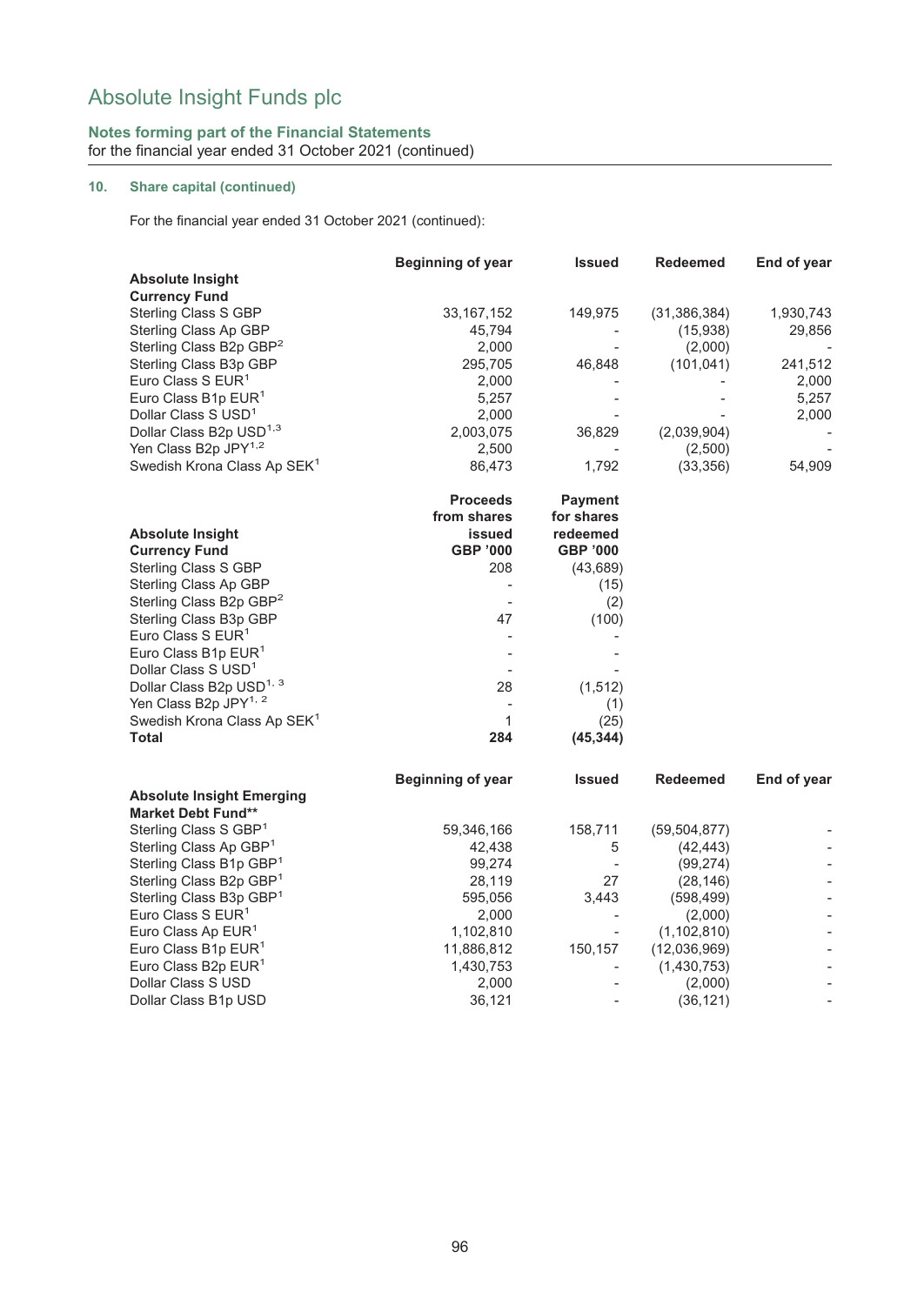### **Notes forming part of the Financial Statements** for the financial year ended 31 October 2021 (continued)

## **10. Share capital (continued)**

For the financial year ended 31 October 2021 (continued):

|                                                                     | <b>Proceeds</b><br>from shares | <b>Payment</b><br>for shares |                    |                          |
|---------------------------------------------------------------------|--------------------------------|------------------------------|--------------------|--------------------------|
| <b>Absolute Insight Emerging</b><br><b>Market Debt Fund**</b>       | issued<br><b>USD '000</b>      | redeemed<br><b>USD '000</b>  |                    |                          |
| Sterling Class S GBP <sup>1</sup>                                   | 344                            | (133, 209)                   |                    |                          |
| Sterling Class Ap GBP <sup>1</sup>                                  |                                | (80)                         |                    |                          |
| Sterling Class B1p GBP <sup>1</sup>                                 |                                | (169)                        |                    |                          |
| Sterling Class B2p GBP <sup>1</sup>                                 |                                | (43)                         |                    |                          |
| Sterling Class B3p GBP <sup>1</sup>                                 | 6                              | (959)                        |                    |                          |
| Euro Class S $EUR1$                                                 |                                | (3)                          |                    |                          |
| Euro Class Ap EUR <sup>1</sup>                                      |                                | (1, 242)                     |                    |                          |
| Euro Class B1p EUR <sup>1</sup>                                     | 245                            | (19, 370)                    |                    |                          |
| Euro Class B2p EUR <sup>1</sup>                                     |                                | (1,852)                      |                    |                          |
| Dollar Class S USD                                                  |                                | (3)                          |                    |                          |
| Dollar Class B1p USD                                                |                                | (42)                         |                    |                          |
| <b>Total</b>                                                        | 595                            | (156, 972)                   |                    |                          |
| <b>Absolute Insight</b>                                             | <b>Beginning of year</b>       | <b>Issued</b>                | <b>Redeemed</b>    | End of year              |
| <b>Credit Fund***</b>                                               |                                |                              |                    |                          |
| Sterling Class S GBP                                                | 54,964,826                     | 85,046                       | (55,049,872)       |                          |
| Sterling Class Ap GBP                                               | 83,443                         |                              | (83, 443)          |                          |
| Sterling Class B1p GBP                                              | 258,597                        |                              | (258, 597)         |                          |
| Sterling Class B1p2 GBP                                             | 205,397                        |                              | (205, 397)         |                          |
| Sterling Class B2p2 GBP                                             | 171,192                        |                              | (171, 192)         |                          |
| Euro Class S $EUR1$                                                 | 2,000                          |                              | (2,000)            |                          |
| Euro Class Ap EUR <sup>1</sup>                                      | 2,000                          |                              | (2,000)            |                          |
| Euro Class Ap2 EUR <sup>1</sup>                                     | 684                            |                              | (684)              |                          |
| Euro Class B1p EUR <sup>1</sup>                                     | 417,123                        |                              | (417, 123)         |                          |
| Euro Class B1p2 EUR <sup>1</sup>                                    | 4,028,123                      |                              | (4,028,123)        |                          |
| Euro Class B2p2 EUR <sup>1</sup>                                    | 276,134                        |                              | (276, 134)         |                          |
| Dollar Class S USD <sup>1</sup><br>Dollar Class Ap USD <sup>1</sup> | 2,000<br>2,000                 |                              | (2,000)<br>(2,000) |                          |
| Dollar Class B2p2 USD <sup>1</sup>                                  | 2,000                          |                              | (2,000)            | $\overline{\phantom{a}}$ |
|                                                                     |                                |                              |                    |                          |
|                                                                     | <b>Proceeds</b><br>from shares | <b>Payment</b><br>for shares |                    |                          |
| <b>Absolute Insight</b>                                             | issued                         | redeemed                     |                    |                          |
| <b>Credit Fund***</b>                                               | <b>GBP '000</b>                | <b>GBP '000</b>              |                    |                          |
| <b>Sterling Class S GBP</b>                                         | 228                            | (147, 665)                   |                    |                          |
| Sterling Class Ap GBP                                               |                                | (119)                        |                    |                          |
| Sterling Class B1p GBP                                              |                                | (572)                        |                    |                          |
| Sterling Class B1p2 GBP                                             |                                | (278)                        |                    |                          |
| Sterling Class B2p2 GBP                                             |                                | (233)                        |                    |                          |
| Euro Class S EUR <sup>1</sup>                                       |                                | (2)                          |                    |                          |
| Euro Class Ap EUR <sup>1</sup>                                      |                                | (2)                          |                    |                          |
| Euro Class Ap2 EUR <sup>1</sup>                                     |                                | (1)                          |                    |                          |
| Euro Class B1p EUR <sup>1</sup>                                     |                                | (595)                        |                    |                          |
| Euro Class B1p2 EUR <sup>1</sup>                                    |                                | (4, 440)                     |                    |                          |
| Euro Class B2p2 EUR <sup>1</sup><br>Dollar Class S USD <sup>1</sup> |                                | (305)                        |                    |                          |
| Dollar Class Ap USD <sup>1</sup>                                    |                                | (2)<br>(2)                   |                    |                          |
| Dollar Class B2p2 USD <sup>1</sup>                                  |                                | (2)                          |                    |                          |
| <b>Total</b>                                                        | 228                            | (154, 218)                   |                    |                          |
|                                                                     |                                |                              |                    |                          |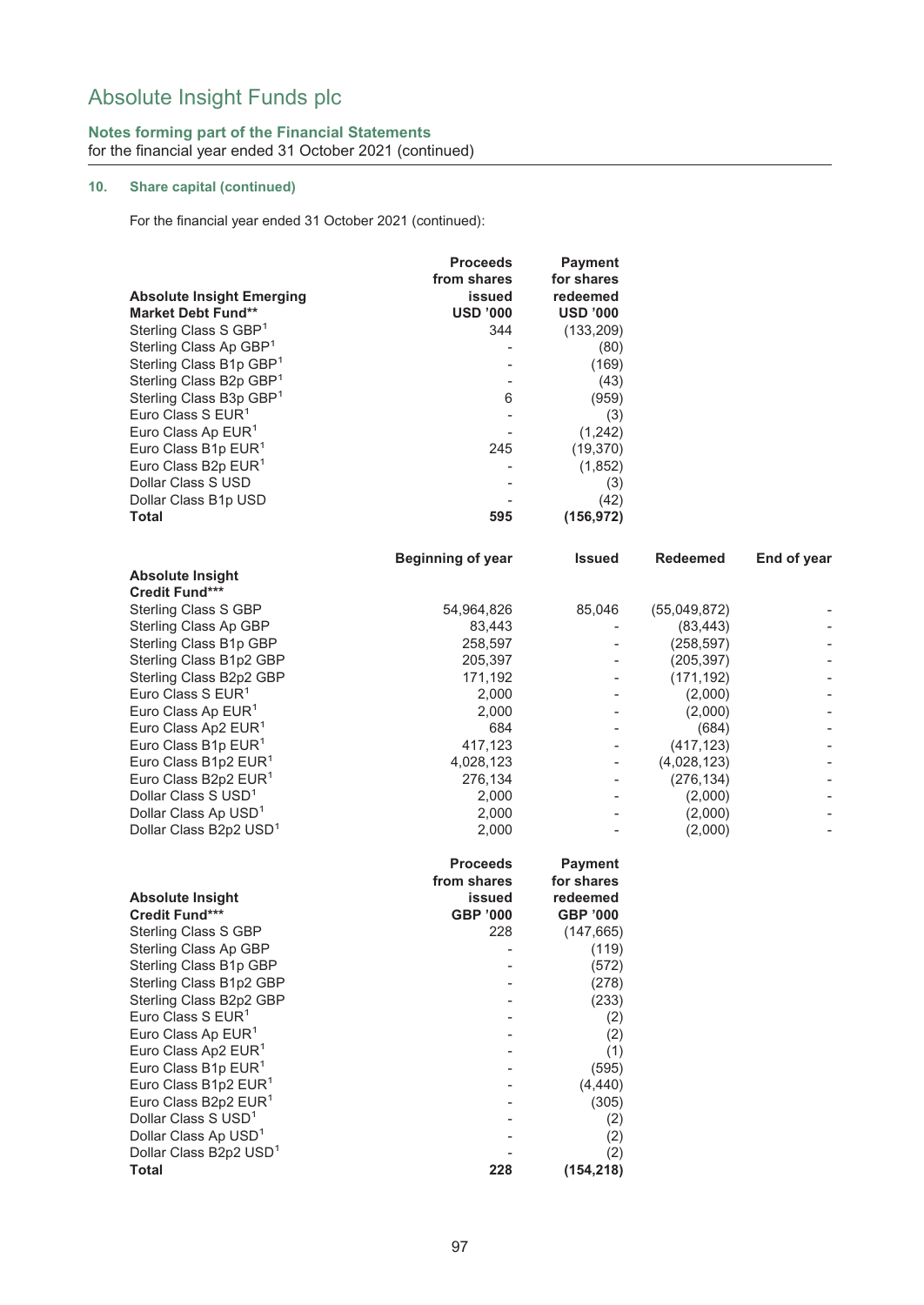## **Notes forming part of the Financial Statements** for the financial year ended 31 October 2021 (continued)

#### **10. Share capital (continued)**

For the financial year ended 31 October 2021 (continued):

|                                       | <b>Beginning of year</b> | <b>Issued</b>   | Redeemed        | End of year   |
|---------------------------------------|--------------------------|-----------------|-----------------|---------------|
| <b>Insight Broad</b>                  |                          |                 |                 |               |
| <b>Opportunities Fund</b>             |                          |                 |                 |               |
| <b>Sterling Class S GBP</b>           | 279,807,477              |                 | (34, 847, 020)  | 244,960,457   |
| <b>Sterling Class A GBP</b>           | 103,202                  |                 |                 | 103,202       |
| Sterling Class B1 GBP                 | 1,772,000,559            | 192,922,655     | (431, 591, 602) | 1,533,331,612 |
| Sterling Class B1p GBP                | 11,182,536               |                 | (8,790,589)     | 2,391,947     |
| Euro Class S EUR <sup>1</sup>         | 175,610,864              | 366,808         | (120, 853, 016) | 55,124,656    |
| Euro Class B1 EUR <sup>1</sup>        | 613,748,081              | 84,612,716      | (145, 723, 391) | 552,637,406   |
| Dollar Class S USD <sup>1</sup>       | 152,210,349              | 15,714,119      | (61, 106, 018)  | 106,818,450   |
| Dollar Class A1 USD <sup>1</sup>      | 3,000                    |                 |                 | 3,000         |
| Dollar Class B1 USD <sup>1</sup>      | 52,691,523               | 1,862,540       | (11,528,969)    | 43,025,094    |
| Yen Class B1 JPY <sup>1</sup>         | 36,615,101               |                 | (624, 330)      | 35,990,771    |
| Swiss Franc Class B1 CHF <sup>1</sup> | 9,820,429                |                 | (462, 912)      | 9,357,517     |
|                                       |                          |                 |                 |               |
|                                       | <b>Proceeds</b>          | <b>Payment</b>  |                 |               |
|                                       | from shares              | for shares      |                 |               |
| <b>Insight Broad</b>                  | issued                   | redeemed        |                 |               |
| <b>Opportunities Fund</b>             | <b>GBP '000</b>          | GBP '000        |                 |               |
| <b>Sterling Class S GBP</b>           |                          | (51, 225)       |                 |               |
| Sterling Class A GBP                  |                          |                 |                 |               |
| Sterling Class B1 GBP                 | 322,385                  | (720, 298)      |                 |               |
| Sterling Class B1p GBP                |                          | (14, 662)       |                 |               |
| Euro Class S EUR <sup>1</sup>         | 385                      | (124, 905)      |                 |               |
| Euro Class B1 EUR <sup>1</sup>        | 96,617                   | (166, 024)      |                 |               |
| Dollar Class S USD <sup>1</sup>       | 19,479                   | (73, 592)       |                 |               |
| Dollar Class A1 USD <sup>1</sup>      |                          |                 |                 |               |
| Dollar Class B1 USD <sup>1</sup>      | 1,564                    | (9,632)         |                 |               |
| Yen Class B1 JPY <sup>1</sup>         |                          | (494)           |                 |               |
| Swiss Franc Class B1 CHF <sup>1</sup> |                          | (396)           |                 |               |
| <b>Total</b>                          | 440,430                  | (1, 161, 228)   |                 |               |
|                                       |                          |                 |                 |               |
|                                       | <b>Beginning of year</b> | <b>Issued</b>   | <b>Redeemed</b> | End of year   |
| <b>Absolute Insight Dynamic</b>       |                          |                 |                 |               |
| <b>Opportunities Fund**</b>           |                          |                 |                 |               |
| <b>Sterling Class S GBP</b>           | 60,611,486               | 322,780         | (60, 934, 266)  |               |
| Sterling Class B1p GBP                | 2,000                    |                 | (2,000)         |               |
|                                       |                          |                 |                 |               |
|                                       | <b>Proceeds</b>          | <b>Payment</b>  |                 |               |
|                                       | from shares              | for shares      |                 |               |
| <b>Absolute Insight Dynamic</b>       | issued                   | redeemed        |                 |               |
| <b>Opportunities Fund**</b>           | <b>GBP '000</b>          | <b>GBP '000</b> |                 |               |
| Sterling Class S GBP                  | 349                      | (65, 872)       |                 |               |
| Sterling Class B1p GBP                |                          | (2)             |                 |               |
| <b>Total</b>                          | 349                      | (65, 874)       |                 |               |
|                                       |                          |                 |                 |               |

\* Fund ceased activities on 30 November 2020.

\*\*Funds ceased activities on 9 April 2021.

\*\*\*Fund ceased activities on 18 June 2021.

<sup>1</sup>Hedged share class.

2 Fully redeemed on 2 September 2021.

<sup>3</sup>Fully redeemed on 5 May 2021.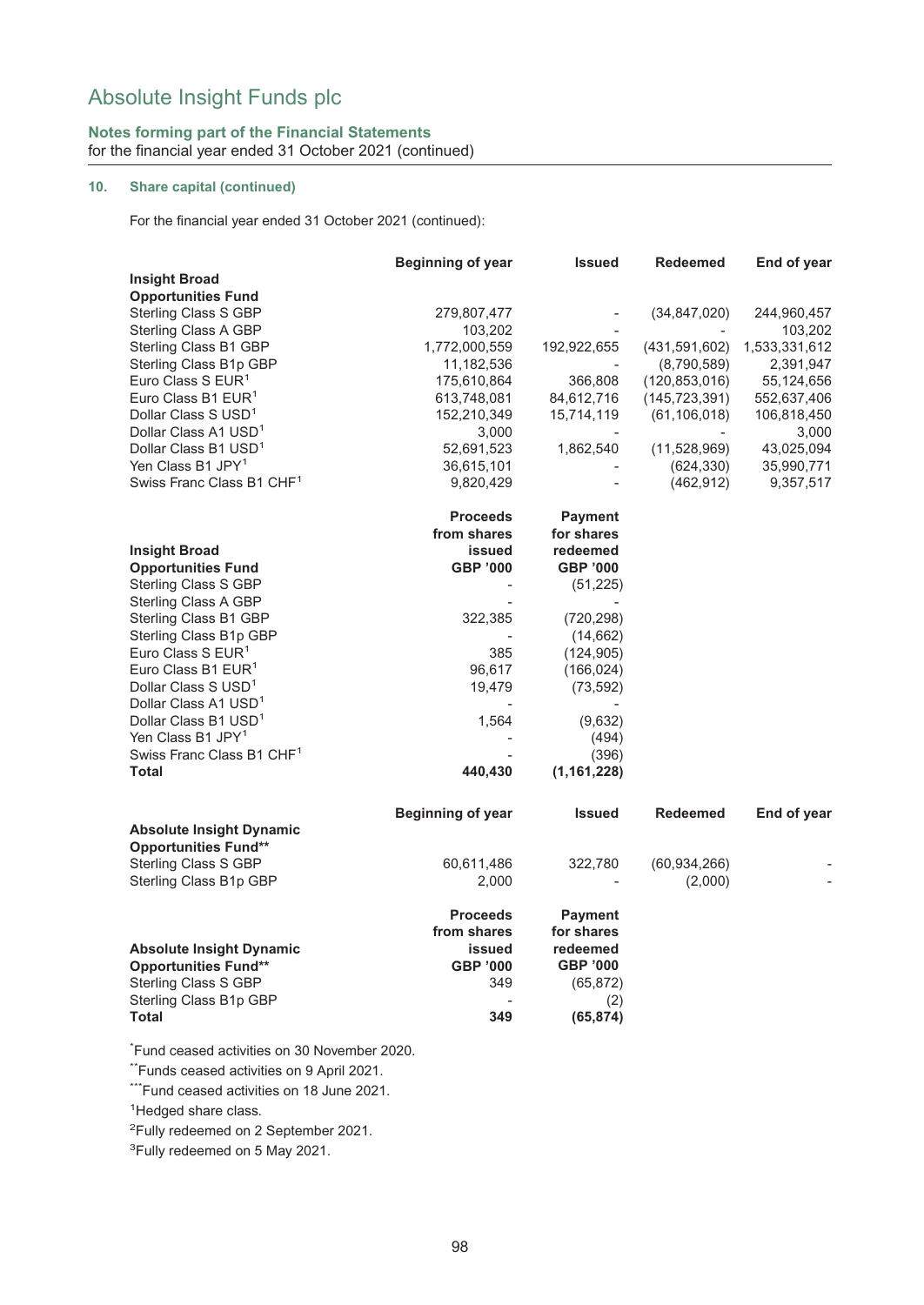### **Notes forming part of the Financial Statements** for the financial year ended 31 October 2021 (continued)

## **10. Share capital (continued)**

For the financial year ended 31 October 2020:

|                                         | <b>Beginning of year</b> | <b>Issued</b>            | <b>Redeemed</b> | End of year  |
|-----------------------------------------|--------------------------|--------------------------|-----------------|--------------|
| <b>Absolute Insight Equity</b>          |                          |                          |                 |              |
| <b>Market Neutral Fund</b>              |                          |                          |                 |              |
| Sterling Class S GBP                    | 1,369                    |                          |                 | 1,369        |
| Sterling Class Ap GBP                   | 1,272,168                | 233,198                  | (245, 313)      | 1,260,053    |
| Sterling Class B1p GBP                  | 1,166,433                | 12,756                   | (787, 439)      | 391,750      |
| Sterling Class B2p GBP                  | 47,738                   | 25,000                   | (40, 664)       | 32,074       |
| Sterling Class B3p GBP                  | 5,318,285                | 59,936                   | (2,561,552)     | 2,816,669    |
| Sterling Class B3p Income GBP           | 1,368,543                | 27                       | (995, 657)      | 372,913      |
| Sterling Class B4p GBP                  | 749,649                  | $\overline{\phantom{0}}$ | (151, 382)      | 598,267      |
| Euro Class S EUR <sup>1</sup>           | 2,000                    |                          |                 | 2,000        |
| Euro Class Ap EUR <sup>1</sup>          | 625,086                  |                          | (81, 449)       | 543,637      |
| Euro Class B1p EUR <sup>1</sup>         | 729,881                  |                          | (395, 553)      | 334,328      |
| Euro Class B2p EUR <sup>1</sup>         | 9,635,959                |                          | (9,339,457)     | 296,502      |
| Dollar Class S USD <sup>1</sup>         | 2,000                    |                          |                 | 2,000        |
| Dollar Class B1p USD <sup>1</sup>       | 203,419                  |                          |                 | 203,419      |
| Dollar Class B2p USD <sup>1,2</sup>     | 3,403,367                | 96,608                   | (3,499,975)     |              |
| Swiss Franc Class Ap CHF <sup>1</sup>   | 8,120                    |                          |                 | 8,120        |
|                                         |                          |                          |                 |              |
| Swiss Franc Class B2p CHF <sup>1</sup>  | 3,000                    |                          |                 | 3,000        |
|                                         | <b>Proceeds</b>          | <b>Payment</b>           |                 |              |
|                                         | from shares              | for shares               |                 |              |
| <b>Absolute Insight Equity</b>          | issued                   | redeemed                 |                 |              |
| <b>Market Neutral Fund</b>              | <b>GBP '000</b>          | <b>GBP '000</b>          |                 |              |
| Sterling Class S GBP                    |                          |                          |                 |              |
| Sterling Class Ap GBP                   | 252                      | (265)                    |                 |              |
| Sterling Class B1p GBP                  | 15                       | (941)                    |                 |              |
| Sterling Class B2p GBP                  | 30                       | (49)                     |                 |              |
| Sterling Class B3p GBP                  | 70                       | (3,007)                  |                 |              |
| Sterling Class B3p Income GBP           |                          | (1,085)                  |                 |              |
| Sterling Class B4p GBP                  |                          | (158)                    |                 |              |
| Euro Class S EUR <sup>1</sup>           |                          |                          |                 |              |
| Euro Class Ap EUR <sup>1</sup>          |                          | (67)                     |                 |              |
| Euro Class B1p EUR <sup>1</sup>         |                          | (402)                    |                 |              |
| Euro Class B2p EUR <sup>1</sup>         |                          | (8,682)                  |                 |              |
| Dollar Class S USD <sup>1</sup>         |                          |                          |                 |              |
| Dollar Class B1p USD <sup>1</sup>       |                          |                          |                 |              |
| Dollar Class B2p USD <sup>1,2</sup>     | 87                       | (3, 146)                 |                 |              |
| Swiss Franc Class Ap CHF <sup>1</sup>   |                          |                          |                 |              |
| Swiss Franc Class B2p CHF <sup>1</sup>  |                          |                          |                 |              |
| Total                                   | 454                      | (17, 802)                |                 |              |
|                                         |                          |                          |                 |              |
|                                         | <b>Beginning of year</b> | <b>Issued</b>            | <b>Redeemed</b> | End of year  |
| <b>Absolute Insight</b>                 |                          |                          |                 |              |
| <b>Currency Fund</b>                    |                          |                          |                 |              |
| Sterling Class S GBP                    | 50,863,941               | 123,188                  | (17, 819, 977)  | 33, 167, 152 |
| Sterling Class Ap GBP                   | 49,901                   |                          | (4, 107)        | 45,794       |
| Sterling Class B1p GBP <sup>3</sup>     | 56,839                   | 185,624                  | (242, 463)      |              |
| Sterling Class B2p GBP                  | 2,000                    |                          |                 | 2,000        |
| Sterling Class B3p GBP                  | 301,030                  | 20,353                   | (25, 678)       | 295,705      |
| Euro Class S EUR <sup>1</sup>           | 2,000                    |                          |                 | 2,000        |
| Euro Class B1p EUR <sup>1</sup>         | 5,257                    |                          |                 | 5,257        |
| Dollar Class S USD <sup>1</sup>         | 2,000                    |                          |                 | 2,000        |
| Dollar Class B2p USD <sup>1</sup>       | 3,673,952                | 347,952                  | (2,018,829)     | 2,003,075    |
| Yen Class B2p JPY <sup>1</sup>          | 2,500                    |                          |                 | 2,500        |
| Swedish Krona Class Ap SEK <sup>1</sup> | 86,003                   | 11,878                   | (11, 408)       | 86,473       |
|                                         |                          |                          |                 |              |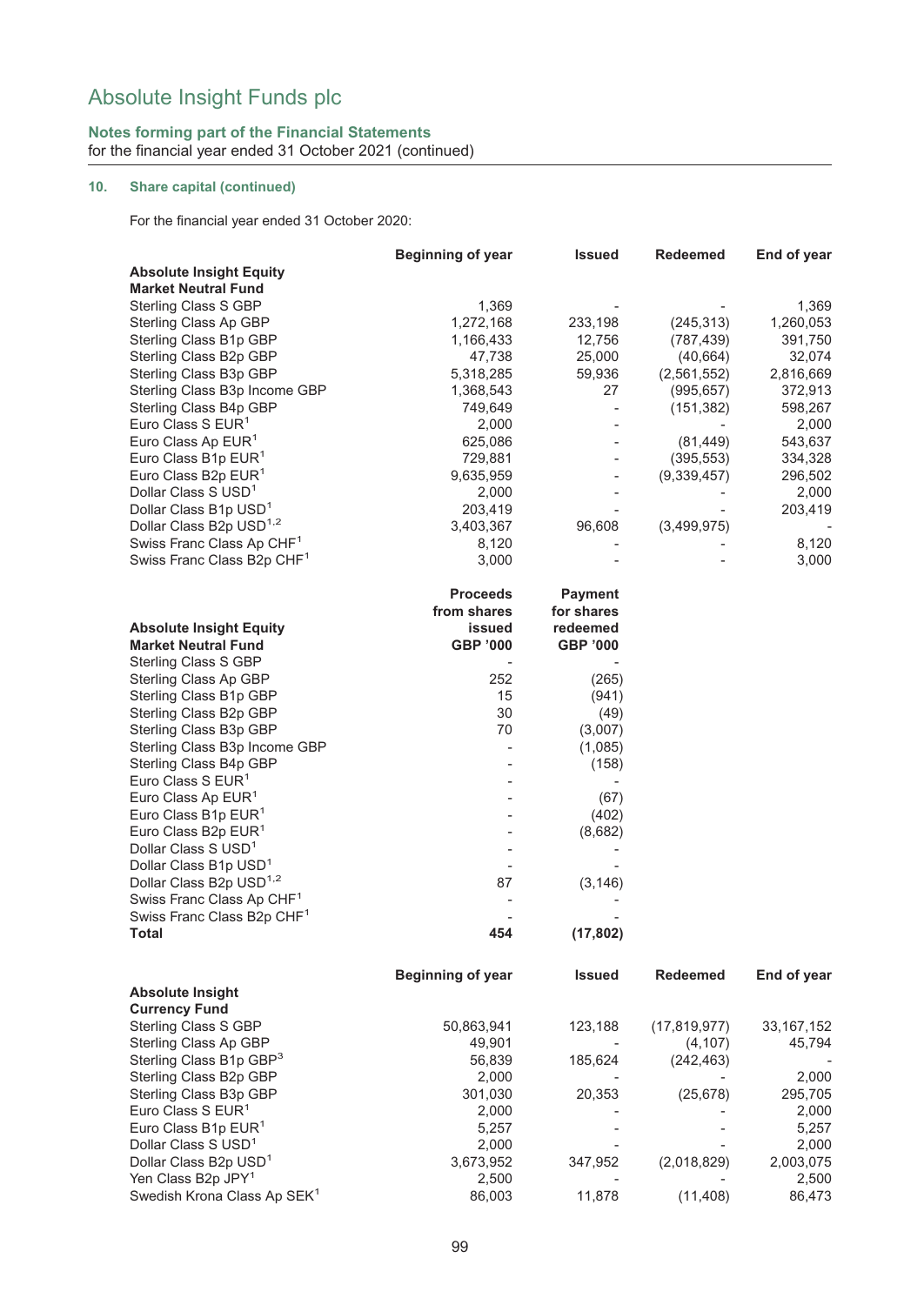## **Notes forming part of the Financial Statements** for the financial year ended 31 October 2021 (continued)

## **10. Share capital (continued)**

For the financial year ended 31 October 2020 (continued):

|                                                         | <b>Proceeds</b>          | <b>Payment</b>           |                 |             |
|---------------------------------------------------------|--------------------------|--------------------------|-----------------|-------------|
|                                                         | from shares              | for shares               |                 |             |
| <b>Absolute Insight</b>                                 | issued                   | redeemed                 |                 |             |
| <b>Currency Fund</b>                                    | <b>GBP '000</b>          | GBP '000                 |                 |             |
| Sterling Class S GBP                                    | 170                      | (24, 713)                |                 |             |
| Sterling Class Ap GBP                                   |                          | (4)                      |                 |             |
| Sterling Class B1p GBP <sup>3</sup>                     | 186                      | (241)                    |                 |             |
| Sterling Class B2p GBP                                  |                          |                          |                 |             |
| Sterling Class B3p GBP                                  | 20                       | (26)                     |                 |             |
| Euro Class S EUR <sup>1</sup>                           |                          |                          |                 |             |
| Euro Class B1p EUR <sup>1</sup>                         |                          |                          |                 |             |
| Dollar Class S USD <sup>1</sup>                         |                          |                          |                 |             |
| Dollar Class B2p USD <sup>1</sup>                       | 280                      | (1,602)                  |                 |             |
| Yen Class B2p JPY <sup>1</sup>                          |                          |                          |                 |             |
| Swedish Krona Class Ap SEK <sup>1</sup><br><b>Total</b> | 8<br>664                 | (8)                      |                 |             |
|                                                         |                          | (26, 594)                |                 |             |
|                                                         | <b>Beginning of year</b> | <b>Issued</b>            | <b>Redeemed</b> | End of year |
| <b>Absolute Insight Emerging</b>                        |                          |                          |                 |             |
| <b>Market Debt Fund</b>                                 |                          |                          |                 |             |
| Sterling Class S GBP <sup>1</sup>                       | 107,714,045              | 908,355                  | (49, 276, 234)  | 59,346,166  |
| Sterling Class Ap GBP <sup>1</sup>                      | 56,846                   | 18                       | (14, 426)       | 42,438      |
| Sterling Class B1p GBP <sup>1</sup>                     | 199,697                  | $\overline{\phantom{a}}$ | (100, 423)      | 99,274      |
| Sterling Class B2p GBP <sup>1</sup>                     | 29,301                   | 2,361                    | (3, 543)        | 28,119      |
| Sterling Class B3p GBP <sup>1</sup>                     | 920,774                  | 43,293                   | (369, 011)      | 595,056     |
| Euro Class S $EUR1$                                     | 2,000                    |                          |                 | 2,000       |
| Euro Class Ap EUR <sup>1</sup>                          | 1,125,561                | 20,405                   | (43, 156)       | 1,102,810   |
| Euro Class B1p EUR <sup>1</sup>                         | 36, 172, 134             | 30,004,976               | (54, 290, 298)  | 11,886,812  |
| Euro Class B2p EUR <sup>1</sup>                         | 75,365,840               | 4,576,240                | (78, 511, 327)  | 1,430,753   |
| Dollar Class S USD                                      | 2,000                    |                          |                 | 2,000       |
| Dollar Class B1p USD                                    | 43,869                   | 7,682                    | (15, 430)       | 36,121      |
|                                                         | <b>Proceeds</b>          | <b>Payment</b>           |                 |             |
|                                                         | from shares              | for shares               |                 |             |
| <b>Absolute Insight Emerging</b>                        | issued                   | redeemed                 |                 |             |
| <b>Market Debt Fund</b>                                 | <b>USD '000</b>          | <b>USD '000</b>          |                 |             |
| Sterling Class S GBP <sup>1</sup>                       | 1,817                    | (97, 305)                |                 |             |
| Sterling Class Ap GBP1                                  |                          | (25)                     |                 |             |
| Sterling Class B1p GBP <sup>1</sup>                     |                          | (152)                    |                 |             |
| Sterling Class B2p GBP <sup>1</sup>                     | 3                        | (5)                      |                 |             |
| Sterling Class B3p GBP <sup>1</sup>                     | 62                       | (514)                    |                 |             |
| Euro Class S EUR <sup>1</sup>                           |                          |                          |                 |             |
| Euro Class Ap EUR <sup>1</sup>                          | 22                       | (44)                     |                 |             |
| Euro Class B1p EUR <sup>1</sup>                         | 44,664                   | (78, 846)                |                 |             |
| Euro Class B2p EUR <sup>1</sup>                         | 5,506                    | (98, 647)                |                 |             |
| Dollar Class S USD                                      |                          |                          |                 |             |
| Dollar Class B1p USD                                    | $\overline{9}$           | (17)                     |                 |             |
| <b>Total</b>                                            | 52,083                   | (275, 555)               |                 |             |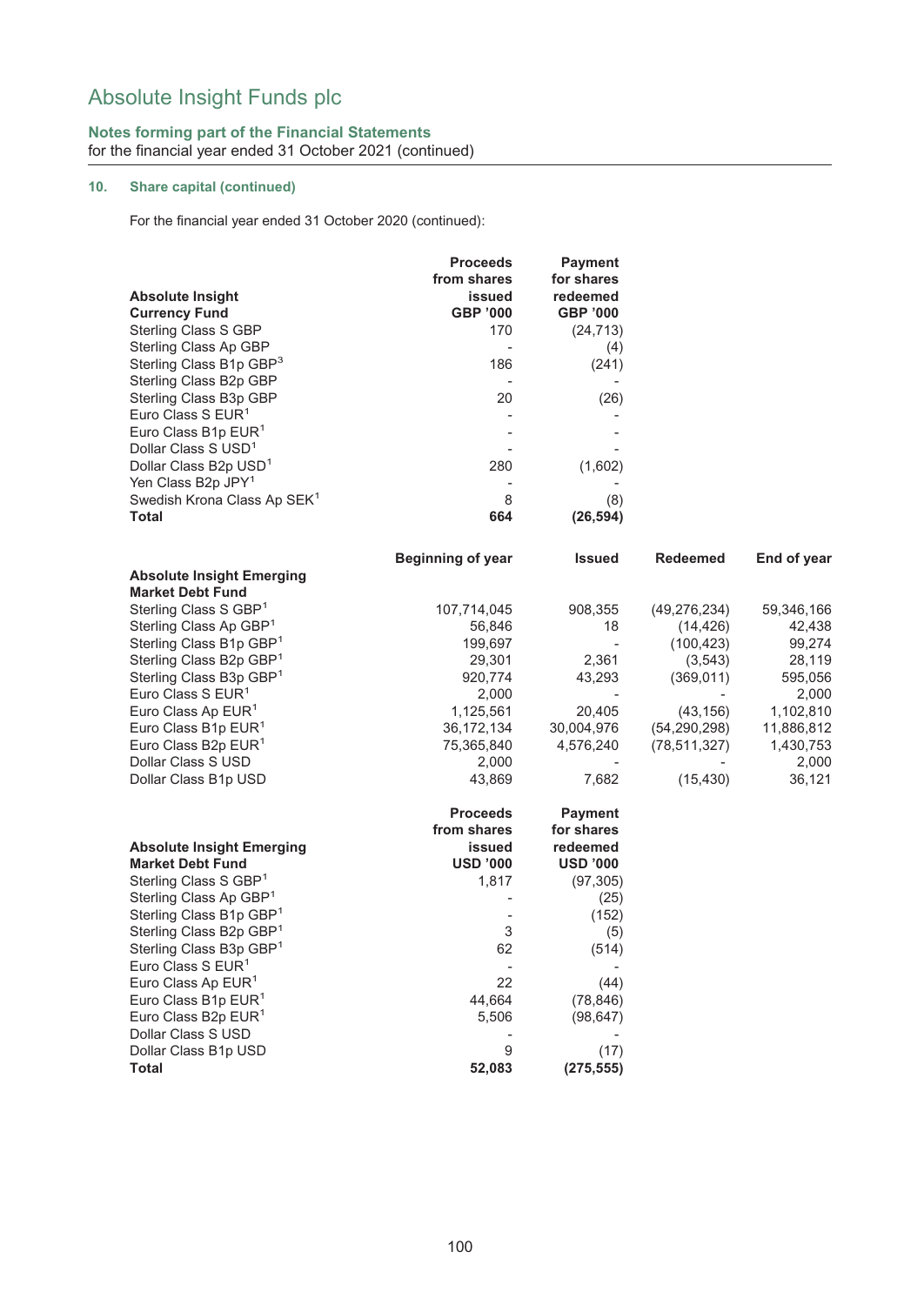### **Notes forming part of the Financial Statements** for the financial year ended 31 October 2021 (continued)

## **10. Share capital (continued)**

For the financial year ended 31 October 2020 (continued):

|                                       | <b>Beginning of year</b> | <b>Issued</b>   | <b>Redeemed</b> | End of year   |
|---------------------------------------|--------------------------|-----------------|-----------------|---------------|
| <b>Absolute Insight</b>               |                          |                 |                 |               |
| <b>Credit Fund</b>                    |                          |                 |                 |               |
| Sterling Class S GBP                  | 74,826,851               | 438,730         | (20, 300, 755)  | 54,964,826    |
| Sterling Class Ap GBP                 | 85,511                   |                 | (2,068)         | 83,443        |
| Sterling Class B1p GBP                | 894,307                  |                 | (635, 710)      | 258,597       |
| Sterling Class B1p2 GBP               | 352,433                  |                 | (147, 036)      | 205,397       |
| Sterling Class B2p2 GBP               | 171,192                  |                 |                 | 171,192       |
| Euro Class S EUR <sup>1</sup>         | 2,000                    |                 |                 | 2,000         |
| Euro Class Ap EUR <sup>1</sup>        | 2,000                    |                 |                 | 2,000         |
| Euro Class Ap2 EUR <sup>1</sup>       | 2,841                    |                 | (2, 157)        | 684           |
| Euro Class B1p EUR <sup>1</sup>       | 436,273                  |                 | (19, 150)       | 417,123       |
| Euro Class B1p2 EUR <sup>1</sup>      | 4,199,463                | 1,158           | (172, 498)      | 4,028,123     |
| Euro Class B2p2 EUR <sup>1</sup>      | 291,707                  |                 | (15, 573)       | 276,134       |
| Dollar Class S USD <sup>1</sup>       | 2,000                    |                 |                 | 2,000         |
| Dollar Class Ap USD <sup>1</sup>      | 2,000                    |                 |                 | 2,000         |
| Dollar Class B2p2 USD <sup>1</sup>    | 2,000                    |                 |                 | 2,000         |
|                                       | <b>Proceeds</b>          | <b>Payment</b>  |                 |               |
|                                       | from shares              | for shares      |                 |               |
| <b>Absolute Insight</b>               | issued                   | redeemed        |                 |               |
| <b>Credit Fund</b>                    | <b>GBP '000</b>          | <b>GBP '000</b> |                 |               |
| Sterling Class S GBP                  | 1,141                    | (51, 581)       |                 |               |
| Sterling Class Ap GBP                 |                          | (3)             |                 |               |
| Sterling Class B1p GBP                |                          | (1, 363)        |                 |               |
| Sterling Class B1p2 GBP               |                          | (191)           |                 |               |
| Sterling Class B2p2 GBP               |                          |                 |                 |               |
| Euro Class S EUR <sup>1</sup>         |                          |                 |                 |               |
| Euro Class Ap EUR <sup>1</sup>        |                          |                 |                 |               |
| Euro Class Ap2 EUR <sup>1</sup>       |                          | (2)             |                 |               |
| Euro Class B1p EUR <sup>1</sup>       |                          | (27)            |                 |               |
| Euro Class B1p2 EUR <sup>1</sup>      | 1                        | (187)           |                 |               |
| Euro Class B2p2 EUR <sup>1</sup>      |                          | (18)            |                 |               |
| Dollar Class S USD <sup>1</sup>       |                          |                 |                 |               |
| Dollar Class Ap USD <sup>1</sup>      |                          |                 |                 |               |
| Dollar Class B2p2 USD <sup>1</sup>    |                          |                 |                 |               |
| <b>Total</b>                          | 1,142                    | (53, 372)       |                 |               |
|                                       | <b>Beginning of year</b> | <b>Issued</b>   | <b>Redeemed</b> | End of year   |
| <b>Insight Broad</b>                  |                          |                 |                 |               |
| <b>Opportunities Fund</b>             |                          |                 |                 |               |
| Sterling Class S GBP                  | 324,200,939              |                 | (44, 393, 462)  | 279,807,477   |
| Sterling Class A GBP                  | 103,202                  |                 |                 | 103,202       |
| Sterling Class B1 GBP                 | 1,677,164,663            | 345,109,831     | (250, 273, 935) | 1,772,000,559 |
| Sterling Class B1p GBP                | 11,327,063               | 122,564         | (267,091)       | 11,182,536    |
| Euro Class S EUR <sup>1</sup>         | 246,990,477              | 9,125,753       | (80, 505, 366)  | 175,610,864   |
| Euro Class B1 EUR <sup>1</sup>        | 626,261,978              | 82,691,493      | (95, 205, 390)  | 613,748,081   |
| Dollar Class S USD <sup>1</sup>       | 158,665,711              |                 | (6,455,362)     | 152,210,349   |
| Dollar Class A1 USD <sup>1,4</sup>    |                          | 3,000           |                 | 3,000         |
| Dollar Class B1 USD <sup>1</sup>      | 99,939,873               | 110,639,077     | (157, 887, 427) | 52,691,523    |
| Yen Class B1 JPY <sup>1</sup>         | 38,008,703               |                 | (1,393,602)     | 36,615,101    |
| Swiss Franc Class B1 CHF <sup>1</sup> | 8,500,000                | 1,320,429       |                 | 9,820,429     |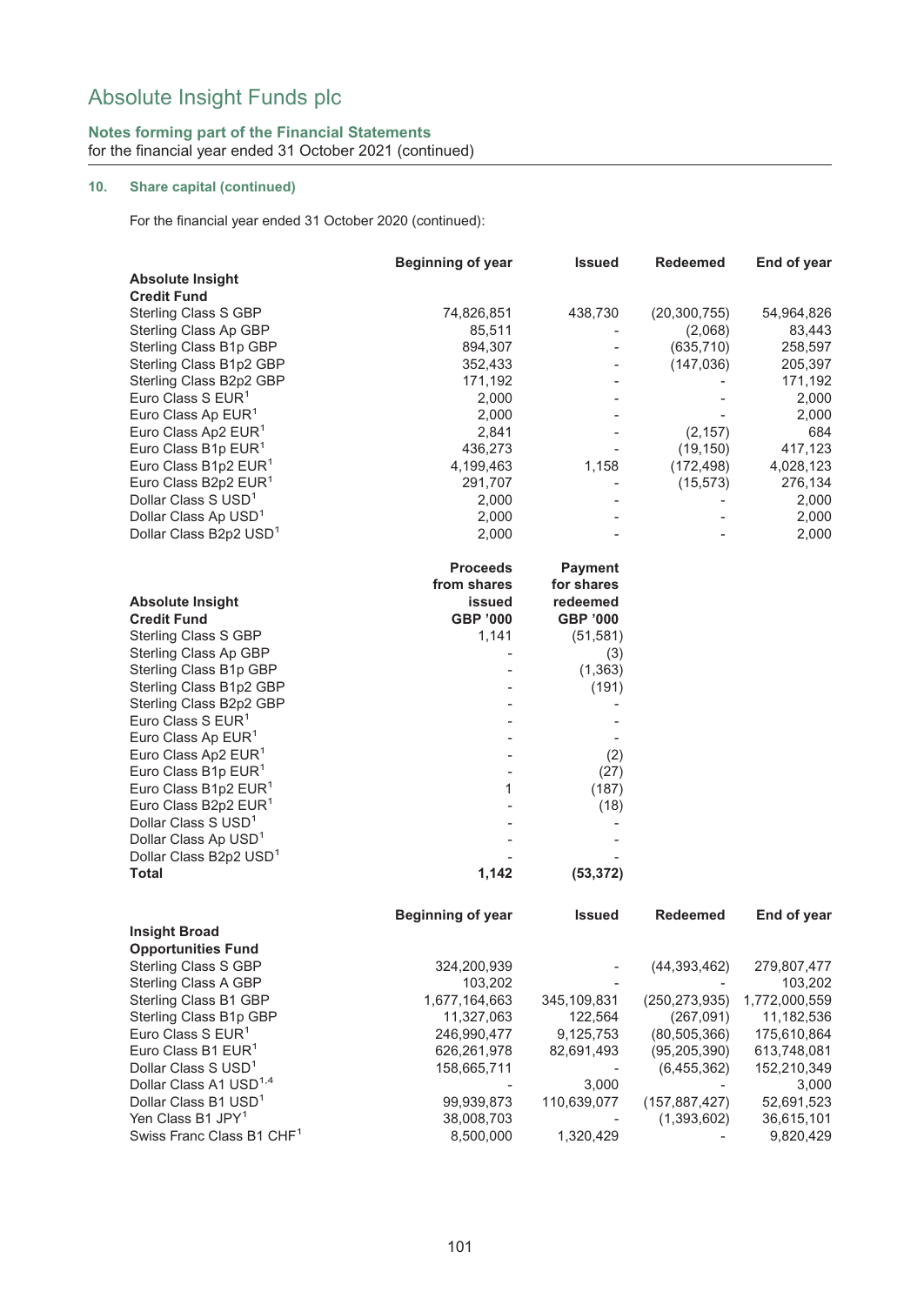#### **Notes forming part of the Financial Statements** for the financial year ended 31 October 2021 (continued)

#### **10. Share capital (continued)**

For the financial year ended 31 October 2020 (continued):

|                                                   | <b>Proceeds</b><br>from shares | <b>Payment</b><br>for shares |                 |             |
|---------------------------------------------------|--------------------------------|------------------------------|-----------------|-------------|
| <b>Insight Broad</b><br><b>Opportunities Fund</b> | issued<br><b>GBP '000</b>      | redeemed<br><b>GBP '000</b>  |                 |             |
| Sterling Class S GBP                              |                                | (63, 169)                    |                 |             |
| Sterling Class A GBP                              |                                |                              |                 |             |
| Sterling Class B1 GBP                             | 552,402                        | (395, 285)                   |                 |             |
| Sterling Class B1p GBP                            | 200                            | (404)                        |                 |             |
| Euro Class S $EUR1$                               | 9,112                          | (77, 452)                    |                 |             |
| Euro Class B1 EUR <sup>1</sup>                    | 90,183                         | (103, 834)                   |                 |             |
| Dollar Class S USD <sup>1</sup>                   |                                | (7, 815)                     |                 |             |
| Dollar Class A1 USD <sup>1, 4</sup>               | $\overline{2}$                 |                              |                 |             |
| Dollar Class B1 USD <sup>1</sup>                  | 90,903                         | (129, 433)                   |                 |             |
| Yen Class B1 JPY <sup>1</sup>                     |                                | (1, 148)                     |                 |             |
| Swiss Franc Class B1 CHF <sup>1</sup>             | 1,120                          |                              |                 |             |
| <b>Total</b>                                      | 743,922                        | (778, 540)                   |                 |             |
|                                                   |                                |                              |                 |             |
|                                                   | <b>Beginning of year</b>       | <b>Issued</b>                | <b>Redeemed</b> | End of year |
| <b>Absolute Insight Dynamic</b>                   |                                |                              |                 |             |
| <b>Opportunities Fund</b>                         |                                |                              |                 |             |
| <b>Sterling Class S GBP</b>                       | 90,666,105                     | 283,876                      | (30, 338, 495)  | 60,611,486  |
| Sterling Class B1p GBP                            | 2,000                          |                              |                 | 2,000       |
|                                                   |                                |                              |                 |             |
|                                                   | <b>Proceeds</b>                | <b>Payment</b>               |                 |             |
|                                                   | from shares                    | for shares                   |                 |             |
| <b>Absolute Insight Dynamic</b>                   | issued                         | redeemed                     |                 |             |
| <b>Opportunities Fund</b>                         | <b>GBP '000</b>                | <b>GBP '000</b>              |                 |             |
| Sterling Class S GBP                              | 300                            | (32,013)                     |                 |             |
| Sterling Class B1p GBP                            |                                |                              |                 |             |
| <b>Total</b>                                      | 300                            | (32, 013)                    |                 |             |
| <sup>1</sup> Hedged share class.                  |                                |                              |                 |             |
| $2\Gamma$ ully rodoomed on 36 Marsh 3030          |                                |                              |                 |             |

<sup>2</sup>Fully redeemed on 26 March 2020. <sup>3</sup>Fully redeemed on 25 March 2020. 4 Launched on 6 March 2020.

#### **11. Related parties**

#### **Investment in related parties**

At the financial years end the following Funds hold investments in Insight Liquidity Funds Plc, in respect of which Insight Investment Funds Management Limited is appointed as Investment Manager and Insight Investment Management (Europe) Limited is appointed as the Manager.

|                                              | 31 October 2021<br><b>Investment</b> | 31 October 2020<br><b>Investment</b> |
|----------------------------------------------|--------------------------------------|--------------------------------------|
| <b>Fund name</b>                             | Fair Value ('000)                    | Fair Value ('000)                    |
| Absolute Insight Equity Market Neutral Fund* | <b>GBP Nil</b>                       | GBP 702                              |
| Absolute Insight Currency Fund               | GBP 276                              | GBP 4.269                            |
| Absolute Insight Emerging Market Debt Fund** | USD Nil                              | <b>USD 13.695</b>                    |
| Absolute Insight Credit Fund***              | <b>GBP Nil</b>                       | GBP 7.173                            |
| Insight Broad Opportunities Fund             | GBP 989.611                          | GBP 342.874                          |

\* Fund ceased activities on 30 November 2020.

\*\*Fund ceased activities on 9 April 2021.

\*\*\*Fund ceased activities on 18 June 2021.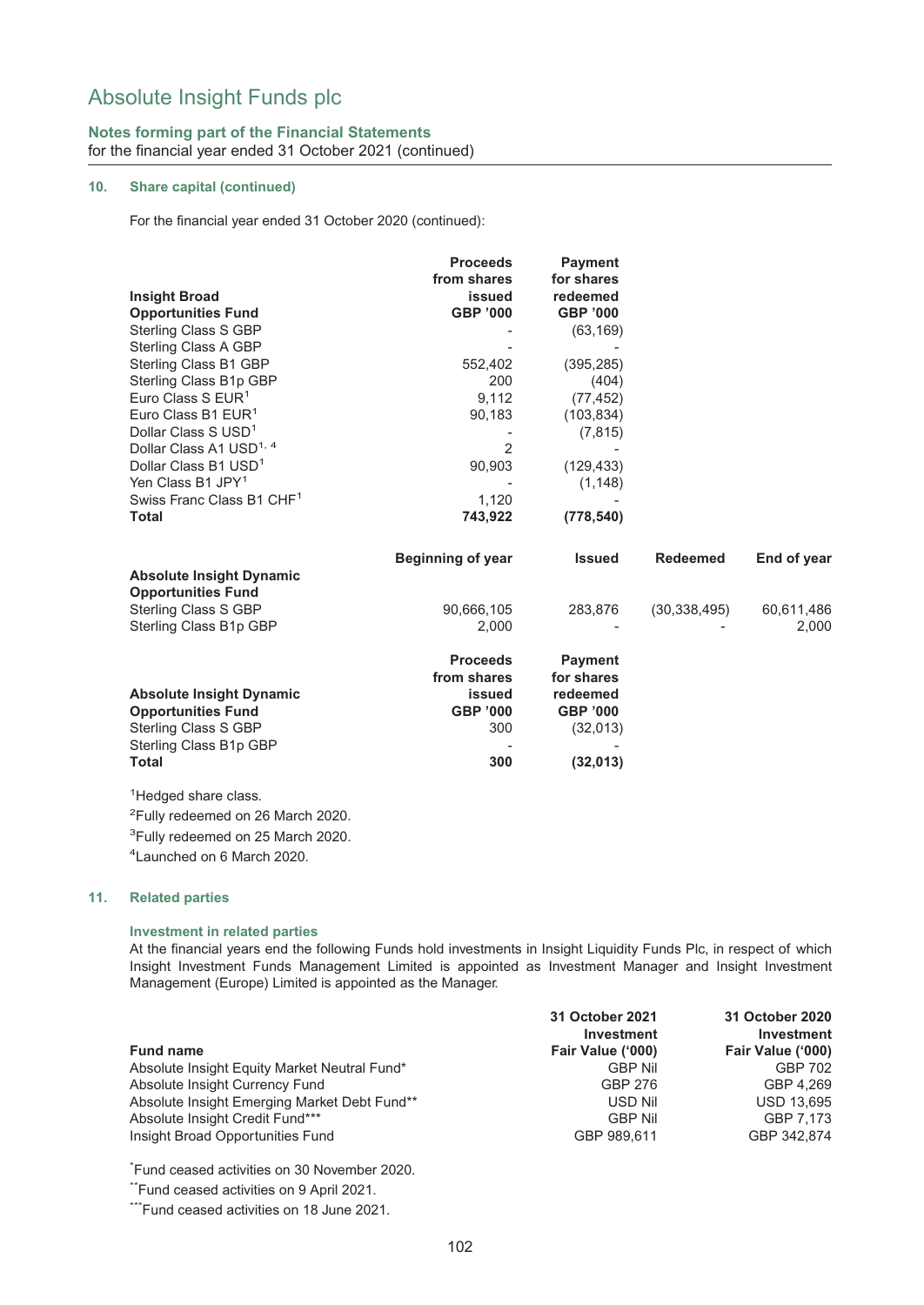#### **Notes forming part of the Financial Statements** for the financial year ended 31 October 2021 (continued)

#### **11. Related parties (continued)**

#### **Investment in related parties (continued)**

There is no impact on the management fees for these Funds as the investments are in share class 2, which incurs no management fee, in each Fund.

At the financial years end the following Fund hold investments in Insight Global Funds II Plc, in respect of which Insight Investment Management (Global) Limited is also appointed as Investment Manager and Insight Investment Management (Europe) Limited is appointed as the Manager.

|                                  | 31 October 2021   | 31 October 2020   |
|----------------------------------|-------------------|-------------------|
|                                  | Investment        | Investment        |
| <b>Fund name</b>                 | Fair Value ('000) | Fair Value ('000) |
| Insight Broad Opportunities Fund | GBP 57.703        | GBP 63.795        |

At the financial years end the following Fund holds investments in Insight Investment Discretionary Funds ICVC, in respect of which Insight Investment Funds Management Limited is also appointed as Investment Manager.

|                                  | 31 October 2021   | 31 October 2020   |
|----------------------------------|-------------------|-------------------|
|                                  | Investment        | Investment        |
| <b>Fund name</b>                 | Fair Value ('000) | Fair Value ('000) |
| Insight Broad Opportunities Fund | <b>GRP Nil</b>    | GBP 33.603        |

At the financial years end the following Fund holds investments in BNY Mellon Absolute Return Bond Fund, in respect of which Insight Investment Management (Global) Limited is also appointed as Investment Manager.

|                                  | 31 October 2021   | 31 October 2020   |
|----------------------------------|-------------------|-------------------|
|                                  | Investment        | Investment        |
| <b>Fund name</b>                 | Fair Value ('000) | Fair Value ('000) |
| Insight Broad Opportunities Fund | GBP 28.986        | GBP 30.386        |

At the financial years end the following Fund holds investments in BNY Mellon Efficient U.S. High Yield Beta Fund, in respect of which Insight Investment Management (Global) Limited is also appointed as Investment Manager.

|                                  | 31 October 2021   | 31 October 2020   |
|----------------------------------|-------------------|-------------------|
|                                  | Investment        | Investment        |
| <b>Fund name</b>                 | Fair Value ('000) | Fair Value ('000) |
| Insight Broad Opportunities Fund | GBP 40.614        | <b>GBP Nil</b>    |

At the financial years end the following Fund holds investments in BNY Mellon Global Funds Plc - BNY Mellon Efficient US Fallen Angels Beta Fund, in respect of which Insight Investment Management (Global) Limited is also appointed as Investment Manager.

|                                  | 31 October 2021   | 31 October 2020   |
|----------------------------------|-------------------|-------------------|
|                                  | Investment        | Investment        |
| <b>Fund name</b>                 | Fair Value ('000) | Fair Value ('000) |
| Insight Broad Opportunities Fund | GBP 79.565        | <b>GBP Nil</b>    |

At the financial years end the following Fund holds investments in BNY Mellon Global Funds Plc - Emerging Markets Corporate Debt Fund, in respect of which Insight Investment Management (Global) Limited is also appointed as Investment Manager.

|                                  | 31 October 2021   | 31 October 2020   |
|----------------------------------|-------------------|-------------------|
|                                  | Investment        | Investment        |
| <b>Fund name</b>                 | Fair Value ('000) | Fair Value ('000) |
| Insight Broad Opportunities Fund | GBP 29.513        | <b>GBP Nil</b>    |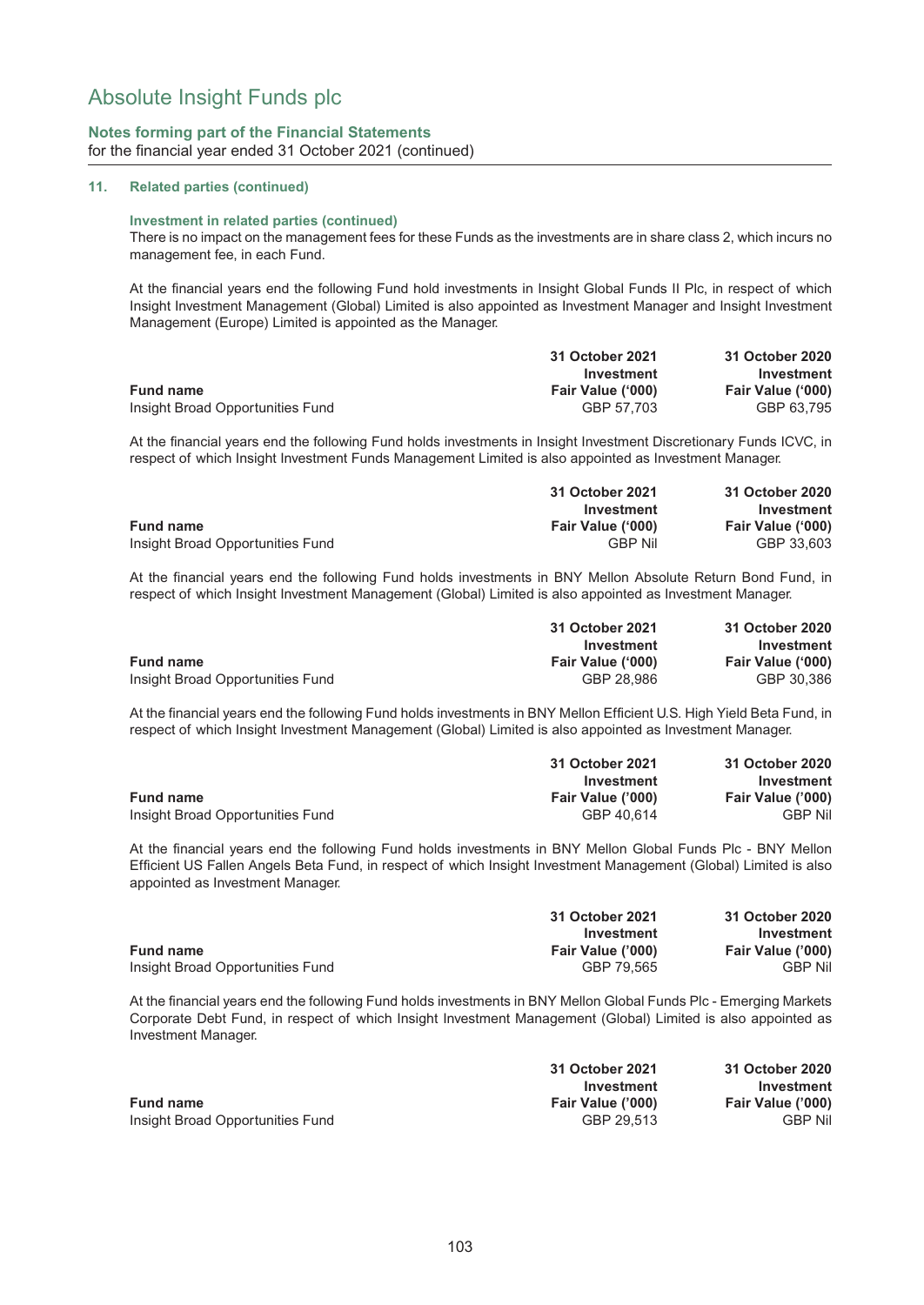#### **Notes forming part of the Financial Statements** for the financial year ended 31 October 2021 (continued)

#### **11. Related parties (continued)**

#### **Investment in related parties (continued)**

At the financial years end the following Fund holds investments in BNY Mellon Global Funds Plc - Emerging Markets Debt Fund, in respect of which Insight Investment Management (Global) Limited is also appointed as Investment Manager.

|                                  | 31 October 2021   | 31 October 2020   |
|----------------------------------|-------------------|-------------------|
|                                  | Investment        | Investment        |
| <b>Fund name</b>                 | Fair Value ('000) | Fair Value ('000) |
| Insight Broad Opportunities Fund | <b>GBP Nil</b>    | GBP 15.302        |

At the financial years end the following Fund holds investments in BNY Mellon Absolute Return Global Convertible Bond Fund, in respect of which Insight Investment Management (Global) Limited is also appointed as Investment Manager.

|                              | 31 October 2021   | 31 October 2020   |
|------------------------------|-------------------|-------------------|
|                              | Investment        | Investment        |
| <b>Fund name</b>             | Fair Value ('000) | Fair Value ('000) |
| Absolute Insight Credit Fund | <b>GBP Nil</b>    | GBP 4.845         |

The Funds do not pay management fees in respect of their investments in Insight Global Funds II Plc, Insight Investment Discretionary Funds ICVC, BNY Mellon Absolute Return Bond Fund, BNY Mellon Efficient U.S. High Yield Beta Fund, BNY Mellon Global Funds Plc - BNY Mellon Efficient US Fallen Angels Beta Fund, BNY Mellon Global Funds Plc - Emerging Markets Corporate Debt Fund or BNY Mellon Global Funds Plc - Emerging Markets Debt Fund.

Below table presents purchase and sale transactions with related parties for the financial year ended 31 October 2021:

| <b>Fund with Investment</b><br>in Related Party<br><b>Absolute Insight Equity</b> | <b>Related Party</b><br>Sub-Fund                                                                |            | <b>Currency Purchases</b><br>'000' | <b>Sales</b><br>'000'    |
|-----------------------------------------------------------------------------------|-------------------------------------------------------------------------------------------------|------------|------------------------------------|--------------------------|
| <b>Market Neutral Fund</b><br>Absolute Insight                                    | Insight Liquidity Funds Plc - GBP Liquidity Fund<br>Insight Liquidity Funds PIc - GBP Liquidity | <b>GBP</b> | 497                                | 1,194                    |
| <b>Currency Fund</b><br>Absolute Insight<br><b>Emerging Market</b>                | Plus Fund                                                                                       | <b>GBP</b> |                                    | 4,000                    |
| Debt Fund                                                                         | Insight Liquidity Funds Plc - USD Liquidity Fund                                                | <b>USD</b> | 60,145                             | 73,843                   |
| Absolute Insight<br><b>Credit Fund</b><br>Absolute Insight                        | <b>BNY Mellon Absolute Return Global Convertible</b><br><b>Bond Fund</b>                        | <b>GBP</b> | $\overline{\phantom{0}}$           | 4,858                    |
| <b>Credit Fund</b><br>Insight Broad                                               | Insight Liquidity Funds Plc - GBP Liquidity Fund                                                | <b>GBP</b> | 3,108                              | 10,283                   |
| <b>Opportunities Fund</b><br>Insight Broad                                        | Absolute Insight Credit Fund                                                                    | <b>GBP</b> | $\qquad \qquad \blacksquare$       | 28,522                   |
| <b>Opportunities Fund</b><br>Insight Broad                                        | Absolute Insight Currency Fund                                                                  | <b>GBP</b> |                                    | 9,204                    |
| <b>Opportunities Fund</b><br>Insight Broad                                        | Absolute Insight Emerging Market Debt Fund                                                      | <b>GBP</b> | $\overline{\phantom{a}}$           | 24,166                   |
| <b>Opportunities Fund</b><br>Insight Broad                                        | BNY Mellon Efficient U.S. High Yield Beta Fund<br>BNY Mellon Global Funds Plc - BNY Mellon      | <b>GBP</b> | 40.262                             | $\overline{\phantom{a}}$ |
| <b>Opportunities Fund</b><br>Insight Broad                                        | Efficient US Fallen Angels Beta Fund<br>BNY Mellon Global Funds Plc - Emerging                  | <b>GBP</b> | 78,454                             |                          |
| <b>Opportunities Fund</b><br>Insight Broad                                        | Markets Debt Fund<br>Insight Investment Discretionary Funds ICVC -                              | <b>GBP</b> | 14,370                             |                          |
| <b>Opportunities Fund</b><br>Insight Broad                                        | UK Corp All Maturities Bond Fund                                                                | <b>GBP</b> | $\overline{a}$                     | 33,593                   |
| <b>Opportunities Fund</b><br>Insight Broad                                        | Insight Liquidity Funds PIc - EUR Cash Fund                                                     | <b>GBP</b> | 441,895                            | 178,503                  |
| <b>Opportunities Fund</b>                                                         | Insight Liquidity Funds Plc - GBP Liquidity Fund                                                | <b>GBP</b> | 2,894,480                          | 2,488,070                |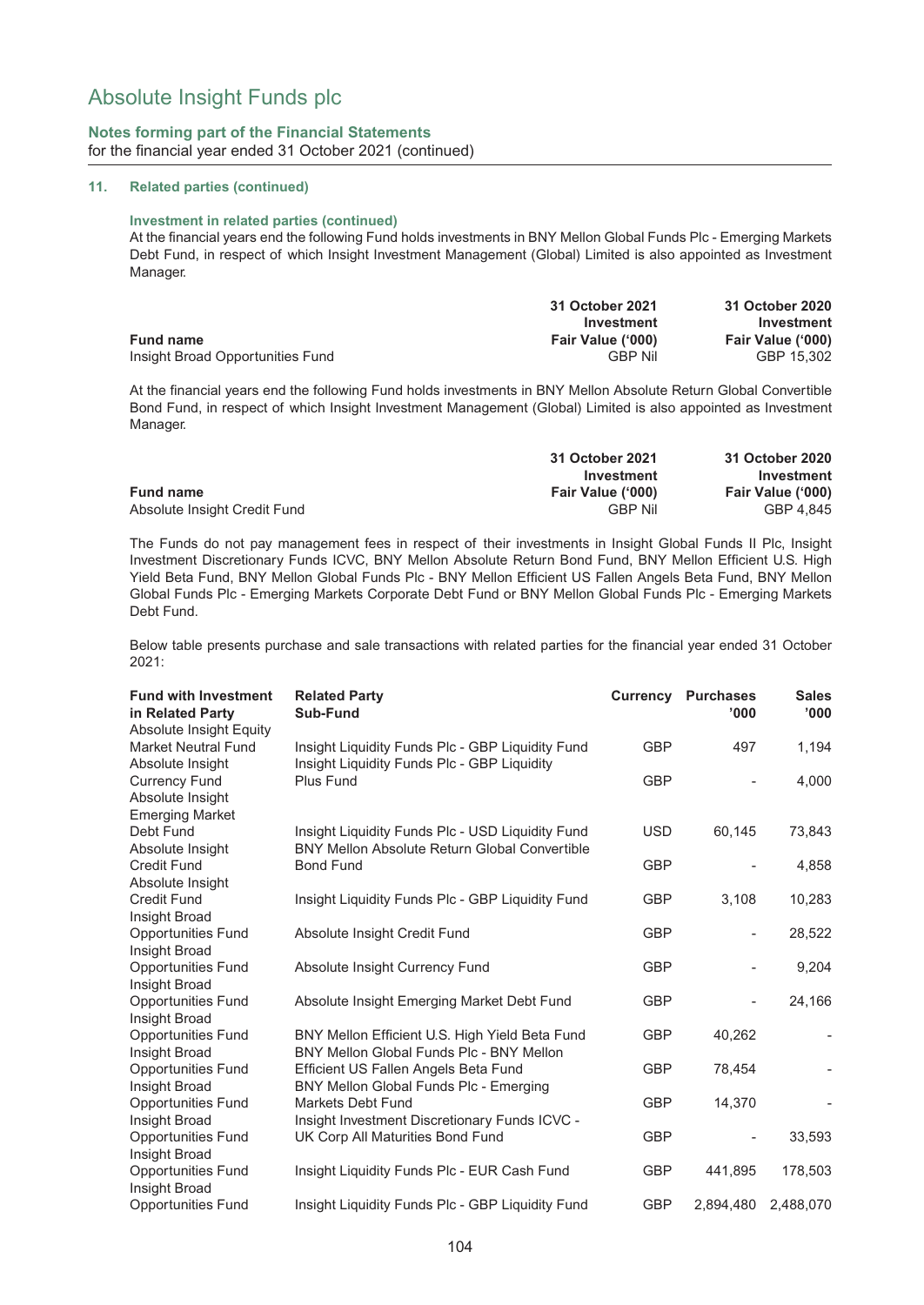## **Notes forming part of the Financial Statements** for the financial year ended 31 October 2021 (continued)

#### **11. Related parties (continued)**

#### **Investment in related parties (continued)**

Below table presents purchase and sale transactions with related parties for the financial year ended 31 October 2020:

| <b>Fund with Investment</b><br>in Related Party<br><b>Absolute Insight Equity</b> | <b>Related Party</b><br>Sub-Fund                                                                  |            | <b>Currency Purchases</b><br>'000' | <b>Sales</b><br>'000' |
|-----------------------------------------------------------------------------------|---------------------------------------------------------------------------------------------------|------------|------------------------------------|-----------------------|
| Market Neutral Fund<br>Absolute Insight                                           | Insight Liquidity Funds Plc - GBP Liquidity Fund<br>Insight Liquidity Funds Plc - GBP Liquidity   | <b>GBP</b> | 1,490                              | 4,028                 |
| <b>Currency Fund</b><br>Absolute Insight<br><b>Emerging Market</b>                | Plus Fund                                                                                         | <b>GBP</b> |                                    | 1,462                 |
| Debt Fund<br>Absolute Insight                                                     | Insight Liquidity Funds Plc - USD Liquidity Fund                                                  | <b>USD</b> | 234,113                            | 253,758               |
| <b>Credit Fund</b>                                                                | Insight Liquidity Funds Plc - GBP Liquidity Fund<br><b>BNY Mellon Absolute Global Convertible</b> | <b>GBP</b> | 37,625                             | 42,125                |
| Insight Credit Fund<br>Insight Broad                                              | <b>Bond Fund</b>                                                                                  | <b>GBP</b> | 4,936                              |                       |
| <b>Opportunities Fund</b><br>Insight Broad                                        | Insight Liquidity Funds Plc - EUR Cash Fund                                                       | <b>GBP</b> | 224,755                            | 425,484               |
| <b>Opportunities Fund</b><br>Insight Broad                                        | Absolute Insight Credit Fund                                                                      | <b>GBP</b> |                                    | 1,228                 |
| <b>Opportunities Fund</b><br>Insight Broad                                        | Absolute Insight Currency Fund                                                                    | <b>GBP</b> |                                    | 3,963                 |
| <b>Opportunities Fund</b><br>Insight Broad                                        | Absolute Insight Emerging Market Debt Fund<br>Insight Global Funds II Plc - Global (ex-UK)        | <b>GBP</b> |                                    | 18,948                |
| <b>Opportunities Fund</b><br>Insight Broad                                        | <b>Bond Fund</b>                                                                                  | <b>GBP</b> |                                    | 20                    |
| <b>Opportunities Fund</b><br>Insight Broad                                        | <b>BNY Mellon Absolute Return Bond Fund</b>                                                       | <b>GBP</b> |                                    | 25                    |
| <b>Opportunities Fund</b>                                                         | Insight Liquidity Funds Plc - GBP Liquidity Fund                                                  | <b>GBP</b> | 3,259,921                          | 3,525,774             |

#### **Cross holdings within the Company**

As at 31 October 2021 there were no cross holdings between Funds (2020: Insight Broad Opportunities Fund held investments in Absolute Insight Credit Fund, Absolute Insight Emerging Market Debt Fund and Absolute Insight Currency Fund). Balances and transactions relating to cross holdings within the Company are eliminated on combination.

In cases where a Fund has made cross investments into the assets of another Fund of the Company, fees associated with such cross investments are deducted in the calculation of fees of the investing Fund, to avoid double counting.

#### **Manager fees**

Insight Investment Management (Europe) Limited was appointed Manager to the Company (the "Manager"). The Manager is paid Fixed Operating Expenses ("FOE") out of the assets of the Funds. The Manager pays a range of fees from the FOE, including administrator's fees, depositary's fees, audit fees, directors' fees and other expenses. Please refer to the Statement of Comprehensive Income for the amounts charged by the Manager for the financial years ended 31 October 2021 and 31 October 2020.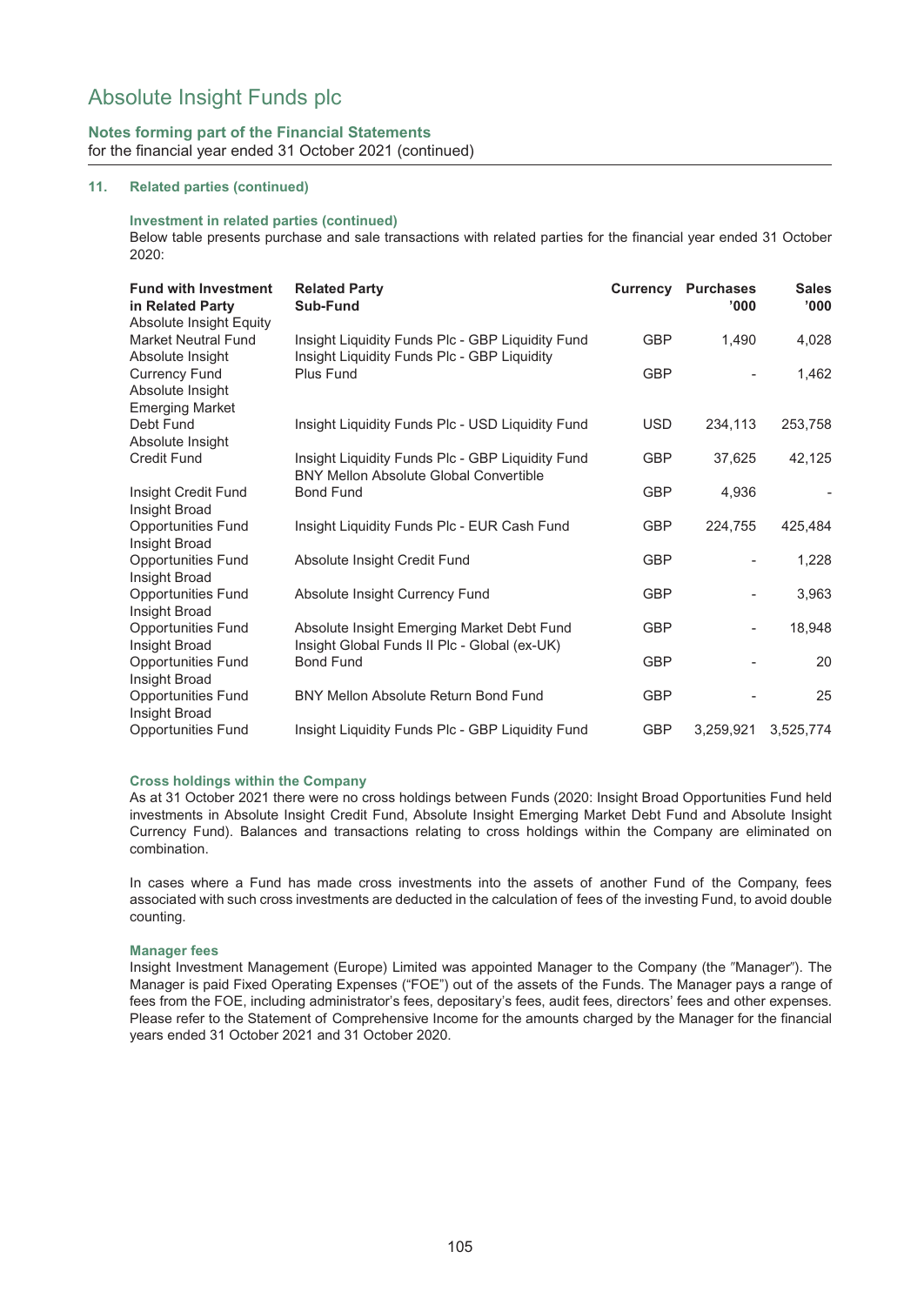## **Notes forming part of the Financial Statements** for the financial year ended 31 October 2021 (continued)

#### **11. Related parties (continued)**

## **Fixed Operating Expenses ("FOE")**

The FOE rates as a percentage of the NAV of the relevant Class of each Fund are detailed hereunder:

|                                              | <b>Absolute</b>                                                              |                                           |                                                            | <b>Absolute</b>                                        |                                                                |                                                             |  |
|----------------------------------------------|------------------------------------------------------------------------------|-------------------------------------------|------------------------------------------------------------|--------------------------------------------------------|----------------------------------------------------------------|-------------------------------------------------------------|--|
|                                              | <b>Absolute</b><br>Insight<br><b>Equity Market Currency</b><br>Neutral Fund* | <b>Absolute</b><br>Insight<br><b>Fund</b> | Insight<br><b>Emerging</b><br><b>Market</b><br>Debt Fund** | <b>Absolute</b><br>Insight<br><b>Credit</b><br>Fund*** | Insight<br><b>Broad</b><br><b>Opportunities</b><br><b>Fund</b> | Insight<br><b>Dynamic</b><br><b>Opportunities</b><br>Fund** |  |
|                                              |                                                                              |                                           |                                                            |                                                        |                                                                |                                                             |  |
| Sterling Class S GBP<br>Sterling Class A GBP | 0.16%                                                                        | 0.22%                                     | 0.22%                                                      | 0.16%                                                  | 0.07%<br>0.07%                                                 | 0.16%                                                       |  |
| Sterling Class Ap GBP                        | 0.16%                                                                        | 0.22%                                     | 0.22%                                                      | 0.16%                                                  |                                                                |                                                             |  |
| Sterling Class B1 GBP<br>Sterling Class B1p  |                                                                              |                                           |                                                            |                                                        | 0.07%                                                          |                                                             |  |
| <b>GBP</b>                                   | 0.16%                                                                        | 0.22%                                     | 0.22%                                                      | 0.16%                                                  | 0.07%                                                          | 0.16%                                                       |  |
| Sterling Class B1p2<br><b>GBP</b>            |                                                                              |                                           |                                                            | 0.16%                                                  |                                                                |                                                             |  |
| Sterling Class B2p                           |                                                                              |                                           |                                                            |                                                        |                                                                |                                                             |  |
| <b>GBP</b>                                   | 0.16%                                                                        | 0.22%                                     | 0.22%                                                      |                                                        |                                                                |                                                             |  |
| Sterling Class B2p2                          |                                                                              |                                           |                                                            |                                                        |                                                                |                                                             |  |
| <b>GBP</b><br>Sterling Class B3p             |                                                                              |                                           | $\overline{\phantom{a}}$                                   | 0.16%                                                  |                                                                |                                                             |  |
| <b>GBP</b>                                   | 0.16%                                                                        | 0.22%                                     | 0.22%                                                      |                                                        |                                                                |                                                             |  |
| Sterling Class B3p                           |                                                                              |                                           |                                                            |                                                        |                                                                |                                                             |  |
| Income GBP                                   | 0.16%                                                                        |                                           |                                                            |                                                        |                                                                |                                                             |  |
| Sterling Class B4p                           |                                                                              |                                           |                                                            |                                                        |                                                                |                                                             |  |
| <b>GBP</b>                                   | 0.16%                                                                        |                                           |                                                            |                                                        |                                                                |                                                             |  |
| Euro Class S EUR                             | 0.20%                                                                        | 0.26%                                     | 0.22%                                                      | 0.20%                                                  | 0.11%                                                          |                                                             |  |
| Euro Class Ap EUR                            | 0.20%                                                                        |                                           | 0.22%                                                      | 0.20%                                                  |                                                                |                                                             |  |
| Euro Class Ap2 EUR                           | $\overline{\phantom{a}}$                                                     |                                           | $\overline{\phantom{a}}$                                   | 0.20%                                                  |                                                                |                                                             |  |
| Euro Class B1 EUR                            |                                                                              |                                           | $\overline{\phantom{a}}$                                   | $\overline{\phantom{m}}$                               | 0.11%                                                          |                                                             |  |
| Euro Class B1p EUR                           | 0.20%                                                                        | 0.26%                                     | 0.22%                                                      | 0.20%                                                  |                                                                |                                                             |  |
| Euro Class B1p2 EUR                          | $\overline{\phantom{a}}$                                                     |                                           | $\overline{\phantom{a}}$                                   | 0.20%                                                  |                                                                |                                                             |  |
| Euro Class B2p EUR                           | 0.20%                                                                        |                                           | 0.22%                                                      |                                                        |                                                                |                                                             |  |
| Euro Class B2p2 EUR                          | $\overline{\phantom{a}}$                                                     |                                           | $\overline{\phantom{a}}$                                   | 0.20%                                                  |                                                                |                                                             |  |
| Dollar Class S USD                           | 0.20%                                                                        | 0.26%                                     | 0.18%                                                      | 0.20%                                                  | 0.11%                                                          |                                                             |  |
| Dollar Class Ap USD                          |                                                                              |                                           | $\overline{\phantom{a}}$                                   | 0.20%                                                  |                                                                |                                                             |  |
| Dollar Class A1 USD                          |                                                                              |                                           |                                                            |                                                        | 0.11%                                                          |                                                             |  |
| Dollar Class B1 USD                          |                                                                              |                                           |                                                            |                                                        | 0.11%                                                          |                                                             |  |
| Dollar Class B1p USD                         | 0.20%                                                                        |                                           | 0.18%                                                      |                                                        |                                                                |                                                             |  |
| Dollar Class B2p USD                         | 0.20%                                                                        |                                           |                                                            |                                                        |                                                                |                                                             |  |
| Dollar Class B2p2 USD                        |                                                                              |                                           | $\overline{\phantom{m}}$                                   | 0.20%                                                  |                                                                |                                                             |  |
| Swiss Franc Class Ap                         |                                                                              |                                           |                                                            |                                                        |                                                                |                                                             |  |
| <b>CHF</b>                                   | 0.20%                                                                        |                                           |                                                            |                                                        |                                                                |                                                             |  |
| Swiss Franc Class B1<br><b>CHF</b>           |                                                                              |                                           |                                                            |                                                        | 0.11%                                                          |                                                             |  |
| Swiss Franc Class B2p                        |                                                                              |                                           |                                                            |                                                        |                                                                |                                                             |  |
| <b>CHF</b>                                   | 0.20%                                                                        |                                           |                                                            |                                                        |                                                                |                                                             |  |
| Yen Class B1 JPY                             |                                                                              |                                           |                                                            |                                                        | 0.11%                                                          |                                                             |  |
| Yen Class B2p JPY                            |                                                                              | 0.26%                                     |                                                            |                                                        |                                                                |                                                             |  |
| Swedish Krona                                |                                                                              |                                           |                                                            |                                                        |                                                                |                                                             |  |
| Class Ap SEK                                 |                                                                              | 0.26%                                     |                                                            |                                                        |                                                                |                                                             |  |

\*Fund ceased activities on 30 November 2020.

\*\*Funds ceased activities on 9 April 2021.

\*\*\*Fund ceased activities on 18 June 2021.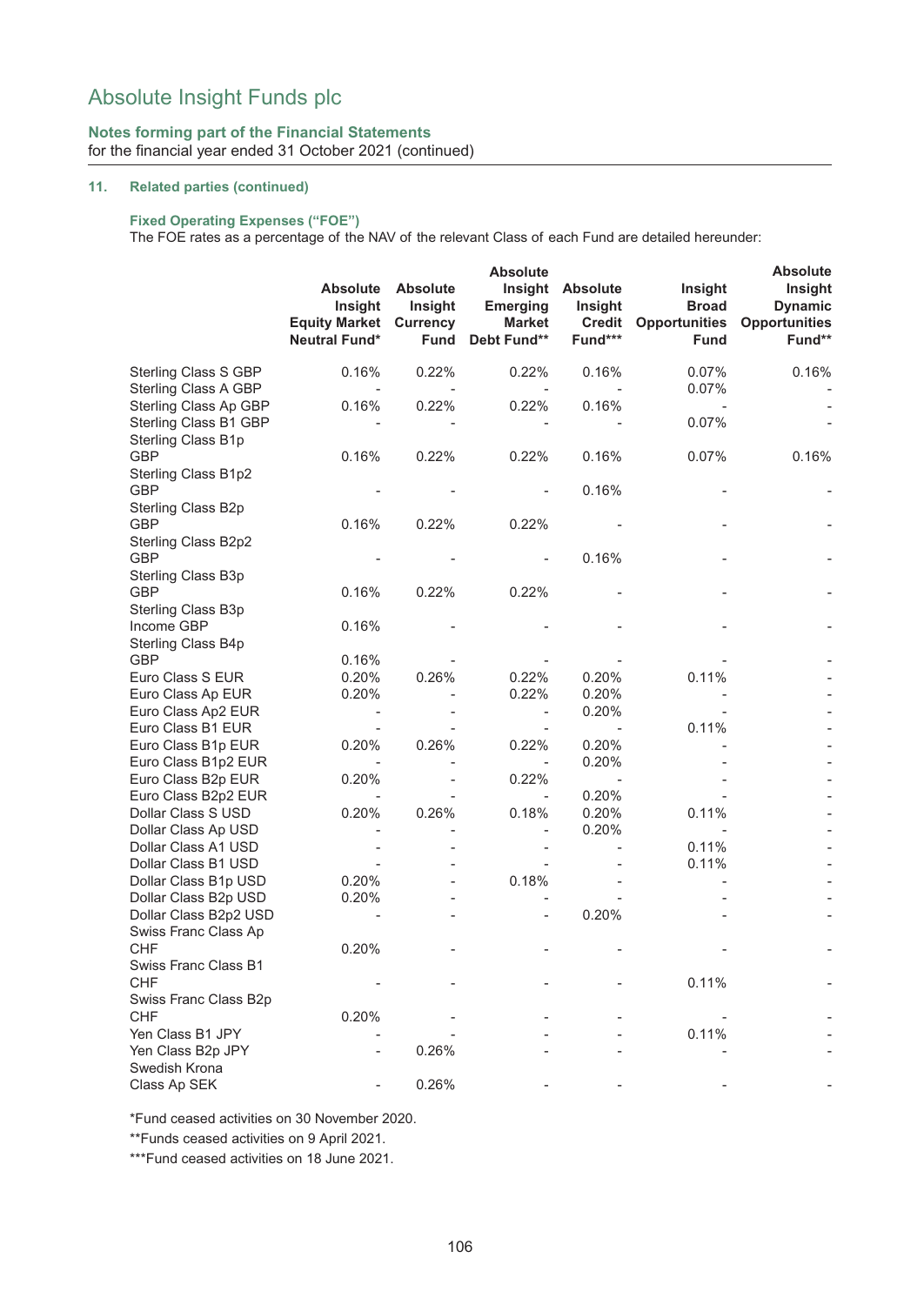### **Notes forming part of the Financial Statements** for the financial year ended 31 October 2021 (continued)

#### **11. Related parties (continued)**

#### **Investment Manager**

Insight Investment Management (Global) Limited is the Investment Manager to the Company and as at financial years ended 31 October 2021 and 31 October 2020 held shares in the following Funds:

|                                               | <b>Shares held</b> |                                 |  |  |
|-----------------------------------------------|--------------------|---------------------------------|--|--|
|                                               |                    | 31 October 2021 31 October 2020 |  |  |
| Absolute Insight Equity Market Neutral Fund*  |                    | 8.369                           |  |  |
| Absolute Insight Currency Fund                | 4.000              | 8.500                           |  |  |
| Absolute Insight Emerging Market Debt Fund**  |                    | 4.000                           |  |  |
| Absolute Insight Credit Fund***               |                    | 10.000                          |  |  |
| Absolute Insight Dynamic Opportunities Fund** |                    | 2.000                           |  |  |

\*Fund ceased activities on 30 November 2020.

\*\*Funds ceased activities on 9 April 2021.

\*\*\*Fund ceased activities on 18 June 2021.

#### **Investment management fees**

In relation to the various Class A and Class B Shares, the Investment Manager is entitled to charge a fee calculated as a percentage of the Net Asset Value of the relevant Class as set out in the table below. These fees are accrued and calculated on each Dealing Day and are payable monthly in arrears.

For all Funds except Insight Broad Opportunities Fund:

| Class Ap Sterling/Euro/Dollar/Swedish Krona/Swiss Franc | 1.50% |
|---------------------------------------------------------|-------|
| Class Ap2 Euro                                          | 1.50% |
| Class B1p Sterling/Euro/Dollar                          | 1.00% |
| Class B1p2 Sterling/Euro                                | 1.00% |
| Class B2p Sterling/Euro/Dollar/Yen/Swiss Franc          | 0.85% |
| Class B2p2 Sterling/Euro/Dollar                         | 0.85% |
| Class B <sub>3p</sub> Sterling                          | 0.75% |
| Class B <sub>3p</sub> Income Sterling                   | 0.75% |
| Class B4p Sterling                                      | 0.65% |
|                                                         |       |

For Insight Broad Opportunities Fund:

| Class A Sterling                              | $0.85\%$ |
|-----------------------------------------------|----------|
| Class A1 Dollar                               | 1.50%    |
| Class B1 Sterling/Euro/Dollar/Yen/Swiss Franc | 0.50%    |
| Class B1p Sterling                            | 0.30%    |
|                                               |          |

No Investment management fee is payable by the Company in respect of the Class S Shares.

Refer to the Statement of Comprehensive Income for the amounts charged and the Statement of Financial Position for the amounts payable for the financial years ended 31 October 2021 and 31 October 2020.

#### **Performance fees**

The Investment Manager is entitled to receive a performance-related Investment Management fee (the "Performance Fee") payable in arrears in respect of each performance period. A Performance Fee is equal to 20% for Absolute Insight Credit Fund and for other Funds 10% of the excess of the NAV per share at the end of a performance period over the target NAV per share is payable in respect of the net assets attributable to the various Class Ap, Class B1p, Class B2p, Class B3p and Class B4p Shares.

Refer to the Statement of Comprehensive Income for the performance fees charged for the financial years ended 31 October 2021 and 31 October 2020.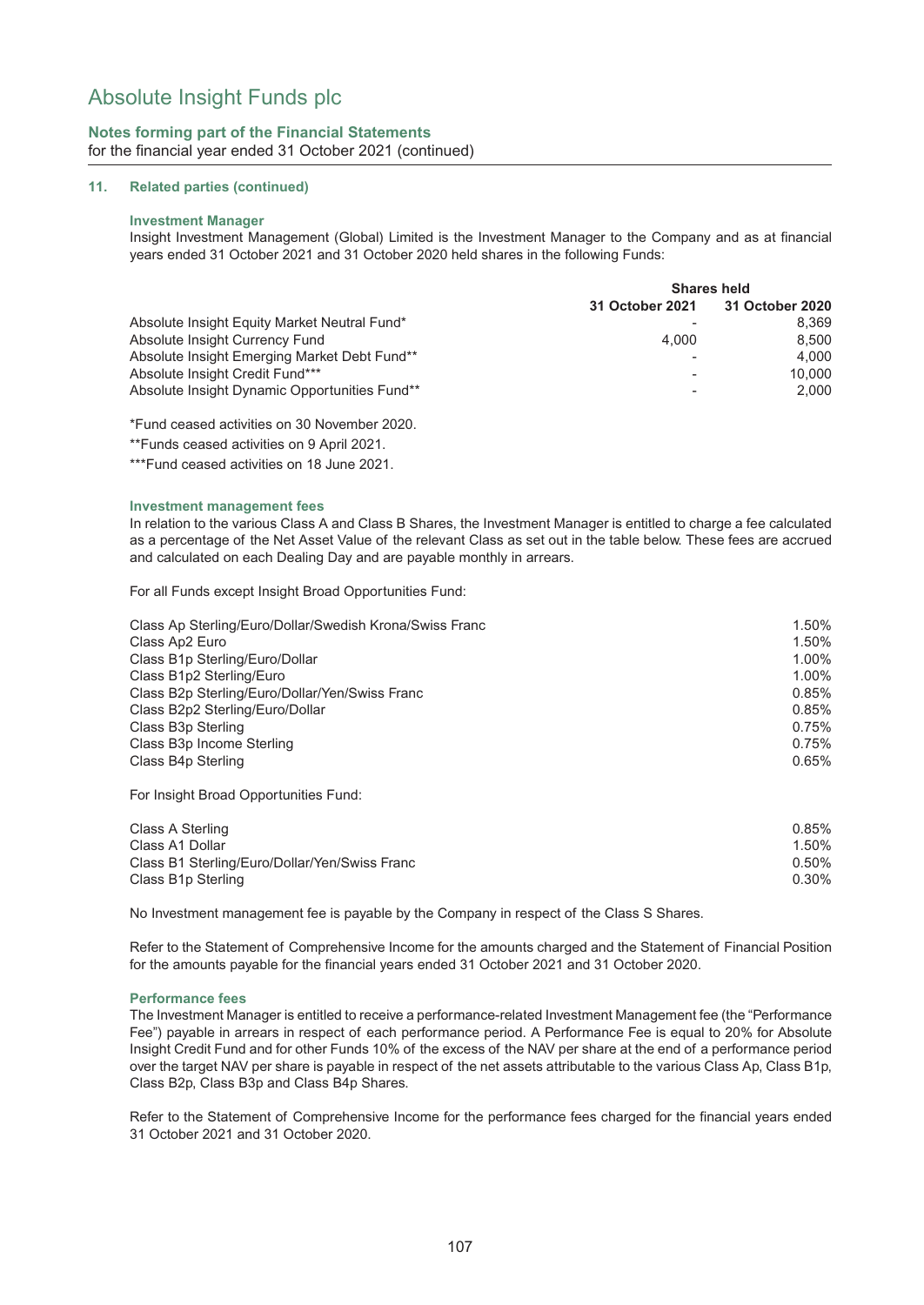### **Notes forming part of the Financial Statements** for the financial year ended 31 October 2021 (continued)

#### **11. Related parties (continued)**

#### **Performance fees (continued)**

The following performance fees were payable as at 31 October 2021 and 31 October 2020:

|              | <b>Absolute Insight</b><br>Equity<br><b>Market Neutral Fund*</b><br>GBP '000 | <b>Absolute Insight</b><br><b>Currency Fund</b><br>GBP '000 | <b>Absolute Insight</b><br><b>Emerging</b><br><b>Market Debt Fund**</b><br><b>USD '000</b> | <b>Absolute Insight</b><br><b>Credit Fund***</b><br>GBP '000 |
|--------------|------------------------------------------------------------------------------|-------------------------------------------------------------|--------------------------------------------------------------------------------------------|--------------------------------------------------------------|
| 2021<br>2020 | $\overline{\phantom{0}}$<br>$\overline{\phantom{a}}$                         | -<br>$\overline{\phantom{a}}$                               | $\overline{\phantom{0}}$                                                                   |                                                              |
|              |                                                                              |                                                             | <b>Absolute Insight</b>                                                                    |                                                              |

|      |                          | <b>ADSOILE INSIGNT</b>                         |          |  |  |  |  |
|------|--------------------------|------------------------------------------------|----------|--|--|--|--|
|      | <b>Insight Broad</b>     | <b>Dynamic</b>                                 |          |  |  |  |  |
|      |                          | <b>Opportunities Fund Opportunities Fund**</b> |          |  |  |  |  |
|      | GBP '000                 | GBP '000                                       | GBP '000 |  |  |  |  |
| 2021 | 22                       | -                                              | 22       |  |  |  |  |
| 2020 | $\overline{\phantom{0}}$ | $\overline{\phantom{0}}$                       |          |  |  |  |  |

\*Fund ceased activities on 30 November 2020.

\*\*Funds ceased activities on 9 April 2021.

\*\*\*Fund ceased activities on 18 June 2021.

The Performance Fee is calculated for each individual share in issue at the end of the Performance Period (as defined below), and the total fee payable for a particular share class is the sum of all such individual calculations relating to that share class.

The Performance Fee in respect of a particular share in issue becomes due in the event that both of the conditions below are met:

- the percentage growth in the NAV per share over the Performance Period exceeds a target rate of growth being, the Hurdle Rate applicable to that particular share (as defined below), over the same period; and
- the NAV per share at the end of the Performance Period exceeds the High Water Mark for that particular share being the highest NAV per share at the end of any previous Performance Periods for the particular share (or the issue price where the share was issued in the current Performance Period).

The Performance Period shall normally run from 1 January to 31 December the following year but, in the case of the initial issue of shares in each class, the first performance period will run from the date of issue to the following 31 December. In the case of a redemption of shares, the Performance Period in respect of those shares will end on the redemption date of the shares, and a Performance Fee will become due and be payable within one month.

With effect from 1 January 2019, the Performance Fee for each relevant share class is equal to 10% of the excess of the NAV per share at the end of a Performance Period over the target NAV per share. The target NAV per share is equal to the NAV per share at the end of the previous Performance Period (or the issue price where the share was issued in the current Performance Period) multiplied by the Hurdle Rate +1, or the High Water Mark for the particular share, whichever is the greater. The Performance Fee is payable one month after the end of the Performance Period.

On a redemption of shares, the redemption will be attributed to existing shares in issue in order to determine which particular shares are being redeemed on a reasonable and fair basis as agreed with the Depositary. The total Performance Fee payable will be the Performance Fee calculated as above attributable to the shares being redeemed on the same basis.

The Hurdle Rate for the EUR shares will be the 3-month EURIBID defined as 3-month EURIBOR (Euro Interbank Offered Rate as determined by the European Banking Federation), minus 0.1%.

The Hurdle Rate for the GBP shares will be the 90 days compounded SONIA defined as Sterling Overnight Index Average.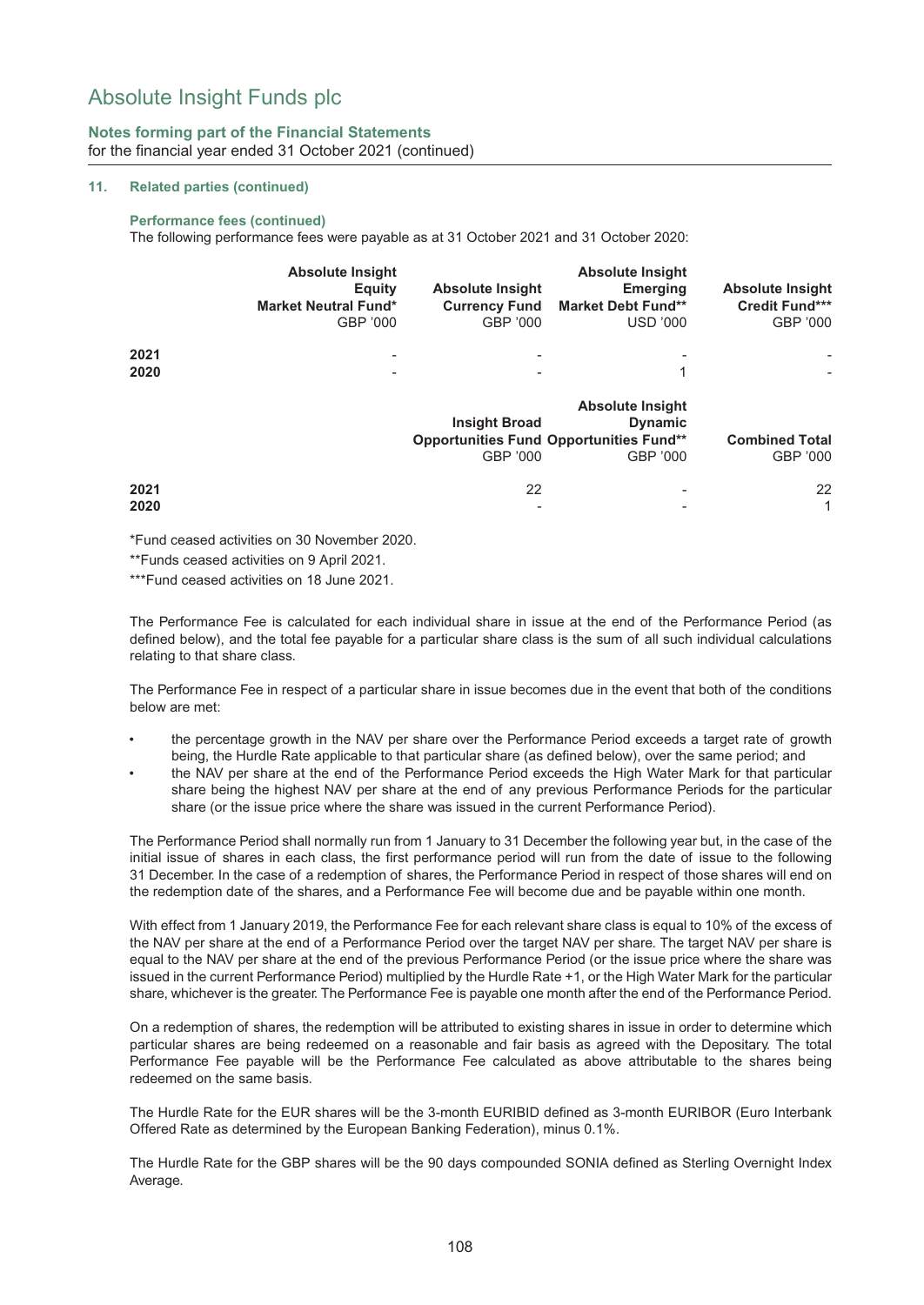### **Notes forming part of the Financial Statements** for the financial year ended 31 October 2021 (continued)

#### **11. Related parties (continued)**

#### **Performance fees (continued)**

The Hurdle Rate for the USD shares will be the 90 days compounded SOFR defined as Secured Overnight Financing Rate.

The Hurdle Rate for the JPY shares will be the 90 days compounded TONAR defined as Tokyo Overnight Average Rate.

The Hurdle Rate for the SEK shares will be the 3-month STIBOR (Stockholm Interbank Offer Rate as determined by the Swedish Banker's Association) minus 0.125%.

The Hurdle Rate for the CHF shares will be the 90 days compounded SARON defined as Swiss Average Rate Overnight.

No Performance Fee is payable by the Company in respect of the class S shares, or in respect of the class B1 shares of Insight Broad Opportunities Fund.

#### **Directors' fees**

Those Directors who are Directors, partners, officers or employees of the Investment Manager or the Sub-Investment Manager or any affiliate thereof are entitled, but have waived their right, to remuneration from the Company for their services as Directors. It is accordingly expected that in the accounting year ending 31 October 2021, Directors' remuneration should not exceed €75,000. The Directors will be entitled to be reimbursed for their reasonable and vouched out-of-pocket expenses incurred in discharging their duties as Directors.

Directors' fees are included in the FOE, as detailed in notes 3 and 11.

The total directors' fees incurred by Company for the financial year ended 31 October 2021 were GBP '000: 42 (2020: GBP '000: 42) of which GBP '000: 3 (2020: GBP '000: 3) was outstanding at the financial year end.

#### **12. Other significant fees**

#### **Administrator fee**

The Administrator shall be entitled to receive out of the net assets of each Fund an annual fee charged at commercial rates as may be agreed from time to time up to a maximum fee of 1% of the Net Asset Value of each Fund, accrued and calculated on each Dealing Day and payable monthly in arrears. The Administrator is entitled to be repaid all of its reasonable expenses agreed upon transaction and other charges (which will be at normal commercial rates) and other out-of-pocket expenses out of the assets of the Fund.

The Administrator fees are included in the FOE, as detailed in notes 3 and 11.

#### **Depositary fee**

The Depositary shall be entitled to receive out of the net assets of each Fund an annual fee charged at commercial rates as may be agreed from time to time up to a maximum fee of 0.5% of the Net Asset Value of each Fund accrued and calculated on each Dealing Day and payable monthly in arrears (plus VAT thereon, if any).The Depositary is also entitled to Sub-Custodian's fees which will be charged at normal commercial rates together with agreed upon transaction charges (which will be at normal commercial rates) and other out-of-pocket expenses out of the assets of the Fund.

The Depositary fees are included in the FOE, as detailed in notes 3 and 11.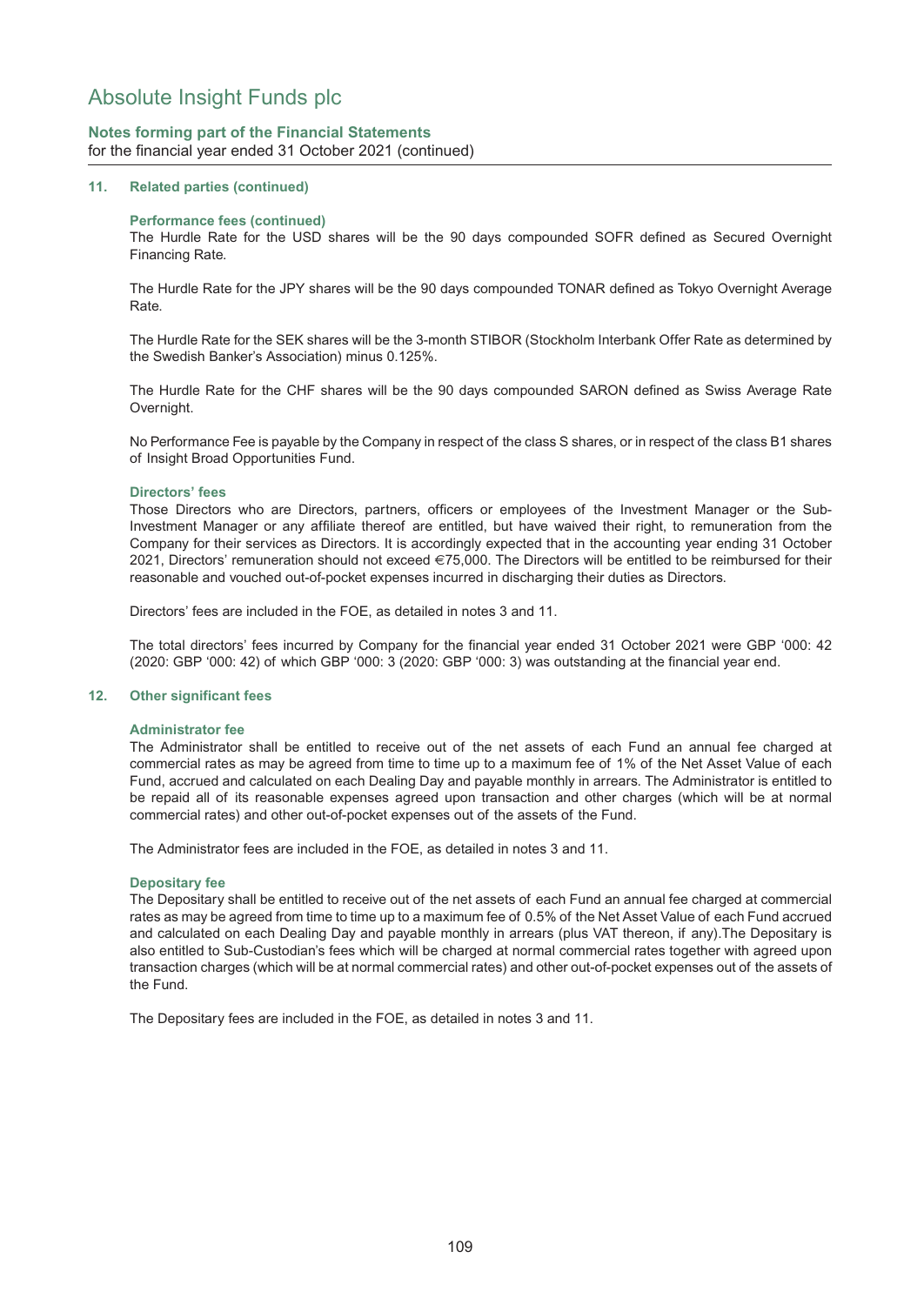### **Notes forming part of the Financial Statements** for the financial year ended 31 October 2021 (continued)

#### **12. Other significant fees (continued)**

#### **Auditor's Remuneration**

The total amounts earned by the statutory auditors, KPMG Ireland, for provision of services to the Company were (excluding VAT and including out of pocket expenses):

|                                                | 2021       | 2020       |
|------------------------------------------------|------------|------------|
|                                                | <b>GBP</b> | <b>GBP</b> |
|                                                | '000'      | '000       |
| Statutory audit of Funds' financial statements | 52         | 93         |
| Other assurance services                       | nil        | nil        |
| Tax advisory services                          | 8          | 8          |
| Other non-audit services                       | nil        | nil        |

The Auditor fees are included in the FOE, as detailed in notes 3 and 11.

#### **Transaction costs**

During the financial years ended 31 October 2021 and 31 October 2020, the Funds incurred transaction costs in the purchase and sale of investments as follows:

|                                             | 2021          | 2020           |
|---------------------------------------------|---------------|----------------|
|                                             | '000'         | 000'           |
| Absolute Insight Equity Market Neutral Fund | <b>GBP 17</b> | <b>GBP 129</b> |
| Absolute Insight Currency Fund              | <b>GBP 32</b> | <b>GBP 23</b>  |
| Absolute Insight Emerging Market Debt Fund  | <b>USD 31</b> | USD 68         |
| Absolute Insight Credit Fund                | <b>GBP 14</b> | <b>GBP 43</b>  |
| Insight Broad Opportunities Fund            | GBP 243       | <b>GBP 98</b>  |
| Absolute Insight Dynamic Opportunities Fund | <b>GBP 14</b> | <b>GBP 31</b>  |

#### **13. Distributions**

The following distributions were declared for the re-investment share classes during the financial years ended 31 October 2021 and 31 October 2020:

#### **Absolute Insight Equity Market Neutral Fund\***

|                                | 31/10/2020 |                 | 31/01/2021      |                 | 30/04/2021 |                 | 31/07/2021      |                          | Total    |
|--------------------------------|------------|-----------------|-----------------|-----------------|------------|-----------------|-----------------|--------------------------|----------|
| 2021                           |            | Value Per Share |                 | Value Per Share |            | Value Per Share |                 | Value Per Share          | Value    |
|                                | GBP '000   | <b>GBP</b>      | GBP <b>'000</b> | <b>GBP</b>      | GBP '000   | <b>GBP</b>      | GBP <b>'000</b> | <b>GBP</b>               | GBP '000 |
| Sterling Class S<br><b>GBP</b> | $\sim$     | $\sim$          | $\sim$          | $\sim$          | $\sim$     | $\sim$          | $\sim$          | $\overline{\phantom{0}}$ |          |
|                                |            |                 |                 |                 |            |                 |                 |                          |          |

Total -

\*Fund ceased activities on 30 November 2020.

|                                       | 31/10/2019               |                               | 31/01/2020               |                               | 30/04/2020     |                               | 31/07/2020 |                               | Total                   |  |
|---------------------------------------|--------------------------|-------------------------------|--------------------------|-------------------------------|----------------|-------------------------------|------------|-------------------------------|-------------------------|--|
| 2020                                  | GBP '000                 | Value Per Share<br><b>GBP</b> | GBP '000                 | Value Per Share<br><b>GBP</b> | GBP '000       | Value Per Share<br><b>GBP</b> | GBP '000   | Value Per Share<br><b>GBP</b> | Value<br><b>GBP'000</b> |  |
| <b>Sterling Class S</b><br><b>GBP</b> | $\overline{\phantom{a}}$ | $\overline{\phantom{a}}$      | $\overline{\phantom{a}}$ | $\overline{\phantom{a}}$      | $\blacksquare$ | $\overline{\phantom{0}}$      |            | $\overline{\phantom{a}}$      | ۰                       |  |
| Total                                 |                          |                               |                          |                               |                |                               |            |                               | ۰                       |  |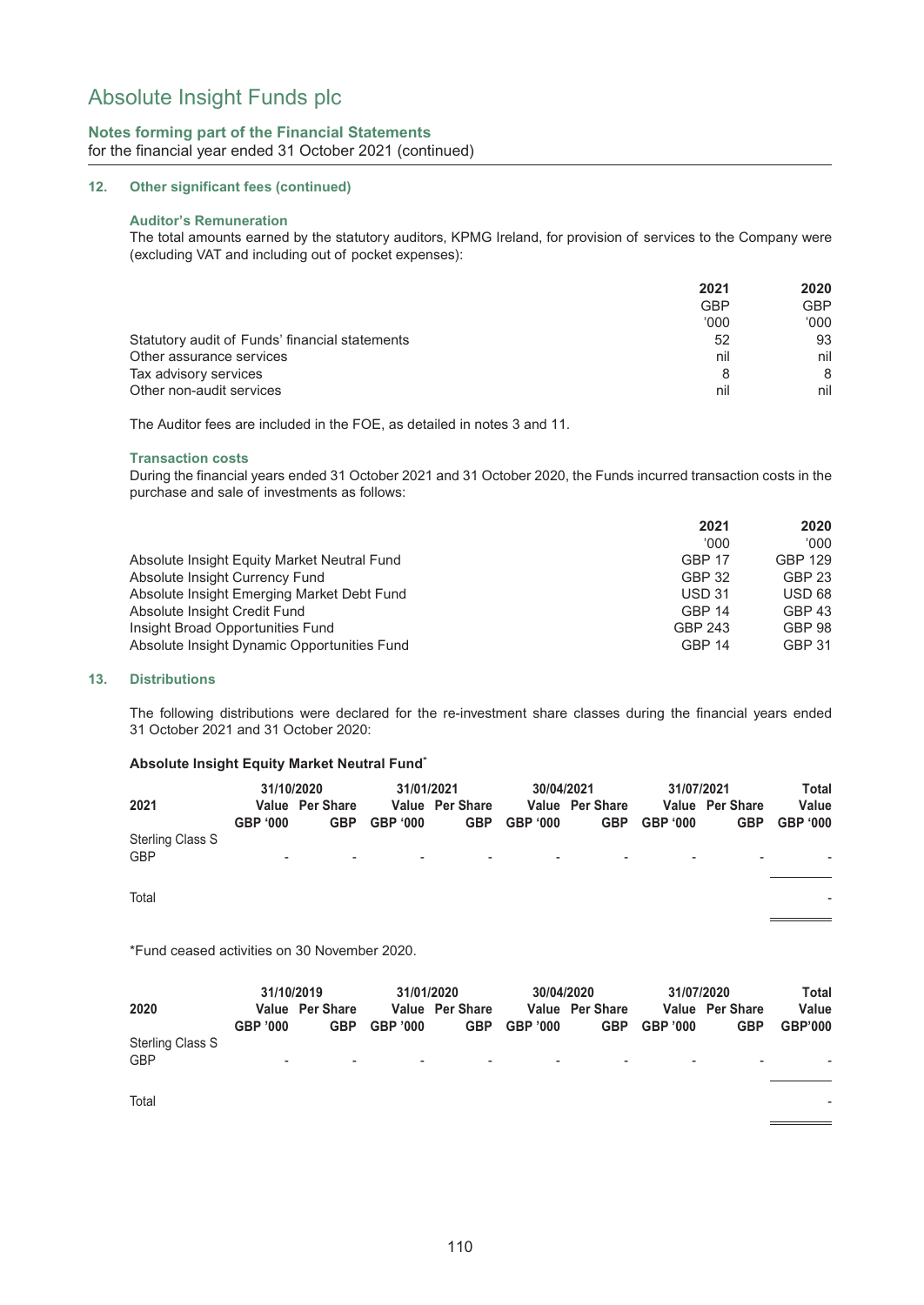## **Notes forming part of the Financial Statements** for the financial year ended 31 October 2021 (continued)

### **13. Distributions (continued)**

| <b>Absolute Insight Currency Fund</b> |                               |                                      |                               |                                      |                               |                                      |                               |                                      |                                   |
|---------------------------------------|-------------------------------|--------------------------------------|-------------------------------|--------------------------------------|-------------------------------|--------------------------------------|-------------------------------|--------------------------------------|-----------------------------------|
| 2021                                  | 31/10/2020<br><b>GBP '000</b> | <b>Value</b> Per Share<br><b>GBP</b> | 31/01/2021<br><b>GBP '000</b> | <b>Value</b> Per Share<br><b>GBP</b> | 30/04/2021<br><b>GBP '000</b> | <b>Value</b> Per Share<br><b>GBP</b> | 31/07/2021<br><b>GBP '000</b> | <b>Value</b> Per Share<br><b>GBP</b> | Total<br>Value<br><b>GBP '000</b> |
| <b>Sterling Class S</b><br><b>GBP</b> |                               |                                      |                               |                                      |                               |                                      |                               |                                      |                                   |
| Total                                 |                               |                                      |                               |                                      |                               |                                      |                               |                                      |                                   |
|                                       | 31/10/2019                    |                                      | 31/01/2020                    | 30/04/2020                           |                               |                                      | 31/07/2020                    |                                      | Total                             |
| 2020                                  | <b>GBP '000</b>               | <b>Value</b> Per Share<br><b>GBP</b> | <b>GBP '000</b>               | <b>Value</b> Per Share<br><b>GBP</b> | <b>GBP '000</b>               | <b>Value</b> Per Share<br><b>GBP</b> | <b>GBP '000</b>               | <b>Value</b> Per Share<br><b>GBP</b> | Value<br><b>GBP'000</b>           |
| <b>Sterling Class S</b><br><b>GBP</b> | 107                           | 0.0021                               | 91                            | 0.0018                               |                               |                                      | 20                            | 0.0006                               | 218                               |
| Total                                 |                               |                                      |                               |                                      |                               |                                      |                               |                                      | 218                               |

## **Absolute Insight Emerging Market Debt Fund\***

|                           | 31/10/2020      |                                      |                          | 31/01/2021                           |                 | 30/04/2021                           |                 | 31/07/2021                           |                          |  |
|---------------------------|-----------------|--------------------------------------|--------------------------|--------------------------------------|-----------------|--------------------------------------|-----------------|--------------------------------------|--------------------------|--|
| 2021                      | <b>USD '000</b> | <b>Value</b> Per Share<br><b>USD</b> | <b>USD '000</b>          | <b>Value</b> Per Share<br><b>USD</b> | <b>USD '000</b> | <b>Value</b> Per Share<br><b>USD</b> | <b>USD '000</b> | <b>Value</b> Per Share<br><b>USD</b> | Value<br><b>USD '000</b> |  |
| <b>Sterling Class S</b>   |                 |                                      |                          |                                      |                 |                                      |                 |                                      |                          |  |
| <b>GBP</b>                | 1,040           | 0.0175                               | 1,642                    | 0.0295                               |                 |                                      |                 | $\overline{\phantom{a}}$             | 2,682                    |  |
| Sterling                  |                 |                                      |                          |                                      |                 |                                      |                 |                                      |                          |  |
| Class Ap GBP              | -               | 0.0070                               | 1                        | 0.0174                               |                 | -                                    |                 |                                      | $\mathbf{1}$             |  |
| Sterling                  |                 |                                      |                          |                                      |                 |                                      |                 |                                      |                          |  |
| Class B1p GBP<br>Sterling | 1               | 0.0118                               | 2                        | 0.0171                               |                 | $\overline{a}$                       |                 | ۰                                    | 3                        |  |
| Class B <sub>2p</sub> GBP | -               | 0.0082                               | $\overline{\phantom{a}}$ | 0.0161                               |                 |                                      |                 |                                      |                          |  |
| Sterling                  |                 |                                      |                          |                                      |                 |                                      |                 |                                      |                          |  |
| Class B <sub>3p</sub> GBP | 6               | 0.0095                               | 9                        | 0.0158                               |                 |                                      |                 |                                      | 15                       |  |
| Total                     |                 |                                      |                          |                                      |                 |                                      |                 |                                      | 2,701                    |  |

\*Fund ceased activities on 9 April 2021.

| 2020                                       | 31/10/2019<br><b>USD '000</b> | Value Per Share<br><b>USD</b> | 31/01/2020<br>Value<br><b>USD '000</b> | <b>Per Share</b><br><b>USD</b> | 30/04/2020<br>Value<br><b>USD '000</b> | <b>Per Share</b><br><b>USD</b> | 31/07/2020<br>Value<br><b>USD '000</b> | <b>Per Share</b><br>USD | <b>Total</b><br>Value<br><b>USD'000</b> |
|--------------------------------------------|-------------------------------|-------------------------------|----------------------------------------|--------------------------------|----------------------------------------|--------------------------------|----------------------------------------|-------------------------|-----------------------------------------|
| Sterling Class S<br><b>GBP</b><br>Sterling | 2,862                         | 0.0266                        | 3,016                                  | 0.0302                         | 2,120                                  | 0.0251                         | 1.161                                  | 0.0164                  | 9,159                                   |
| Class Ap GBP<br>Sterling                   | 1                             | 0.0170                        |                                        | 0.0189                         | 1                                      | 0.0130                         | ٠.                                     | 0.0092                  | 3                                       |
| Class B1p GBP<br>Sterling                  | 3                             | 0.0165                        | 4                                      | 0.0185                         | 3                                      | 0.0146                         | 1                                      | 0.0084                  | 11                                      |
| Class B <sub>2p</sub> GBP<br>Sterling      | $\overline{\phantom{a}}$      | 0.0165                        | -                                      | 0.0172                         | $\overline{\phantom{a}}$               | 0.0128                         | ٠.                                     | 0.0079                  | $\overline{\phantom{a}}$                |
| Class B <sub>3p</sub> GBP                  | 16                            | 0.0178                        | 16                                     | 0.0177                         | 12                                     | 0.0176                         | 6                                      | 0.0085                  | 50                                      |

Total 9,223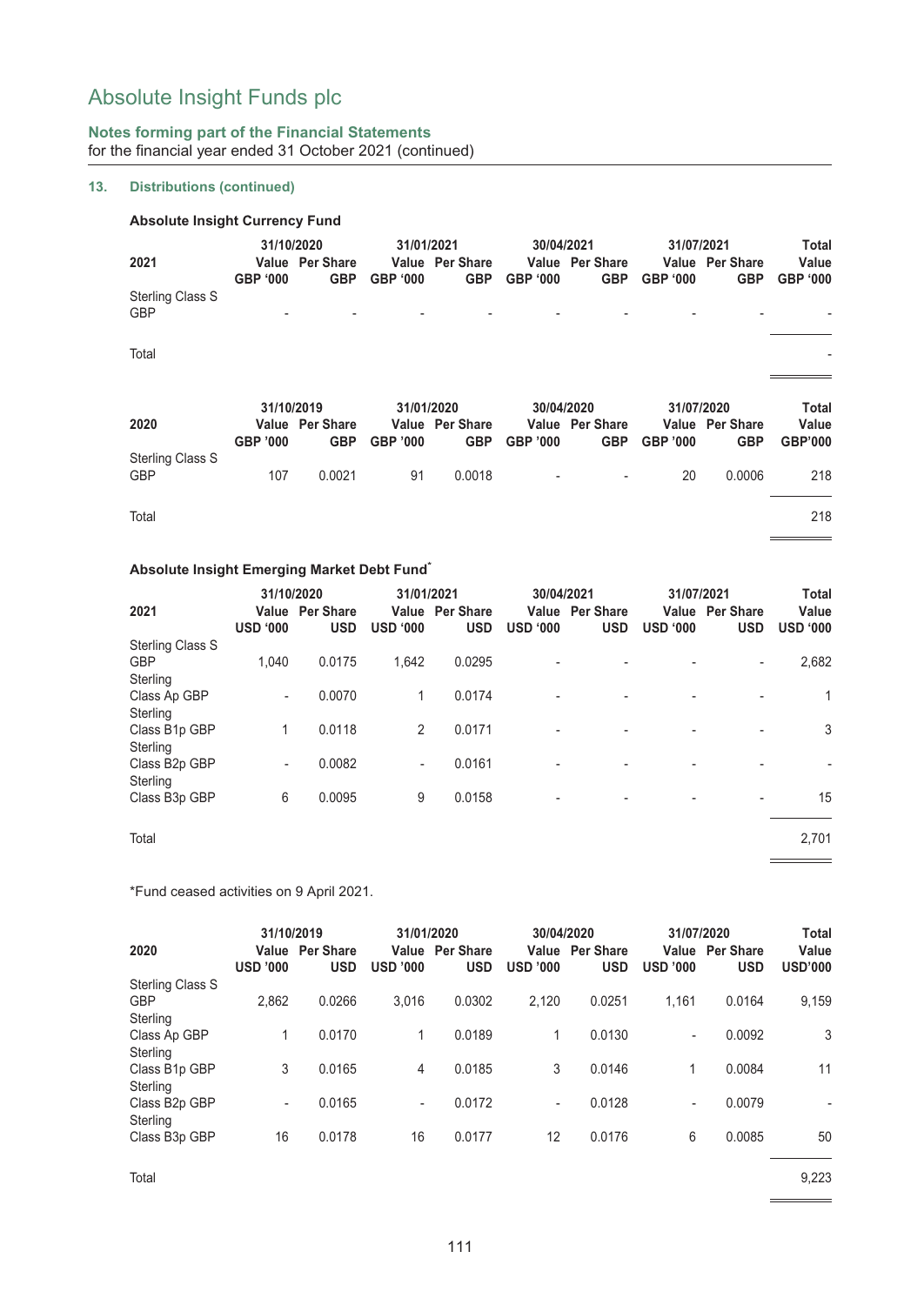## **Notes forming part of the Financial Statements** for the financial year ended 31 October 2021 (continued)

### **13. Distributions (continued)**

#### **Absolute Insight Credit Fund\***

|                         | 31/10/2020      |                                      | 31/01/2021               |                                      | 30/04/2021      |                               | 31/07/2021 |                                      | <b>Total</b>             |
|-------------------------|-----------------|--------------------------------------|--------------------------|--------------------------------------|-----------------|-------------------------------|------------|--------------------------------------|--------------------------|
| 2021                    | <b>GBP '000</b> | <b>Value</b> Per Share<br><b>GBP</b> | <b>GBP '000</b>          | <b>Value</b> Per Share<br><b>GBP</b> | <b>GBP '000</b> | Value Per Share<br><b>GBP</b> | GBP '000   | <b>Value</b> Per Share<br><b>GBP</b> | Value<br><b>GBP '000</b> |
| <b>Sterling Class S</b> |                 |                                      |                          |                                      |                 |                               |            |                                      |                          |
| <b>GBP</b>              | 671             | 0.0122                               | 475                      | 0.0087                               | 205             | 0.0124                        |            | $\overline{\phantom{a}}$             | 1,351                    |
| Sterling                |                 |                                      |                          |                                      |                 |                               |            |                                      |                          |
| Class Ap GBP            | ۰.              | 0.0009                               |                          |                                      |                 |                               |            |                                      |                          |
| Sterling                |                 |                                      |                          |                                      |                 |                               |            |                                      |                          |
| Class B1p GBP           | $\overline{2}$  | 0.0069                               | $\overline{\phantom{0}}$ | 0.0004                               |                 |                               |            | $\blacksquare$                       | 2                        |
| Sterling                |                 |                                      |                          |                                      |                 |                               |            |                                      |                          |
| Class B1p2              |                 |                                      |                          |                                      |                 |                               |            |                                      |                          |
| GBP                     | 1               | 0.0030                               | $\overline{\phantom{0}}$ | 0.0002                               |                 |                               |            |                                      | 1                        |
| Sterling                |                 |                                      |                          |                                      |                 |                               |            |                                      |                          |
| Class B <sub>2p2</sub>  |                 |                                      |                          |                                      |                 |                               |            |                                      |                          |
| <b>GBP</b>              | 1               | 0.0030                               | -                        | 0.0005                               |                 |                               |            |                                      | $\mathbf{1}$             |
| Total                   |                 |                                      |                          |                                      |                 |                               |            |                                      | 1,355                    |
|                         |                 |                                      |                          |                                      |                 |                               |            |                                      |                          |

\*Fund ceased activities on 18 June 2021.

| 2020                   | 31/10/2019<br><b>GBP '000</b> | <b>Value</b> Per Share<br><b>GBP</b> | 31/01/2020<br><b>GBP '000</b> | <b>Value</b> Per Share<br><b>GBP</b> | 30/04/2020<br><b>GBP '000</b> | <b>Value</b> Per Share<br><b>GBP</b> | 31/07/2020<br>Value<br><b>GBP '000</b> | <b>Per Share</b><br><b>GBP</b> | Total<br>Value<br><b>GBP'000</b> |
|------------------------|-------------------------------|--------------------------------------|-------------------------------|--------------------------------------|-------------------------------|--------------------------------------|----------------------------------------|--------------------------------|----------------------------------|
| Sterling Class S       |                               |                                      |                               |                                      |                               |                                      |                                        |                                |                                  |
| <b>GBP</b>             | 1,122                         | 0.0150                               | 1,477                         | 0.0200                               | 980                           | 0.0148                               | 896                                    | 0.0148                         | 4,475                            |
| Sterling               |                               |                                      |                               |                                      |                               |                                      |                                        |                                |                                  |
| Class Ap GBP           | $\overline{\phantom{0}}$      | 0.0027                               | $\overline{\phantom{a}}$      | 0.0042                               | $\overline{\phantom{a}}$      | 0.0029                               | $\overline{\phantom{a}}$               | 0.0025                         |                                  |
| Sterling               |                               |                                      |                               |                                      |                               |                                      |                                        |                                |                                  |
| Class B1p GBP          | 6                             | 0.0069                               | 6                             | 0.0071                               | 6                             | 0.0097                               | 4                                      | 0.0065                         | 22                               |
| Sterling               |                               |                                      |                               |                                      |                               |                                      |                                        |                                |                                  |
| Class B1p2             |                               |                                      |                               |                                      |                               |                                      |                                        |                                |                                  |
| <b>GBP</b>             | 1                             | 0.0042                               | $\overline{2}$                | 0.0047                               | 2                             | 0.0053                               | 1                                      | 0.0040                         | 6                                |
| Sterling               |                               |                                      |                               |                                      |                               |                                      |                                        |                                |                                  |
| Class B <sub>2p2</sub> |                               |                                      |                               |                                      |                               |                                      |                                        |                                |                                  |
| <b>GBP</b>             | 1                             | 0.0047                               | 1                             | 0.0048                               | 1                             | 0.0049                               | 1                                      | 0.0045                         | 4                                |
| Total                  |                               |                                      |                               |                                      |                               |                                      |                                        |                                | 4,507                            |

#### **14. Efficient Portfolio Management**

A Fund may engage in derivative instruments transactions for investment purposes or for the purposes of the efficient portfolio management. The term "efficient portfolio management" refers to transactions that are entered into with the aim of reducing risk, reducing cost or generating additional capital for the Funds with an appropriate level of risk, taking into account the risk profile of the Funds as described in the relevant Supplement. The Funds may also engage in over the counter derivative transactions.

The Absolute Insight Equity Market Neutral Fund, the Absolute Insight Emerging Market Debt Fund, the Absolute Insight Credit Fund, the Insight Broad Opportunities Fund and the Absolute Insight Dynamic Opportunities Fund enter into forward foreign currency exchange contracts for efficient portfolio management purposes both from a portfolio and share class hedging perspective. The Absolute Insight Currency Fund enters into forward foreign currency exchange contracts for efficient portfolio management purposes from a share class hedging perspective.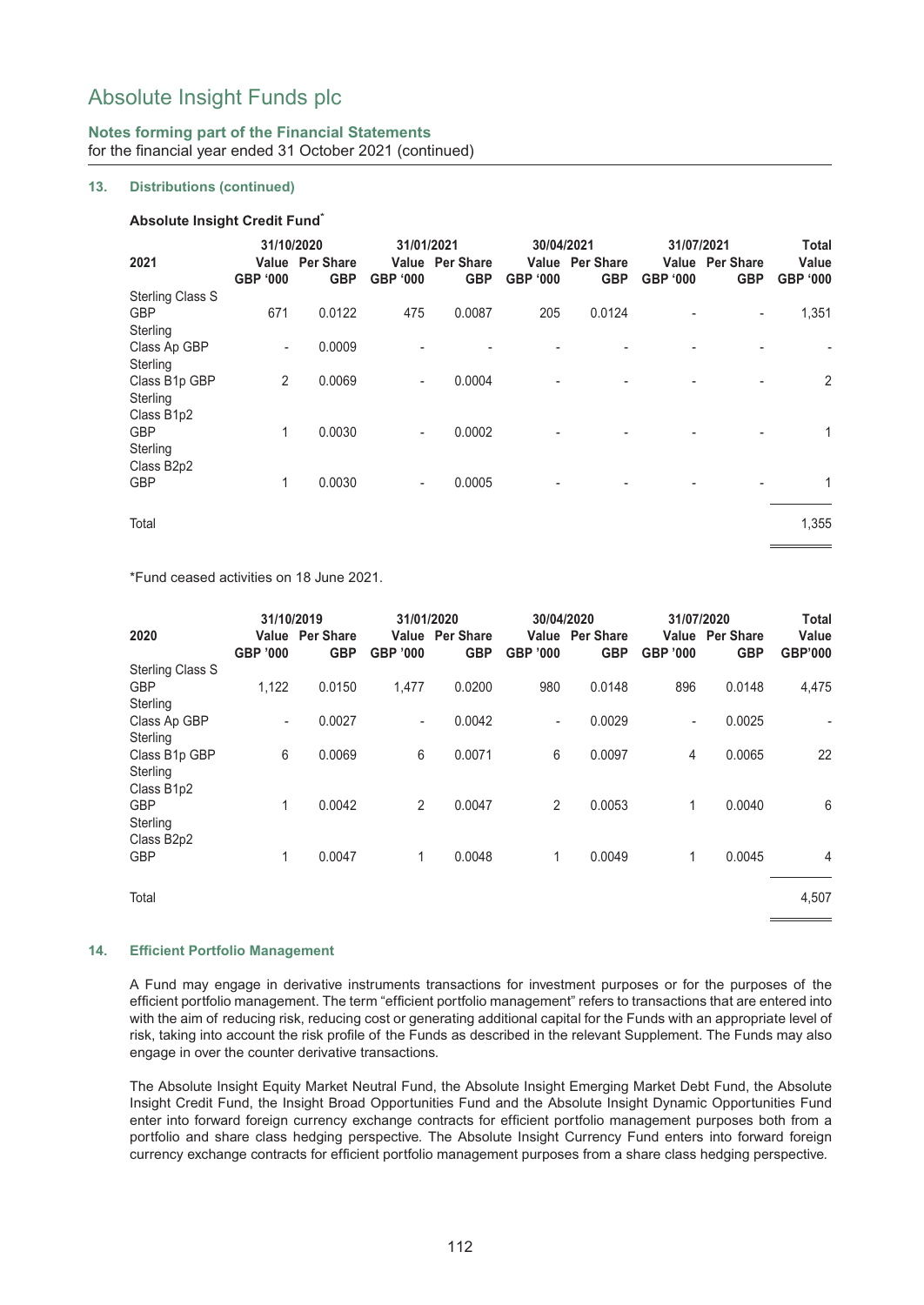## **Notes forming part of the Financial Statements** for the financial year ended 31 October 2021 (continued)

#### **14. Efficient Portfolio Management (continued)**

On 30 November 2020, Absolute Insight Equity Market Neutral Fund closed and commenced termination following the decision of the Directors of the Company to terminate the Fund. The Directors determined that due to a reduction in the net asset value of the Fund it was no longer possible to manage the Fund in an efficient manner. Following completion of the termination, the Central Bank will be requested to revoke the authorisation of the Fund.

On 9 April 2021, Absolute Insight Emerging Market Debt Fund closed and commenced termination following the decision of the Directors of the Company to terminate the Fund. The Directors determined that due to a reduction in the net asset value of the Fund it was no longer possible to manage the Fund in an efficient manner. Following completion of the termination, the Central Bank will be requested to revoke the authorisation of the Fund.

On 9 April 2021, Absolute Insight Dynamic Opportunities Fund closed and commenced termination following the decision of the Directors of the Company to terminate the Fund. The Directors determined that due to a reduction in the net asset value of the Fund it was no longer possible to manage the Fund in an efficient manner. Following completion of the termination, the Central Bank will be requested to revoke the authorisation of the Fund.

On 18 June 2021, Absolute Insight Credit Fund closed and commenced termination following the decision of the Directors of the Company to terminate the Fund. The Directors determined that due to a reduction in the net asset value of the Fund it was no longer possible to manage the Fund in an efficient manner. Following completion of the termination, the Central Bank will be requested to revoke the authorisation of the Fund.

The gains/(losses) associated with each financial derivative instrument are disclosed in note 5. Net gains/(losses) on financial assets and financial liabilities. The Schedule of Investments for each Fund provides details of any open financial derivative instruments contracts as at 31 October 2021 together with the unrealised gain/(loss) and the counterparty associated with each position. Details of any collateral received by the Funds from counterparties in respect of open financial derivative contracts held by the Funds are disclosed at the base of the relevant Schedule of Investments. The Company recognises financial assets and financial liabilities held for trading on the date it commits to purchase or sell short the instruments. From this date any gains and losses arising from changes in fair value of the assets or liabilities are recognised.

#### **Derivatives Risk**

Derivatives (such as swaps) are highly specialised instruments that require investment techniques and risk analysis different from those associated with equities and debt securities. The use of a derivative requires an understanding not only of the underlying instrument but also of the derivative itself. In particular, the use and complexity of derivatives require the maintenance of adequate controls to monitor the transactions entered into and the ability to assess the risk that a derivative transaction adds to a portfolio. There can be no guarantee or assurance that the use of derivatives will meet or assist in meeting the investment objectives of a Fund. When engaging in derivative transactions the brokers or counterparties to such transactions will be credit institutions with a minimum credit rating from a recognised rating agency, as described in the Prospectus.

As at 31 October 2021 and 31 October 2020, the counterparties to the derivative instruments and providers of collateral were all rated above the minimum required rating.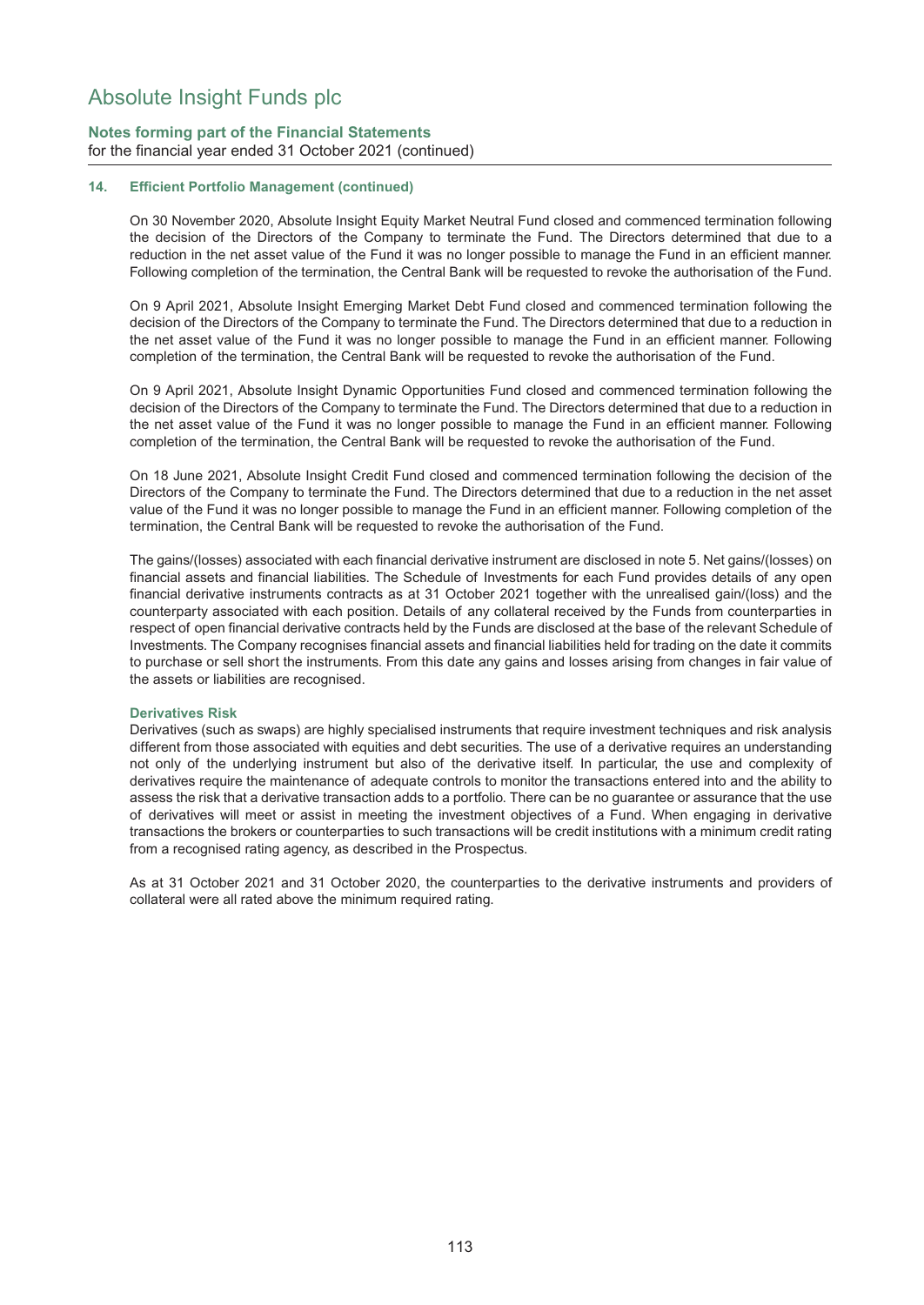## **Notes forming part of the Financial Statements** for the financial year ended 31 October 2021 (continued)

# **15. Closing exchange rates**

The relevant exchange rates to GBP as at 31 October 2021 and 31 October 2020 were:

| <b>Currency</b>          | 31 October 2021 | 31 October 2020 |
|--------------------------|-----------------|-----------------|
| <b>Australian Dollar</b> | 1.828           | 1.843           |
| <b>Brazilian Real</b>    | 7.782           | 7.507           |
| Canadian Dollar          | 1.701           | 1.727           |
| <b>Chilean Peso</b>      | 1,115.125       |                 |
| Chinese Offshore Yuan    | 8.812           | 8.682           |
| Chinese Yuan Renminbi    | 8.821           |                 |
| <b>Columbian Peso</b>    | 5,209.661       |                 |
| Czech Koruna             | 30.365          |                 |
| Danish Krone             | 8.799           | 8.282           |
| Euro                     | 1.183           | 1.112           |
| Hong Kong Dollar         | 10.719          | 10.067          |
| Hungarian Forint         | 426.679         |                 |
| Indian Rupee             | 103.216         | 96.221          |
| Indonesian Rupiah        | 19,528.477      |                 |
| <b>Israeli Shekel</b>    | 4.347           |                 |
| Japanese Yen             | 156.786         | 135.598         |
| Korean Won               | 1,610.729       | 1,473.294       |
| Mexican Peso             | 28.218          | 27.688          |
| New Zealand Dollar       | 1.921           | 1.955           |
| Norwegian Krone          | 11.515          | 12.357          |
| Polish Zloty             | 5.460           |                 |
| <b>Russian Rouble</b>    | 97.437          |                 |
| Singapore Dollar         | 1.855           | 1.772           |
| South African Rand       | 21.022          | 21.081          |
| Swedish Krona            | 11.748          | 11.537          |
| Swiss Franc              | 1.256           | 1.190           |
| <b>Taiwan Dollar</b>     | 38.331          |                 |
| <b>Turkish Lira</b>      | 13.238          |                 |
| <b>US Dollar</b>         | 1.378           | 1.298           |

The average exchange rate from GBP:USD for the financial year ended 31 October 2021 was 1.372 (2020: 1.282).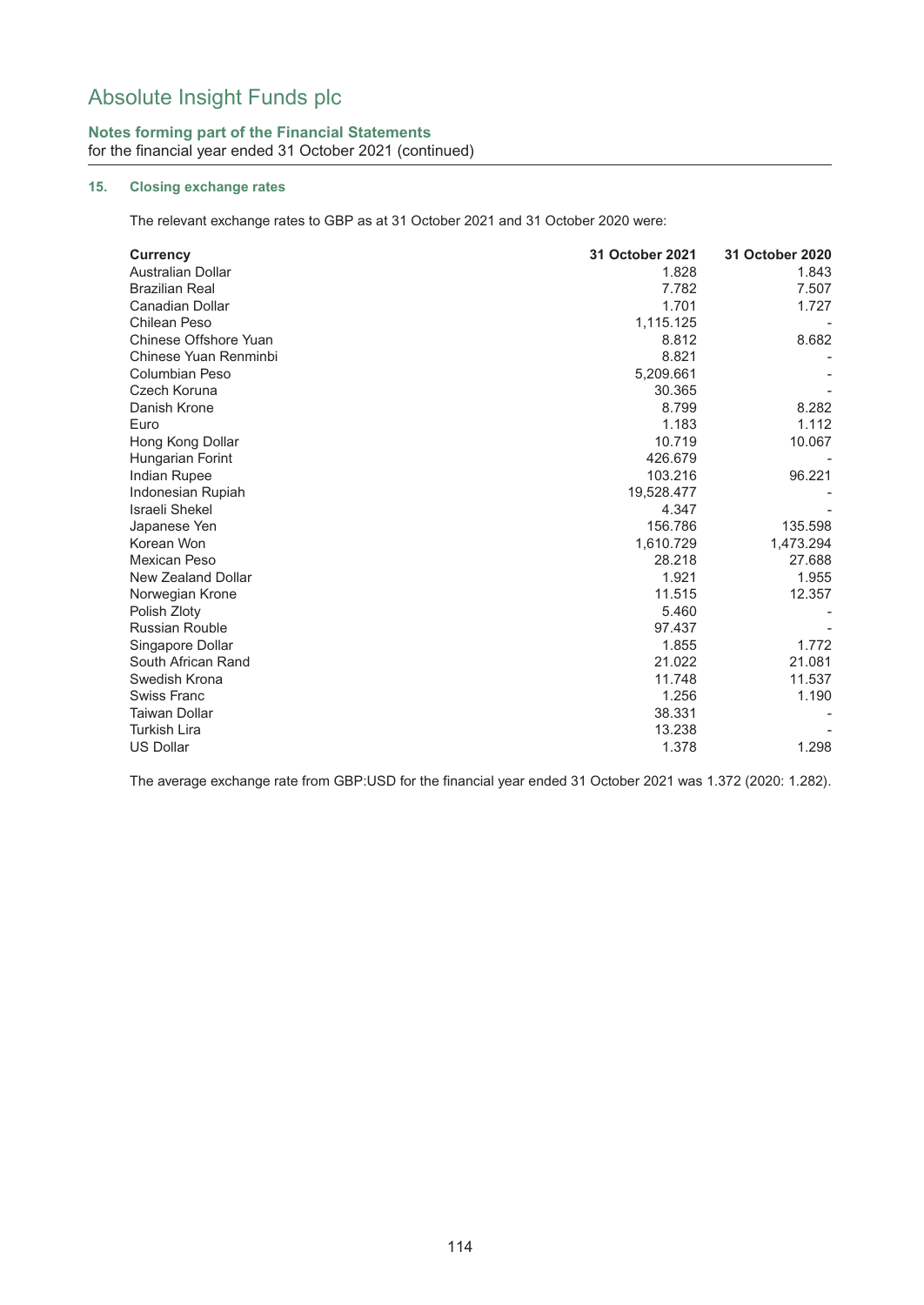## **Notes forming part of the Financial Statements**

for the financial year ended 31 October 2021 (continued)

### **15. Closing exchange rates (continued)**

The relevant exchange rates to USD as at 31 October 2021 and 31 October 2020 were:

| <b>Currency</b>            | 31 October 2021 | 31 October 2020 |
|----------------------------|-----------------|-----------------|
| Argentine Peso             |                 | 78.227          |
| <b>Brazilian Real</b>      |                 | 5.782           |
| Chilean Peso               |                 | 771.025         |
| Chinese Offshore Yuan      |                 | 6.687           |
| Chinese Yuan Renminbi      | 6.399           | 6.700           |
| Columbian Peso             | 3,779.500       | 3,861.250       |
| <b>Egyptian Pound</b>      |                 | 15.700          |
| Euro                       |                 | 0.857           |
| <b>Great British Pound</b> |                 | 0.770           |
| Indian Rupee               |                 | 74.108          |
| Indonesian Rupiah          |                 | 14,625.000      |
| <b>Israeli Shekel</b>      |                 | 3.410           |
| Kazakhstani Tenge          |                 | 432.945         |
| Malaysian Ringgit          |                 | 4.155           |
| Mexican Peso               |                 | 21.325          |
| Peruvian Nouveau Sol       |                 | 3.612           |
| Polish Zloty               |                 | 3.960           |
| Romanian Leu               |                 | 4.175           |
| <b>Russian Rouble</b>      |                 | 79.196          |
| South African Rand         |                 | 16.236          |
| Turkish Lira               |                 | 8.350           |
| Ukrainian Hryvnia          |                 | 28.465          |

The average exchange rate from USD:GBP for the financial year ended 31 October 2021 was 0.729 (2020: 0.781).

### **16. Segregated liability**

The Company has segregated its liability between its Funds and accordingly any liability incurred on behalf of or attributable to any Fund shall be discharged solely out of the assets of that Fund.

#### **17. Comparative dealing net assets**

The Net Asset Value per Share for each redeemable participating share class is as follows:

| Absolute Insight Equity Market Neutral Fund* | 31/10/2021 | 31/10/2020 | 31/10/2019 |
|----------------------------------------------|------------|------------|------------|
| Sterling Class S GBP                         |            | 1.4529     | 1.4515     |
| Sterling Class Ap GBP                        |            | 1.0798     | 1.0946     |
| Sterling Class B1p GBP                       |            | 1.1939     | 1.2041     |
| Sterling Class B2p GBP                       |            | 1.2017     | 1.2101     |
| Sterling Class B3p GBP                       |            | 1.1758     | 1.1829     |
| Sterling Class B3p Income GBP                |            | 1.0917     | 1.0983     |
| Sterling Class B4p GBP                       |            | 1.0478     | 1.0531     |
| Euro Class S $EUR1$                          |            | 1.0815     | 1.0904     |
| Euro Class Ap EUR <sup>1</sup>               |            | 0.9584     | 0.9806     |
| Euro Class B1p EUR <sup>1</sup>              |            | 1.1652     | 1.1863     |
| Euro Class B <sub>2p</sub> EUR <sup>1</sup>  |            | 1.0259     | 1.0435     |
| Dollar Class S USD <sup>1</sup>              |            | 1.2071     | 1.1984     |
| Dollar Class B1p USD <sup>1</sup>            |            | 1.0766     | 1.0795     |
| Dollar Class B2p USD <sup>1,2</sup>          |            |            | 1.1289     |
| Swiss Franc Class Ap CHF <sup>1</sup>        |            | 0.8556     | 0.8774     |
| Swiss Franc Class B2p CHF <sup>1</sup>       |            | 0.8973     | 0.9146     |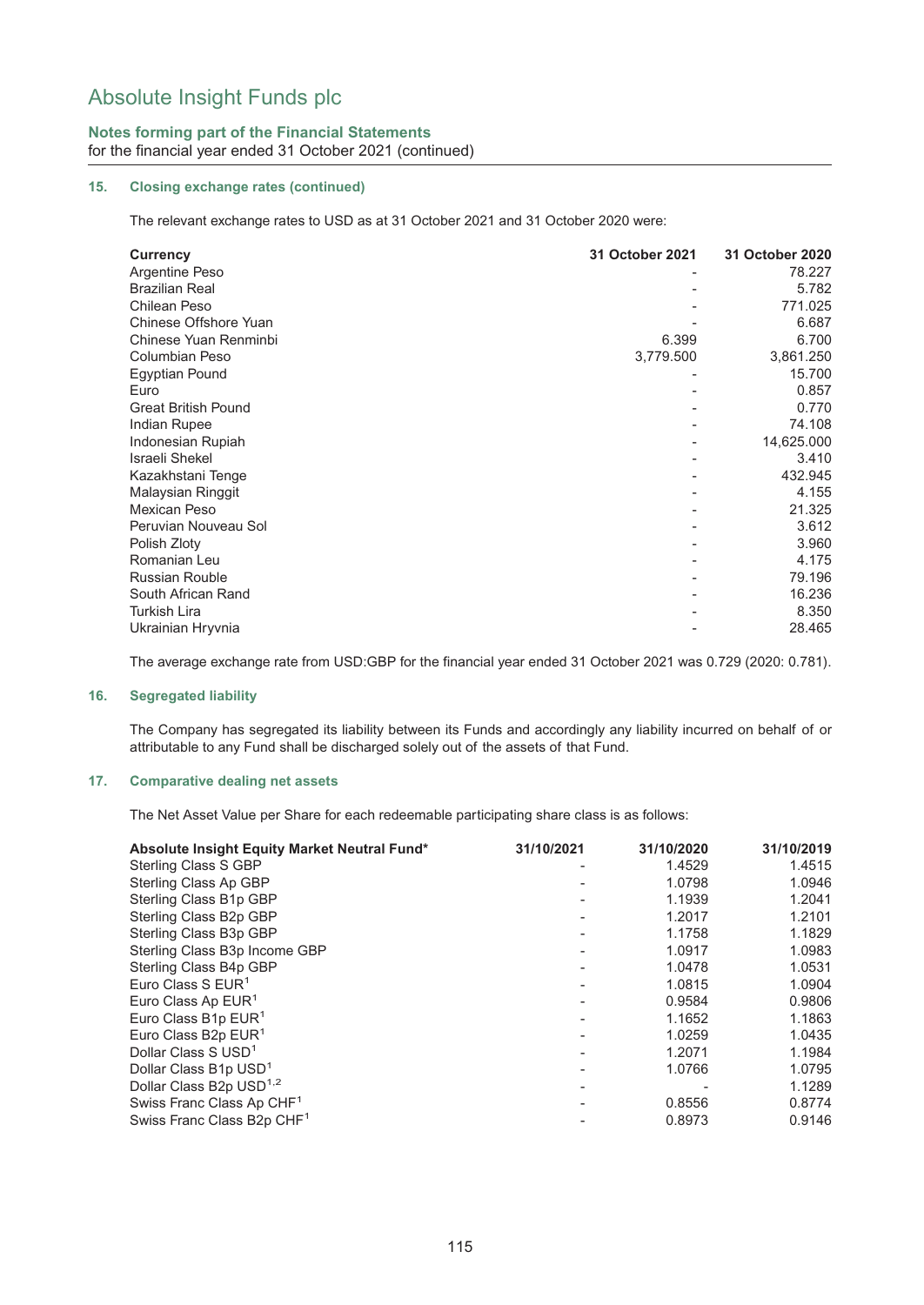### **Notes forming part of the Financial Statements** for the financial year ended 31 October 2021 (continued)

### **17. Comparative dealing net assets (continued)**

The Net Asset Value per Share for each redeemable participating share class is as follows:

| <b>Absolute Insight Currency Fund</b>        | 31/10/2021               | 31/10/2020 | 31/10/2019 |
|----------------------------------------------|--------------------------|------------|------------|
| <b>Sterling Class S GBP</b>                  | 1.3548                   | 1.3762     | 1.3698     |
| Sterling Class Ap GBP                        | 0.9161                   | 0.9445     | 0.9544     |
| Sterling Class B1p GBP <sup>3</sup>          |                          |            | 0.9781     |
| Sterling Class B2p GBP <sup>4</sup>          |                          | 0.9668     | 0.9704     |
| Sterling Class B3p GBP                       | 0.9675                   | 0.9903     | 0.9931     |
| Euro Class S EUR <sup>1</sup>                | 0.9458                   | 0.9670     | 0.9719     |
| Euro Class B1p EUR <sup>1</sup>              | 0.8964                   | 0.9255     | 0.9392     |
| Dollar Class S USD <sup>1</sup>              | 1.0557                   | 1.0699     | 1.0601     |
| Dollar Class B2p USD <sup>1,5</sup>          |                          | 1.0121     | 1.0101     |
| Yen Class B2p JPY <sup>1,4</sup>             |                          | 89.7119    | 90.7768    |
| Swedish Krona Class Ap SEK <sup>1</sup>      | 8.2688                   | 8.5464     | 8.6755     |
| Absolute Insight Emerging Market Debt Fund** | 31/10/2021               | 31/10/2020 | 31/10/2019 |
| Sterling Class S GBP <sup>1</sup>            |                          | 1.5859     | 1.5989     |
| Sterling Class Ap GBP <sup>1</sup>           |                          | 1.3695     | 1.4024     |
|                                              |                          |            |            |
| Sterling Class B1p GBP1                      |                          | 1.2009     | 1.2239     |
| Sterling Class B2p GBP <sup>1</sup>          |                          | 1.0962     | 1.1156     |
| Sterling Class B3p GBP <sup>1</sup>          |                          | 1.1501     | 1.1693     |
| Euro Class S EUR <sup>1</sup>                |                          | 1.1250     | 1.1422     |
| Euro Class Ap EUR <sup>1</sup>               |                          | 0.9404     | 0.9696     |
| Euro Class B1p EUR <sup>1</sup>              |                          | 1.3195     | 1.3546     |
| Euro Class B <sub>2p</sub> EUR <sup>1</sup>  |                          | 1.0701     | 1.0965     |
| Dollar Class S USD                           |                          | 1.2905     | 1.2861     |
| Dollar Class B1p USD                         |                          | 1.1391     | 1.1475     |
| Absolute Insight Credit Fund***              | 31/10/2021               | 31/10/2020 | 31/10/2019 |
| Sterling Class S GBP                         |                          | 2.6215     | 2.5887     |
| Sterling Class Ap GBP                        |                          | 1.3914     | 1.3952     |
| Sterling Class B1p GBP                       |                          | 2.1617     | 2.1589     |
| Sterling Class B1p2 GBP                      |                          | 1.3218     | 1.3196     |
| Sterling Class B2p2 GBP                      |                          | 1.3260     | 1.3222     |
| Euro Class S EUR <sup>1</sup>                |                          | 1.3785     | 1.3715     |
| Euro Class Ap EUR <sup>1</sup>               |                          | 1.0655     | 1.0770     |
| Euro Class Ap2 EUR <sup>1</sup>              |                          | 0.9371     | 0.9475     |
| Euro Class B1p EUR <sup>1</sup>              |                          | 1.6240     | 1.6322     |
| Euro Class B1p2 EUR <sup>1</sup>             |                          | 1.2361     | 1.2427     |
| Euro Class B2p2 EUR <sup>1</sup>             |                          | 1.2514     | 1.2561     |
| Dollar Class S USD <sup>1</sup>              |                          | 1.5625     | 1.5307     |
| Dollar Class Ap USD <sup>1</sup>             |                          | 1.1915     | 1.1871     |
| Dollar Class B2p2 USD <sup>1</sup>           | $\overline{\phantom{a}}$ | 1.3915     | 1.3767     |
| <b>Insight Broad Opportunities Fund</b>      | 31/10/2021               | 31/10/2020 | 31/10/2019 |
| <b>Sterling Class S GBP</b>                  | 1.5734                   | 1.3861     | 1.4482     |
| Sterling Class A GBP                         | 1.1296                   | 1.0036     | 1.0575     |
| Sterling Class B1 GBP                        | 1.7429                   | 1.5430     | 1.6202     |
| Sterling Class B1p GBP                       | 1.6987                   | 1.5092     | 1.5848     |
| Euro Class S EUR <sup>1</sup>                | 1.2267                   | 1.0873     | 1.1418     |
| Euro Class B1 EUR <sup>1</sup>               | 1.3632                   | 1.2143     | 1.2813     |
| Dollar Class S USD <sup>1</sup>              | 1.7312                   | 1.5196     | 1.5672     |
| Dollar Class A1 USD <sup>1,6</sup>           | 1.0971                   | 0.9776     |            |
| Dollar Class B1 USD <sup>1</sup>             | 1.2032                   | 1.0614     | 1.1004     |
| Yen Class B1 JPY <sup>1</sup>                | 122.7623                 | 108.7831   | 114.3718   |
| Swiss Franc Class B1 CHF <sup>1</sup>        | 1.1023                   | 0.9838     | 1.0409     |
|                                              |                          |            |            |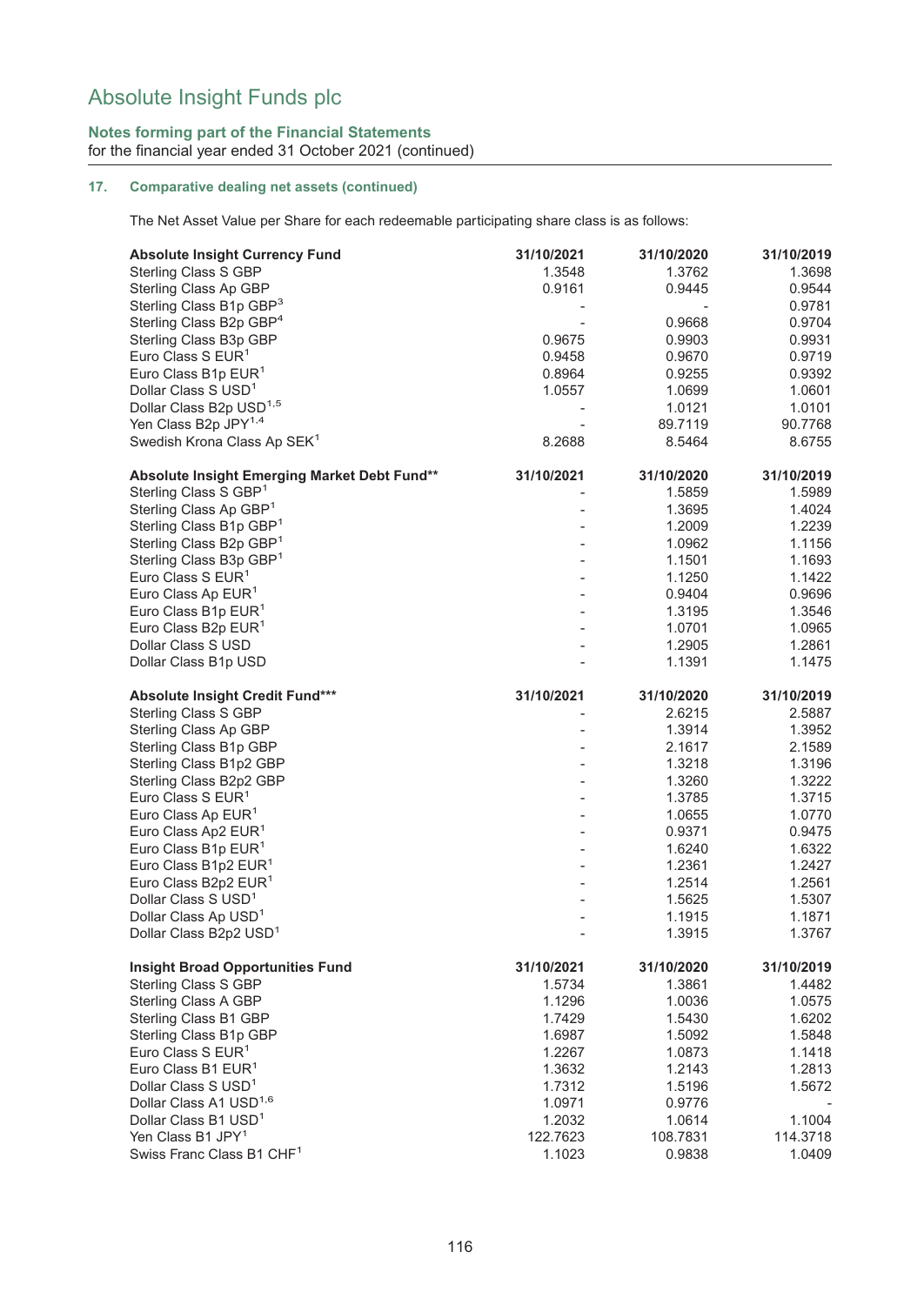## **Notes forming part of the Financial Statements** for the financial year ended 31 October 2021 (continued)

### **17. Comparative dealing net assets (continued)**

The Net Asset Value per Share for each redeemable participating share class is as follows:

| Absolute Insight Dynamic Opportunities Fund**<br>Sterling Class S GBP<br>Sterling Class B1p GBP | 31/10/2021 | 31/10/2020<br>1.0674<br>0.9884 | 31/10/2019<br>1.1736<br>1.0992 |
|-------------------------------------------------------------------------------------------------|------------|--------------------------------|--------------------------------|
| Fund ceased activities on 30 November 2020.                                                     |            |                                |                                |
| "Funds ceased activities on 9 April 2021.                                                       |            |                                |                                |
| ***Fund ceased activities on 18 June 2021.                                                      |            |                                |                                |
| <sup>1</sup> Hedged share class.                                                                |            |                                |                                |
| <sup>2</sup> Fully redeemed on 26 March 2020.                                                   |            |                                |                                |
| <sup>3</sup> Fully redeemed on 25 March 2020.                                                   |            |                                |                                |
| <sup>4</sup> Fully redeemed on 2 September 2021.                                                |            |                                |                                |
| <sup>5</sup> Fully redeemed on 5 May 2021.                                                      |            |                                |                                |
| <sup>6</sup> Launched on 6 March 2020.                                                          |            |                                |                                |

The total Net Asset Value for each redeemable participating share class is as follows:

| Absolute Insight Equity Market Neutral Fund* | 31/10/2021 | 31/10/2020 | 31/10/2019 |
|----------------------------------------------|------------|------------|------------|
| Sterling Class S GBP                         |            | 1,989      | 1,987      |
| Sterling Class Ap GBP                        |            | 1,360,638  | 1,392,496  |
| Sterling Class B1p GBP                       |            | 467,726    | 1,404,544  |
| Sterling Class B2p GBP                       |            | 38.543     | 57,769     |
| Sterling Class B3p GBP                       |            | 3,311,775  | 6,290,946  |
| Sterling Class B3p Income GBP                |            | 407,109    | 1,503,036  |
| Sterling Class B4p GBP                       |            | 626,862    | 9,408,328  |
| Euro Class S EUR                             |            | 2,163      | 2,181      |
| Euro Class Ap EUR                            |            | 521,023    | 612,982    |
| Euro Class B1p EUR                           |            | 389,544    | 865,862    |
| Euro Class B2p EUR                           |            | 304,176    | 10,055,117 |
| Dollar Class S USD                           |            | 2,414      | 2,397      |
| Dollar Class B1p USD                         |            | 218,992    | 219,587    |
| Dollar Class B2p USD <sup>1,2</sup>          |            |            | 3,842,110  |
| Swiss Franc Class Ap CHF                     |            | 6,947      | 7,125      |
| Swiss Franc Class B2p CHF                    |            | 2,692      | 2,744      |
| <b>Absolute Insight Currency Fund</b>        | 31/10/2021 | 31/10/2020 | 31/10/2019 |
| <b>Sterling Class S GBP</b>                  | 2,615,796  | 45,643,639 | 69,674,140 |
| Sterling Class Ap GBP                        | 27,352     | 43,255     | 47,624     |
| Sterling Class B1p GBP                       |            |            | 55,593     |
| Sterling Class B2p GBP <sup>4</sup>          |            | 1,934      | 1,941      |
| Sterling Class B3p GBP                       | 233,666    | 292,829    | 298,961    |
| Euro Class S EUR                             | 1,892      | 1,934      | 1,944      |
| Euro Class B1p EUR                           | 4,712      | 4,866      | 4,938      |
| Dollar Class S USD                           | 2,111      | 2,140      | 2,120      |
| Dollar Class B2p USD <sup>1,5</sup>          |            | 2,027,285  | 3,710,800  |
| Yen Class B2p JPY <sup>1,4</sup>             |            | 224,282    | 226,938    |
| Swedish Krona Class Ap SEK                   | 454,033    | 739,037    | 746,159    |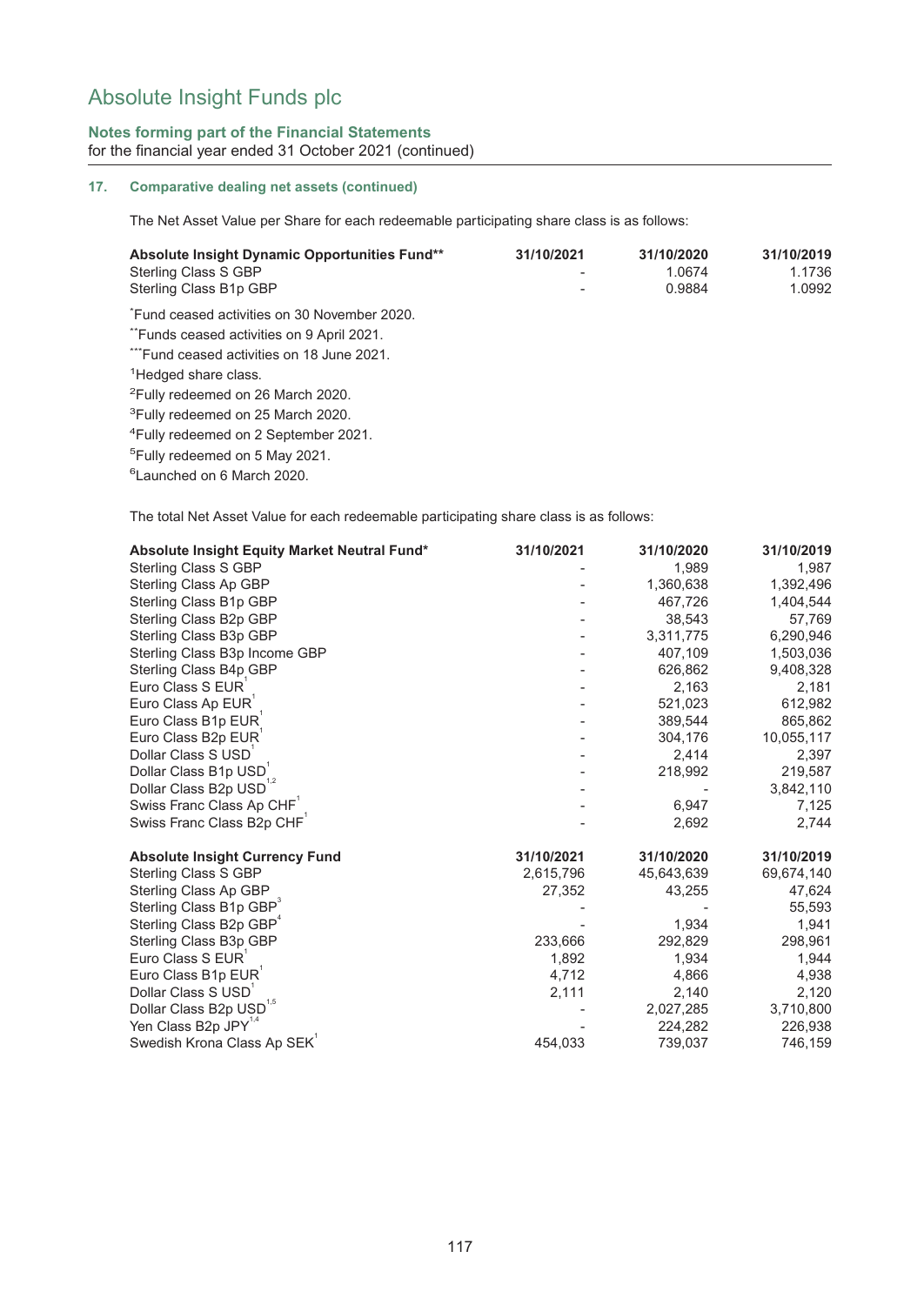## **Notes forming part of the Financial Statements** for the financial year ended 31 October 2021 (continued)

### **17. Comparative dealing net assets (continued)**

The total Net Asset Value for each redeemable participating share class is as follows:

| Absolute Insight Emerging Market Debt Fund**  | 31/10/2021    | 31/10/2020    | 31/10/2019    |
|-----------------------------------------------|---------------|---------------|---------------|
| Sterling Class S GBP                          |               | 94,115,641    | 172,223,126   |
| Sterling Class Ap GBP <sup>1</sup>            |               | 58,119        | 79,723        |
| Sterling Class B1p GBP                        |               | 119,219       | 244,409       |
| Sterling Class B2p GBP                        |               | 30,823        | 32,689        |
| Sterling Class B3p GBP                        |               | 684,389       | 1,076,619     |
| Euro Class S EUR                              |               | 2,250         | 2,284         |
| Euro Class Ap EUR                             |               | 1,037,045     | 1,091,366     |
| Euro Class B1p EUR                            |               | 15,684,763    | 49,000,813    |
| Euro Class B2p EUR                            |               | 1,531,065     | 82,638,538    |
| Dollar Class S USD                            |               | 2,581         | 2,572         |
| Dollar Class B1p USD                          |               | 41,145        | 50,339        |
| Absolute Insight Credit Fund***               | 31/10/2021    | 31/10/2020    | 31/10/2019    |
| <b>Sterling Class S GBP</b>                   |               | 144,092,876   | 193,702,251   |
| Sterling Class Ap GBP                         |               | 116,105       | 119,303       |
| Sterling Class B1p GBP                        |               | 559,010       | 1,930,724     |
| Sterling Class B1p2 GBP                       |               | 271,486       | 465,079       |
| Sterling Class B2p2 GBP                       |               | 227,004       | 226,358       |
| Euro Class S EUR                              |               | 2,757         | 2,743         |
| Euro Class Ap EUR                             |               | 2,131         | 2,154         |
| Euro Class Ap2 EUR                            |               | 641           | 2,692         |
| Euro Class B1p EUR                            |               | 677,417       | 712,088       |
| Euro Class B1p2 EUR                           |               | 4,979,345     | 5,218,822     |
| Euro Class B2p2 EUR                           |               | 345,549       | 366,397       |
| Dollar Class S USD                            |               | 3,125         | 3,061         |
| Dollar Class Ap USD                           |               | 2,383         | 2,374         |
| Dollar Class B2p2 USD                         |               | 2,783         | 2,753         |
| <b>Insight Broad Opportunities Fund</b>       | 31/10/2021    | 31/10/2020    | 31/10/2019    |
| Sterling Class S GBP                          | 385,431,158   | 387,836,324   | 469,506,013   |
| Sterling Class A GBP                          | 116,582       | 103,569       | 109,133       |
| Sterling Class B1 GBP                         | 2,672,384,901 | 2,734,155,164 | 2,717,339,782 |
| Sterling Class B1p GBP                        | 4,063,226     | 16,876,808    | 17,951,141    |
| Euro Class S EUR                              | 67,622,105    | 190,949,668   | 282,030,493   |
| Euro Class B1 EUR                             | 753,377,364   | 745,260,833   | 802,408,130   |
| Dollar Class S USD                            | 184,919,298   | 231,305,838   | 248,666,141   |
| Dollar Class A1 USD                           | 3,291         | 2,933         |               |
| Dollar Class B1 USD                           | 51,766,995    | 55,929,594    | 109,972,456   |
| Yen Class B1 JPY                              | 4,418,308,476 | 3,983,105,864 | 4,347,128,209 |
| Swiss Franc Class B1 CHF                      | 10,315,145    | 9,662,257     | 8,847,352     |
| Absolute Insight Dynamic Opportunities Fund** | 31/10/2021    | 31/10/2020    | 31/10/2019    |
| Sterling Class S GBP                          |               | 64,697,081    | 106,410,169   |
| Sterling Class B1p GBP                        |               | 1,977         | 2,198         |
| *Fund ceased activities on 30 November 2020.  |               |               |               |
| *Funds ceased activities on 9 April 2021.     |               |               |               |
| *Fund ceased activities on 18 June 2021.      |               |               |               |
|                                               |               |               |               |

<sup>1</sup>Hedged share class.

<sup>2</sup>Fully redeemed on 26 March 2020.

<sup>3</sup>Fully redeemed on 25 March 2020.

4 Fully redeemed on 2 September 2021.

5 Fully redeemed on 5 May 2021.

6 Launched on 6 March 2020.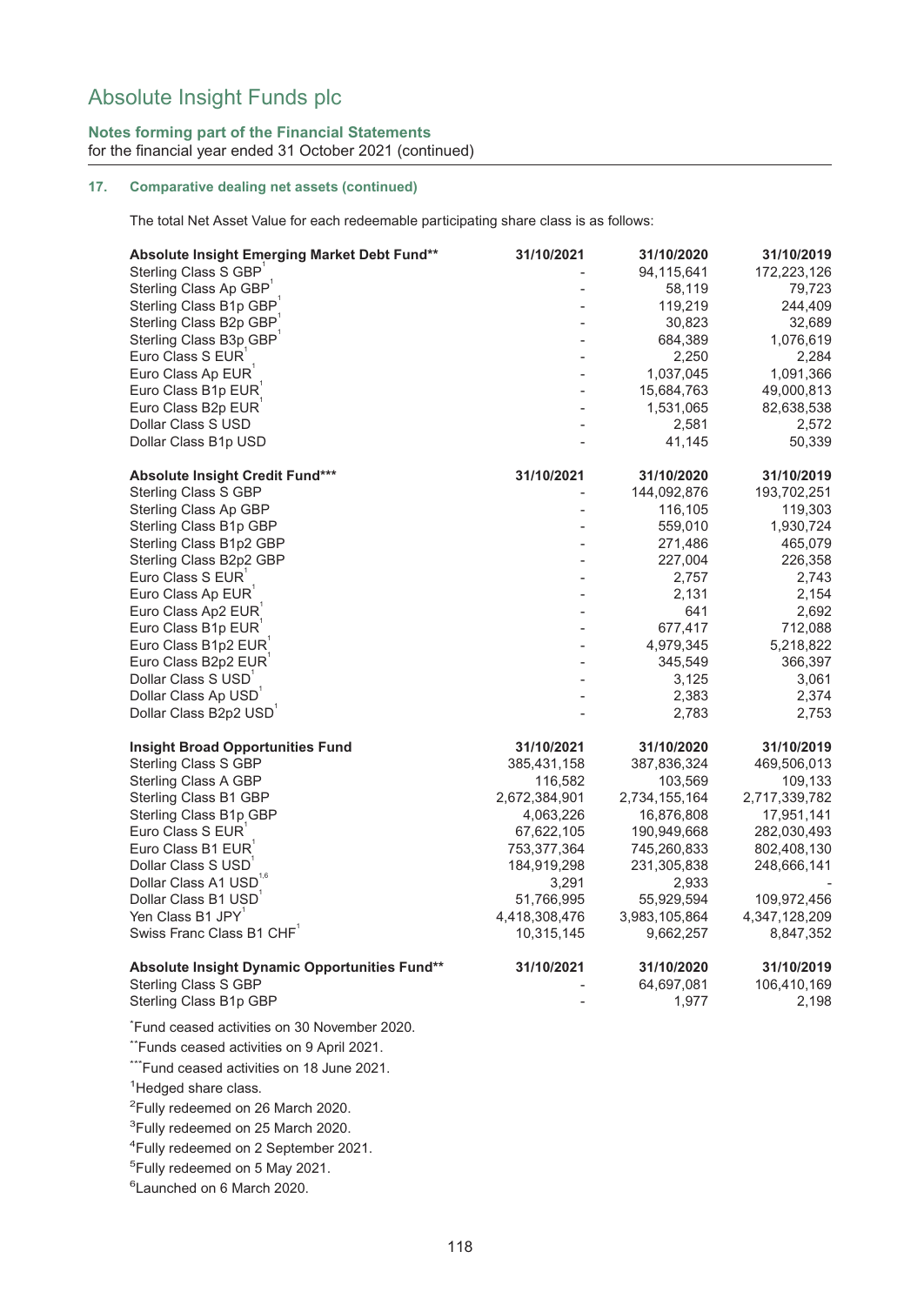## **Notes forming part of the Financial Statements** for the financial year ended 31 October 2021 (continued)

#### **18. Significant events during the financial year**

#### *COVID-19 Developments*

The outbreak of the coronavirus since the start of January 2020 has had a material impact on global financial markets and economic stability. The Management Company is following the guidance of the authorities in each relevant region, with colleagues working remotely where required. In accordance with the flexible working policy, team members are equipped with the technology and support to work remotely. All core processes can be undertaken remotely, and the IT infrastructure can support large-scale remote working in the event of disruption. The dealers have the technology to support remote working, as do the investment teams. As conditions have been improving with the pandemic, there has been a partial return to the office across different departments in recent months since the easing of local restrictions, and there are detailed plans and controls in place for the gradual return into the offices. The remote-working technologies have been designed and deployed in a way that replicates the same key system controls that are operational in the office environment. The ongoing oversight of outsourced arrangements includes a periodic review of the outsourcer's business-continuity processes. The Board is currently satisfied with the plans of all of key providers, and continue to monitor developments closely.

#### *Fund Terminations*

#### • *Absolute Insight Equity Market Neutral Fund*

On 30 November 2020, all the assets of the Absolute Insight Equity Market Neutral Fund were realised, the proceeds of which were returned to Shareholders. This followed the decision of the Directors of the Company to terminate the Fund with a closure date of 24 November 2020. The Directors determined that due to a reduction in the net asset value of the Fund it was no longer possible to manage the Fund in an efficient manner. Following completion of the termination, the Central Bank will be requested to revoke the authorisation of the Fund.

#### • *Absolute Insight Emerging Market Debt Fund*

On 9 April 2021, all the assets of the Absolute Insight Emerging Market Debt Fund were realised, the proceeds of which were returned to Shareholders. This followed the decision of the Directors of the Company to terminate the Fund with a closure date of 1 April 2021. The Directors determined that due to a reduction in the net asset value of the Fund it was no longer possible to manage the Fund in an efficient manner. Following completion of the termination, the Central Bank will be requested to revoke the authorisation of the Fund.

#### • *Absolute Insight Dynamic Opportunities Fund*

On 9 April 2021, all the assets of the Absolute Insight Dynamic Opportunities Fund were realised, the proceeds of which were returned to Shareholders. This followed the decision of the Directors of the Company to terminate the Fund with a closure date of 1 April 2021. The Directors determined that due to a reduction in the net asset value of the Fund it was no longer possible to manage the Fund in an efficient manner. Following completion of the termination, the Central Bank will be requested to revoke the authorisation of the Fund.

#### • *Absolute Insight Credit Fund*

On 18 June 2021, all the assets of the Absolute Insight Credit Fund were realised, the proceeds of which were returned to Shareholders. This followed the decision of the Directors of the Company to terminate the Fund with a closure date of 17 June 2021. The Directors determined that due to a reduction in the net asset value of the Fund it was no longer possible to manage the Fund in an efficient manner. Following completion of the termination, the Central Bank will be requested to revoke the authorisation of the Fund.

#### *Insight Broad Opportunities Fund Revised Supplement to include C1 and D1 Shares*

On 9 November 2020, the Central Bank noted a revised Insight Broad Opportunities Fund supplement, which was updated to include US Dollar and Singapore Dollar denominated Class C1 and Class D1 Shares. Class C1 Shares and Class D1 Shares pay a monthly dividend, determined by the Directors, based on a fixed percentage of the Net Asset Value of the respective share class. In order to preserve such cash flow to Shareholders dividends may be declared out of the capital of the Fund.

#### *Regulation on sustainability-related disclosures in the financial services sector Fund Supplement Disclosures*

On 26 February 2021, in compliance with Sustainable Finance Disclosure Regulation ("SFDR"), the Central Bank noted a First Addendum to the Supplements for the Funds of the Company. The First Addendum added a new section "Sustainable Finance Disclosures" before the section "Miscellaneous" of each Fund Supplement.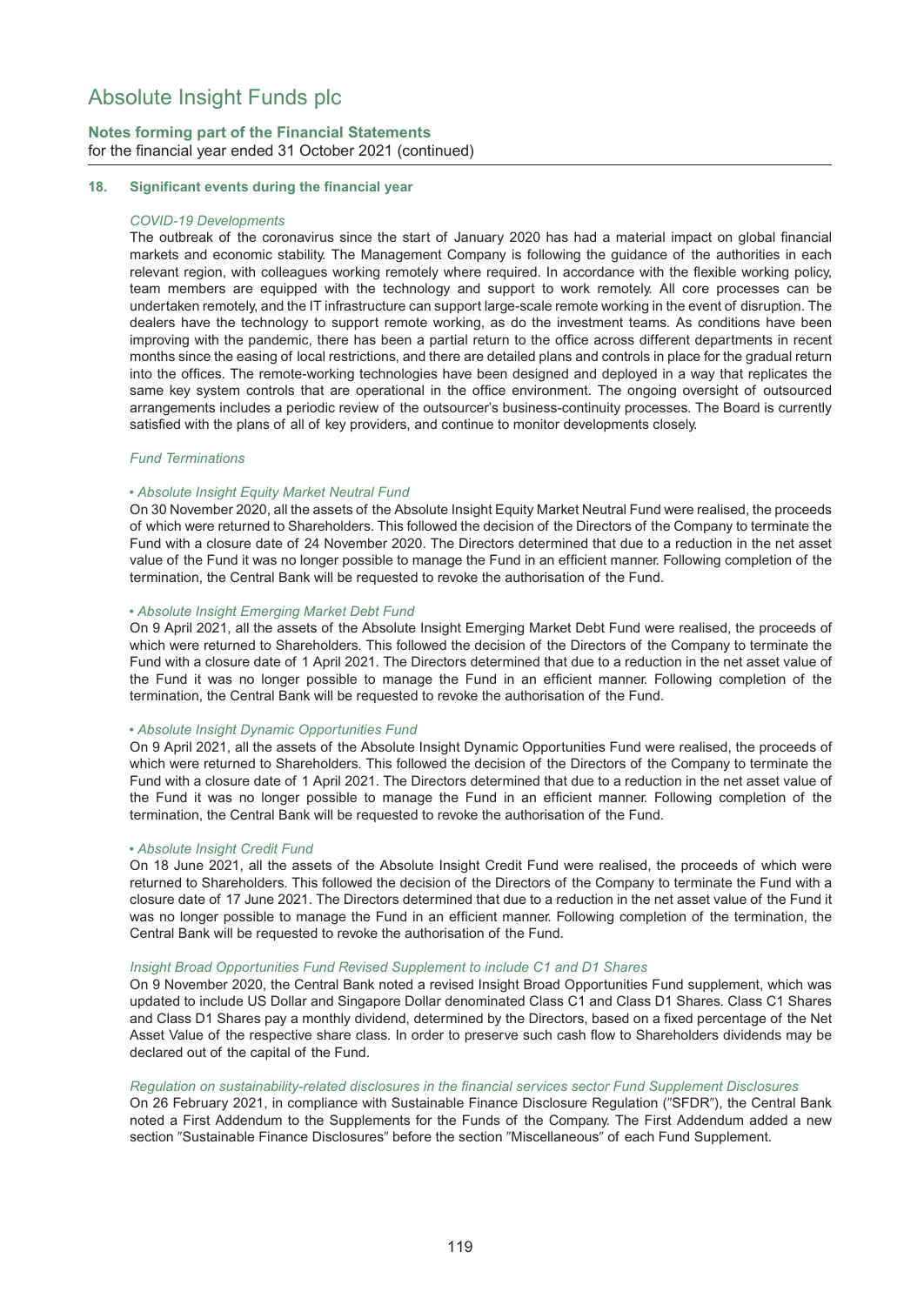## **Notes forming part of the Financial Statements** for the financial year ended 31 October 2021 (continued)

#### **18. Significant events during the financial year (continued)**

#### *Director Changes*

On 3 December 2020, Mr Charles Farquharson resigned as a Director of the Company.

On 14 January 2021, Mr Lee Hutson-Pope was appointed a Director of the Company. Mr Hutson-Pope is Chief Operating Officer of the Manager.

#### *Memorandum and Articles of Association Update*

On 21 September 2021, an amended Memorandum and Articles of Association of the Company was issued following shareholder approval.

#### *Prospectus Update*

On 30 September 2021, the Central Bank of Ireland noted an updated prospectus for Absolute Insight Funds plc, comprising the main prospectus and the fund supplements, all of which were subject to a general update, including:

- Insight Investment Funds Management Limited has been replaced as Investment Manager and Distributor of Absolute Insight Funds plc by Insight Investment Management (Global) Limited. Insight Investment Management (Global) Limited will no longer act as Sub-Investment Manager.
- With effect from 1 October 2021, the following funds changed benchmark from "3-month LIBOR" to "90 days compounded SONIA":
	- Insight Broad Opportunities Fund
	- Absolute Insight Currency Fund
	- Changes to the inputs in the performance fee from LIBOR to SONIA. Additionally, working example of performance fee calculations are included.
- Key Investor Information Documents (KIIDs) for the Funds were revised accordingly.

There were no other significant events after the Statement of Financial Position date, up to the date of signing of the Financial Statements that would require disclosure in the Financial Statements.

#### **19. Subsequent events**

#### *Share Class termination*

• Share class S USD of the Insight Broad Opportunities Fund terminated on 16 December 2021.

There were no other significant events after the Statement of Financial Position date, up to the date of signing of the Financial Statements that would require disclosure.

#### **20. Financial statement approval**

The financial statements were approved by the Board on 17 February 2022.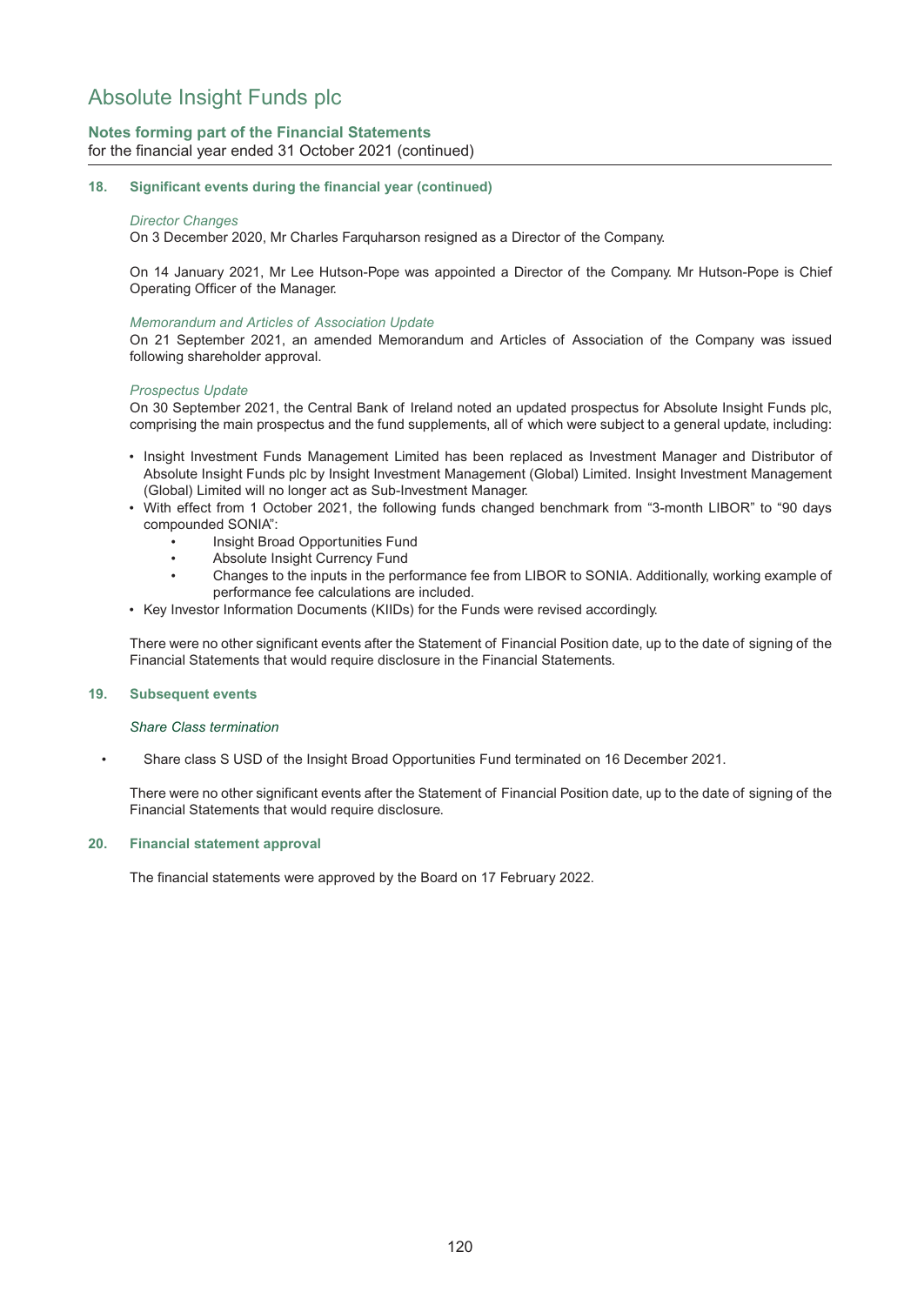## **Unaudited Appendices - Appendix 1**

for the financial year ended 31 October 2021

## **1. Soft commissions**

The Investment Manager is satisfied that there have been no soft commissions during the financial years ended 31 October 2021 and 31 October 2020.

## **2. Information in respect of underlying investments**

| <b>Underlying Fund</b>                           | <b>Jurisdiction</b> | <b>Management</b><br>fee $%$ | Performance<br>fee $%$ | Redemption<br>fee % |
|--------------------------------------------------|---------------------|------------------------------|------------------------|---------------------|
| 3i Infrastructure Plc                            | Jersey              | $0.00\%$                     | $0.00\%$               | 0.00%               |
| Aquila European Renewables Income Fund Plc       | <b>UK</b>           | $0.00\%$                     | $0.00\%$               | $0.00\%$            |
| BNY Mellon Absolute Return Bond Fund             | Ireland             | 0.00%                        | 0.00%                  | 0.00%               |
| BNY Mellon Efficient U.S. High Yield Beta Fund   | Ireland             | 0.00%                        | 0.00%                  | 0.00%               |
| BNY Mellon Global Funds Plc - BNY Mellon         |                     |                              |                        |                     |
| Efficient US Fallen Angels Beta Fund             | Ireland             | 0.00%                        | 0.00%                  | 0.00%               |
| BNY Mellon Global Funds Plc - Emerging Markets   |                     |                              |                        |                     |
| Corporate Debt Fund                              | Ireland             | $0.00\%$                     | $0.00\%$               | 0.00%               |
| Digital 9 Infrastructure Plc                     | Jersey              | 0.00%                        | 0.00%                  | 0.00%               |
| <b>GCP Infrastructure Investments Ltd</b>        | Jersey              | 0.00%                        | 0.00%                  | 0.00%               |
| Greencoat UK Wind Plc                            | <b>UK</b>           | 0.00%                        | 0.00%                  | 0.00%               |
| <b>HICL Infrastructure Plc</b>                   | <b>UK</b>           | 0.00%                        | 0.00%                  | 0.00%               |
| Insight Global Funds II Plc - Global (ex-UK)     |                     |                              |                        |                     |
| <b>Bond Fund</b>                                 | Ireland             | $0.00\%$                     | $0.00\%$               | 0.00%               |
| Insight Liquidity Funds Plc - GBP Liquidity Fund | Ireland             | Up to 0.10%**                | 0.00%                  | 0.00%               |
| Insight Liquidity Funds Plc - GBP Liquidity      |                     |                              |                        |                     |
| Plus Fund                                        | Ireland             | Up to 0.10%**                | 0.00%                  | 0.00%               |
| International Public Partnerships Ltd*           | Guernsey            | 0.00%                        | 0.00%                  | 0.00%               |
| iShares China CNY Bond UCITS ETF*                | Ireland             | 0.35%                        | 0.00%                  | 0.00%               |
| iShares EUR High Yield Corporate Bond ESG        |                     |                              |                        |                     |
| <b>UCITS ETF</b>                                 | Ireland             | 0.50%                        | 0.00%                  | 0.00%               |
| iShares EUR High Yield Corporate Bond UCITS      |                     |                              |                        |                     |
| $ETF*$                                           | Ireland             | 0.50%                        | 0.00%                  | 0.00%               |
| iShares J.P. Morgan ESG USD EM Bond UCITS        |                     |                              |                        |                     |
| ETF                                              | Ireland             | 0.45%                        | $0.00\%$               | 0.00%               |
| iShares USD High Yield Corporate Bond ESG        |                     |                              |                        |                     |
| <b>UCITS ETF</b>                                 | Ireland             | 0.50%                        | $0.00\%$               | $0.00\%$            |
| John Laing Environmental Assets Group Ltd*       | Guernsey            | 0.00%                        | 0.00%                  | 0.00%               |
| Renewables Infrastructure Group Ltd              | Guernsey            | 0.00%                        | 0.00%                  | 0.00%               |
| SPDR Refinitiv Global Convertible Bond UCITS     |                     |                              |                        |                     |
| $ETF*$                                           | Ireland             | 0.50%                        | $0.00\%$               | 0.00%               |
| UBS ETC linked to the UBS Bloomberg CMCI         |                     |                              |                        |                     |
| Composite USD Total Return Index                 | UK                  | 0.38%                        | 0.00%                  | 0.00%               |
| UBS ETF CMCI Composite SF UCITS ETF*             | Ireland             | 0.35%                        | 0.00%                  | 0.00%               |
| Xtrackers II EUR High Yield Corporate Bond UCITS |                     |                              |                        |                     |
| <b>ETF</b>                                       | Luxembourg          | 0.20%                        | 0.00%                  | 0.00%               |
| Xtrackers USD High Yield Corporate Bond UCITS    |                     |                              |                        |                     |
| <b>ETF</b>                                       | Ireland             | 0.20%                        | $0.00\%$               | 0.00%               |

\*Closed-ended investment company.

\*\*The Investment Manager has elected not to charge this fee.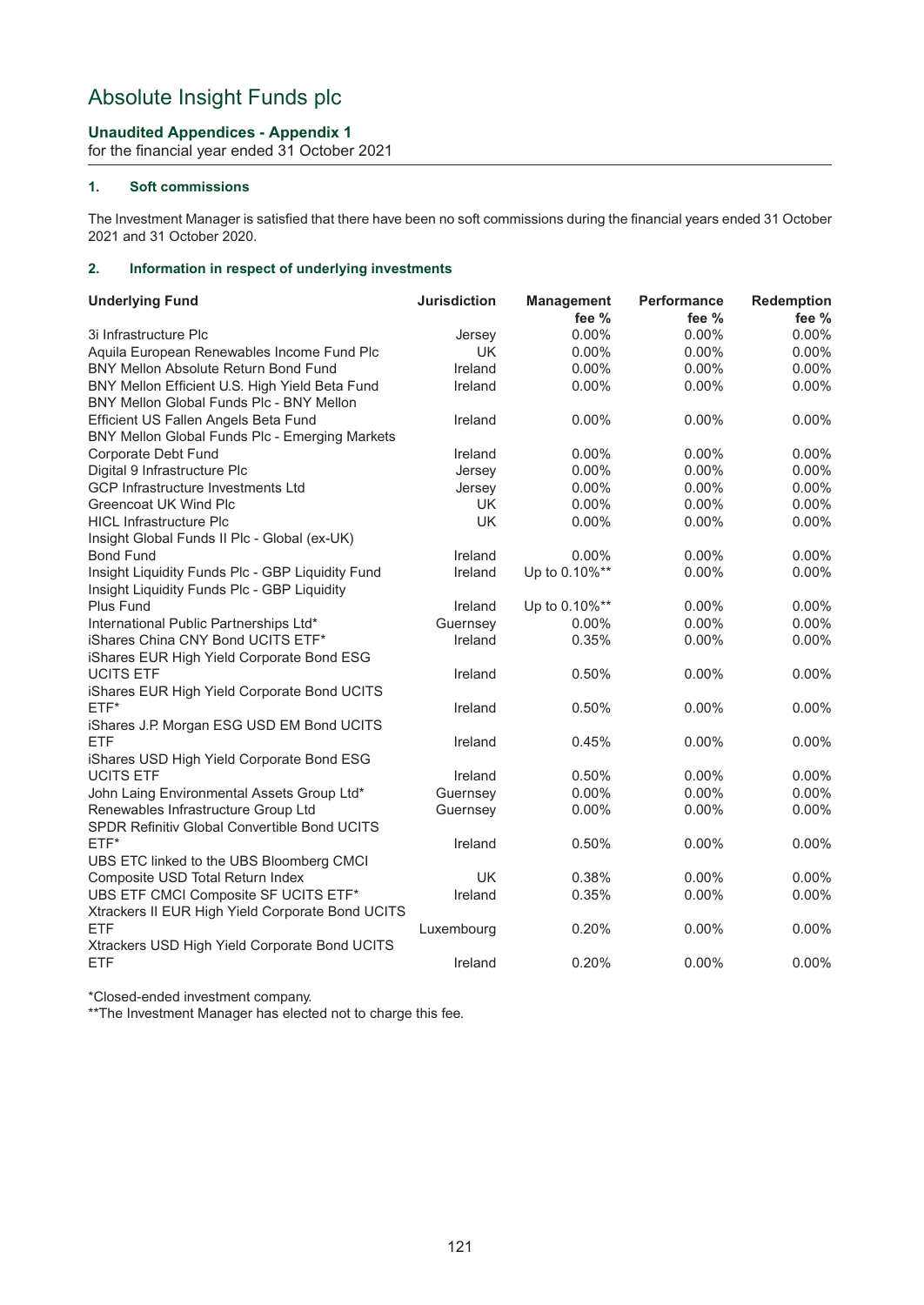## **Unaudited Appendices - Appendix 2**

for the financial year ended 31 October 2021

#### **Remuneration Disclosure**

Insight Investment Funds Management Limited ("IIFML") act as a delegate and Insight Investment Management (Global) Limited ("IIM(G)L") act as a sub-delegate for investment management purposes. Further details of delegation can be found in the fund prospectus document. The delegated entities, IIFML and IIM(G)L sit within a consolidated group, BNY Mellon Investment Management Europe Holdings Limited ("IMEH"). Remuneration disclosures are made by IMEH as part of its annual Pillar 3 Disclosure.

This Pillar 3 disclosure relates to IMEH – a holding company for BNY Mellon EMEA based investment management firms, and is published in accordance with the requirements of the Financial Conduct Authority ("FCA") Prudential Sourcebook for Banks, Building Societies and Investment Firms, BIPRU 11 (Pillar 3). Pillar 3 disclosures are made annually in respect of the consolidation group headed by IMEH.

The FCA's BiPRU Remuneration Code requires both quantitative and qualitative remuneration disclosures which can be found in the IMEH Pillar 3 report. For information the aggregate remuneration paid to Code Staff under BIPRU in respect of 2020 was £107,900,000. Further details on the remuneration approach for IIFML and IIM(G)L as part of the IMEH consolidated group, can be found in the Pillar 3 report which is updated annually and can be found here: [https://www.b](https://www.bnymellon.com/content/dam/bnymellon/documents/pdf/investor-relations/bny-mellon-investment-managementeurope-)nymellon.com/content/dam/bnymellon/documents/pdf/investor-relations/bny-mellon-investmentmanagement-europe-holdings-limited-pillar-3-disclosure-2020.pdf. This document is updated annually in accordance with regulatory requirements.

As noted in the Pillar 3 disclosure IIFML and IIM(G)L have delegated responsibility from IMEH for remuneration matters. They are responsible for remuneration policy decisions and the approval of year-end compensation awards for respective regulated staff members. A Remuneration Committee is in operation to approve compensation awards to employees.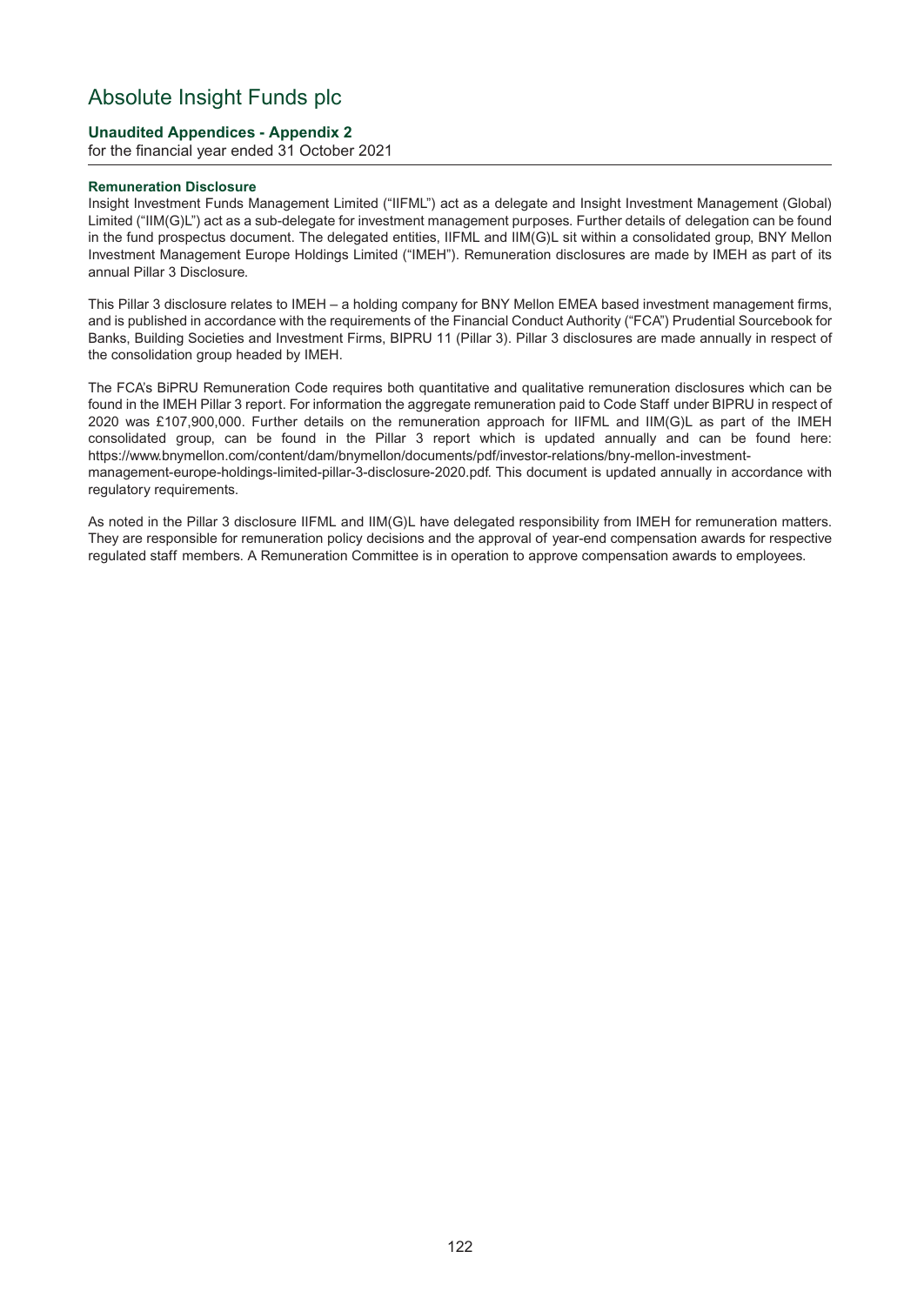## **Unaudited Appendices - Appendix 3**

for the financial year ended 31 October 2021

### **Securities Financing Transactions Regulation**

Article 13 of Regulation (EU) 2015/2365 on transparency of securities financing transactions (SFTs) and of reuse and amending Regulation (EU) No 648/2012, requires UCITS investment companies to provide the following information in their annual and semi-annual reports published after 13 January 2017, on the use made of SFTs and Total Return Swaps (TRSs).

For the financial year ended 31 October 2021, there were no SFTs to report, only Contracts for Difference ("CFD") held on the Absolute Insight Equity Market Neutral Fund and TRSs held on the Absolute Insight Emerging Market Debt Fund, which are in scope for this SFT regulation.

#### **Fund Name: Insight Broad Opportunities Fund**

#### **Contracts for Difference**

**1. Below is the market value of assets engaged in securities financing transactions as at 31 October 2021**

|                  | <b>GBP '000</b><br>% of Net Assets                                                                                                            |                                                                                                           | 1,307<br>0.03%                                  |
|------------------|-----------------------------------------------------------------------------------------------------------------------------------------------|-----------------------------------------------------------------------------------------------------------|-------------------------------------------------|
| $\overline{2}$ . |                                                                                                                                               | Market value of securities on loan as % of Total Lendable Assets                                          |                                                 |
|                  | <b>GBP '000</b><br>% Total Lendable Assets                                                                                                    |                                                                                                           | N/A<br>N/A                                      |
| 3.               |                                                                                                                                               | Listed below are the top 10 Counterparties used for the CFD's held as at 31 October 2021*                 |                                                 |
|                  | 1.                                                                                                                                            | <b>Counterparty Name</b><br>Value of outstanding transactions GBP '000<br><b>Country of Establishment</b> | <b>BNP Paribas</b><br>1,357<br>France           |
|                  | 2.                                                                                                                                            | <b>Counterparty Name</b><br>Value of outstanding transactions GBP '000<br><b>Country of Establishment</b> | Morgan Stanley<br>(50)<br>United Kingdom        |
|                  |                                                                                                                                               | * The above is a complete list of Counterparties for the CFD's.                                           |                                                 |
| 4.               | <b>Bi-lateral</b>                                                                                                                             | Settlement/clearing for the CFD's;                                                                        |                                                 |
| 5.               |                                                                                                                                               | Maturity tenor of the CFD's                                                                               | <b>GBP '000</b>                                 |
|                  | Less than 1 day<br>1 day to 1 week<br>1 week to 1 month<br>1 to 3 months<br>3 months to 1 year<br>Greater than 1 year<br><b>Open Maturity</b> |                                                                                                           | N/A<br>N/A<br>N/A<br>N/A<br>N/A<br>N/A<br>1,307 |
| 6.               |                                                                                                                                               | <b>Type and Quality of Collateral</b>                                                                     |                                                 |
|                  | <b>Collateral Type</b>                                                                                                                        |                                                                                                           | Cash                                            |
|                  | <b>Collateral Quality/Rating:</b><br>Cash<br><b>Bonds</b><br><b>Equities</b><br><b>Other</b>                                                  |                                                                                                           | N/A<br>N/A<br>N/A<br>N/A                        |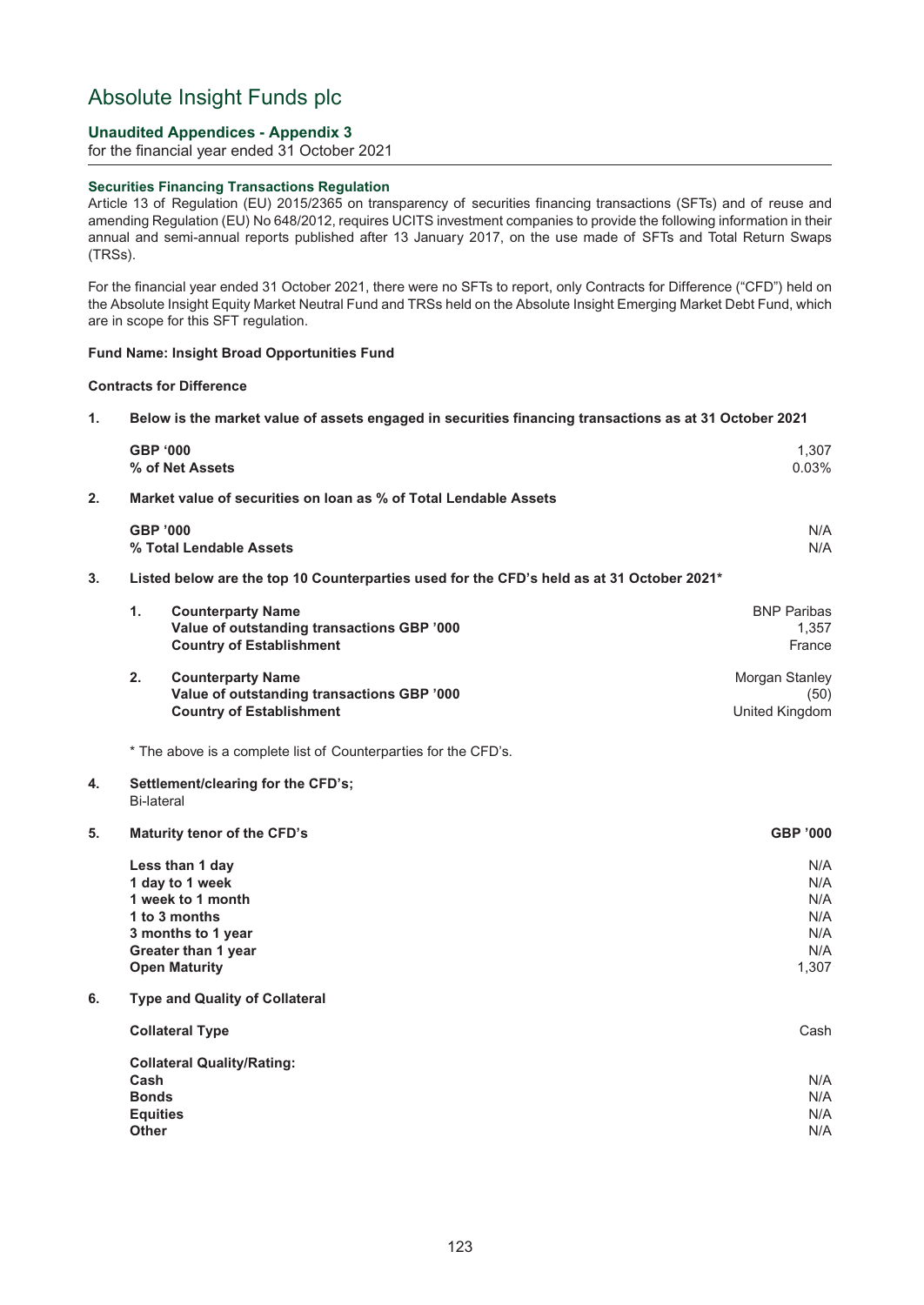### **Unaudited Appendices - Appendix 3**

for the financial year ended 31 October 2021 (continued)

#### **Securities Financing Transactions Regulation (continued)**

#### **Fund Name: Insight Broad Opportunities Fund (continued)**

**Contracts for Difference (continued)**

| 7. | <b>Currency of Collateral</b>           | <b>GBP</b>      |
|----|-----------------------------------------|-----------------|
| 8. | <b>Maturity tenor of the Collateral</b> | <b>GBP '000</b> |
|    | Less than 1 day                         | N/A             |
|    | 1 day to 1 week                         | N/A             |
|    | 1 week to 1 month                       | N/A             |
|    | 1 to 3 months                           | N/A             |
|    | 3 months to 1 year                      | N/A             |
|    | Greater than 1 year                     | N/A             |
|    | <b>Open Maturity</b>                    | 4,630           |
|    |                                         |                 |

### **9. Ten largest Collateral Issuers\***

| <b>Collateral Issuer</b>               | Morgan Stanley |
|----------------------------------------|----------------|
| Volume of collateral received GBP '000 | 4.630          |

\* The above is a complete list of Collateral Issuers in relation to CFD's.

### **10. Re-investment of Collateral received**

| <b>Stock Collateral re-invested</b>                | N/A |
|----------------------------------------------------|-----|
| <b>Permitted re-investment of Stock Collateral</b> | N/A |
| <b>Returns on Cash Collateral re-invested</b>      | N/A |

#### **11. Safe-keeping of Collateral received**

Detailed in the table below are the number and names of the depositaries who are responsible for the safe-keeping of the collateral received in relation to CFD's held on the Fund.

| <b>Number of Depositaries</b>    |                                                   |
|----------------------------------|---------------------------------------------------|
| <b>Depositary</b>                | State Street Custodial Services (Ireland) Limited |
| <b>Stock Collateral GBP '000</b> | N/A                                               |
| <b>Cash Collateral GBP '000</b>  | 4.630                                             |

## **12. Safe-keeping of Collateral pledged**

As at 31 October 2021, the Fund had not pledged collateral to counterparties in relation to CFD's held on the Fund.

#### **13. Returns and costs of the CFD's GBP '000**

| <b>Fund</b>               |       |
|---------------------------|-------|
| Income received           |       |
| <b>Gains/Losses</b>       | (727) |
| Costs incurred*           | N/A   |
| <b>Net returns</b>        | (727) |
| % of Overall CFD's Return | N/A   |

\* Costs incurred in relation to CFD's are not separately identifiable for disclosure within the financial statements.

| <b>Manager of the Fund</b> |     |
|----------------------------|-----|
| Income received            | N/A |
| <b>Gains/Losses</b>        | N/A |
| <b>Costs incurred</b>      | N/A |
| Net returns                | N/A |
| % of Overall CFD's Return  | N/A |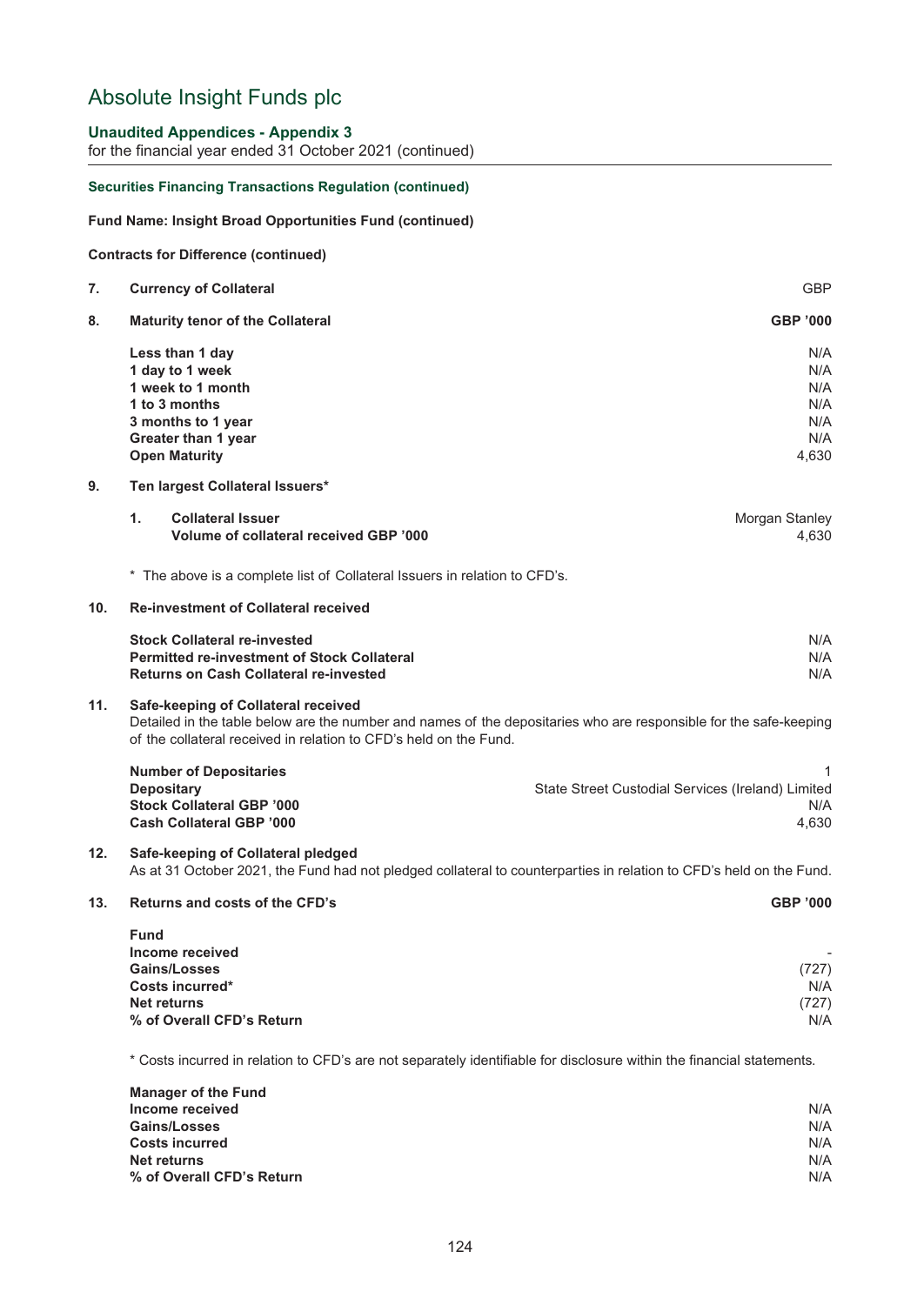## **Unaudited Appendices - Appendix 3**

for the financial year ended 31 October 2021 (continued)

|     | <b>Securities Financing Transactions Regulation (continued)</b>                                                                               |                                                  |
|-----|-----------------------------------------------------------------------------------------------------------------------------------------------|--------------------------------------------------|
|     | <b>Fund Name: Insight Broad Opportunities Fund (continued)</b>                                                                                |                                                  |
|     | <b>Contracts for Difference (continued)</b>                                                                                                   |                                                  |
| 13. | Returns and costs of the CFD's (continued)                                                                                                    | <b>GBP '000</b>                                  |
|     | Third parties to the agreement (e.g. Lending Agent)<br>Income received<br><b>Gains/Losses</b><br><b>Costs incurred</b><br><b>Net returns</b>  | N/A<br>N/A<br>N/A<br>N/A                         |
|     | % of Overall CDF's Return                                                                                                                     | N/A                                              |
|     | <b>Total Return Swaps</b>                                                                                                                     |                                                  |
| 1.  | Below is the market value of assets engaged in TRS's at 31 October 2021                                                                       |                                                  |
|     | <b>GBP '000</b><br>% of Net Assets                                                                                                            | 3,893<br>0.10%                                   |
| 2.  | Market value of securities on loan as % of Total Lendable Asset                                                                               |                                                  |
|     | <b>GBP 000</b><br>% Total Lendable Assets                                                                                                     | N/A<br>N/A                                       |
| 3.  | Listed below are the top 10 Counterparties used for the TRS's held as at 31 October 2021*                                                     |                                                  |
|     | $\mathbf{1}$ .<br><b>Counterparty Name</b><br>Value of outstanding transactions GBP '000<br><b>Country of Establishment</b>                   | Citigroup<br>3,925<br><b>United States</b>       |
|     | 2.<br><b>Counterparty Name</b><br>Value of outstanding transactions GBP '000<br><b>Country of Establishment</b>                               | <b>UBS AG</b><br>(32)<br>Switzerland             |
|     | * The above is a complete list of Counterparties for TRS's.                                                                                   |                                                  |
| 4.  | Settlement/clearing for each type of TRS's:<br><b>Bi-lateral</b>                                                                              |                                                  |
| 5.  | Maturity tenor of the TRS's                                                                                                                   | <b>GBP '000</b>                                  |
|     | Less than 1 day<br>1 day to 1 week<br>1 week to 1 month<br>1 to 3 months<br>3 months to 1 year<br>Greater than 1 year<br><b>Open Maturity</b> | N/A<br>N/A<br>3,925<br>N/A<br>(32)<br>N/A<br>N/A |
| 6.  | <b>Type and Quality of Collateral</b>                                                                                                         |                                                  |
|     | <b>Collateral Type</b>                                                                                                                        | Cash                                             |
|     | <b>Collateral Quality/Rating:</b><br>Cash<br><b>Bonds</b><br><b>Equities</b><br><b>Other</b>                                                  | N/A<br>N/A<br>N/A<br>N/A                         |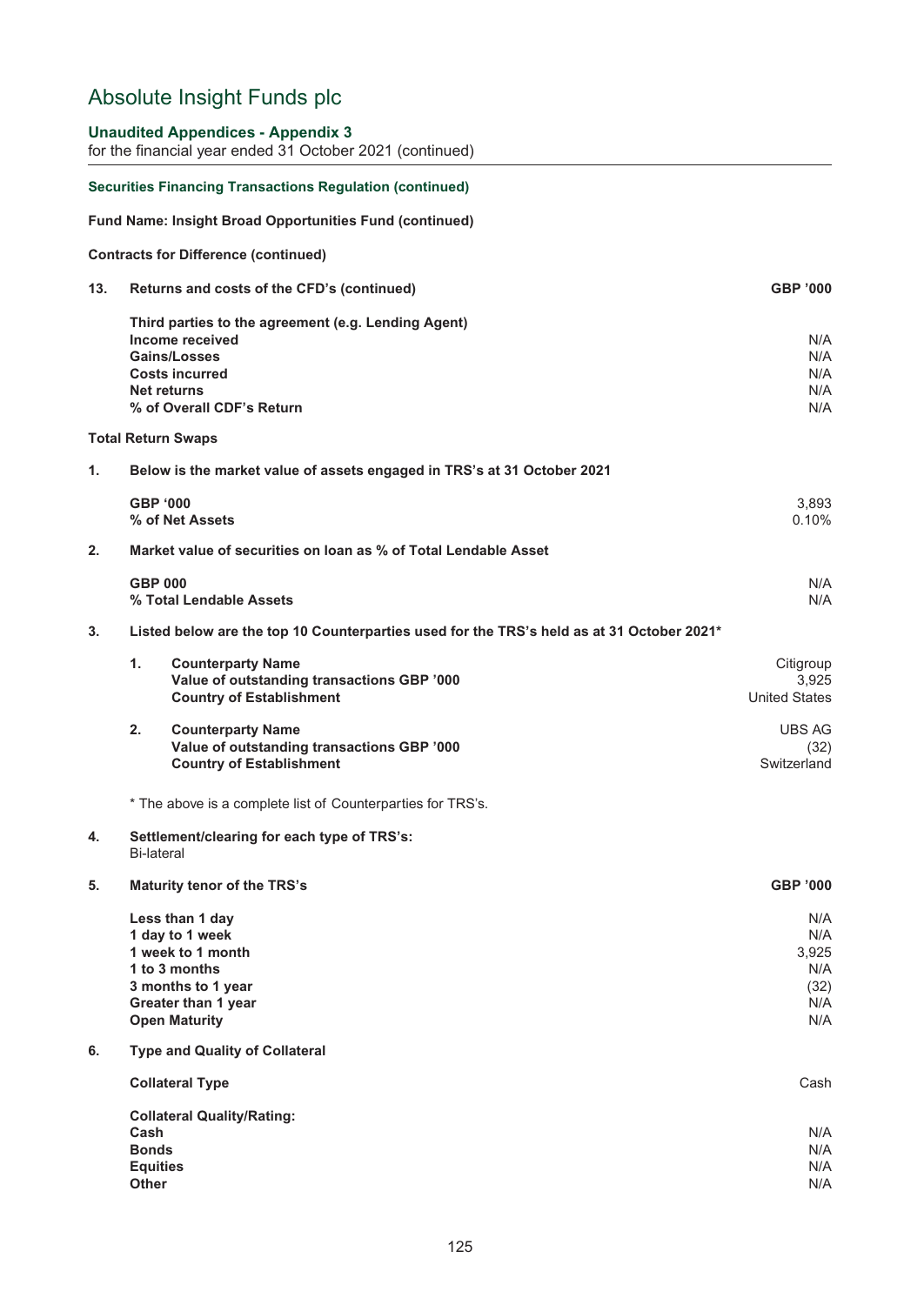### **Unaudited Appendices - Appendix 3**

for the financial year ended 31 October 2021 (continued)

#### **Securities Financing Transactions Regulation (continued)**

#### **Fund Name: Insight Broad Opportunities Fund (continued)**

#### **Total Return Swaps (continued)**

| 7. | <b>Currency of Collateral</b> | <b>GBP</b> |  |
|----|-------------------------------|------------|--|
|    |                               |            |  |

**8. Maturity tenor of the Collateral GBP '000**

| Less than 1 day            | N/A   |
|----------------------------|-------|
| 1 day to 1 week            | N/A   |
| 1 week to 1 month          | N/A   |
| 1 to 3 months              | N/A   |
| 3 months to 1 year         | N/A   |
| <b>Greater than 1 year</b> | N/A   |
| <b>Open Maturity</b>       | 3.310 |

#### **9. Ten largest Collateral Issuers\***

|                                        | Citigroup Global Markets |
|----------------------------------------|--------------------------|
| <b>Collateral Issuer</b>               | Limited                  |
| Volume of collateral received GBP '000 | 3.310                    |
|                                        |                          |

\* The above is a complete list of Collateral Issuers in relation to TRS's.

### **10. Re-investment of Collateral received**

| <b>Stock Collateral re-invested</b>                | N/A |
|----------------------------------------------------|-----|
| <b>Permitted re-investment of Stock Collateral</b> | N/A |
| <b>Returns on Cash Collateral re-invested</b>      | N/A |

### **11. Safe-keeping of Collateral received**

Detailed in the table below are the number and names of the depositaries who are responsible for the safe-keeping of the collateral received in relation to TRS's held on the Fund.

| <b>Number of Depositaries</b>   |                                                   |
|---------------------------------|---------------------------------------------------|
| <b>Depositary</b>               | State Street Custodial Services (Ireland) Limited |
| <b>Stock Collateral GBP 000</b> | N/A                                               |
| <b>Cash Collateral GBP 000</b>  | 3.310                                             |

## **12. Safe-keeping of Collateral pledged**

As at 31 October 2021, the Fund had not pledged collateral to counterparties in relation to TRS's held on the Fund.

### **13. Returns and costs of the TRS's GBP '000**

| <b>Fund</b>               |     |
|---------------------------|-----|
| Income received           | -   |
| <b>Gains/Losses</b>       | 156 |
| <b>Costs incurred</b>     | N/A |
| <b>Net returns</b>        | 156 |
| % of Overall TRS's Return | N/A |

\* Costs incurred in relation to TRS's are not separately identifiable for disclosure within the financial statements.

| <b>Manager of the Fund</b> |     |
|----------------------------|-----|
| Income received            | N/A |
| <b>Gains/Losses</b>        | N/A |
| <b>Costs incurred</b>      | N/A |
| <b>Net returns</b>         | N/A |
| % of Overall TRS's Return  | N/A |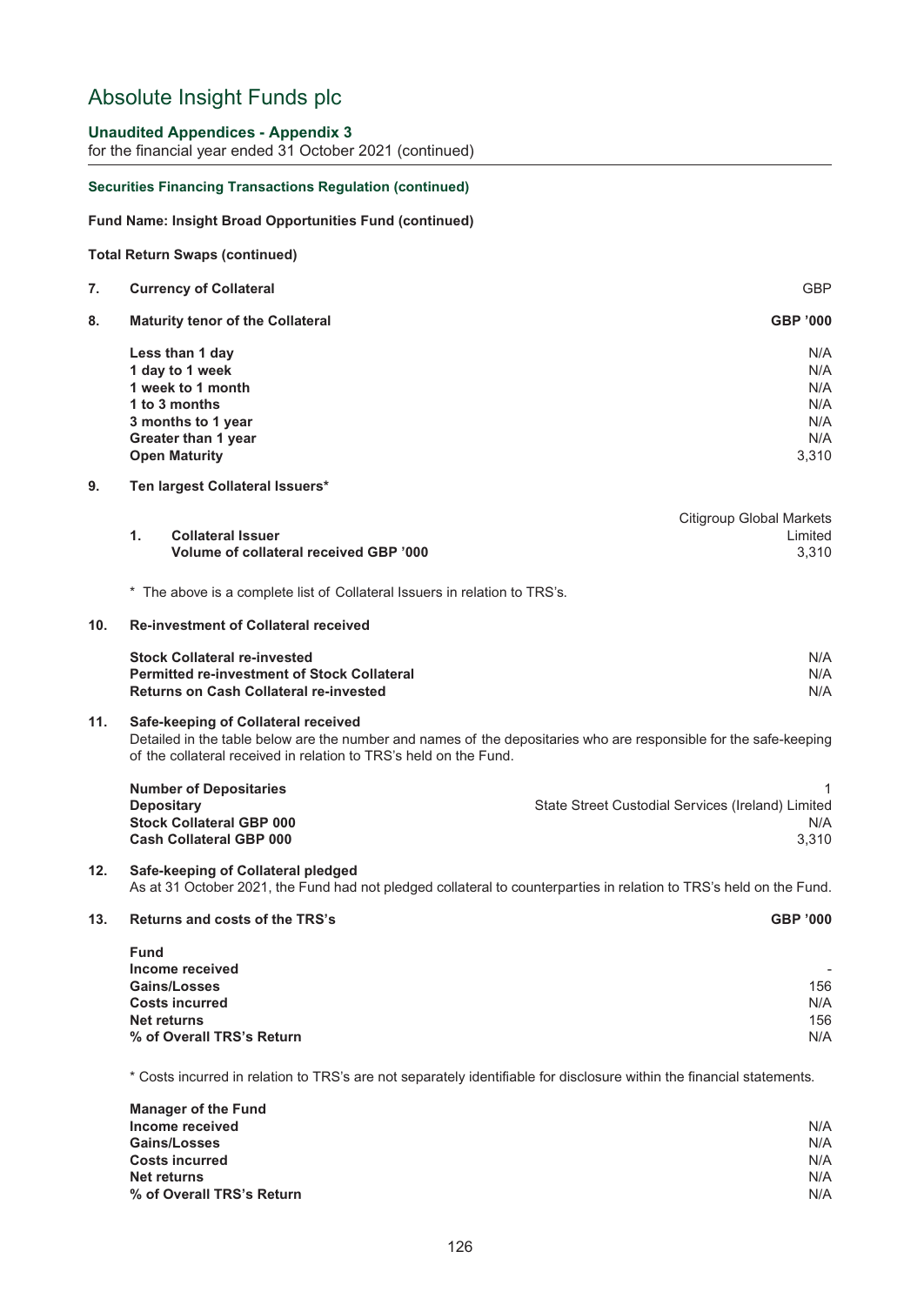## **Unaudited Appendices - Appendix 3**

for the financial year ended 31 October 2021 (continued)

### **Securities Financing Transactions Regulation (continued)**

**Fund Name: Insight Broad Opportunities Fund (continued)**

#### **Total Return Swaps (continued)**

| 13. | Returns and costs of the TRS's (continued)          | <b>GBP '000</b> |
|-----|-----------------------------------------------------|-----------------|
|     | Third parties to the agreement (e.g. Lending Agent) |                 |
|     | Income received                                     | N/A             |
|     | <b>Gains/Losses</b>                                 | N/A             |
|     | <b>Costs incurred</b>                               | N/A             |
|     | Net returns                                         | N/A             |
|     | % of Overall TRS's Return                           | N/A             |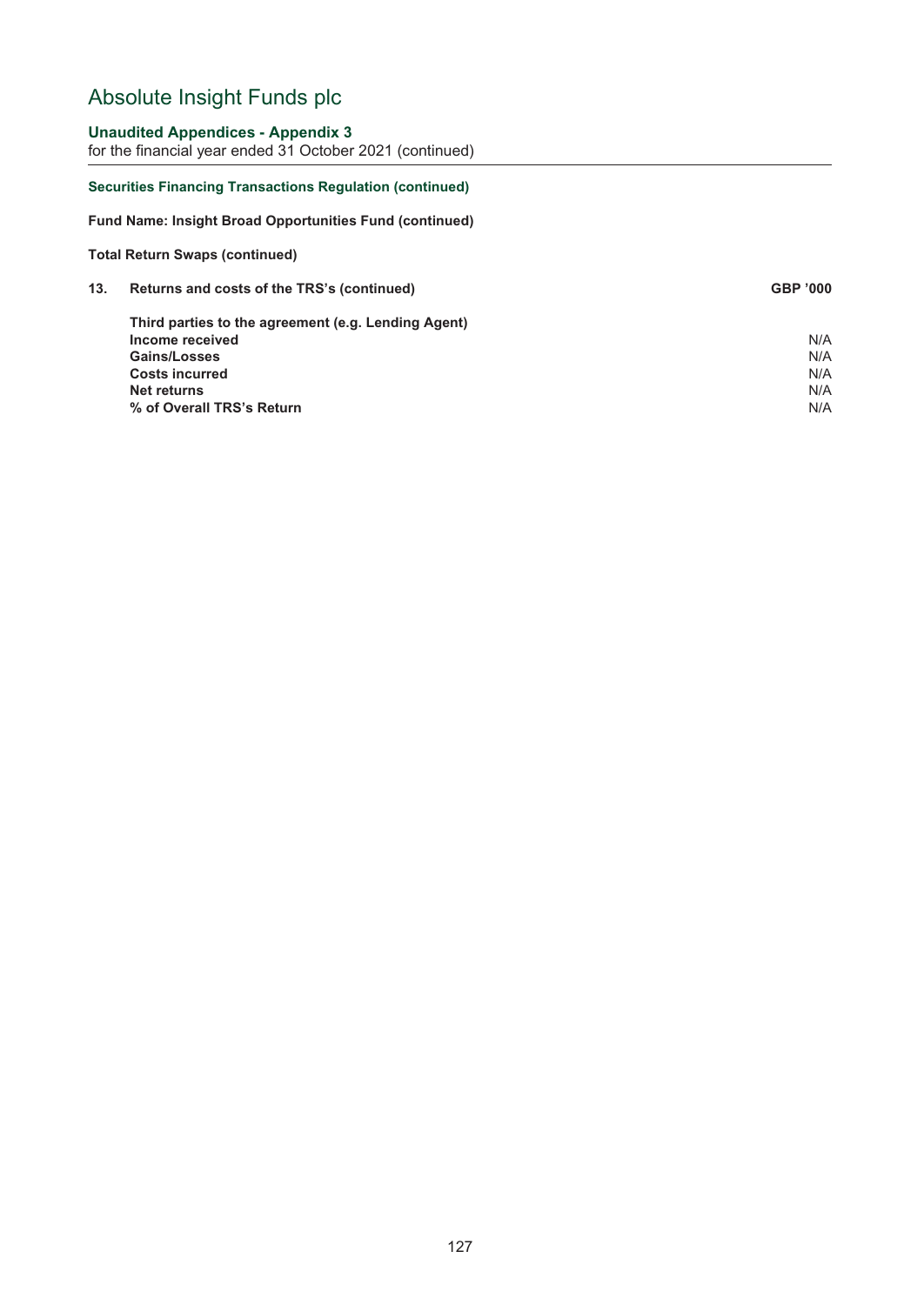## Absolute Insight Equity Market Neutral Fund\*\*

## **Schedule of Significant Portfolio Changes**

for the financial period ended 31 October 2021 (unaudited)

| <b>Purchases</b><br><b>Portfolio Securities</b>                                                                  |                            | <b>Acquisition</b><br>Cost<br><b>GBP '000</b> |
|------------------------------------------------------------------------------------------------------------------|----------------------------|-----------------------------------------------|
| United Kingdom Treasury Bill<br>Insight Liquidity Funds Plc - GBP Liquidity Fund<br><b>First Derivatives Plc</b> | Zero Coupon due 30/11/2020 | 1.000<br>497<br>27                            |
| United Kingdom Treasury Bill                                                                                     | Zero Coupon due 11/01/2021 | 10                                            |

There were no other purchases during the financial period ended 31 October 2021.

| Sales*<br><b>Portfolio Securities</b>            |                            | <b>Disposal</b><br><b>Proceeds</b><br><b>GBP '000</b> |
|--------------------------------------------------|----------------------------|-------------------------------------------------------|
| United Kingdom Treasury Bill                     | Zero Coupon due 01/02/2021 | 1.371                                                 |
| Insight Liquidity Funds Plc - GBP Liquidity Fund |                            | 1.194                                                 |
| United Kingdom Gilt                              | 1.500% due 22/02/2021      | 1.002                                                 |
| United Kingdom Treasury Bill                     | Zero Coupon due 07/12/2020 | 1.000                                                 |
| United Kingdom Treasury Bill                     | Zero Coupon due 30/11/2020 | 500                                                   |
| Grifols SA                                       |                            | 296                                                   |
| United Kingdom Treasury Bill                     | Zero Coupon due 29/12/2020 | 200                                                   |
| Roche Holding AG                                 |                            | 68                                                    |
| Sherborne Investors Guernsey B Ltd               |                            | 46                                                    |
| <b>First Derivatives Plc</b>                     |                            | 28                                                    |
| Electra Private Equity Plc                       |                            | 16                                                    |
| Blue Prism Group Plc                             |                            | 12                                                    |
| United Kingdom Treasury Bill                     | Zero Coupon due 11/01/2021 | 10                                                    |

There were no other sales during the financial period ended 31 October 2021.

\*Excludes maturities.

\*\*Fund ceased activities on 30 November 2020.

Significant portfolio changes are defined as the aggregate purchases of a security exceeding one per cent of the total value of purchases for the financial period and aggregate sales of a security exceeding one per cent of the total value of sales for the financial period. At a minimum, the 20 largest purchases and 20 largest sales are to be disclosed.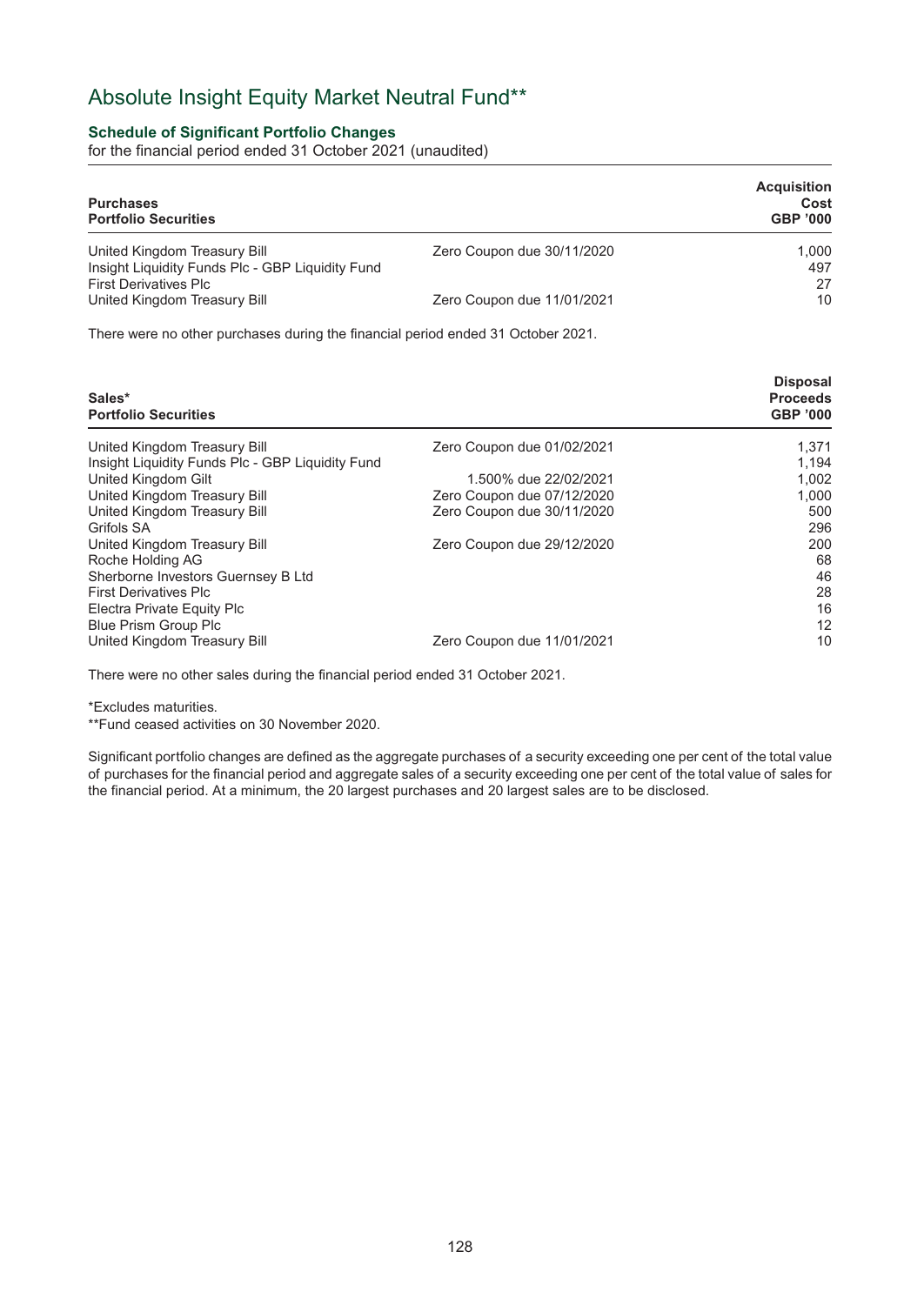## Absolute Insight Currency Fund

### **Schedule of Significant Portfolio Changes**

for the financial year ended 31 October 2021 (unaudited)

| <b>Purchases</b><br><b>Portfolio Securities</b>              |                                                          | <b>Acquisition</b><br>Cost<br><b>GBP '000</b> |
|--------------------------------------------------------------|----------------------------------------------------------|-----------------------------------------------|
| United Kingdom Treasury Bill                                 | Zero Coupon due 29/01/2021                               | 3,000                                         |
| United Kingdom Treasury Bill                                 | Zero Coupon due 10/05/2021                               | 3,000                                         |
| United Kingdom Treasury Bill                                 | Zero Coupon due 30/11/2020                               | 2,600                                         |
| United Kingdom Gilt                                          | 1.500% due 22/01/2021                                    | 2,502                                         |
| Cooperatieve Rabobank U.A.                                   | 0.010% due 04/02/2021                                    | 2,000                                         |
| Mizuho Bank Ltd                                              | 0.050% due 04/02/2021                                    | 2,000                                         |
| United Kingdom Treasury Bill                                 | Zero Coupon due 06/09/2021                               | 1,926                                         |
| United Kingdom Treasury Bill                                 | Zero Coupon due 21/06/2021                               | 1,500                                         |
| Mizuho Bank Ltd                                              | 0.050% due 22/12/2020                                    | 1,500                                         |
| Mizuho Bank Ltd                                              | 0.050% due 08/12/2020                                    | 1,500                                         |
| Lloyds Bank Plc                                              | Zero Coupon due 16/02/2021                               | 1,500                                         |
| <b>MUFG Bank Ltd</b>                                         | Zero Coupon due 01/04/2021                               | 1,500                                         |
| United Kingdom Treasury Bill                                 | Zero Coupon due 22/03/2021                               | 1,426                                         |
| United Kingdom Treasury Bill                                 | Zero Coupon due 26/04/2021                               | 1,100                                         |
| <b>KfW</b>                                                   | 1.375% due 01/02/2021                                    | 1,002                                         |
| United Kingdom Treasury Bill                                 | Zero Coupon due 08/03/2021                               | 1,000                                         |
| Zuercher Kantonalbank                                        | Zero Coupon due 22/06/2021                               | 1,000                                         |
| United Kingdom Treasury Bill<br>United Kingdom Treasury Bill | Zero Coupon due 07/06/2021<br>Zero Coupon due 12/07/2021 | 927<br>900                                    |
| United Kingdom Gilt                                          | 8.000% due 07/06/2021                                    | 605                                           |
| United Kingdom Treasury Bill                                 | Zero Coupon due 04/05/2021                               | 535                                           |
| United Kingdom Treasury Bill                                 | Zero Coupon due 12/04/2021                               | 500                                           |
| First Abu Dhabi Bank PJSC                                    | Zero Coupon due 01/12/2020                               | 500                                           |
| United Kingdom Treasury Bill                                 | Zero Coupon due 09/08/2021                               | 500                                           |
| United Kingdom Treasury Bill                                 | Zero Coupon due 08/11/2021                               | 500                                           |
| United Kingdom Treasury Bill                                 | Zero Coupon due 06/12/2021                               | 500                                           |
| United Kingdom Treasury Bill                                 | Zero Coupon due 22/11/2021                               | 450                                           |
| United Kingdom Treasury Bill                                 | Zero Coupon due 17/01/2022                               | 400                                           |
| Sales*                                                       |                                                          | <b>Disposal</b><br><b>Proceeds</b>            |
| <b>Portfolio Securities</b>                                  |                                                          | <b>GBP '000</b>                               |
| Insight Liquidity Funds Plc - GBP Liquidity Plus Fund        |                                                          | 4,000                                         |
| United Kingdom Treasury Bill                                 | Zero Coupon due 10/05/2021                               | 2,900                                         |
| <b>Bank of Nova Scotia</b>                                   | Zero Coupon due 11/06/2021                               | 2,002                                         |
| OP Corporate Bank Plc                                        | Zero Coupon due 30/05/2021                               | 2,002                                         |
| Bank of America Merrill Lynch                                | Zero Coupon due 30/04/2021                               | 2,000                                         |
| <b>MUFG Bank Ltd</b>                                         | Zero Coupon due 01/04/2021                               | 1,500                                         |
| United Kingdom Treasury Bill                                 | Zero Coupon due 06/09/2021                               | 1,426                                         |
| United Kingdom Treasury Bill                                 | Zero Coupon due 21/06/2021                               | 1,400                                         |
| United Kingdom Treasury Bill                                 | Zero Coupon due 26/04/2021                               | 1,000                                         |
| Zuercher Kantonalbank                                        | Zero Coupon due 22/06/2021                               | 1,000                                         |
| United Kingdom Treasury Bill                                 | Zero Coupon due 07/06/2021                               | 677                                           |
| Lloyds Bank Plc                                              | Zero Coupon due 16/02/2021                               | 500                                           |
| Oversea-Chinese Banking Corp                                 | Zero Coupon due 26/02/2021                               | 500                                           |
| United Kingdom Treasury Bill                                 | Zero Coupon due 12/07/2021                               | 400                                           |
| United Kingdom Treasury Bill                                 | Zero Coupon due 29/12/2021                               | 50                                            |

There were no other sales during the financial year ended 31 October 2021.

\*Excludes maturities.

Significant portfolio changes are defined as the aggregate purchases of a security exceeding one per cent of the total value of purchases for the financial year and aggregate sales of a security exceeding one per cent of the total value of sales for the financial year. At a minimum, the 20 largest purchases and 20 largest sales are to be disclosed.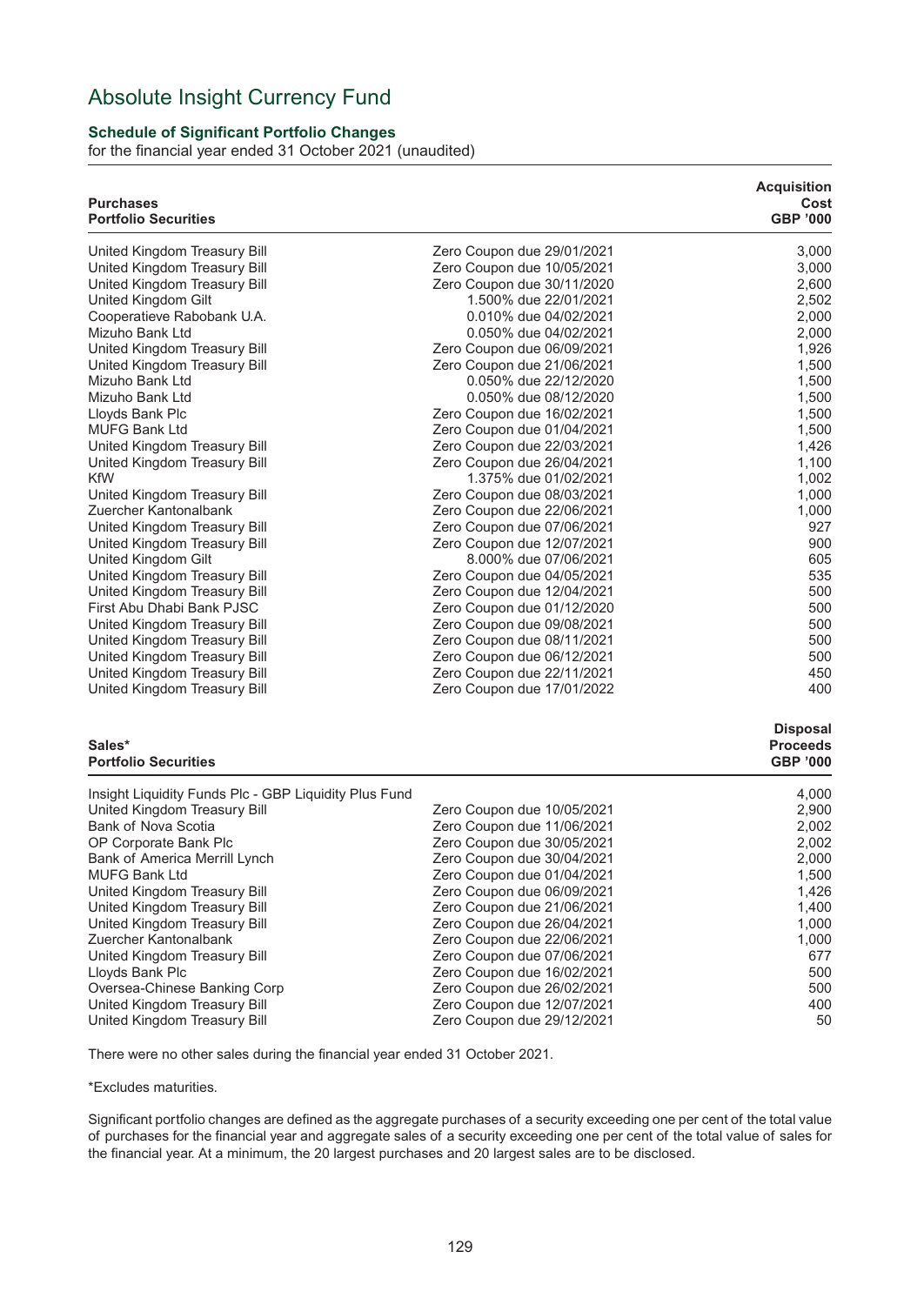## Absolute Insight Emerging Market Debt Fund\*\*

## **Schedule of Significant Portfolio Changes**

for the financial period ended 31 October 2021 (unaudited)

|                                                | <b>Acquisition</b><br>Cost<br><b>USD '000</b>                                                                                                                                                                                                                                                                                                                                                      |
|------------------------------------------------|----------------------------------------------------------------------------------------------------------------------------------------------------------------------------------------------------------------------------------------------------------------------------------------------------------------------------------------------------------------------------------------------------|
|                                                | 60,145                                                                                                                                                                                                                                                                                                                                                                                             |
|                                                | 16,235                                                                                                                                                                                                                                                                                                                                                                                             |
| 5.250% due 13/03/2030                          | 4,359                                                                                                                                                                                                                                                                                                                                                                                              |
| 4.750% due 26/01/2026                          | 2,484                                                                                                                                                                                                                                                                                                                                                                                              |
| 6.750% due 28/01/2028                          | 2,228                                                                                                                                                                                                                                                                                                                                                                                              |
| 2.875% due 16/12/2027                          | 2,170                                                                                                                                                                                                                                                                                                                                                                                              |
| 7.250% due 26/10/2050                          | 2,165                                                                                                                                                                                                                                                                                                                                                                                              |
| 5.875% due 26/06/2031                          | 1,989                                                                                                                                                                                                                                                                                                                                                                                              |
| 1.250% due 22/01/2051                          | 1,738                                                                                                                                                                                                                                                                                                                                                                                              |
| 2.125% due 25/10/2051                          | 1,691                                                                                                                                                                                                                                                                                                                                                                                              |
| 3.875% due 12/06/2030                          | 1,676                                                                                                                                                                                                                                                                                                                                                                                              |
| 10.00% due 01/01/2025                          | 1,654                                                                                                                                                                                                                                                                                                                                                                                              |
| 4.500% due 30/01/2030                          | 1,571                                                                                                                                                                                                                                                                                                                                                                                              |
| 7.253% due 15/03/2033                          | 1,549                                                                                                                                                                                                                                                                                                                                                                                              |
| 7.690% due 23/01/2050                          | 1,512                                                                                                                                                                                                                                                                                                                                                                                              |
| 4.250% due 16/04/2039                          | 1,490                                                                                                                                                                                                                                                                                                                                                                                              |
| 5.300% due 21/01/2041                          | 1,480                                                                                                                                                                                                                                                                                                                                                                                              |
| Zero Coupon due 15/04/2031                     | 1,458                                                                                                                                                                                                                                                                                                                                                                                              |
| 5.800% due 26/07/2027                          | 1,453                                                                                                                                                                                                                                                                                                                                                                                              |
| 4.150% due 26/01/2028                          | 1,442                                                                                                                                                                                                                                                                                                                                                                                              |
|                                                | <b>Disposal</b><br><b>Proceeds</b><br><b>USD '000</b>                                                                                                                                                                                                                                                                                                                                              |
|                                                |                                                                                                                                                                                                                                                                                                                                                                                                    |
|                                                | 73,843                                                                                                                                                                                                                                                                                                                                                                                             |
|                                                | 6,678                                                                                                                                                                                                                                                                                                                                                                                              |
|                                                | 5,690                                                                                                                                                                                                                                                                                                                                                                                              |
|                                                | 5,000                                                                                                                                                                                                                                                                                                                                                                                              |
|                                                | 4,796                                                                                                                                                                                                                                                                                                                                                                                              |
|                                                | 4,705                                                                                                                                                                                                                                                                                                                                                                                              |
|                                                | 4,627                                                                                                                                                                                                                                                                                                                                                                                              |
|                                                | 3,906                                                                                                                                                                                                                                                                                                                                                                                              |
|                                                | 3,764                                                                                                                                                                                                                                                                                                                                                                                              |
|                                                | 3,509                                                                                                                                                                                                                                                                                                                                                                                              |
|                                                | 3,426                                                                                                                                                                                                                                                                                                                                                                                              |
|                                                | 3,371                                                                                                                                                                                                                                                                                                                                                                                              |
|                                                | 3,202                                                                                                                                                                                                                                                                                                                                                                                              |
|                                                | 3,070                                                                                                                                                                                                                                                                                                                                                                                              |
|                                                | 2,905                                                                                                                                                                                                                                                                                                                                                                                              |
|                                                |                                                                                                                                                                                                                                                                                                                                                                                                    |
| 8.125% due 15/05/2024                          | 2,883                                                                                                                                                                                                                                                                                                                                                                                              |
| Zero Coupon due 01/01/2027                     | 2,825                                                                                                                                                                                                                                                                                                                                                                                              |
| 4.750% due 26/01/2026<br>7.950% due 07/10/2026 | 2,508<br>2,489                                                                                                                                                                                                                                                                                                                                                                                     |
|                                                | Zero Coupon due 06/04/2021<br>5.250% due 13/03/2030<br>Zero Coupon due 01/01/2025<br>Zero Coupon due 06/04/2021<br>8.250% due 15/05/2029<br>6.000% due 28/04/2028<br>7.750% due 29/05/2031<br>3.130% due 21/11/2029<br>3.810% due 18/01/2023<br>7.250% due 26/10/2050<br>2.000% due 30/09/2030<br>8.875% due 29/05/2050<br>7.150% due 12/11/2025<br>8.950% due 15/10/2032<br>5.750% due 05/03/2026 |

\*Excludes maturities. \*\*Funds ceased activities on 9 April 2021.

Significant portfolio changes are defined as the aggregate purchases of a security exceeding one per cent of the total value of purchases for the financial period and aggregate sales of a security exceeding one per cent of the total value of sales for the financial period. At a minimum, the 20 largest purchases and 20 largest sales are to be disclosed.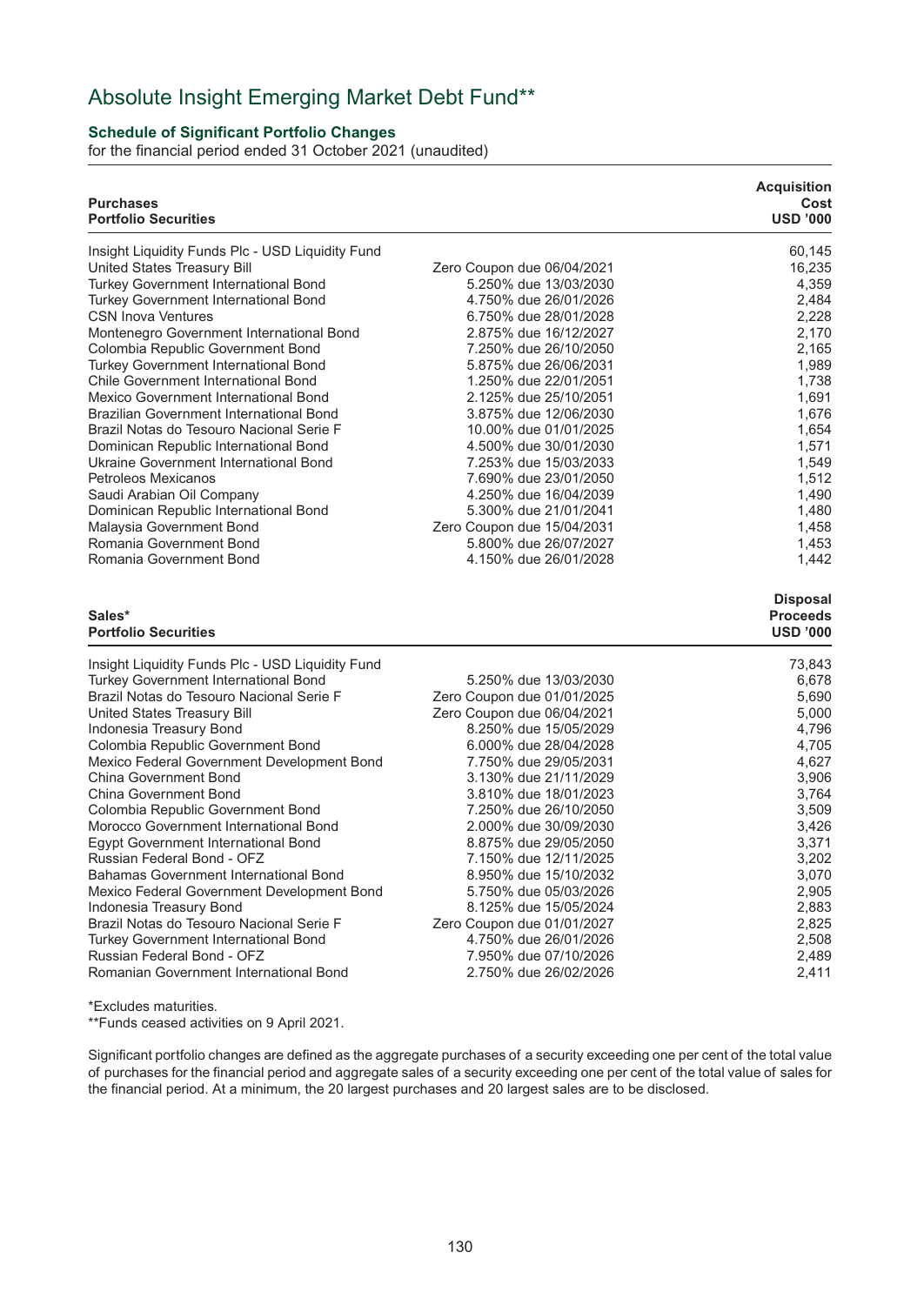## Absolute Insight Credit Fund\*\*

## **Schedule of Significant Portfolio Changes**

for the financial period ended 31 October 2021 (unaudited)

| <b>Purchases</b><br><b>Portfolio Securities</b>         |                                                     | <b>Acquisition</b><br>Cost<br><b>GBP '000</b>         |
|---------------------------------------------------------|-----------------------------------------------------|-------------------------------------------------------|
| United Kingdom Treasury Bill                            | Zero Coupon due 29/03/2021                          | 15,003                                                |
| United Kingdom Treasury Bill                            | Zero Coupon due 21/06/2021                          | 11,100                                                |
| United Kingdom Treasury Bill                            | Zero Coupon due 22/03/2021                          | 9,000                                                 |
| Insight Liquidity Funds Plc - GBP Liquidity Fund        |                                                     | 3,108                                                 |
| United Kingdom Treasury Bill                            | Zero Coupon due 26/07/2021                          | 3,000                                                 |
| Deutsche Bank AG                                        | 1.750% due 19/11/2030                               | 2,156                                                 |
| <b>ZF Finance GmbH</b>                                  | 2.750% due 25/05/2027                               | 1,777                                                 |
| Mediobanca Banca di Credito Finanziario SpA             | 2.300% due 23/11/2030                               | 1,575                                                 |
| Volkswagen International Finance NV                     | 3.500% perpetual                                    | 1,513                                                 |
| Masmovil Ibercom                                        |                                                     | 1,326                                                 |
| Dell International LLC<br>Ford Motor Credit Co LLC      | 8.100% due 15/07/2036<br>3.375% due 13/11/2025      | 1,083                                                 |
| Dell International LLC                                  | 8.350% due 15/07/2046                               | 1,065<br>1,060                                        |
| Orano SA                                                | 3.375% due 23/04/2026                               | 1,001                                                 |
| Infineon Technologies AG                                | 2.875% perpetual                                    | 939                                                   |
| Enel SpA                                                | 2.250% perpetual                                    | 918                                                   |
| Samhallsbyggnadsbolaget i Norden AB                     | 2.625% perpetual                                    | 880                                                   |
| Scripps Escrow II Inc                                   | 3.875% due 15/01/2029                               | 745                                                   |
| AIB Group PLC                                           | 2.875% due 30/05/2031                               | 738                                                   |
| Catalent Pharma Solutions Inc                           | 3.125% due 15/02/2029                               | 728                                                   |
| Skyscraper Performance                                  |                                                     | 702                                                   |
| Takeda Pharmaceutical Co Ltd                            | 2.000% due 09/07/2040                               | 637                                                   |
| Sales*<br><b>Portfolio Securities</b>                   |                                                     | <b>Disposal</b><br><b>Proceeds</b><br><b>GBP '000</b> |
| United Kingdom Treasury Bill                            | Zero Coupon due 29/03/2021                          | 15,000                                                |
| United Kingdom Treasury Bill                            | Zero Coupon due 21/06/2021                          | 11,099                                                |
| Insight Liquidity Funds Plc - GBP Liquidity Fund        |                                                     | 10,283                                                |
| United Kingdom Treasury Bill                            | Zero Coupon due 22/03/2021                          | 9,000                                                 |
| BNY Mellon Absolute Return Global Convertible Bond Fund |                                                     | 4,858                                                 |
| Tesco Property Finance 4 Plc                            | 5.801% due 13/10/2040                               | 4,381                                                 |
| Morgan Stanley                                          | 0.160% due 08/11/2022                               | 4,021                                                 |
| Harvest CLO X DAC                                       | 0.947% due 15/11/2028                               | 3,633                                                 |
| <b>BAT International Finance Plc</b>                    | 1.750% due 05/07/2021                               | 3,205                                                 |
| United Kingdom Treasury Bill                            | Zero Coupon due 26/07/2021                          | 3,000                                                 |
| Vodafone Group Plc                                      | 3.100% due 03/01/2079                               | 2,940                                                 |
| European Residential Loan Securitisation 2019-          |                                                     |                                                       |
| <b>NPL2 DAC</b>                                         | 0.937% due 24/02/2058                               | 2,865                                                 |
| <b>SES SA</b>                                           | 4.625% perpetual                                    | 2,664                                                 |
| Aker BP ASA                                             | 3.750% due 15/01/2030                               | 2,625                                                 |
| Assicurazioni Generali SpA                              | 6.416% perpetual                                    | 2,544                                                 |
| <b>Ball Corp</b>                                        | 2.875% due 15/08/2030                               | 2,512                                                 |
| Income Contingent Student Loans 2<br>2007-2009 Plc      |                                                     |                                                       |
| Deutsche Bank AG                                        | Zero Coupon due 24/07/2058<br>1.750% due 19/11/2030 | 2,447<br>2,217                                        |
| Tower Bridge Funding NO 4 Plc                           | Zero Coupon due 20/12/2062                          | 2,154                                                 |
| Bayer AG                                                | 1.375% due 06/07/2032                               | 2,099                                                 |
| Greene King Finance Plc                                 | Zero Coupon due 15/12/2034                          | 2,067                                                 |
| Liberty Funding Ltd                                     | 3.010% due 25/04/2049                               | 1,933                                                 |
| Iberdrola International BV                              | 2.250% perpetual                                    | 1,920                                                 |
|                                                         |                                                     |                                                       |

\*Excludes maturities.

\*\*Fund ceased activities on 18 June 2021.

Significant portfolio changes are defined as the aggregate purchases of a security exceeding one per cent of the total value of purchases for the financial period and aggregate sales of a security exceeding one per cent of the total value of sales for the financial period. At a minimum, the 20 largest purchases and 20 largest sales are to be disclosed.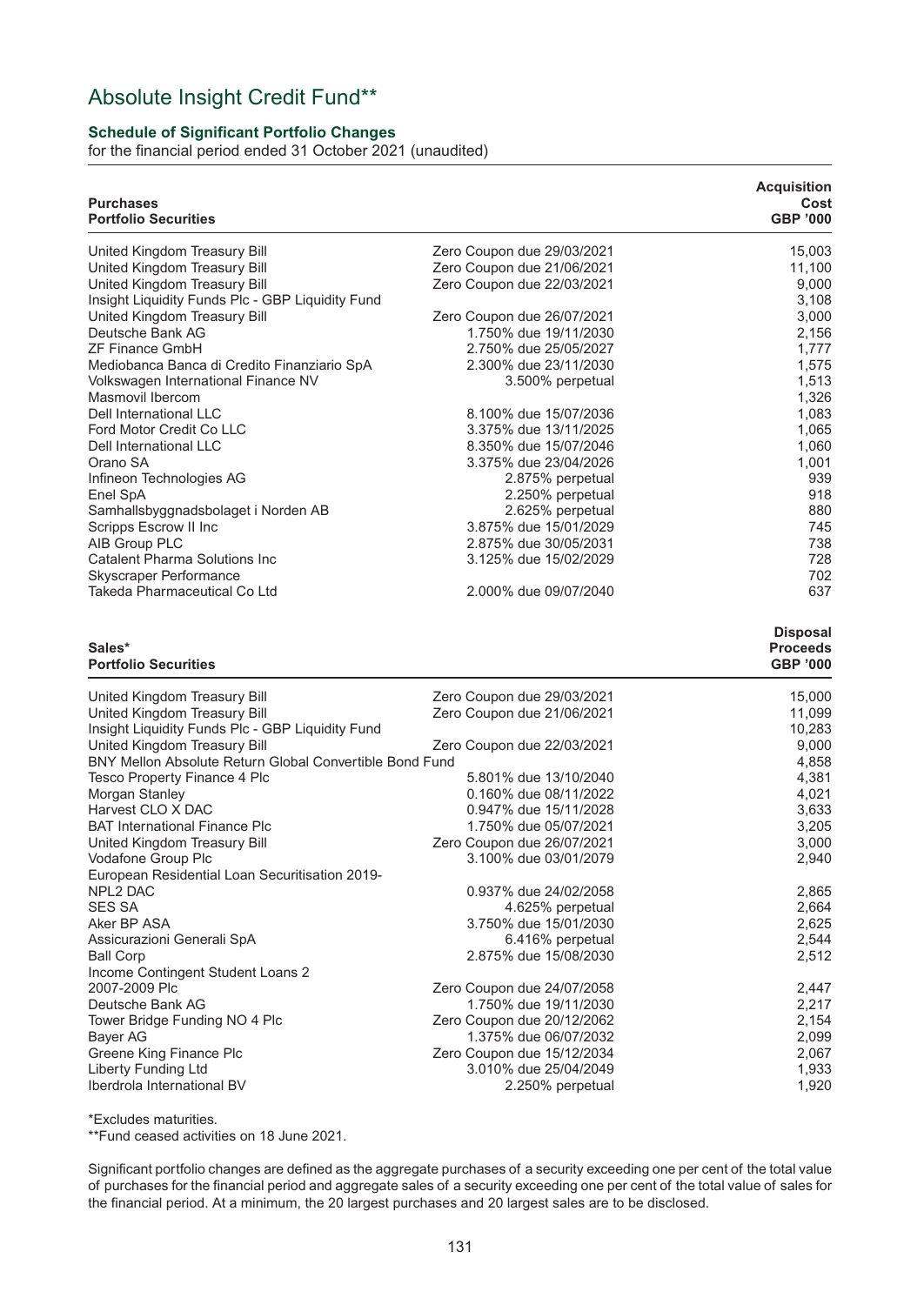## Insight Broad Opportunities Fund

## **Schedule of Significant Portfolio Changes**

for the financial year ended 31 October 2021 (unaudited)

| <b>Purchases</b><br><b>Portfolio Securities</b>                                                                                                                                     |                                                     | <b>Acquisition</b><br>Cost<br><b>GBP '000</b>         |
|-------------------------------------------------------------------------------------------------------------------------------------------------------------------------------------|-----------------------------------------------------|-------------------------------------------------------|
| Insight Liquidity Funds Plc - GBP Liquidity Fund<br>Insight Liquidity Funds Plc - EUR Cash Fund<br>UBS ETF CMCI Composite SF UCITS ETF<br>iShares USD High Yield Corporate Bond ESG |                                                     | 2,894,480<br>441,895<br>209,834                       |
| <b>UCITS ETF</b><br><b>ABN AMRO Bank NV</b><br>iShares China CNY Bond UCITS ETF                                                                                                     | Zero Coupon due 06/04/2021                          | 107,942<br>105,496<br>104,331                         |
| <b>MUFG Bank Ltd</b><br>iShares EUR High Yield Corporate Bond ESG                                                                                                                   | Zero Coupon due 08/11/2021                          | 99,994                                                |
| <b>UCITS ETF</b><br>BNY Mellon Global Funds PLC - BNY Mellon                                                                                                                        |                                                     | 86,619                                                |
| Efficient US Fallen Angels Beta Fund<br>Goldman Sachs International Bank<br>UBS ETC linked to the UBS Bloomberg CMCI                                                                | Zero Coupon due 01/09/2021                          | 78,454<br>70,939                                      |
| Composite USD Total Return Index                                                                                                                                                    |                                                     | 65,502                                                |
| Zuercher Kantonalbank                                                                                                                                                               | Zero Coupon due 22/06/2021                          | 62,000                                                |
| Royal Bank of Canada<br>Sumitomo Mitsui Banking Corp<br>iShares J.P. Morgan ESG USD EM Bond                                                                                         | 1.050% due 25/01/2022<br>Zero Coupon due 01/03/2021 | 59,560<br>58,494                                      |
| <b>UCITS ETF</b>                                                                                                                                                                    |                                                     | 54,135                                                |
| Royal Bank of Canada                                                                                                                                                                | Zero Coupon due 01/07/2022                          | 52,901                                                |
| First Abu Dhabi Bank PJSC                                                                                                                                                           | Zero Coupon due 01/07/2021                          | 49,996                                                |
| Goldman Sachs International Bank                                                                                                                                                    | Zero Coupon due 06/07/2021                          | 49,978                                                |
| Oversea-Chinese Banking Corp<br><b>FMS Wertmanagement</b>                                                                                                                           | Zero Coupon due 12/10/2021<br>0.875% due 14/05/2021 | 48,980<br>46,603                                      |
| Sales*<br><b>Portfolio Securities</b>                                                                                                                                               |                                                     | <b>Disposal</b><br><b>Proceeds</b><br><b>GBP '000</b> |
| Insight Liquidity Funds Plc - GBP Liquidity Fund                                                                                                                                    |                                                     | 2,488,070                                             |
| iShares USD High Yield Corporate Bond UCITS ETF                                                                                                                                     |                                                     | 304,295                                               |
| iShares USD Corporate Bond UCITS ETF                                                                                                                                                |                                                     | 274,863                                               |
| iShares J.P. Morgan USD EM Bond UCITS ETF<br>Insight Liquidity Funds Plc - EUR Cash Fund                                                                                            |                                                     | 202,632<br>178,503                                    |
| Xtrackers II USD Emerging Markets Bond UCITS ETF                                                                                                                                    |                                                     | 138,347                                               |
| UBS ETF CMCI Composite SF UCITS ETF                                                                                                                                                 |                                                     | 131,549                                               |
| iShares EUR High Yield Corporate Bond UCITS ETF                                                                                                                                     |                                                     | 124,296                                               |
| iShares Core GBP Corporate Bond UCITS ETF                                                                                                                                           |                                                     | 111,755                                               |
| iShares EUR Corporate Bond Large Cap UCITS ETF                                                                                                                                      |                                                     | 81,603                                                |
| iShares Core EUR Corporate Bond UCITS ETF                                                                                                                                           |                                                     | 79,898                                                |
| Italy Buoni Poliennali Del Tesoro                                                                                                                                                   | 3.850% due 01/09/2049                               | 66,697                                                |
| iShares EUR Corporate Bond ESG UCITS ETF<br>iShares USD Corporate Bond ESG UCITS ETF                                                                                                |                                                     | 42,058<br>39,924                                      |
| Invesco Physical Gold ETC<br>Insight Investment Discretionary Funds ICVC - UK                                                                                                       |                                                     | 35,335                                                |
| Corp All Maturities Bond Fund                                                                                                                                                       |                                                     | 33,593                                                |
| Amundi Prime Euro Corporates UCITS ETF                                                                                                                                              |                                                     | 33,070                                                |
| United Kingdom Gilt                                                                                                                                                                 | 1.750% due 22/01/2049                               | 29,634                                                |
| Absolute Insight Funds Plc - Credit Fund<br>Australia Government Bond                                                                                                               | 1.750% due 21/06/2051                               | 28.522<br>26,970                                      |

\*Excludes maturities.

Significant portfolio changes are defined as the aggregate purchases of a security exceeding one per cent of the total value of purchases for the financial year and aggregate sales of a security exceeding one per cent of the total value of sales for the financial year. At a minimum, the 20 largest purchases and 20 largest sales are to be disclosed.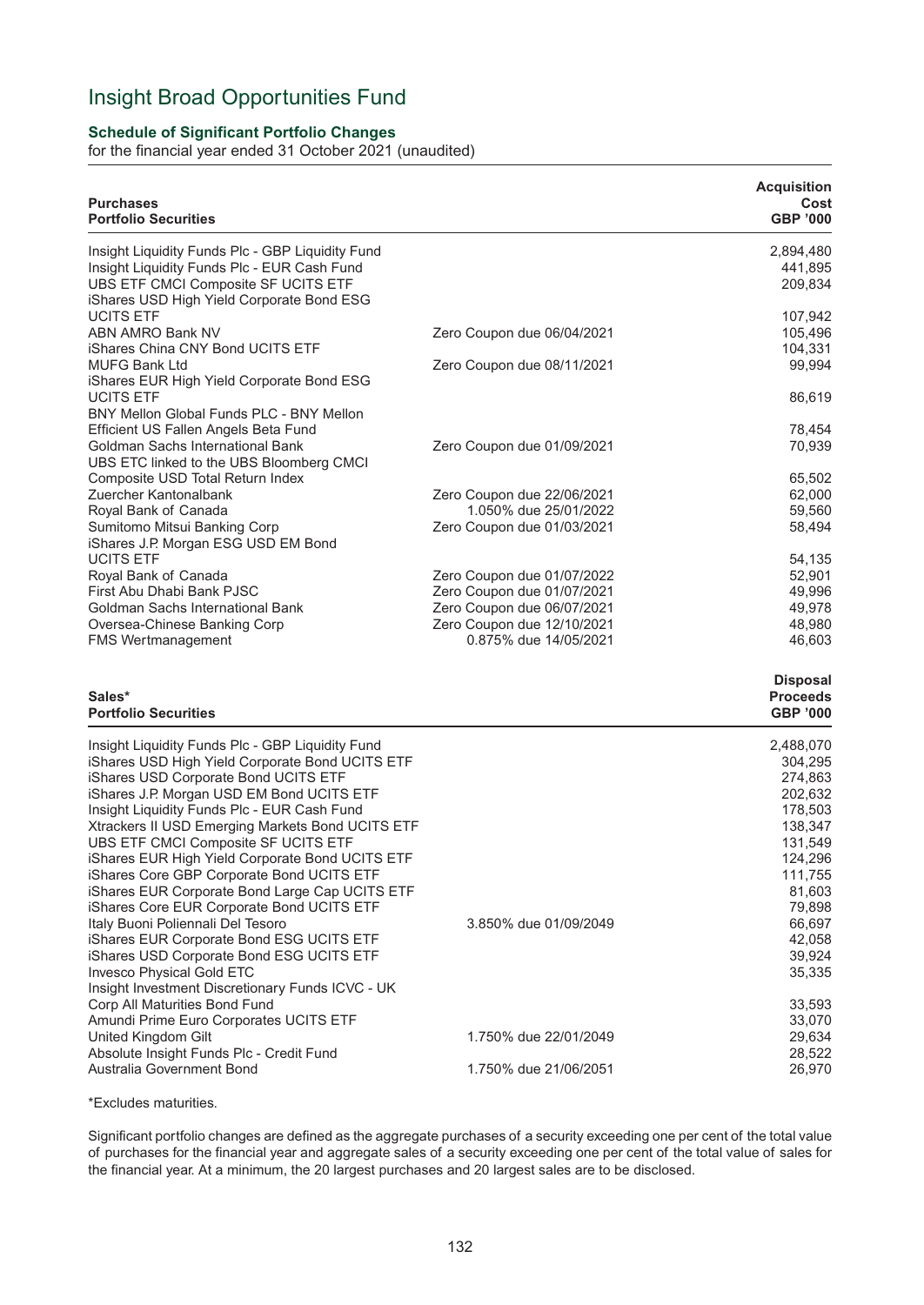# Absolute Insight Dynamic Opportunities Fund\*\*

## **Schedule of Significant Portfolio Changes**

for the financial period ended 31 October 2021 (unaudited)

| <b>Purchases</b><br><b>Portfolio Securities</b> |                            | <b>Acquisition</b><br>Cost<br><b>GBP '000</b> |
|-------------------------------------------------|----------------------------|-----------------------------------------------|
| United Kingdom Treasury Bill                    | Zero Coupon due 10/05/2021 | 7,300                                         |
| United Kingdom Treasury Bill                    | Zero Coupon due 15/03/2021 | 4,500                                         |
| United Kingdom Treasury Bill                    | Zero Coupon due 29/03/2021 | 4,300                                         |
| United Kingdom Treasury Bill                    | Zero Coupon due 07/06/2021 | 3,000                                         |
| United Kingdom Treasury Bill                    | Zero Coupon due 29/01/2021 | 3,000                                         |
| United Kingdom Treasury Bill                    | Zero Coupon due 26/07/2021 | 2,070                                         |
| Mizuho Bank Ltd                                 | 0.050% due 04/02/2021      | 2,000                                         |
| Cooperatieve Rabobank U.A.                      | 0.010% due 04/02/2021      | 2,000                                         |
| United Kingdom Treasury Bill                    | Zero Coupon due 12/04/2021 | 2,000                                         |
| United Kingdom Treasury Bill                    | Zero Coupon due 26/04/2021 | 2,000                                         |
| Mizuho Bank Ltd                                 | Zero Coupon due 24/12/2020 | 2,000                                         |
| United Kingdom Treasury Bill                    | Zero Coupon due 04/05/2021 | 2,000                                         |
| <b>Banco Santander SA</b>                       | Zero Coupon due 22/02/2021 | 2,000                                         |
| Sumitomo Mitsui Banking Corp                    | Zero Coupon due 01/03/2021 | 1,500                                         |
| United Kingdom Treasury Bill                    | Zero Coupon due 21/06/2021 | 1,000                                         |
| Zuercher Kantonalbank                           | Zero Coupon due 22/06/2021 | 1,000                                         |
| United Kingdom Treasury Bill                    | Zero Coupon due 08/03/2021 | 1,000                                         |
| United Kingdom Treasury Bill                    | Zero Coupon due 22/03/2021 | 1,000                                         |
| Lloyds Bank Plc                                 | Zero Coupon due 16/02/2021 | 1,000                                         |
| United Kingdom Treasury Bill                    | Zero Coupon due 06/09/2021 | 1,000                                         |
| United Kingdom Treasury Bill                    | Zero Coupon due 23/08/2021 | 1,000                                         |
| United Kingdom Treasury Bill                    | Zero Coupon due 09/08/2021 | 500                                           |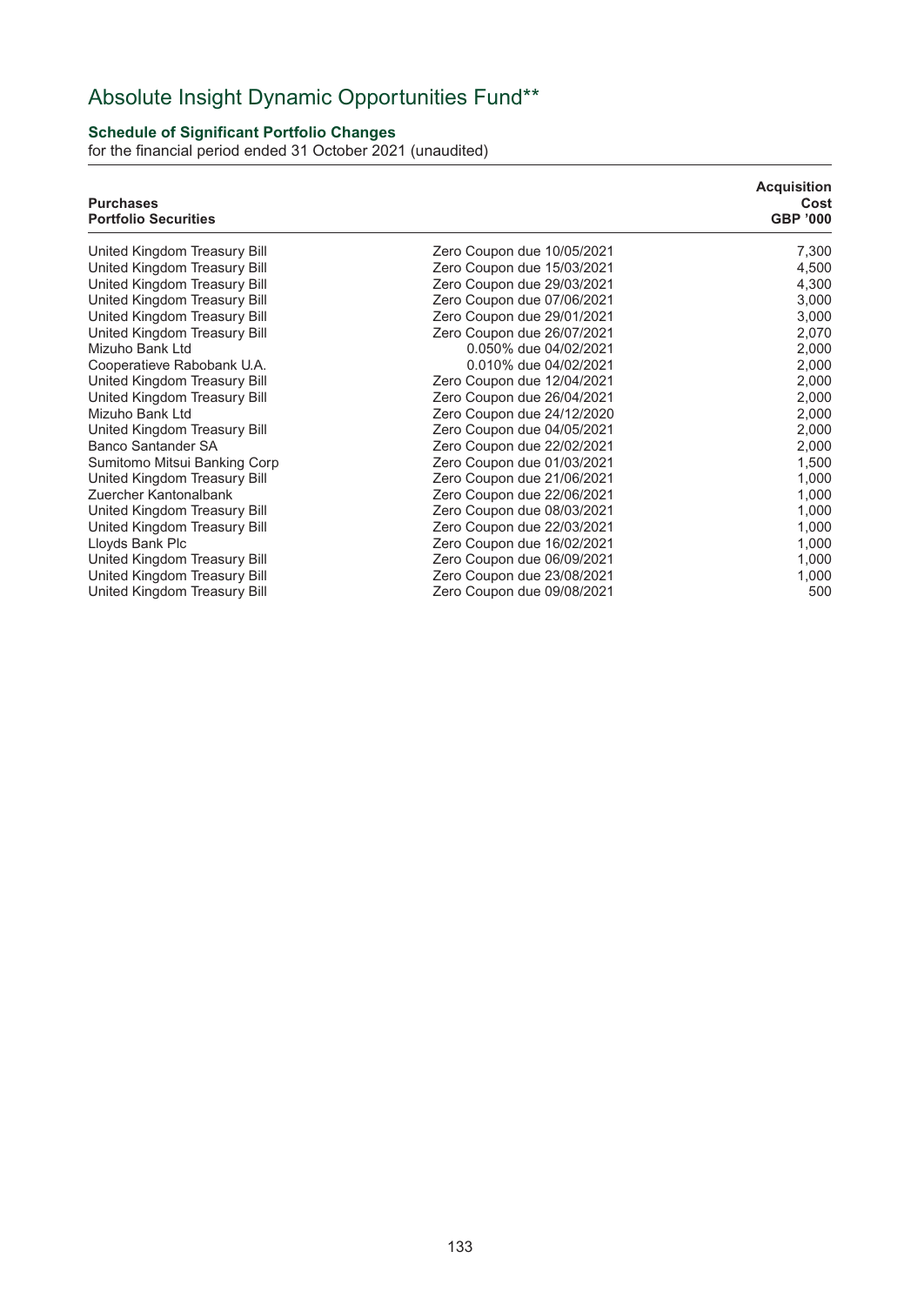## Absolute Insight Dynamic Opportunities Fund\*\* (continued)

## **Schedule of Significant Portfolio Changes**

for the financial period ended 31 October 2021 (unaudited)

| Sales*<br><b>Portfolio Securities</b>                                   |                            | <b>Disposal</b><br><b>Proceeds</b><br><b>GBP '000</b> |
|-------------------------------------------------------------------------|----------------------------|-------------------------------------------------------|
| United Kingdom Treasury Bill                                            | Zero Coupon due 10/05/2021 | 7,300                                                 |
| <b>UBS AG</b>                                                           | 0.630% due 19/05/2021      | 3,004                                                 |
| United Kingdom Treasury Bill                                            | Zero Coupon due 07/06/2021 | 3,000                                                 |
| Oversea-Chinese Banking Corp<br>Xtrackers II USD Emerging Markets Bond  | Zero Coupon due 26/02/2021 | 2,500                                                 |
| <b>UCITS ETF</b>                                                        |                            | 2,148                                                 |
| United Kingdom Treasury Bill                                            | Zero Coupon due 26/07/2021 | 2,070                                                 |
| OP Corporate Bank Plc                                                   | 0.404% due 30/05/2021      | 2,001                                                 |
| United Kingdom Treasury Bill                                            | Zero Coupon due 12/04/2021 | 2,000                                                 |
| United Kingdom Treasury Bill                                            | Zero Coupon due 04/05/2021 | 2,000                                                 |
| United Kingdom Treasury Bill<br>iShares USD High Yield Corporate Bond   | Zero Coupon due 26/04/2021 | 2,000                                                 |
| <b>UCITS ETF</b>                                                        |                            | 1,410                                                 |
| 3i Infrastructure Plc                                                   |                            | 1,175                                                 |
| <b>HICL Infrastructure Plc</b>                                          |                            | 1,166                                                 |
| iShares EUR High Yield Corporate Bond                                   |                            |                                                       |
| <b>UCITS ETF</b>                                                        |                            | 1,130                                                 |
| International Public Partnerships Ltd                                   |                            | 1,034                                                 |
| United Kingdom Treasury Bill                                            | Zero Coupon due 08/03/2021 | 1,000                                                 |
| United Kingdom Treasury Bill                                            | Zero Coupon due 21/06/2021 | 1,000                                                 |
| Zuercher Kantonalbank                                                   | Zero Coupon due 22/06/2021 | 1,000                                                 |
| United Kingdom Treasury Bill                                            | Zero Coupon due 23/08/2021 | 1,000                                                 |
| United Kingdom Treasury Bill<br>Xtrackers USD High Yield Corporate Bond | Zero Coupon due 06/09/2021 | 1,000                                                 |
| <b>UCITS ETF</b>                                                        |                            | 844                                                   |
| Greencoat UK Wind Plc                                                   |                            | 775                                                   |
| <b>GCP Infrastructure Investments Ltd</b>                               |                            | 773                                                   |
| Renewables Infrastructure Group Ltd                                     |                            | 720                                                   |
| Italy Buoni Poliennali Del Tesoro                                       | 3.850% due 01/09/2049      | 505                                                   |
| United Kingdom Treasury Bill                                            | Zero Coupon due 15/03/2021 | 500                                                   |
| United Kingdom Treasury Bill                                            | Zero Coupon due 09/08/2021 | 500                                                   |
| Doric Nimrod Air Two Ltd                                                |                            | 491                                                   |

\*Excludes maturities.

\*\*Funds ceased activities on 9 April 2021.

Significant portfolio changes are defined as the aggregate purchases of a security exceeding one per cent of the total value of purchases for the financial period and aggregate sales of a security exceeding one per cent of the total value of sales for the financial period. At a minimum, the 20 largest purchases and 20 largest sales are to be disclosed.